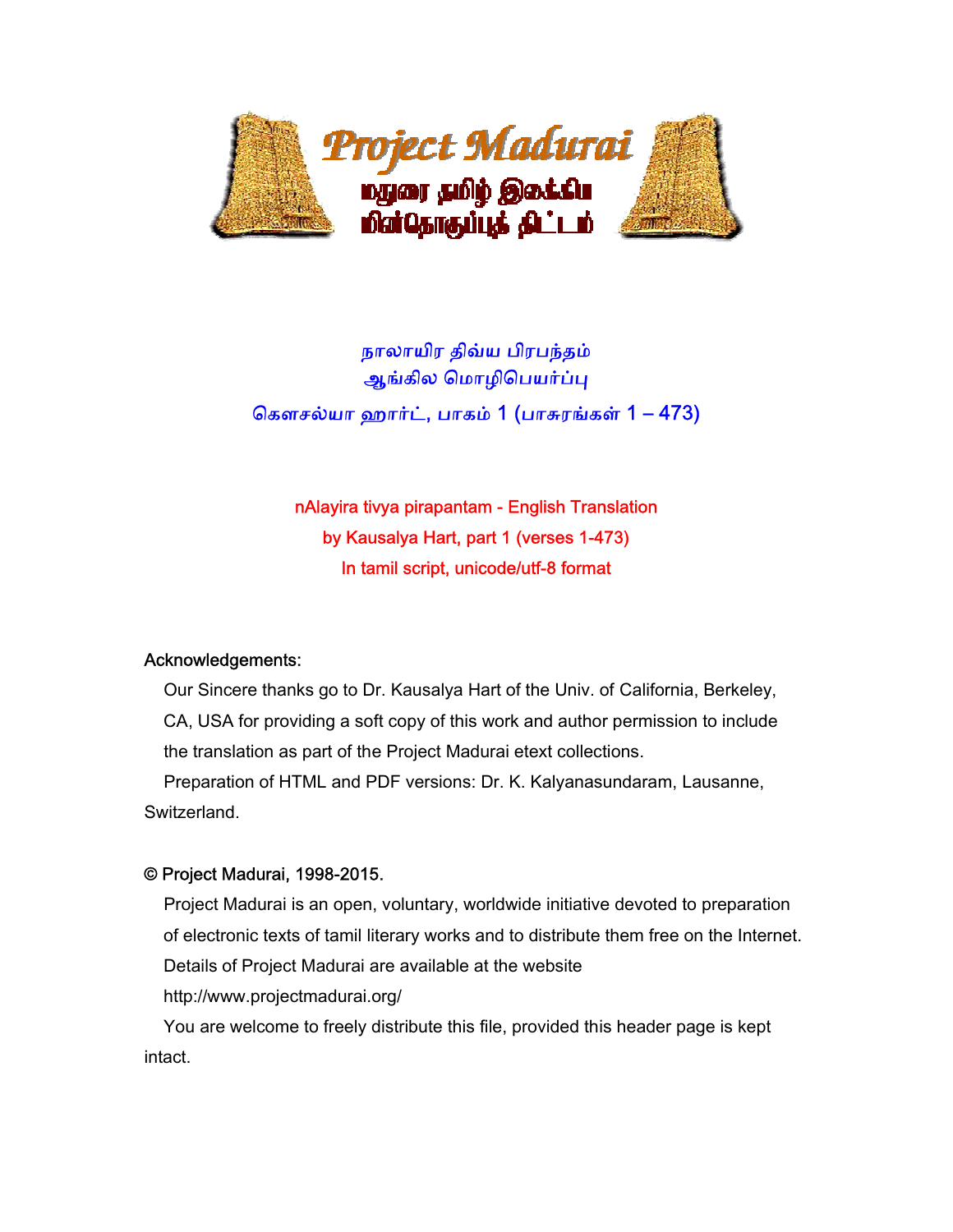# நாலாயிர திவ்ய பிரபந்தம் ஆங்கில மொழிபெயர்ப்பு (மூல பாசுரங்களுடன்) ஆசிாியர் - ெகௗசல்யா ஹார்ட், பாகம் 1 (பாசுரங்கள் 1 – 473)

 Note: This English Translation uses diacritical markers to transliterate Tamil names and the etext file hence used Unicode font Gentium font from SIL (scripts.sil.org). So make sure that you have one such font (Arial Unicode OK) to view the etext correctly.

#### THE WORLDLY AZHVARS

#### Divyaprabandham - Seven Azhvars - Volume 1

 You are the sweetness in milk. You are the brightness of precious gold. You are the freshness of green moss. You have the dark color of bees that drink honey and fly around the ponds. You are the four seasons. How is it that the world cannot understand the nature of the god Maal? (795)

#### **Introduction**

The Seven Azhvars in this volume are Periyazhvar, Andal/Thalaivi, Kulasekharazhvar, Thirumazhisaiyazhvar, Thondaradippodiyazhvar, Thiruppaṇazhvar, Madhurakavi Azhvar.

 There is much information about Vaishnavism and the Azhvars' lives found on the internet. My concern in this book is to provide a good translation of the pasurams. I hope this work will be helpful for academic scholars, students who do research on the Azhvars and anyone who is interested in the Divyaprabandham. This is my own work and if there are any mistakes, they are my responsibility. I hope you will enjoy reading this great work of Azhvars.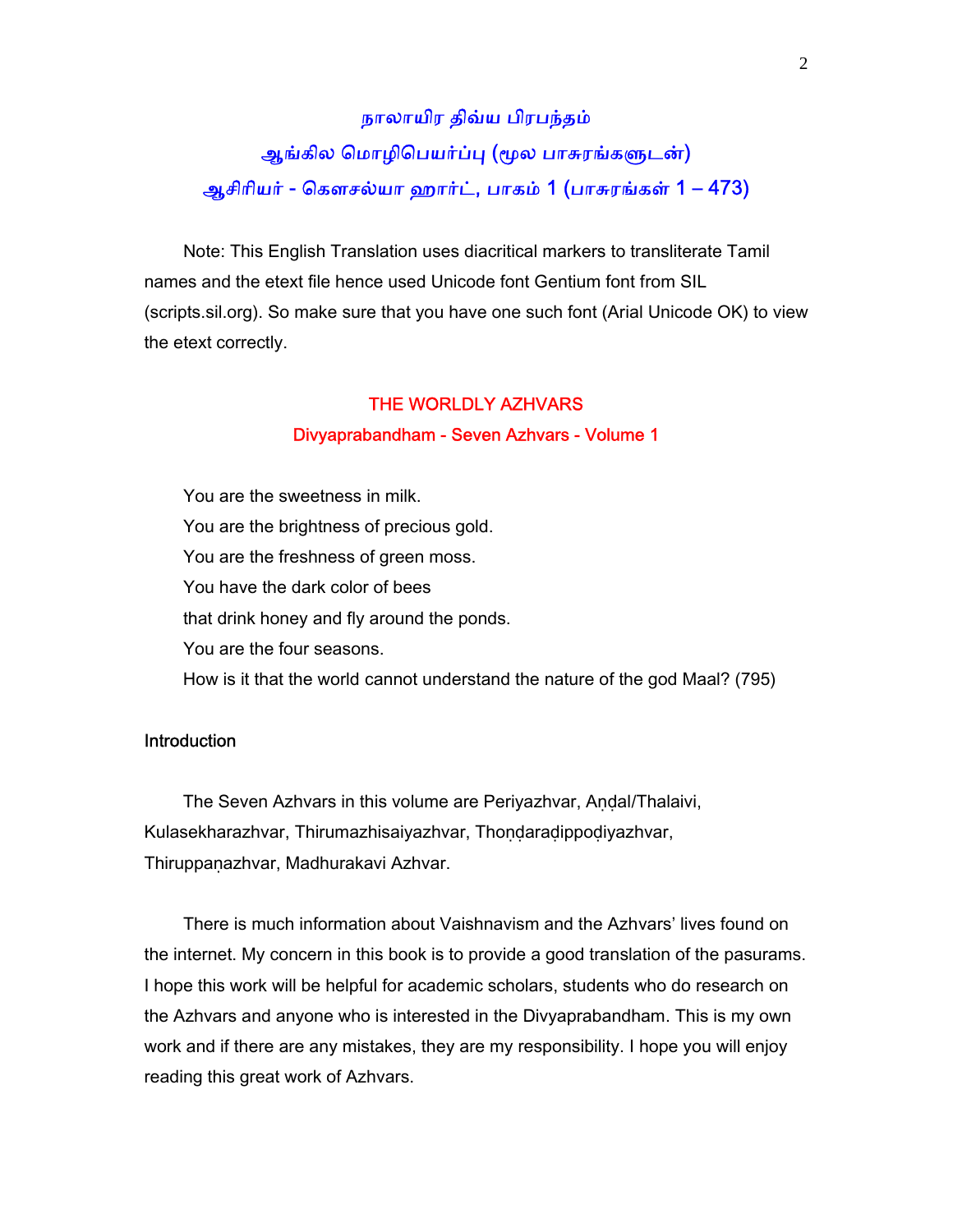According to Tamil scholars the Vaishnava Bhakthi movement dates from the 5th century CE to the 10th century. 4000 poems (pasurams) were composed by twelve Azhvars who called their god Maal, Nedumaal, Thirumaal, Kannnan and Nambi. The name Vishnu is not found in the text. (The word Viṭṭu is found in one Pasuram. Does it mean the god is arguable? As much as I know there is no grammar rule for Vishnu changing to Vittu.).

 "The god" in this translation means Thirumaal. "Gods" in the plural refers to other gods. The word Shiva is not used by the Azhvars. Shiva is mentioned as, "the one who has a crescent moon on his jaṭa," "the one who has Ganges in his jaṭa," "the one who has three eyes," "the one who has a dark neck." etc. This translation uses the word "Shiva" so that the readers will understand who the god is. In a very few places the word Brahma is used, but more often the word "Nanmuhan" is used for Brahma. For Indra the Azhvars use the phrases like, "the king of the gods" and "the thousand-eyed one." The translation may use "Indra" for clarity. The word Lakshmi is not used in the pasurams, rather, "goddess on the lotus," "beloved of the god," "the one who stays on the chest of the god" and similar epithets are used for her. I used the word for this goddess 'Lakshmi' for the sake of the readers. Nappinnai, who is considered as Lakshmi, appears in the Pasurams often.

 Other uses are as follows: "Maayan," "Maayanar," "Maayavan" and the like refer to Maal (Vishnu). Nambi is another name often used by the Azhvars for Vishnu. When the Azhvars say, "emberuman," "embiran," my translation uses phrases like "dear one," "dear god," "highest god," "god of gods" and the like.

 At the end of a masculine proper nouns, many derived from Sanskrit, the Azhvars use the Tamil -an ending while Sanskrit uses just -a. In order to retain a Tamil flavor, I have used the -an ending on most of these ("Asuran") but have retained the Sanskrit usage for some names like Rama to accord with common usage.

 Phonetics. For the names of gods, kings, Rakshasas, cities, plants, flowers and animals I have often transliterated Tamil terms, using the following scheme: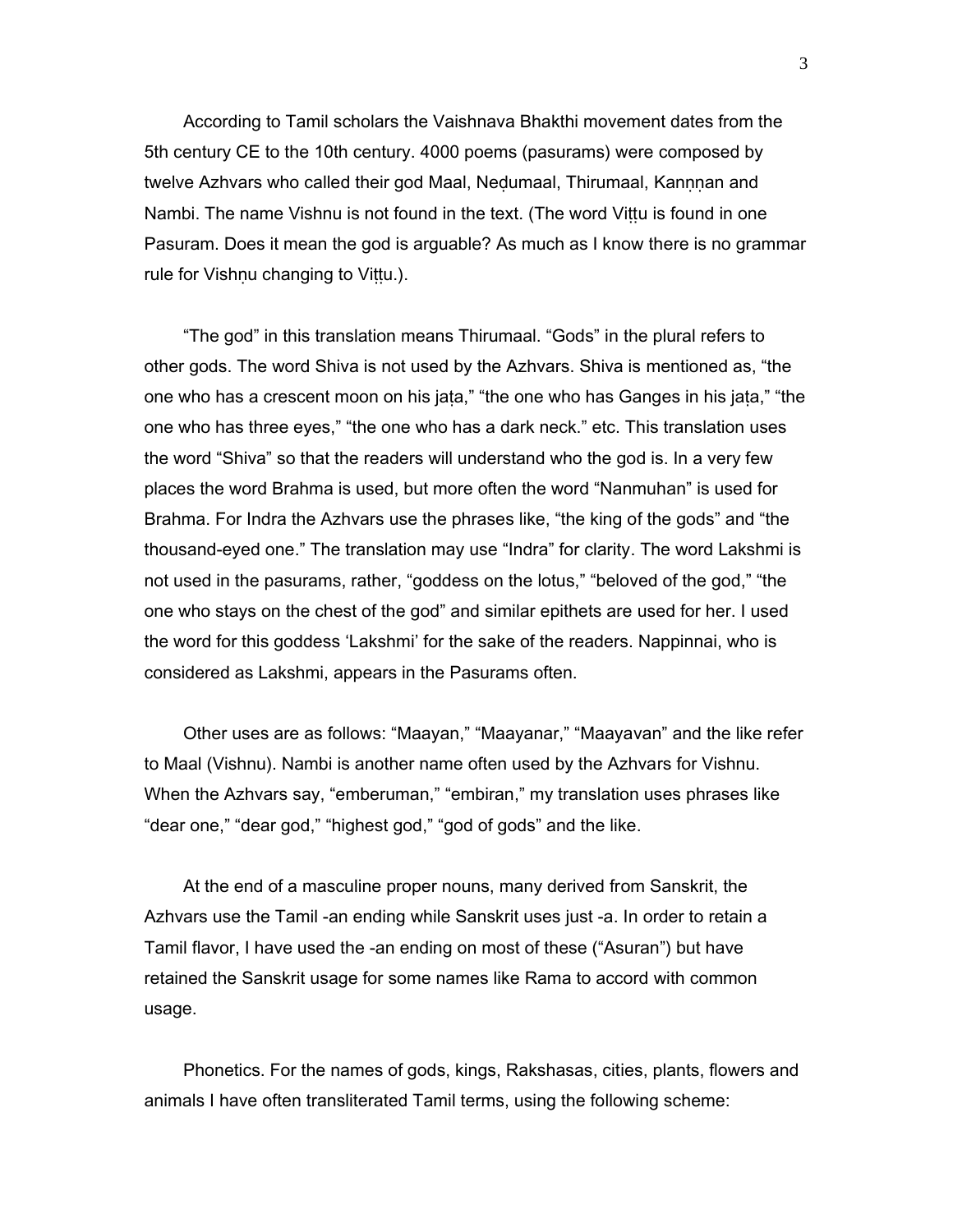The vowels a, i, u, e, ee, o, ai, au are used in the translation. 'aa is used sometimes for clear pronunciation. Consonants. Tamil writing system has eighteen consonants. k, ch, t, th, p, ng, nj, n, n, m,  $(n)$ , y, r, r, l, v, l and zh. Soft consonants hg, j, ḍ, d, and b are used for pronunciation.

 Pronunciation. Nasals and medial sounds have only one pronunciation: ng, nj, ṇ, n and m. y, r, r, v, l,  $l$  and zh. The stops k, ch, t, th, and p are unvoiced when they occur initially in a word. In the middle of a word in between vowels, they are pronounced as unvoiced stops. In the middle of the word if they are unvoiced stops, Tamil writing indicates these with double letters. The soft consonants h/g, s, ḍ, d, b are voiced and occur in the middle of a word between vowels. The Tamil writing system indicates these with single letter between vowels. The soft consonants may also occur after a nasal: ngg, nj, ṇḍ, nd, and mb.

Some proper names often used are as follows.

Names of the gods: Kannan, Naranan, Narayanan, Kesavan, Govindan, Gopalan, Shridharan, Vasudevan, Baladeven, Madhavan, Nanmuhan (Brahma), Hanuman.

Names of kings: Janakan, Dasharathan, Nandagopan, Ravanan, Vibhishanan, Mahabali.

 Names of Raksasas: Kamsan, Hiraṇyan, Sakaṭasuran, Thenuhan, Narahan, Muran, Ashṭasuran, Kabithasuran.

Names of Rakshasis: Thaḍahai, Puthana.

Names of goddesses: Thiru, Thirumagaḷ, Nappinnai.

Names of women: Devaki, Yashoda. Vaidehi.

 The 10 avatharams are fish, turtle, boar, Vamanan, man-lion, Rama, Parasuraman, Balaraman, Krishna, and Kalki.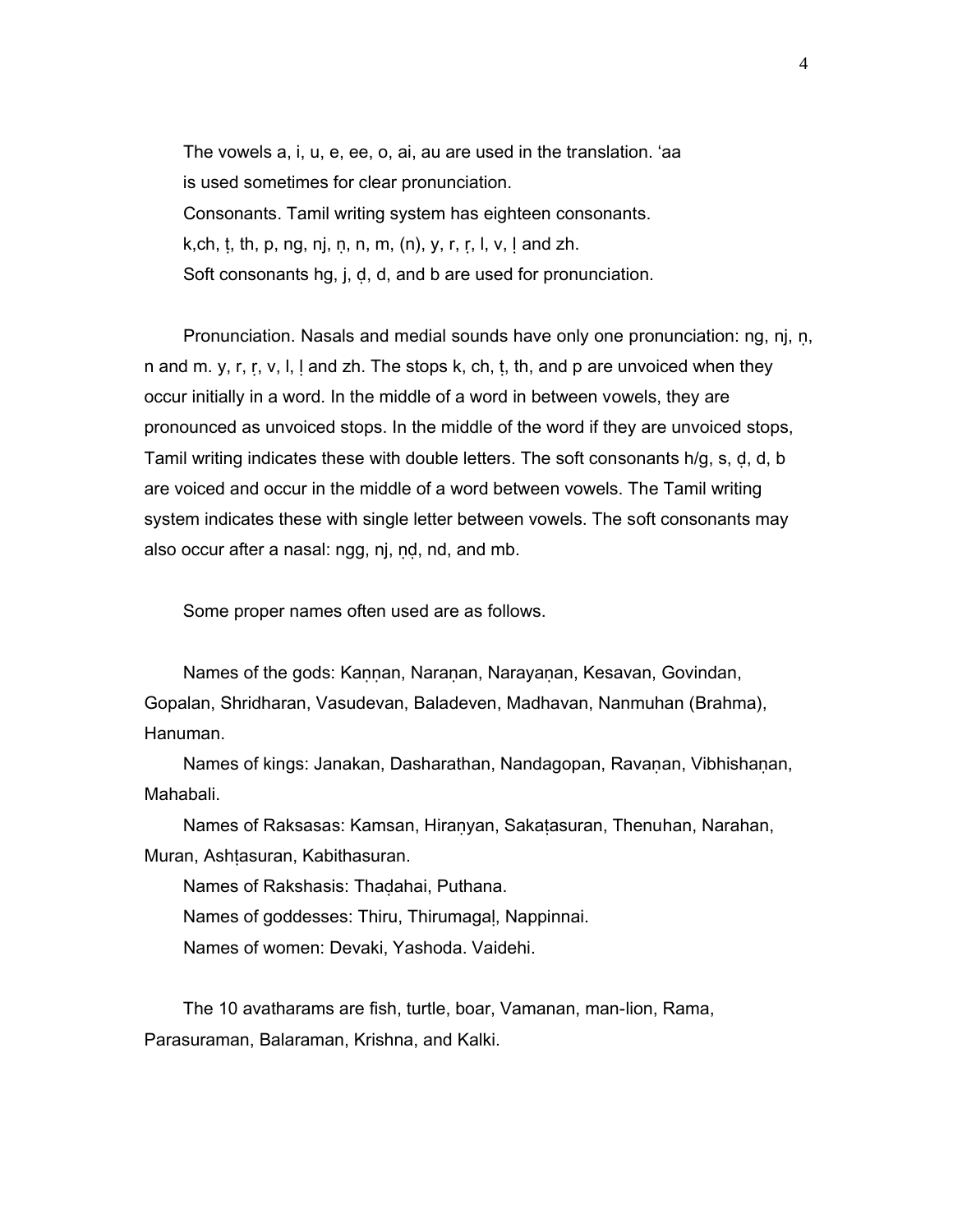Divyadesams: The Vaishnavaites believe that the Azhvars praised 108 temples, which are called the Divyadesams. Many of these are also names of cities. In other cases, one city might have two, three or more Divyadesams (temples) in it. The Azhvars also call these Thirupadis. The tradition says Thirumangai Azhvar praises the god Maal in 108 Thirupadis. The internet has a list of all the Divyadesams. 105 of the Divyadesams are in India, one is in Nepal and the last two are Thiruparkadal (the ocean of milk) and Sri Vaikuntam (Vishnu's paradise).

 Some of the stories of Vishnu in the Divyaprabandham are listed here. There are many others could be found in the Pasurams.

- 1. His fight in Lanka with Ravaṇan
- 2. Killing Sakaṭasuran who came in the form of a cart,
- 3. Killing Kalingan the snake.
- 4. Stopping the storm with Govardana mountain.
- 5. Killing Hiranyan.
- 6. Killing Kamsan, his uncle.
- 7. Taking the female form of Mohini to help to gods to receive nectar.
- 8. Killing the Asuran Kesi who come in the form of a horse.
- 9. Splitting open the mouth of the Asuran who came in the form of a heron..
- 10. Killing the two Asurans who came in the form of marudam trees.
- 11. Killing an Asuran by throwing a calf.
- 12. Killing the evil elephant Kuvalayabeeḍam.
- 13. Saving the elephant Gajendra and killing the crocodile

that came to kill the elephant.

- 14. Killing seven bulls for Nappinnai so he could marry her.
- 15. Hurting Sukrachariyaar and Namusi in the sacrifice of Mahabali.
- 16. Helping Arjuna in the Bharatha war.
- 17. Bringing the earth goddess from the underground.
- 18. Straightening the hunch back of the kuni, the servant of a king.
- 19. Removing Shiva's curse and helping to make the head of Brahma fall.
- 20. Saving Draupathi in Duriyodana's assembly.
- 21. Killing Vali. 22. Killing Thadagai. 23. Killing Baṇasuran. 24. Killing Puthana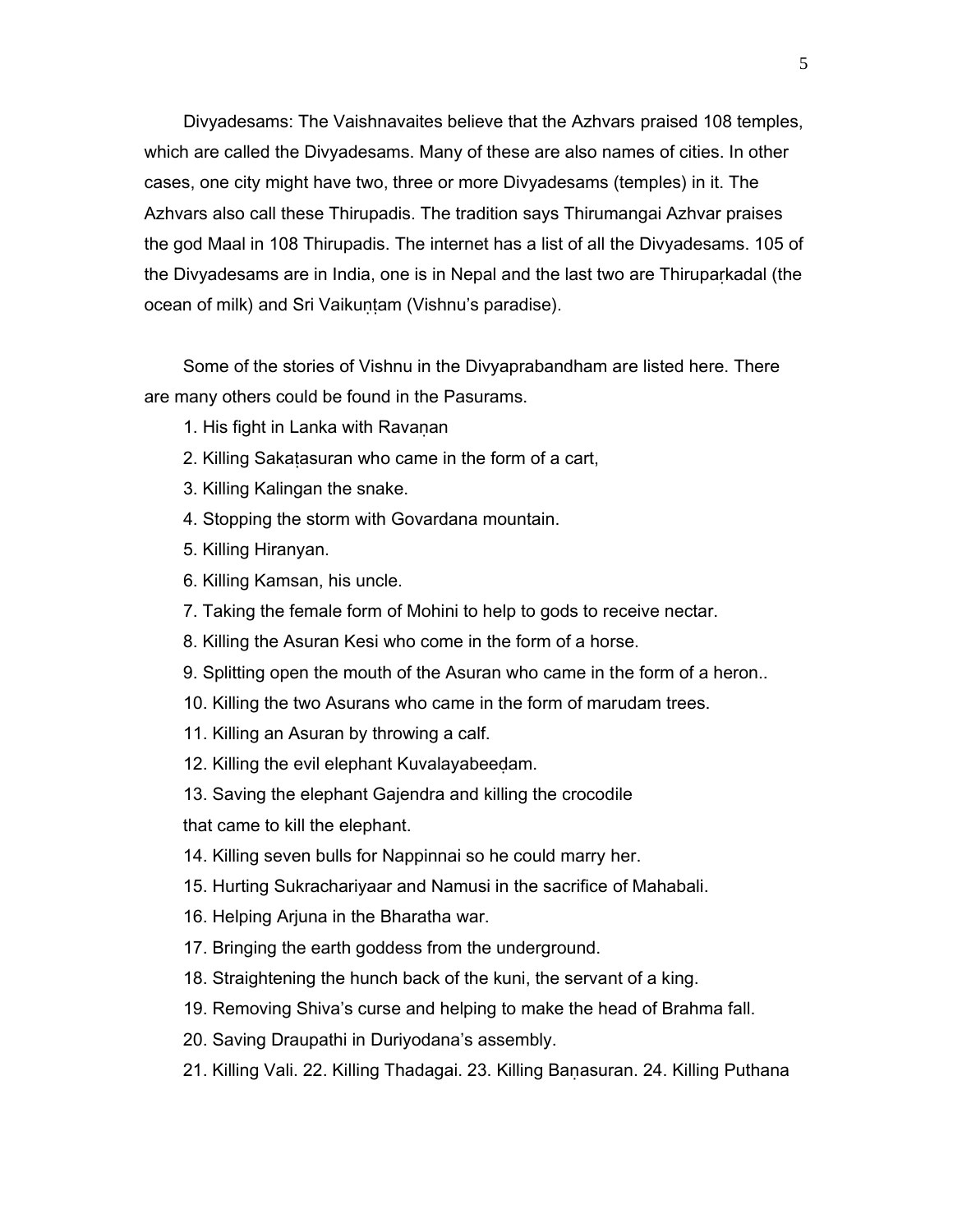I would like to thank Mr. Venkataraghavan for putting the Divyaprabandham in Tamil on the internet (http://srivaishnavam.com, rmvenkat@yahoo.com). His careful and exacting work has been of enormous help to me in preparing this volume.

#### SUBHAM

--------------

# The Worldly Azhvars Periyazhvar Thirumozhi Thiruppallaṇḍu பெரியாழ்வார் திருப்பல்லாண்டு பல்லாண்ᾌ பல்லாண்ᾌ பல்லாயிரத்தாண்ᾌ பலகோடிநூறாயிரம் மல்லாண்டதிண்ேதாள்மணிவண்ணா. உன் ெசவ்வᾊெசவ்விதிᾞக்காப்ᾗ. (1) 1. Let us praise the god and say, "Pallaṇḍu! Pallaṇḍu!" You conquered your enemies with your strong arms. You have the color of the blue sapphire. We praise you forever, forever and forever and for many crores of years. Protect us as we are beneath your divine feet. அடியோமோடும் நின்னொடும் பிரிவு இன்றி ஆயிரம் பல்லாண்ᾌ விடிவாய் நின் வல மார்வினில் வாழ்கின்ற மங்கையும் பல்லாண்டு வடிவார் சோதி வலத்து உறையும் சுடர் ஆழியும் பல்லாண்டு பைடேபார் ᾗக்கு ᾙழங்கும் அப் பாஞ்ச சன்னியமும் பல்லாண்டே $(2)$  2. Let us praise the god and say, "Pallaṇḍu! Pallaṇḍu!" Let us live never apart from your devotees and you. Let us praise you. Let us praise the beautiful Lakshmi

who lives on the right side of your strong chest.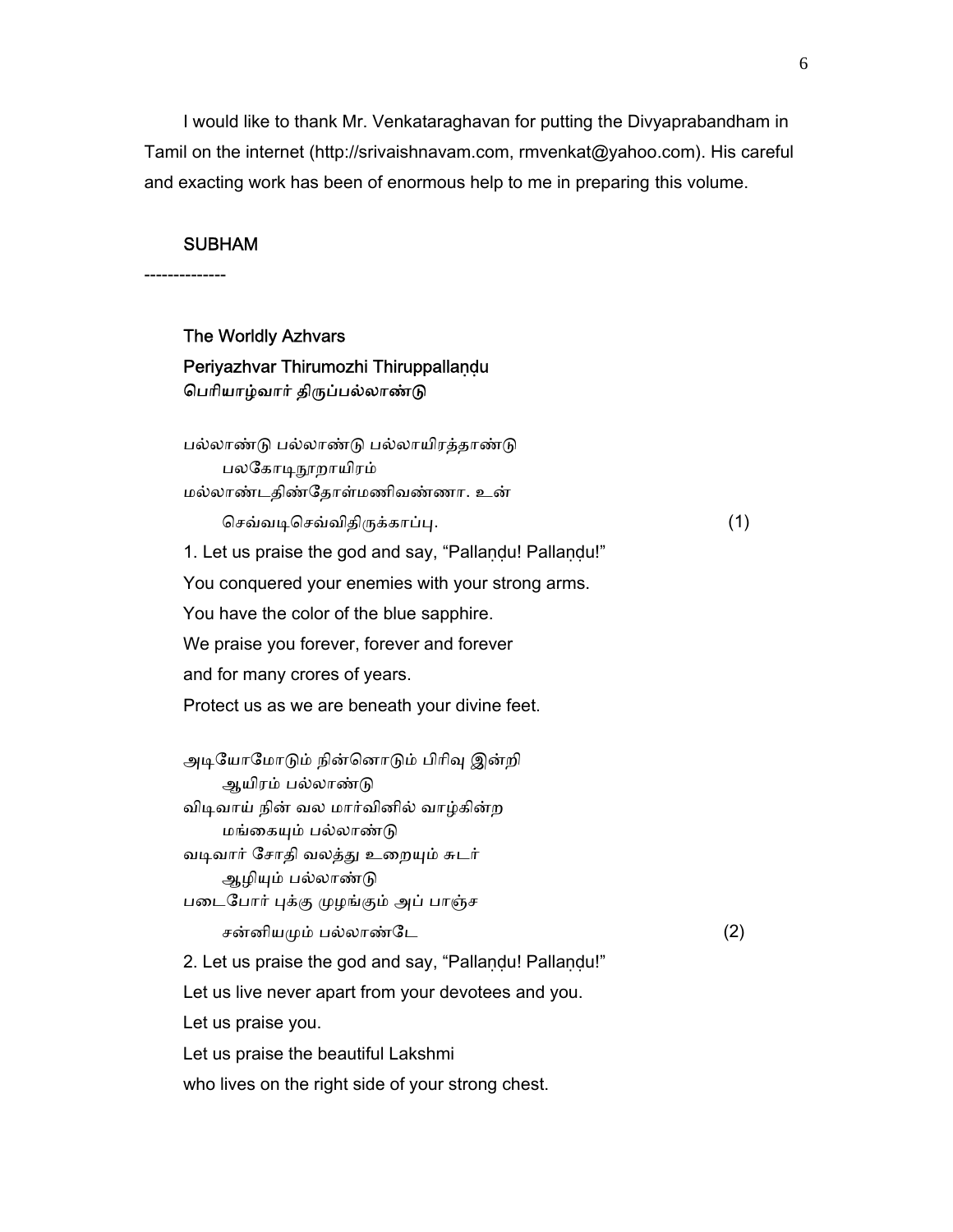Let us praise the beautiful shining discus that you carry in your right hand. Let us praise the Panchajanyam conch that you blow on the battlefield.

வாழாட்பட்டு நின்றீர் உள்ளீரேல் வந்து மண்ᾎம் மணᾙம் ெகாண்மின் கூழாட்பட்ᾌ நின்றீர்கைள எங்கள் குழுவினிற் புகுதலொட்டோம் ஏழாட்காலும் பழிப்பு இலோம் நாங்கள் இராக்கதர் வாழ் இலங்ைக பாழாள் ஆகப் படை பொருதானுக்குப் பல்லாண்ᾌ கூᾠᾐேம (3) 3. Let us praise the god and say, "Pallaṇḍu! Pallaṇḍu!" O devotees, if you wish to serve the god come and carry sand and fragrance in his festivals. If you concern yourself only with food, we will not include you among our devotees. We are from families that have not sinned for seven generations. Let us praise the god who fought and destroyed the Rakshasas and their land Lanka.

ஏடு நிலத்தில் இடுவதன் முன்னம் வந்து எங்கள் குழாம் புகுந்து கூடு மனம் உடையீர்கள் வரம்பு ஒழி வந்து ஒல்லைக் கூடுமினோ நாடும் நகரமும் நன்கு அறிய நமோ நாராயணாய என்ᾠ பாடு மனம் உடைப் பத்தருள்ளீர் வந்து பல்லாண்ᾌ கூᾠமிேன (4)

 4. Let us praise the god and say, "Pallaṇḍu! Pallaṇḍu!". Come and join us to do service to the god. If you realize always that your soul is god there is nothing you need to think of to go to him.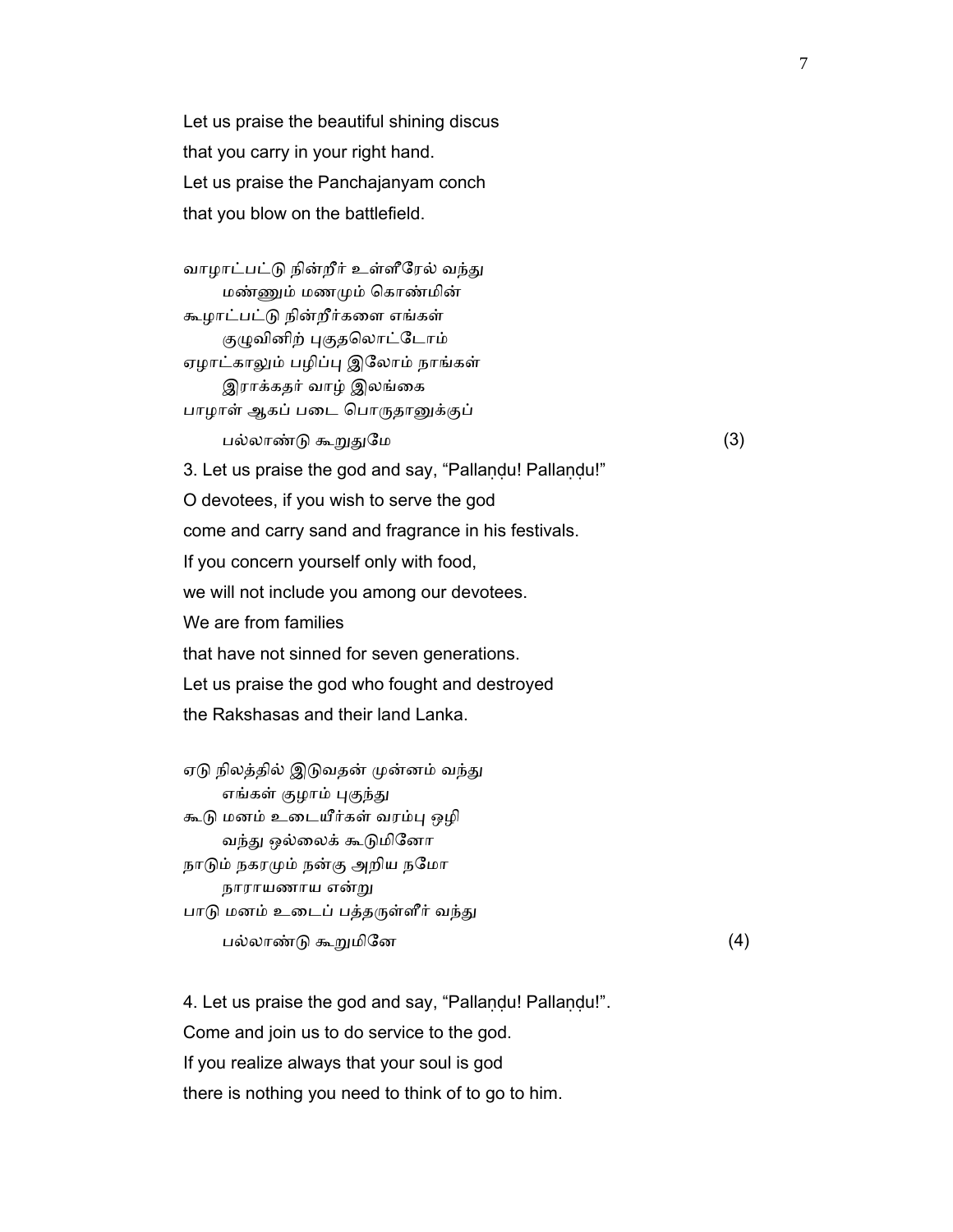Praise, singing, "Namo, Narayana!" in all towns and in all countries. O devotees, come and praise the god with us.

 அண்டக் குலத்ᾐக்கு அதிபதி ஆகி அசுரர் இராக்கதைர இண்டக் குலத்தை எடுத்துக் களைந்த இருடிகேசன் தனக்கு தொண்டக் குலத்தில் உள்ளீர் வந்து அடிதொழுது ஆயிர நாமம் சொல்லிப் பண்டைக் குலத்தைத் தவிர்ந்து பல்லாண்டு பல் லாயிரத்தாண்ᾌ என்மிேன (5) 5. Let us praise the god and say, "Pallaṇḍu! Pallaṇḍu!" O devotees, worship and praise Rishikesa, the king of the whole earth. He destroyed the Rakshasas and their large clan. Give up your old ways and join us and recite the thousand names of the god. Bow to his feet and say, "Pallaṇḍu! Pallaṇḍu!"

எந்தை தந்தை தந்தை தந்தை தம் மூத்தப்பன் ஏழ்படிகால் தொடங்கி வந்து வழிவழி ஆட்செய்கின்றோம் திரு ேவாணத் திᾞவிழவில் அந்தியம் போதில் அரியுரு ஆகி அாிைய அழித்தவைனப் பந்தைன தீரப் பல்லாண்ᾌ பல்லாயிரத்

தாண்ᾌ என்ᾠ பாᾌᾐேம (6)

6. Let us praise the god and say, "Pallaṇḍu! Pallaṇḍu!".

My father, his father and his grandfather,

for seven generations they all worshipped him

and served him.

He took the form of Narasimha

on the evening of Sravaṇa Nakshatram day

and destroyed Hiranyan.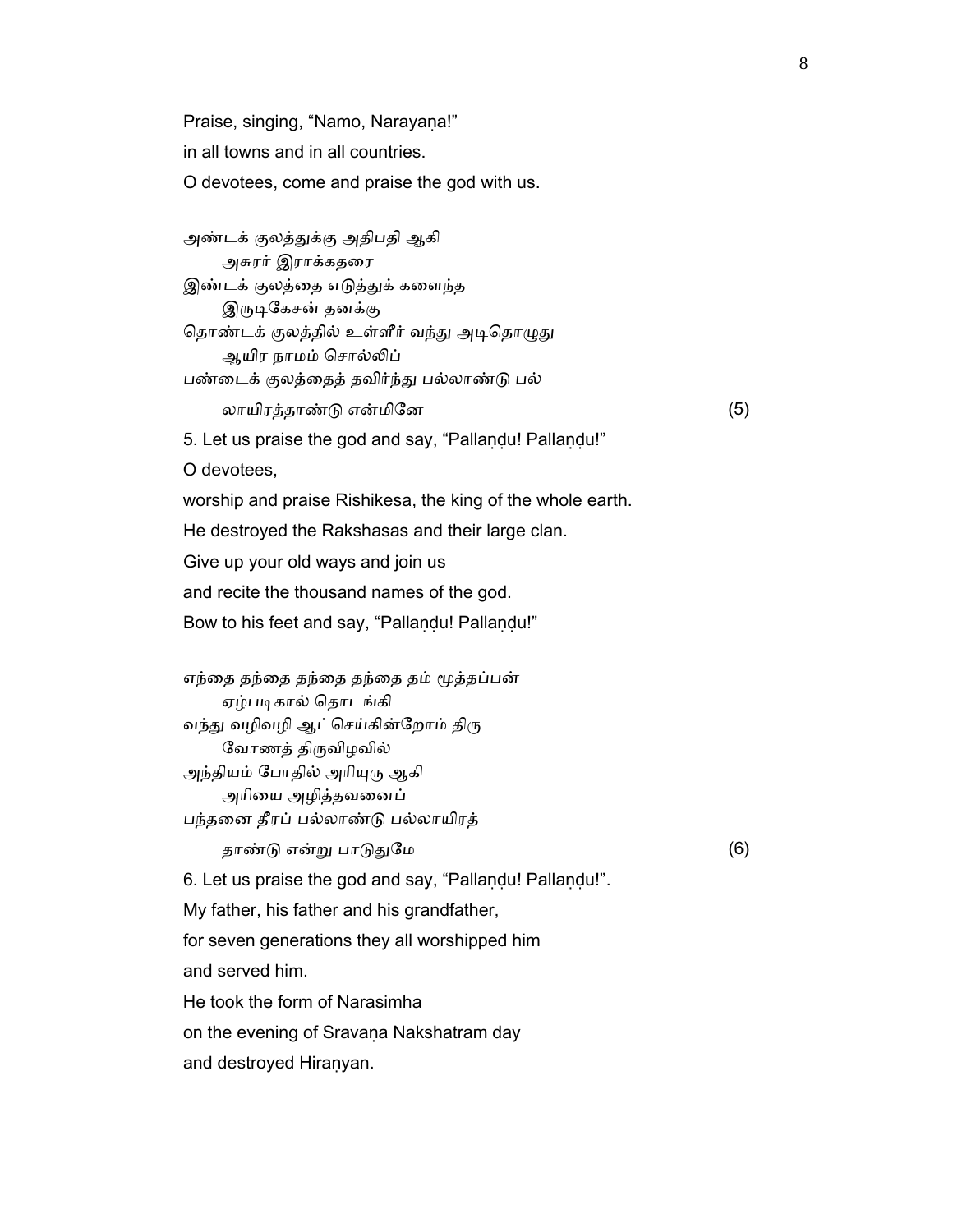தீயிற் பொலிகின்ற செஞ்சுடர் ஆழி திகழ் திᾞச்சக்கரத்தின் கோயிற் பொறியாலே ஒற்றுண்டு நின்று குடிகுடி ஆட்செய்கின்றோம் மாயப் ெபாᾞபைட வாணைன ஆயிரந் தோளும் பொழி குருதி பாயச் சுழற்றிய ஆழி வல்லானுக்குப் பல்லாண்ᾌ கூᾠᾐேம (7) 7. Let us praise the god and say, "Pallaṇḍu! Pallaṇḍu!" We brand our shoulders with the famous divine discus that shines like fire. We join the temple and serve the god for many generations. The strong god fought with Baṇasuran who had a thousand arms and a magical army and destroyed him with his discus making all his thousand arms bleed. Let us praise that strong god and say, "Pallaṇḍu! Pallaṇḍu!" நெய்யிடை நல்லதோர் சோறும் நியதமும் அத்தாணிச் சேவகமும் கை அடைக்காயும் கழுத்துக்குப் பூணொடு காதுக்குக் குண்டலமும் ெமய்யிட நல்லேதார் சாந்தᾙம் தந்ᾐ என்ைன வெள்ளுயிர் ஆக்கவல்ல பையுடை நாகப்பகைக் கொடியானுக்குப்  $\Box$ ல்லாண்டு கூறுவனே  $(8)$ 

8. Let us praise the god and say, "Pallaṇḍu Pallaṇḍu!".

O divine god,

you gave me prasadam with good ghee,

betal leaves and nuts, ornaments for my neck,

earrings to decorate my ears,

and sandal paste to smear on my body.

You gave me your grace

so that I would become pure and wise and serve you.

Let me praise the god who holds the Garuda banner

and say, "Pallaṇḍu! Pallaṇḍu!"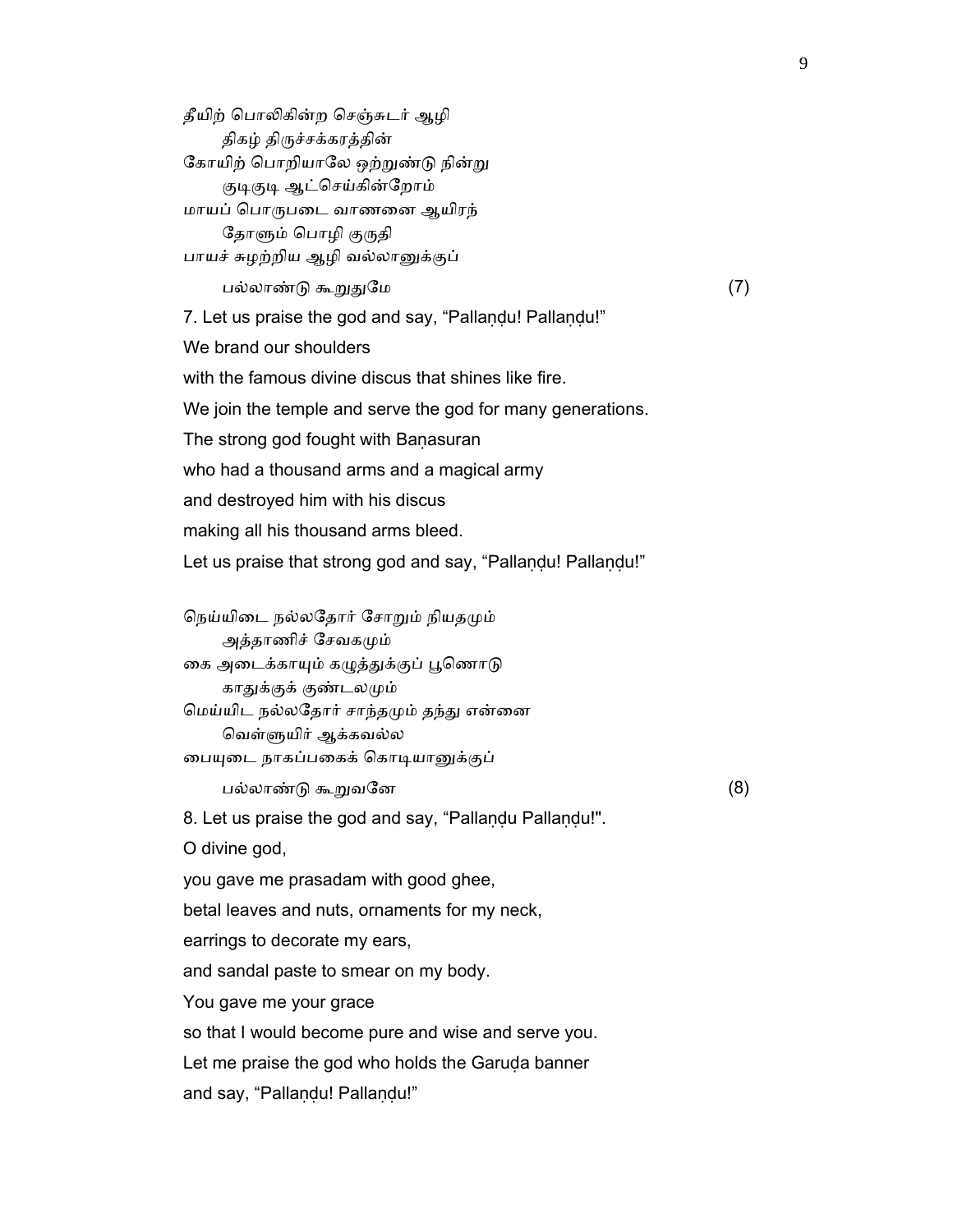உடுத்துக் களைந்த நின் பீதக ஆடை உடுத்து கலத்தது உண்டு தொடுத்த துழாய்மலர்சூடிக் களைந்தன சூᾌம் இத்ெதாண்டர்கேளாம் விடுத்த திசைக் கருமம் திருத்தித் திரு ேவாணத் திᾞவிழவில் படுத்த பைந் நாகனைப் பள்ளி கொண்டானுக்குப் பல்லாண்ᾌ கூᾠᾐேம (9) 9. Let us praise the god and say, "Pallaṇḍu Pallaṇḍu!" We are your devotees. We wear the silk clothes that you have worn. We put on the Thulasi garland that adorned you. We eat the food that is left over after you have eaten. We do the services that you want us to do everywhere. On the day of Sravana festival, we praise the god who sleeps on the snake bed and say, "Pallaṇḍu! Pallaṇḍu!" எந்நாள் எம்பெருமான் உன்தனக்கு அடி யோம் என்று எழுத்துப்பட்ட அந்நாளே அடியோங்கள் அடிக்குடில் வீடுபெற்று உய்ந்தது காண் செந்நாள் தோற்றித் திரு மதுரையிற் சிலை குனித்து ஐந்தலைய ைபந்நாகத் தைலப் பாய்ந்தவேன உன்ைனப் பல்லாண்ᾌ கூᾠᾐேம (10) 10. Let us praise the god and say, "Pallandu Pallandu!" From the morning of each day we serve you as your slaves and we will do the same in all our lives and in future generations. Release us from birth and give us moksha. You were born on auspicious Sravana day. You broke the bow of Kamsan in northern Madhura, and danced on Kalingan the five-headed snake. Let us praise and say, "Pallandu, Pallandu!"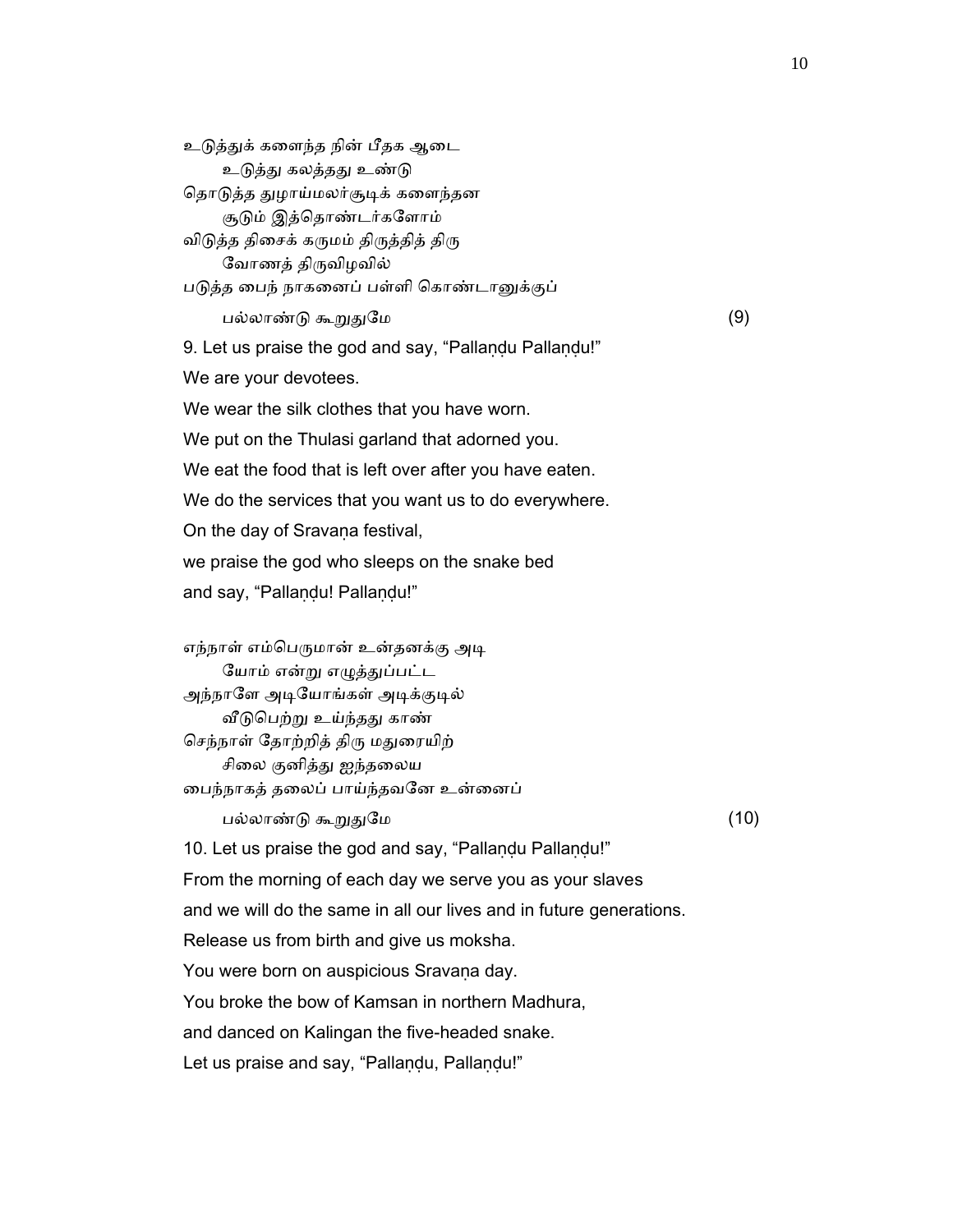அல்வழக்கு ஒன்றும் இல்லா அணி கோட்டியர் ேகான் அபிமானᾐங்கன் செல்வனைப் போல திருமாலே நானும் உனக்குப் பழ அடியேன் நல் வகையால் நமோ நாராயணா என்று நாமம் பல பரவி பல் வகையாலும் பவித்திரனே உன்னைப் பல்லாண்ᾌ கூᾠவேன (11) 11. Let us praise the god and say, "Pallaṇḍu! Pallaṇḍu!" Dearest god, I am an old devotee of yours, like Abhimanadungan, the king of beautiful Kottiyur where there is no injustice. You are pure in all ways. Devotees praise you with many names and say, "Namo Narayana" with love. I will praise you and say, "Pallandu Pallandu" பல்லாண்ᾌ என்ᾠ பவித்திரைனப் பர மேட்டியைச் சார்ங்கம் என்னும் வில் ஆண்டான் தன்னை வில்லிபுத்தூர் விட்டு சித்தன் விᾞம்பிய ெசால் நல் ஆண்டு என்று நவின்று உரைப்பார் நமோ நாராயணாய என்ᾠ பல்லாண்டும் பரமாத்மனைச் சூழ்ந்திருந்து  $\sigma$ த்துவர் பல்லாண்டே  $(12)$ 12. Vishnuchithan of Villiputhur praised the highest god, the pure god who carries the bow Sarngam. Those who recite these poems and worship the god saying, "Namo Narayana" will be with the highest god, praising him always

and saying, "Pallandu! Pallandu!"

---------

 Periyazhvar's Pillaithamil on Kaṇṇan The birth of Kaṇṇan கண்ணன்திருவவதாரம்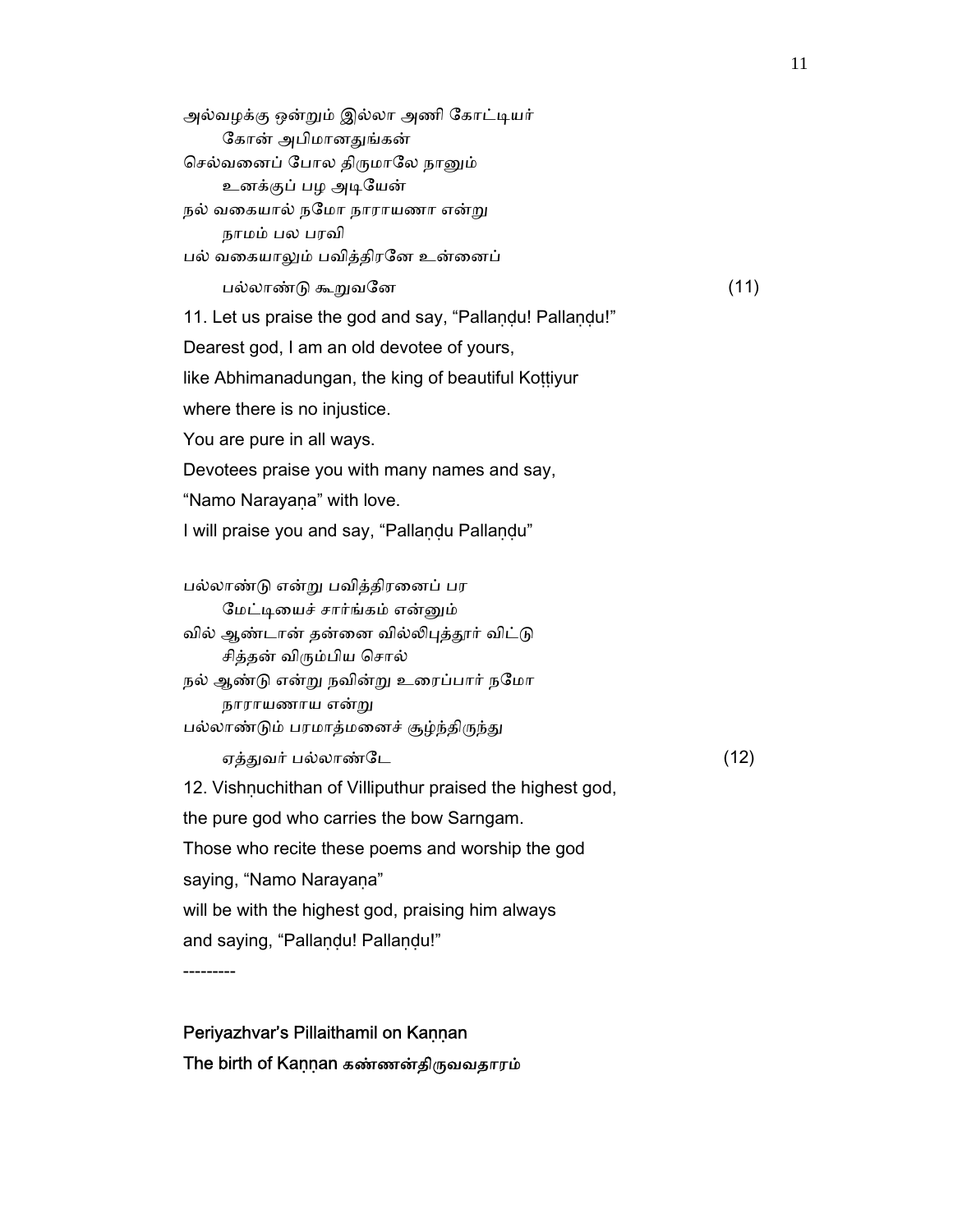வண்ண மாடங்கள் சூழ் திருக்கோட்டியூர்க் கண்ணன் ேகசவன் நம்பி பிறந்தினில் எண்ணெய் சுண்ணம் எதிரெதிர் தூவிடக் கண்ணன் முற்றம் கலந்து அளறு ஆயிற்றே (1) 13. Kannan, Kesavan, the lovely child, was born in Thirukkottiyur filled with beautiful palaces. When the cowherds sprinkled oil and turmeric powder mixed with fragrance on each other in front of Kannan's house they made the front yards of the houses muddy.

ஓடுவார் விழுவார் உகந்து ஆலிப்பார் நாடுவார் நம்பிரான் எங்குத்தான் என்பார் பாடுவார்களும் பல்பறை கொட்ட நின்று ஆᾌவார்கᾦம் ஆயிற்ᾠ ஆய்ப்பாᾊேய (2) 14. When cowherds heard that the divine child was born, they ran, fell and shouted in joy. They searched for the baby and asked everyone, "Where is our dear one?" They beat the drums, sang, danced and joy spread everywhere in their village.

 ேபணிச் சீர் உைடப் பிள்ைள பிறந்தினில் காணத் தாம் புகுவார் புக்குப் போதுவார் ஆண் ஒப்பார் இவன் நேர் இல்லை காண் திரு-ேவாணத்தான் உலகு ஆளும் என்பார்களே $(3)$  15. When the glorious child was born the cowherds entered with love into Yashoda's house, saw him and praised him, saying, "See! Among all men there is no equal to this child. He was born under the Thiruvonam star and will rule the world."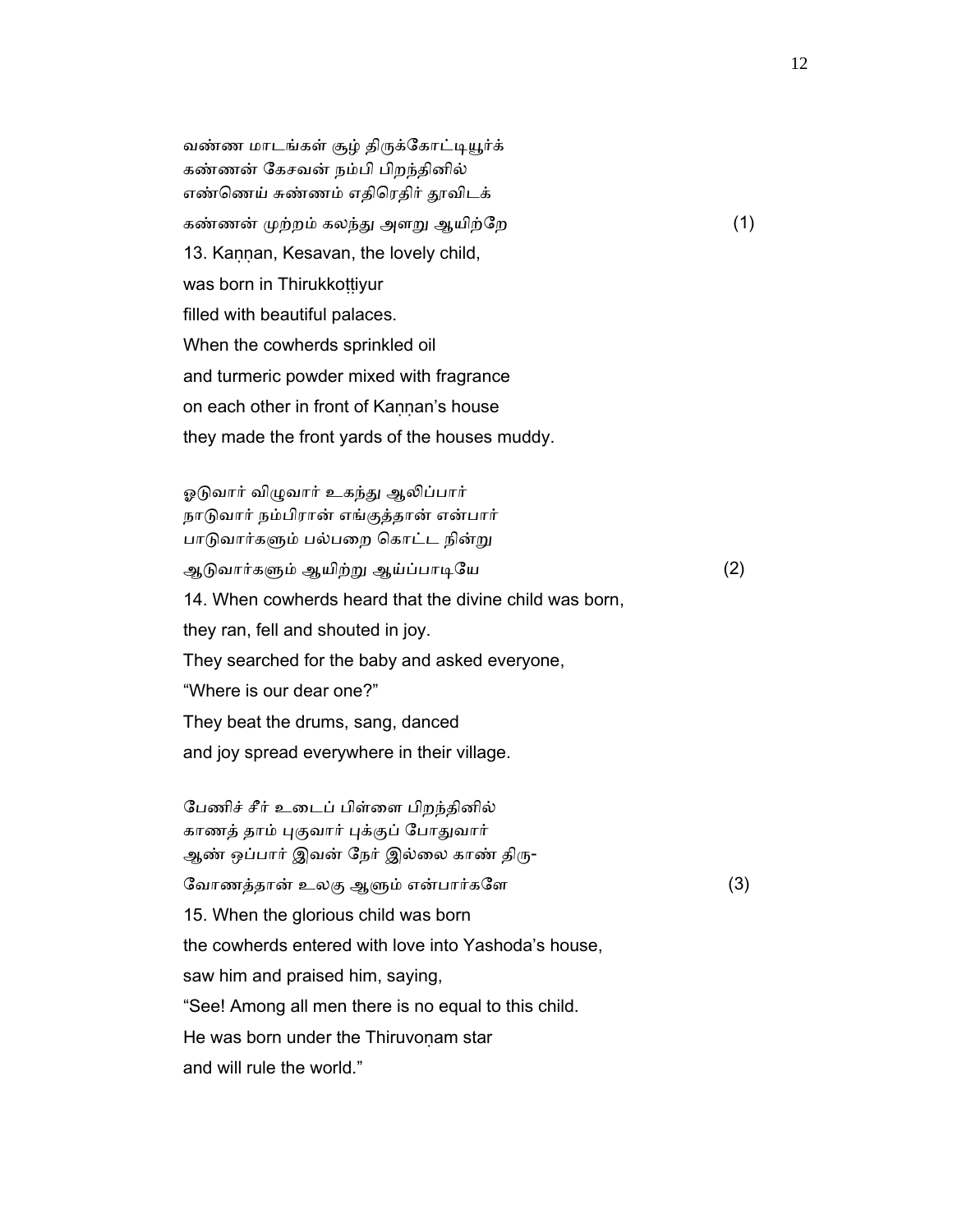உறியை முற்றத்து உருட்டி நின்று ஆடுவார் நறுநெய் பால் தயிர் நன்றாகத் தூவுவார் செறி மென் கூந்தல் அவிழத் திளைத்து எங்கும் அறிᾫ அழிந்தனர் ஆய்ப்பாᾊ ஆயேர (4) 16. The women of the cowherd village took the pots from the uri, rolled them in front of their houses and danced. The fragrant ghee, milk and yogurt spilled all over and they became crazy with joy and their thick soft hair became loose.

கொண்ட தாள் உறி கோலக் கொடுமழுத் தண்ᾊனர் பறிேயாைலச் சயனத்தர் விண்ட முல்லையரும்பு அன்ன பல்லினர் அண்டர் மிண்டிப் புகுந்து நெய்யாடினார் (5) 17. When the cowherds who carry the uri, sharp mazhu weapons, staffs for grazing the cows and who have palm-leaf beds to sleep on heard the divine child was born, they joined happily together and laughed with their jasmine flower-like teeth. They smeared oil on themselves and jumped into the water to bathe. கையும் காலும் நிமிர்த்துக் கடார நீர் ைபய ஆட்ᾊப் பசுஞ் சிᾠ மஞ்சளால் ஐய நா வழித்தாளுக்கு அங்காந்திட வையம் ஏழும் கண்டாள் பிள்ளை வாயுளே  $(6)$  18. The cowherdess Yashoda massaged the baby's hands and legs and gently poured fresh turmeric water on his body from the pot and bathed him. When she cleaned his lovely tongue, he opened his mouth and she saw all the seven worlds inside.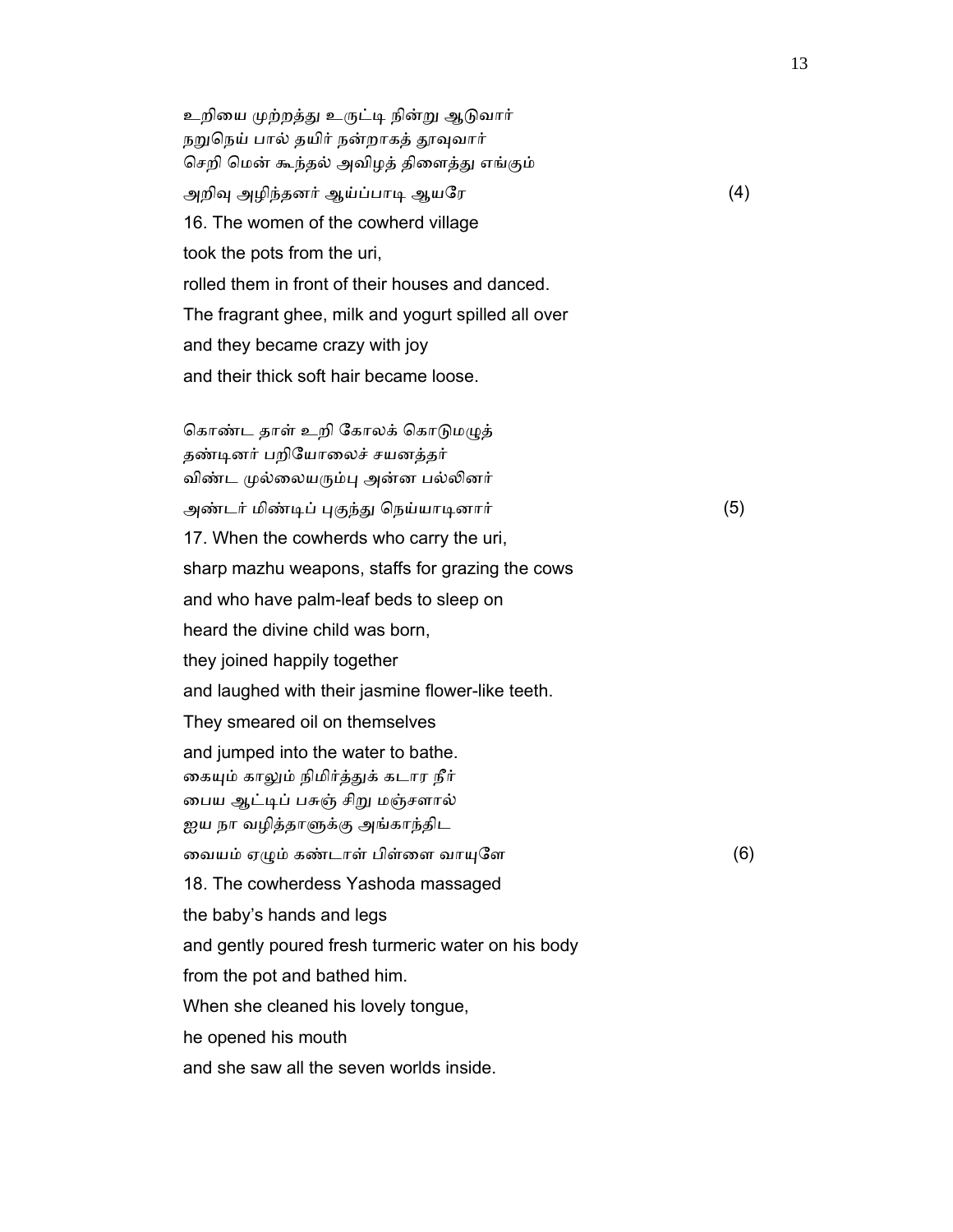வாயுள் வையகம் கண்ட மடநல்லார் ஆயர் புத்திரன் அல்லன் அருந்தெய்வம் பாய சீர் உைடப் பண்ᾗ உைடப் பாலகன் மாயன் என்ᾠ மகிழ்ந்தனர் மாதேர (7) 19. The beautiful cowherd women who saw the worlds in his mouth wondered and praised him, "This is no cowherd child. He is the supreme god. This wonderful child is really is a Maayan!"

பத்து நாளும் கடந்த இரண்டாம் நாள் எத் திசையும் சயமரம் கோடித்து மத்த மா மைல தாங்கிய ைமந்தைன

 உத்தானம் ெசய்ᾐ உகந்தனர் ஆயேர (8) 20. The cowherds planted poles of victory in all directions on the twelfth day after the child was born and gave him a name of the god who lifted up the huge Govardhana mountain. They carried him in their arms and rejoiced.

கிடக்கில் தொட்டில் கிழிய உதைத்திடும் எடுத்துக் கொள்ளில் மருங்கை இறுத்திடும் ஒடுக்கிப் புல்கில் உதரத்தே பாய்ந்திடும் மிடுக்கு இலாமையால் நான் மெலிந்தேன் நங்காய  $(9)$  21. Yashoda said, "If I put him in the cradle, he will kick and tear the cloth of the cradle. If I take him in my hands, he will hurt my waist. If I embrace him tightly, he will kick my stomach. I don't have strength anymore to deal with him. I am tired, my friends!"

செந்நெல் ஆர் வயல் சூழ் திருக்கோட்டியூர் மன்ᾔ நாரணன் நம்பி பிறந்தைம மின்னு நூல் விட்டுசித்தன் விரித்த இப் பன்னு பாடல் வல்லார்க்கு இல்லை பாவமே (10)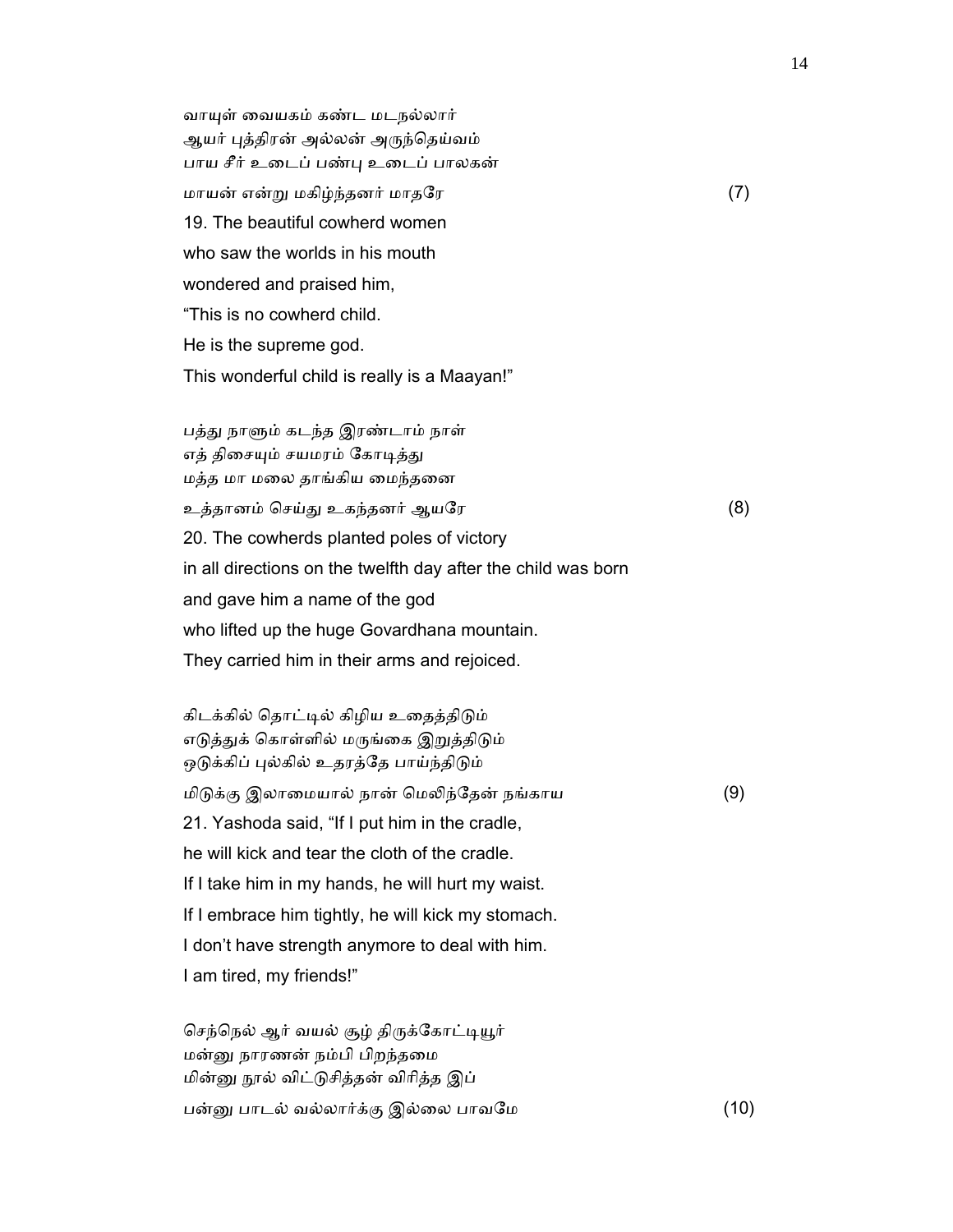22. Vishnuchithan who wore a shining sacred thread composed the poems that describe the birth of omnipresent Narayanan, Purushothaman in Thirukkoṭṭiyur, surrounded with flourishing paddy fields. All the sins of the devotees who recite these poems will go away. --------

## Padaadi kesa paruvam. கண்ணனது திருமேனியழகு Yashoda and other cowherd women describe Kannan from his feet to his head.

சீதக் கடலுள் அமுது அன்ன தேவகி ேகாைதக் குழலாள் அேசாைதக்குப் ேபாத்தந்த பேதைக் குழவி பிடித்துச் சுவைத்து உண்ணும் பாதக் கமலங்கள் காணீேர பவள வாயீர் வந்து காணீரே காண்டி (1) 23. Come and see the lotus feet of the innocent child of Devaki who was given to Yashoda by Devaki, his mother, and who is as sweet as the nectar that came from the milky ocean. He puts his lotus foot in his mouth and tastes it. See, you have mouths red as coral. Come and see his lotus feet.

முத்தும் மணியும் வயிரமும் நன்பொன்னும் தத்திப் பதித்துத் தலைப்பெய்தாற் போல் எங்கும் பத்து விரலும் மணிவண்ணன் பாதங்கள் ஒத்திட்டு இருந்தவா காணீரே

 ஒண்ᾎதலீர் வந்ᾐ காணீேர (2) 24. Come and see the ten perfect toes of the sapphire-colored child that look like an ornament studded with pearls, jewels, diamonds and pure gold. O girls, you have shining foreheads,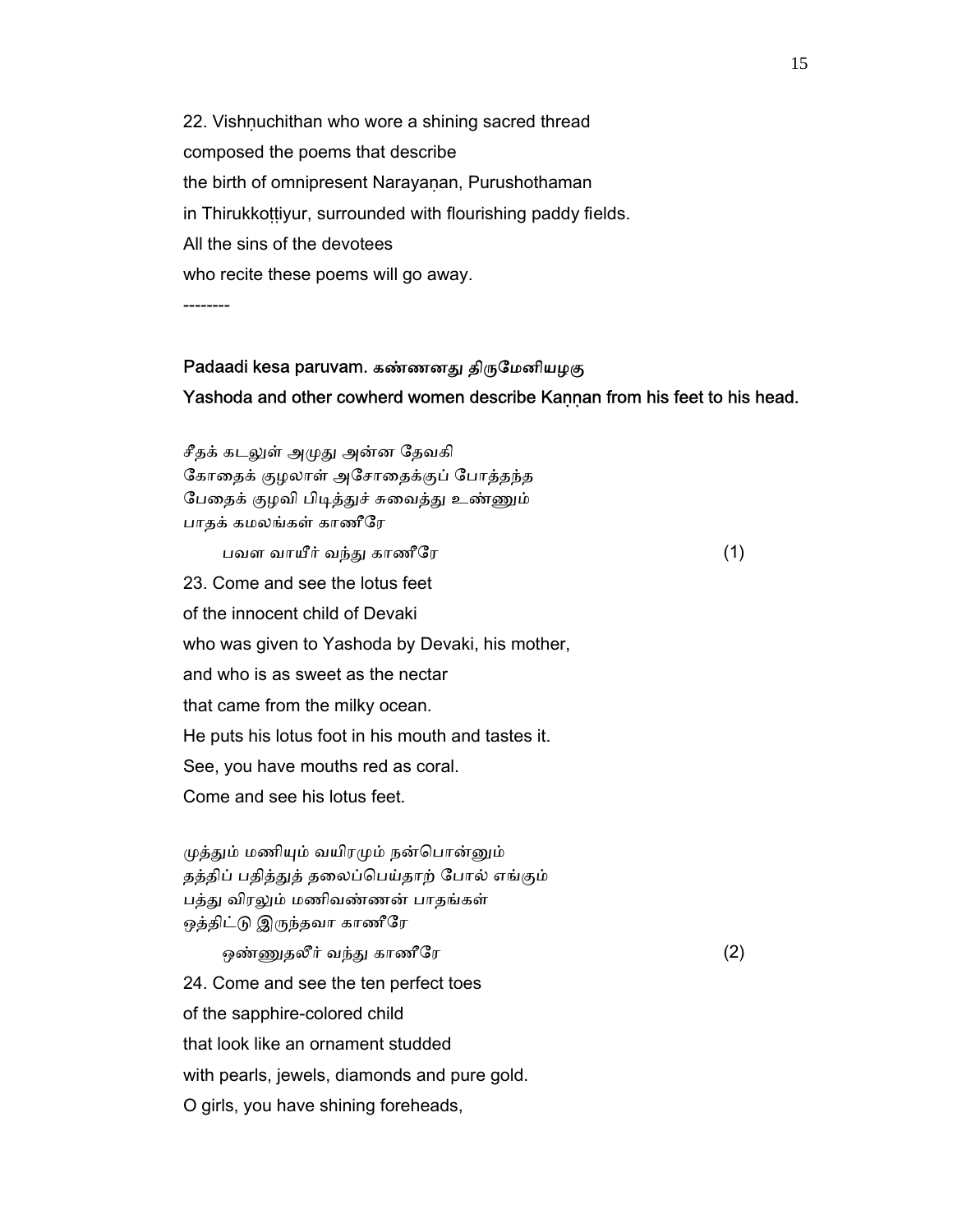come and see his perfect toes.

Come and see his toes.

பணைத்தோள் இள ஆய்ச்சி பால் பாய்ந்த கொங்கை அணைத்து ஆர உண்டு கிடந்த இப் பிள்ளை இணைக்காலில் வெள்ளித் தளை நின்று இலங்கும் கைணக்கால் இᾞந்தவா காணீேர

காரிகையீர் வந்து காணீரே கார் கார் கார் (3)

 25. Come and see the child's ankles that are decorated with shining silver ornaments

as he drinks milk from Yashoda's breasts

embracing her and sleeps peacefully.

O beautiful girls,

come and see his ankles.

 உழந்தாள் நᾠெநய் ஒேரார் தடா உண்ண இழந்தாள் எரிவினால் ஈர்த்து எழில் மத்தின் பழந்தாம்பால் ஓச்ச பயத்தால் தவழ்ந்தான் ᾙழந்தாள் இᾞந்தவா காணீேர

 $\mu$ கிழ் $\mu$ லையீர் வந்து காணீரே  $(4)$ 

 26. See the knees of the child who ate fragrant ghee from all the pots that Yashoda had filled doing hard work. He was beaten with a rope by Yashoda and crawled away from her in fear. O girls with bud-like breasts, come and see his knees.

பிறங்கிய பேய்ச்சி முலை சுவைத்து உண்டிட்டு உறங்குவான் போலே கிடந்த இப்பிள்ளை மறம் கொள் இரணியன் மார்வை முன் கீண்டான் குறங்குகளை வந்து காணீரே

குவிமுலையீர் வந்து காணீரே $(5)$  27. Come and see the thighs of the child who pretended to sleep after drinking the milk from the breasts of the cruel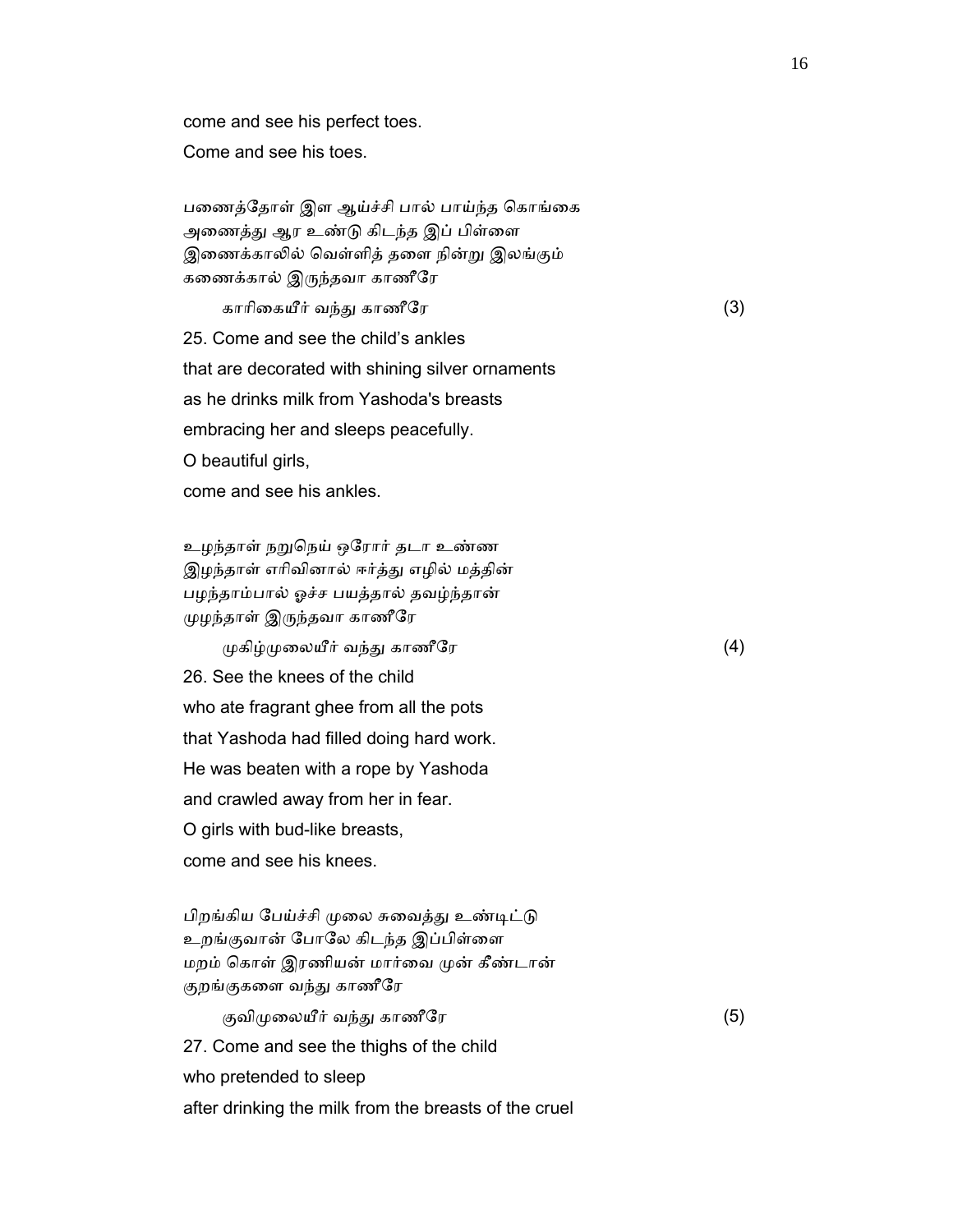devil Puthana and killing her. He split the chest of the heroic Hiraṇyan. O girls with round breasts! Come and see his thighs! Come and see him.

 மத்தக் களிற்ᾠ வசுேதவர் தம்ᾙைடச் சித்தம் பிாியாத ேதவகிதன் வயிற்றில் அத்தத்தின் பத்தாம் நாள் ேதான்றிய அச்சுதன் ᾙத்தம் இᾞந்தவா காணீேர

 $\mu$ கிழ்நகையீர் வந்து காணீரே காண்ட் $(6)$  28. Come see the mutham of the child Achudan who was born ten days after the star Astham from the womb of Devaki who is always in the heart of her husband Vasudevan, the lord of many elephants that drip ichor. Come, see the mutham of our dear child. O girls who smile like blooming flowers, come and see it!

இருங்கை மதகளிறு ஈர்க்கின்றவனைப் பருங்கிப் பறித்துக்கொண்டு ஓடும் பரமன்தன் நெருங்கு பவளமும் நேர்நாணும் முத்தும் மᾞங்கும் இᾞந்தவா காணீேர

வாணுதலீர் வந்து காணீரே  $(7)$  29. Come and see the waist decorated with strings of coral and beautiful pearls of the highest god who killed the mighty-trunked rutting elephant Kuvalayabeedam and took its ivory tusks and ran away. O girls, you have shining foreheads, see his waist, come and see!

வந்த மதலைக் குழாத்தை வலிசெய்து தந்தக் களிறு போல் தானே விளையாடும் நந்தன் மதைலக்கு நன்ᾠம் அழகிய உந்தி இᾞந்தவா காணீேர

ஒளியிைழயீர் வந்ᾐ காணீேர (8)

17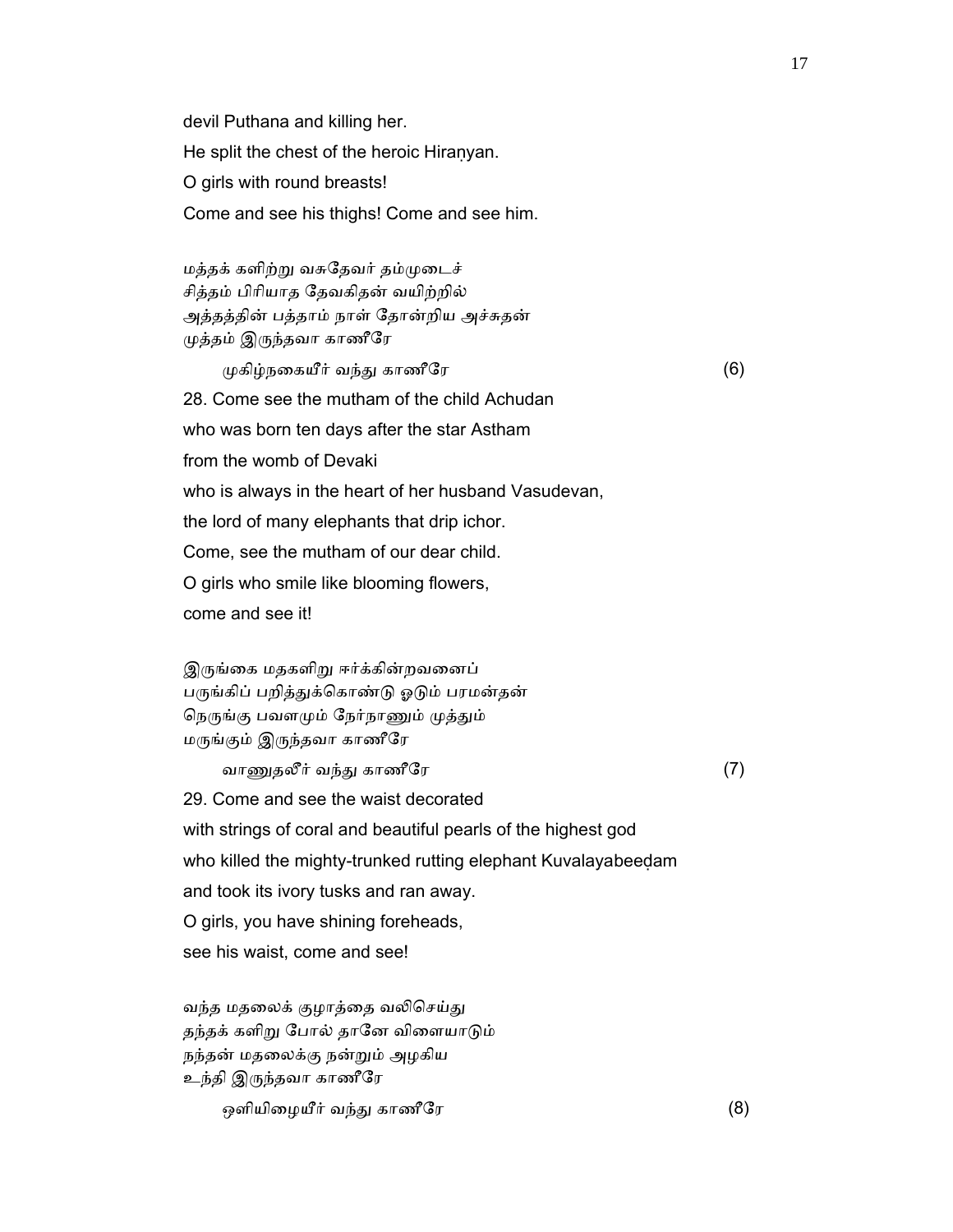30. Come and see the lovely navel of the cowherd chief Nandan's son who is as strong as a white-tusked elephant. He plays mischievously with a group of children and gives them trouble. O girls, you are decorated with shining ornaments, come and see his navel!

அதிருங் கடல்நிற வண்ணனை ஆய்ச்சி மதுரமுலை ஊட்டி வஞ்சித்து வைத்துப் பதறப் படாேம பழந் தாம்பால் ஆர்த்த உதரம் இᾞந்தவா காணீேர

ஒளிவளையீர் வந்து காணீரே $(9)$ 

 31. Come see the stomach of the child whose color is as dark as the roaring ocean. The cowherdess Yashoda fed him sweet milk from her breasts and then tricked him and tied him up with an old rope without worrying about him. O girls, you are decorated with shining bangles, come and see his stomach!

பெரு மா உரலிற் பிணிப்புண்டு இருந்து அங்கு இரு மா மருதம் இறுத்த இப் பிள்ளை குரு மா மணிப்பூண் குலாவித் திகழும் திருமார்வு இருந்தவா காணீரே

ேசயிழையீர் வந்து காணீரே காண்டி (10)

32. Come and see the chest

decorated with the shining Kaustubham ornament

and studded with large diamonds

of the child who pulled the big mortar

between two marudam trees and made them fall

when I, Yashoda tied him to the mortar.

O girls, you are decorated with precious ornaments,

come and see his chest!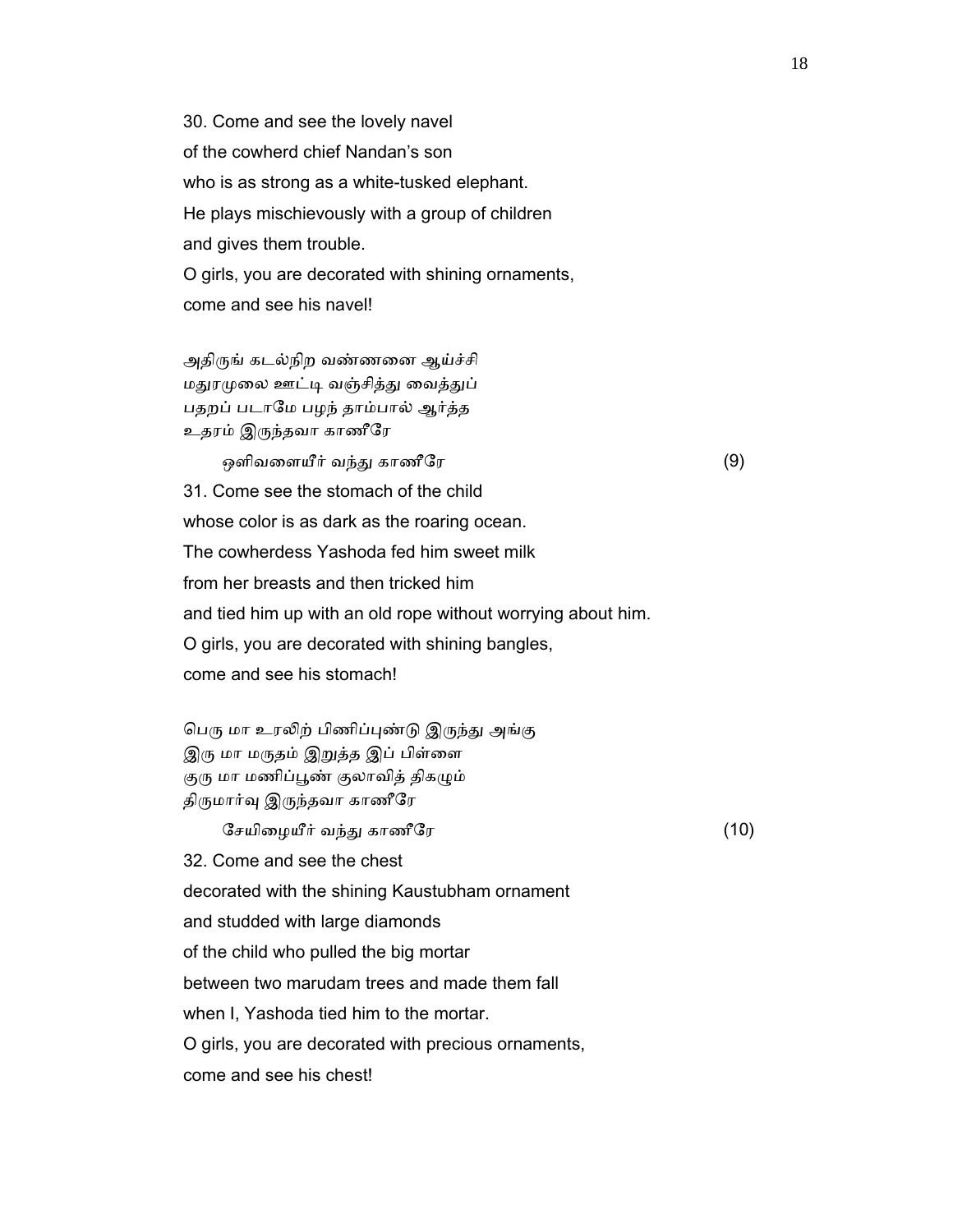நாள்கள் ஓர் நாலைந்து திங்கள் அளவிலே தாளை நிமிர்த்துச் சகடத்தைச் சாடிப்போய் வாள் கொள் வளைஎயிற்று ஆருயிர் வவ்வினான் ேதாள்கள் இᾞந்தவா காணீேர சுரிகுழலீர் வந்து காணீரே காண்டு (11)

 33. Come and see the arms of the small child who kicked and took the dear life of Sakatasuran who came in the form of a cart. He killed Puthana who has sharp sword-like teeth when he was only four or five months old. O girls, you have curly hair, come and see his shoulders. Come and see.

 ைமத் தடங்கண்ணி யேசாைத வளர்க்கின்ற செய்த்தலை நீல நிறத்துச் சிறுப்பிள்ளை நெய்த்தலை நேமியும் சங்கும் நிலாவிய ைகத்தலங்கள் வந்ᾐ காணீேர

கனங்குழையீர் வந்து காணீரே காண்டி (12)

34. Come and see the hands

of the dark-blue-colored child with beautiful hair

who carries in them the conch and the discus

that is smeared with oil.

Yashoda's dark eyes are decorated with kohl

and she is raising Kaṇṇan, the beautiful child.

O girls, you are decorated with precious ornaments,

come and see his hands.

 வண்ᾌ அமர் ᾘங்குழல் ஆய்ச்சி மகனாகக் ெகாண்ᾌ வளர்க்கின்ற ேகாவலக் குட்டற்கு அண்டᾙம் நாᾌம் அடங்க விᾨங்கிய கண்டம் இᾞந்தவா காணீேர

காாிைகயீர் வந்ᾐ காணீேர (13)

 35. Come and see the neck of the small cowherd child who is being raised by Yashoda.

She has lovely hair, decorated with flowers

swarming with bees.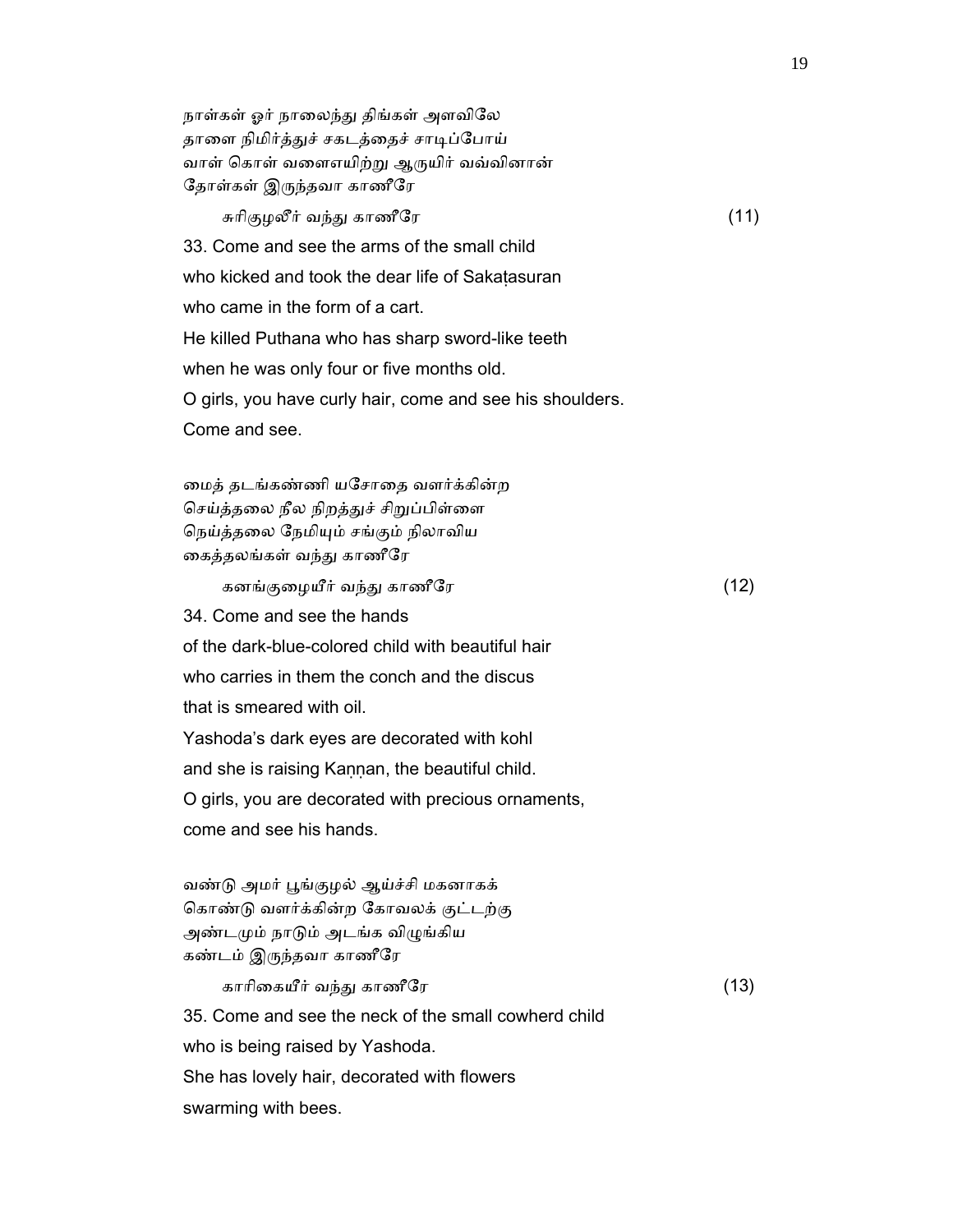See his neck that swallowed all the worlds and the sky. O beautiful girls, see his neck. Come and see.

எம் தொண்டை வாய்ச் சிங்கம் வா என்று எடுத்துக்கொண்டு அந் தொண்டை வாய் அமுது ஆதரித்து ஆய்ச்சியர் தம் தொண்டை வாயால் தருக்கிப் பருகும் இச் செந் தொண்டை வாய் வந்து காணீரே

ேசயிழையீர் வந்து காணீரே காண்டி (14)

 36. The cowherd women who have mouths red as thondai fruits kiss his red mouth, drink its nectar, and embrace him, saying, "O you who are a lion and have a mouth as sweet as a thondai fruit, come." O girls, you are decorated with lovely ornaments! Come and see his mouth red as a thondai fruit. Come and see.

நோக்கி யசோதை நுணுக்கிய மஞ்சளால் நாக்கு வழித்து நீராட்டும் இந் நம்பிக்கு வாக்கும் நயனமும் வாயும் முறுவலும் ᾚக்கும் இᾞந்தவா காணீேர

 ெமாய்குழலீர் வந்ᾐ காணீேர (15) 37. Come and see the tongue of the child, that Yashoda lovingly cleans with turmeric powder and then bathes him. Come and see his eyes, mouth, teeth and nose. O girls whose hair swarms with bees, come and see.

விண் கொள் அமரர்கள் வேதனை தீர முன் மண் கொள் வசுதேவர்தம் மகனாய் வந்து திண் ெகாள் அசுரைரத் ேதய வளர்கின்றான் கண்கள் இᾞந்தவா காணீேர

கனவளையீர் வந்து காணீரே காண்டி (16)

38. Come and see the eyes of the child

20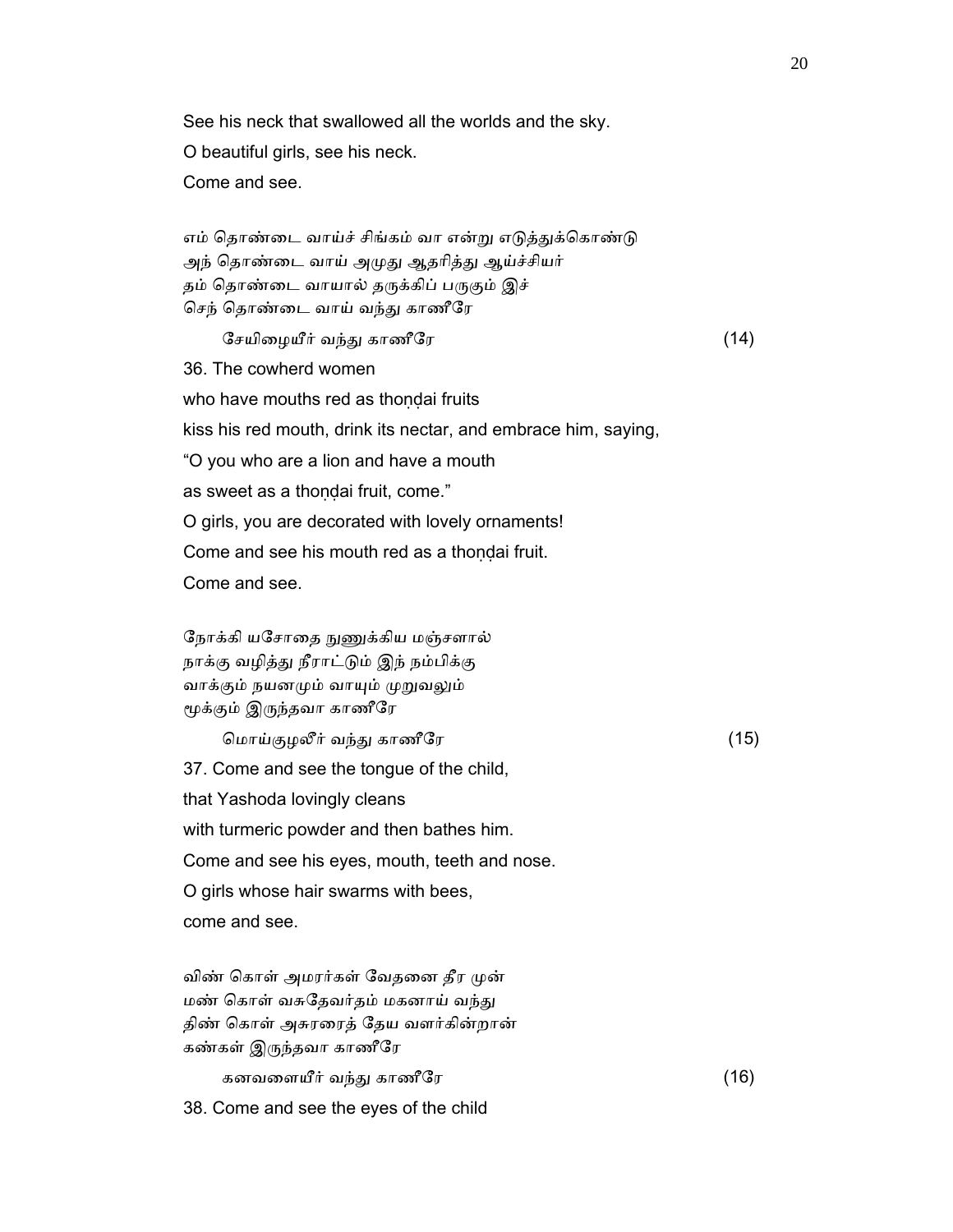who was born on earth as the son of Vasudevan. He was brought up to destroy the strong Asurans, and remove the suffering of the gods in the heavens. O girls, you are decorated with beautiful bangles, come and see his eyes. Come and see.

பருவம் நிரம்பாமே பாரெல்லாம் உய்யத் திருவின் வடிவு ஒக்கும் தேவகி பெற்ற உருவு கரிய ஒளி மணிவண்ணன் ᾗᾞவம் இᾞந்தவா காணீேர

 ᾘண்ᾙைலயீர் வந்ᾐ காணீேர (17) 39. Come and see the eyebrows of the dark child who shines like a dark jewel and came to save the world. He was born to Devaki, beautiful as Lakshmi. She gave birth to a child even though she was too young to give birth. O girls with breasts decorated with ornaments, come and see his eyebrows. Come and see.

மண்ணும் மலையும் கடலும் உலகு ஏழும் உண்ணுந் திறத்து மகிழ்ந்து உண்ணும் பிள்ளைக்கு வண்ணம் எழில்ெகாள் மகரக்குைழ இைவ திண்ணம் இᾞந்தவா காணீேர

ேசயிழையீர் வந்து காணீரே காண்டி (18) 40. Come and see the beautiful emerald earrings of the child who happily swallowed the earth, hills, oceans and all the seven worlds. O girls who are decorated with beautiful ornaments, see his lovely emerald earrings.

முற்றிலும் தூதையும் முன்கைமேல் பூவையும் சிற்றில் இழைத்துத் திரிதருவோர்களைப் பற்றிப் பறித்துக்கொண்டு ஓடும் பரமன்தன் ெநற்றி இᾞந்தவா காணீேர

ேநரிழையீர் வந்து காணீரே காண்டி (19)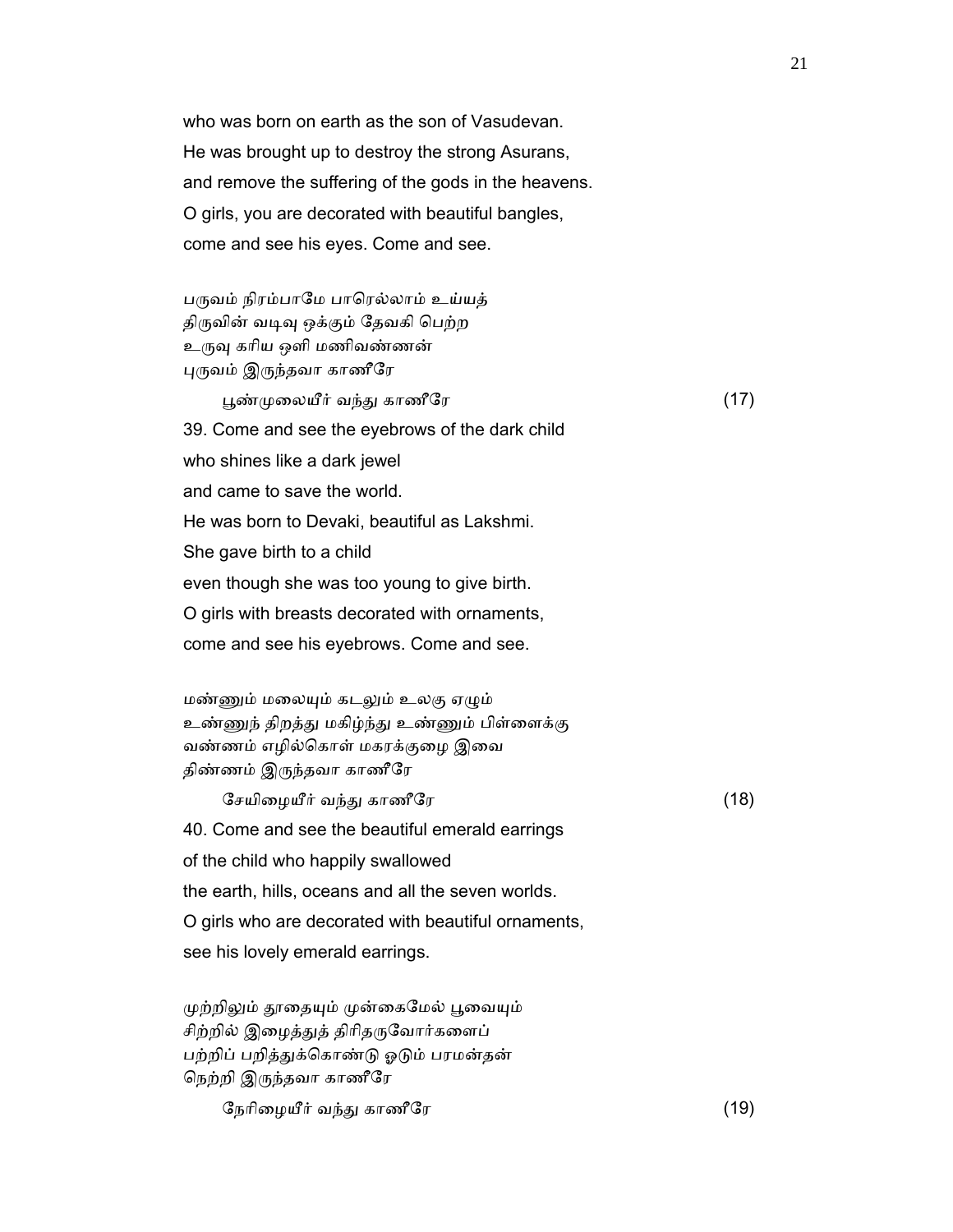41. When small girls carrying a winnowing fan and a small pot wander holding a puvai bird on their wrists and make play houses, the dear child of Yashoda grabs the birds from their hands and runs away. Come see his forehead. O girls, you are decorated with precious jewels. Come and see his forehead. அழகிய பைம்பொன்னின் கோல் அங்கைக் கொண்டு கழல்கள் சதங்கை கலந்து எங்கும் ஆர்ப்ப மழ கன்றினங்கள் மறித்ᾐத் திாிவான் குழல்கள் இᾞந்தவா காணீேர குவிமுலையீர் வந்து காணீரே $(20)$  42. Carrying a beautiful golden stick in his hands he runs behind baby calves as the lovely sound of his anklets spreads everywhere. O girls who have round breasts, come and see his curly hair. சுருப்பார் குழலி யசோதை முன் சொன்ன திருப் பாதகேசத்தைத் தென்புதுவைப் பட்டன் விருப்பால் உரைத்த இருபதோடு ஒன்றும்

உரைப்பார் போய் வைகுந்தத்து ஒன்றியிருப்பரே (21)

43. Yashoda, who has dark curly hair

described the beauty of her child from his feet to his head.

The poet Puduvaippattan of the southern Puduvai,

composed poems with Yashoda's words.

The devotees who recite these twenty-one poems

will go to Vaikuṇṭam and remain there.

--------

## Lullaby - Thalaṭṭupparuvam. Yashoda sings a lullaby to Kaṇṇan. பெரியாழ்வார் திருமொழி தாலப் பருவம்

```
மாணிக்கம் கட்டி வயிரம் இடை கட்டி
ஆணிப் பொன்னால் செய்த வண்ணச் சிறுத்தொட்டில்
```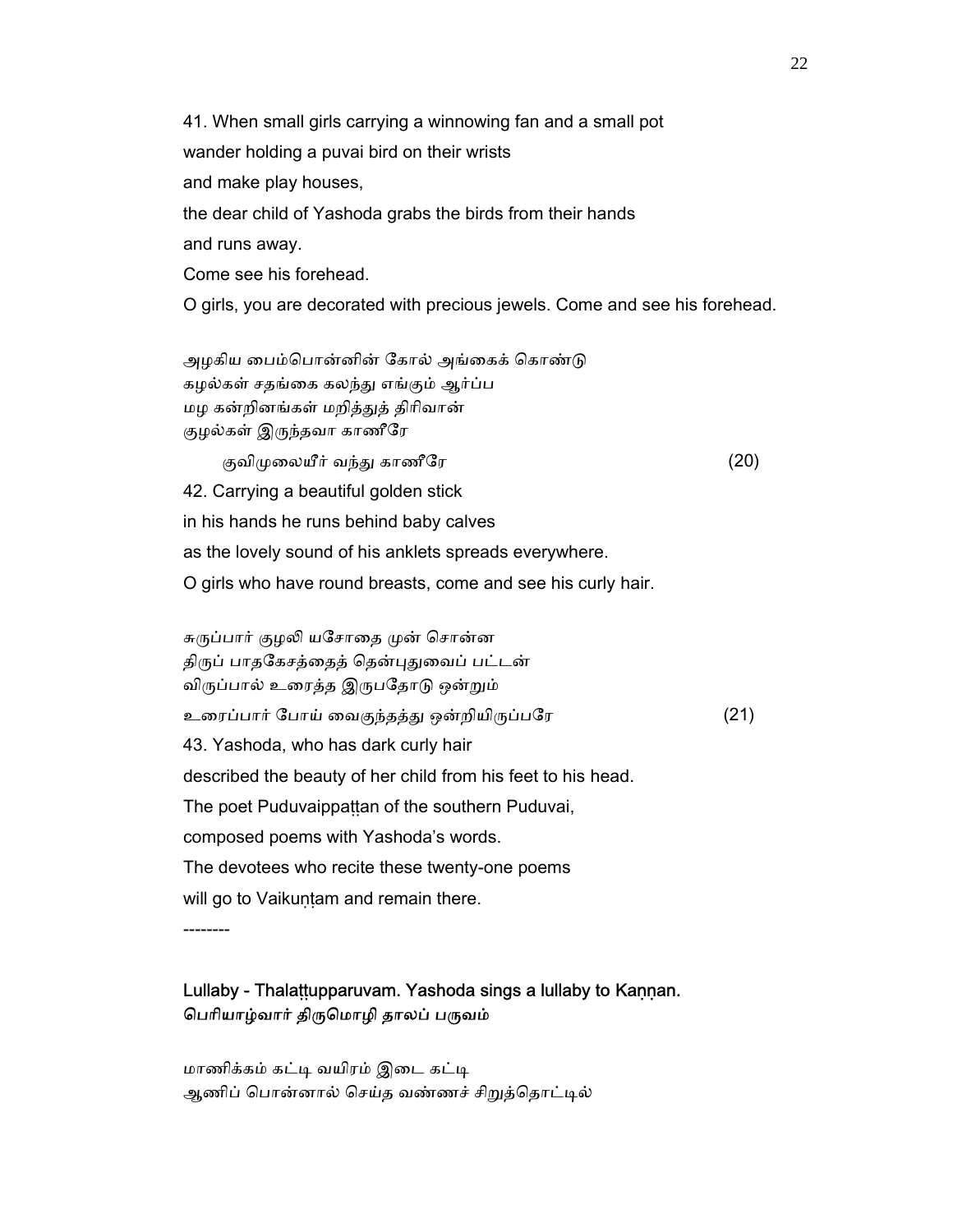மாணிக் குறளனே தாலேலோ ைவயம் அளந்தாேன தாேலேலா (1) 44. Nanmuhan made a beautiful gold cradle studded with rubies and diamonds and sent it to you with love. You went to Mahabali in the form of a dwarf. Thalelo, you measured the world, thalelo.

உடையார் கனமணியோடு ஒண் மாதுளம்பூ இடை விரவிக் கோத்த எழிற் தெழ்கினோடும் விடை ஏறு காபாலி ஈசன் விடுதந்தான் உடையாய் அழேல் அழேல் தாலேலோ

பேணி உனக்குப் பிரமன் விடுதந்தான்

உலகம் அளந்தானே தாலேலோ  $(2)$  45. Kabali, Shiva who rides a bull, sent you a golden ornament studded with precious diamonds for your waist and a beautiful garland that was tied together with pomegranate flowers for a waistband. You are the god who holds all lives within you. Do not cry, do not cry. thalelo, you measured the world for Mahabali, thalelo.

என்தம்பிரானார் எழிற் திருமார்வற்குச் சந்தம் அழகிய தாமைரத் தாளற்கு இந்திரன் தாᾔம் எழில் உைடக் கிண்கிணி தந்து உவனாய் நின்றான் தாலேலோ

தாமரைக் கண்ணனே தாலேலோ  $(3)$ 

46. O dear god,

the goddess Lakshmi stays on your beautiful chest.

The king of the gods Indra brought musical anklets

for your lovely fragrant lotus feet,

gave it to you and stood nearby, thalelo.

Your eyes are as beautiful as lotuses, thalelo.

சங்கின் வலம்புரியும் சேவடிக் கிண்கிணியும் அங்கைச் சரிவளையும் நாணும் அரைத்தொடரும்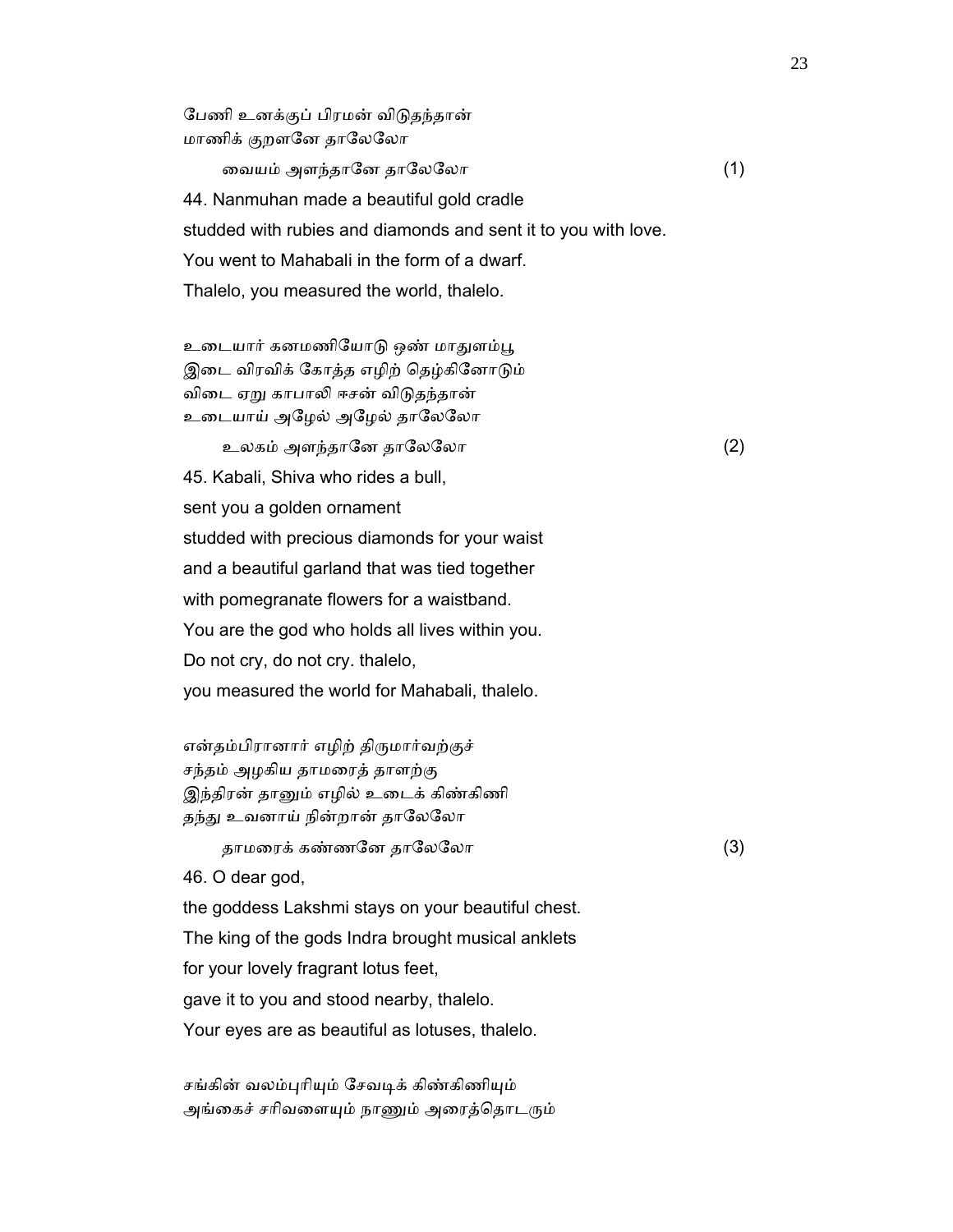அங்கண் விசும்பில் அமரர்கள் ேபாத்தந்தார் செங்கண் கருமுகிலே தாலேலோ

ேதவகி சிங்கமே தாலேலோ  $(4)$  47. Your body is dark as a cloud. Your eyes are beautiful. The gods in the sky came and gave you a valampuri conch, musical kolusu for your divine feet, round bangles for your beautiful hands, a sacred thread for your chest and a waistband. O you lion-like son of Devaki, thalelo, thalelo.

எழில் ஆர் திருமார்வுக்கு ஏற்கும் இவை என்று அழகிய ஐம்படையும் ஆரமும் கொண்டு வழு இல் கொடையான் வயிச்சிரவணன் தொழுது உவனாய் நின்றான் தாலேலோ

ᾑமணி வண்ணேன தாேலேலா (5)

 48. As Vaishravanan, Kuberan who gives generously to all without discriminating, thought that a beautiful aimbadaithali and a necklace would be suitable for your beautiful chest where Lakshmi stays. He brings them, stands away from you and worships you.

Thalelo, your body is as beautiful as a blue sapphire, thalelo.

ஓதக் கடலின் ஒளிமுத்தின் ஆரமும் சாதிப் பவளமும் சந்தச் சரிவளையும் மா தக்க என்ᾠ வᾞணன் விᾌதந்தான் சோதிச் சுடர் முடியாய் தாலேலோ

சுந்தரத் தோளனே தாலேலோ  $(6)$  49. Varuṇan thought that a necklace made of shining pearls born in a roaring ocean, precious high quality coral, and bangles made of singing conches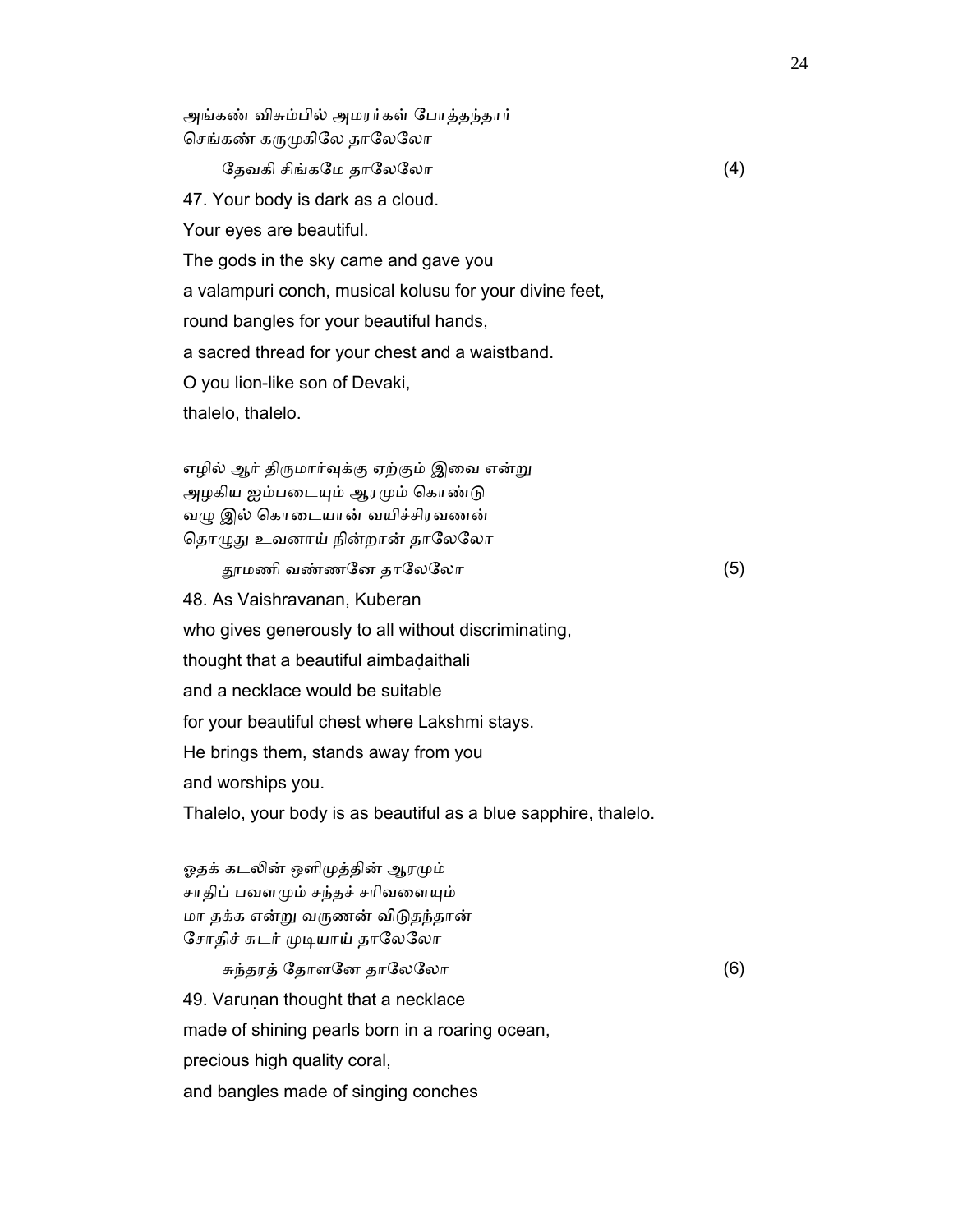would be suitable for you and sent them to you. You are decorated with a shining crown, thalelo! You have handsome arms, thalelo.

கான் ஆர் நறுந்துழாய் கைசெய்த கண்ணியும் வான் ஆர் செழுஞ்சோலைக் கற்பகத்தின் வாசிகையும் தேன் ஆர் மலர்மேல் திருமங்கை போத்தந்தாள் ேகாேன அேழல் அேழல் தாேலேலா

குடந்தைக் கிடந்தானே தாலேலோ (7) 50. The divine Lakshmi who stays on a lotus that drips honey sent you a garland of forest Thulasi and a garland of karpaga flowers that bloomed in the fertile grove in the sky to tie around your forehead. O king, do not cry, do not cry, thalelo, you sleep on Adishesha in Kuḍandai, thalelo.

கச்சொடு பொற்சுரிகை காம்பு கனகவளை உச்சி மணிச்சுட்டி ஒண்தாள் நிரைப் பொற்பூ அச்சுதனுக்கு என்று அவனியாள் போத்தந்தாள் நச்சுமுலை உண்டாய் தாலேலோ

நாராயணா அேழல் தாேலேலா (8)

51. O Achuda! The earth goddess sent a dress,

a small golden sword with a handle, golden bangles,

a diamond ornament for your forehead

and a shining golden flower on a stalk for you.

You drank the poison

from the breast of Puthana, thalelo.

O Narayaṇa! Do not cry, thalelo.

மெய் திமிரும் நானப் பொடியொடு மஞ்சளும் செய்ய தடங்கண்ணுக்கு அஞ்சனமும் சிந்துரமும் ெவய்ய கைலப்பாகி ெகாண்ᾌ உவளாய் நின்றாள் ஐயா அழேல் அழேல் தாலேலோ

அரங்கத்ᾐ அைணயாேன தாேலேலா (9)

52. Durga, the goddess who rides on a heroic deer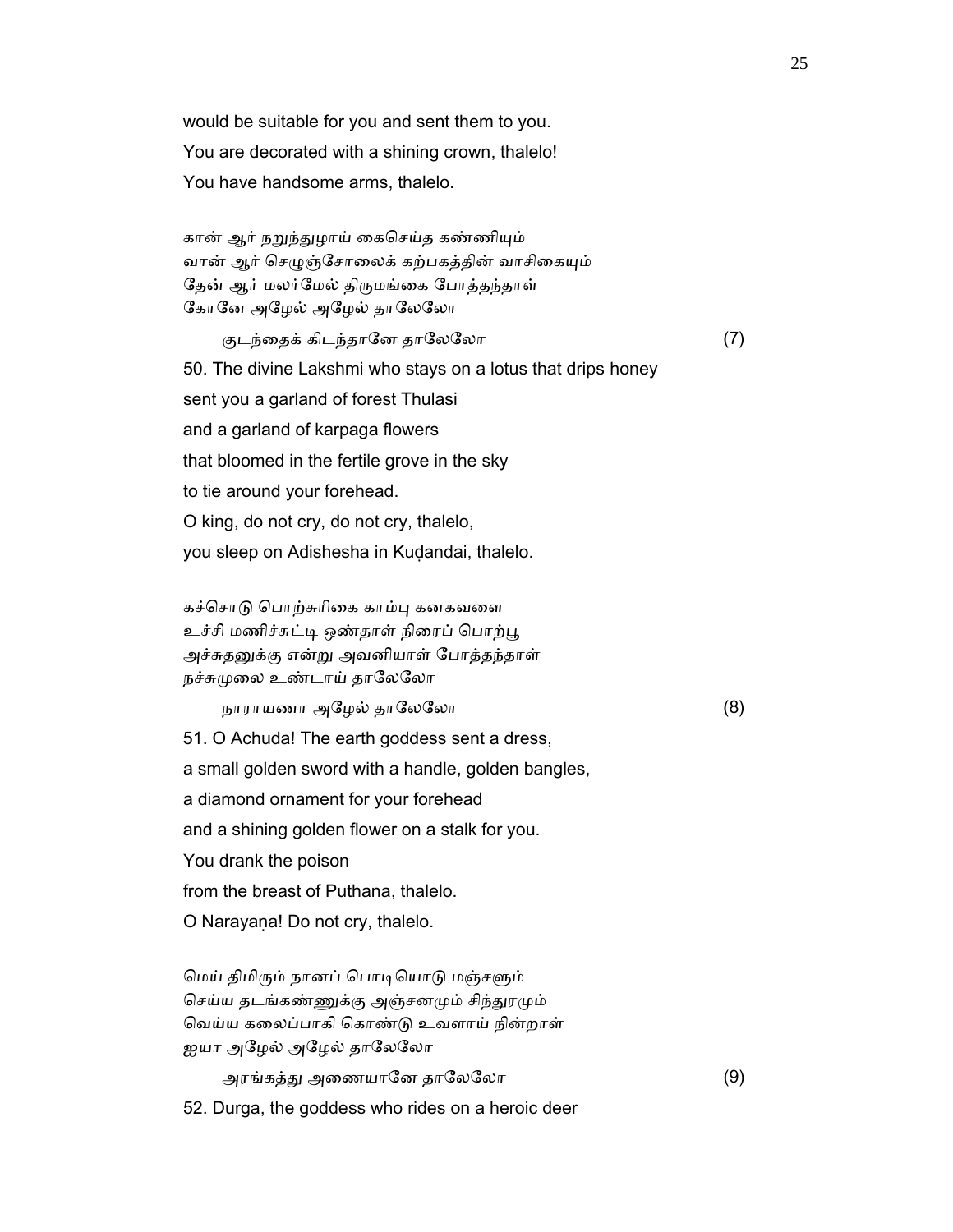sent you fragrant powder to put on your body, turmeric for your bath, kohl for your beautiful large eyes and red kumkum to decorate your forehead. O dear child, do not cry, do not cry., Thalelo, you sleep on a snake bed in Srirangam, thalelo.

வஞ்சனையால் வந்த பேய்ச்சி முலை உண்ட அஞ்சன வண்ணனை ஆய்ச்சி தாலாட்டிய செஞ்சொல் மறையவர் சேர் புதுவைப் பட்டன் சொல் எஞ்சாைம வல்லவர்க்கு இல்ைல இடர்தாேன (10) 53. The Pattan of Puduvai composed lullaby songs that Yashoda sang for kohl-colored Kaṇṇan who drank milk from the breast of the cunning Puthana when she came to kill him. The lives of the devotees who learn these poems well and recite them will be free of all difficulties.

---------

### Ambulipparuvam - Yashoda calls the moon to come and play with Kannan பெரியாழ்வார் திருமொழி அம்புலிப் பருவம்

தன்முகத்துச் சுட்டி தூங்கத் தூங்கத் தவழ்ந்து போய்ப் பொன்முகக் கிண்கிணி ஆர்ப்பப் புழுதி அளைகின்றான் என்மகன் ேகாவிந்தன் கூத்திைன இள மா மதீ நின்முகம் கண்ணுள ஆகில் நீ இங்கே நோக்கிப் போ $(1)$  54. As he crawls and plays in the sand making himself dirty, the chutti ornament on his forehead swings around and the golden kiṇgiṇi bells on his feet ring loudly. O young beautiful moon! If you have eyes on your face, come here and see the mischievous play of my son Govindan.

என் சிறுக்குட்டன் எனக்கு ஒர் இன்னமுது எம்பிரான் தன் சிறுக்கைகளால் காட்டிக் காட்டி அழைக்கின்றான்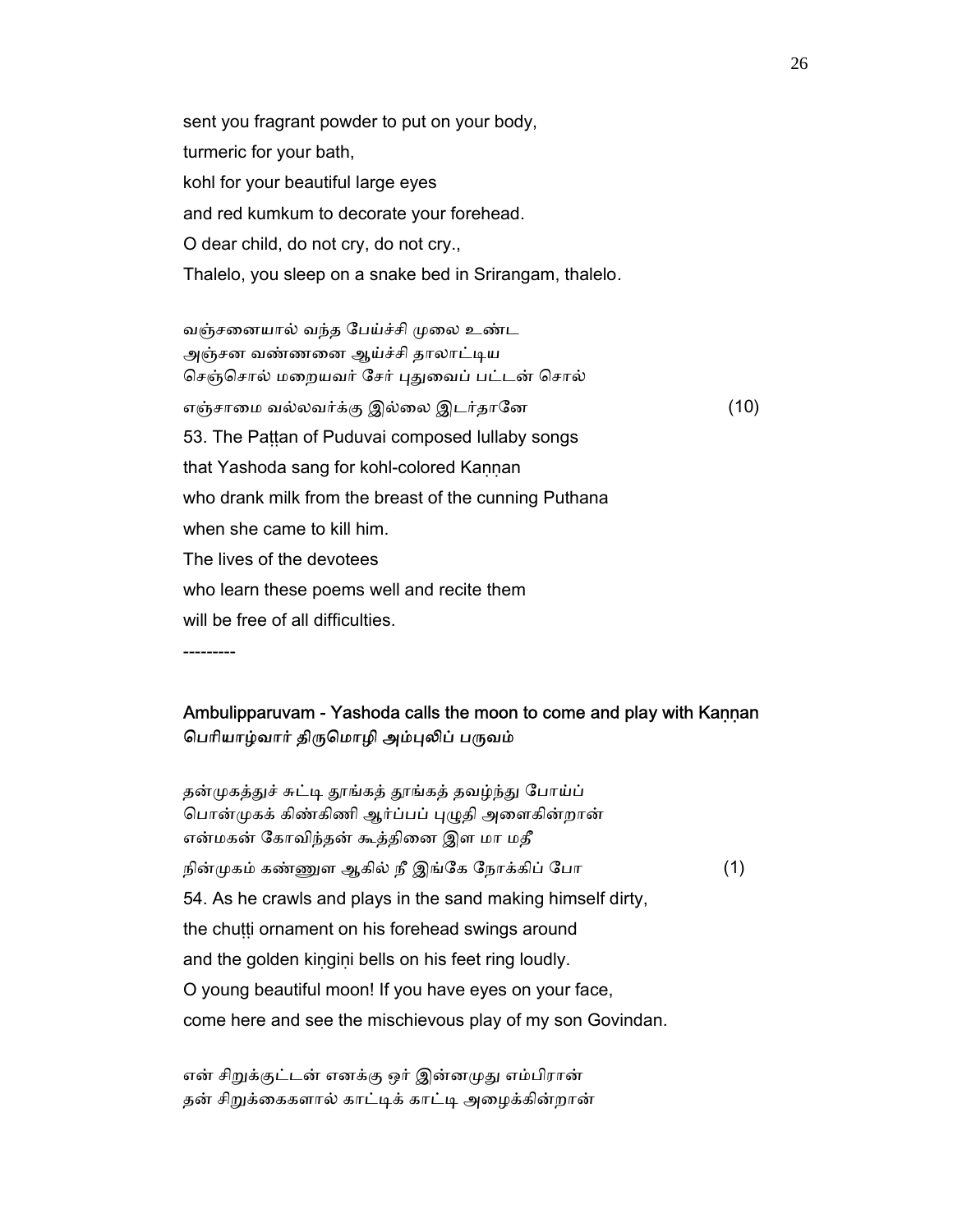அஞ்சன வண்ணனோடு ஆடல் ஆட உறுதியேல் மஞ்சில் மறையாதே மா மதீ மகிழ்ந்து ஓடி வா  $(2)$  55. He is my small child! He is my dear child and he is sweet nectar for me. He calls you with his small hands pointing to you again and again. If you really want to play with the dark-colored one do not hid in the clouds. O lovely moon, come running happily to play with him. சுற்றும் ஒளிவட்டம் சூழ்ந்து சோதி பரந்து எங்கும் எத்தனை செய்யிலும் என்மகன் முகம் நேரொவ்வாய் வித்தகன் ேவங்கட வாணன் உன்ைன விளிக்கின்ற கைத்தலம் நோவாமே அம்புலீ கடிது ஓடி வா (3) 56. Even though you are surrounded by a shining wheel of light and you spread light everywhere, whatever you do, you cannot match the beauty of my son's face.

He is clever.

The god of Venkaṭam hills calls you.

 O lovely moon, come quickly. Don't make him keep pointing at you and hurt his hands.

O lovely moon, come running happily to play with him.

சக்கரக் கையன் தடங்கண்ணால் மலர விழித்து ஒக்கலைமேல் இருந்து உன்னையே சுட்டிக் காட்டும் காண் தக்கது அறிதியேல் சந்திரா சலம் செய்யாதே மக்கட் ெபறாத மலடன் அல்ைலேயல் வா கண்டாய் (4) 57. As I hold him on my waist, my son opens his flower-like eyes wide and calls you as he points to you with his sweet fingers. O bright moon, if you know what is good for you, don't try to fool us. You aren't someone who doesn't know how precious a child is. Come and see him.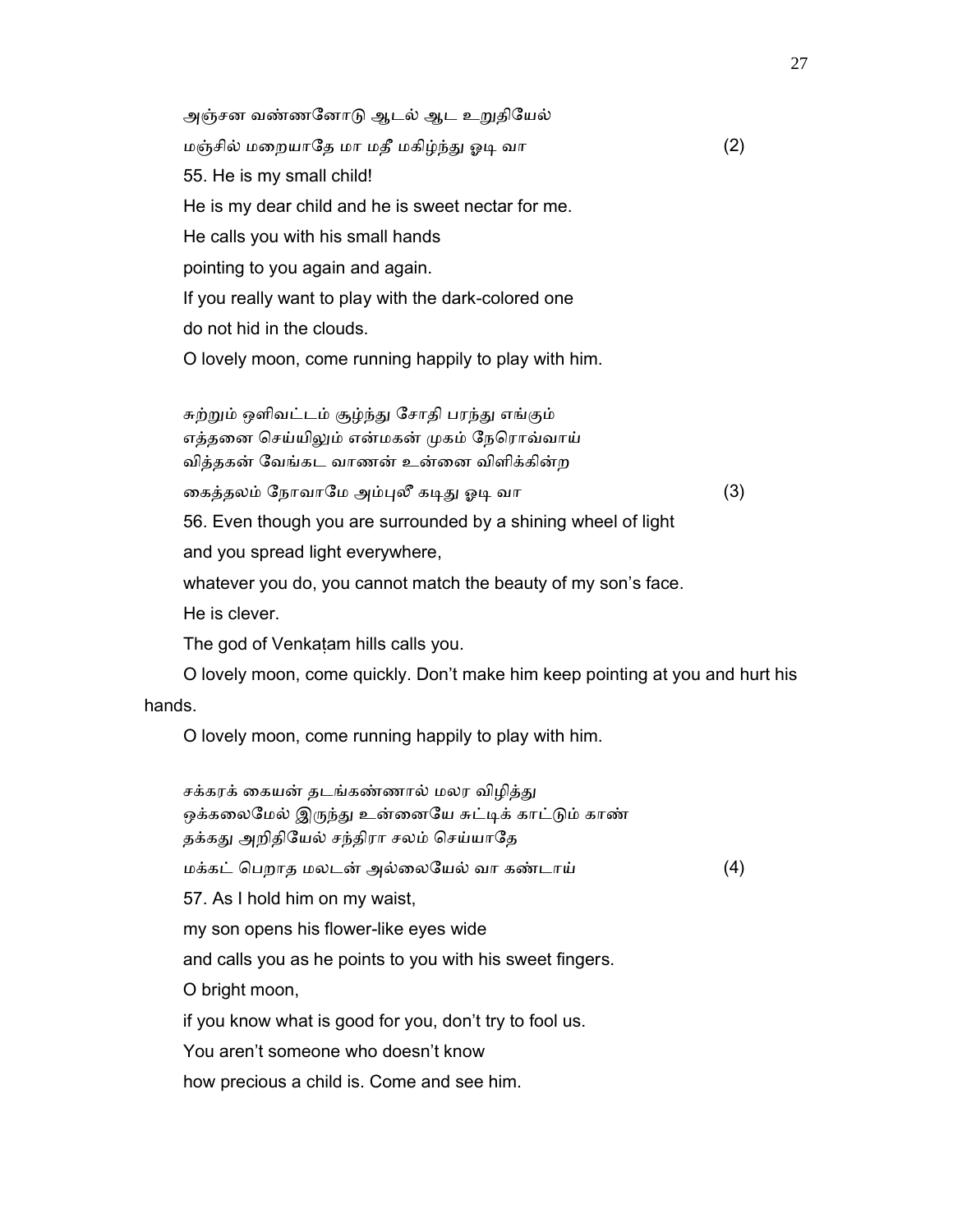அழகிய வாயில் அமுத ஊறல் தெளிவுற மழலை முற்றாத இளஞ்சொல்லால் உன்னைக் கூகின்றான் குழகன் சிாீதரன் கூவக் கூவ நீ ேபாதிேயல் புழையில ஆகாதே நின்செவி புகர் மா மதீ (5) 58. He calls you loudly with his prattling words that come from his beautiful nectar-filled mouth. You move without stopping, even when the beautiful one, Sridharan, the god who is in all, calls you again and again. Does that mean that your ears are stopped up and you cannot hear if someone calls you? Tell me, O wonderful shining moon.

தண்டொடு சக்கரம் சார்ங்கம் ஏந்தும் தடக்கையன் கண் துயில்கொள்ளக் கருதிக் கொட்டாவி கொள்கின்றான் உண்ட முலைப்பால் அறா கண்டாய் உறங் காவிடில் விண்தனில் மன்னிய மா மதீ விரைந்து ஓடி வா (6) 59. He is the god who carries a club, a discus and a conch in his strong hands. He wants to sleep and yawns. If he does not sleep he cannot digest the milk that he drank. O lovely moon, you are merely wandering in the sky. Run and come quickly to him.

 பாலகன் என்ᾠ பாிபவம் ெசய்ேயல் பண்ᾌ ஓர் நாள் ஆலின் இலை வளர்ந்த சிறுக்கன் அவன் இவன் மேல் எழப் பாய்ந்து பிடித்துக்கொள்ளும் வெகுளுமேல் மாைல மதியாேத மா மதீ மகிழ்ந்ᾐ ஓᾊ வா (7) 60. Don't ignore him thinking that he is just a little boy. He is the same crazy one who slept on a banyan leaf in an ancient time. If he gets mad at you, he will jump on you and catch you. Don't disrespect him. He is the god Maal.

O lovely moon, run and quickly come happily.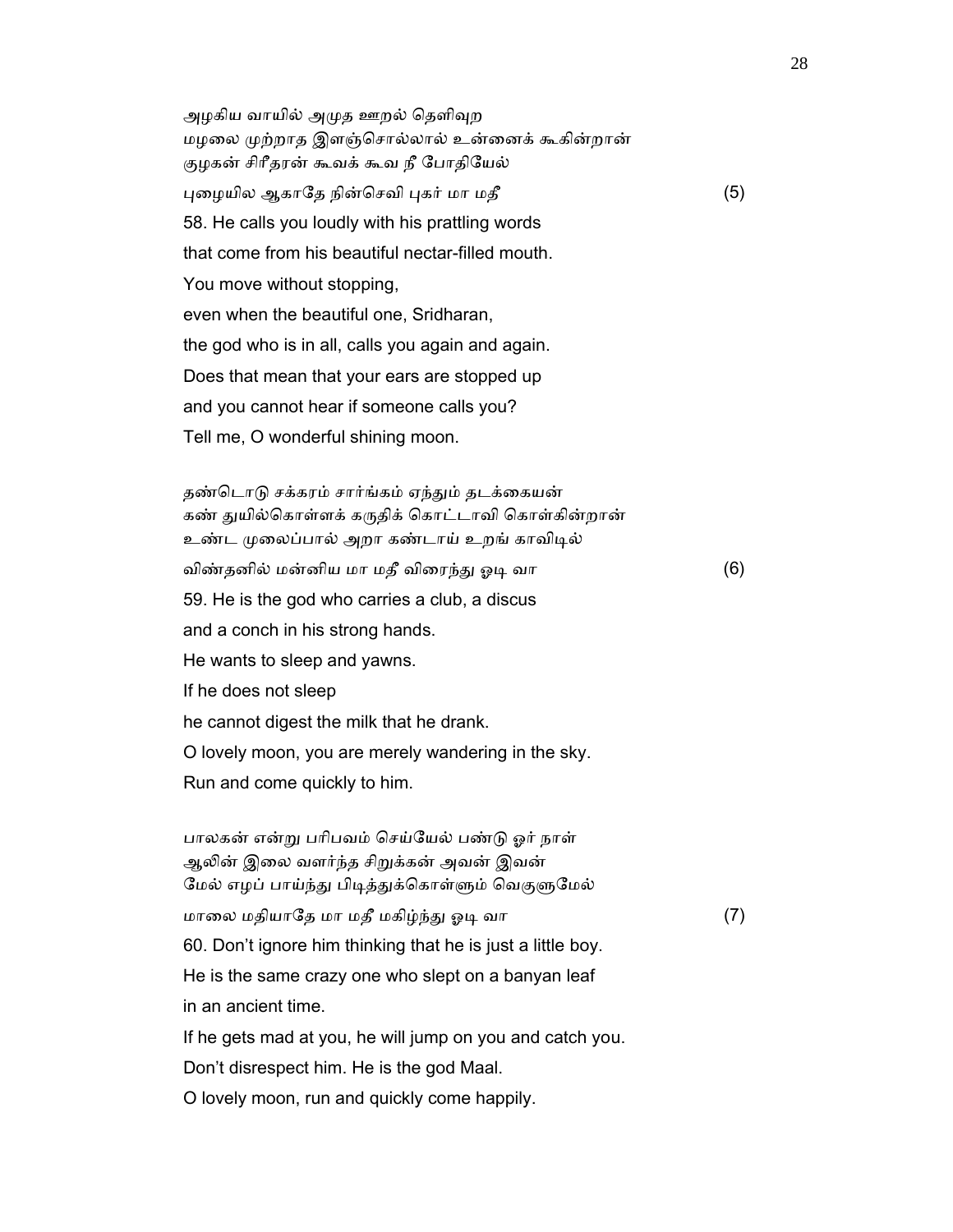சிறியன் என்று என் இளஞ் சிங்கத்தை இகழேல் கண்டாய் சிறுமையின் வார்த்தையை மாவலியிடைச் சென்று கேள் சிறுமைப் பிழை கொள்ளில் நீயும் உன் தேவைக்கு உரியை காண் நிறைமதீ நெடுமால் விரைந்து உன்னைக் கூகின்றான் (8) 61. Don't ignore him thinking that he is a small child. See, he is like a young lion. Go and ask the king Mahabali about the few words that the god has spoken to him. If you make a mistake and think that he is not strong, you will soon be needing his help. O full moon, Neḍumaal calls you to come to him soon.

தாழியில் வெண்ணெய் தடங்கை ஆர விழுங்கிய பேழை வயிற்று எம்பிரான் கண்டாய் உன்னைக் கூகின்றான் ஆழிகொண்டு உன்னை எறியும் ஐயுறவு இல்லை காண் வாழ உᾠதிேயல் மா மதீ மகிழ்ந்ᾐ ஓᾊ வா (9) 62. He is our god who took butter from the pots with his small hands and swallowed as much as he wanted. His stomach is full and looks like a pot. He is calling you loudly. If you don't come he will throw his discus at you, there is no doubt about it. O lovely moon, if you want to survive, run and come happily. மைத்தடங் கண்ணி யசோதை தன்மகனுக்கு இவை ஒத்தன சொல்லி உரைத்த மாற்றம் ஒளிபுத்தூர் வித்தகன் விட்டுசித்தன் விரித்த தமிழ் இவை எத்தனையும் சொல்ல வல்லவர்க்கு இடர் இல்லையே (10) 63. Yashoda's large eyes are decorated with kohl.

She called the moon to come to play with her son.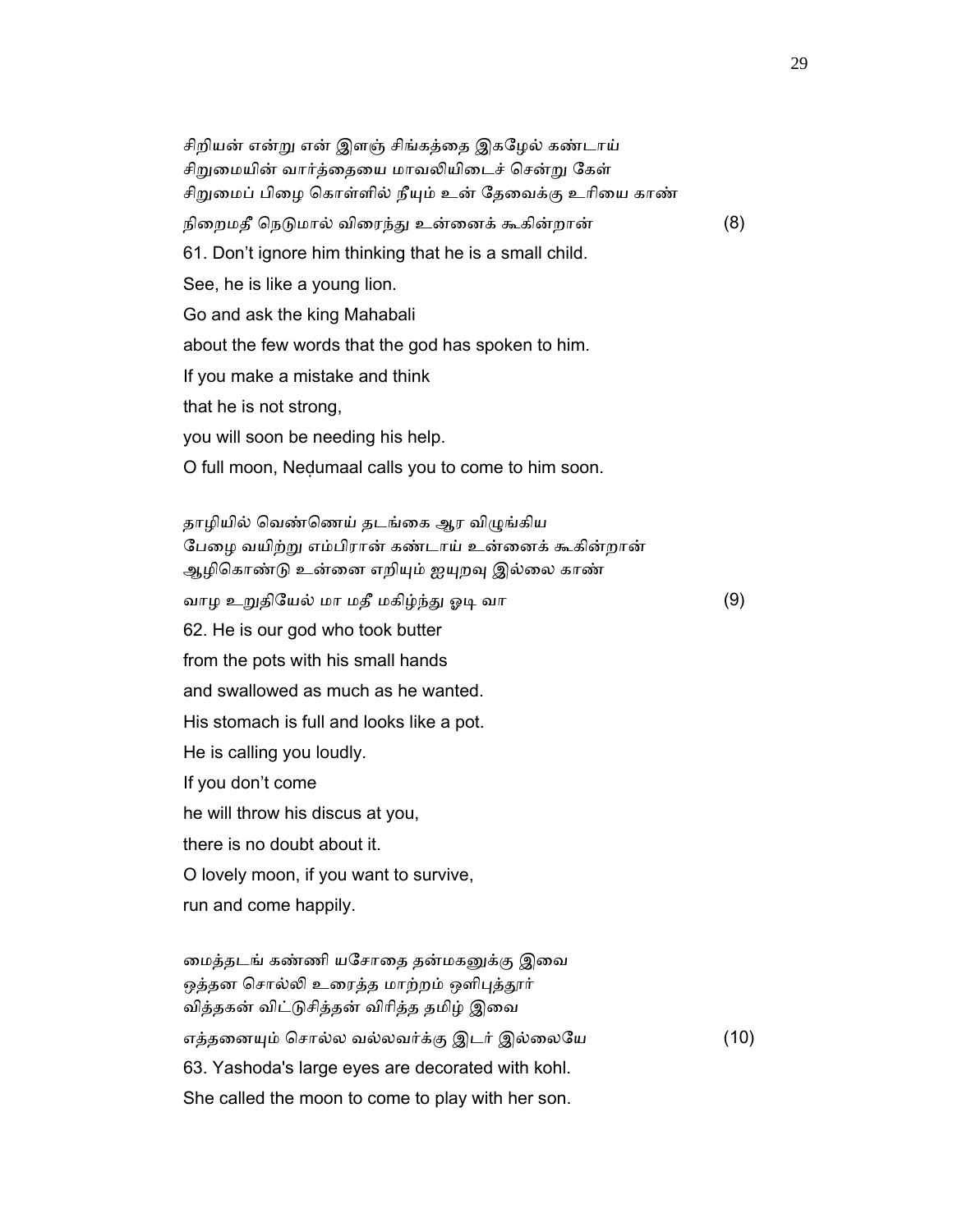Vishnuchithan, the poet of flourishing Villiputhur composed these Tamil poems that describe what Yashoda said. No trouble will come to those who recite all these poems.

----------

#### Sengeeraipparuvam

## பெரியாழ்வார் திருமொழி - செங்கீரைப் பருவம் Yashoda describes how Kannan crawls.

 உய்ய உலகு பைடத்ᾐ உண்ட மணிவயிறா ஊழிதொறு ஊழி பல ஆலின் இலையதன்மேல் பைய உயோகு-துயில் கொண்ட பரம்பரனே பங்கய நீள் நயனத்து அஞ்சன மேனியனே செய்யவள் நின் அகலம் சேமம் எனக் கருதி செல்வு பொலி மகரக் காது திகழ்ந்து இலக ஐய எனக்கு ஒருகால் ஆடுக செங்கீரை ஆயர்கள் ேபாேரேற ஆᾌக ஆᾌகேவ (1) 64. You have created the world and swallowed it into your beautiful stomach. You are the highest god and you sleep gently on a banyan leave that floats on the ocean whenever the world ends and begins again. Your eyes are long and beautiful like lotus flowers. You have a dark body like kohl. Your ears are decorated with precious shining emeralds. O dear one, crawl gently. Do not shake the goddess of wealth, Lakshmi, who stays on your chest. You should think of her safety. Shake your head and crawl for me once. You are the bull who fights for the cowherds. Crawl, crawl.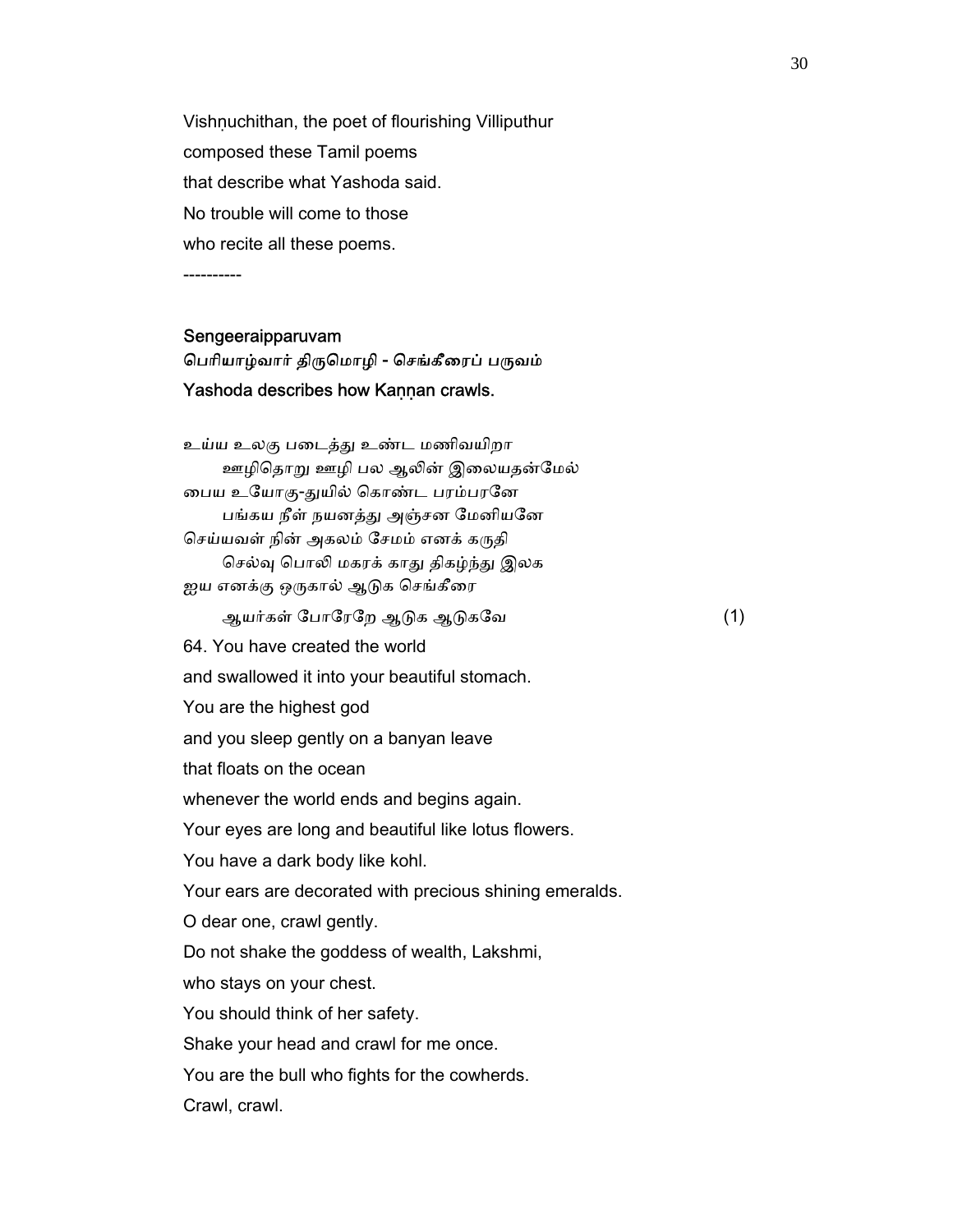கோளரியின் உருவங் கொண்டு அவுணன் உடலம் குருதி குழம்பி எழ கூர் உகிரால் குடைவாய் மீள அவன்மகனை மெய்ம்மை கொளக் கருதி ேமைல அமரர்பதி மிக்கு ெவகுண்ᾌ வரக் காள நன் ேமகமைவ கல்ெலாᾌ கால் ெபாழியக் கருதி வரை குடையாக் காலிகள் காப்பவனே ஆள எனக்கு ஒருகால் ஆடுக செங்கீரை ஆயர்கள் போரேறே ஆடுக ஆடுகவே (2) 65. You wanted to prove what Hiranyan's son Prahaladan said was true and took the form of a man-lion and split Hiraṇyan's body with your sharp nails as the Rakshasa's blood flowed out and spread everywhere. When Indra the king of gods was angry with you because you ate the food that the cowherds had kept for him and he made the dark clouds pour stones as rain and the winds blow wildly, you carried Govardhana mountain as an umbrella and protected the cows. Shake your head and crawl for me once. You are the bull who fights for the cowherds. Crawl, crawl. நம்முடை நாயகனே நான்மறையின் பொருளே நாவியுள் நற்கமல நான்முகனுக்கு ஒருகால்

தம்மனை ஆனவனே தரணி தலமுழுதும் தாரகையின் உலகும் தடவி அதன் புறமும் விம்ம வளர்ந்தவனே வேழமும் ஏழ் விடையும் விரவிய வேலைதனுள் வென்று வருமவனே அம்ம எனக்கு ஒருகால் ஆடுக செங்கீரை ஆயர்கள் போரேறே ஆடுக ஆடுகவே (3)

66. You are our chief.

You are the meaning of all the four Vedas.

You are the mother of Nanmuhan

who stays on a beautiful lotus on your navel.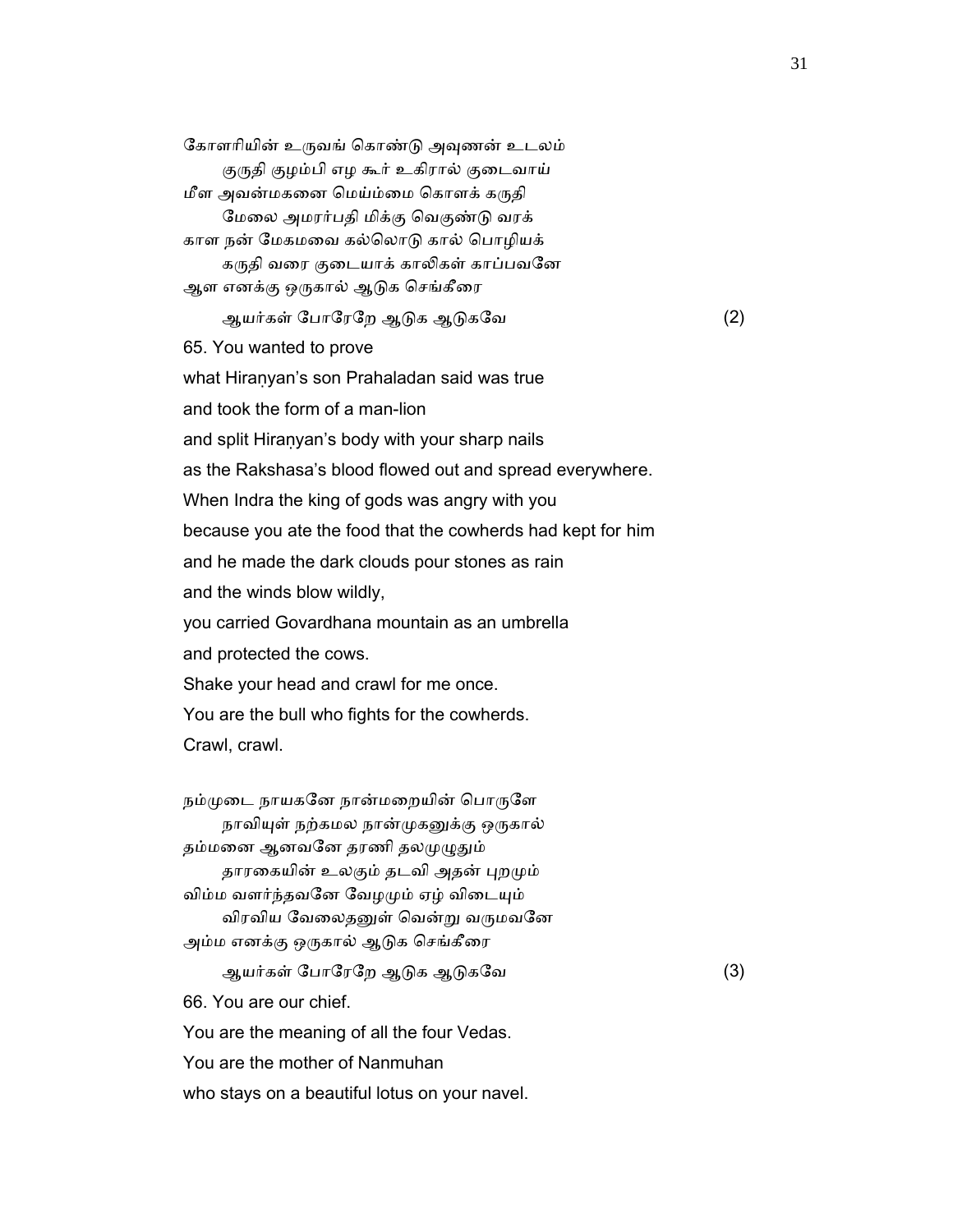You grew tall, crossing all the earth, the world of the stars and anything above them for Mahabali. You conquered the elephant Kuvalayabeeḍam and the seven bulls that came to fight with you. O dear one, shake your head and crawl for me once. You are the bull who fights for the cowherds. Crawl, crawl.

வானவர்தாம் மகிழ வன் சகடம் உருள வஞ்ச முலைப்பேயின் நஞ்சம் அது உண்டவனே கானக வல் விளவின் காய் உதிரக் கருதிக் கன்று அது கொண்டு எறியும் கருநிற என்கன்றே தேனுகனும் முரனும் திண்திறல் வெந்நரகன் என்பவர் தாம் மடியச் செரு அதிரச் செல்லும் ஆனை எனக்கு ஒருகால் ஆடுக செங்கீரை ஆயர்கள் போரேறே ஆடுக ஆடுகவே (4) 67. You fought with Sakaṭasuran and killed him and the gods in the sky rejoiced. You drank the poison from the breasts of the cunning devil Puthana and killed her. You threw Vathsasuran who came in the form of a calf on Kabithasuran who stood disguised as a wood-apple tree and killed both of them. You are the elephant who fought with the strong Rakshasas Thenahan, Muran and cruel Vennarahan in a terrible battle and killed them. O dear one, shake your head and crawl for me once. You are the bull who fights for the cowherds. Crawl, crawl.

 மத்ᾐ அளᾫந் தயிᾞம் வார்குழல் நன்மடவார் வைத்தன நெய் களவால் வாரி விழுங்கி ஒருங்கு ஒத்த இணைமருதம் உன்னிய வந்தவரை ஊᾞ கரத்திெனாᾌம் உந்திய ெவந்திறேலாய் முத்தின் இளமுறுவல் முற்ற வருவதன்முன் முன்ன முகத்து அணிஆர் மொய்குழல்கள் அலைய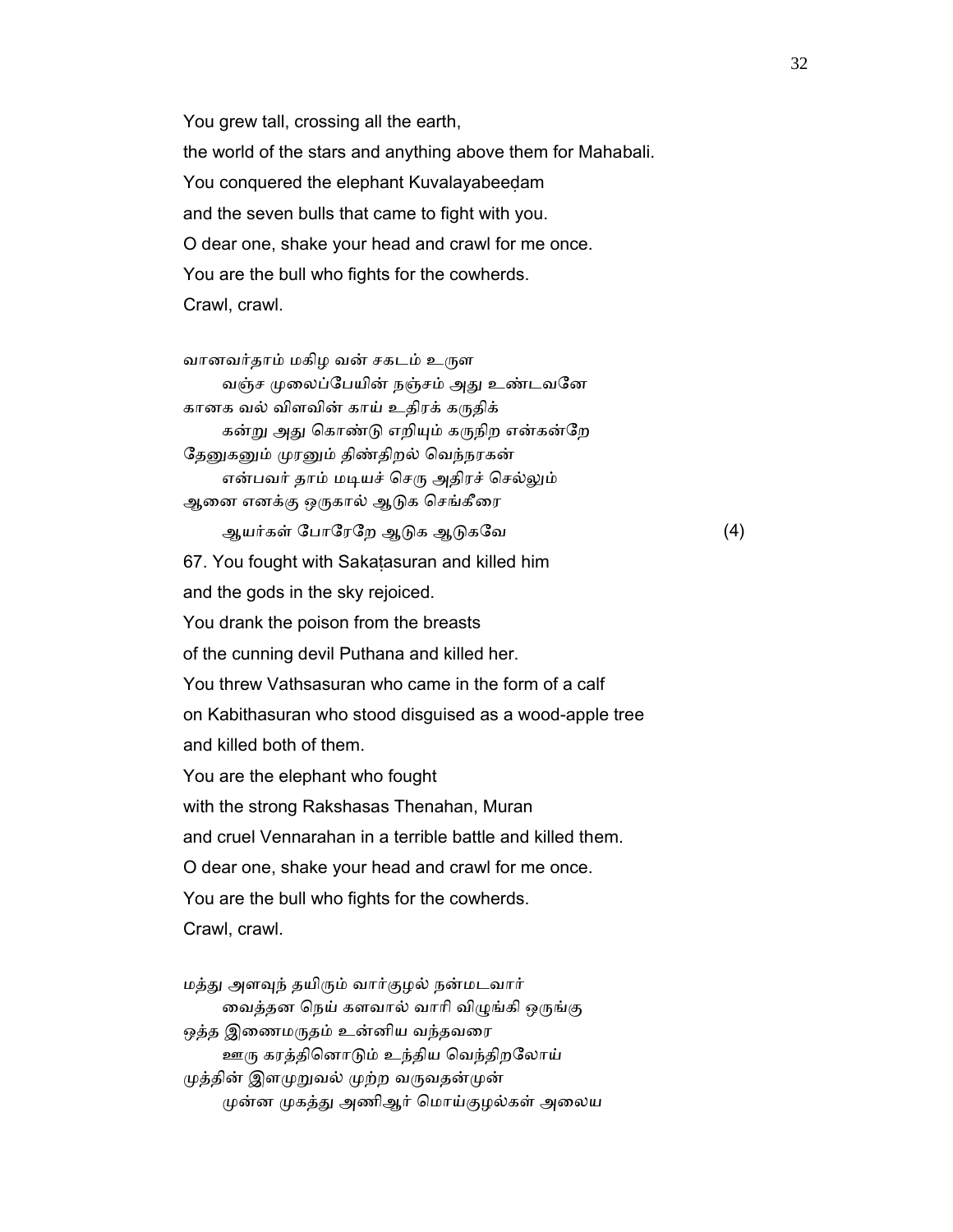அத்த எனக்கு ஒருகால் ஆடுக செங்கீரை

ஆயர்கள் போரேறே ஆடுக ஆடுகவே (5) 68. You stole and swallowed yogurt and ghee kept by the beautiful cowherd women who have beautiful long curly hair. You, the strong god, kicked with your legs and fought with your hands the two Asuras who came in the form of marudam trees. You do not know how to smile with your pearl-like small teeth yet. You crawl and dance as your beautiful thick hair sways. O dear one, shake your head and crawl for me once. You are the bull who fights for the cowherds. Crawl, crawl.

காய மலர்நிறவா கருமுகில் போல் உருவா கானக மா மடுவிற் காளியன் உச்சியிலே தூய நடம் பயிலும் சுந்தர என்சிறுவா துங்க மதக்கரியின் கொம்பு பறித்தவனே ஆயம் அறிந்து பொருவான் எதிர்வந்த மல்லை அந்தரம் இன்றி அழித்து ஆடிய தாளிணையாய் ஆய எனக்கு ஒருகால் ஆடுக செங்கீரை

ஆயர்கள் போரேறே ஆடுக ஆடுகவே (6) 69. You have the color of a dark kayam flower. Your body is in the color of the dark cloud. O my little child! You are the beautiful god who danced on the top of the snake Kalingan who lived in a deep pool in the forest. You took away the tusks of the strong rutting elephant Kuvalayabeeḍam. You fought and killed the wrestlers who came to fight with you, looking for the right time, and then danced with your two feet. O dear cowherd!

Shake your head and crawl for me once.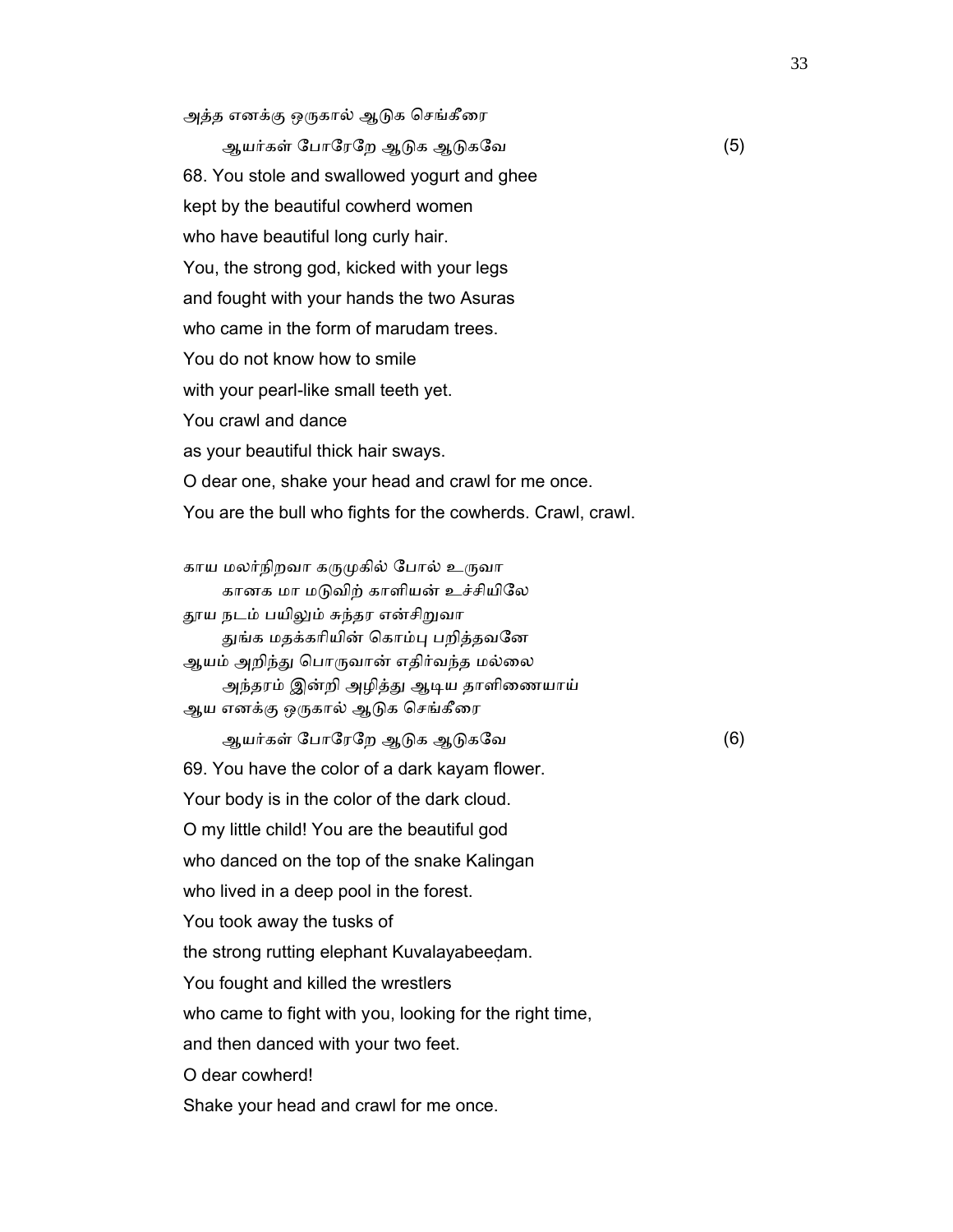You are the bull who fights for the cowherds. Crawl, crawl.

துப்பு உடை ஆயர்கள் தம் சொல் வழுவாது ஒருகால் தூய கருங்குழல் நற் தோகைமயில் அனைய நப்பிைனதன் திறமா நல் விைட ஏழ் அவிய நல்ல திறல் உடைய நாதனும் ஆனவனே தப்பின பிள்ளைகளைத் தனமிகு சோதிபுகத் தனி ஒரு தேர் கடவித்தாயொடு கூட்டிய என் அப்ப எனக்கு ஒருகால் ஆடுக செங்கீரை ஆயர்கள் ேபாேரேற ஆᾌக ஆᾌகேவ (7) 70. You listened to the words of the strong cowherds, fought and controlled seven strong bulls and married Nappinnai, lovely as a peacock, who has beautiful dark hair. You went on a bright shining chariot, searched for the children who were lost, found them and brought them back to their mother. O dear one, shake your head and crawl for me once. You are the bull who fights for the cowherds. Crawl, crawl. உன்னையும் ஒக்கலையிற் கொண்டு தம் இல் மருவி உன்னொடு தங்கள் கருத்து ஆயின செய்து வரும் கன்னியᾞம் மகிழ கண்டவர் கண்குளிர கற்றவர் தெற்றிவர பெற்ற எனக்கு அருளி மன்னு குறுங்குடியாய் வெள்ளறையாய் மதில் சூழ் சோலைமலைக்கு அரசே கண்ணபுரத்து அமுதே என் அவலம் களைவாய் ஆடுக செங்கீரை ஏழ் உலகும் உைடயாய் ஆᾌக ஆᾌகேவ (8) 71. The cowherd women carry you on their waists, take you to their homes, do whatever they like to do with you and take care of you with love. Young girls who see you become happy. You give your grace to the learned ones who praise you.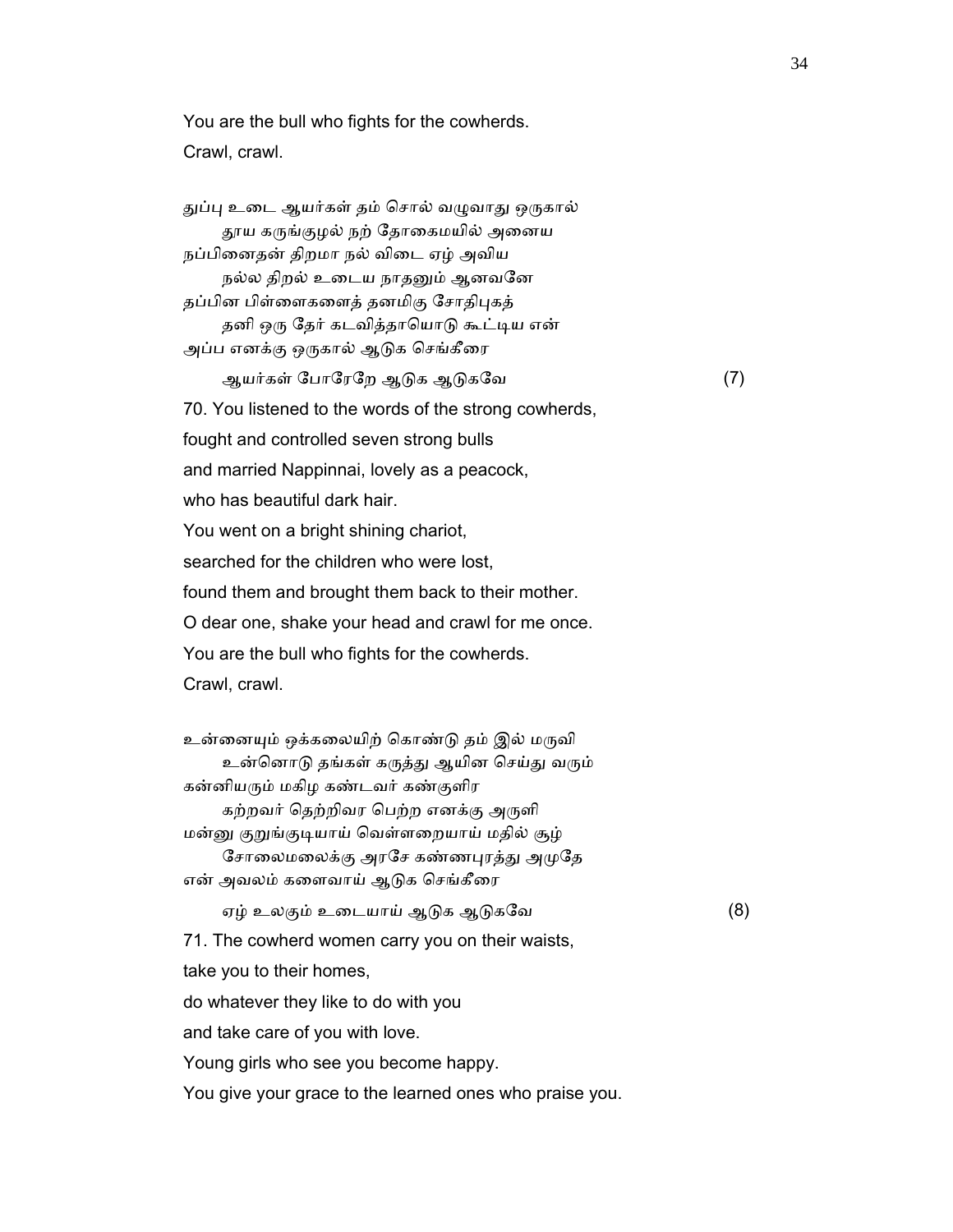You stay in the eternal Thirukkurungudi. You are the god of Thiruvellarai. You are the king of Solaimalai surrounded with forts. You are the nectar that stays in Kaṇṇapuram Give me your grace and remove my sorrows. O dear one, shake your head and crawl. You are the god of all the seven worlds. Crawl, crawl.

பாலொடு நெய் தயிர் ஒண் சாந்தொடு சண்பகமும் பங்கயம் நல்ல கருப்பூரமும் நாறி வர கோல நறும்பவளச் செந்துவர் வாயினிடைக் கோமள வெள்ளிமுளை போல் சில பல் இலக நீல நிறத்து அழகார் ஐம்படையின் நடுவே நின் கனிவாய் அமுதம் இற்று முறிந்து விழ ஏலும் மறைப்பொருளே ஆடுக செங்கீரை

ஏழ் உலகும் உைடயாய் ஆᾌக ஆᾌகேவ (9)

72. When you crawl,

 the fragrance of milk, ghee, yogurt, pure sandalwood, shenbaga flowers, lotuses and good camphor spreads everywhere. The tiny teeth in your lovely mouth that is red as coral shine like beautiful small silver stars. The nectar that is as sweet as a fruit drips slowly from your mouth and runs through the lovely aimbaḍaithali on your blue chest. You are the perfect meaning of the four Vedas. Shake your head and crawl. You are the god of all the seven worlds. Crawl, crawl.

செங்கமலக் கழலிற் சிற்றிதழ் போல் விரலிற் சேர் திகழ் ஆழிகளும் கிண்கிணியும் அரையிற் தங்கிய பொன்வடமும் தாள நன் மாதுளையின் பூவொடு பொன்மணியும் மோதிரமும் கிறியும் மங்கல ஐம்படையும் தோள்வளையும் குழையும்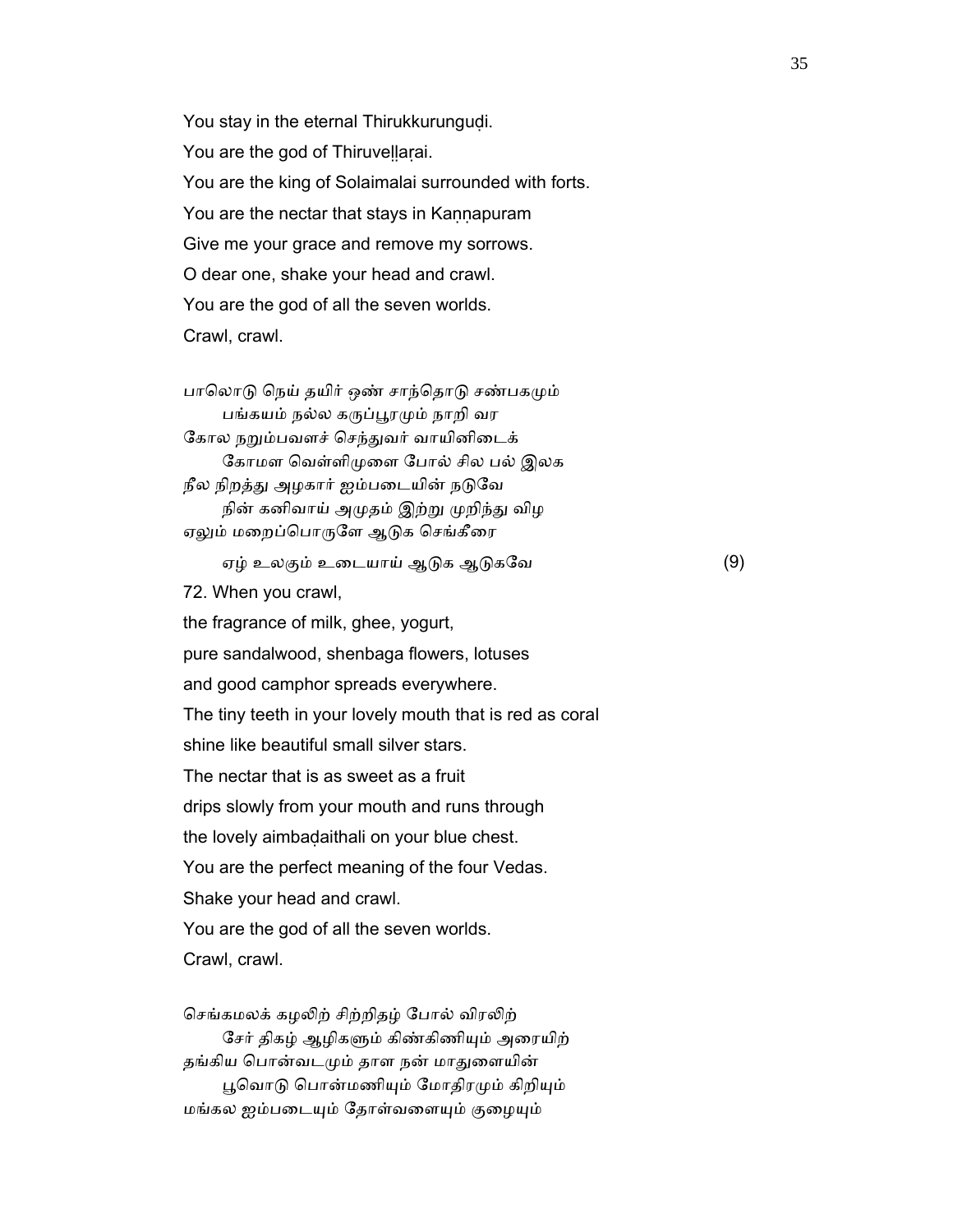மகரமும் வாளிகளும் சுட்டியும் ஒத்து இலக எங்கள் குடிக்கு அரசே ஆடுக செங்கீரை ஏழ் உலகும் உைடயாய் ஆᾌக ஆᾌகேவ (10) 73. Small silver rings decorate the tiny soft petal-like toes on your red lotus feet. Your feet are decorated with kinginis. Your waist is decorated with a golden chain mingled with beautiful pomegranite flowers. Your arms are decorated with rings and bracelets. An auspicious aimpaḍaithali beautifies your chest. Your ears are decorated with emerald ear rings, and vali ornaments. A chutti ornament shines on your forehead. O king of our tribe, shake your head and crawl. You are the god of all the seven worlds. Crawl, crawl. அன்னமும் மின் உருவும் ஆளரியும் குறளும் ஆமையும் ஆனவனே ஆயர்கள் நாயகனே என் அவலம் களைவாய் ஆடுக செங்கீரை ஏழ் உலகும் உடையாய் ஆடுக ஆடுக என்று அன்னநைட மடவாள் அேசாைத உகந்த பாிசு ஆன புகழ்ப் புதுவைப் பட்டன் உரைத்த தமிழ் இன்னிசை மாலைகள் இப் பத்தும் வல்லார் உலகில் எண்திசையும் புகழ் மிக்கு இன்பம் அது எய்துவரே (11) 74. Yashoda, the beautiful one who walks like a swan praised her divine child, saying, "O chief of cowherds! You took the form of a swan, a fish, a man lion, a dwarf and a turtle. Remove my sorrows. Shake your head and crawl. You are the lord of all the seven worlds. Crawl, crawl." The famous Pattan of Puduvai composed ten Tamil poems that describe how Yashoda told of her son crawling. Those who recite these ten Tamil poems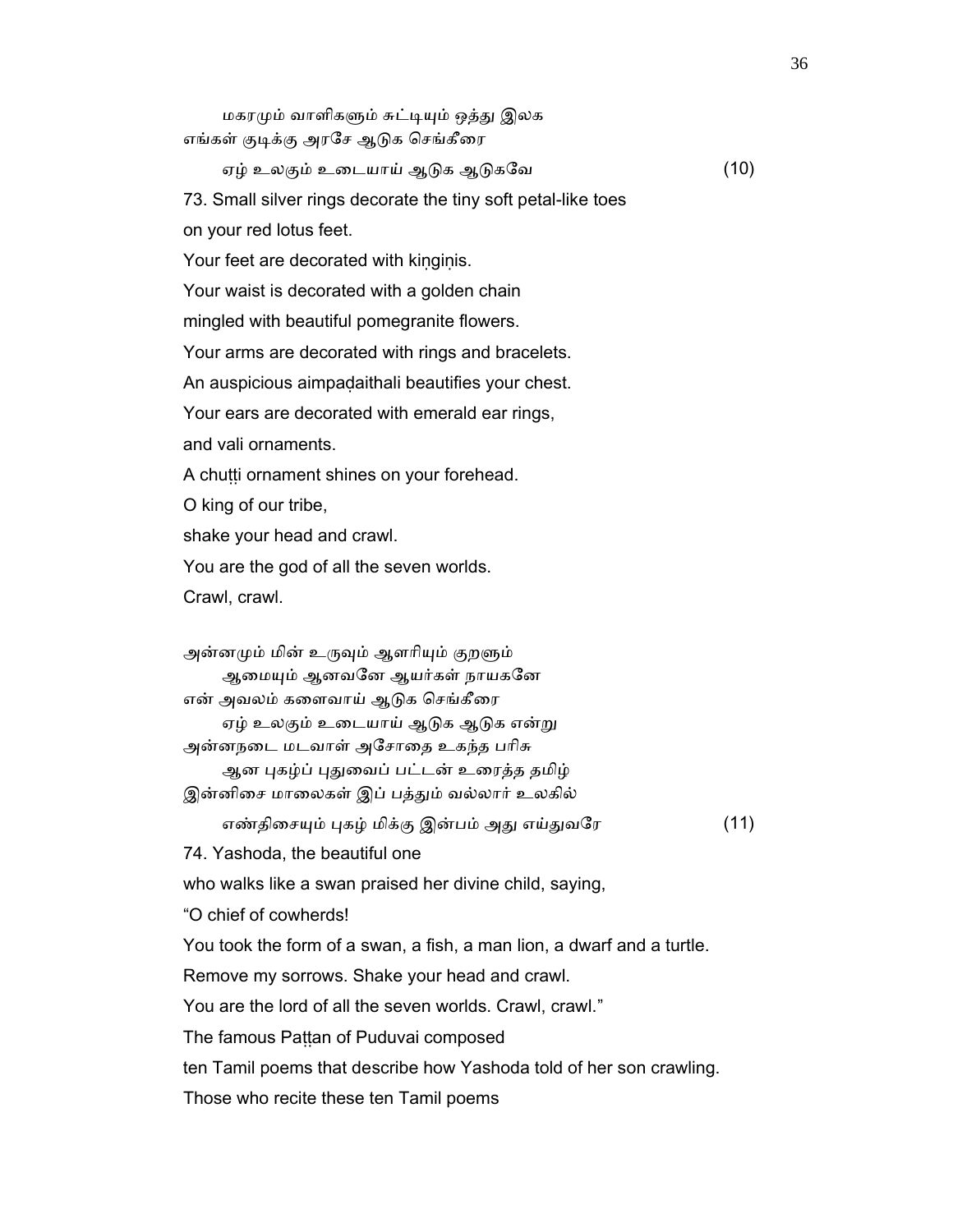will become famous in all the eight directions and be happy.

-----------------

# பெரியாழ்வார் திருமொழி - சப்பாணிப் பருவம் Chappaaṇipparuvam. Clapping hands. Yashoda asks Kaṇṇan to clap his hands.

 மாணிக்கக் கிண்கிணி ஆர்ப்ப மᾞங்கின் ேமல் ஆணிப் ெபான்னாற் ெசய்த ஆய்ெபான் உைட மணி பேணி பவளவாய் முத்துஇலங்க பண்டு காணி ெகாண்ட ைககளால் சப்பாணி

 $\mathfrak{s}_{\mathfrak{l}}$ ங்குழற் குட்டனே சப்பாணி (1) 75. The ruby kinginis on your feet jingle. Your waist is decorated with a precious golden chain. In your coral mouth, your pearl-like teeth shine. Clap your hands that took the land from the king Mahabali. O little one with dark curly hair, clap your hands.

 ெபான் அைரநாெணாᾌ மாணிக்கக் கிண்கிணி தன் அரை ஆட தனிச் சுட்டி தாழ்ந்து ஆட என் அரை மேல்நின்று இழிந்து உங்கள் ஆயர்தம் மன் அைரேமல் ெகாட்டாய் சப்பாணி

மாயவேன ெகாட்டாய் சப்பாணி (2)

76. The bells tied on the golden chain on your waist,

and the kingini bells decorated with rubies

that are tied on your waist jingle.

The chutti ornament on your forehead swings.

O magical one! Come down from my lap

and go sit on the lap of the chief of cowherds Nandagopan,

your father, and clap your hands.

Clap your hands.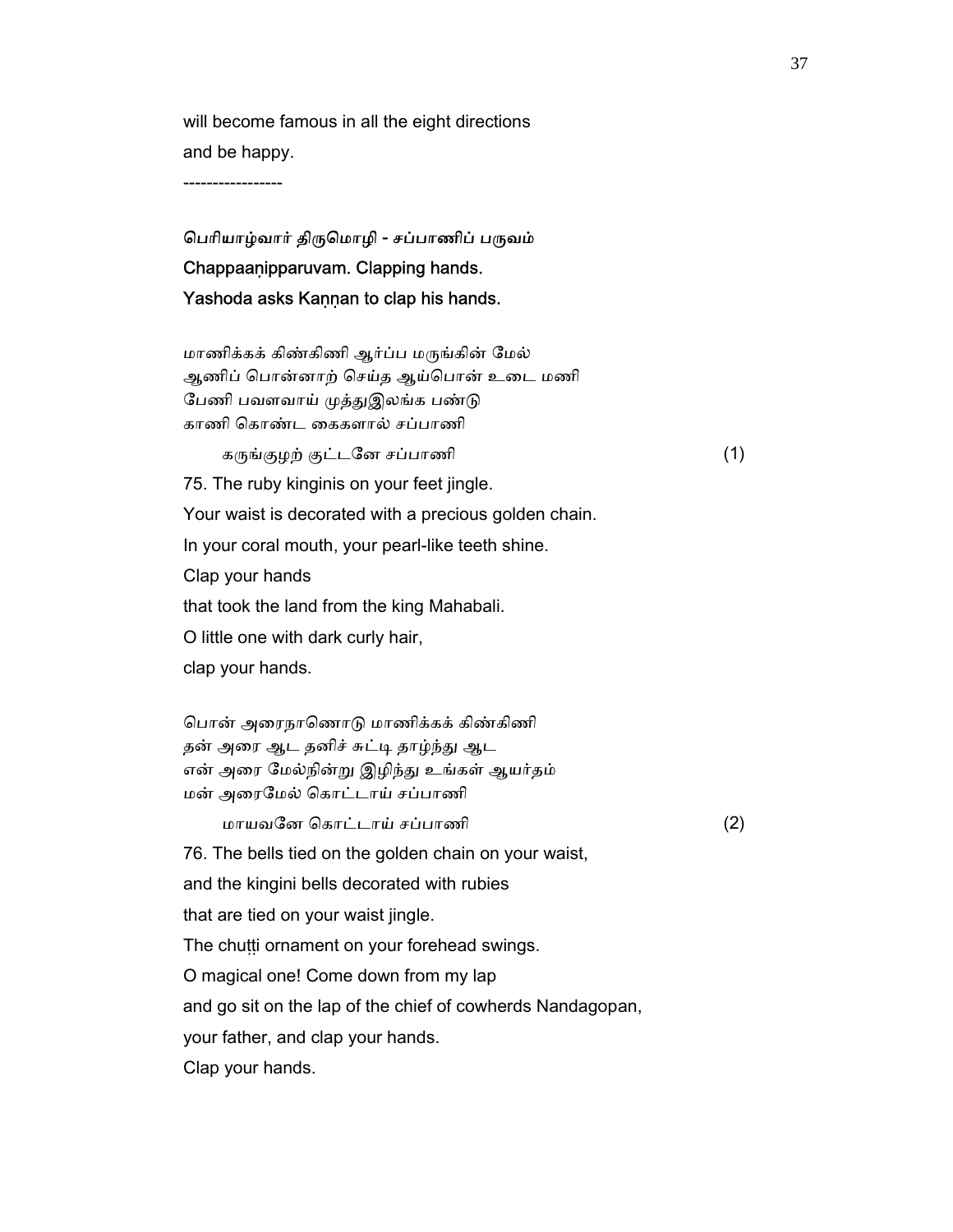பல் மணி முத்து இன்பவளம் பதித்தன்ன என் மணிவண்ணன் இலங்கு பொற் தோட்டின் மேல் நின் மணிவாய் முத்து இலங்க நின் அம்மைதன் அம்மணி ேமல் ெகாட்டாய் சப்பாணி

ஆழியங் ைகயேன சப்பாணி (3)

77. O my child colored like a blue sapphire!

Your shining golden earrings are studded

with many diamonds, pearls and precious corals.

You smile with your jewel-like mouth

that makes your face lovely.

Come to your mother's lap and clap your hands.

You carry the discus in your beautiful hand,

clap your hands.

தூ நிலாமுற்றத்தே போந்து விளையாட வான் நிலா அம்புலீ சந்திரா வா என்று நீ நிலா நிற் புகழாநின்ற ஆயர்தம் ேகா நிலாவ ெகாட்டாய் சப்பாணி

குடந்தைக் கிடந்தானே சப்பாணி (4)

78. Your father, the chief of the cowherds,

called the moon, saying,

"O bright moon! You crawl in the sky!

Come to our porch, shine with your white rays

and play with my child."

Clap your hands so that your father,

the chief of the cowherds

who praises you, will be happy.

You sleep on the water in Thirukudandai,

clap your hands.

புட்டியிற் சேறும் புழுதியும் கொண்டுவந்து அட்டி அமுக்கி அகம் புக்கு அறியாமே சட்டித் தயிரும் தடாவினில் வெண்ணெயும் உண் பட்டிக் கன்றே கொட்டாய் சப்பாணி

பற்பநாபா ெகாட்டாய் சப்பாணி (5)

79. You filled your hands with mud and dirt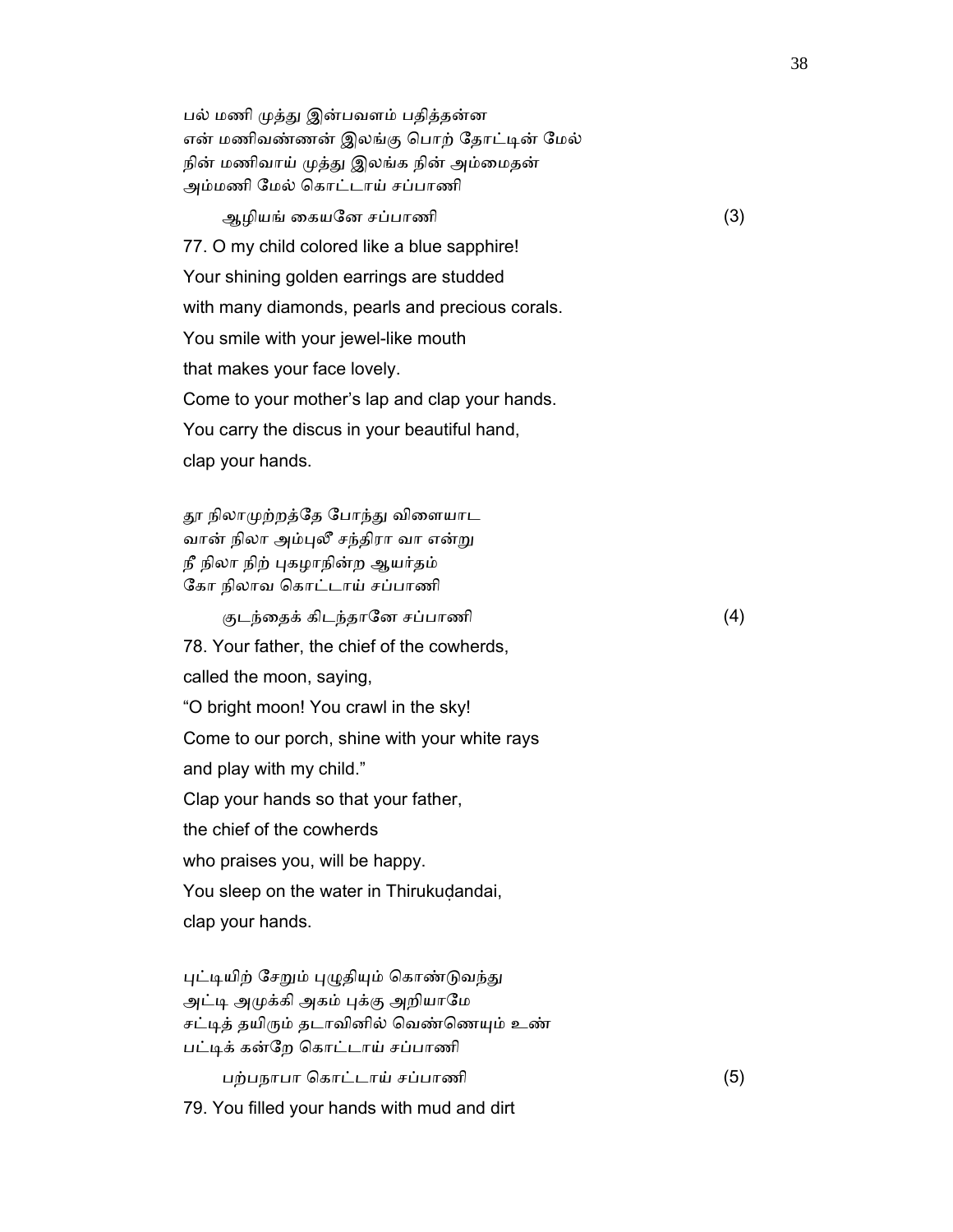from the cowherd village and threw them at me. You entered our house when I was not there and stole yogurt and butter from large pots. You are like a loose calf that is not tied. Clap your hands, O Padmanabha! Clap your hands.

தாரித்து நூற்றுவர் தந்தை சொற் கொள்ளாது போர் உய்த்து வந்து புகுந்தவர் மண் ஆளப் பாரித்த மன்னர் படப் பஞ்சவர்க்கு அன்று ேதர் உய்த்த ைககளால் சப்பாணி

ேதவகி சிங்கமே சப்பாணி  $(6)$  80. A hundred Kauravas did not listen to their father's advice and came to fight with the Pandavas. You became the charioteer for Arjuna in the battle and destroyed the Kauravas who wanted to rule the land. Clap your hands that drove the chariot. O lion-like son of Devaki, clap your hands.

பரந்திட்டு நின்ற படுகடல் தன்னை இரந்திட்ட ைகம்ேமல் எறிதிைர ேமாதக் கரந்திட்ᾌ நின்ற கடைலக் கலங்கச் சரந் ெதாட்ட ைககளால் சப்பாணி

சார்ங்க விற்ைகயேன சப்பாணி (7)

81. When Varunan hid and sent arrows to stop you

from building a bridge to Lanka,

as Rama, you shot arrows to calm the waves of the ocean

and the ocean allowed you to go to Lanka.

Clap with the hands that carry the bow Sarnga

that shot those arrows. Clap your hands.

குரங்கு இனத்தாலே குரைகடல் தன்னை நெருக்கி அணை கட்டி நீள் நீர் இலங்கை அரக்கர் அவிய அடு கணையாலே நெருக்கிய கைகளால் சப்பாணி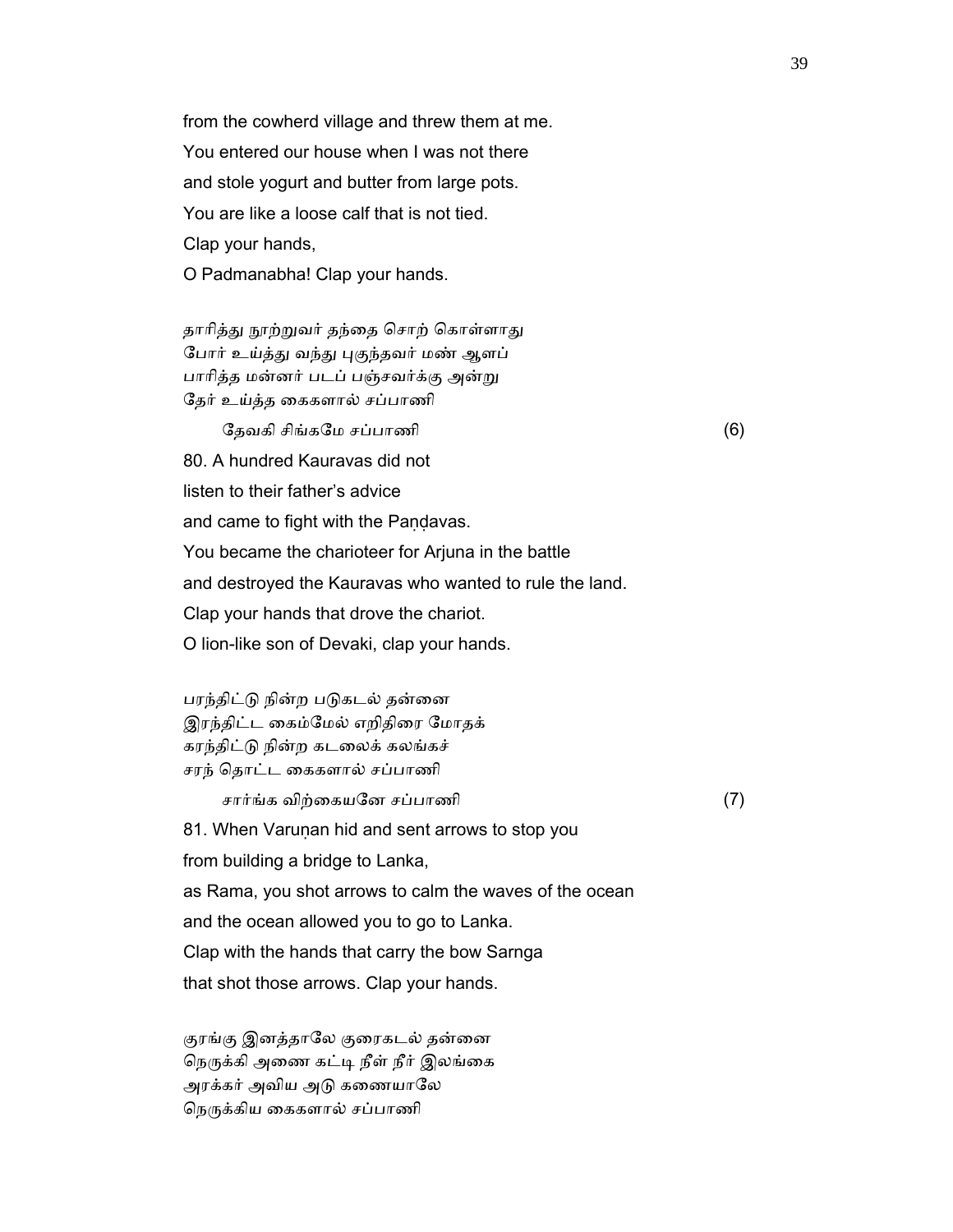#### ேநமியங் ைகயேன சப்பாணி (8)

 82. When you came as Rama to the earth, the monkeys, your helpers, built a strong bridge on the roaring ocean. You shot your arrows on the battlefield and destroyed the Rakshasas who ruled Lanka surrounded with wide oceans. Clap your hands that shot those arrows. You who carry the discus in your hands, clap your hands.

அளந்து இட்ட தூணை அவன் தட்ட ஆங்கே வளர்ந்திட்டு வாள் உகிர்ச் சிங்க உருவாய் உளந் ெதாட்ᾌ இரணியன் ஒண்மார்ᾫ அகலம் பிளந்திட்ட ைககளால் சப்பாணி

ேபய் முலை உண்டானே சப்பாணி  $(9)$  83. You came out of the tall pillar in the form of a huge man-lion when Hiraṇyan broke it and you split open his strong chest with your shining fingernails. Clap with the hands that did that heroic deed. You drank the milk from the breasts of the female devil Puthana and killed her. Clap your hands.

அடைந்திட்டு அமரர்கள் ஆழ்கடல் தன்னை மிடைந்திட்டு மந்தரம் மத்தாக நாட்டி வடம் சுற்றி வாசுகி வன்கயிᾠ ஆகக் கைடந்திட்ட ைககளால் சப்பாணி

கார்முகில் வண்ணனே சப்பாணி  $(10)$ 

 84. When the gods churned the deep milky ocean, you joined them and helped them using the mountain Manthara as a churning stick and the snake Vasuki as the strong rope. Clap with the hands that churned the milky ocean. You are as beautiful as dark clouds,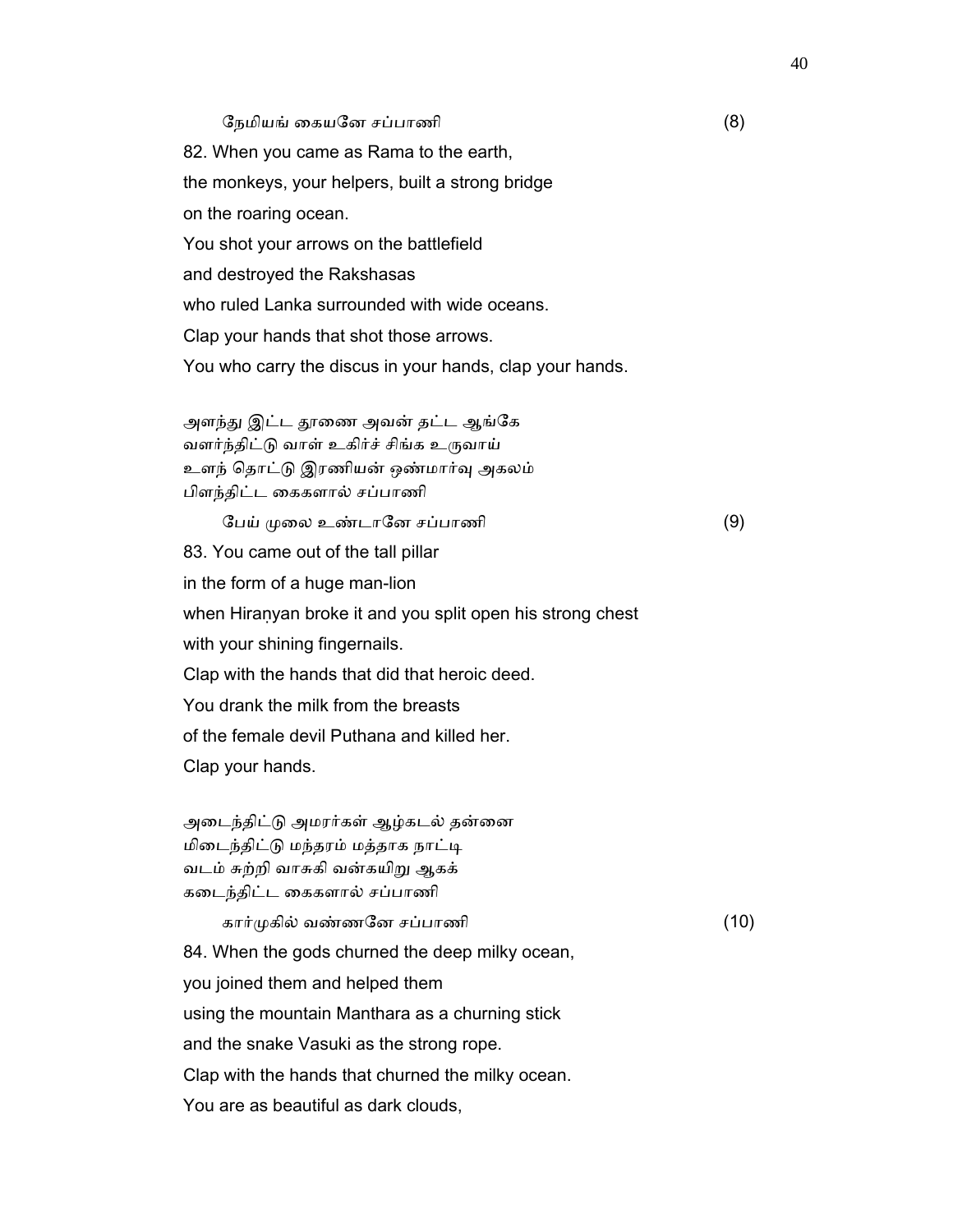## clap your hands.

ஆட்கொள்ளத் தோன்றிய ஆயர்தம் கோவினை நாட்கமழ் பூம்பொழில் வில்லிபுத்தூர்ப் பட்டன் வேட்கையால் சொன்ன சப்பாணி ஈரைந்தும் ேவட்ைகயினால் ெசால்ᾤவார் விைன ேபாᾐேம (11) 85. Vishnu Paṭṭan of Villiputhur that is surrounded by blooming groves that spread fragrance all day composed with love ten Tamil poems praising Kaṇṇan, the king of the cowherds, born to protect the cowherds. The karma of the devotees who recite these ten poems about the god clapping his hands will disappear.

----------------

# பெரியாழ்வார் திருமொழி - தளர்நடைப் பருவம் Taḷarnaḍaipparuvam. Toddling. Yashoda describes how Kaṇṇan walks as a toddler.

| தொடர் சங்கிலிகை சலார்-பிலார் என்னத்                         |                                |
|-------------------------------------------------------------|--------------------------------|
| தூங்கு பொன்மணி ஒலிப்பப்                                     |                                |
| படு மும்மதப் புனல் சோர வாரணம்                               |                                |
| பைய நின்று ஊர்வது போல்                                      |                                |
| உடன் கூடிக் கிண்கிணி ஆரவாரிப்ப                              |                                |
| உடை மணி பறை கறங்க                                           |                                |
|                                                             |                                |
| தளர்நடை நடவானோ                                              | (1)                            |
| 86. An elephant tied to a chain on his feet,                |                                |
| dripping with ichor,                                        |                                |
| walks slowly as his chain makes the noise, "chalar, pilar," |                                |
| and the golden bells hanging on both side of him ring.      |                                |
| Just like that won't my child                               |                                |
| who carries the Sarnga bow                                  |                                |
| walk as the bells of the kinginis                           |                                |
|                                                             | தடந் தாளிணை கொண்டு சார்ங்கபாணி |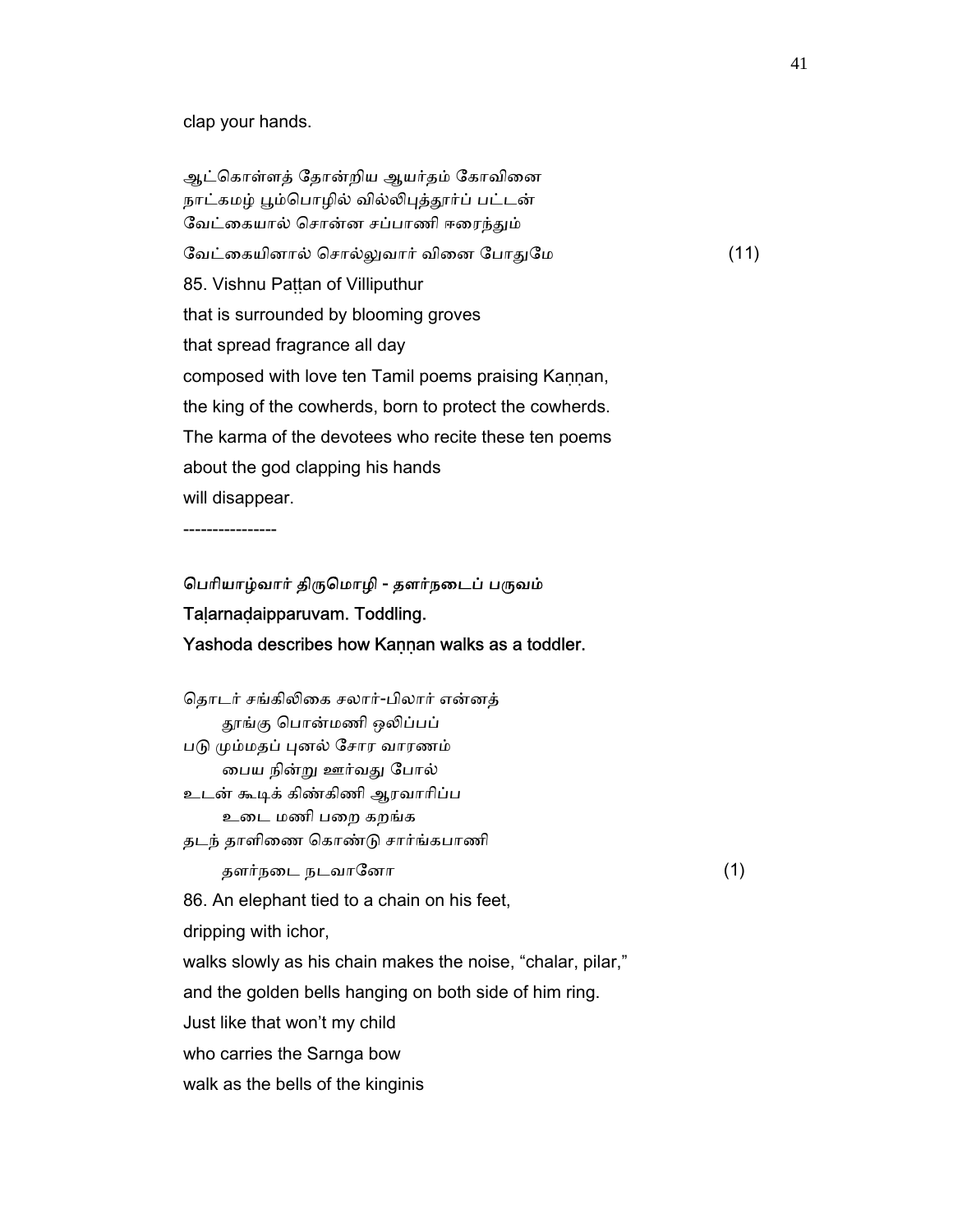that decorate his feet ring loudly? Won't he toddle with his lovely feet?

செக்கரிடை நுனிக்கொம்பிற் தோன்றும் சிறுபிறை முளைப் போல நக்க செந் துவர்வாய்த் திண்ணை மீதே நளிர் வெண்பல் முளை இலக அக்குவடம் உடுத்து ஆமைத்தாலி ᾘண்ட அனந்தசயனன் தக்க மா மணிவண்ணன் வாசுேதவன் தளர்நடை நடவானோ  $(2)$ 

and a pendant in the form of a turtle.

Won't he toddle as his small white teeth

like the crescent moon in the red sky?

was born to Vasudeva.

in his coral mouth shine

87. The sapphire-colored god who sleeps on Adishesha,

He is decorated with a chain made of shell on his waist

மின்னுக் கொடியும் ஓர் வெண் திங்களும் சூழ் பரிவேடமுமாய்ப் பின்னற் துலங்கும் அரசிலையும் பீதகச் சிற்றாடையொடும் மின்னிற் ெபாᾢந்த ஓர் கார்ᾙகில் ேபாலக் கழுத்தினிற் காறையொடும் தன்னிற் பொலிந்த இருடிகேசன்

தளர்நடை நடவானோ  $(3)$ 

88. He, Rishikesa, the bright one,

wears a chain that shines like lightning.

His hair is decorated with an arasilai ornament

that shines like the white moon.

He wears a silk dress.

His dark cloud-like neck is decorated

with the bright golden Karai ornament

that shines like lightning.

He is like a bright light.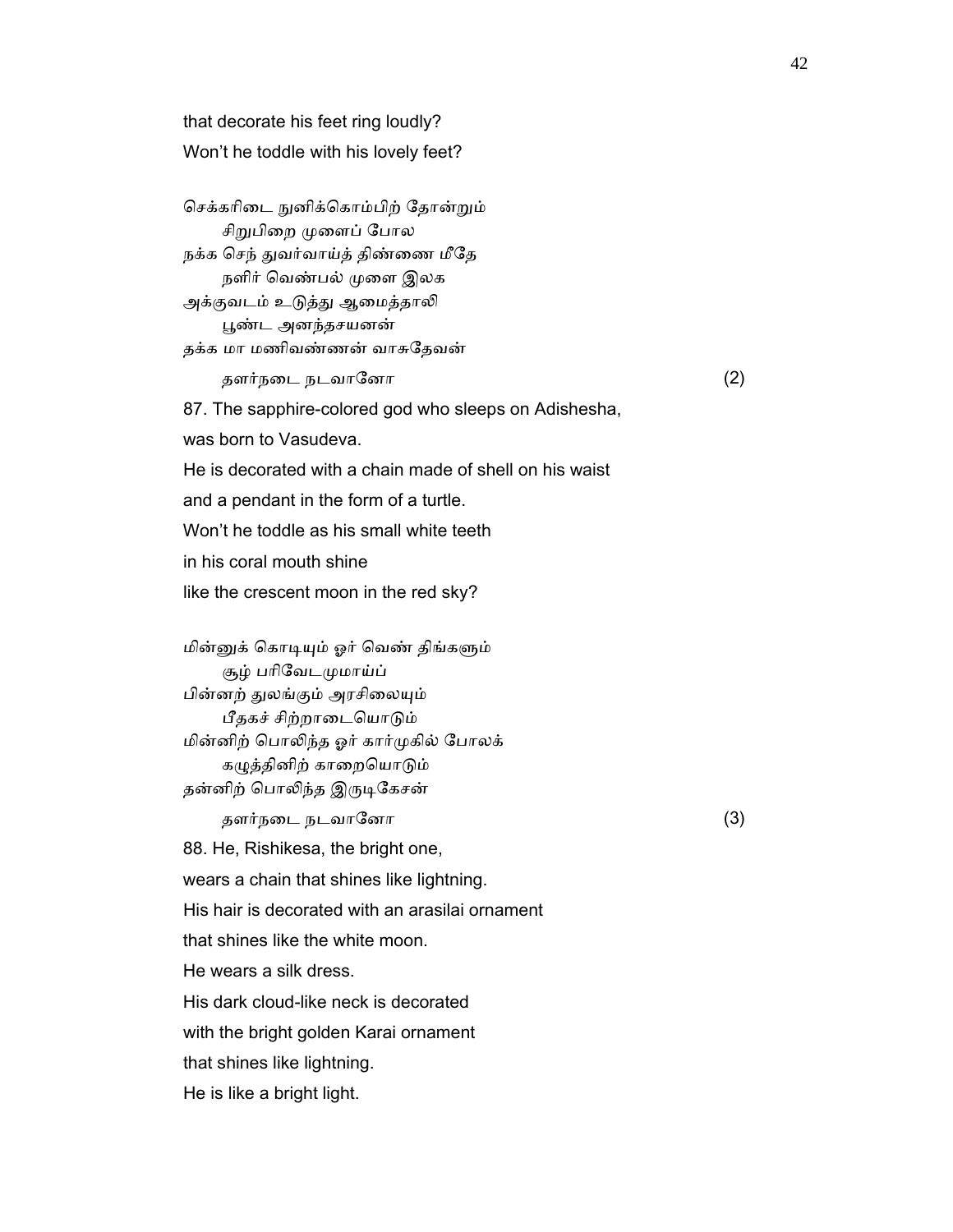கன்னற் குடம் திறந்தால் ஒத்து ஊறிக் கணகண சிரித்து உவந்து முன் வந்து நின்று முத்தம் தரும் என் முகில்வண்ணன் திருமார்வன் தன்னைப் பெற்றேற்குத் தன்வாய் அமுதம் தந்து என்னைத் தளிர்ப்பிக்கின்றான் தன் எற்ᾠ மாற்றலர் தைலகள் மீேத தளர்நைட நடவாேனா (4) 89. As the dark cloud-colored god who holds Lakshmi on his chest laughs with the sound "gana, gana," it sounds like sugarcane juice pouring through the hole of a pot. He delights his parents as he comes and kisses them with his sweet nectar-like mouth. Won't he toddle on his enemies' heads and conquer them? முன் நல் ஓர் வெள்ளிப் பெருமலைக் குட்டன் ெமாᾌெமாᾌ விைரந்ᾐ ஓடப் பின்னைத் தொடர்ந்தது ஓர் கருமலைக் குட்டன் பெயர்ந்து அடியிடுவது போல்

பன்னி உலகம் பரவி ஓவாப் புகழ்ப் பலேதவன் என்ᾔம் தன் நம்பி ஓடப் பின் கூடச் ெசல்வான்

தளர்நடை நடவானோ  $(5)$ 

90. As the little Kannan runs fast behind his elder brother,

Baladeva who is praised by the whole world,

he looks like a dark baby mountain

running quickly behind a large silver mountain.

Won't the little child who runs behind his good brother toddle?

ஒரு காலிற் சங்கு ஒரு காலிற் சக்கரம் உள்ளடி பொறித்து அமைந்த இரு காலுங் கொண்டு அங்கு அங்கு எழுதினாற்போல் இலச்சினை பட நடந்து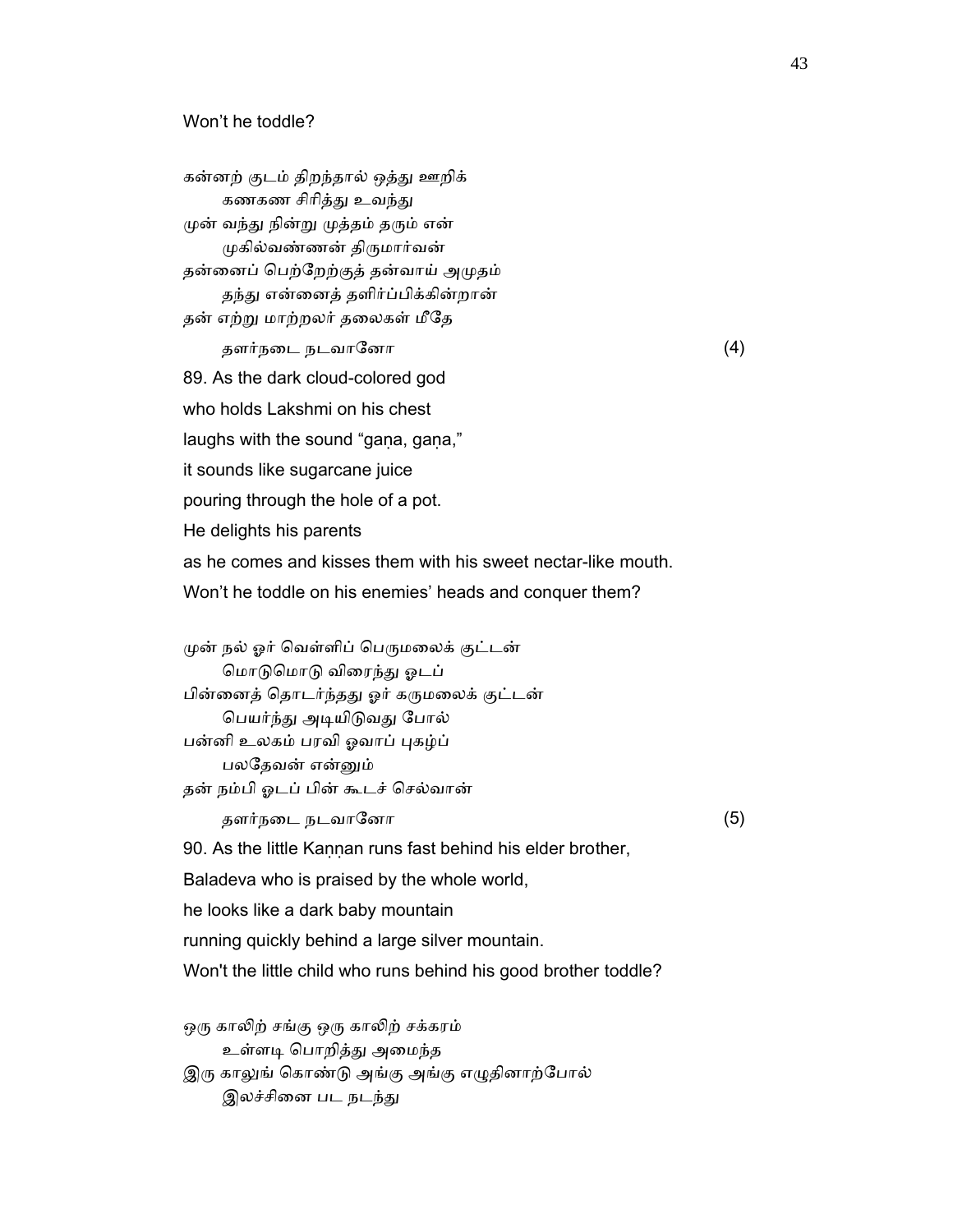பெருகாநின்ற இன்ப-வெள்ளத்தின்மேல் பின்னையும் பெய்து பெய்து தரு கார்க் கடல்வண்ணன் காமர் தாதை தளர்நடை நடவானோ  $(6)$  91. He has on his right foot the sign of a conch and on his left foot the sign of a wheel. When he walks with his two feet he makes the marks of the wheel and conch on the ground. He toddles and gives me a flood of the joy again and again. Won't the one who has the color of the dark ocean, the father of Kama, toddle? படர் பங்ைகய மலர்வாய் ெநகிழப் பனி படு சிறுதுளி போல் இடங் ெகாண்ட ெசவ்வாய் ஊறி ஊறி இற்று இற்று வீழநின்று கᾌஞ் ேசக் கᾨத்தின் மணிக்குரல் ேபால்

உடை மணி கணகணென தடந் தாளிைண ெகாண்ᾌ சாரங்கபாணி

தளர்நடை நடவானோ  $(7)$ 

 92. He walks as the saliva from his red lotus mouth continually drips slowly like small cool drops of dew. The bells that decorate his dress ring "gaṇa gaṇa" like the bells that are tied on the neck of a strong bull. Won't he who carries the bow Sarnga toddle with his soft feet?

பக்கம் கருஞ் சிறுப்பாறை மீதே அருவிகள் பகர்ந்தனைய அக்குவடம் இழிந்து ஏறித் தாழ அணி அல்குல் புடை பெயர மக்கள் உலகினிற் ெபய்ᾐ அறியா மணிக் குழவி உᾞவின் தக்க மா மணிவண்ணன் வாசுேதவன் தளர்நைட நடவாேனா (8) 93. When Vasudevan, the sapphire-colored one came to the world in the form of a child,

44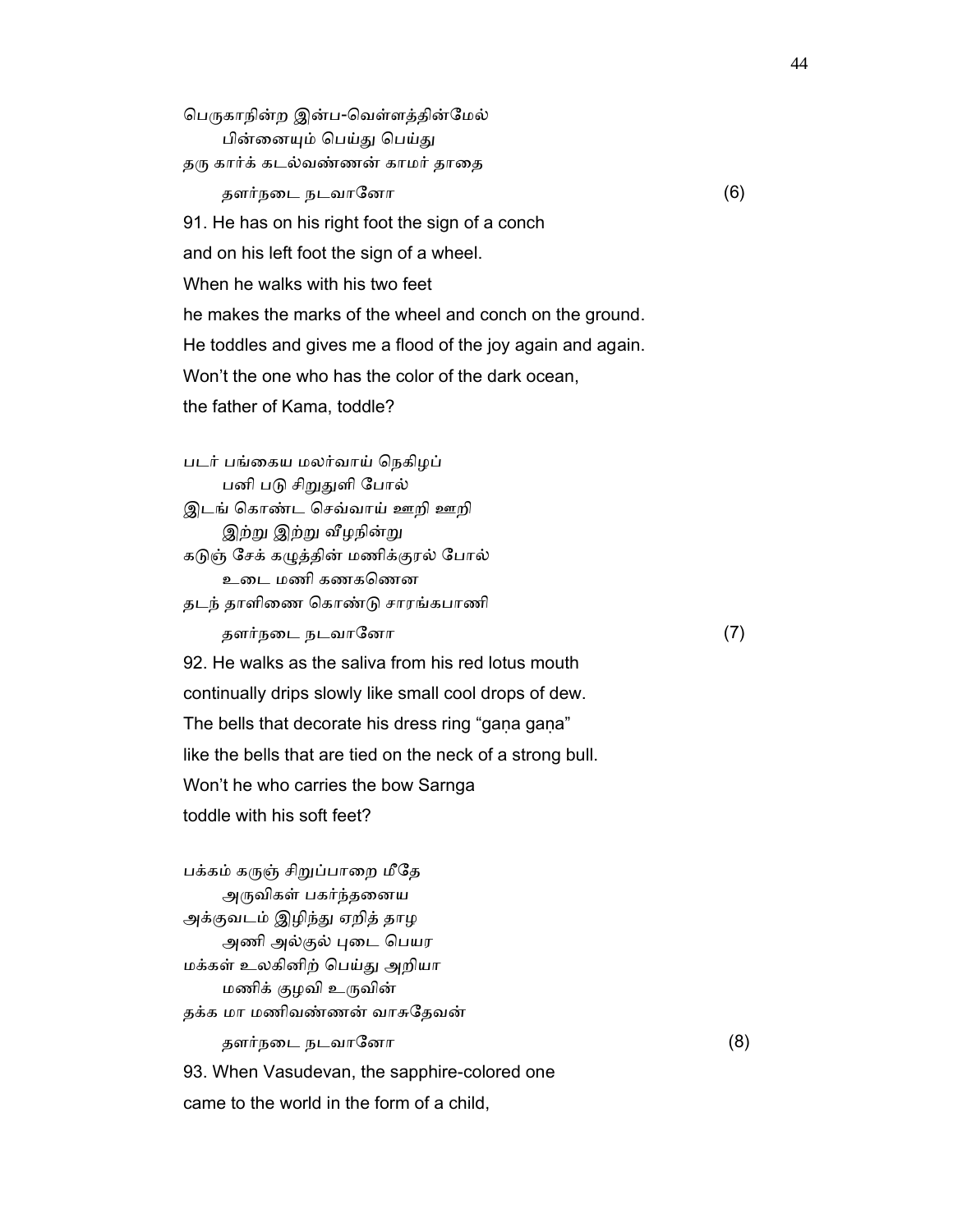people had never seen such a marvelous child before. He toddles as his shining chain made of shells that decorates his waist sways like a white waterfall falling on a black hill. Won't he toddle?

வெண் புழுதி மேற் பெய்துகொண்டு அளைந்தது ஓர் ேவழத்தின் கᾞங்கன்ᾠ ேபால் தெண் புழுதியாடி திரிவிக்கிரமன் சிறு புகர்பட வியர்த்து ஒண் போது அலர்கமலச் சிறுக்கால் உறைத்து ஒன்றும் நோவாமே தண் போது கொண்ட தவிசின் மீதே தளர்நடை நடவானோ  $(9)$  94. Thrivikraman plays throwing mud on himself like a dark elephant calf playing in the sand and pouring white dirt on his body. Won't he toddle on the cool soft flower-covered earth without hurting his small feet that are like freshly blooming lotuses as his body sweats with small drops of water? Won't he toddle?

 திைர நீர்ச் சந்திர மண்டலம் ேபாலச் ெசங்கண்மால் ேகசவன் தன் திரு நீர் முகத்துத் துலங்கு சுட்டி திகழ்ந்து எங்கும் புடைபெயர பெரு நீர்த் திரை எழு கங்கையிலும் ெபாியேதார் தீர்த்த பலம் தரு நீர்ச் சிறுச்சண்ணம் துள்ளம் சோரத் தளர்நடை நடவானோ  $(10)$ 

 95. When Kesavan who has beautiful eyes on his moon-like face toddles, his chutti ornament shines and swings like the shadow of the moon in rippling water. The small drops of saliva dripping from his mouth give boons to his devotees even more than the water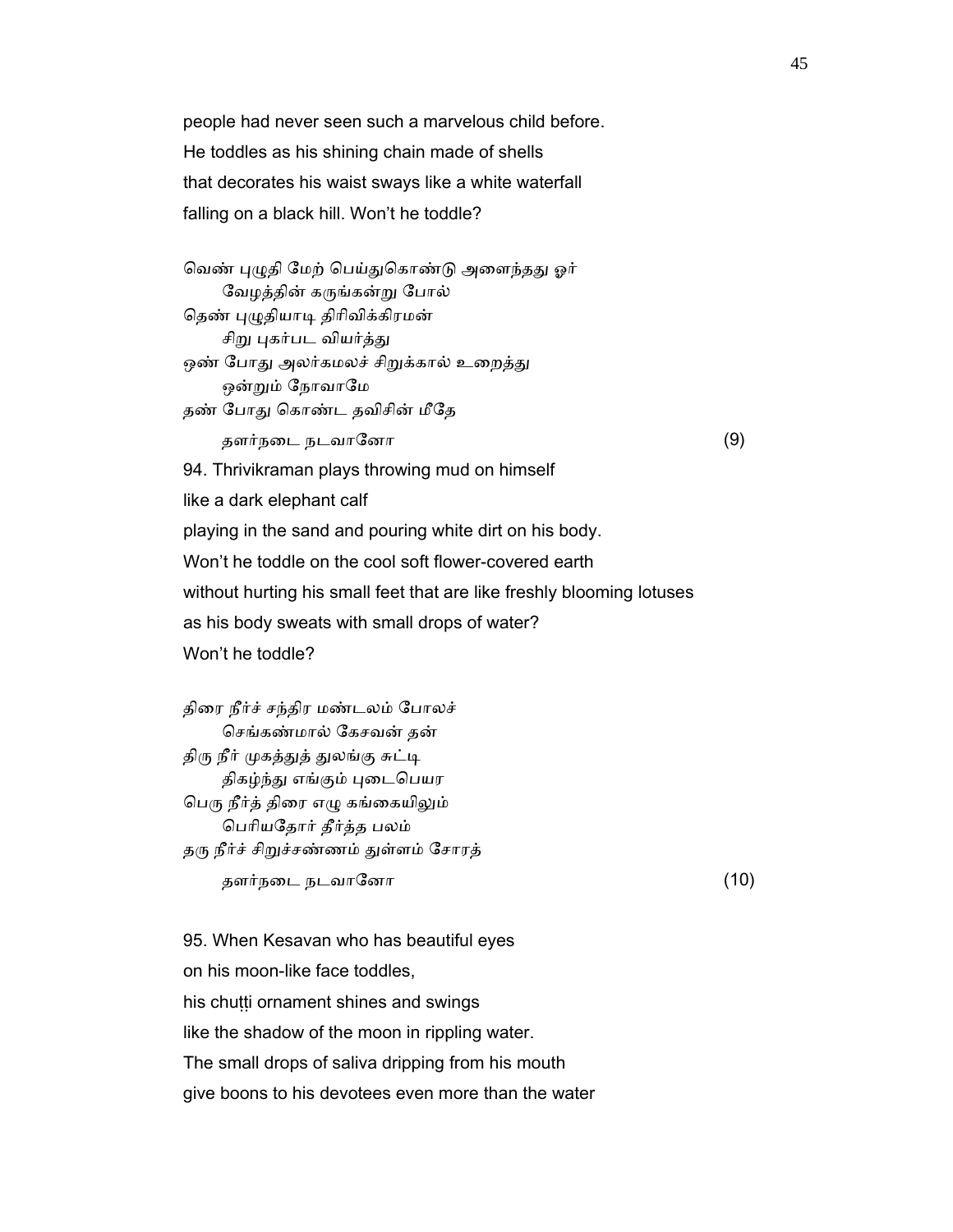of the Ganges that sprinkles drops from its rolling waves. Won't he toddle?

ஆயர் குலத்தினில் வந்து தோன்றிய அஞ்சனவண்ணன் தன்ைனத் தாயர் மகிழ ஒன்னார் தளரத் தளர்நைட நடந்ததைன வேயர் புகழ் விட்டுசித்தன் சீரால் விாித்தன உைரக்கவல்லார் மாயன் மணிவண்ணன் தாள் பணிᾜம்  $\mu$ க்களைப் பெறுவர்களே  $(11)$ 96. The famous poet Vishnuchithan of the Veyar clan described how the dark-colored god who was born in the cowherd tribe toddled giving joy to his mother and making his enemies tremble. Those who recite the poems of Vishṇuchithan will get children who will worship the feet of that Maayan who has the color of a dark jewel. ----------

## பெரியாழ்வார் திருமொழி - அச்சோப் பருவம்

 Achopparuvam - Yashoda Embraces Kaṇṇan. Acho - Acho, what a wonderful thing it is? How sweet it is?

| பொன் இயல் கிண்கிணி சுட்டி புறங் கட்டித்              |     |
|------------------------------------------------------|-----|
| தன் இயல் ஓசை சலன்-சலன் என்றிட                        |     |
| மின் இயல் மேகம் விரைந்து எதிர் வந்தாற்போல்           |     |
| என் இடைக்கு ஓட்டரா அச்சோ அச்சோ                       |     |
| எம்பெருமான் வாராய் அச்சோ அச்சோ                       | (1) |
| 97. O dear one, you run fast and come in front of me |     |
| like a cloud with lightning                          |     |
| as the golden kinginis that adorn your feet          |     |
| make the sound "chalan, chalan."                     |     |
| Come and stay on my waist. acho! acho!               |     |
| O dear one, come and embrace me, acho, acho.         |     |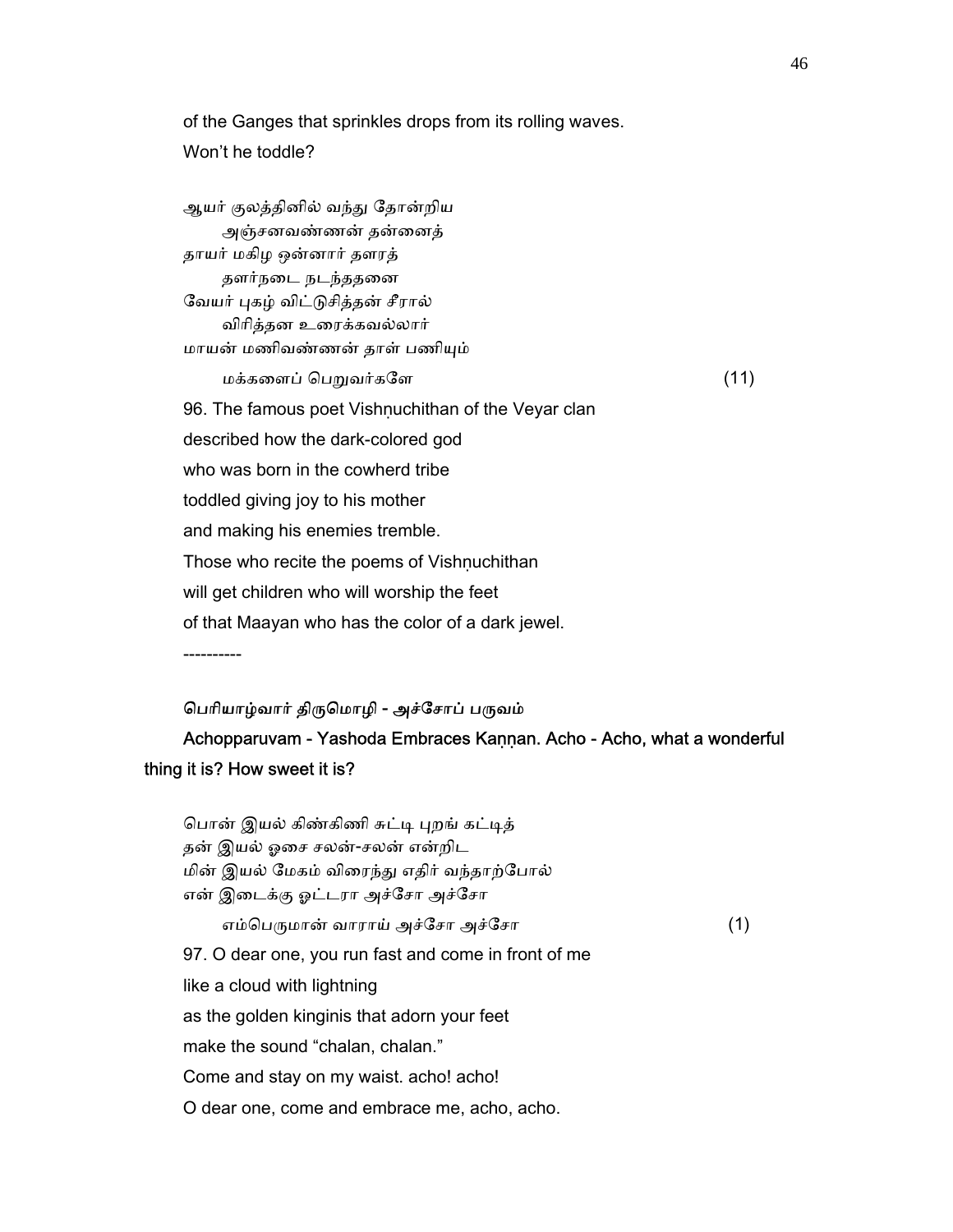செங்கமலப் பூவிற் தேன் உண்ணும் வண்டே போல் பங்கிகள் வந்து உன் பவளவாய் மொய்ப்ப சங்கு வில் வாள் தண்ᾌ சக்கரம் ஏந்திய அங்கைகளாலே வந்து அச்சோ அச்சோ

ஆரத் தழுவாய் வந்து அச்சோ அச்சோ (2) 98. As your dark hair falls on your coral mouth

it looks as if bees were coming to drink nectar on a red lotus.

Come and embrace me with your beautiful hands

that carry a conch, bow, sword, club and discus.

Come and stay on my waist. acho! acho!

Come and embrace me tightly. acho, acho.

பஞ்சவர் தூதனாய்ப் பாரதம் கைசெய்து நஞ்சு உமிழ் நாகம் கிடந்த நற் பொய்கை புக்கு அஞ்சப் பணத்தின்மேல் பாய்ந்திட்டு அருள்செய்த அஞ்சனவண்ணேன அச்ேசா அச்ேசா

ஆயர் பெருமானே அச்சோ அச்சோ (3) 99. O dear one, You went as a messenger for the Pandavas and fought for them in the Bharatha war. You entered the pond where the snake Kalingan lived and killed him and gave your grace to the cowherds. O you have the dark color of kohl, acho, acho. O dear child of the cowherds, come and embrace me, acho, acho.

 நாறிய சாந்தம் நமக்கு இைற நல்கு என்னத் தேறி அவளும் திருவுடம்பிற் பூச ஊறிய கூனினை உள்ளே ஒடுங்க அன்று ஏற உருவினாய் அச்சோ அச்சோ

எம்பெருமான் வாராய் அச்சோ அச்சோ  $(4)$  100. You asked a hunch-backed woman who was a servant of king Kamsan to give you the fragrant sandal paste that she was carrying for the king. She took it and smeared it on your body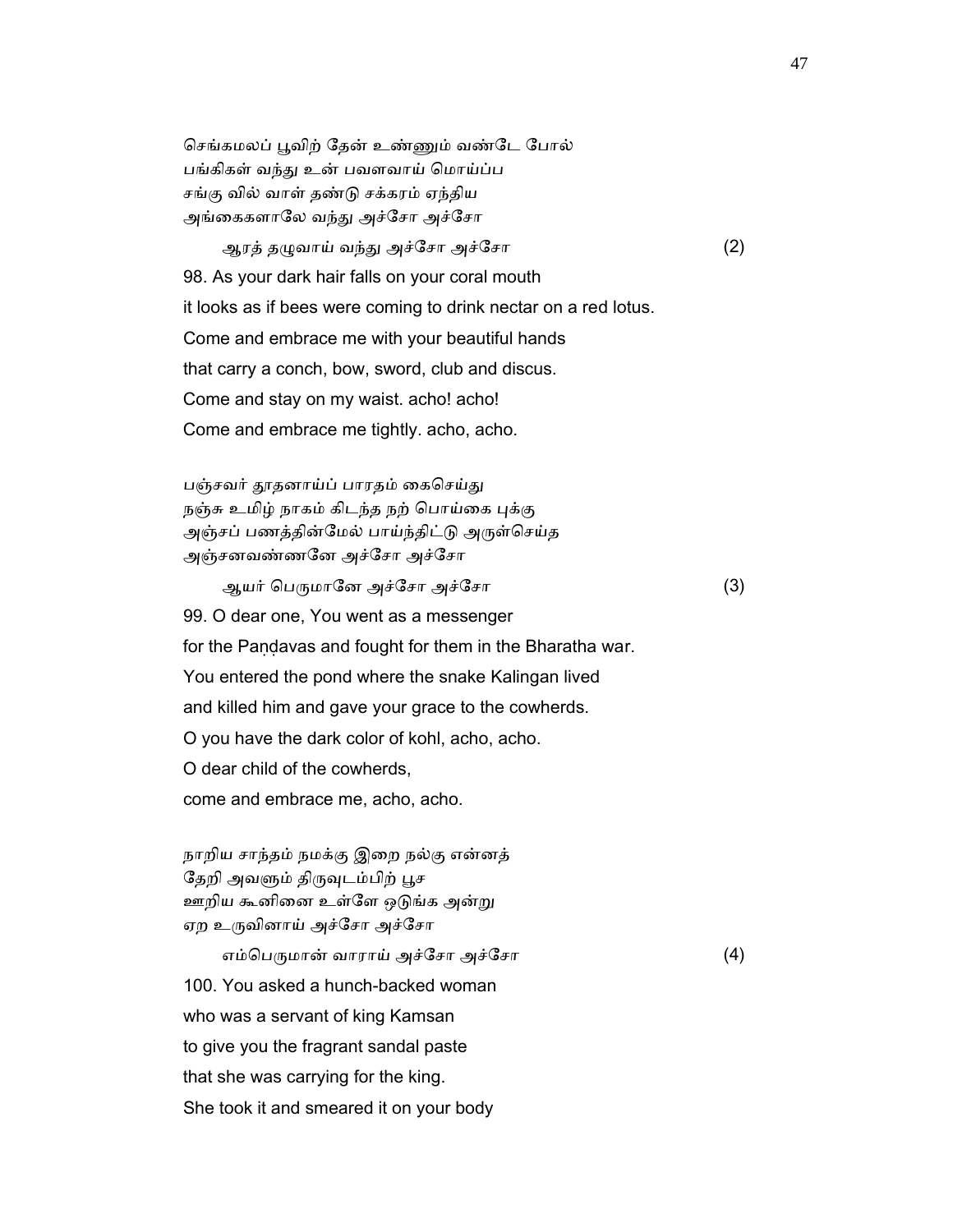without being afraid of the king and you straightened her back. Come and embrace me, acho! acho! O dear one, come and embrace me, acho, acho.

 கழல் மன்னர் சூழக் கதிர் ேபால் விளங்கி எழலுற்று மீண்டே இருந்து உன்னை நோக்கும் சுழலை பெரிது உடைத் துச்சோதனனை அழல விழித்தாேன அச்ேசா அச்ேசா

 ஆழி அங் ைகயேன அச்ேசா அச்ேசா (5) 101. When you went to Duryodhana's assembly, he shone like a sun, surrounded with kings decorated with heroic anklets. He saw you and stood up first but sat down again and looked at you angrily. You looked at Duryodhana with fiery eyes and destroyed his evil thoughts. acho, acho. You carry a discus in your hand. Come and embrace me, acho, acho.

போர் ஒக்கப் பண்ணி இப் பூமிப்பொறை தீர்ப்பான் தேர் ஒக்க ஊர்ந்தாய் செழுந்தார் விசயற்காய் கார் ஒக்கு மேனிக் கரும் பெருங் கண்ணனே ஆரத் தழுவாய் வந்து அச்சோ அச்சோ

 ஆயர்கள் ேபாேரேற அச்ேசா அச்ேசா (6) 102. You became the charioteer for Arjuna who was decorated with beautiful garlands, fought in the battle with the Pandavas and removed the troubles of the earth. Your eyes are big and dark. Your body is as dark as a cloud. Come and embrace me tightly, acho, acho. You are the bull that fights for the cowherds, acho, acho.

மிக்க பெரும்புகழ் மாவலி வேள்வியிற்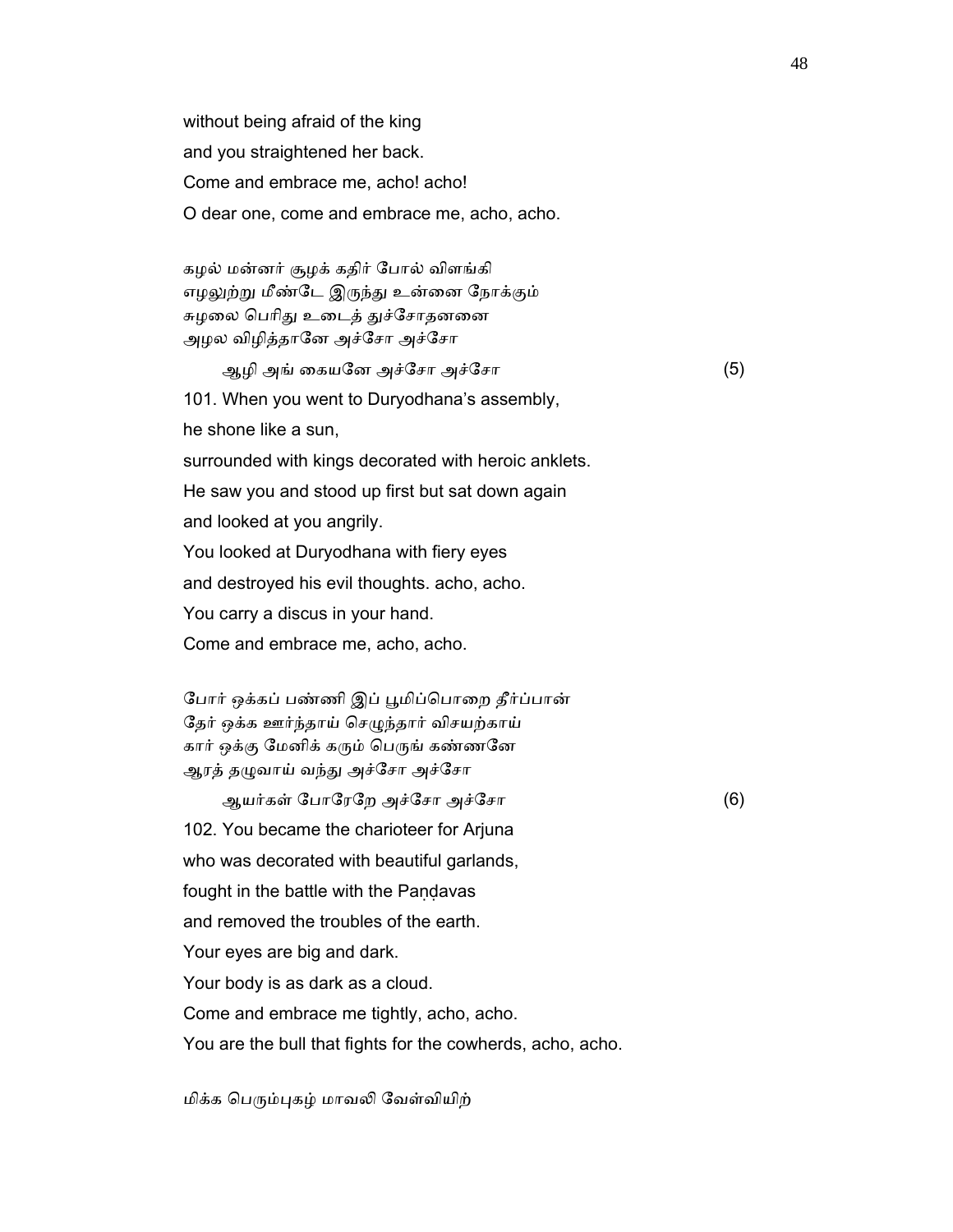தக்கது இது அன்று என்று தானம் விலக்கிய சுக்கிரன் கண்ணைத் துரும்பாற் கிளறிய சக்கரக் ைகயேன அச்ேசா அச்ேசா

சங்கம் இடத்தாேன அச்ேசா அச்ேசா (7)

 103. When the rishi Sukrachariyar said it was not good to give the boons that the dwarf asked

 and wished to stop the sacrifice of the famous king Mahabali, you became angry at the rishi and hurt his eyes with a stick. You carry the wheel in your right hand, acho, acho. You carry the conch in your left hand, acho, acho.

 என் இᾐ மாயம்? என் அப்பன் அறிந்திலன் ᾙன்ைனய வண்ணேம ெகாண்ᾌ அளவாய் என்ன மன்னு நமுசியை வானிற் சுழற்றிய மின்னு முடியனே அச்சோ அச்சோ

ேவங்கடவாணேன அச்ேசா அச்ேசா (8)

 104. When Namusi the son of Mahabali said, "What is this magic? When you asked for land from my father, you were in the form of a dwarf and now you have become so tall that you measure the earth and the sky. My father didn't know your trick. You should have taken your real form when you asked for land and measured the earth," You grew angry, carried Namusi and threw him down to the earth from the sky. You are decorated with a shining crown, embrace me, acho, acho. You are the god of Thiruvenkaṭam, acho, acho. கண்ட கடலும் மலையும் உலகு ஏழும் முண்டத்துக்கு ஆற்றா முகில்வண்ணா ஓ என்று இண்டைச் சடைமுடி ஈசன் இரக்கொள்ள மண்ைட நிைறத்தாேன அச்ேசா அச்ேசா

மார்வில் மᾠவேன அச்ேசா அச்ேசா (9)

105. When Brahma's head was stuck on Shiva's palm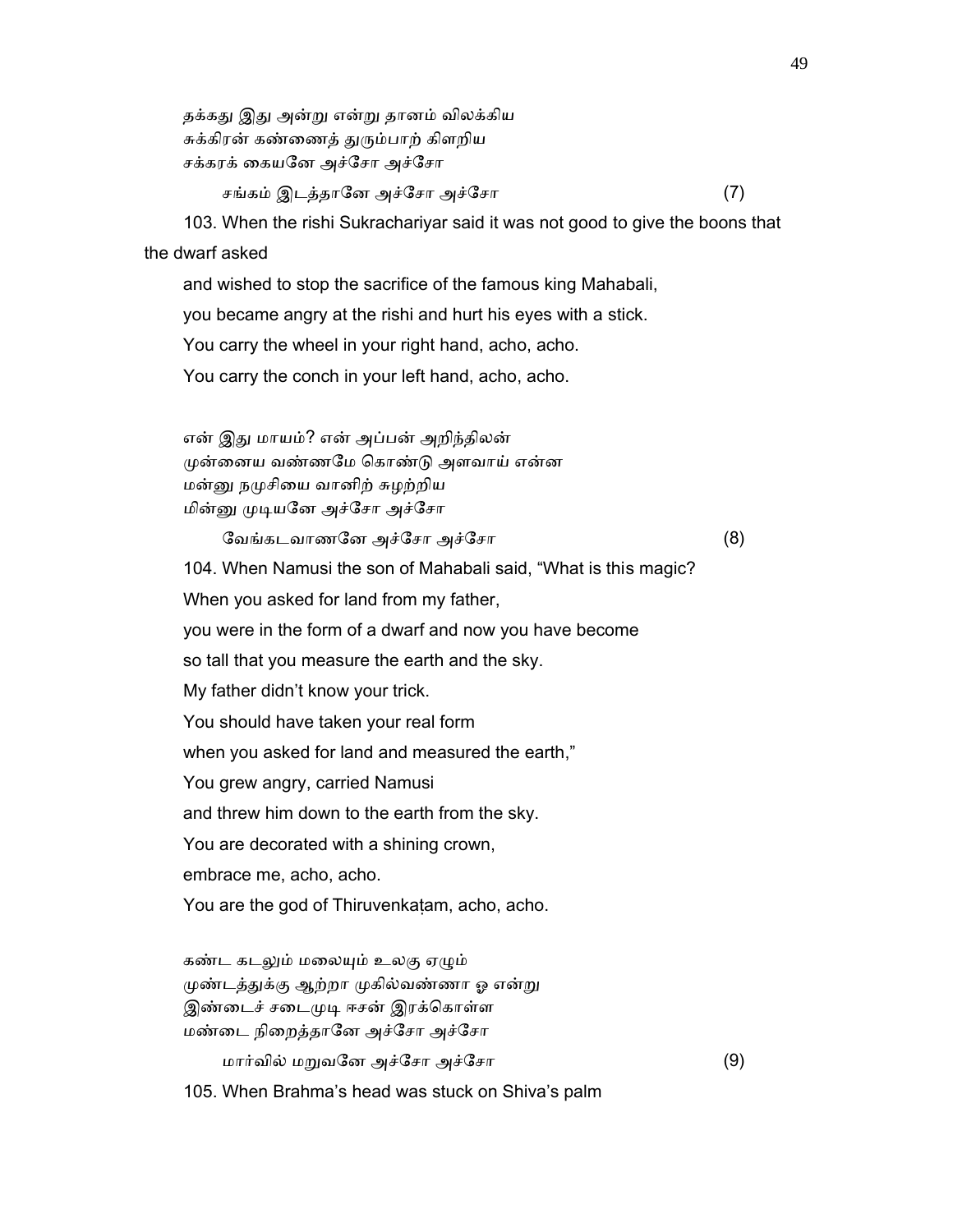because of a curse, Shiva, who has matted hair, came and begged you, saying, "Even all the deep oceans, mountains and the seven worlds cannot fill this Brahma's head that has stuck to my hand. O you who have the color of a dark cloud, help me." You filled Brahma's head with your blood. Embrace me, acho, acho. You have the mark Srivatsam on your chest. acho, acho. துன்னிய பேரிருள் சூழ்ந்து உலகை மூட மன்னிய நான்மைற ᾙற்ᾠம் மைறந்திடப் பின் இவ் உலகினில் பேரிருள் நீங்க அன்று அன்னமது ஆனானே அச்சோ அச்சோ அᾞமைற தந்தாேன அச்ேசா அச்ேசா (10) 106. Once when thick darkness covered the world and all the four omnipresent Vedas disappeared, you took the form of a swan and removed the darkness of the earth. Embrace me, acho, acho.

You taught the divine Vedas to the rishis, acho, acho.

-------------

நச்சுவார் முன் நிற்கும் நாராயணன் தன்னை அச்சோ வருக என்று ஆய்ச்சி உரைத்தன மச்சு அணி மாடப் புதுவைக்கோன் பட்டன் சொல் நிச்சலும் பாடுவார் நீள் விசும்பு ஆள்வரே (11) 107. Yashoda called her son, Narayanan, who presents himself in front of his devotees who love him, and said, "Come, acho, acho!". Vishnuchithan, the chief of Puduvai city that is filled with beautiful palaces and porches composed poems with Yasoda's words. Those who recite these poems every day will go to heaven and rule the sky.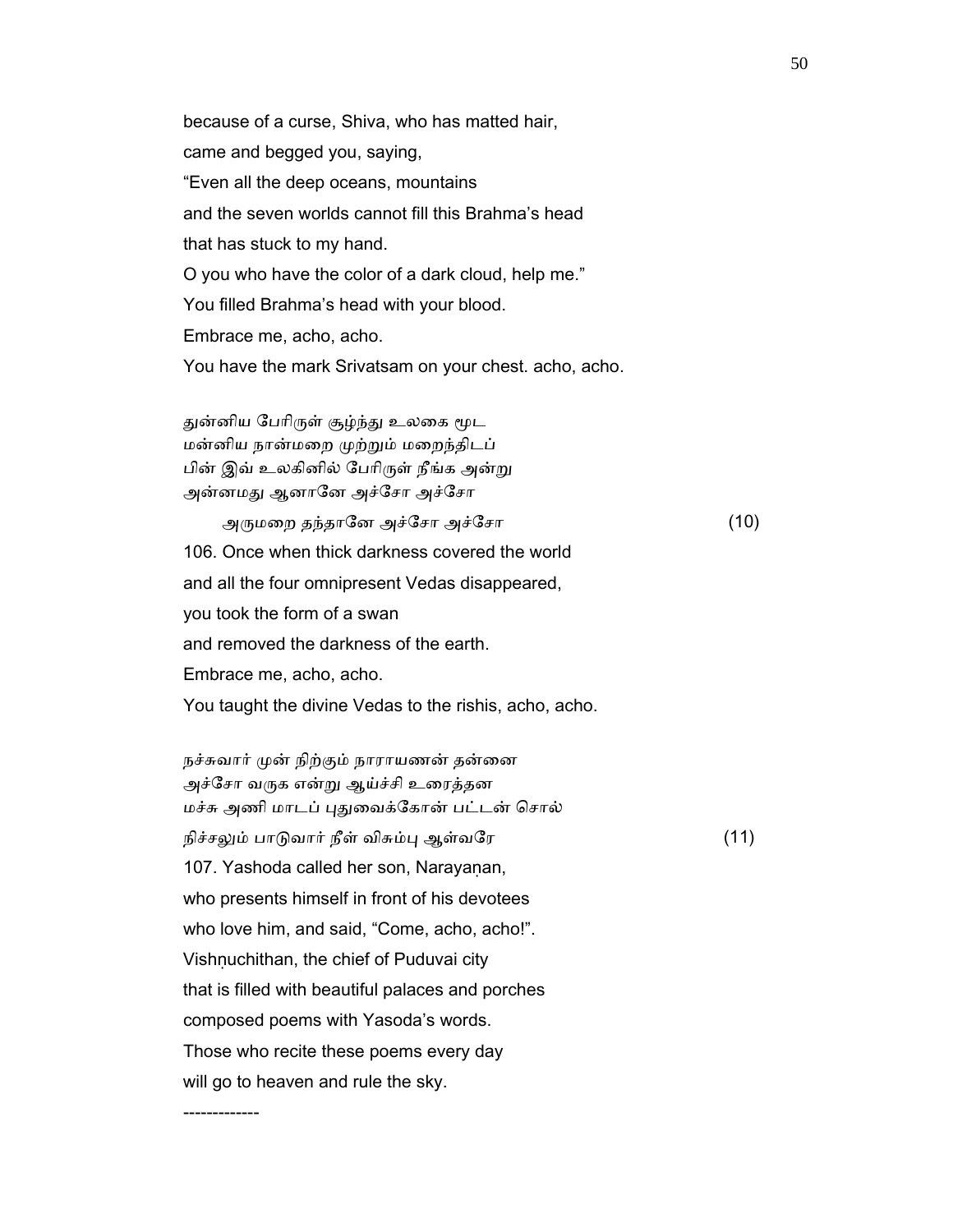## பெரியாழ்வார் திருமொழி - புறம் புல்கல்

## Puṛam pulhal -- Yashoda describes how Kaṇṇan stands behind her and embraces her.

வட்டு நடுவே வளர்கின்ற மாணிக்க-மொட்டு நுனையில் முளைக்கின்ற முத்தே போல் சொட்டுச் சொட்டு என்னத் துளிக்கத் துளிக்க என் குட்டன் வந்து என்னைப் புறம்புல்குவான் ேகாவிந்தன் என்ைனப் ᾗறம்ᾗல்குவான் (1) 108. My little child comes and embraces me from behind as his ornaments make the sound "choṭṭu, choṭṭu." They sound as if pearls-like drops were dripping from the top of shining diamond-like buds that grow in a garden. Govindan comes and embraces me.

 கிண்கிணி கட்ᾊக் கிறி கட்ᾊக் ைகயினிற் கங்கணம் இட்டுக் கழுத்திற் தொடர் கட்டித் தன் கணத்தாலே சதிரா நடந்து வந்து என் கண்ணன் என்னைப் புறம்புல்குவான் எம்பிரான் என்ைனப் ᾗறம்ᾗல்குவான் (2) 109. My dear Kannan decorated with kingini bells on his feet, coral bracelets on his hands and a chain on his neck, dances, walks, comes beautifully and embraces me from behind.

My lovely child, embraces me from behind.

கத்தக் கதித்துக் கிடந்த பெருஞ்செல்வம் ஒத்துப் பொருந்திக்கொண்டு உண்ணாது மண் ஆள்வான் கொத்துத் தலைவன் குடிகெடத் தோன்றிய அத்தன் வந்து என்னைப் புறம்புல்குவான்

ஆயர்கள் ஏᾠ என் ᾗறம்ᾗல்குவான் (3)

110. The highest god was born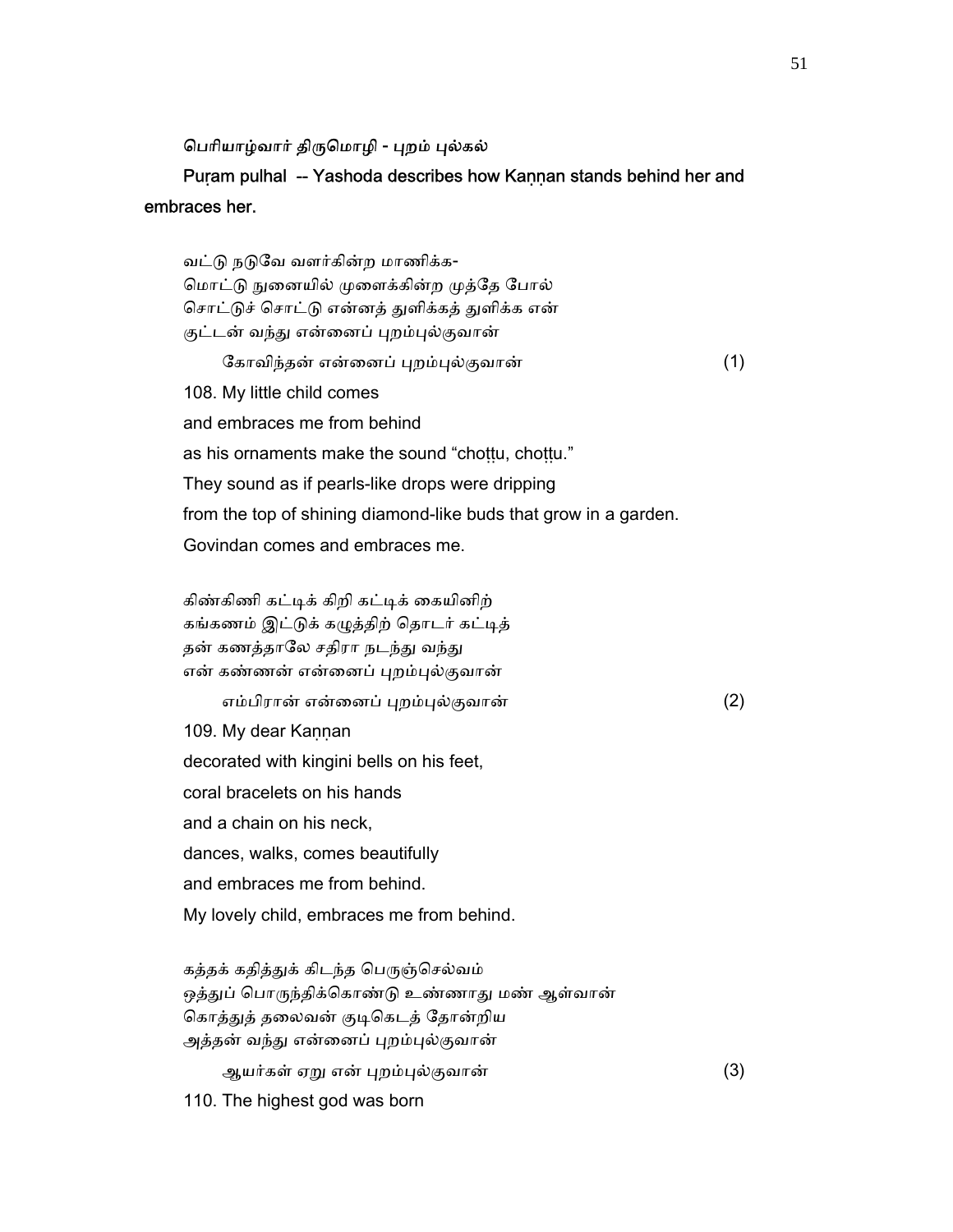to destroy the clan of the evil king Duryodhana, who kept his abundant wealth and lands for himself without sharing them with his relatives, the Pandavas. He comes and embraces me from behind. The bull among the cowherds embraces me from behind.

 நாந்தகம் ஏந்திய நம்பி சரண் என்ᾠ தாழ்ந்த தனஞ்சயற்கு ஆகி தரணியில் வேந்தர்கள் உட்க விசயன் மணித் திண்தேர் ஊர்ந்தவன் என்னைப் புறம்புல்குவான்

 உம்பர்ேகான் என்ைனப் ᾗறம்ᾗல்குவான் (4) 111. The king of gods wished to help Arjuna, driving the strong chariot decorated with jewels and terrifying the Pandava enemy kings in battle. Arjuna worshipped the god and said. "You are the best among men and my refuge! You carry the sword Nandagam." That king of gods embraces me from behind.

வெண்கலப் பத்திரம் கட்டி விளையாடிக் கண் பல பெய்த கருந்தழைக் காவின் கீழ்ப் பண் பல பாடிப் பல்லாண்டு இசைப்ப பண்டு மண் பல ெகாண்டான் ᾗறம்ᾗல்குவான்

 வாமனன் என்ைனப் ᾗறம்ᾗல்குவான் (5) 112. The god took the form of Vamanan, carried a brass pot and an umbrella, sang songs under flourishing groves, played and went to king Mahabali, and took over the earth and the sky as his devotees praised him, saying, "Pallaṇḍu!" He comes and embraces me from behind. That short Vamanan embraces me from behind.

சத்திரம் ஏந்தித் தனி ஒᾞ மாணியாய்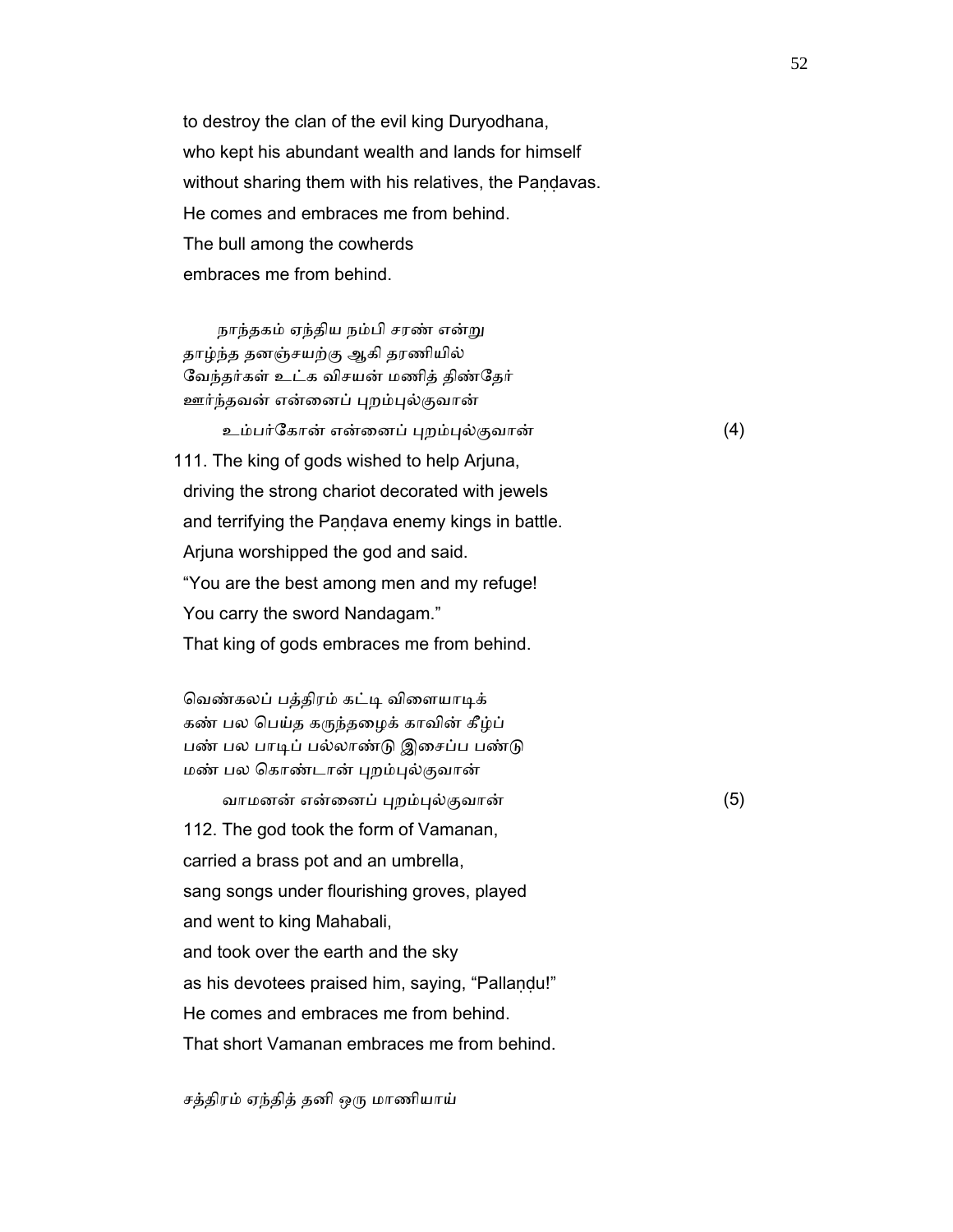உத்தர ேவதியில் நின்ற ஒᾞவைனக் கத்திரியர் காணக் காணி முற்றும் கொண்ட பத்திராகாரன் புறம்புல்குவான்

 பார் அளந்தான் என் ᾗறம்ᾗல்குவான் (6) 113. The beautiful god who took the form of a short bachelor, carried an umbrella and went to king Mahabali's sacrifice, asked for a boon, and took the earth, the sky and all lands as all the kings looked on. He comes and embraces me from behind. The god who measured the world embraces me from behind.

பொத்த உரலைக் கவிழ்த்து அதன்மேல் ஏறி தித்தித்த பாலும் தடாவினில் வெண்ணெயும் ெமத்தத் திᾞவயிᾠ ஆர விᾨங்கிய அத்தன் வந்து என்னைப் புறம்புல்குவான்

ஆழியான் என்ைனப் ᾗறம்ᾗல்குவான் (7)

 114. The sweet child turned over the wide-mouthed mortar, climbed on it and stole the sweet milk and butter in the pot, swallowed all of it and filled his divine stomach. He comes and embraces me from behind. The god who carries the discus embraces me from behind.

 ᾚத்தைவ காண ᾙᾐ மணற்குன்ᾠ ஏறிக் கூத்து உவந்து ஆடிக் குழலால் இசை பாடி வாய்த்த மறையோர் வணங்க இமையவர் ஏத்த வந்து என்னைப் புறம்புல்குவான்

எம்பிரான் என்னைப் புறம்புல்குவான் (8) 115. He climbed on a sand hillock played his flute and danced a village dance as the old cowherds of the village looked on happily.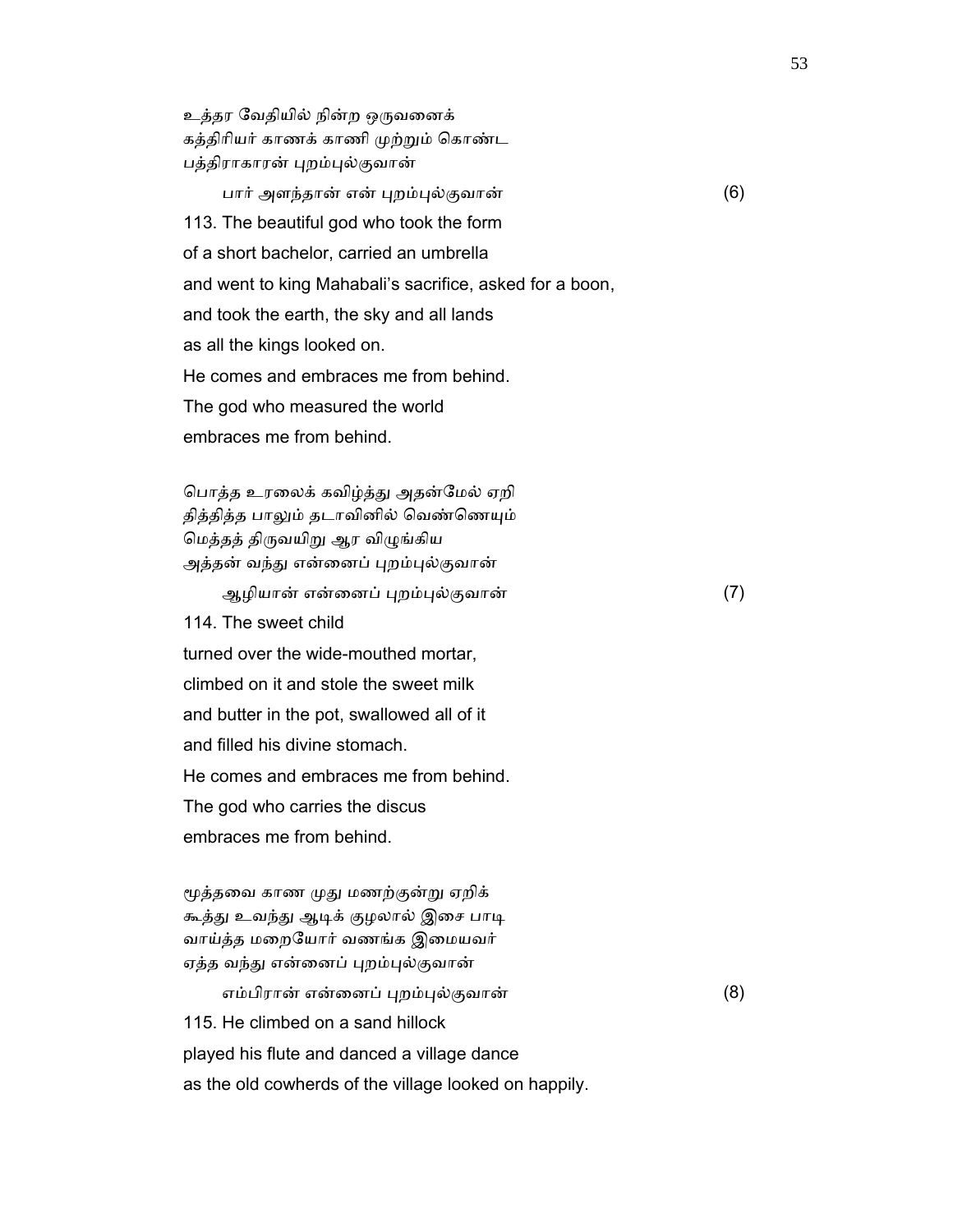He is worshipped by rishis and praised by gods and comes and embraces me from behind. My sweet child comes and embraces me from behind.

கற்பகக் காவு கருதிய காதலிக்கு இப்பொழுது ஈவன் என்று இந்திரன் காவினில் நிற்பன செய்து நிலாத் திகழ் முற்றத்துள் உய்த்தவன் என்னைப் புறம்புல்குவான்

உம்பர்ேகான் என்ைனப் ᾗறம்ᾗல்குவான் (9)

116. He promised his beloved wife

that he would bring the Kalpaka garden from Indra's world.

He brought it and planted it in her front yard

where the moon shines.

He embraces me from behind.

The god of gods embraces me from behind.

ஆய்ச்சி அன்று ஆழிப் பிரான் புறம்புல்கிய வேய்த் தடந்தோளி சொல் விட்டுசித்தன் மகிழ்ந்து ஈத்த தமிழ் இவை ஈரைந்தும் வல்லவர் வாய்த்த நன்மக்கைளப் ெபற்ᾠ மகிழ்வேர (10) 117. Yashoda, the cowherdess who has round bamboo-like arms describes how the god who carries a discus embraced her from behind when he was a child. Vishnuchithan put Yasoda's words into poems. The devotees who recite those ten Tamil poems will get good children and live happily.

------------

## பெரியாழ்வார் திருமொழி - கண்ணன் அப்பூச்சி காட்டுதல்

Appuchi Kaaṭṭal - Kaṇṇan threatens the cowherdesses as if he were a goblin and they complain about his mischievous deeds to Yashoda.

 ெமச்சு ஊᾐ சங்கம் இடத்தான் நல் ேவய் ஊதி பொய்ச் சூதிற் தோற்ற பொறை உடை மன்னர்க்காய்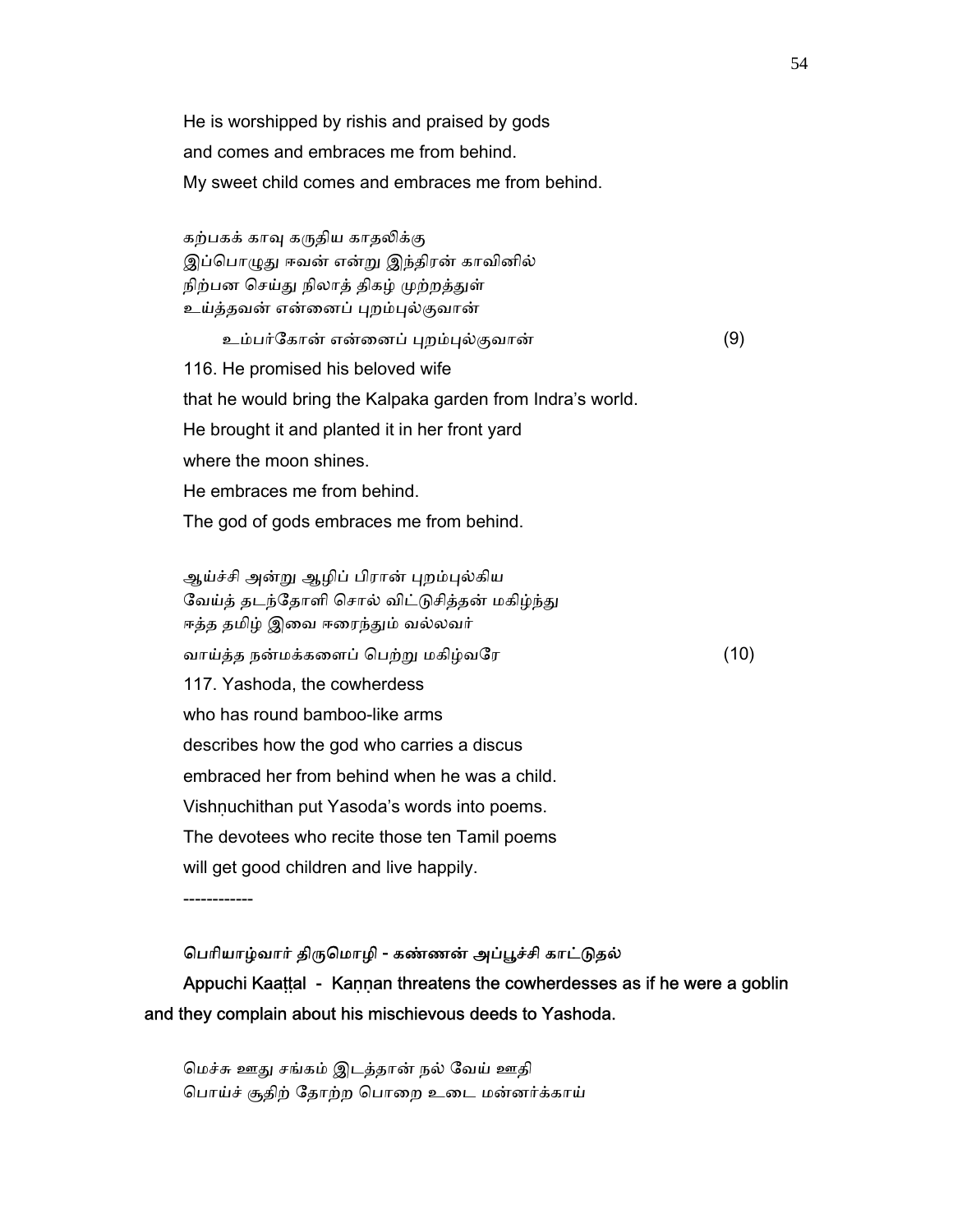பத்து ஊர் பெறாது அன்று பாரதம் கைசெய்த அத் தூதன் அப்பூச்சி காட்டுகின்றான் அம்மேன அப்ᾘச்சி காட்ᾌகின்றான் (1)

 118. He carries a conch in his left hand that sounds in victory and he plays delightful music on his flute. He went as a messenger to the Kauravas for the Paṇḍavas when they had lost everything to the dishonest gambling of Sakuni and, unable to keep even ten cities, had to fight the Bharatha war to get their land back. He comes as a goblin and frightens us.

மலை புரை தோள் மன்னவரும் மாரதரும் மற்றும் பலர் குலைய நூற்றுவரும் பட்டழிய பார்த்தன் சிலை வளையத் திண்தேர்மேல் முன்நின்ற செங்கண் அலவலை வந்து அப்பூச்சி காட்டுகின்றான்

That dear one comes as a goblin and frightens us.

அம்மேன அப்ᾘச்சி காட்ᾌகின்றான் (2)

119. His eyes are beautiful.

He gives his grace to all his devotees.

 He stood with Arjuna on a strong chariot in the Bharatha war and helped Arjuna bend his bow and destroy many kings who had arms strong as mountains along with warriors and his hundred Kaurava foes. The mischievous one comes as a goblin and frightens us. That dear one comes as a goblin and frightens us.

காயும் நீர் புக்குக் கடம்பு ஏறி காளியன் தீய பணத்திற் சிலம்பு ஆர்க்கப் பாய்ந்து ஆடி ேவயின் குழல் ஊதி வித்தகனாய் நின்ற ஆயன் வந்து அப்பூச்சி காட்டுகின்றான்

அம்மேன அப்ᾘச்சி காட்ᾌகின்றான் (3)

120. He, the clever one,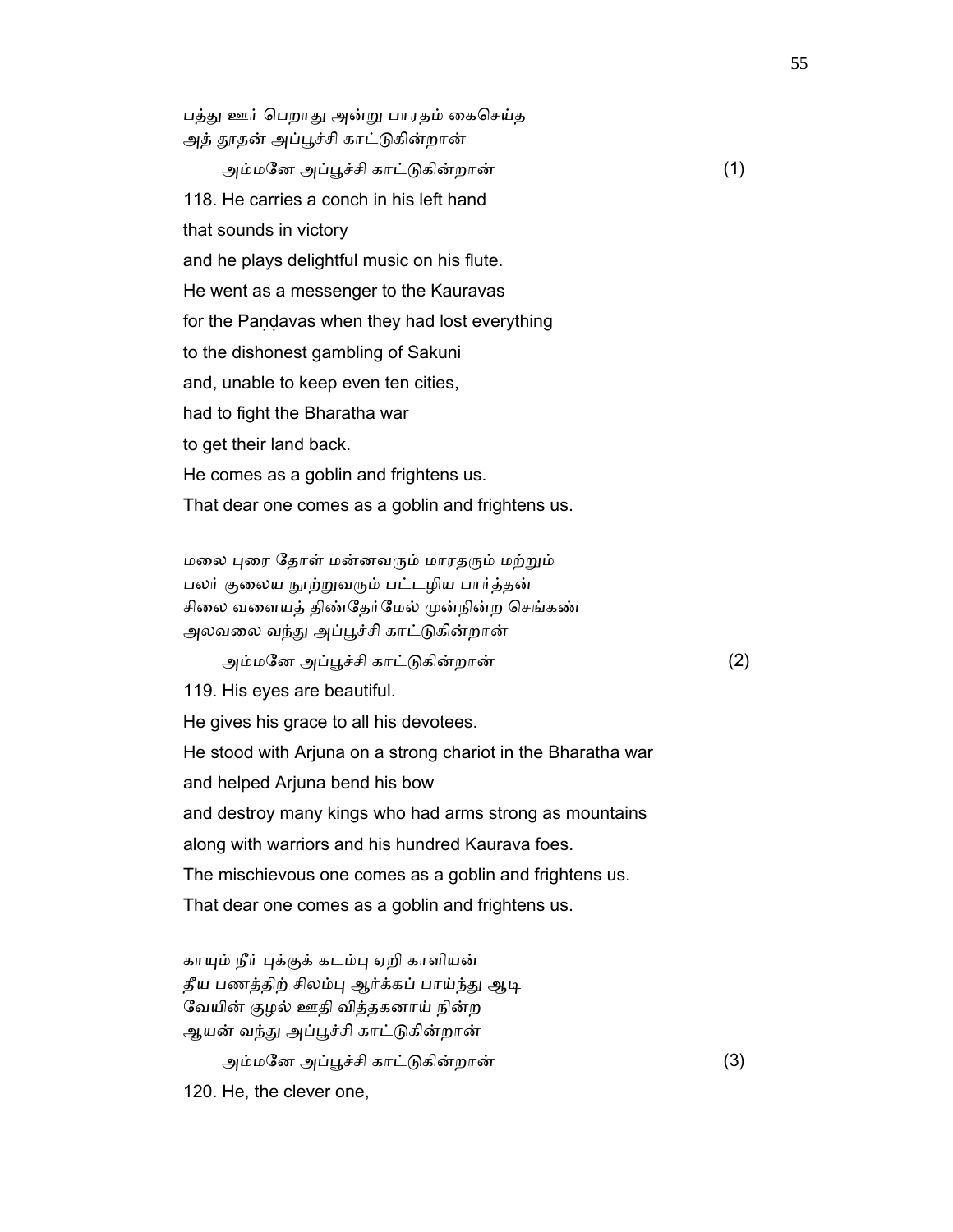the cowherd who plays beautiful music on his flute, climbed on a Kaḍamba tree, jumped from it into the foaming water and danced on the head of the evil Kalingan as the bells on his anklets sounded. He, the cowherd comes as a goblin and frightens us. That dear one comes as a goblin and frightens us.

இருட்டிற் பிறந்து போய் ஏழை வல் ஆயர் மᾞட்ைடத் தவிர்ப்பித்ᾐ வன் கஞ்சன் மாளப் புரட்டி அந்நாள் எங்கள் பூம்பட்டுக் கொண்ட அரட்டன் வந்து அப்பூச்சி காட்டுகின்றான்

அம்மேன அப்ᾘச்சி காட்ᾌகின்றான் (4)

 121. He was born in the night and raised in a poor, cowherd's village.

He killed the evil king Kamsan

and took away the troubles of the cowherds.

He stole our pretty silk dresses.

He comes mischievously as a goblin and frightens us.

That dear one comes and frightens us.

சேப் பூண்ட சாடு சிதறித் திருடி நெய்க்கு ஆப்பூண்டு நந்தன் மனைவி கடை தாம்பால் சோப்பூண்டு துள்ளித் துடிக்கத் துடிக்க அன்று ஆப்ᾘண்டான் அப்ᾘச்சி காட்ᾌகின்றான்

அம்மேன அப்ᾘச்சி காட்ᾌகின்றான் (5)

122. The god killed Sakaṭasuran

who came in the form of a cart yoked with bulls.

The dear child was pulled with a rope used to churn yogurt

and tied on mortar by Nandan's wife Yashoda.

He comes as a goblin and frightens us.

That dear one comes as a goblin and frightens us.

செப்பு இள மென்முலைத் தேவகி நங்கைக்குச் சொப்படத் தோன்றி தொறுப்பாடியோம் வைத்த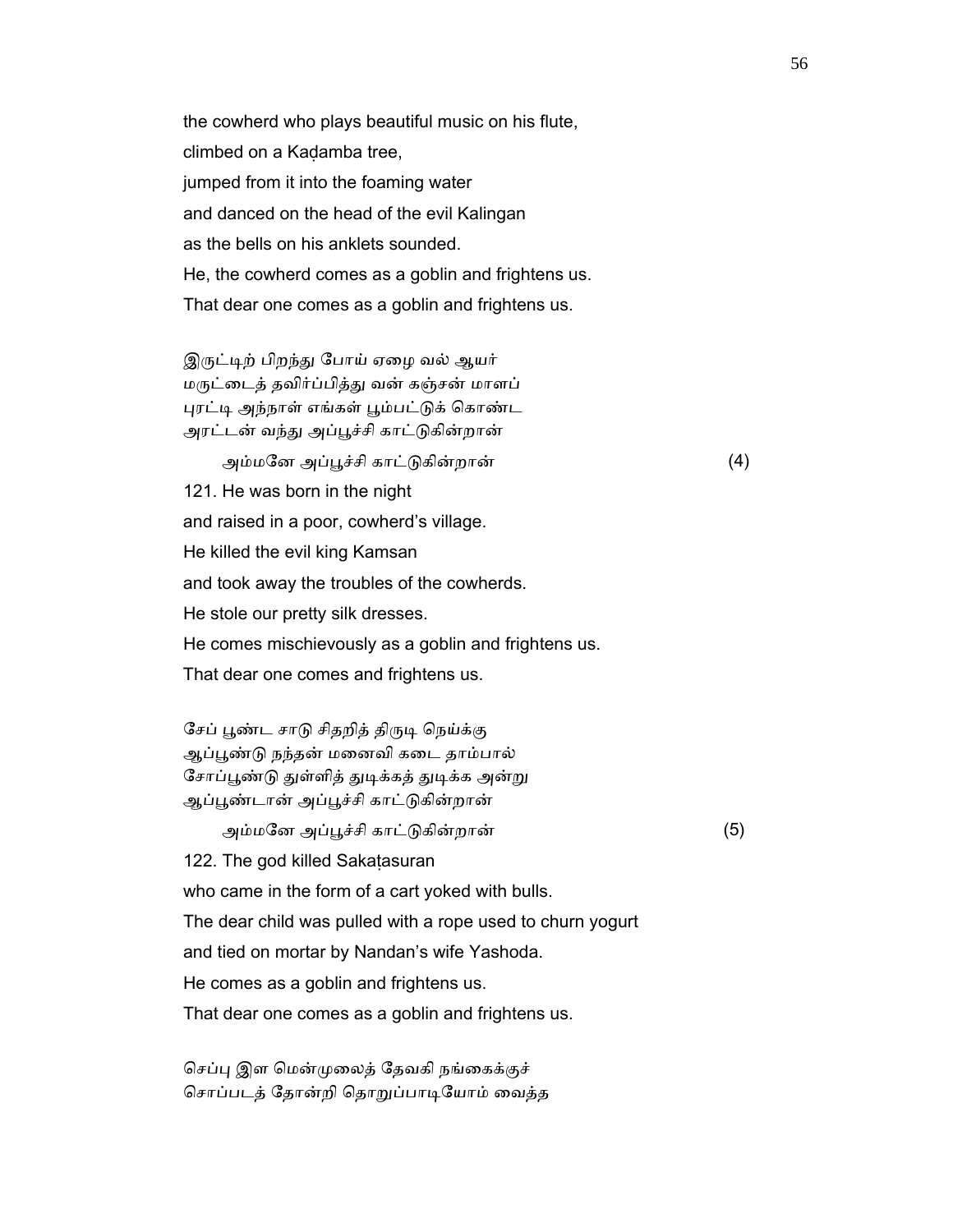துப்பமும் பாலும் தயிரும் விழுங்கிய அப்பன் வந்து அப்பூச்சி காட்டுகின்றான்

 அம்மேன அப்ᾘச்சி காட்ᾌகின்றான் (6) 123. The dear child who was born to Devaki whose young soft breasts are like cheppu stole and swallowed ghee, milk and yogurt that we, the cowherd women kept. He comes as a goblin and frightens us. That dear one comes as a goblin and frightens us.

தத்துக் கொண்டாள் கொலோ? தானே பெற்றாள் கொலோ? சித்தம் அைனயாள் அேசாைத இளஞ்சிங்கம் கொத்து ஆர் கருங்குழற் கோபால கோளரி அத்தன் வந்து அப்பூச்சி காட்டுகின்றான் அம்மேன அப்ᾘச்சி காட்ᾌகின்றான் (7)

 124. Did Yashoda adopt this child? Or did she give birth to him? She does whatever he wants. That dear child, who has dark hair decorated with bunches of flowers, Gopalan, the young lion-like son of Yashoda comes as a goblin and frightens us. That dear one comes as a goblin and frightens us.

கொங்கை வன் கூனிசொற் கொண்டு குவலயத் துங்கக் கரியும் பரியும் இராச்சியமும் எங்கும் பரதற்கு அᾞளி வன்கான் அைட அங் கண்ணன் அப்ᾘச்சி காட்ᾌகின்றான்

 அம்மேன அப்ᾘச்சி காட்ᾌகின்றான் (8) 125. He came to the world as Rama. He obeyed his stepmother who listened to the words of cruel Manthara, gave away his precious elephants, horses and his earthly kingdom to his brother Bharathan and went to the terrible forest. That dear one with lovely eyes comes as a goblin and frightens us.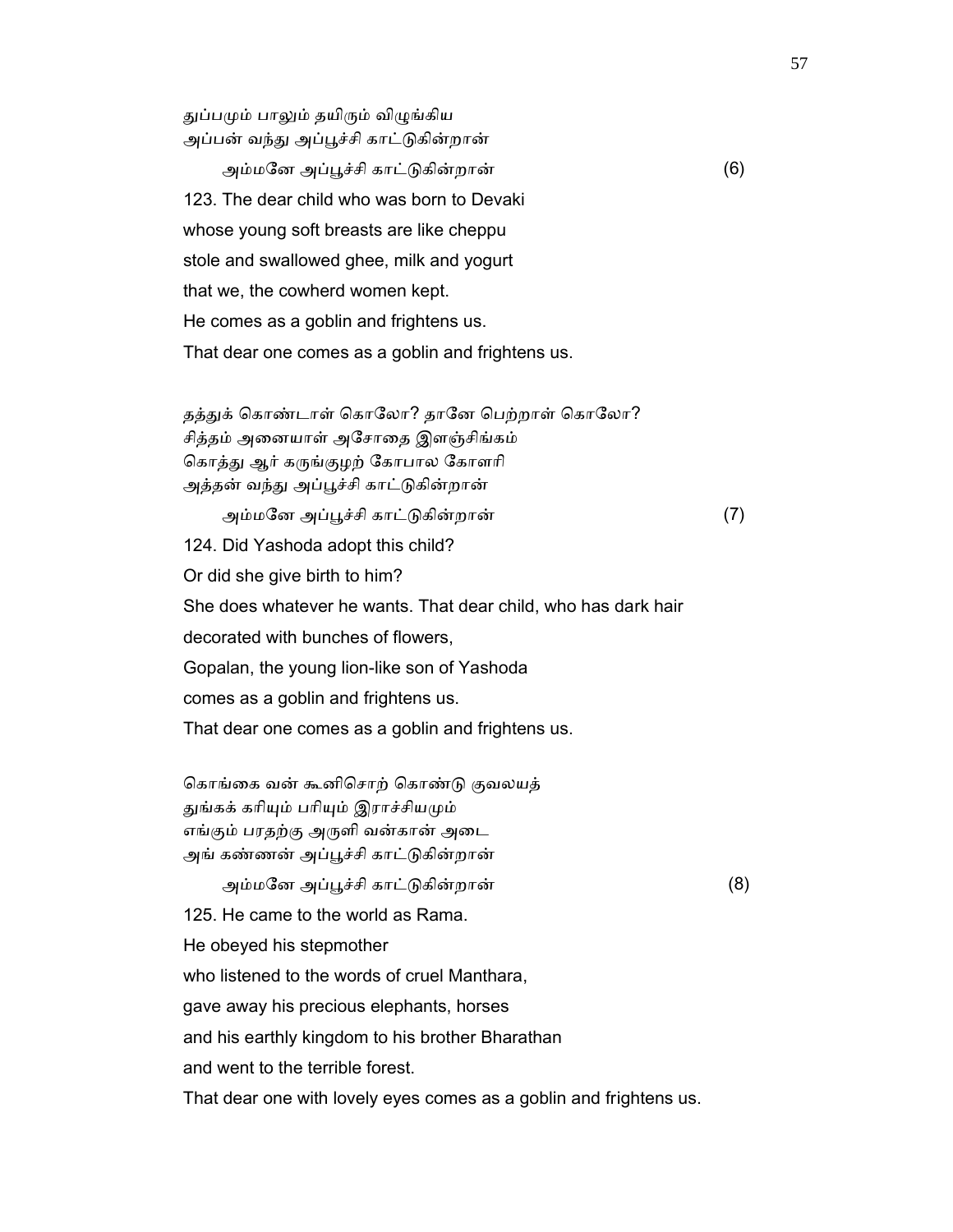He comes as a goblin and frightens us.

பதக முதலைவாய்ப் பட்ட களிறு கதறிக் ைககூப்பி என் கண்ணா கண்ணா என்ன உதவப் புள் ஊர்ந்து அங்கு உறுதுயர் தீர்த்த அதகன் வந்து அப்பூச்சி காட்டுகின்றான்

 அம்மேன அப்ᾘச்சி காட்ᾌகின்றான் (9) 126. The majestic god came riding his eagle to save the elephant Gajendra and saved him when Gajendra, caught by a terrible crocodile, cried out, "O my Kaṇṇa, my Kaṇṇa!" He comes as a goblin and frightens us. The god who saves his devotees comes as a goblin and frightens us. That dear one comes as a goblin and frightens us.

வல்லாள் இலங்கை மலங்கச் சரந் துரந்த வில்லாளைன விட்ᾌசித்தன் விாித்த சொல் ஆர்ந்த அப்பூச்சிப் பாடல் இவை பத்தும் வல்லார் போய் வைகுந்தம் மன்னி இருப்பரே (10) 127. Vishṇuchithan composed poems about how the god who as Rama destroyed the strong Rakshasas who ruled Lanka with his bow came as a goblin and frightened the cowherd women in the cowherd village. The good devotees who recite the ten beautiful "appuchi kaattal" poems will go to Vaikuṇṭam and stay there forever.

------------------

## ெபாியாழ்வார் திᾞெமாழி -தாய்ப்பால் உண்ண அைழத்தல் Ammam - Yashoda calls Kaṇṇan to come and drink milk

அரவு அணையாய் ஆயர் ஏறே அம்மம் உண்ணத் துயிலெழாயே இரவும் உண்ணாது உறங்கி நீ போய் இன்றும் உச்சி கொண்டதாலோ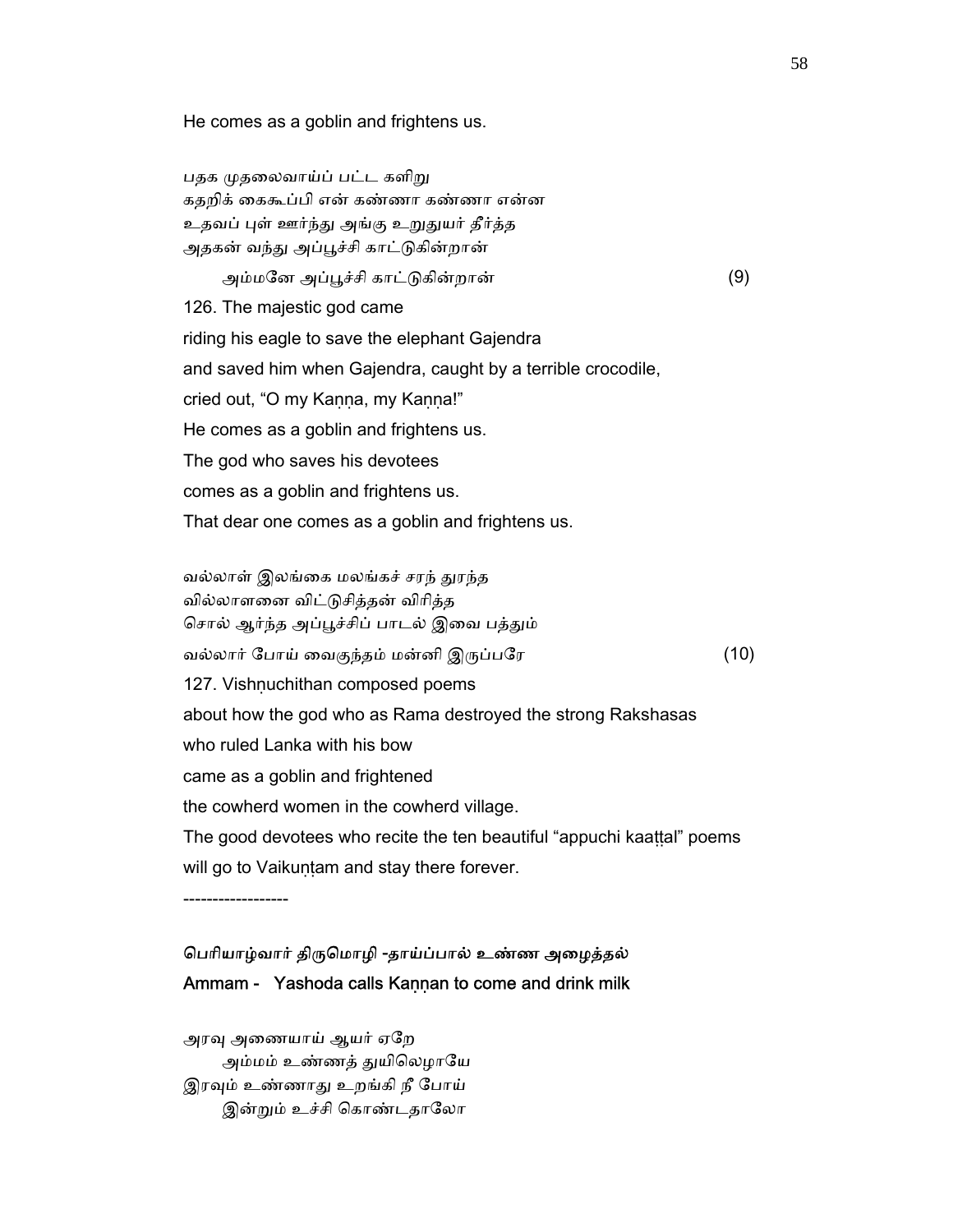வரவுங் காணேன்;வயிறு அசைந்தாய் வன ᾙைலகள் ேசார்ந்ᾐ பாயத் திரு உடைய வாய்மடுத்துத் திளைத்து உதைத்துப் பருகிடாயே  $(1)$  128. You are a bull among the cowherds! You sleep on the snake bed. Get up to drink your milk. You have not eaten in the night and slept and even today you have not got up until afternoon. You stomach looks empty. My beautiful breasts are filled with milk. Come and drink milk happily with your divine mouth as you kick me with your feet.

 ைவத்த ெநய்ᾜம் காய்ந்த பாᾤம் வடி தயிரும் நறு வெண்ணெயும் இத்தனையும் பெற்றறியேன் எம்பிரான் நீ பிறந்த பின்னை எத்தைனᾜம் ெசய்யப் ெபற்றாய்; ஏதும் செய்யேன் கதம் படாதே முத்து அனைய முறுவல் செய்து ᾚக்கு உறிஞ்சி ᾙைல உணாேய (2) 129. Since you were born, I have not seen the ghee, the boiled milk, thick yogurt and fragrant butter that I kept. You have done whatever you like with them. Don't get upset, I won't punish you. Smiling with your pearl-like teeth, come and drink milk from my breast.

தந்தம் மக்கள் அழுது சென்றால் தாய்மார் ஆவார் தாிக்ககில்லார் வந்து நின்மேற் பூசல் செய்ய வாழ வல்ல வாசுேதவா உந்ைதயார் உன்திறத்தர் அல்லர் உன்ைன நான் ஒன்ᾠ உரப்பமாட்ேடன்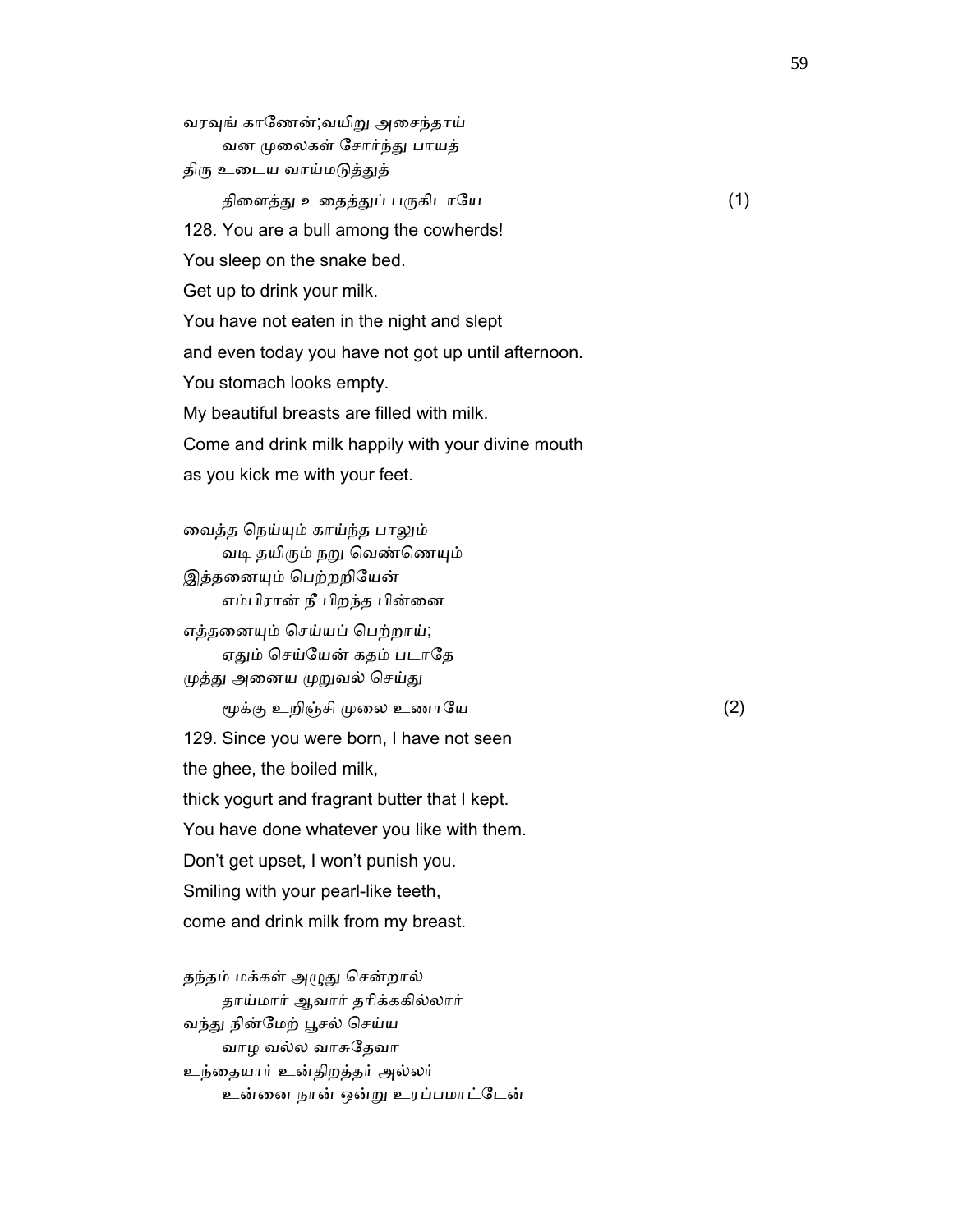## நந்தேகாபன் அணி சிᾠவா

நான் சுரந்த முலை உணாயே  $(3)$  130. If their children cry and go to their mothers because you hit them while you played with them, their mothers get upset, and they come and complain about you. You aren't worried and ignore them. Your father doesn't care about their complaints and I don't have the heart to shout at you. You are the lovely son of Nandagopan. Come and drink the milk that comes from my breast.

 கஞ்சன்தன்னால் ᾗணர்க்கப்பட்ட கள்ளச் சகᾌ கலக்கு அழிய பஞ்சி அன்ன மெல்லடியால் பாய்ந்த போது நொந்திடும் என்று அஞ்சிேனன் காண் அமரர் ேகாேவ ஆயர் கூட்டத்து அளவன்றாலோ கஞ்சைன உன் வஞ்சைனயால் வலைப்படுத்தாய் முலை உணாயே  $(4)$  131. I was afraid that your feet, soft as cotton might have been hurt when you kicked Sakaṭasuran who came in the form of an illusory cart sent by Kamsan.

O king of the gods,

you are the protector of the cowherds.

You destroyed Kamsan with your cunning deeds.

Come and drink the milk from my breast.

தீய புந்திக் கஞ்சன் உன்மேல் சினம் உடையன் சோர்வு பார்த்து மாயந்தன்னால் வைலப்பᾌக்கில் வாழகில்ேலன் வாசுேதவா தாயர் வாய்ச்சொல் கருமம் கண்டாய் சாற்றிச் ெசான்ேனன் ேபாகேவண்டா ஆயர் பாᾊக்கு அணிவிளக்ேக அமர்ந்ᾐ வந்ᾐ என் ᾙைல உணாேய (5)

60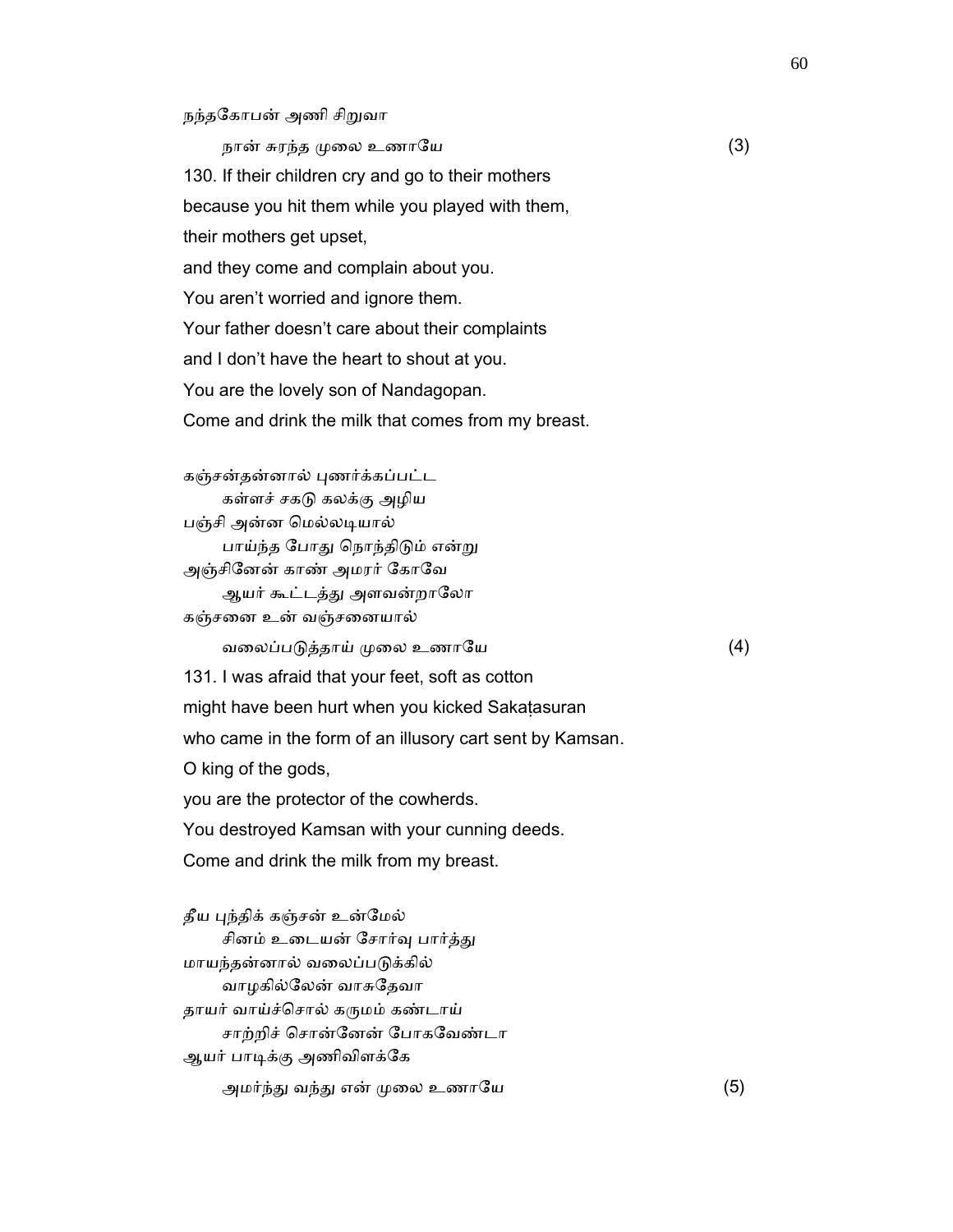132. If Kamsan who intends only evil gets angry at you, finds the right time, and comes and attacks you with his magic when you are tired and hurts you, I will not live without you. O Vasudeva, you know it is good to listen to mother's advice. I tell you strongly, don't go. You are the bright light of cowherds' village. Come, sit and drink milk from my breast.

மின் அனைய நுண் இடையார் விரி குழல்மேல் நுழைந்த வண்டு இன் இசைக்கும் வில்லிபுத்தூர் இனிது அமர்ந்தாய் உன்னைக் கண்டார் என்ன நோன்பு நோற்றாள் கொலோ இவனைப் பெற்ற வயிறு உடையாள் என்ᾔம் வார்த்ைத எய்ᾐவித்த  $\mathfrak{A}$ ருடிகேசா முலை உணாயே  $(6)$ 133. You stay in Villiputhur happily

 where the bees that buzz sweetly swarm around the long hair of women whose waists are thin as lightning. You made the people who see you say, "What tapas did his mother do to give birth to this son?" O Rishikesha, come and drink the milk from my breasts.

 ெபண்ᾊர் வாழ்வார் நின் ஒப்பாைரப் பெறுதும் என்னும் ஆசையாலே கண்டவர்கள் ேபாக்கு ஒழிந்தார் கண்ணிைணயால் கலக்க ேநாக்கி வண்டு உலாம் பூங்குழலினார் உன் வாயமுதம் உண்ண வேண்டிக் கொண்டு போவான் வந்து நின்றார் கோவிந்தா நீ முலை உணாயே  $(7)$ 134. Women who wish to give birth to a child like you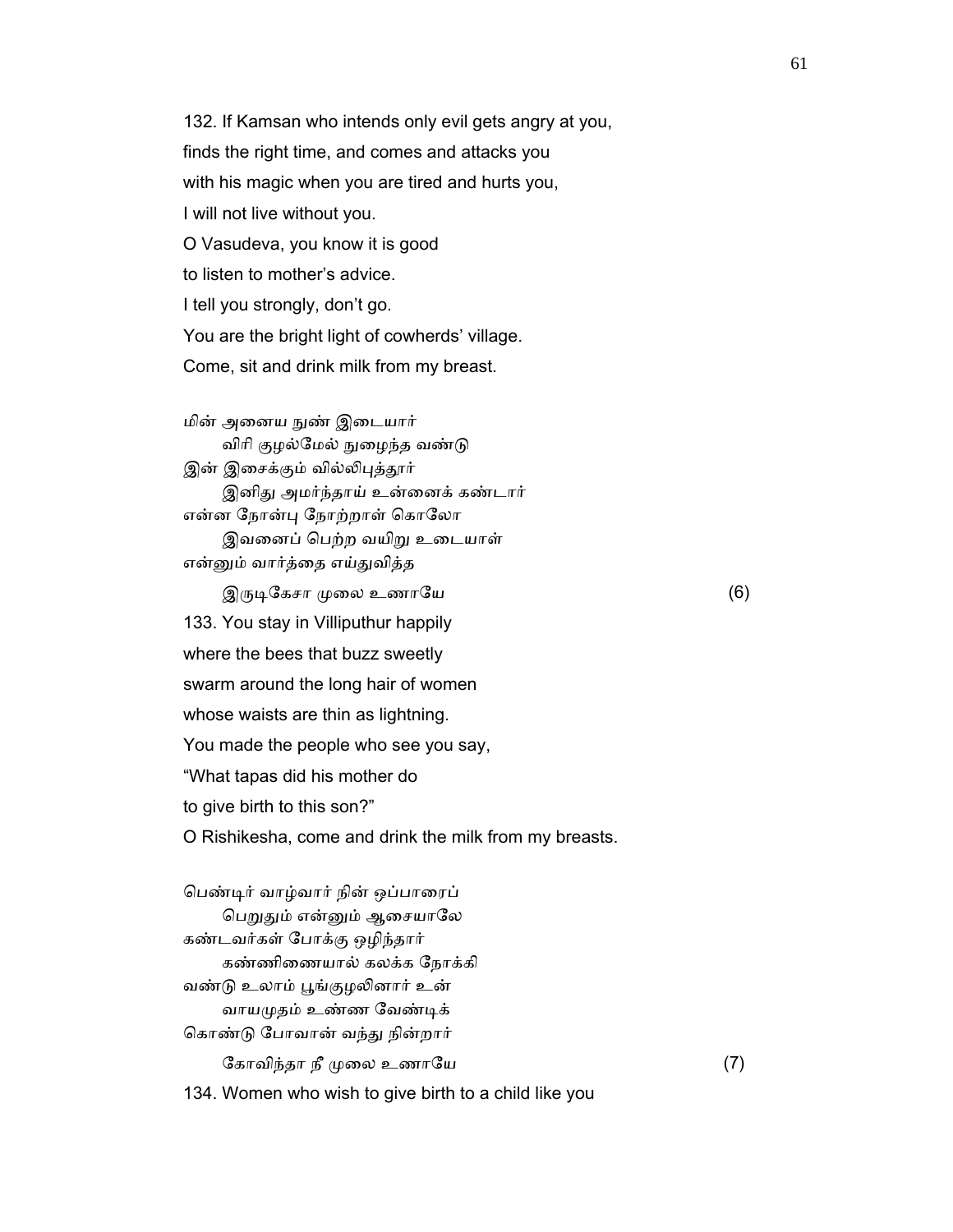see you and will not leave you.

Wearing flowers in their hair that swarm with bees,

they look at you passionately

and want to kiss you

and drink the nectar from your mouth.

They stand near you wondering how

to take you to their homes.

O Govinda, come and drink the milk from my breasts.

இரு மலை போல் எதிர்ந்த மல்லர் இᾞவர் அங்கம் எாிெசய்தாய் உன்

திரு மலிந்து திகழு மார்வு தேக்க வந்து என் அல்குல் ஏறி ஒரு முலையை வாய்மடுத்து

ஒரு முலையை நெருடிக்கொண்டு

இரு முலையும் முறை முறையாய்

ஏங்கி எங்கி இருந்து உணாயே  $(8)$ 

135. You burned the bodies of the two mountain-like wrestlers

when they came to oppose you.

Come, climb on my lap

and rest your chest where Lakshmi stays on my body.

Then drink the milk from one of my breasts

as you rub my other breast with your fingers.

Come and drink milk eagerly

from one breast and then the other.

 அங் கமலப் ேபாதகத்தில் அணி கொள் முத்தம் சிந்தினாற்போல் செங் கமல முகம் வியர்ப்ப தீமை செய்து இம் முற்றத்தூடே அங்கம் எல்லாம் புழுதியாக அைளய ேவண்டா அம்ம விம்ம அங்கு அமரர்க்கு அᾙᾐ அளித்த அமரர் கோவே முலை உணாயே  $(9)$  136. As you play in the front yard your red lotus-like face sweats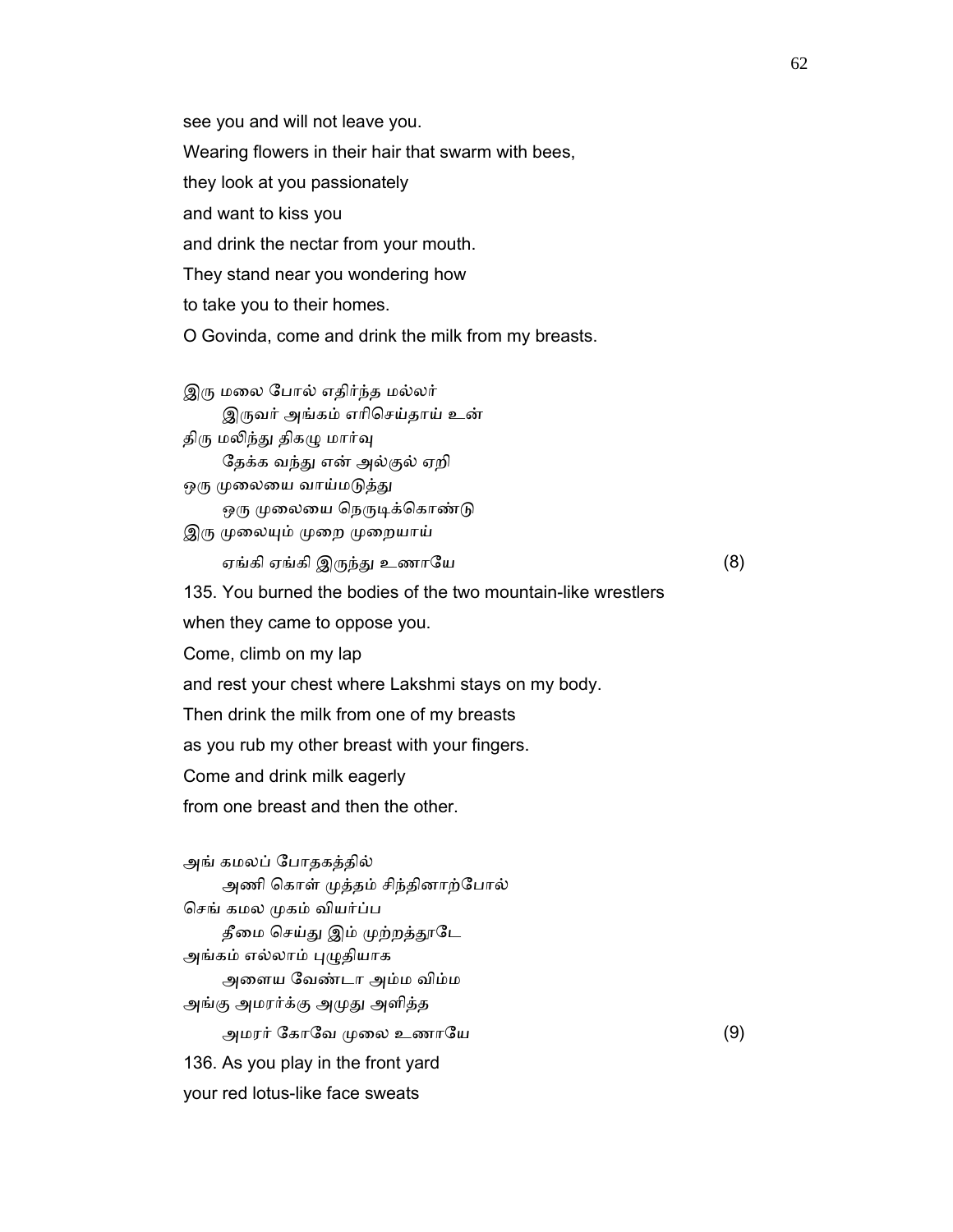and the drops of that sweat look like precious pearls that fall on a beautiful lotus blossom. Don't make your body dirty with the mud you are playing in. You are the king of gods who made them rejoice by giving them nectar. Come and drink the milk from my breasts.

 ஓட ஓடக் கிண்கிணிகள் ஒலிக்கும் ஓசைப் பாணியாலே பாடிப் பாடி வருகின்றாயைப் பற்பநாபன் என்ᾠ இᾞந்ேதன் ஆடி ஆடி அசைந்து அசைந்திட்டு அதனுக்கு ஏற்ற கூத்தை ஆடி ஓடி ஒடிப் போய்விடாதே

உத்தமா நீ ᾙைல உணாேய (10)

137. I thought that you are Padmanabhan

as you come running, your kingini ornaments sounding like music.

You dance and dance swaying and come.

Don't run away dancing and dancing for the music,

that your kiṇgiṇi makes.

O, best among men, come and drink milk from my breasts.

 வார் அணிந்த ெகாங்ைக ஆய்ச்சி மாதவா உண் என்ற மாற்றம் நீர் அணிந்த குவைள வாசம் நிகழ நாறும் வில்லிபுத்தூர்ப் பார் அணிந்த தொல் புகழான் பட்டர்பிரான் பாடல் வல்லார் சீர் அணிந்த ெசங்கண்மால் ேமல் ெசன்ற சிந்ைத ெபᾠவர் தாேம (11)

138. Yashoda, who wears a band around her breasts

called her child saying,

"Madhava, come and drink milk!"

The famous Vishnucithan of Villiputhur

where the kuvaḷai flowers spread their fragrance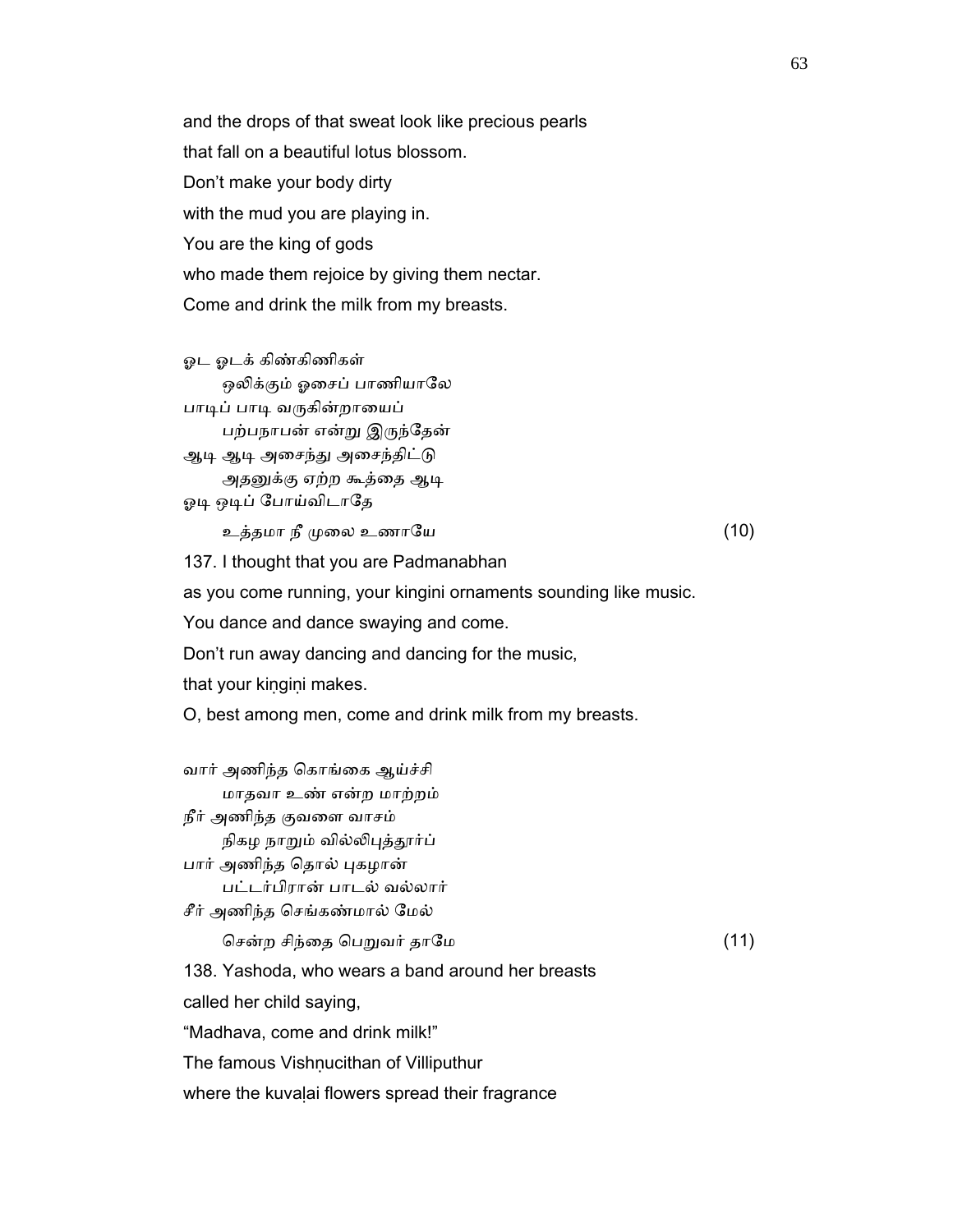as they bloom in the ponds composed poems about how the cowherdess Yashoda called her son. The hearts of the devotees who recite these poems will think only of the god Maal who has beautiful eyes.

-----------

# பெரியாழ்வார் திருமொழி - காது குத்தல் Piercing the ears - Yashoda calls Kaṇṇan to come to her so that she can pierce his ears to put earrings on them.

போய்ப்பாடு உடைய நின் தந்தையும் தாழ்த்தான் பொரு திறற் கஞ்சன் கடியன் காப்பாரும் இல்லை கடல்வண்ணா உன்னை தனிேய ேபாய் எங்கும் திாிதி ேபய்ப்பால் ᾙைல உண்ட பித்தேன ேகசவ நம்பீ உன்னைக் காது குத்த ஆய்ப் பாலர் பெண்டுகள் எல்லாரும் வந்தார் அைடக்காய் திᾞத்தி நான் ைவத்ேதன் (1) 139. Your body is in the color of the beautiful blue ocean. You wander around everywhere alone. Your proud father has not returned home from his work. Kamsan, the strong, brave fighter is cruel and there is no one to save you from him. You, the crazy one, drank milk from the breast of the devil Puthana. You are the best among men, O Kesava! All the cowherd women came here to see the ceremony of having your ears pierced. I have prepared the betal leaves and nuts to give to them.

 வண்ணப் பவளம் மᾞங்கினிற் சாத்தி மலர்ப்பாதக் கிண்கிணி ஆர்ப்ப நண்ணித் ெதாᾨம் அவர் சிந்ைத பிாியாத நாராயணா இங்ேக வாராய்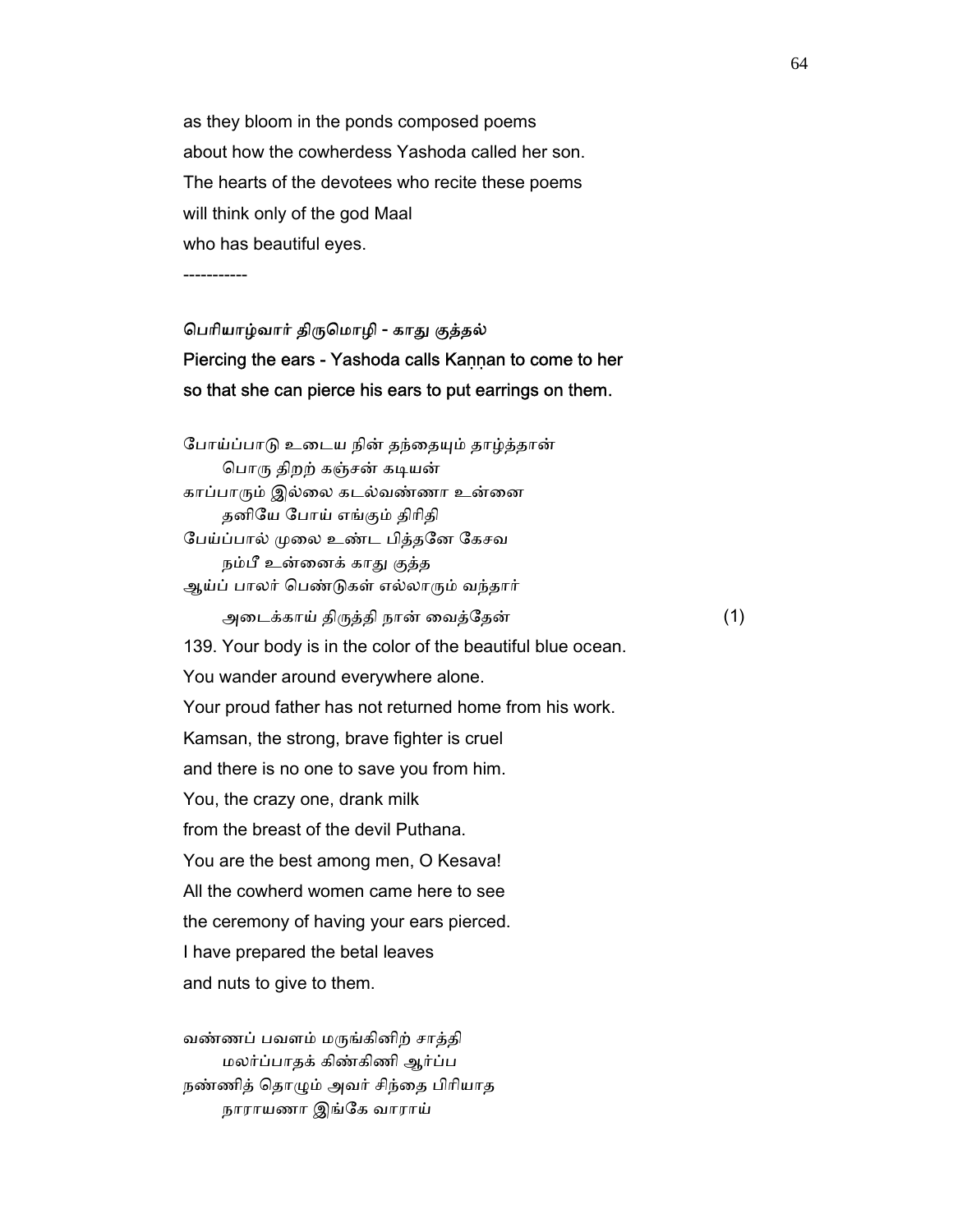எண்ணற்கு அாிய பிராேன திாிைய எரியாமே காதுக்கு இடுவன் கண்ᾎக்கு நன்ᾠம் அழகும் உைடய கனகக் கடிப்பும் இவையாம்  $(2)$  140. O Narayaṇa! You are never separated from the minds of the devotees who approach you and worship you. Come to me wearing the beautiful coral chain on your waist as the kingini ornaments on your lotus feet sing. I will put threads through the holes in your ears without hurting you and then I will decorate your ears with earrings. See, these beautiful golden earrings lovely to look at.

 ைவயம் எல்லாம் ெபᾠம் வார்கடல் வாᾨம் மகரக்குைழ ெகாண்ᾌைவத்ேதன் வெய்யவே காதில் திரியை இடுவன் நீ வேண்டிய தெல்லாம் தருவன் உய்ய இவ் ஆயர் குலத்தினில் ேதான்றிய

ஒண்சுடர் ஆயர்கொழுந்தே மையன்மை செய்து இள ஆய்ச்சியர் உள்ளத்து

மாதவேன இங்ேக வாராய் (3)

141. I bought and kept for you emerald earrings,

shaped like fish that live in the ocean

and so expensive that even the whole earth

would be not enough to buy them.

I will put threads through your ears without hurting you.

I will give you all the things that you want.

O radiant god,

you were born in the cowherd clan to save the cowherds.

You attract the minds of the young cowherd women by your magic.

O Madhava, come.

வணம் நன்று உடைய வயிரக் கடிப்பு இட்டு வார்காது தாழப் பெருக்கிக் குணம் நன்று உடையர் இக் கோபால பிள்ளைகள்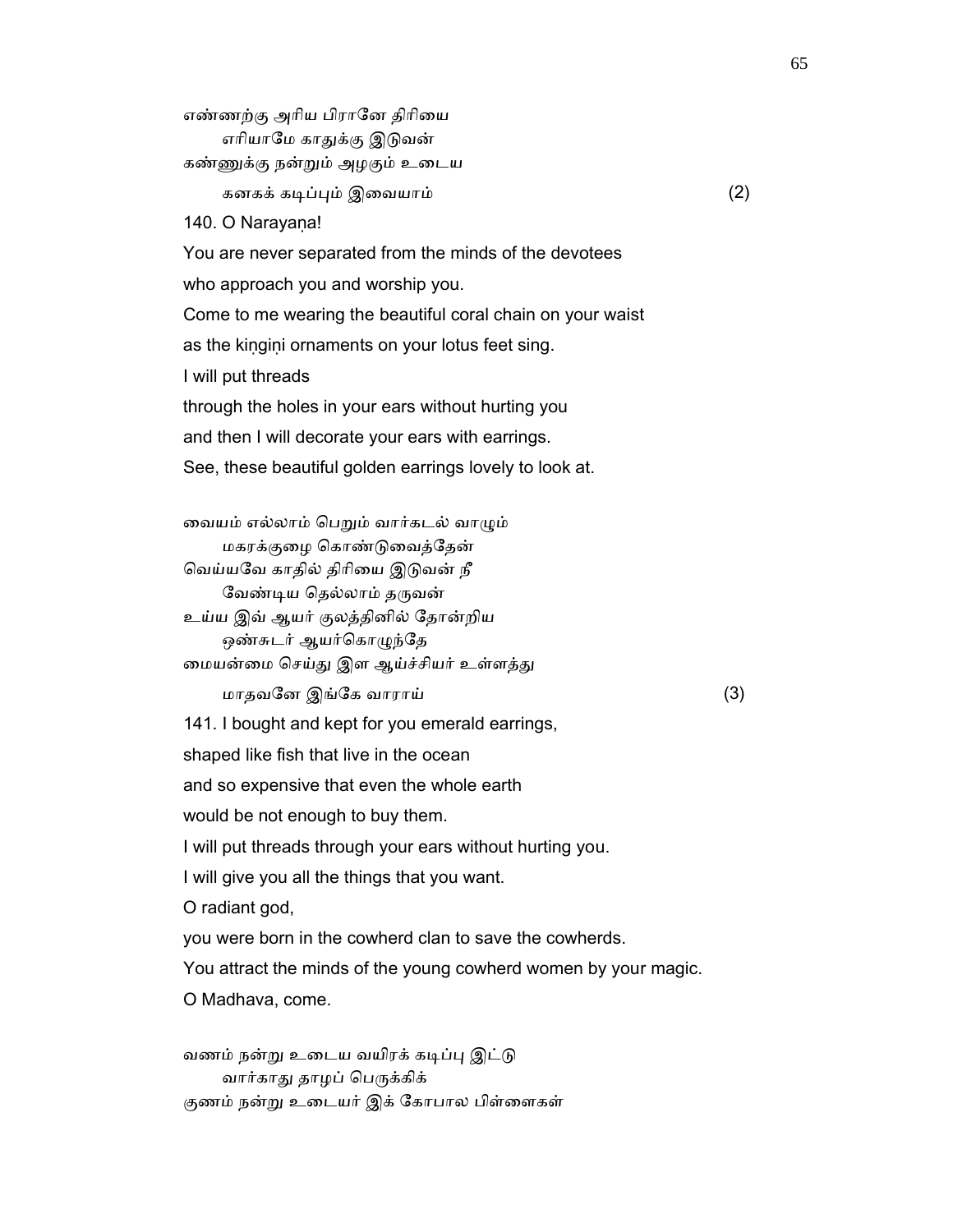கோவிந்தா நீ சொல்லுக் கொள்ளாய் இணை நன்று அழகிய இக் கடிப்பு இட்டால் இனிய பலாப்பழம் தந்து சுணம் நன்று அணி முலை உண்ணத் தருவன் நான் ேசாத்தம் பிரான் இங்ேக வாராய் (4) 142. O Govinda, the cowherd children wear earrings studded with beautiful diamonds that hang down from their ears and see, they are good cowherd children. O Govinda, why don't you listen to me? If you wear these lovely earrings I will give you sweet jackfruit to eat, and the milk from my beautiful breasts. Listen to me, you are my dear god. Come here. ேசாத்தம் பிரான் என்ᾠ இரந்தாᾤம் ெகாள்ளாய் சுரிகுழலாரொடு நீ போய்க் கோத்துக் குரவை பிணைந்து இங்கு வந்தால் குணங்கொண்டு இடுவனோ? நம்பீ பேர்த்தும் பெரியன அப்பம் தருவன் பிரானே திரியிட ஒட்டில் வேய்த் தடந்தோளார் விரும்பும் கருங்குழல் விட்ᾌேவ நீ இங்ேக வாராய் (5) 143. O dear child! Even when I beg you and say I worship you, you don't listen to me. How can I think you are a good child when you join the girls who have curly hair, dance the kuravai dance with them and come back late? O dear child, if you will let me put the thread in your ears I will give you large appams even though you are naughty. You are the god in the sky. Your hair is as dark as clouds and the girls with round arms like bamboo love you. Come here.

 விண்ெணல்லாம் ேகட்க அᾨதிட்டாய் உன்வாயில் விரும்பி அதனை நான் நோக்கி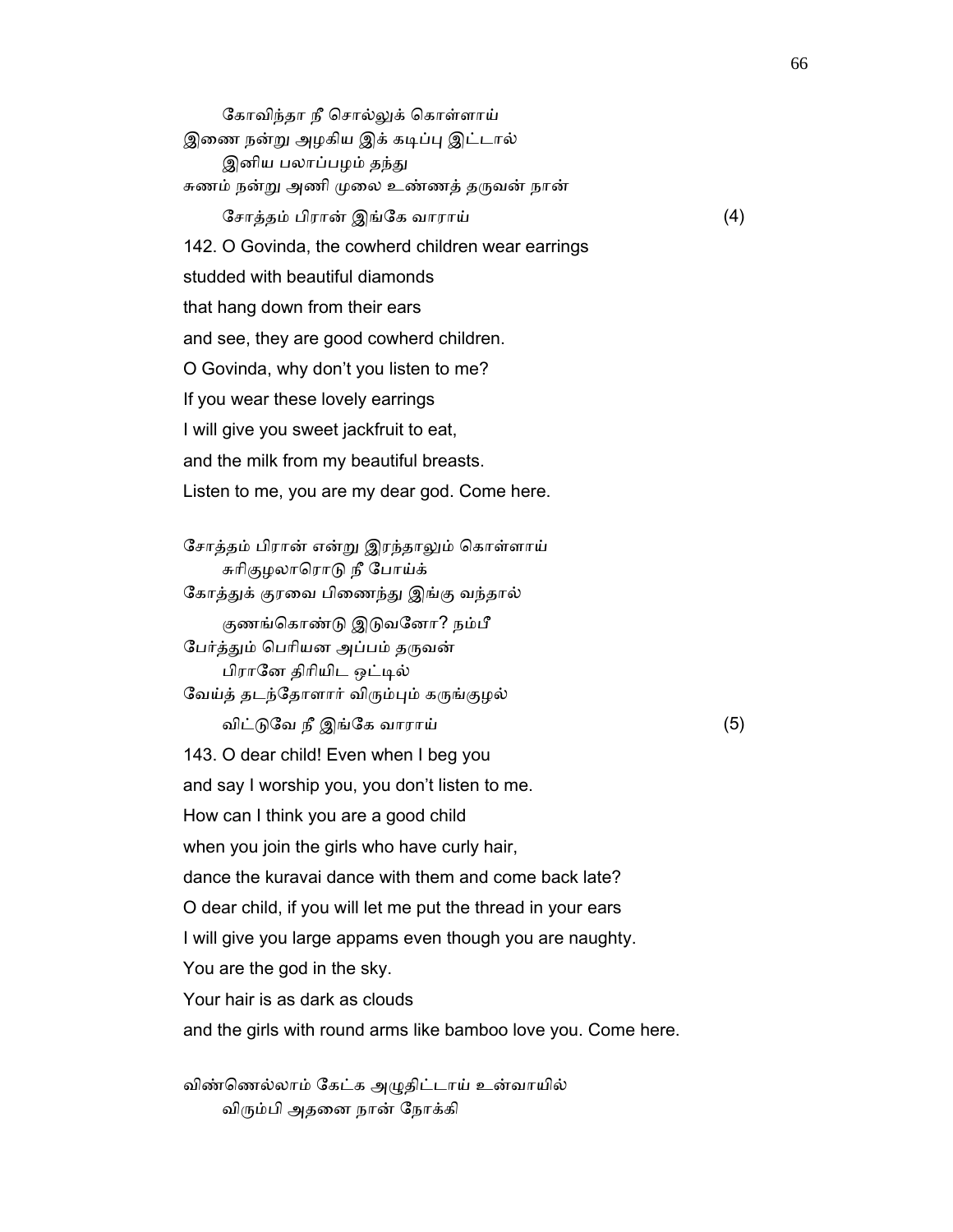மண்ணெல்லாம் கண்டு என் மனத்துள்ளே அஞ்சி மதுசூதனே என்று இருந்தேன் புண் ஏதும் இல்லை உன்காது மறியும் பொறுத்து இறைப் போது இரு நம்பீ கண்ணா என் கார்ᾙகிேல கடல்வண்ணா காவலேன ᾙைல உணாேய (6) 144. You cried so loud that even the sky-dwellers could hear you. When I looked into your mouth, I saw the whole earth inside and I was frightened as I thought that you are the "Madhusudanan." See, even your ears know that there will not be any wound. Just bear with me. You are my dear child!

You are lovely like a dark cloud!

You have the color of the ocean.

You are our protector.

Come and drink the milk from my breasts.

முலை ஏதும் வேண்டேன் என்று ஓடி நின்காதிற் கடிப்பைப் பறித்து எறிந்திட்டு மைலைய எᾌத்ᾐ மகிழ்ந்ᾐ கல்-மாாி காத்ᾐப் பசுநிைர ேமய்த்தாய் சிலை ஒன்று இறுத்தாய் திரிவிக்கிரமா திரு ஆயர்பாடிப் பிரானே தலை நிலாப் போதே உன்காதைப் பெருக்காதே விட்டிட்டேன் குற்றமே அன்றே? (7) 145. You said, "I don't want your milk" and ran away with the earrings. When the rain of stones fell. you carried Govardhana mountain happily and protected the herd of cows. O Thirivikrama! You broke the bow of Shiva! You are the chief of the beautiful cowherd village. I didn't put the thread on your ears when you were a baby because I was worried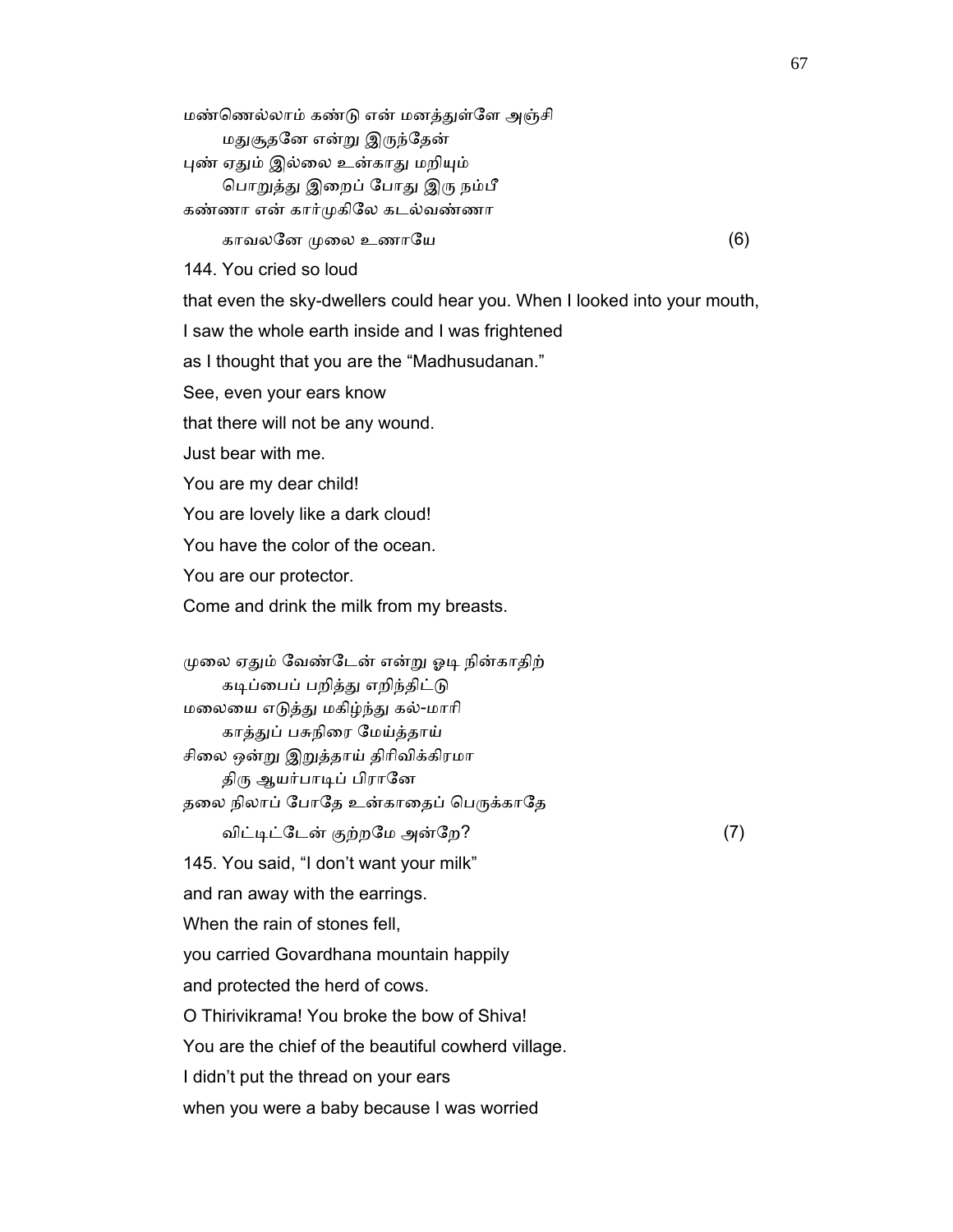your head wouldn't stay still.

Wasn't that my mistake?

 என் குற்றேம என்ᾠ ெசால்லᾫம் ேவண்டா காண் என்னை நான் மண் உண்டேனாக அன்புற்று நோக்கி அடித்தும் பிடித்தும்

அனைவர்க்கும் காட்டிற்றிலையே? வன் புற்று அரவின் பகைக் கொடி வாமன நம்பீ உன்காதுகள் தூரும்

துன்புற்றன எல்லாம் தீர்ப்பாய் பிரானே

திாியிட்ᾌச் ெசால்ᾤேகன் ெமய்ேய (8)

146 O dear child! you complained and said,

"See, mother, you shouldn't say it is my fault.

 When I ate mud, you caught me and hit me. Didn't you show your friends my mouth

and tell them I had eaten mud?"

O dear one, are you not Vamanan who carried the eagle flag,

the enemy of a evil snake?

If I do not put threads in,

the holes on your ears will close.

O beloved god who remove the troubles of your devotees!

I am telling you the truth, I won't hurt you.

Come and let me put in the thread.

 ெமய் என்ᾠ ெசால்ᾤவார் ெசால்ைலக் கᾞதித் தொடுப்புண்டாய் வெண்ணெயை என்று கையைப் பிடித்துக் கரை உரலோடு என்னைக் காணவே கட்டிற்றிலையே? செய்தன சொல்லிச் சிரித்து அங்கு இருக்கில் சிரீதரா உன்காது தூரும் கையிற் திரியை இடுகிடாய் இந்நின்ற காாிைகயார் சிாியாேம (9) 147. O Sridhara, you complain saying, "Mother, you believed what others said and punished me. Isn't it true you thought I had stolen the butter?

And didn't you pull me and tie me to the mortar?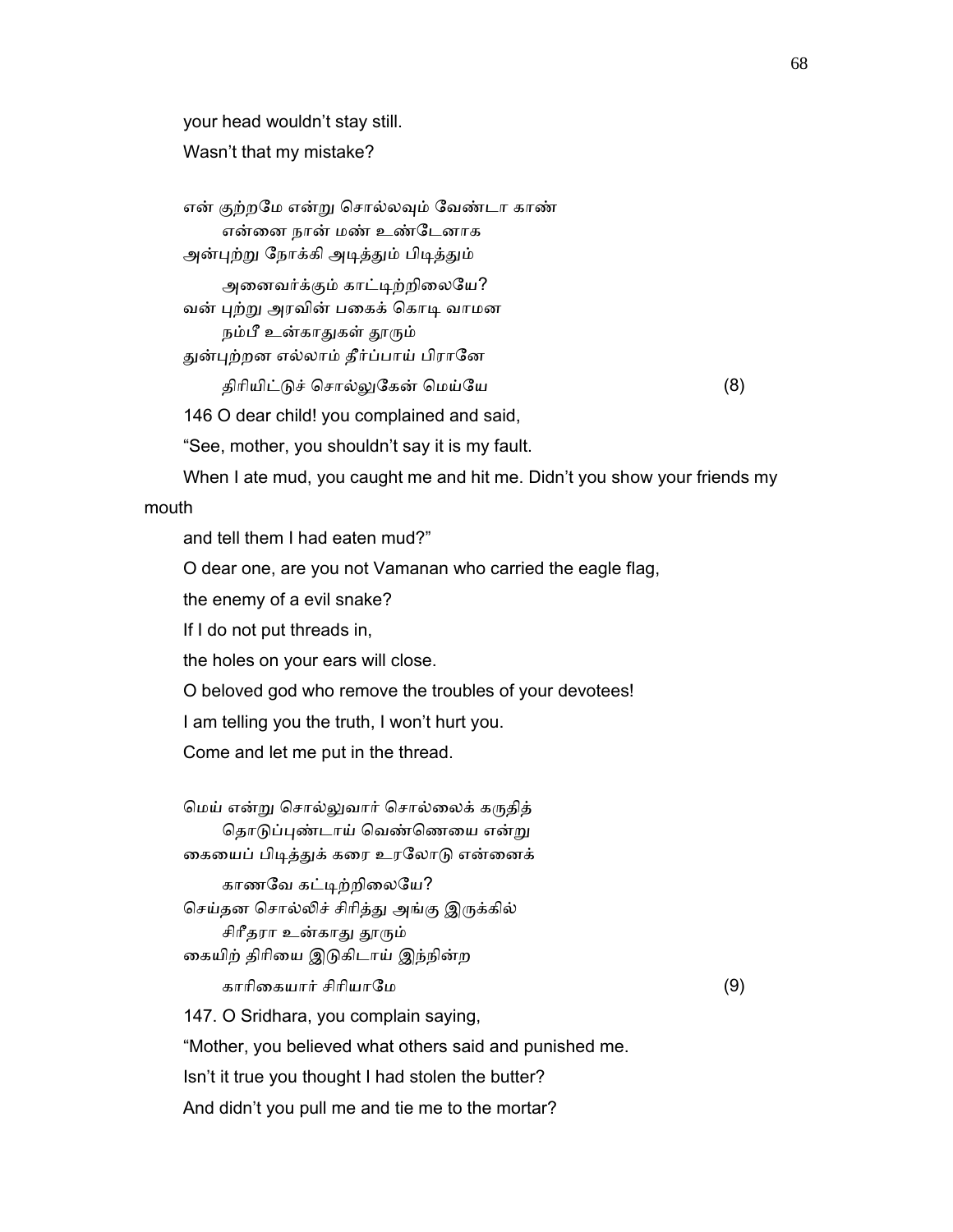Everyone who saw me tied to the mortar made fun of me." O, dear child, listen. If you keep complaining about what happened, laughing and wasting time, the holes in your ears will close. Come, I will put the thread in your ears before the beautiful women standing here laugh at you. காாிைகயார்க்கும் உனக்கும் இᾨக்கு உற்ᾠ என் காதுகள் வீங்கி எரியில்? தாரியா தாகில் தலை நொந்திடும் என்று விட்டிட்டேன் குற்றமே அன்றே? சேரியிற் பிள்ளைகள் எல்லாரும் காது பெருக்கித் திரியவும் காண்டி

ஏர் விைட ெசற்ᾠ இளங்கன்ᾠ எறிந்திட்ட

 $\mathcal{R}$ ருடிகேசா என்தன் கண்ணே $(10)$ 

148. O dear child, you said,

 "Mother, what would it matter to you and these lovely women if my ears swell up and hurt?" I didn't put the thread in your ears when you were young because I worried it might hurt you. It is my fault. Don't you see how all the children of the cowherd village who wander around had threads put in their ears? O Rishikesha, you killed Arishṭasuran and Vasthasuran throwing a young calf at them.

 கண்ைணக் குளிரக் கலந்ᾐ எங்கும் ேநாக்கிக் கடிகமழ் பூங்குழலார்கள் எண்ணத்துள் என்றும் இருந்து தித்திக்கும் பெருமானே எங்கள் அமுதே உண்ணக் கனிகள் தருவன் கடிப்பு ஒன்றும் நோவாமே காதுக்கு இடுவன் பண்ைணக் கிழியச் சகடம் உைதத்திட்ட பற்பநாபா இங்ேக வாராய் (11) 149. You are a lovely child. You stay sweetly in the thoughts of the beautiful girls

whose hair is decorated with fragrant flowers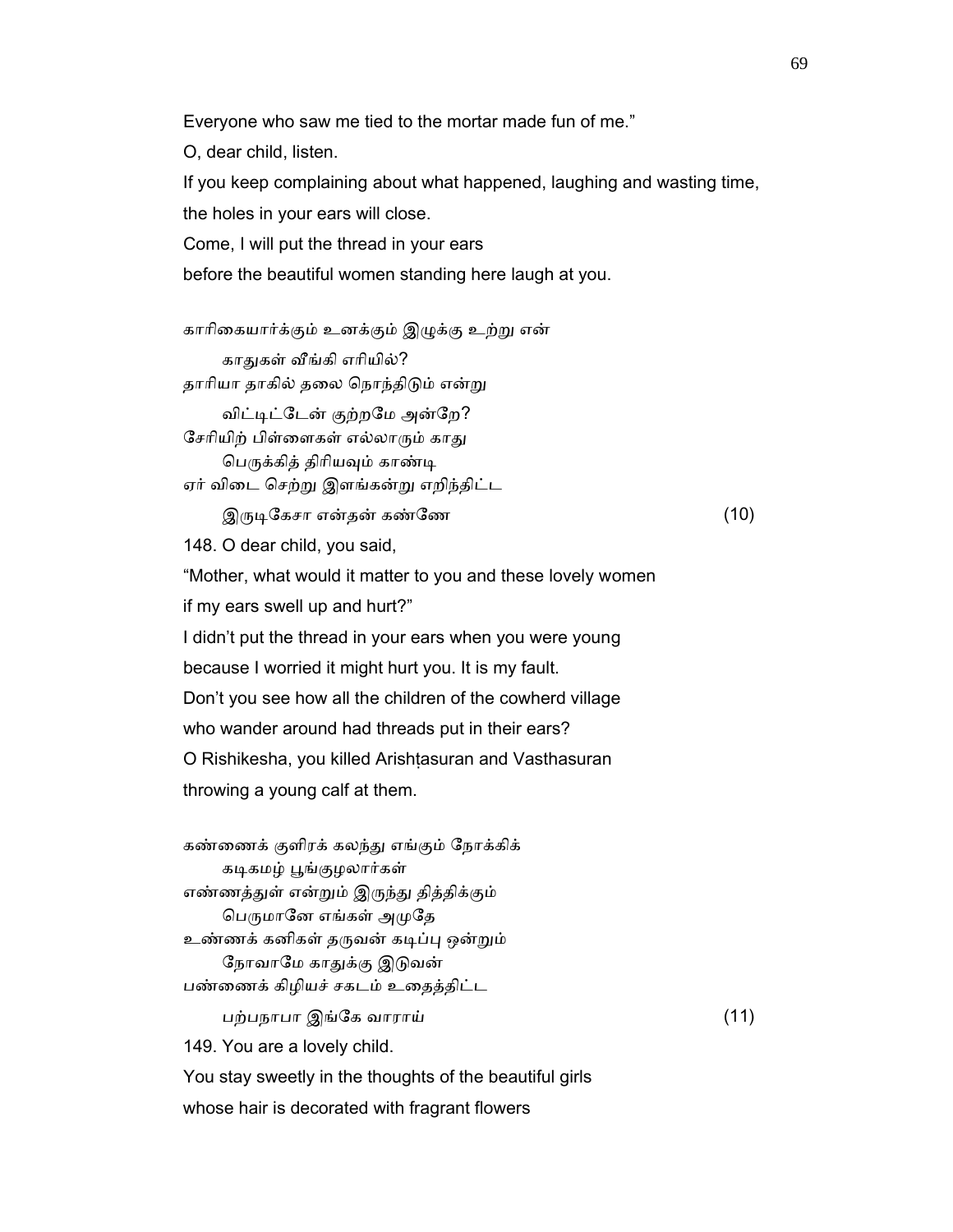and who always look at you with love. You are our sweet nectar. I will give you fruits to eat. I will put the thread in your ears without hurting you. O Padmanabha, you kicked Sakaṭasuran when he came in the form of a cart and killed him. Come here.

வா என்று சொல்லி என்கையைப் பிடித்து வலியவே காதிற் கடிப்பை நோவத் திரிக்கில் உனக்கு இங்கு இழுக்குற்று என்? காᾐகள் ெநாந்திᾌம் கில்ேலன் நாவற் பழம் ெகாண்ᾌைவத்ேதன் இைவ காணாய் நம்பீ முன் வஞ்ச மகளைச் சாவப் பால் உண்ᾌ சகᾌ இறப் பாய்ந்திட்ட தாேமாதரா இங்ேக வாராய் (12) 150. O dear child, you told me, "If you pull my hand and say, 'Come' and put the thread in my ears, will it hurt you? My ears will hurt. I won't let you do that."

O Damodara, you are the best among men.

See these berries I brought for you.

You killed the vicious Puthana by drinking milk from her breasts

and destroyed Sakaṭasuran when he came in the form of a cart.

Come here.

வார் காது தாழப் பெருக்கி அமைத்து மகரக்குைழ இட ேவண்ᾊச் சீரால் அசோதை திருமாலைச் சொன்ன சொல் சிந்தையுள் நின்று திகழப் பார் ஆர் தொல் புகழான் புதுவை மன்னன் பன்னிᾞ நாமத்தால் ெசான்ன ஆராத அந்தாதிப் பன்னிரண்ᾌம் வல்லார் அச்சுதனுக்கு அடியாரே  $(13)$  151. The lovely Yashoda wished to put thread in Kaṇṇan's ears,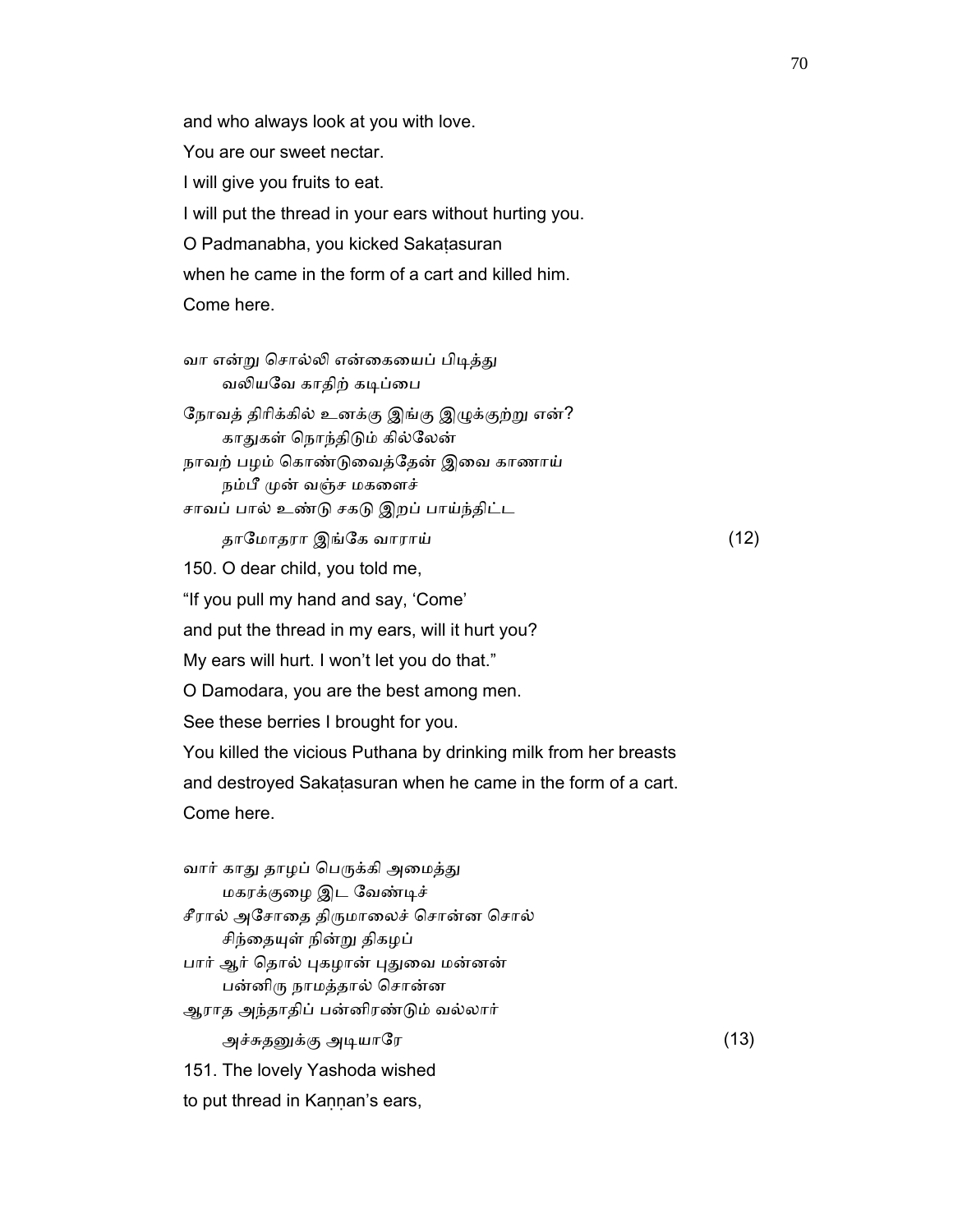brought emerald earrings and called her child.

The chief of Puduvai who is praised by all the world

composed twelve poems with Yashoda's words.

 Those who recite those divine twelve anthaadi poems will be devotees of the god Achudan.

--------------

# ெபாியாழ்வார் திᾞெமாழி - நீராட்டம் Neerattal paruvam : Yashoda calls Kaṇṇan to come and take a bath.

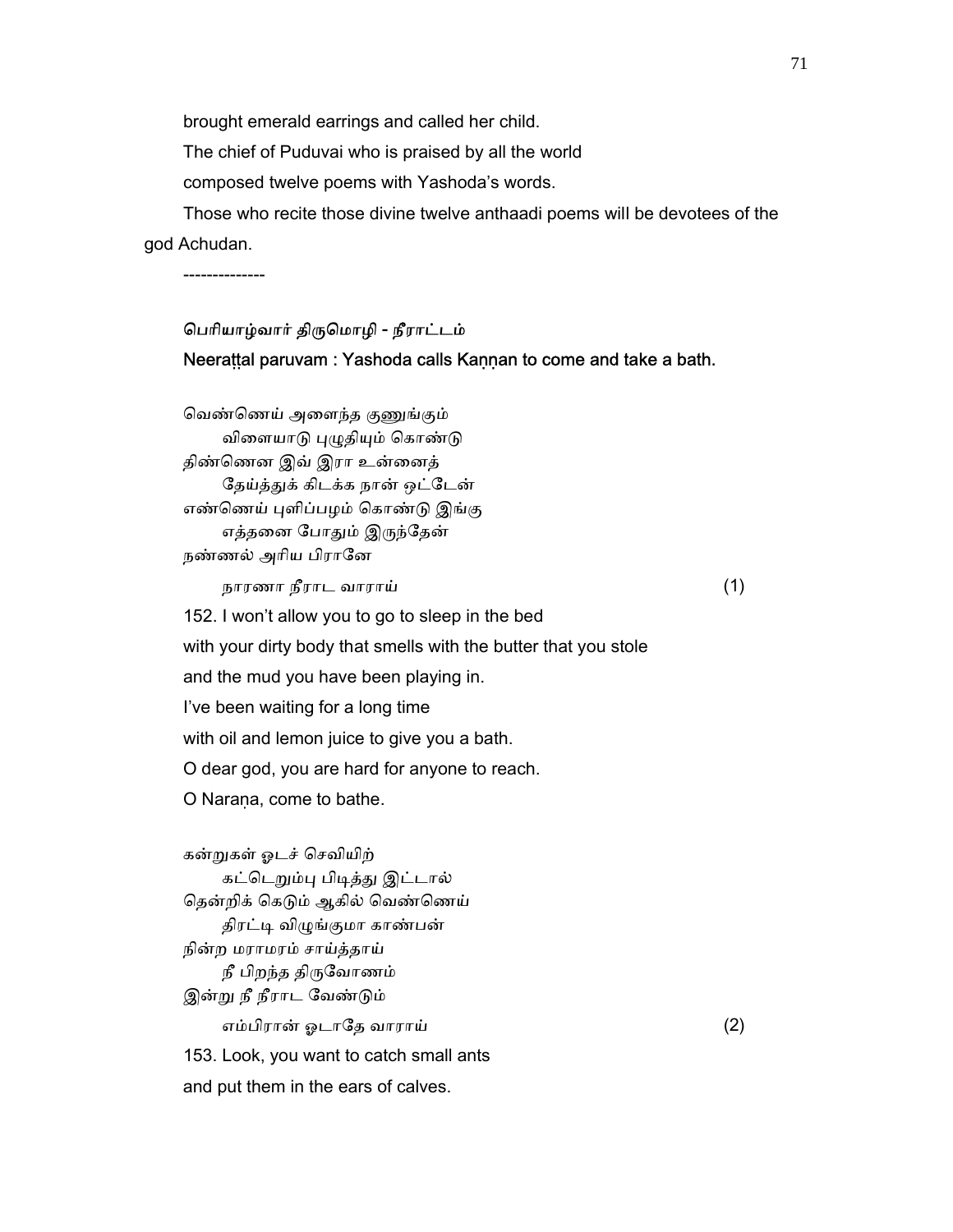If they get scared and run away how can you get butter from cow's milk and eat it as you do now? You made the mara trees fall. You are our beloved god. Today is Thiruvonam, your birthday. Don't run away. Come to bathe.

பேய்ச்சி முலை உண்ணக் கண்டு பின்னையும் நில்லாது என்நெஞ்சம் ஆய்ச்சியர் எல்லாரும் கூடி அழைக்கவும் நான் முலை தந்தேன் காய்ச்சின நீரொடு நெல்லி கடாரத்திற் ᾘாித்ᾐ ைவத்ேதன் வாய்த்த ᾗகழ் மணிவண்ணா

 மஞ்சனம் ஆட நீ வாராய் (3) 154. All the cowherd women called me and told me not to feed you milk because you drank the poisonous milk from the breasts of the devil Puthana. But my mind won't let me not feed you, so I will. I've boiled water with gooseberry and filled a large pot with it. O sapphire-colored god, praised by all, come to bathe in the water mixed with turmeric.

 கஞ்சன் ᾗணர்ப்பினில் வந்த கடிய சகடம் உதைத்து வஞ்சகப் பேய்மகள் துஞ்ச வாய் முலை வைத்த பிரானே மஞ்சᾦம் ெசங்கᾨநீாின் வாசிகையும் நறுஞ்சாந்தும் அஞ்சனᾙம் ெகாண்ᾌ ைவத்ேதன் அழகேன நீராட வாராய் (4) 155. Kamsan sent Sakaṭasuran to kill you and he came in the form of a cart. You kicked and killed him.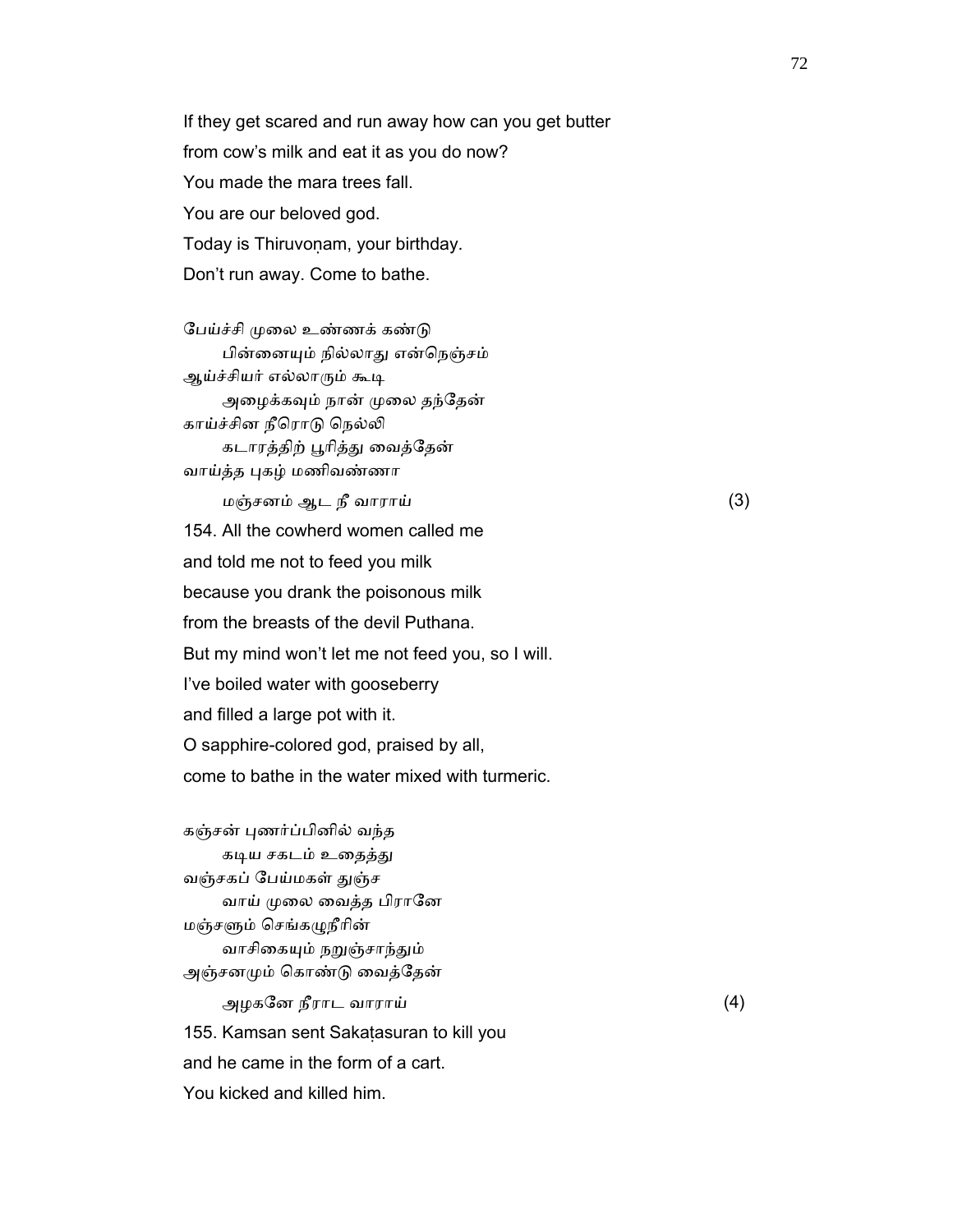You drank the milk from the breast of the evil Puthana and killed her . You are our dear god. I brought kohl for your eyes, turmeric, a senkazhuneer flower garland and fragrant sandal paste for your bath. O beautiful child, come to bathe.

அப்பம் கலந்த சிற்றுண்டி அக்காரம் பாலிற் கலந்து ெசாப்பட நான் சுட்ᾌ ைவத்ேதன் தின்னல் உᾠதிேயல் நம்பி செப்பு இள மென்முலையார்கள் சிறுபுறம் பேசிச் சிரிப்பர் ெசாப்பட நீராட ேவண்ᾌம்

ேசாத்தம் பிரான் இங்ேக வாராய் (5)

156. I have made excellent appams and other snacks

made of brown sugar and milk for you.

O dear child, come here if you want to eat them.

If you don't bathe,

the young girls who have ceppu-like breasts

will talk about you behind your back and laugh.

You should have a good bath.

O beloved god, come here.

எண்ணெய்க் குடத்தை உருட்டி இளம்பிள்ைள கிள்ளி எᾨப்பிக் கண்ணைப் புரட்டி விழித்துக் கழகண்டு செய்யும் பிரானே உண்ணக் கனிகள் தருவன் ஒலிகடல் ஓதநீர் போலே வண்ணம் அழகிய நம்பீ மஞ்சனம் ஆட நீ வாராய் (6) 157. You roll the pots and spill the ghee from them. You pinch sleeping babies and wake them up. You open your eyes wide and scare them making faces.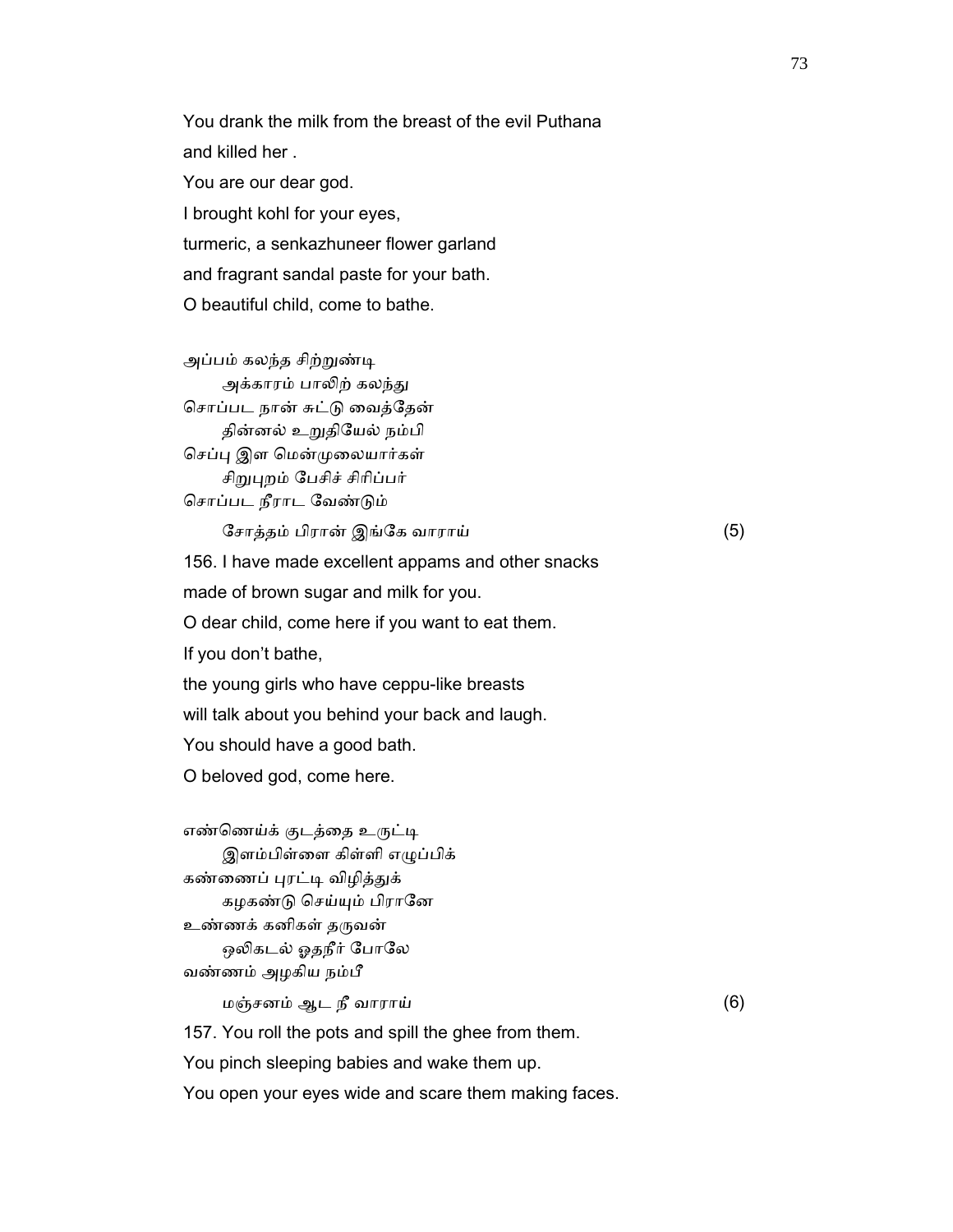O beloved god, I will give you fruits to eat. You are beautiful and you have the lovely color of the sounding ocean that has roaring waves. Come to bathe in the fragrant turmeric water.

 கறந்த நற்பாᾤம் தயிᾞம் கடைந்து உறிமேல் வைத்த வெண்ணெய் பிறந்ததுவே முதலாகப் ெபற்றறிேயன் எம்பிராேன சிறந்த நற்றாய் அலர் தூற்றும் என்பதனால் பிறர் முன்னே மறந்தும் உரையாட மாட்டேன் மஞ்சனம் ஆட நீ வாராய் (7)

158. From the time you were born,

I have not seen the good milk that I have gotten,

the churned yogurt and the butter that I put on the uri.

O beloved god,

I'll be careful not to speak of these things in front of others

because they may gossip and say I'm your step mother

and am treating you badly.

Come and bathe in the fragrant turmeric water.

கன்றினை வால் ஓலை கட்டி கனிகள் உதிர எறிந்து பின் ெதாடர்ந்ᾐ ஓᾊ ஓர் பாம்ைபப் பிடித்துக்கொண்டு ஆட்டினாய் போலும் நின்திறத்ேதன் அல்ேலன் நம்பீ நீ பிறந்த திᾞ நன்னாள் நன்ᾠ நீ நீராட ேவண்ᾌம் நாரணா ஓடாதே வாராய்  $(8)$  159. You tied palm leaves to the tails of calves. You shook fruits from the trees and threw them at the Asuran and killed him.

You caught the tail of the snake Kalingan and danced on his heads.

O best among men! I am not as strong as you are.

Today is your auspicious birthday.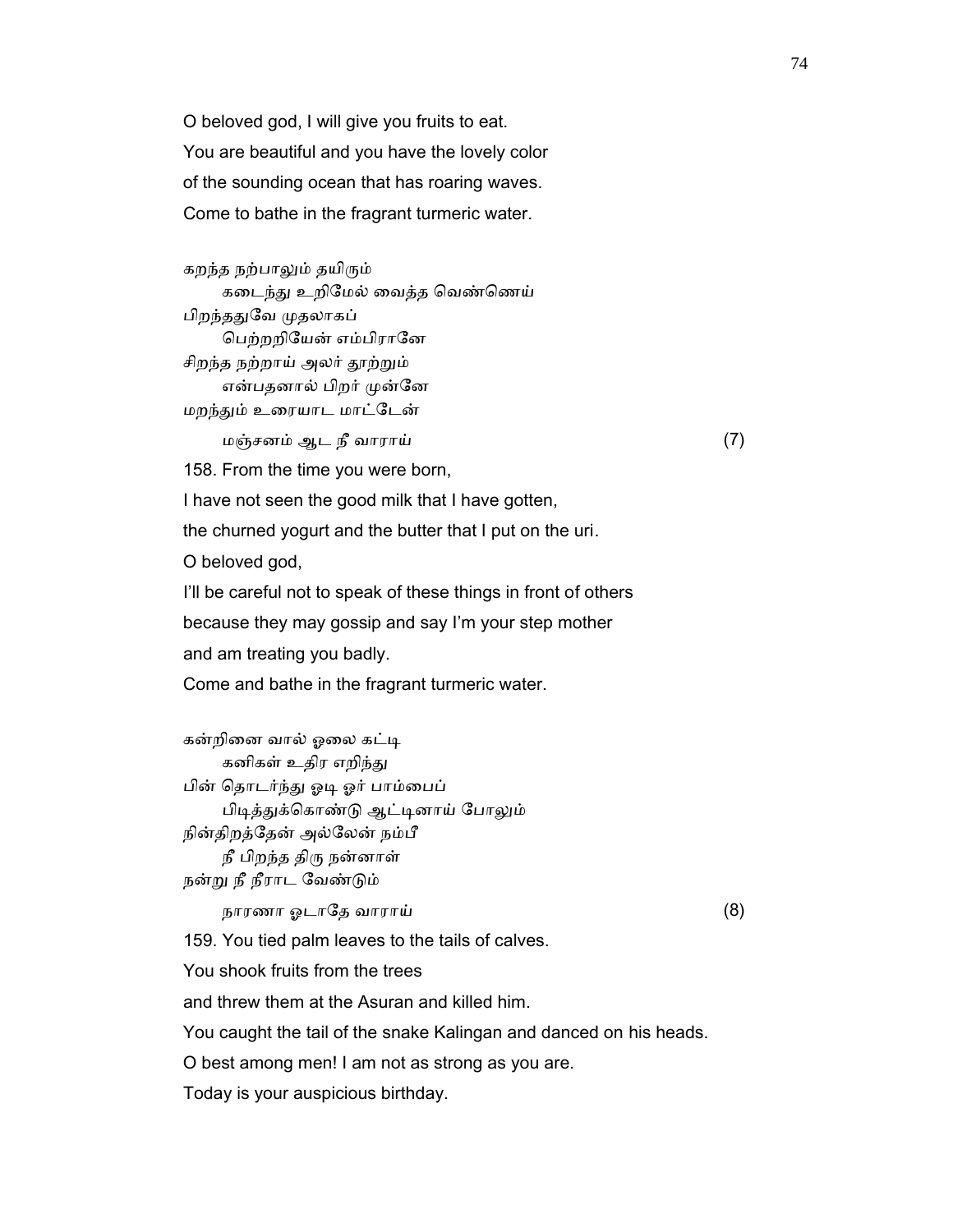You should take a good bath, O Narana. Don't run away, come here.

பூணித் தொழுவினிற் புக்குப் ᾗᾨதி அைளந்த ெபான்-ேமனி காணப் ெபாிᾐம் உகப்பன் ஆகிலும் கண்டார் பழிப்பர் நாண் இத்தனையும் இலாதாய் நப்பின்ைன காணிற் சிாிக்கும் மாணிக்கேம என்மணிேய மஞ்சனம் ஆட நீ வாராய் (9) 160. I may be happy to see your golden body smeared with dirt because you went into the shed where the cows are tied,

played with them and made yourself dirty,

but others will blame me when they see you.

You are shameless!

If Nappinnai sees you, she will laugh.

O my diamond, my jewel,

come and bathe in the fragrant turmeric water.

கார் மலி மேனி நிறத்துக் கண்ணபிரானை உகந்து வார் மலி கொங்கை யசோதை மஞ்சனம் ஆட்டிய ஆற்றைப் பார் மலி தொல் புதுவைக் கோன் பட்டர்பிரான் சொன்ன பாடல் சீர் மலி செந்தமிழ் வல்லார் தீவினை யாதும் இலரே $(10)$ 161. Vishnuchithan the chief of old Puduvai, praised by all the world, composed poems describing how Yashoda called Kannan to come bathe in fragrant turmeric water. Those who have learned these excellent Tamil poems will not get the results of any bad karma.

------------

பெரியாழ்வார் திருமொழி - குழல்வாரக் காக்கையை வா எனல் Calling a Crow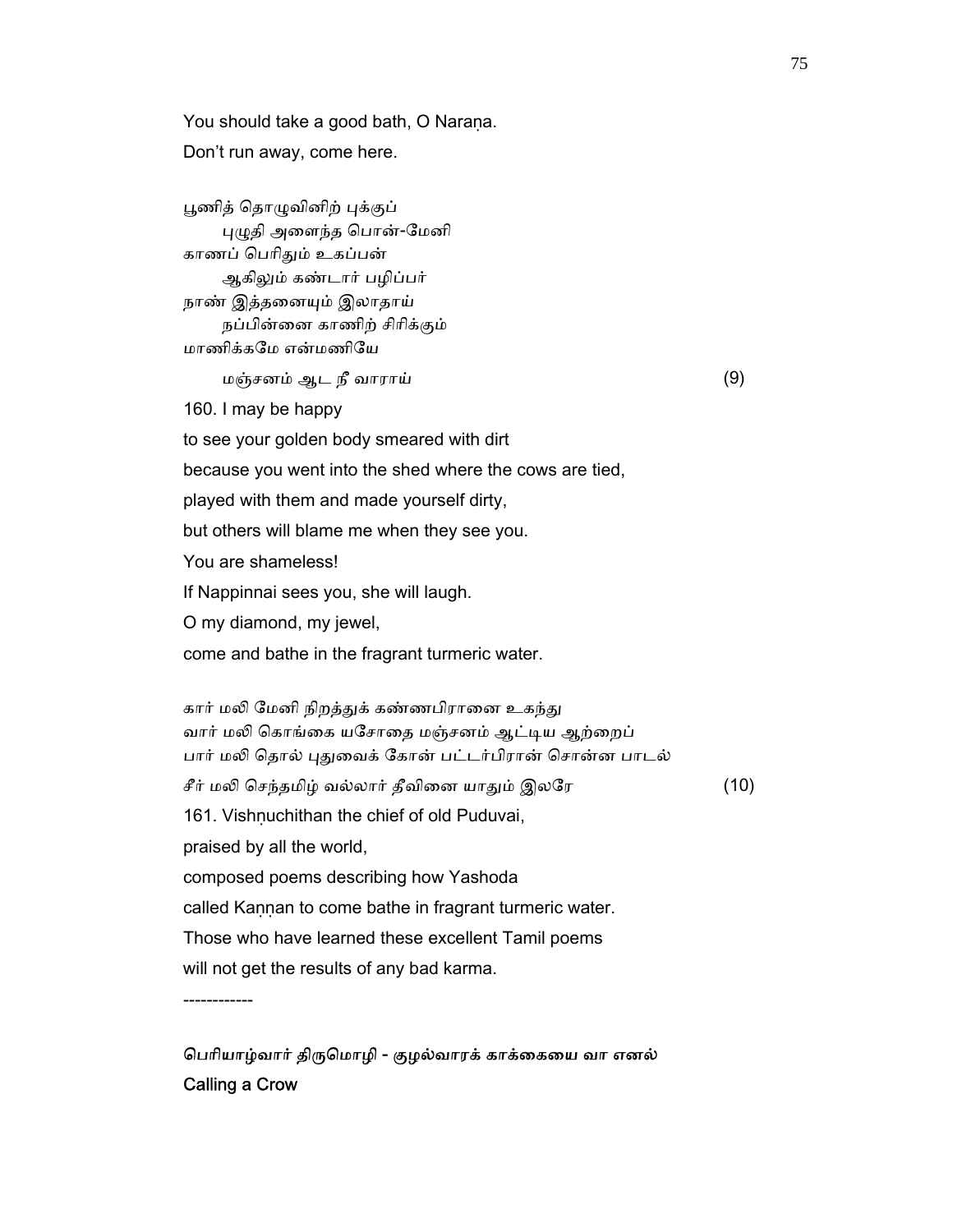#### Yashoda calls a crow to come to help her to comb Kannan's hair.

பின்னை மணாளனை பேரிற் கிடந்தானை முன்னை அமரர் முதற் தனி வித்தினை என்னையும் எங்கள் குடி முழுது ஆட்கொண்ட மன்னனை வந்து குழல்வாராய் அக்காக்காய்

 மாதவன்தன் குழல்வாராய் அக்காக்காய் (1) 162. He is the beloved of Nappinnai. and he sleeps on the ocean in Thirupperur. He is the ancient, unique seed of all the gods. O crow, come and help me comb the hair of the king who protects me and my whole clan. O crow, come and help me comb Madhavan's hair.

பேயின் முலை உண்ட பிள்ளை இவன் முன்னம் மாயச் சகடும் மருதும் இறுத்தவன் காயாமலர் வண்ணன் கண்ணன் கருங்குழல் தூய்து ஆக வந்து குழல்வாராய் அக்காக்காய் ᾑமணி வண்ணன் குழல்வாராய் அக்காக்காய் (2) 163. O crow, come and help me comb and groom the hair of the god who has a pure blue-sapphire-colored body. He drank milk from the breasts of the evil Puthana. He destroyed the magical Sakatasuran who came in the form of a cart and the two Asurans who were disguised as marudam trees. His body is blue like the kaya flower. O crow, come and help me comb his hair.

திண்ணக் கலத்திற் திரை உறிமேல் வைத்த வெண்ணெய் விழுங்கி விரைய உறங்கிடும் அண்ணல் அமரர் பெருமானை ஆயர்தம் கண்ணனை வந்து குழல்வாராய் அக்காக்காய் கார்முகில் வண்ணன் குழல்வாராய் அக்காக்காய் (3) 164. O crow, come and help me

comb the hair of the god of gods,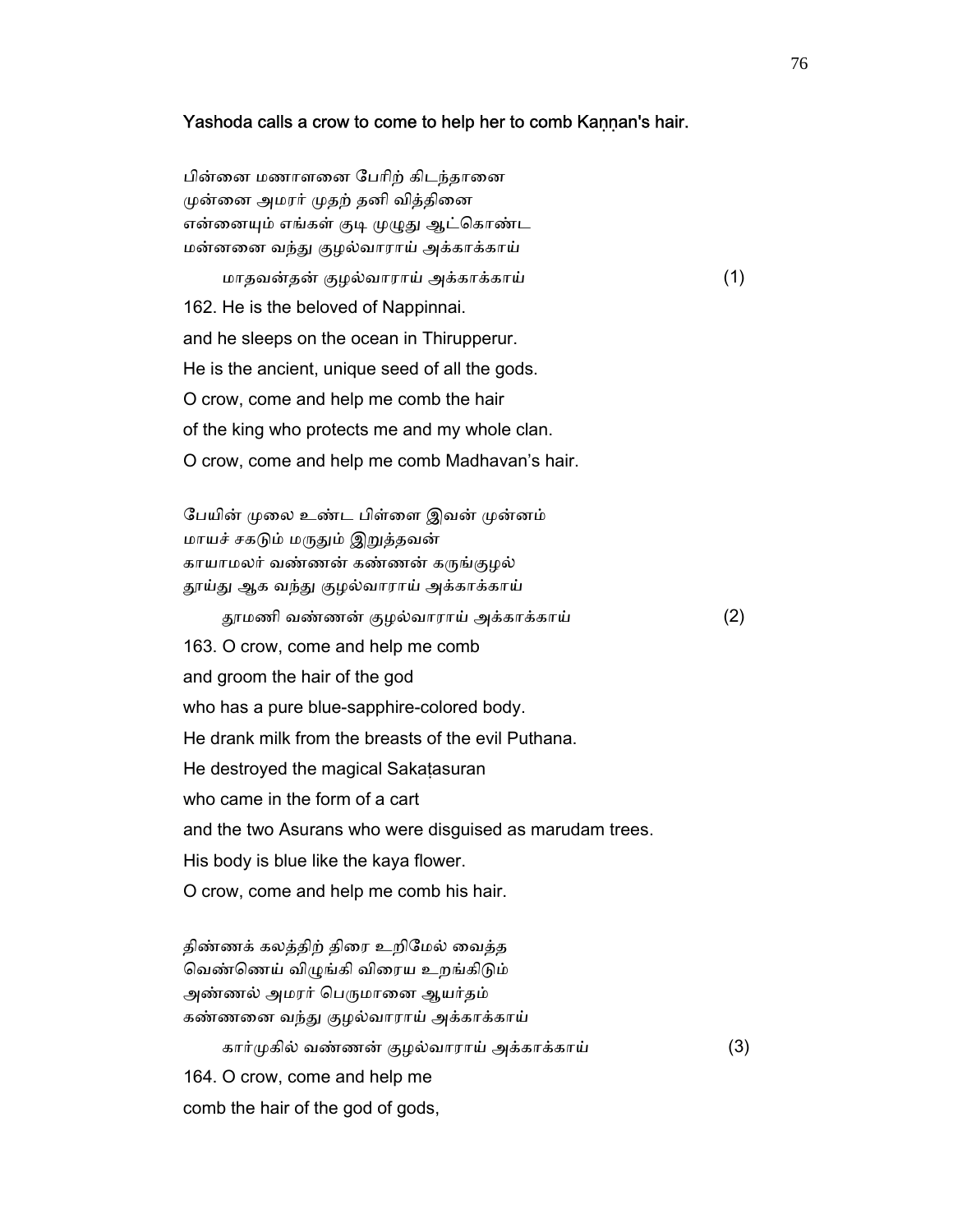the chief of the cowherds, who swallowed the butter that I had kept in a large pot on the uri and then ran away fast and pretended to sleep. O crow, he has the color of the dark cloud. Come and help me comb the hair of Kannan. Come and help me comb his hair.

பள்ளத்தில் மேயும் பறவை உருக் கொண்டு கள்ள அசுரன் வருவானைத் தான் கண்டு புள் இது என்று பொதுக்கோ வாய் கீண்டிட்ட பிள்ளையை வந்து குழல்வாராய் அக்காக்காய்

 ேபய் ᾙைல உண்டான் குழல்வாராய் அக்காக்காய் (4) 165. He split open the beak of the thief Baṇasuran who came in the form of a heron. hid and flew along the valley.

 O crow, come and help me comb the hair of the child who killed Banasuran.

 O crow, come and help me comb the hair of the god who drank milk from the breasts of the devil Puthana.

கற்றினம் மேய்த்துக் கனிக்கு ஒரு கன்றினைப் பற்றி எறிந்த பரமன் திருமுடி உற்றன ேபசி நீ ஓᾊத் திாியாேத அற்றைக்கும் வந்து குழல்வாராய் அக்காக்காய்

ஆழியான்தன் குழல்வாராய் அக்காக்காய் (5)

166. O crow, when he grazed the cattle

he threw Vathsasuran who came in the form of a calf

onto the vilam tree, shaking down the vilam fruits,

and killed that Asuran.

Don't fly around everywhere and wander,

crowing sweetly and praising the name of the highest god.

O crow, come every day and help me comb his hair.

O crow, come and help me comb the hair

of the god who holds a discus in his hand.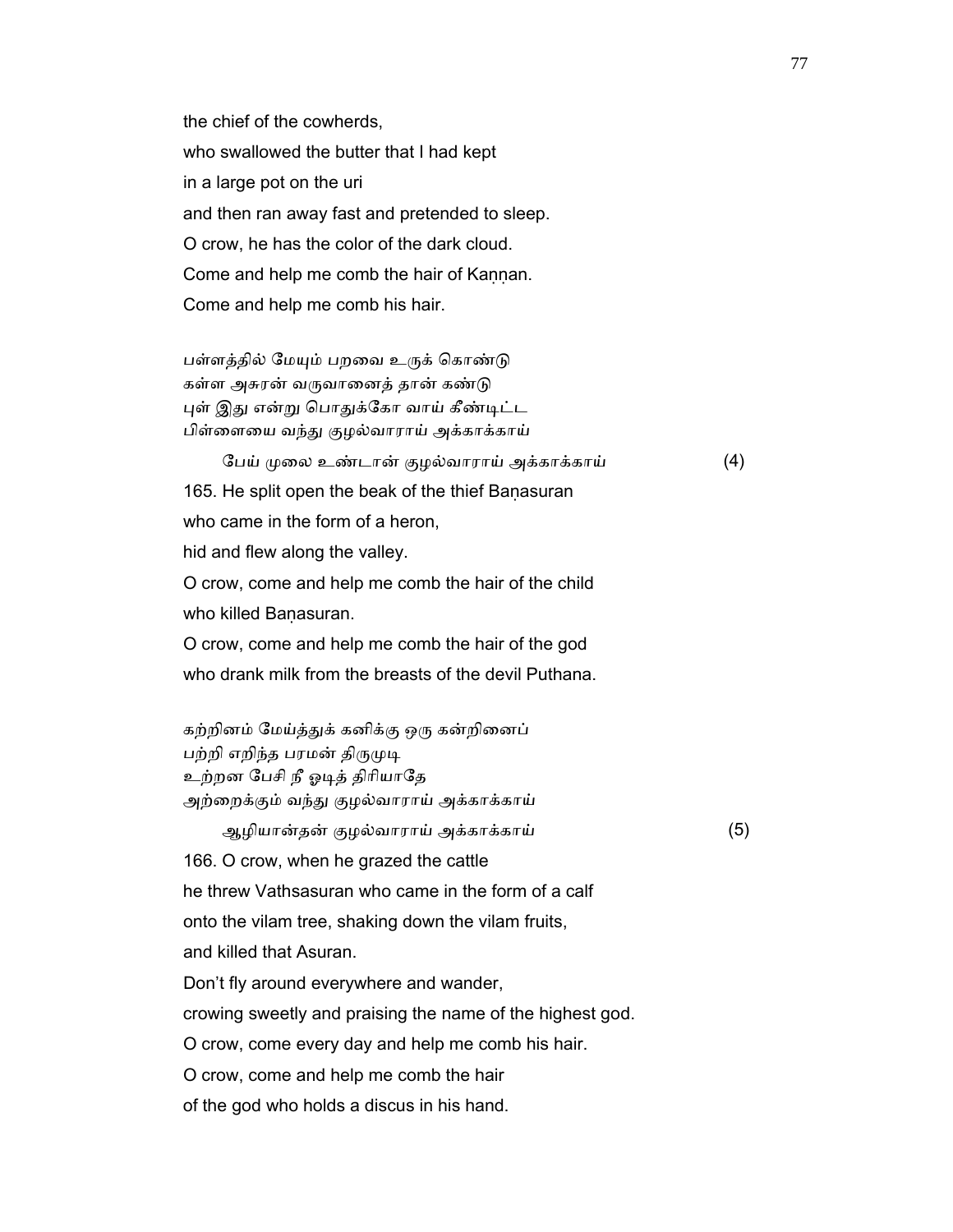கிழக்கிற் குடி மன்னர் கேடு இலாதாரை அழிப்பான் நிைனந்திட்ᾌ அவ் ஆழிஅதனால் விழிக்கும் அளவிேல ேவர் அᾠத்தாைனக் குழற்கு அணி ஆகக் குழல்வாராய் அக்காக்காய்

 ேகாவிந்தன்தன் குழல்வாராய் அக்காக்காய் (6) 167. O crow, come and help me comb and groom the hair of him who, in the time it takes to blink, destroyed with his discus the Asurans when they afflicted the innocent people of the eastern land. O crow, come and help me comb his hair and make it beautiful. O crow, come and help me comb Govindan's hair.

பிண்டத் திரளையும் பேய்க்கு இட்ட நீர்ச் சோறும் உண்டற்கு ேவண்ᾊ நீ ஓᾊத் திாியாேத அண்டத்து அமரர் பெருமான் அழகு அமர் வண்டு ஒத்து இருண்ட குழல்வாராய் அக்காக்காய் மாயவன்தன் குழல்வாராய் அக்காக்காய் (7) 168. O crow, don't fly around wishing to eat the food people give in the ceremony for their ancestors and the watery rice people give for the peys. O crow, come and help me comb the hair, dark as a bee, of the beautiful god, the god of the gods in the sky. O crow, come and help me comb the hair of Maayavan.

உந்தி எழுந்த உருவ மலர்தன்னில் சந்தச் சதுமுகன்தன்னைப் படைத்தவன் கொந்தக் குழலைக் குறந்து புளி அட்டித் தந்தத்தின் சீப்பால் குழல்வாராய் அக்காக்காய்

 தாேமாதரன்தன் குழல்வாராய் அக்காக்காய் (8) 169. O crow, come and help me comb the hair of the god who created the four-headed Brahma on a beautiful lotus that grew from his navel. Come help me untangle his thick hair with oil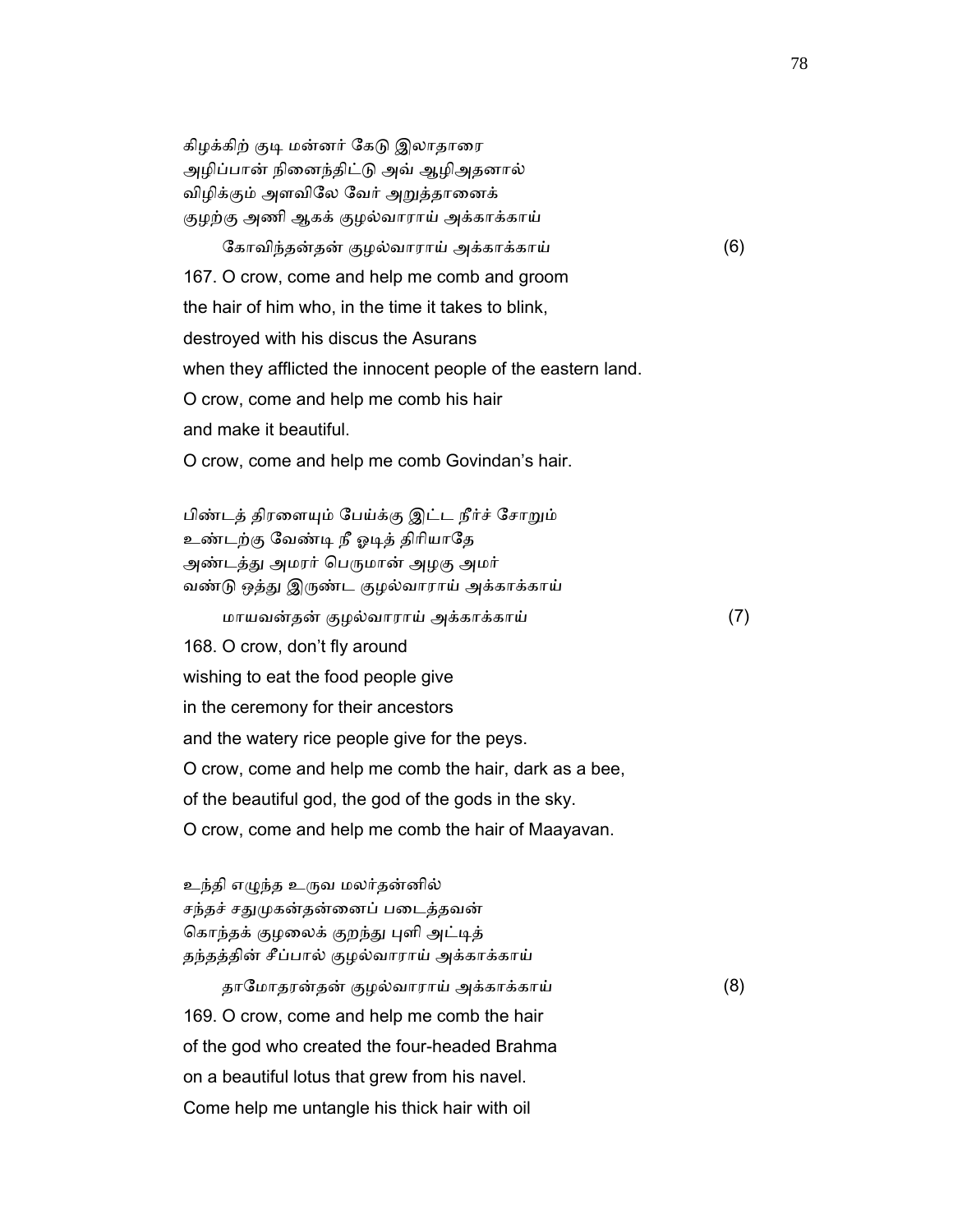and make it beautiful with a white comb made of ivory. O crow, come and help me comb Damodaran's hair.

 மன்னன்தன் ேதவிமார் கண்ᾌ மகிழ்ᾫ எய்த முன் இவ் உலகினை முற்றும் அளந்தவன் பொன்னின் முடியினைப் பூ அணைமேல் வைத்துப் பின்னே இருந்து குழல்வாராய் அக்காக்காய்

 ேபர் ஆயிரத்தான் குழல்வாராய் அக்காக்காய் (9) 170. O crow, come, stand behind me and help me comb the hair of him who measured the whole world and delighted the queens of king Mahabali when they saw it. I am putting him on a soft bed to comb his golden hair. O crow, come and help me comb the hair of the god who has thousand names.

 கண்டார் பழியாேம அக்காக்காய் கார்வண்ணன் வண்ᾌ ஆர் குழல்வார வா என்ற ஆய்ச்சி ெசால் விண் தோய் மதில் வில்லிபுத்தூர்க் கோன் பட்டன் சொல் கொண்டாடிப் பாடக் குறுகா வினை தாமே (10) 171. Pattan, the chief of Villiputhur surrounded by walls that touch the sky composed these poems that describe how the cowherdess Yashoda called the crow and said, "Come, O crow, help me comb the dark cloud-colored hair of the god that swarms with bees. We don't want anyone who sees his hair uncombed to blame me." Those who praise the god and sing these poems will not have any bad karma.

------------

 ெபாியாழ்வார் திᾞெமாழி - ேகால் ெகாண்ᾌவா எனல் Calling a crow to bring a stick Yashoda asks a crow to bring a grazing stick for Kaṇṇan to help him graze the cows.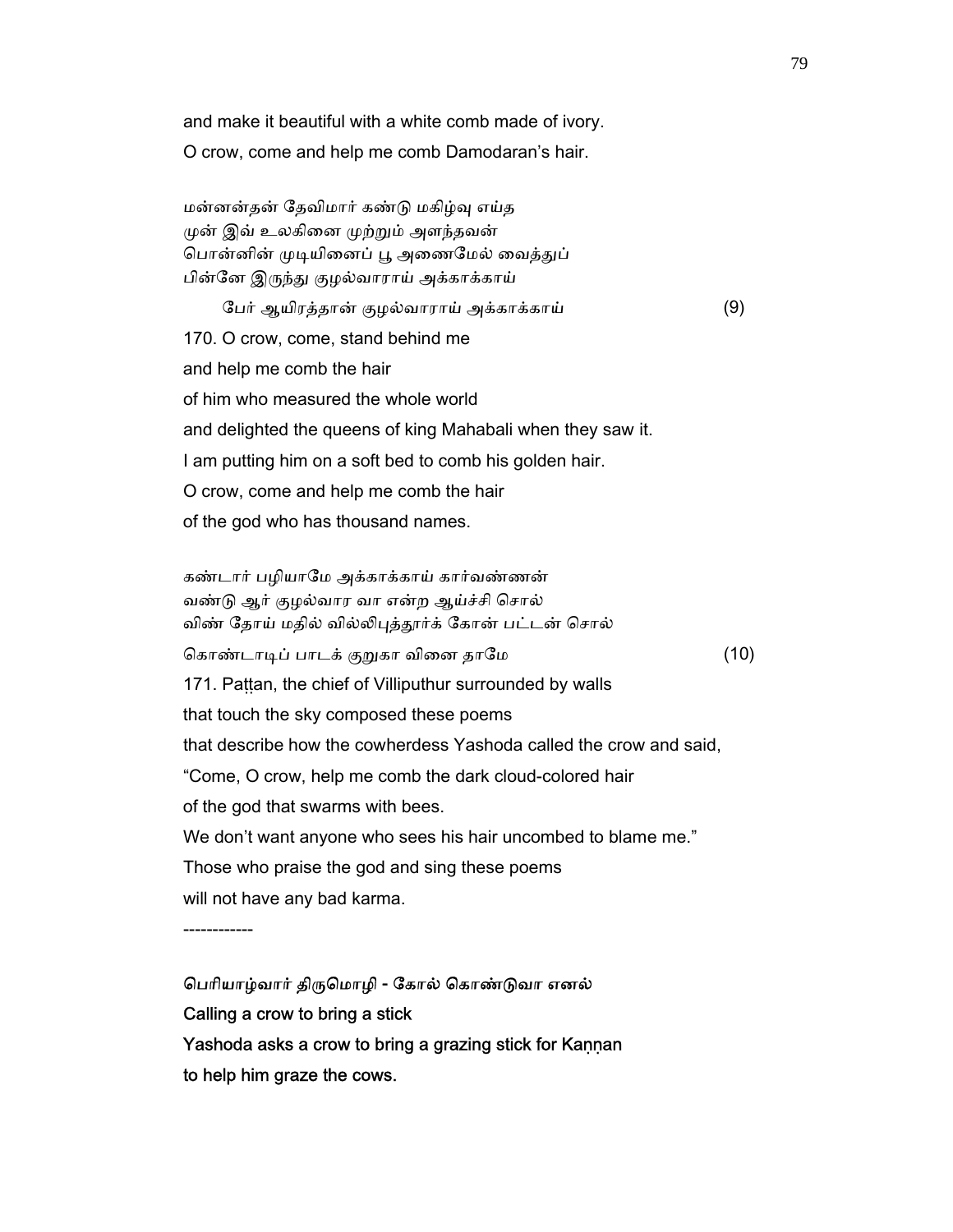வேலிக் கோல் வெட்டி விளையாடு வில் ஏற்றி தாலிக் கொழுந்தைத் தடங்கழுத்திற் பூண்டு பீலித் தழையைப் பிணைத்துப் பிறகிட்டு காலிப் பின் போவாற்கு ஓர் கோல் கொண்டு வா கடல் நிற வண்ணற்கு ஓர் ேகால் ெகாண்ᾌ வா (1) 172. O crow, bring a grazing stick for him who wears a chain with a turtle pendent on his round neck and peacock feathers on his head. He cuts sticks from the fences, makes arrows and plays with the boys with them. Bring a grazing stick for him who goes behind the cattle. Bring a grazing stick for him who has the color of a blue ocean. கொங்கும் குடந்தையும் கோட்டியூரும் பேரும் எங்கும் திாிந்ᾐ விைளயாᾌம் என்மகன் சங்கம் பிடிக்கும் தடக்கைக்குத் தக்க நல் அங்கம் உடையது ஓர் கோல் கொண்டு வா அரக்கு வழித்தᾐ ஓர் ேகால் ெகாண்ᾌ வா (2) 173. O crow, bring a suitable, well-formed round grazing stick for my son who carries a conch in his strong hands and wanders and plays in the Kongu country, Kuḍandai, Koṭṭiyur and Thirupperur. Bring a grazing stick painted red. கறுத்திட்டு எதிர்நின்ற கஞ்சனைக் கொன்றான் பொறுத்திட்டு எதிர்வந்த புள்ளின் வாய் கீண்டான் நெறித்த குழல்களை நீங்க முன் ஓடிச் சிறுக்கன்று மேய்ப்பாற்கு ஓர் கோல் கொண்டு வா தேவபிரானுக்கு ஓர் கோல் கொண்டு வா (3) 174. O crow, bring a suitable grazing stick for my son who runs and grazes small calves as his curly hair blows around. The god killed Kamsan when he came angrily to fight with him. He split open the mouth of the Asuran when he came in the form of an heron to fight with him. Bring a grazing stick for the god of gods.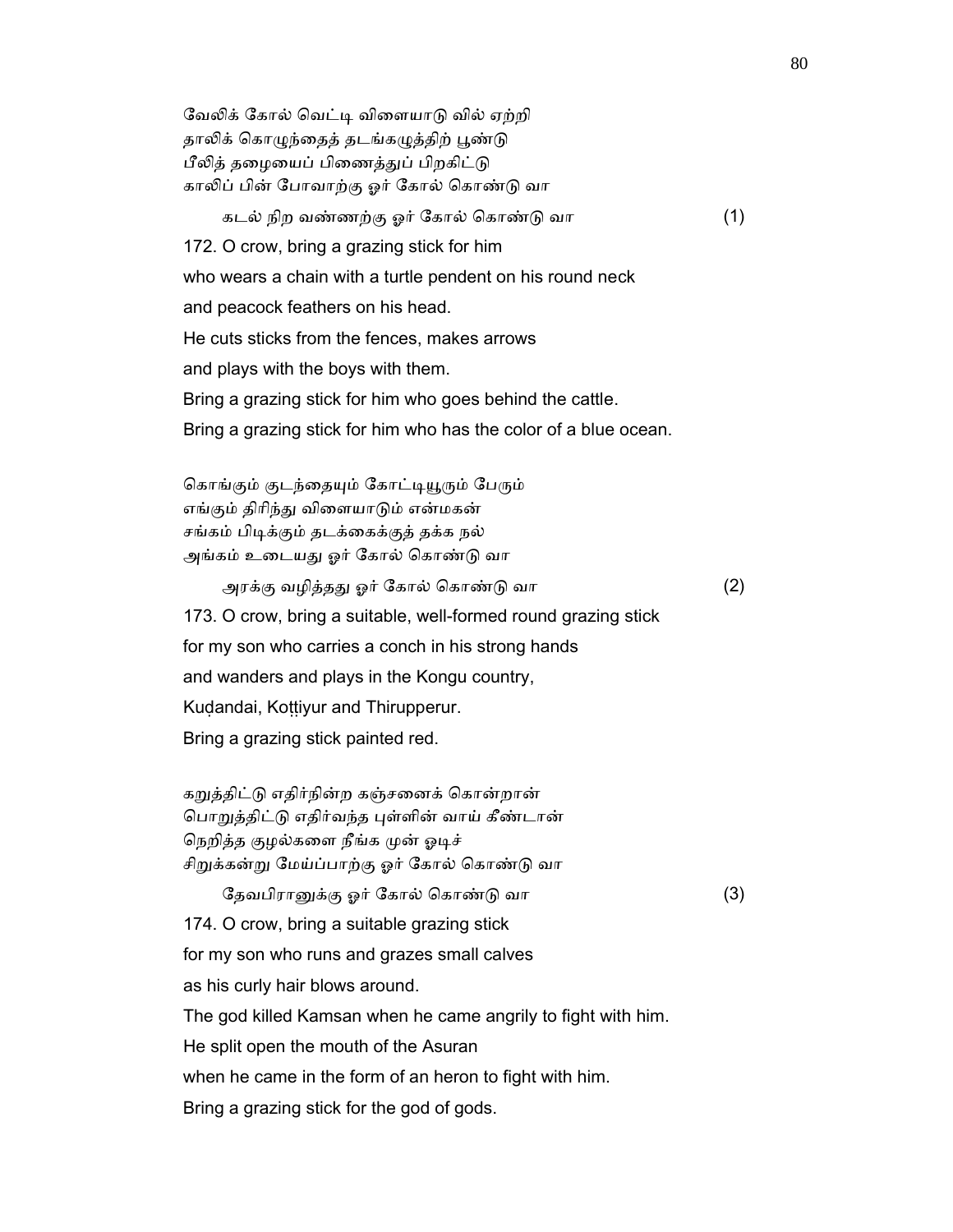ஒன்றே உரைப்பான் ஒரு சொல்லே சொல்லுவான் துன்று முடியான் துரியோதனன் பக்கல் சென்று அங்குப் பாரதம் கையெறிந்தானுக்குக் கன்றுகள் மேய்ப்பது ஓர் கோல் கொண்டு வா

 கடல்-நிற வண்ணற்கு ஓர் ேகால் ெகாண்ᾌ வா (4) 175. O crow, bring a grazing stick to graze the calves for the god who went as a messenger to Duryodhana and was victorious in the Bharatha war over the Pandava's enemy Duryodhana who declared he would never be friends with the Pandavas or give them any land. Bring a grazing stick for him to graze the calves. Bring a grazing stick for the child who has the blue color of the ocean.

சீர் ஒன்று தூதாய்த் திரியோதனன் பக்கல் ஊர் ஒன்று வேண்டிப் பெறாத உரோடத்தால் பார் ஒன்றிப் பாரதம் ைகெசய்ᾐ பார்த்தற்குத் தேர் ஒன்றை ஊர்ந்தாற்கு ஓர் கோல் கொண்டு வா

தேவபிரானுக்கு ஓர் கோல் கொண்டு வா (5)

176. O crow,

Kannan went as a messenger to Duryodhana, asked him to give the Paṇḍavas' land back to them, but Duryodhana refused to give even one city to them. Kaṇṇan angrily started the Bharatha war, drove Arjuna's chariot in the battle and got victory for the Pandavas. O crow, bring a grazing stick for the god of gods who conquered the Kauravas.

ஆலத்து இலையான் அரவின் அணை மேலான் நீலக் கடலுள் நெடுங்காலம் கண்வளர்ந்தான் பாலப் பிராயத்தே பார்த்தற்கு அருள்செய்த கோலப் பிரானுக்கு ஓர் கோல் கொண்டு வா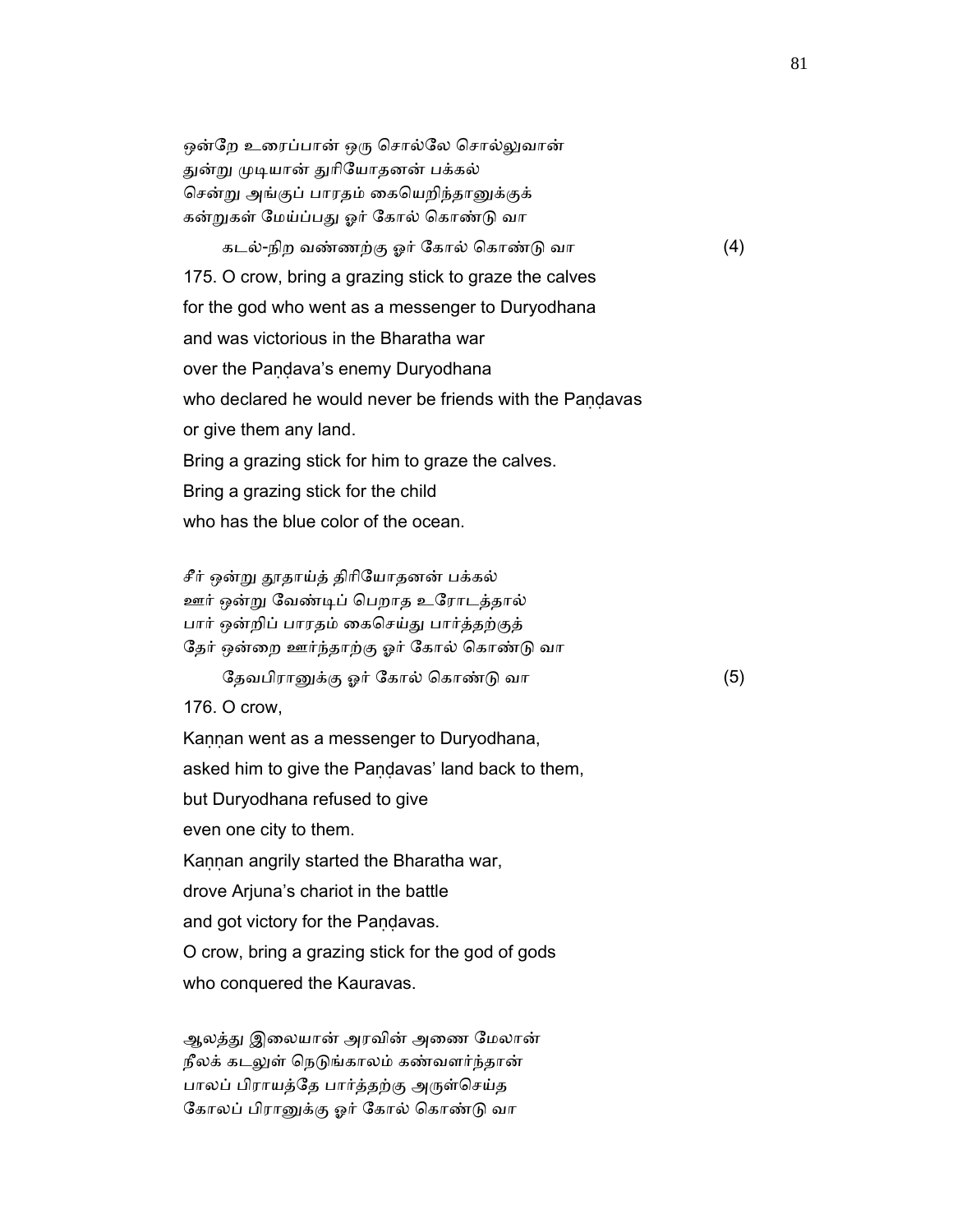குடந்தைக் கிடந்தாற்கு ஓர் கோல் கொண்டு வா (6) 177. O crow, he sleeps on the banyan leaf as a baby at the end of the world. He sleeps on Adishesha on the blue ocean for endless time. He granted his grace to Arjuna in the Bharatha war. O crow, bring a grazing stick for the beautiful lord of the god of Kuḍandai.

 ெபாற்றிகழ் சித்திரகூடப் ெபாᾞப்பினில் உற்ற வᾊவில் ஒᾞ கண்ᾎம் ெகாண்ட அக் கற்றைக் குழலன் கடியன் விரைந்து உன்னை மற்றைக் கண் கொள்ளாமே கோல் கொண்டு வா மணிவண்ண நம்பிக்கு ஓர் ேகால் ெகாண்ᾌ வா (7) 178. O crow, when he, as Rama, stayed on golden Chithrakudam mountain, he put out one eye of Jayanthan who came in the form of a crow and wounded Sita. Bring a grazing stick quickly for him who has thick hair before he gets angry and destroys the other eye of the crows. Bring a grazing stick to this dear child, who has the color of a shining sapphire.

மின்னிடைச் சீதை பொருட்டா இலங்கையர் மன்னன் மணிமுடி பத்தும் உடன் வீழத் தன் நிகர் ஒன்று இல்லாச் சிலை கால் வளைத்து இட்ட மின்னு முடியற்கு ஓர் கோல் கொண்டு வா

ேவைல அைடத்தாற்கு ஓர் ேகால் ெகாண்ᾌ வா (8)

179. O crow, bring a grazing stick for him

who bent his matchless bow

and killed the ten-headed Ravanan,

the king of Lanka, decorated with shining diamond crowns,

for the sake of Sita whose waist is as thin as lightning.

Bring a grazing stick for the god

who wears a shining crown.

Bring the grazing stick for the god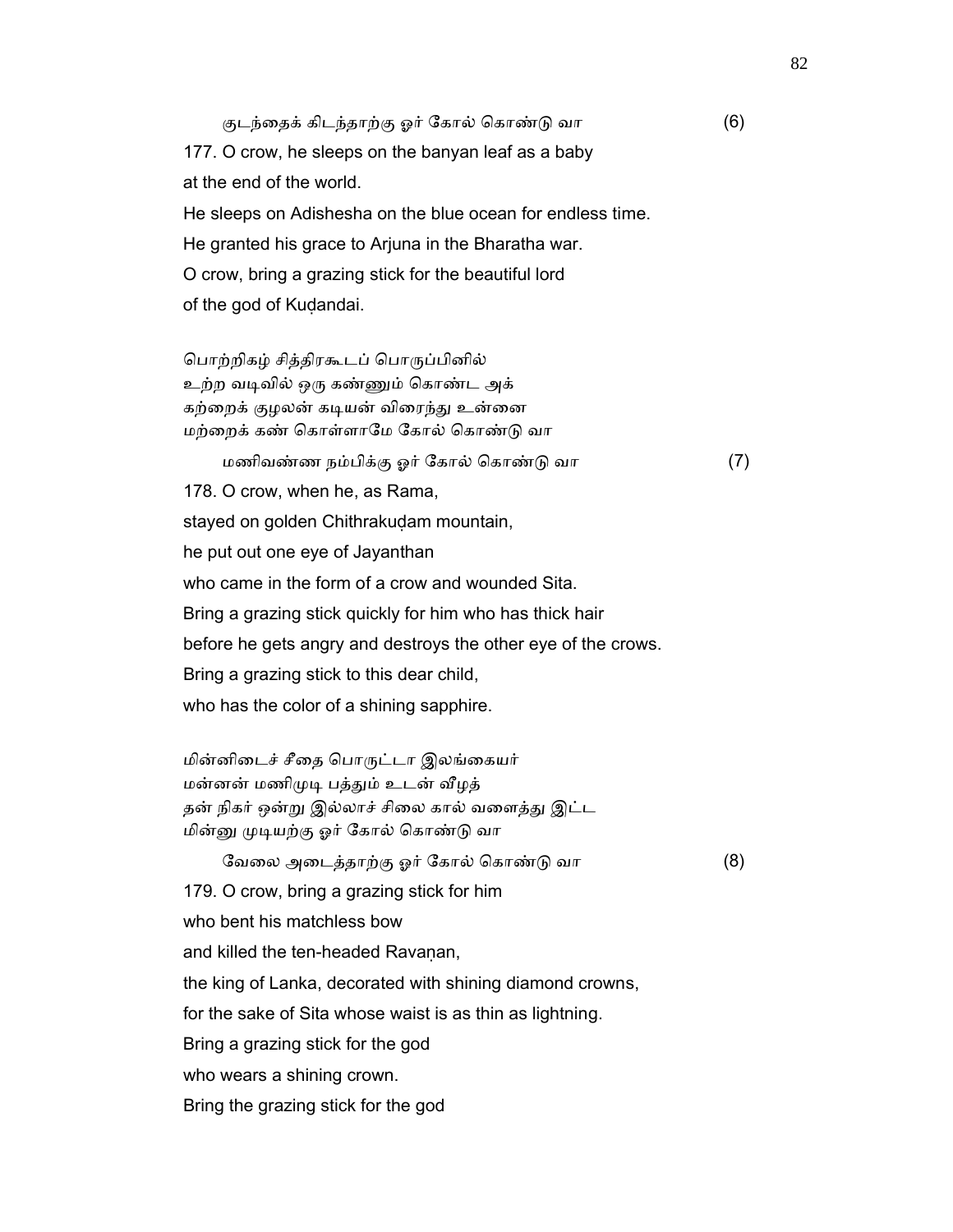தென் இலங்கை மன்னன் சிரம் தோள் துணிசெய்து மின் இலங்கும் ᾘண் விபீடண நம்பிக்கு என் இலங்கும் நாமத்து அளவும் அரசு என்ற மின் அலங்காரற்கு ஓர் ேகால் ெகாண்ᾌ வா ேவங்கட வாணற்கு ஓர் ேகால் ெகாண்ᾌ வா (9) 180. O crow, bring a grazing stick for him who cut off the heads and arms of Ravanan, the king of Lanka in the south and gave the country to Vibhishaṇa with shining ornaments, saying, "You will rule this country as long as my name abides in the world." Bring a grazing stick to the beautiful god who shines like lightning and stays in the Thiruvenkaṭam hills.

who made a bridge over the ocean to go to Lanka.

அக்காக்காய் நம்பிக்குக் கோல் கொண்டு வா என்று மிக்காள் உரைத்த சொல் வில்லிபுத்தூர்ப் பட்டன் ஒக்க உரைத்த தமிழ் பத்தும் வல்லவர் மக்கைளப் ெபற்ᾠ மகிழ்வர் இவ் ைவயத்ேத (10) 181. The Pattan of Villiputhur composed poems using the words of Yashoda as she asked the crow to bring a cattle stick to her beloved child. Those who recite these ten Tamil poems will get good children and live happily in the world.

------------

## பெரியாழ்வார் திருமொழி - பூச் சூட்டல் Puu Chuṭṭal: Yashoda asks Kaṇṇan to come so that she can adorn his hair with flowers.

ஆனிரை மேய்க்க நீ போதி அருமருந்து ஆவது அறியாய் கானகம் எல்லாம் திரிந்து உன் கரிய திருமேனி வாட பானையிற் பாலைப் பருகிப் பற்றாதார் எல்லாம் சிரிப்ப தேனில் இனிய பிரானே செண்பகப் பூச் சூட்ட வாராய் (1)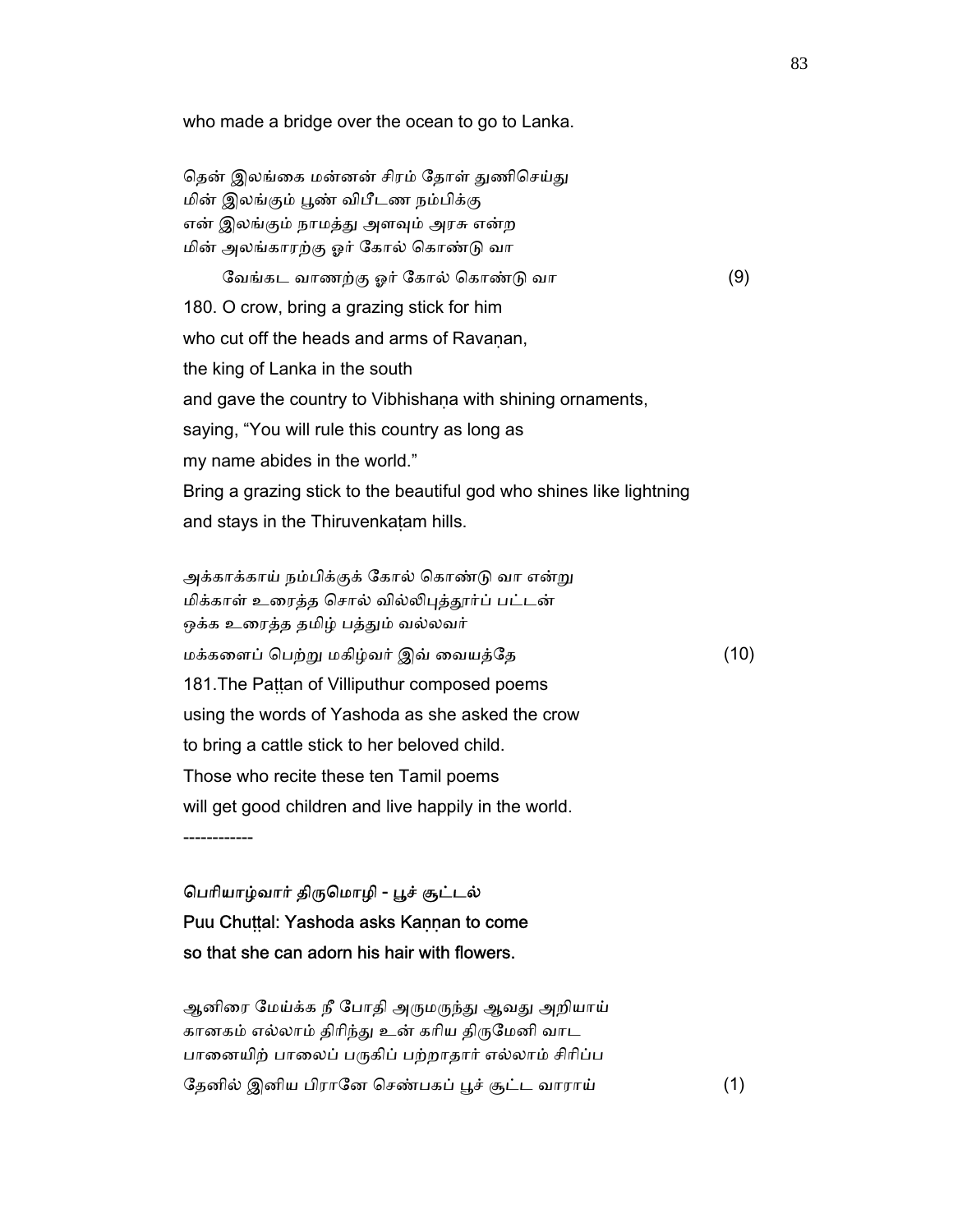182. You go to graze the cattle. Don't you know that you are the finest remedy for all troubles. You wander around the forest and your divine dark body becomes dull. You steal milk from the pots of others and those who don't like you see it and laugh at you. O dear child, you are sweeter than honey. Come, I will decorate your hair with shenbaga flowers.

கரு உடை மேகங்கள் கண்டால் உன்னைக் கண்டால் ஒக்கும் கண்கள் உரு உடையாய் உலகு ஏழும் உண்டாக வந்து பிறந்தாய் திரு உடையாள் மணவாளா திருவரங்கத்தே கிடந்தாய்  $\omega$ ருவி மணம் கமழ்கின்ற மல்லிகைப் பூச் சூட்ட வாராய்  $\qquad \qquad \textbf{(2)}$  183. If we see dark clouds, our eyes feel like we have seen you who have a beautiful body. You were born to create all the seven worlds. You are the beloved of Lakshmi, the goddess of wealth. You sleep on the Kaveri river in Srirangam. Come to me and I will decorate your hair with jasmine flowers that spread their fragrance everywhere.

மச்சொடு மாளிகை ஏறி மாதர்கள்தம் இடம் புக்கு கச்சொடு பட்டைக் கிழித்து காம்பு துகில் அவை கீறி நிச்சலும் தீமைகள் செய்வாய் நீள் திருவேங்கடத்து எந்தாய் பச்சைத் தமனகத்தோடு பாதிரிப் பூச் சூட்ட வாராய் (3) 184. You climb up to the patios of the palaces, enter into the homes where the girls stay and tear their bras and silk blouses. Is that all? You grab the border of their saris and tear them. You give them trouble every day. You are the god of the tall Thiruvenkaṭam hills. Come to me and I will decorate your hair with padiri flowers and green Thulasi leaves.

தெருவின்கண் நின்று இள ஆய்ச்சி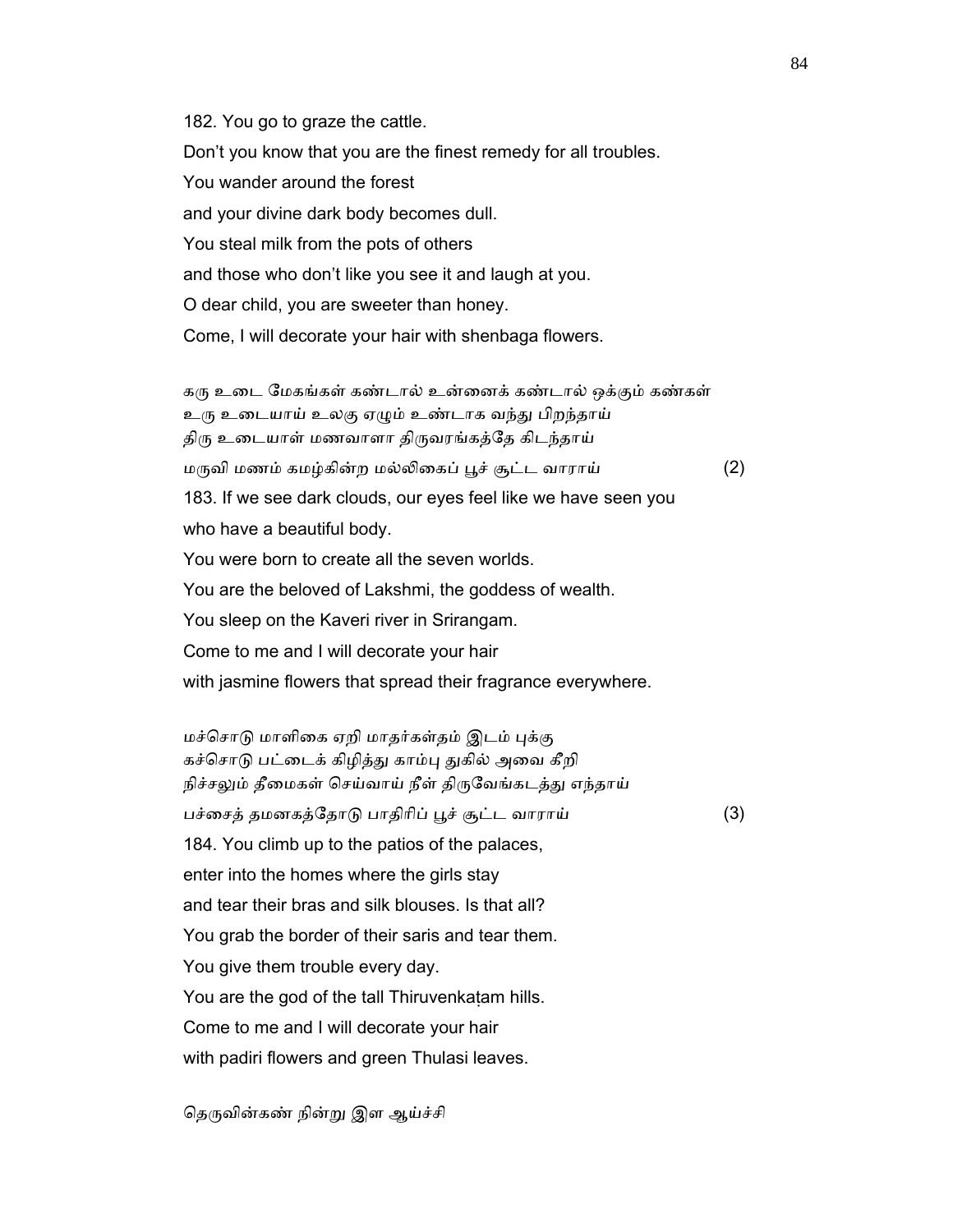மார்களைத் தீமை செய்யாதே மருவும் தமனகமும் சீர் மாைல மணம் கமழ்கின்ற ᾗᾞவம் கᾞங்குழல் ெநற்றி பொலிந்த முகிற்-கன்று போலே உருவம் அழகிய நம்பீ உகந்ᾐ இைவ சூட்ட நீ வாராய் (4) 185. Don't stand on the street and bother the young cowherd girls. O dear child! You have the color of the dark cloud and you are like a small calf. You have beautiful eyebrows, glistening dark hair and a shining forehead. The fragrance of your Thulasi garland spreads everywhere. Come happily and I will I decorate your hair with this Thulasi garland.

 ᾗள்ளிைன வாய் பிளந்திட்டாய் பொரு கரியின் கொம்பு ஒசித்தாய் கள்ள அரக்கியை மூக்கொடு காவலைனத் தைல ெகாண்டாய் அள்ளி நீ வெண்ணெய் விழுங்க அஞ்சாது அடியேன் அடித்தேன் தெள்ளிய நீரில் எழுந்த

செங்கழுநீர் சூட்ட வாராய்  $(5)$ 

186. You split open the beak of Baṇasuran

when he came in the form of a heron.

You broke the tusk of the elephant, Kuvalayabeeḍam.

You cut off the nose of the cunning Surpanakha.

You cut down the heads of the king Ravaṇan,

yet I, your devotee, wasn't afraid of you

when I hit you because you took gobs of butter

and swallowed them. Come and I will decorate your hair

with a garland of sengazhuneer flowers

that bloomed in clear water.

எருதுகளோடு பொருதி ஏதும் உலோபாய் காண் நம்பீ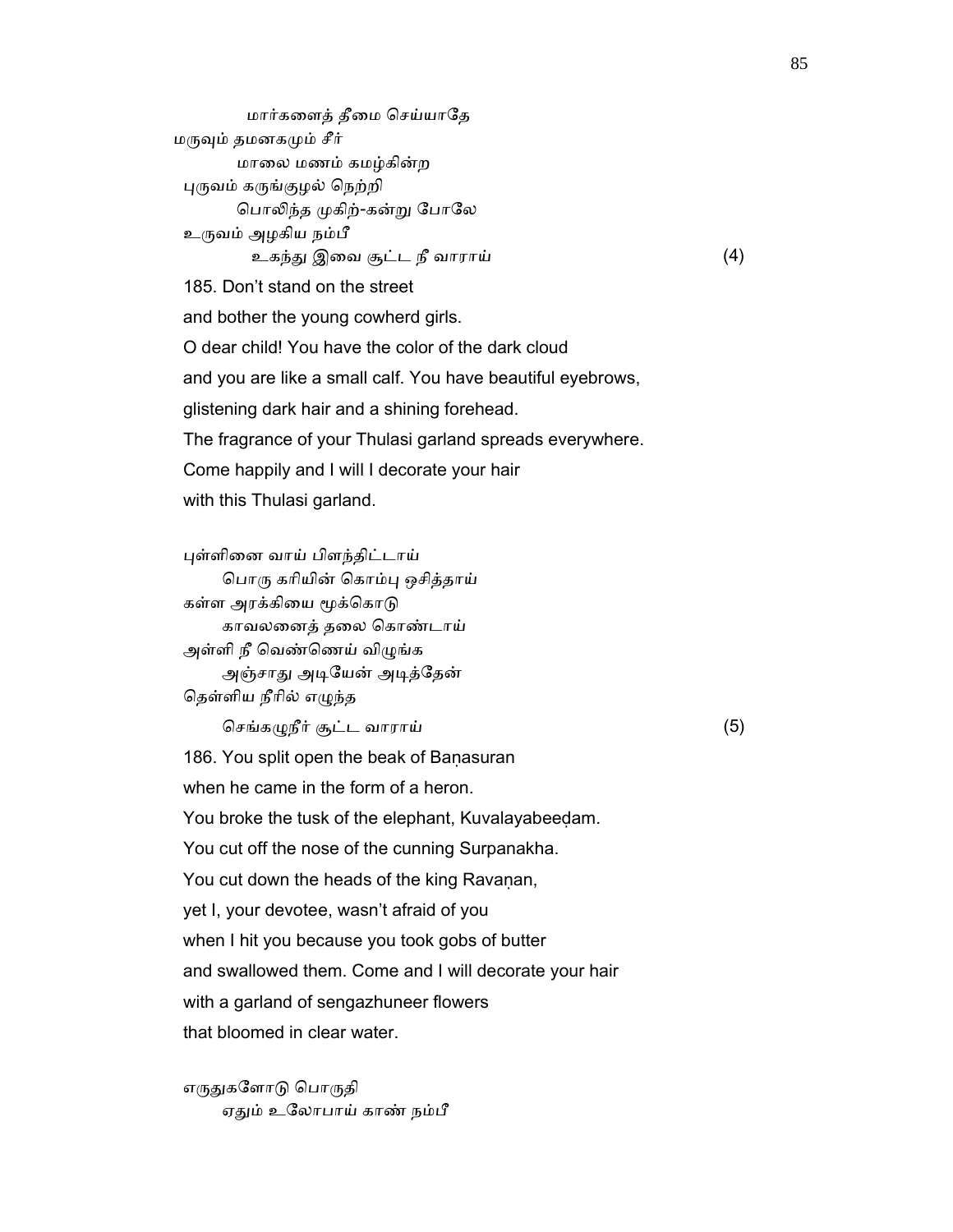கருதிய தீமைகள் செய்து கஞ்சைனக் கால்ெகாᾌ பாய்ந்தாய் தெருவின்கண் தீமைகள் செய்து சிக்கென மல்லர்களோடு பொருது வருகின்ற பொன்னே

 $\mu$ ன்னைப் பூச் சூட்ட நீ வாராய்  $(6)$ 

187. O, best among men!

What do you gain fighting with bulls to marry Nappinnai?

You knew the evil deeds of Kamsan

and killed him with your ploys.

You fought with the wrestlers and defeated them.

You harassed the cowherd girls on the streets.

You who are precious as gold,

come and I will decorate your hair with punnai flowers.

குடங்கள் எடுத்து ஏற விட்டுக் கூத்தாட வல்ல எம் ேகாேவ மடம் ெகாள் மதிᾙகத்தாைர மால்ெசய வல்ல என் ைமந்தா இடந்திட்டு இரணியன் நெஞ்சை இரு பிளவு ஆக முன் கீண்டாய் குடந்தைக் கிடந்த எம் கோவே குᾞக்கத்திப் ᾘச் சூட்ட வாராய் (7) 188. You are our king! You throw pots into the sky and dance the kuḍakkuthu with them. O my son, you bewitch beautiful girls, whose faces are lovely as the moon. You split the chest of Hiraṇyan into two pieces with your nails. O beloved god, you are the god of Kuḍandai, come and I will decorate your hair with kurukathi flowers.

சீமாலிகன் அவனோடு தோழமை கொள்ளவும் வல்லாய் சாமாᾠ அவைன நீ எண்ணிச் சக்கரத்தால் தைல ெகாண்டாய்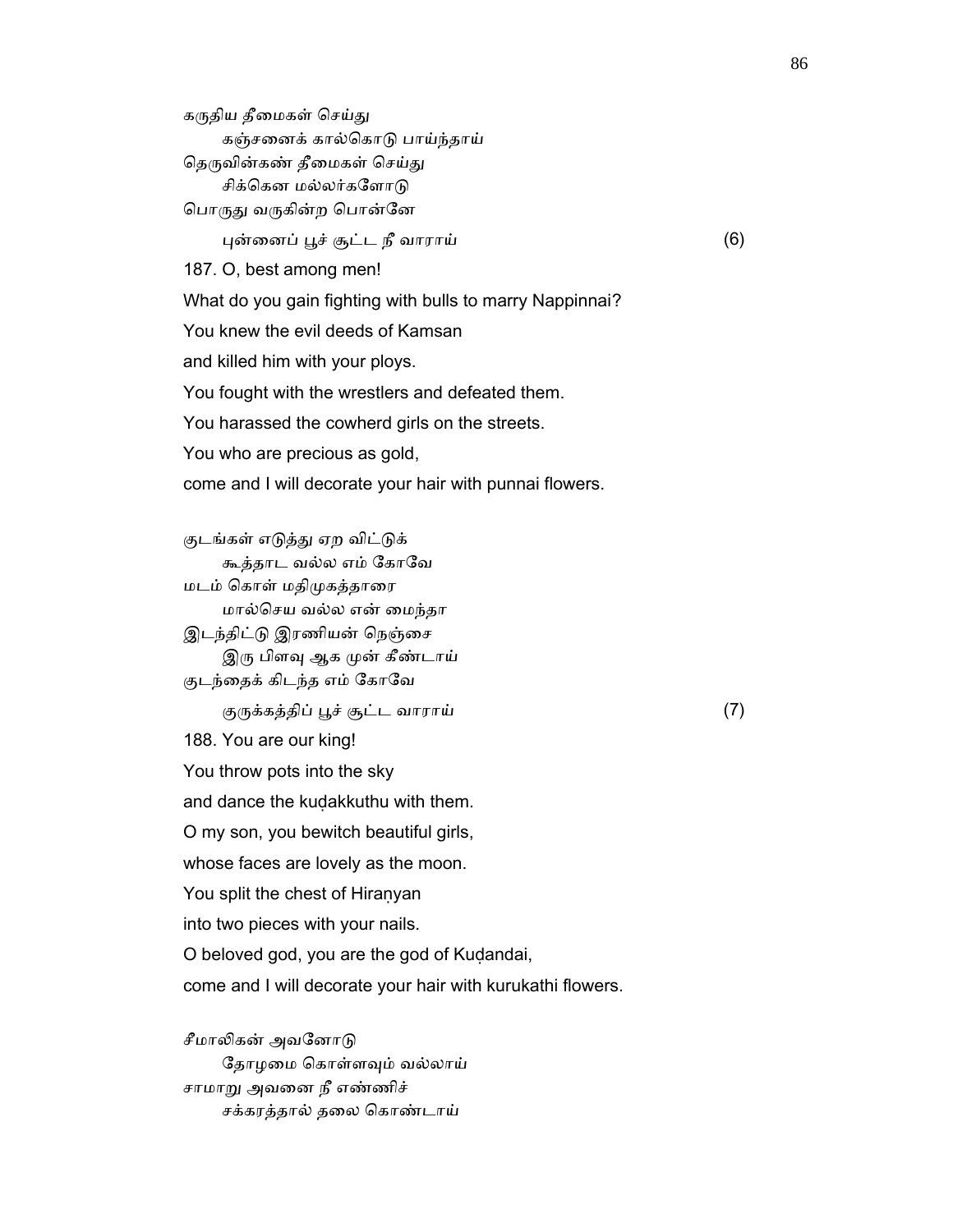ஆமாறு அறியும் பிரானே

 அணி அரங்கத்ேத கிடந்தாய் ஏமாற்றம் என்ைனத் தவிர்த்தாய்

 $\mathfrak{A}$ ருவாட்சிப் பூச் சூட்ட வாராய் (8)

189. You made friends with the Asura Thirumalihan

and then cut off his head with your discus.

You know the future of all.

You sleep on the Kaveri river in beautiful Srirangam.

Don't cheat me.

Come and I will decorate your hair with iruvatchi flowers.

 அண்டத்ᾐ அமரர்கள் சூழ அத்தாணியுள் அங்கு இருந்தாய் தொண்டர்கள் நெஞ்சில் உறைவாய் ᾑமலராள் மணவாளா உண்டிட்டு உலகினை ஏழும் ஓர் ஆலிலையிற் துயில் கொண்டாய் கண்ᾌ நான் உன்ைன உகக்கக் கருமுகைப் பூச் சூட்ட வாராய்  $(9)$  190. In heaven you stay in the assembly of gods, and you live in the hearts of your devotees. You are the beloved of Lakshmi who stays on a lovely lotus. You swallowed all the seven worlds and sleep on the banyan leaf. Come and I will decorate your hair with iruvatchi flowers blooming with big buds. I will see you and be happy.

செண்பக மல்லிகையோடு செங்கழுநீர் இருவாட்சி எண் பகர் பூவும் கொணர்ந்தேன் இன்று இவை சூட்ட வா என்று மண் பகர் ெகாண்டாைன ஆய்ச்சி மகிழ்ந்து உரை செய்த இம் மாலை பண் பகர் வில்லிபுத்தூர்க் கோன் பட்டர்பிரான் ெசான்ன பத்ேத (10)

191. The Pattar Piran, the chief of Villiputhur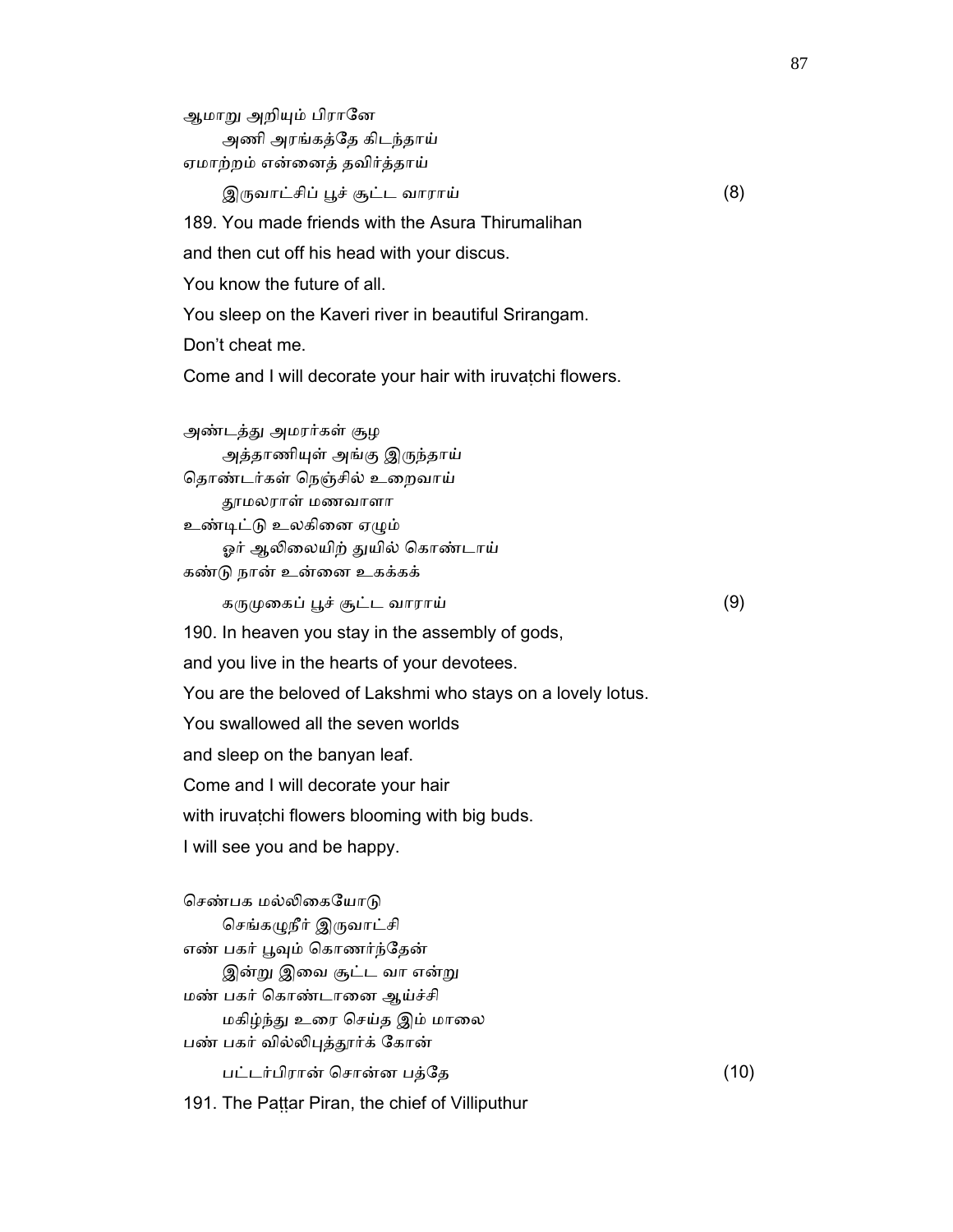composed poems with music telling how the cowherdess Yashoda happily called her son, the king of the earth, to come so that she could decorate his hair with eight kinds of flowers that she brought that day. Those who recite these poems will become beloved devotees of the god.

-------------

# ெபாியாழ்வார் திᾞெமாழி - காப்பிடல்

#### **Kaappidal**

#### Yashoda wants to put a "kaappu" on Kaṇṇan to protect him from the evil eye.

 இந்திரேனாᾌ பிரமன் ஈசன் இைமயவர் எல்லாம் மந்திர மா மலர் ெகாண்ᾌ மைறந்ᾐ உவராய் வந்ᾐ நின்றார் சந்திரன் மாளிகை சேரும் சதுரர்கள் வெள்ளறை நின்றாய் அந்தியம் போது இது ஆகும் அழகேன காப்பிட வாராய் (1) 192. Indra, Brahma, Shiva and all other gods brought beautiful divine flowers, stood away from you and looked at you happily . You abide in Vellarai where the moon shines above the palaces and the dancers sing your praise while they dance. This is the evening time. O beautiful child, come and I will put a kaappu on you so that evil eyes will not harm you.

கன்றுகள் இல்லம் புகுந்து கதறுகின்ற பசு எல்லாம் நின்ெறாழிந்ேதன் உன்ைனக் கூவி ேநசேமல் ஒன்ᾠம் இலாதாய் மன்றில் நில்லேல் அந்திப் போது மதிற் திᾞெவள்ளைற நின்றாய்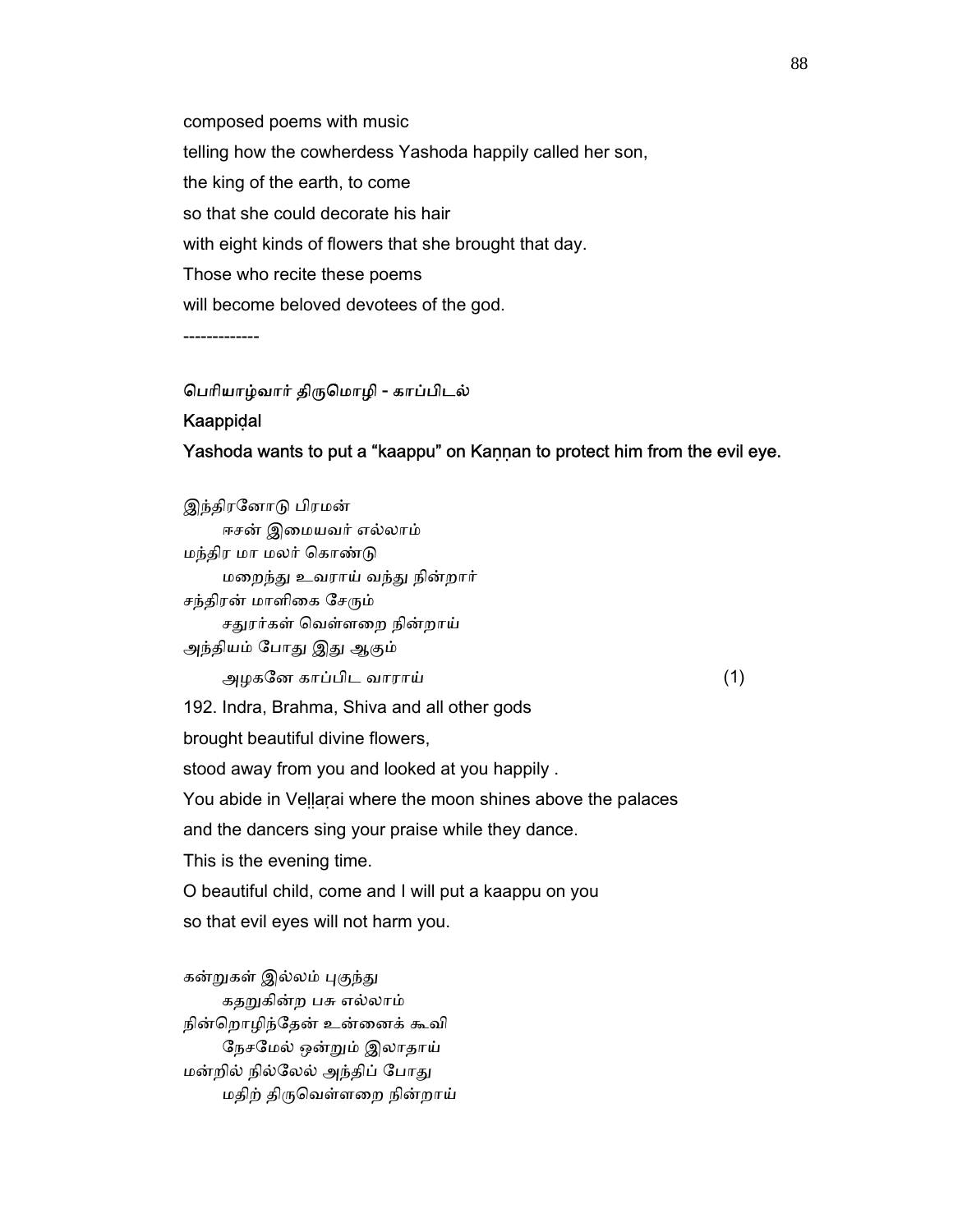நன்று கண்டாய் என்தன் சொல்லு

 நான் உன்ைனக் காப்பிட வாராய் (2) 193. The calves you grazed haven't come home and their mothers cry out and summon them. I am tired of calling you, heartless one! Don't stay on the streets, it is getting dark. O god, you who stay in Thiruveḷḷaṛai surrounded by walls, listen! I'm saying this for your good. Come and I will put kaappu on you so that evil eyes will not harm you.

செப்பு ஓது மென்முலையார்கள் சிறுசோறும் இல்லும் சிதைத்திட்டு அப்ேபாᾐ நான் உரப்பப் ேபாய் அடிசிலும் உண்டிலை ஆள்வாய் ᾙப் ேபாᾐம் வானவர் ஏத்ᾐம் ᾙனிவர்கள் ெவள்ளைற நின்றாய் இப்போது நான் ஒன்றும் செய்யேன் எம்பிரான் காப்பிட வாராய் (3) 194. When you knocked over the play houses and messed up the play food of the girls whose soft breasts are formed like ceppus, I scolded you. You ran away and haven't come back to eat. You are the ruler of the world. You stay in Thiruvellarai where rishis live and the gods praise you three times a day. I won't do anything to hurt you. O beloved god, come and I will put kaappu for you so that evil eyes will not harm you.

கண்ணில் மணல்கொடு தூவிக் காலினால் பாய்ந்தனை என்று என்று எண் அரும் பிள்ளைகள் வந்திட்டு

-இவர் ஆர்?- முறைப்படுகின்றார் கண்ணேன ெவள்ளைற நின்றாய் கண்டாரொடே தீமை செய்வாய்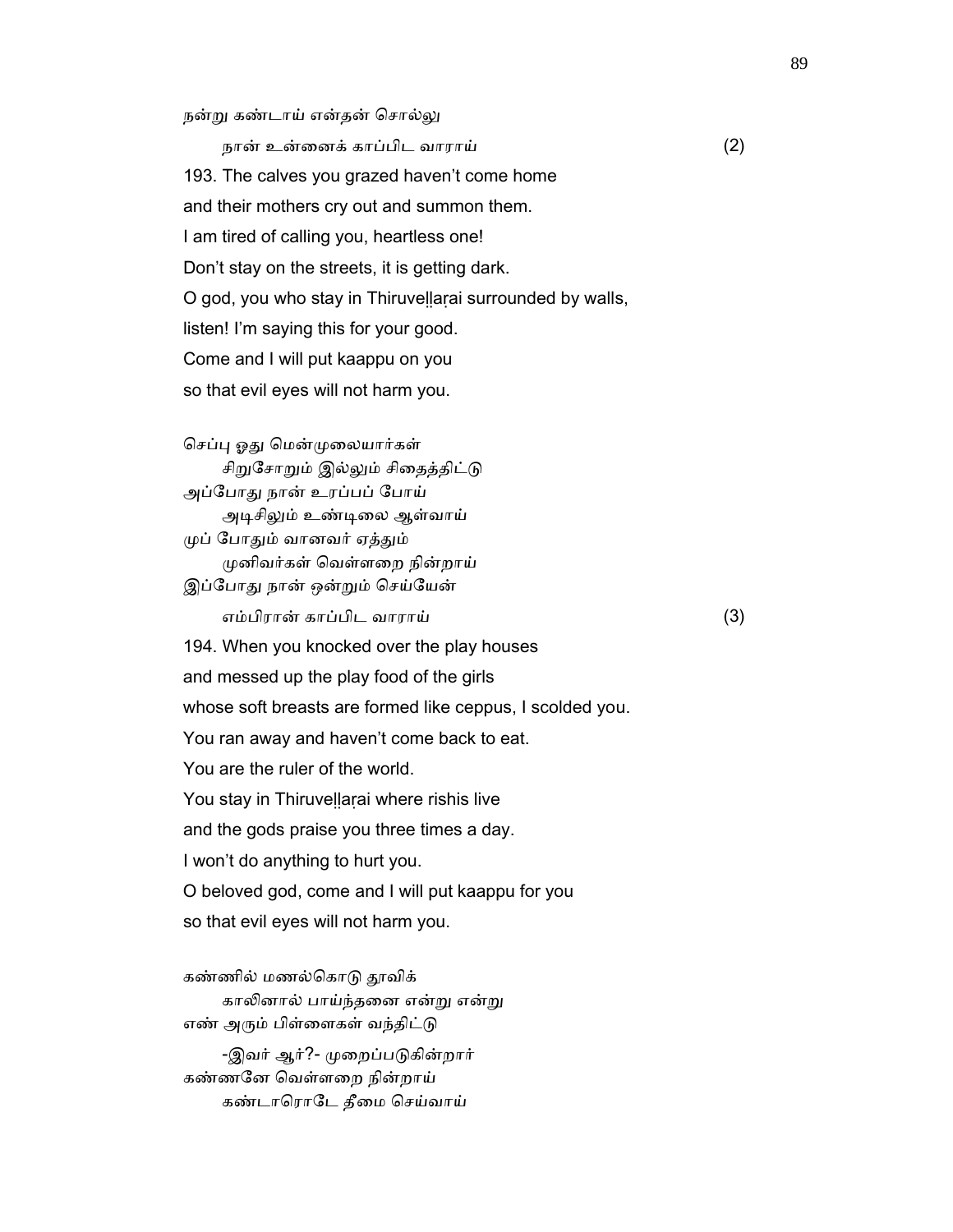வண்ணேம ேவைலயᾐ ஒப்பாய்

வள்ளேல காப்பிட வாராய் (4)

 195. Countless children come again and again and they complain that you threw sand into their eyes and kicked them. You bother everyone you see. O Kaṇṇa, you are the god of Thiruveḷḷaṛai. You have the color of the ocean! You are generous! Come and I will put kaappu on you so that evil eyes will not harm you.

 பல்லாயிரவர் இவ் ஊாில் பிள்ைளகள் தீைமகள் ெசய்வார் எல்லாம் உன்மேல் அன்றிப் போகாது எம்பிரான் நீ இங்ேக வாராய் நல்லார்கள் ெவள்ளைற நின்றாய் ஞானச் சுடேர உன்ேமனி ெசால் ஆர வாழ்த்தி நின்ᾠ ஏத்திச் ெசாப்படக் காப்பிட வாராய் (5) 196. Even if thousands of children from this village do naughty things, people will say you are the one who did them. O beloved god, come. You stay in Thiruvellarai where good people live and you are the light of wisdom. I will praise your beautiful body. Come and I will put kaappu on you so that evil eyes will not harm you.

கஞ்சன் கறுக்கொண்டு நின்மேல் கரு நிறச் செம் மயிர்ப் பேயை வஞ்சிப்பதற்கு விᾌத்தான் என்பது ஓர் வார்த்தையும் உண்டு மஞ்சு தவழ் மணி மாட மதிற் திᾞெவள்ளைற நின்றாய் அஞ்சுவன் நீ அங்கு நிற்க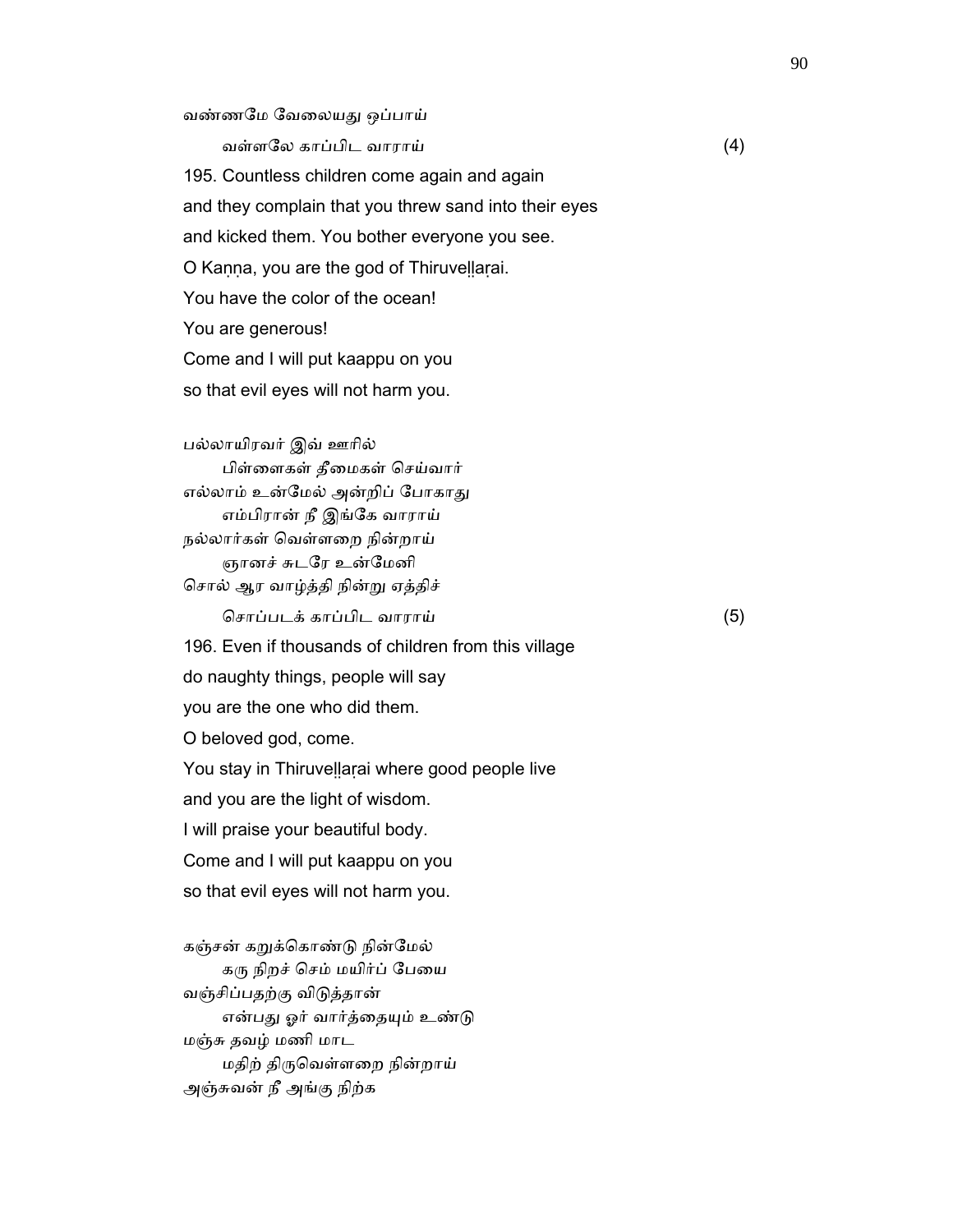#### அழகேன காப்பிட வாராய் (6)

 197. I heard that Kamsan is angry at you and is sending Puthana, the dark red-haired devil, to cheat and kill you. You stay in the beautiful Thiruvellarai that is surrounded by walls and filled with diamond-studded palaces where the clouds crawl. I am afraid you will be hurt even if you stay there. O beautiful child, come and I will put kaappu on you so that evil eyes will not harm you. கள்ளச் சகடும் மருதும் கலக்கு அழிய உதைசெய்த பிள்ைளயரேச நீ ேபையப் பிடித்து முலை உண்ட பின்னை உள்ளவாᾠ ஒன்ᾠம் அறிேயன் ஒளியுடை வெள்ளறை நின்றாய் பள்ளிகொள் போது இது ஆகும் பரமேன காப்பிட வாராய் (7) 198. O beloved, you are my prince. I know that you have kicked and killed the evil Sakaṭasuran who came disguised as a cart. You destroyed the two Asurans who were disguised as marudu trees. I know you killed the devil Puthana drinking milk from her breasts, but I don't know what else you might have done after that. You stay in the lustrous Thiruvellarai. It is time for you to go to bed. O highest god,

come and I will put kaappu on you

so that evil eyes will not harm you.

91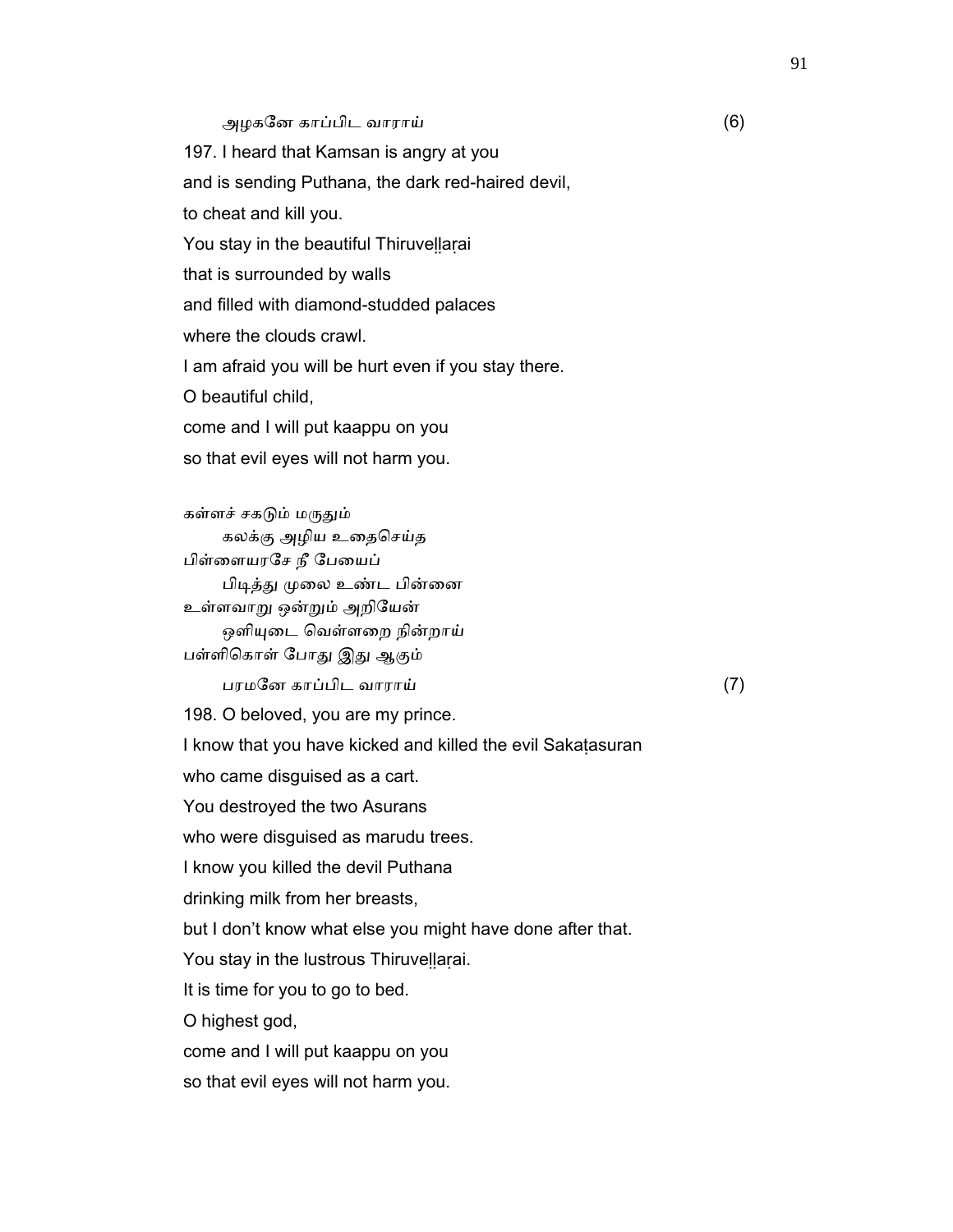இன்பம் அதைன உயர்த்தாய் இைமயவர்க்கு என்ᾠம் அாியாய் கும்பக் களிறு அட்ட கோவே கொடுங் கஞ்சன் நெஞ்சினிற் கூற்றே செம்பொன் மதில் வெள்ளறையாய் ெசல்வத்தினால் வளர் பிள்ளாய் கம்பக் கபாᾢ காண் அங்கு கᾊᾐ ஓᾊக் காப்பிட வாராய் (8) 199. You gave me the highest joy. Even the gods do not know who you are. You are the king who killed the elephant Kuvalayabeeḍam. You are Yama for cruel Kamsan. You stay in Thiruvellarai surrounded with precious golden walls. You have been raised as a precious child. See, there is a beggar, a Kambakkabaali with a garland of skulls. Run, come quickly and I will put kaappu on you so that evil eyes will not harm you.

இருக்கொடு நீர் சங்கிற் கொண்டிட்டு எழில் மைறேயார் வந்ᾐ நின்றார் தருக்கேல் நம்பி சந்தி நின்று தாய் சொல்லுக் கொள்ளாய் சில நாள் திருக்காப்பு நான் உன்னைச் சாத்த ேதசு உைட ெவள்ளைற நின்றாய் உருக் காட்டும் அந்தி விளக்கு இன்று ஒளி ெகாள்ள ஏற்ᾠேகன் வாராய் (9)

 200. The Brahmins who know the Vedas well recite the Rg Veda, come holding conches with water and stand near you. O dear child! Don't be proud! You stand in the middle of the street and refuse to listen to my words. I, your mother, only want to put divine kaappu on you.

You stay in prosperous Thiruvellarai

It is evening.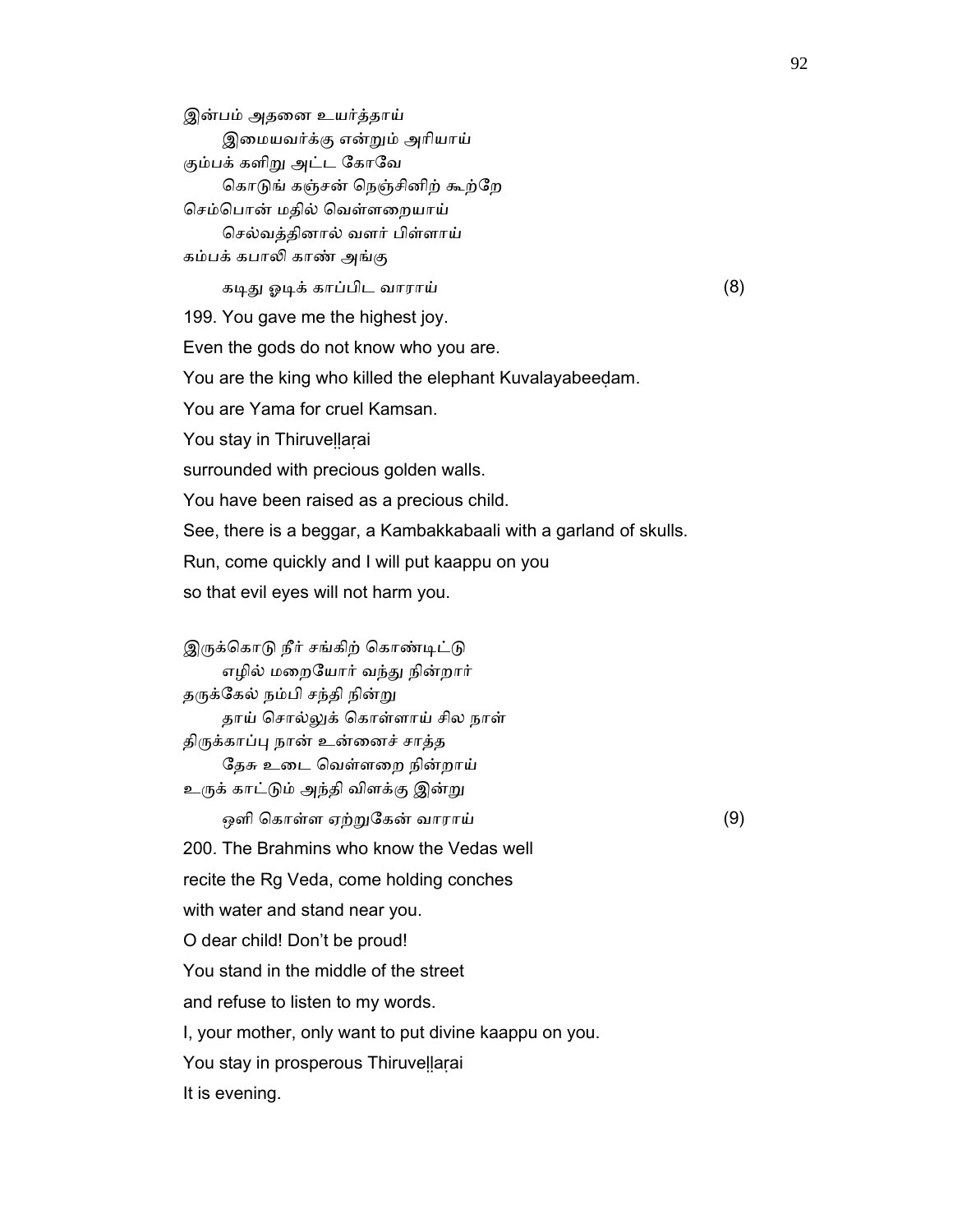I will light the lamp, so I can see you when you return. Come and I will put kaappu on you so that evil eyes will not harm you.

போது அமர் செல்வக்கொழுந்து புணர் திருவெள்ளறையானை மாதர்க்கு உயர்ந்த அேசாைத மகன்தன்ைனக் காப்பிட்ட மாற்றம் வேதப் பயன் கொள்ள வல்ல விட்டுசித்தன் சொன்ன மாலை பாதப் பயன் ெகாள்ள வல்ல பத்தர் உள்ளார் விைன ேபாேம (10) 201. Yashoda, the best among women, called her son to put kaappu on him who stays in auspicious Thiruveḷḷaṛai with Lakshmi the goddess of wealth who lives on a lotus. Vishṇuchithan who knows the benefit of learning the Vedas made Yashoda's words into poems. The bad karma of devotees who recite even one part of these poems will disappear. -------------

## ெபாியாழ்வார் திᾞெமாழி - பாலக் கிாீைட The complaining cowherd girls!

வெண்ணெய் விழுங்கி வெறுங் கலத்தை ெவற்பிைட இட்ᾌ அதன் ஓைச ேகட்கும் கண்ணபிரான் கற்ற கல்வி தன்ைனக் காக்ககில்ேலாம் உன்மகைனக் காவாய் புண்ணிற் புளிப் பெய்தால் ஒக்கும் தீமை புரை புரையால் இவை செய்ய வல்ல அண்ணற் கண்ணான் ஓர் மகைனப் ெபற்ற அேசாைத நங்காய் உன்மகைனக் கூவாய் (1) 202. The cowherd girls complain saying, "When he gulps down the butter in our house and throws the pots on the stones we hear the noise of them breaking. We can't stop his naughty deeds.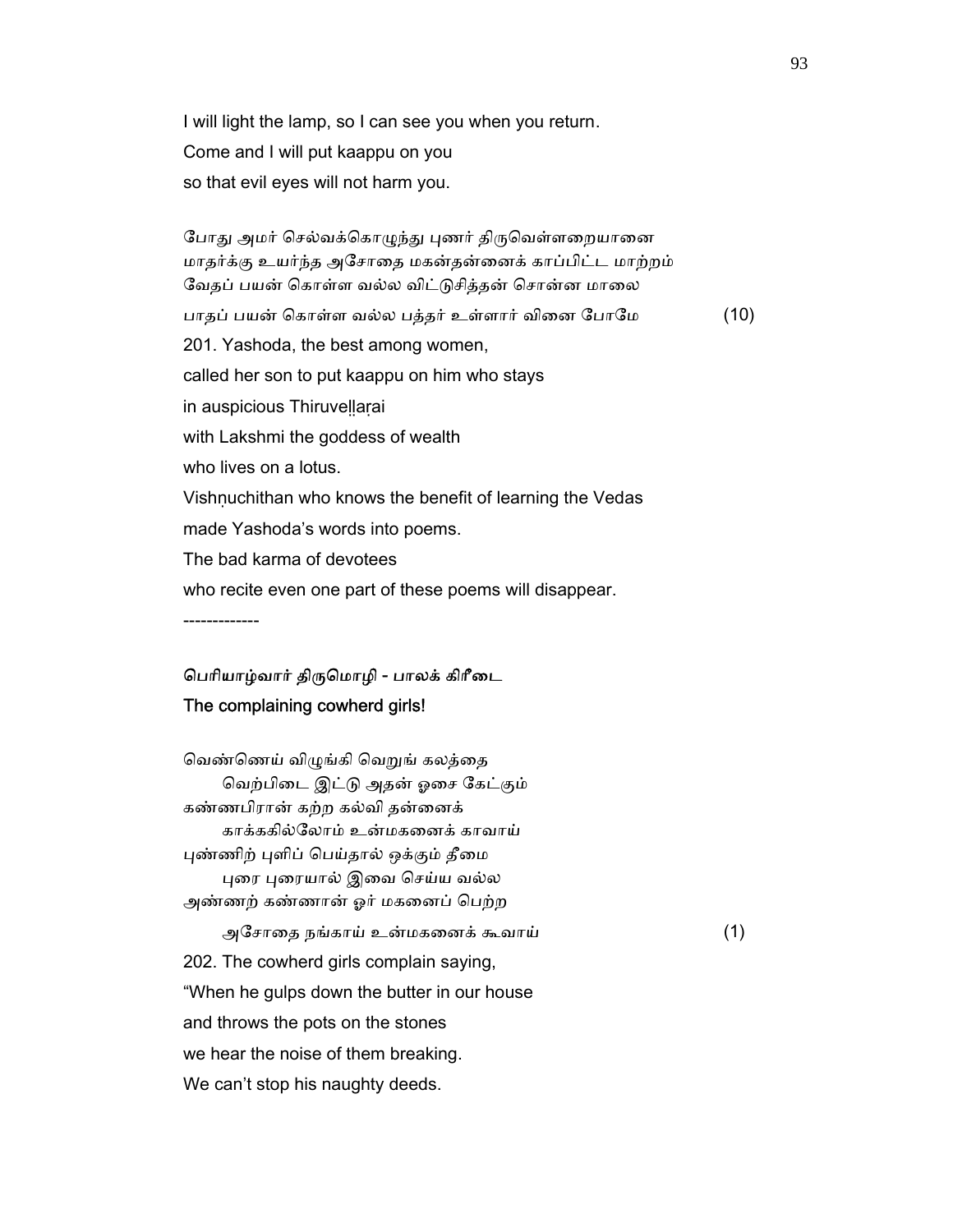You should take care of your son. The things he does hurt us as if they were pouring sour juice into wounds. You should tell your son not to act like that. You gave birth to a son whose actions are very naughty. You are the mother of the one who is the chief of all. O lovely Yashoda, call your son!"

வருக வருக இங்கே வாமன நம்பீ வருக இங்கே கரிய குழல் செய்ய வாய் முகத்து எம் காகுத்த நம்பீ வᾞக இங்ேக அாியன் இவன் எனக்கு இன்ᾠ நங்காய் அஞ்சனவண்ணா அசலகத்தார் பாிபவம் ேபசத் தாிக்ககில்ேலன்

பாவிேயᾔக்கு இங்ேக ேபாதராேய (2)

203. Yashoda asks Kannan to come

and then speaks to her neighbors.

"You are my dear child!

You were the dwarf Vamanan who went to the king Mahabali.

Come, come, come here!

You are the best of the Kahusta dynasty.

You have dark hair, a beautiful face and a lovely mouth.

Come here.

And you, lovely neighbors, you know he is my beloved child.

You know how precious he is to me.

Listen, son, you with a body dark as kohl,

it hurts me when I hear the neighbors complain about you.

I can't bear it. Don't you feel sorry for me?

Come to me."

திரு உடைப் பிள்ளைதான் தீயவாறு ேதக்கம் ஒன்ᾠம் இலன் ேதசு உைடயன் உருக வைத்த குடத்தோடு வெண்ணெய்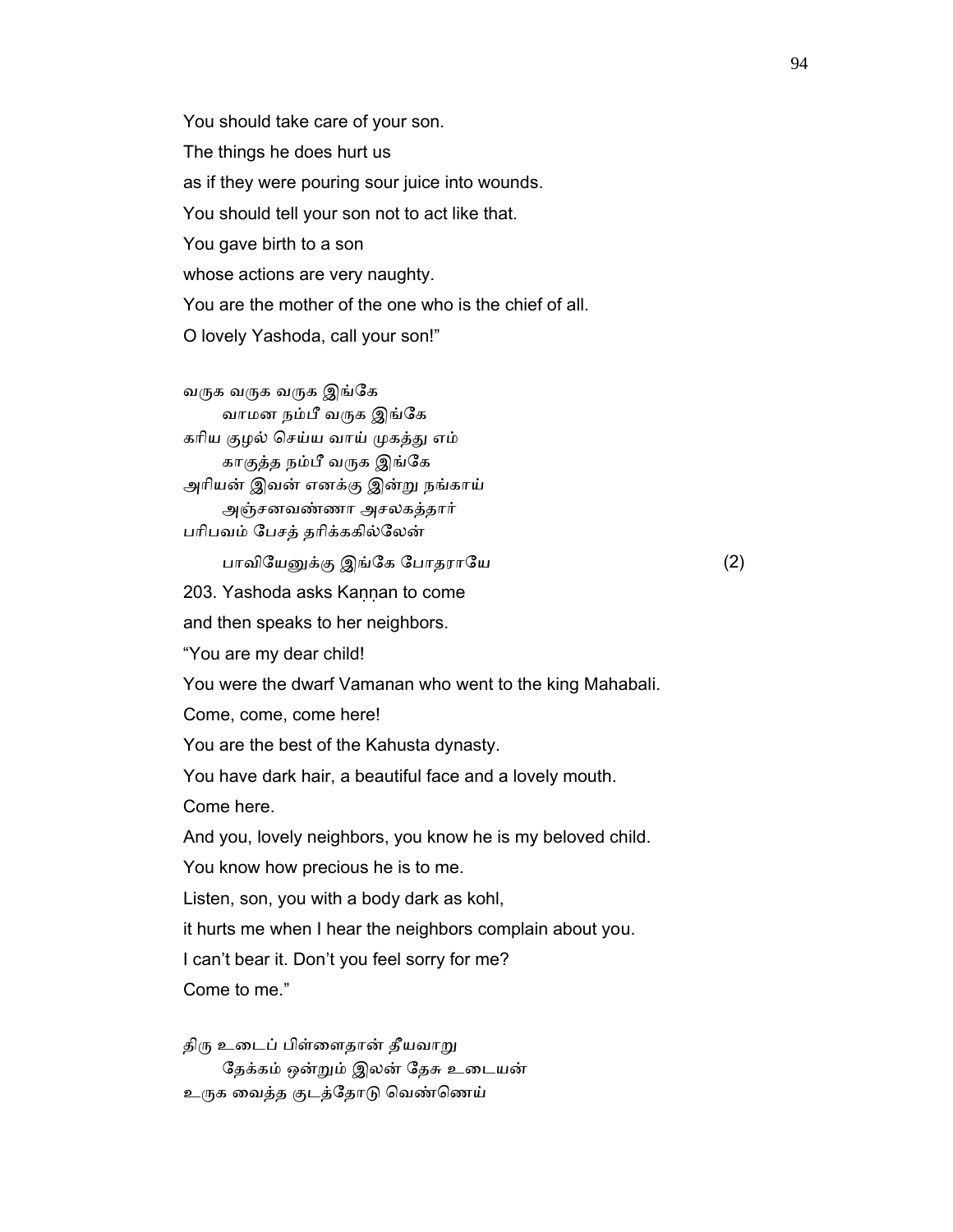உறிஞ்சி உைடத்திட்ᾌப் ேபாந்ᾐ நின்றான் அᾞகு இᾞந்தார் தம்ைம அநியாயம் செய்வதுதான் வழக்கோ? அசோதாய் வᾞக என்ᾠ உன்மகன் தன்ைனக் கூவாய் வாழ ஒட்டான் மᾐசூதனேன (3) 204. The cowherd women complained to Yashoda and said, "Your wonderful son doesn't hesitate to do naughty things. He thinks it is just fine to do them. He swallowed all the melted ghee in our pots, and broke them, and now he stands here as if he has done nothing wrong. Is it right to do bad things like this to your neighbors? Yashoda, call him to come to you. He doesn't allow us to live! No doubt, he is indeed Madhusudanan. கொண்டல்வண்ணா இங்கே போதராயே கோயிற் பிள்ளாய் இங்கே போதராயே தெண் திரை சூழ் திருப்பேர்க் கிடந்த திருநாரணா இங்கே போதராயே உண்டு வந்தேன் அம்மம் என்று சொல்லி ஓடி அகம் புக ஆய்ச்சிதானும் கண்டு எதிரே சென்று எடுத்துக்கொள்ளக் கண்ணபிரான் கற்ற கல்வி தாேன (4) 205. Yashoda asked Kannan to come to her and said, "O you who have the color of a cloud, come. You are the god of Srirangam. Come. You are the divine Naraṇan of Thirupperur surrounded by the ocean with clear waves. Come." He came running into the house and said, "I've only come to eat." Yashoda could not get angry at him. She approached him and embraced him. This is the loving trick that Yashoda's dear child has learned.

95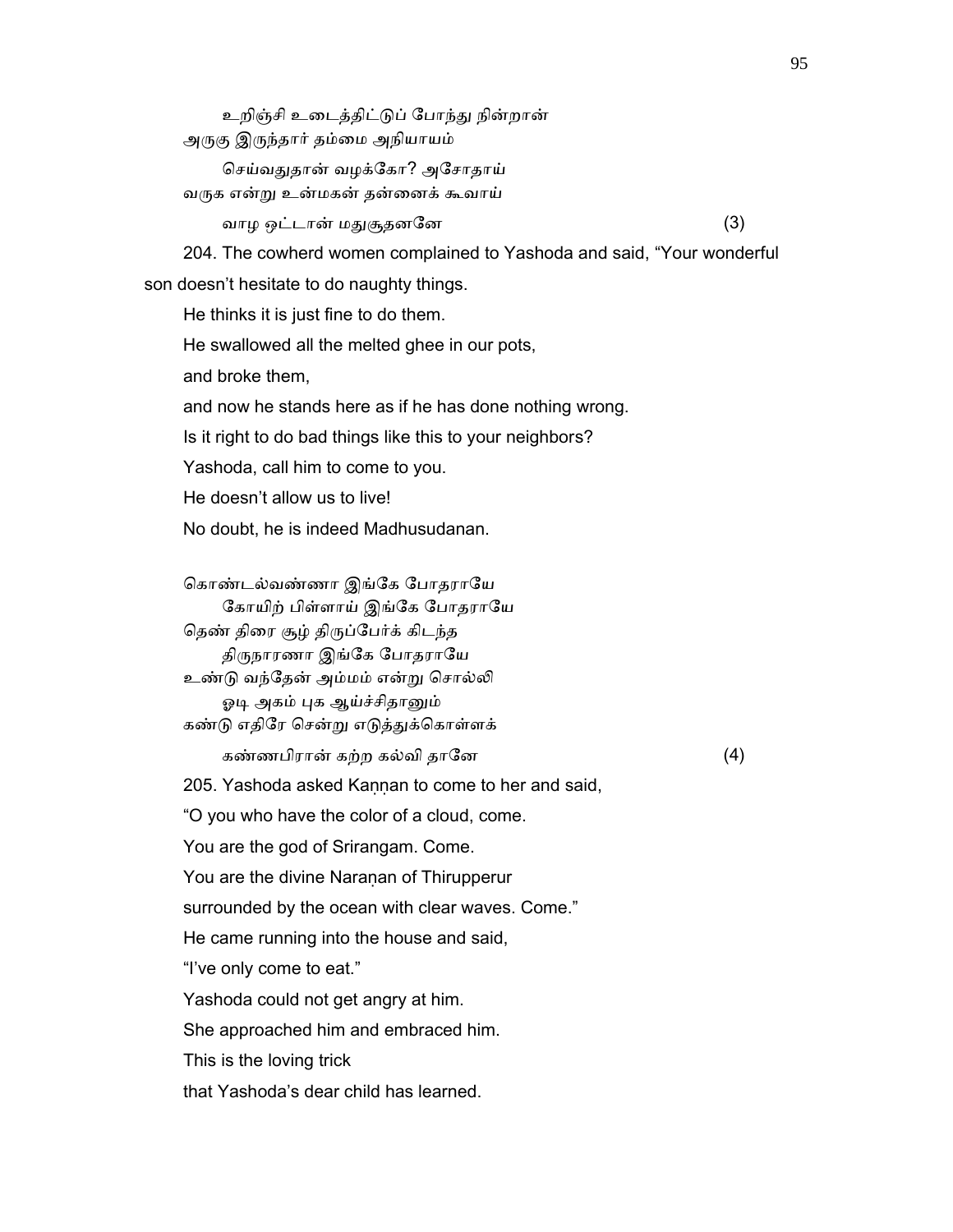பாலைக் கறந்து அடுப்பு ஏற வைத்துப் பல்வைளயாள் என்மகள் இᾞப்ப மேலை அகத்தே நெருப்பு வேண்டிச் சென்று இறைப்பொழுது அங்கே பேசி நின்றேன் சாளக்கிராமம் உைடய நம்பி சாய்த்துப் பருகிட்டுப் போந்து நின்றான் ஆலைக் கரும்பின் மொழி அனைய அேசாைத நங்காய் உன்மகைனக் கூவாய் (5) 206. A cowherdess complains, "I milked the cow and put the milk on the stove, but then I found out I didn't have any fire to light it. I asked my daughter to stay there and went to borrow some fire from a neighbor. As I stood there and chatted with the neighbor for a while, the dear god of Saaḷakkiraamam turned over the pot, drank the milk and ran away. O beautiful Yashoda, your voice is as sweet as the juice from a sugarcane press, call your son." ேபாதர் கண்டாய் இங்ேக ேபாதர் கண்டாய் ேபாதேரன் என்னாேத ேபாதர் கண்டாய் ஏதேனும் சொல்லி அசலகத்தார் ஏதேனும் பேச நான் கேட்கமாட்டேன் கோதுகலம் உடைக்குட்டனேயோ குன்ᾠ எᾌத்தாய் குடம் ஆᾌ கூத்தா வேதப் பொருளே என் வேங்கடவா வித்தகேன இங்ேக ேபாதராேய (6) 207. Yashoda called Kannan to come to her. " O my son, you should come to me. You should come to me now. Don't say you won't come. Come to me. The neighbors keep complaining about you and it's hard for me to hear so many complaints.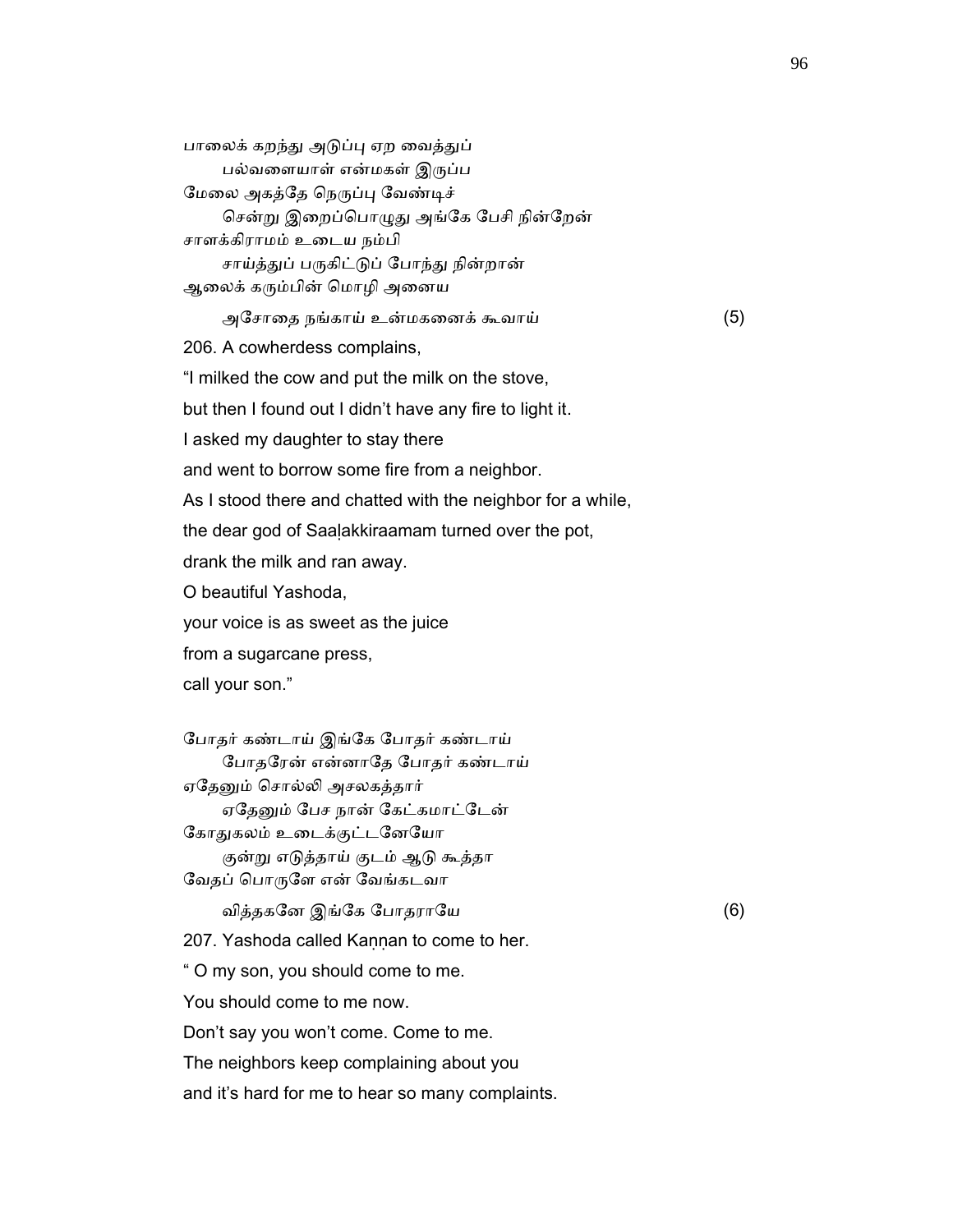You are a happy little one! You carried Govardhana mountain. You danced the Kuḍakkuthu dance. You are the meaning of the Vedas. You are my god of Venkata hills. You are clever. Come here."

செந்நெல் அரிசி சிறு பருப்புச் செய்த அக்காரம் நறுநெய் பாலால் பன்னிரண்டு திருவோணம் அட்டேன் பண்ᾌம் இப் பிள்ைள பாிசு அறிவன் இன்னம் உகப்பன் நான் என்று சொல்லி எல்லாம் விᾨங்கிட்ᾌப் ேபாந்ᾐ நின்றான் உன்மகன் தன்ைன அேசாைத நங்காய் கூவிக் ெகாள்ளாய் இைவᾜம் சிலேவ (7) 208. A cowherd girl complained, "I made twelve types of sweets with good rice, small lentils, sugar, fragrant ghee and milk for the festival of Thiruvonam. I know what he does! He already ate my food once before. He said he wanted more and gobbled everything up and then stood as if he hadn't done anything wrong. O lovely Yashoda, call your son and ask him to come to you. I only have a little bit of food left over."

கேசவனே இங்கே போதராயே கில்லேன் என்னாது இங்கே போதராயே நேசம் இலாதார் அகத்து இருந்து நீ விளையாடாதே போதராயே தூசனம் சொல்லும் தொழுத்தைமாரும் தொண்டரும் நின்ற இடத்தில் நின்று தாய்சொல்லுக் கொள்வது தன்மம் கண்டாய் தாேமாதரா இங்ேக ேபாதராேய (8) 209. Yashoda called Kaṇṇan to come to her.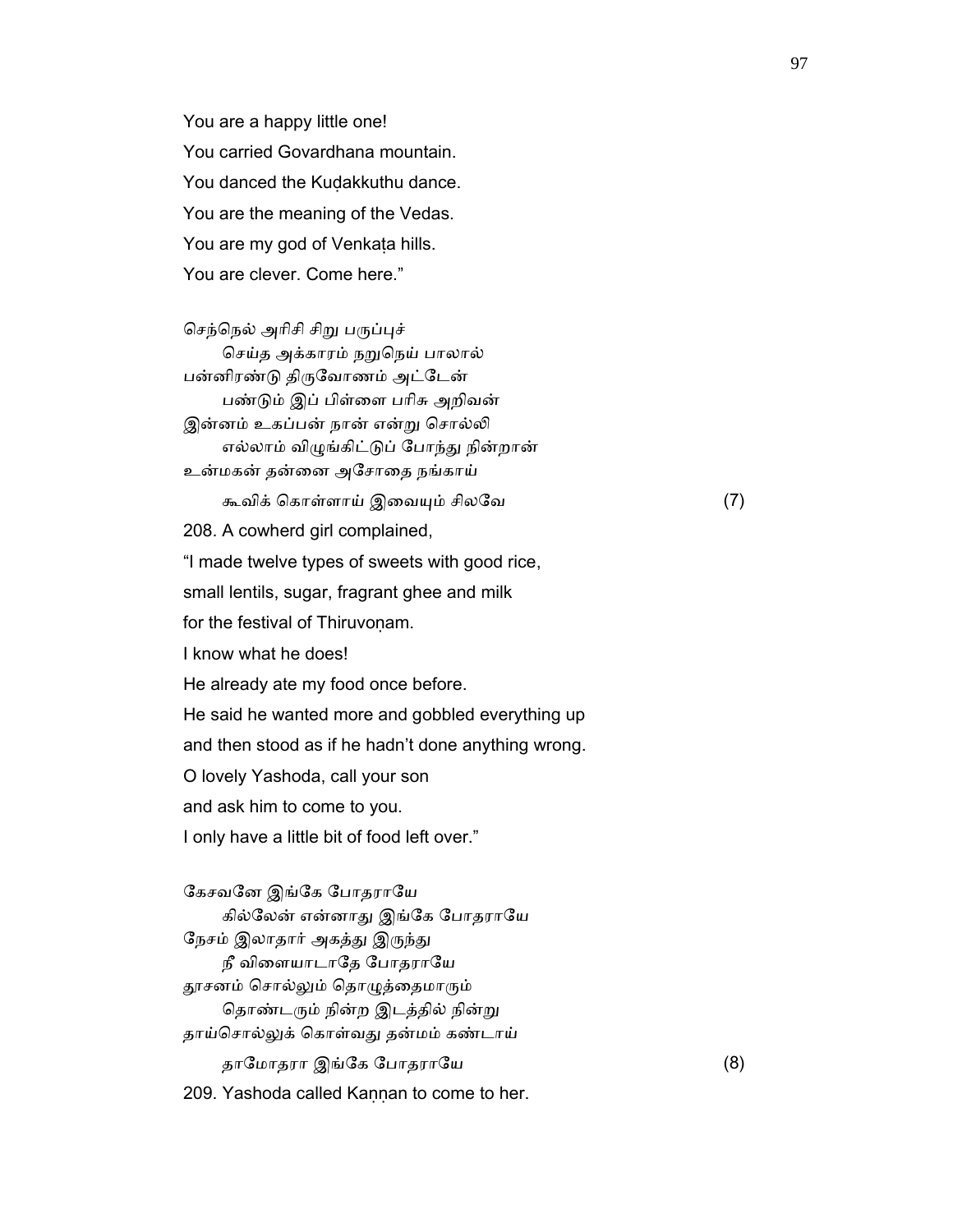"O Kesava, come here. Don't say no. Come to me. Don't go to unfriendly people's houses and play there. Come to me. Don't stay where common people say bad things about you and servants live. Obeying your mother's words is your duty. Damodara, come here."

கன்னல் இலட்டுவத்தோடு சீடை காரெள்ளின் உண்டை கலத்தில் இட்டு என் அகம் என்ᾠ நான் ைவத்ᾐப் ேபாந்ேதன் இவன் புக்கு அவற்றைப் பெறுத்திப் போந்தான் பின்னும் அகம் புக்கு உறியை ந<mark>ோ</mark>க்கிப் பிறங்குஒளி ெவண்ெணᾜம் ேசாதிக்கின்றான் உன்மகன் தன்ைன அேசாைத நங்காய்

கூவிக் கொள்ளாய் இவையும் சிலவே (9)

210. A cowherd girl complains,

 " I kept sweet laḍḍus, seeḍais and sesame sweet balls in a pot and went outside.

 I thought no one would come into my house and take anything, but your son entered my house and ate all the sweets without leaving any at all. He even looked into the pot hanging on the uri and checked to see if there was any butter hidden there. O Yashoda, you are beautiful. Call your son to come to you. I've only told you some of the naughty things he did."

சொல்லில் அரசிப் படுதி நங்காய் சூழல் உடையன் உன்பிள்ளை தானே இல்லம் புகுந்து என்மகளைக் கூவிக் கையில் வளையைக் கழற்றிக்கொண்டு ெகால்ைலயில் நின்ᾠம் ெகாணர்ந்ᾐ விற்ற அங்கு ஒருத்திக்கு அவ் வளை கொடுத்து நல்லன நாவற் பழங்கள் கொண்டு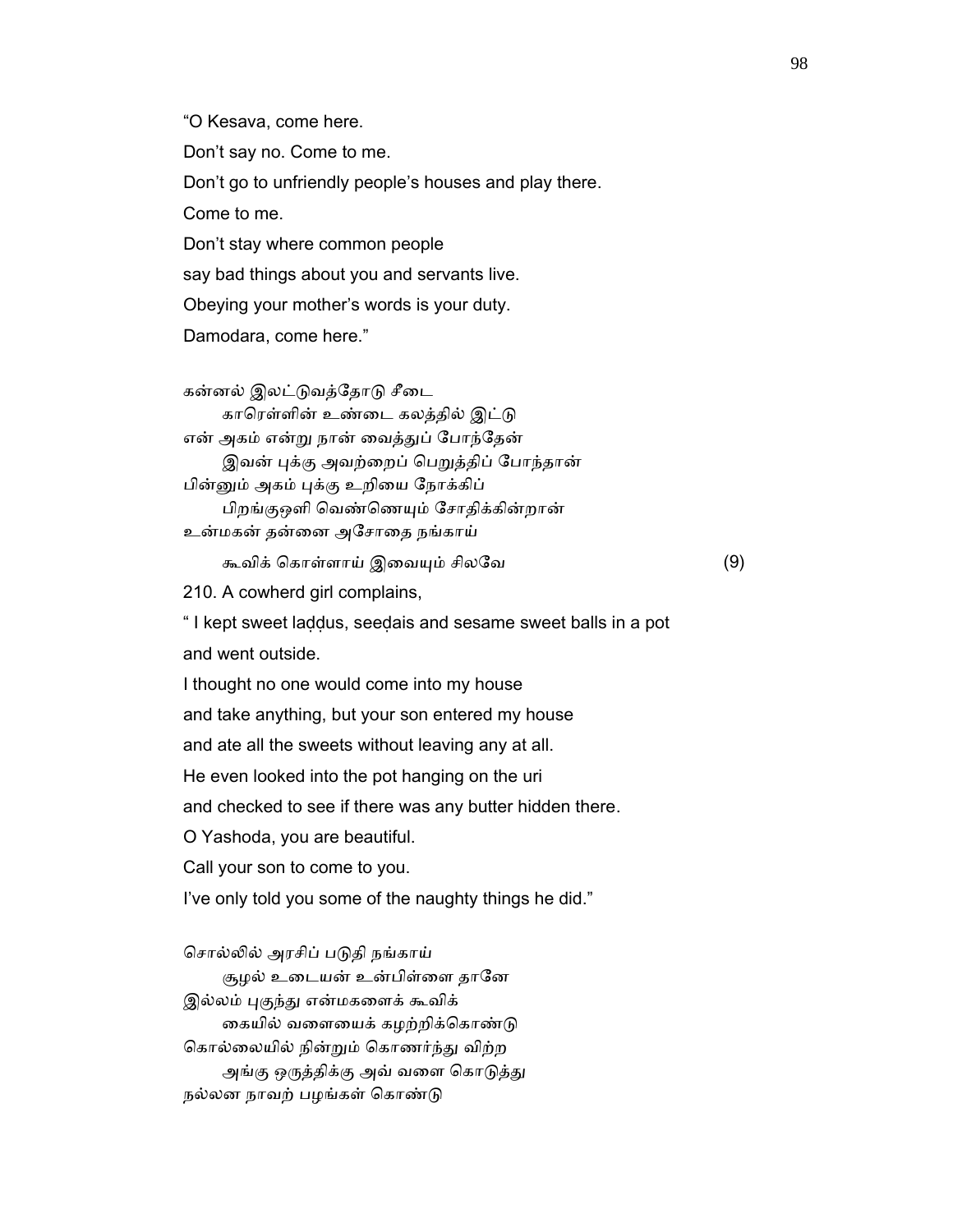நான் அல்ேலன் என்ᾠ சிாிக்கின்றாேன (10) 211. A cowherd girl complains, "If anyone complains about your son, you get upset. O lovely Yasoda, he is tricky. He came to our house and called my girl. He took her bracelets, went away through the backyard, sold them to the berry seller, bought some sweet berries and ate them. When I asked him about the bracelets. he said, "I haven't seen them" and laughed. வண்ᾌ களித்ᾐ இைரக்கும் ெபாழில் சூழ் வருபுனற் காவிரித் தென்னரங்கன் பண்ᾌ அவன் ெசய்த கிாீைட எல்லாம் பட்டர்பிரான் விட்ᾌசித்தன் பாடல் கொண்டு இவை பாடிக் குனிக்க வல்லார் கோவிந்தன்தன் அடியார்கள் ஆகி எண் திைசக்கும் விளக்காகி நிற்பார் இைணயᾊ என்தைல ேமலனேவ (11) 212. The chief Pattar, Vishnuchithan, composed songs describing the play of the god of Srirangam in the southern land surrounded with groves where bees happily swarm and the Kaveri flows with its abundant water. People who sing these songs and dance will become devotees of Govindan and will be like lights that brighten up all the eight directions. I bow to them and worship their feet.

----------

## பெரியாழ்வார் திருமொழி - ஆயர்மங்கையர் முறையீடு The complaints of the young cowherd girls

ஆற்றில் இருந்து விளையாடுவோங்களைச் சேற்றால் எறிந்து வளை துகிற் கைக்கொண்டு காற்றிற் கடியனாய் ஓடி அகம் புக்கு மாற்றᾙம் தாரானால் இன்ᾠ ᾙற்ᾠம்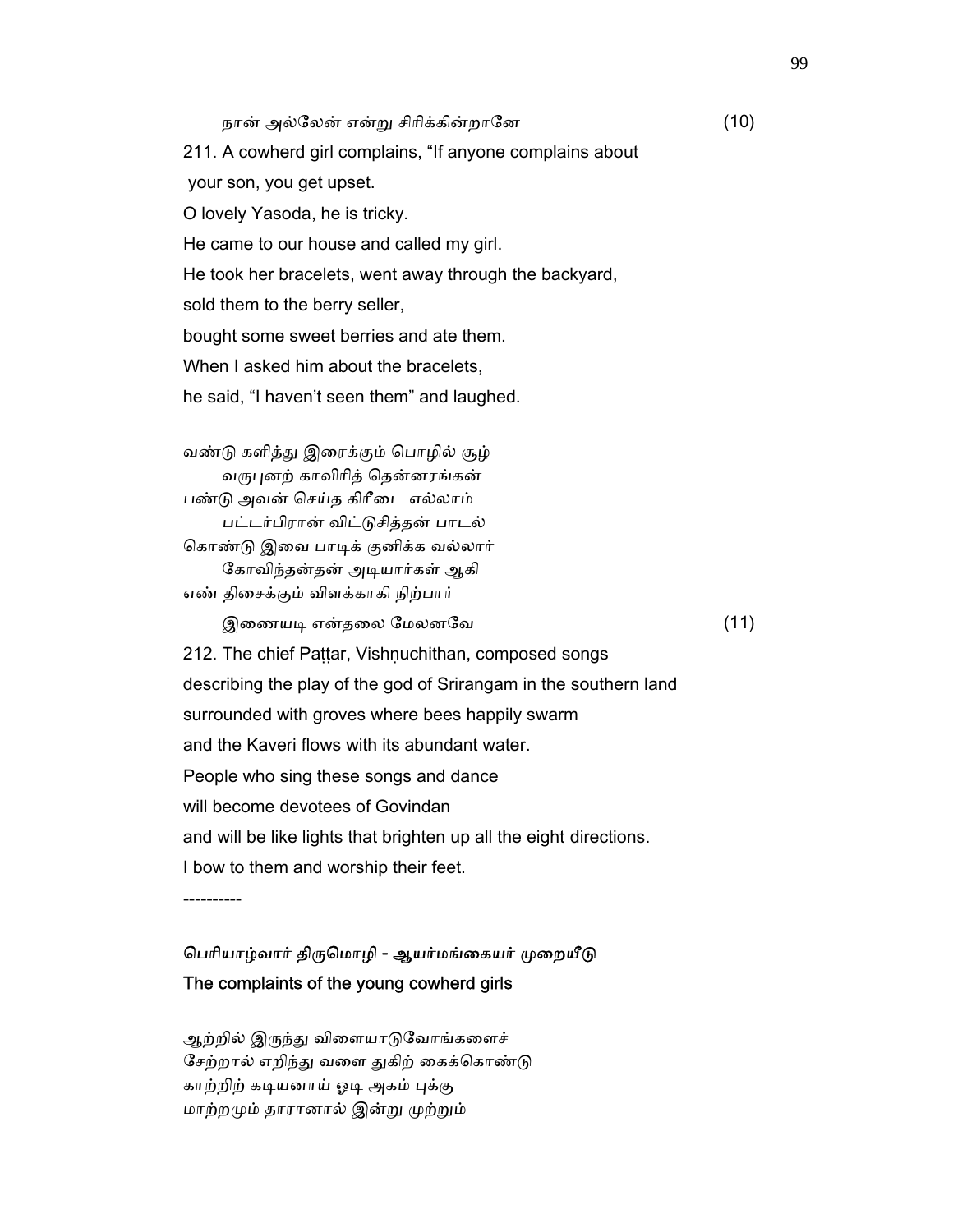வளைத் திறம் பேசானால் இன்று முற்றும் (1) 213. O Yashoda, your son threw mud at us when we were bathing and playing in the river. He stole our bracelets and clothes and ran faster than the wind and hid in his house. When we asked for our clothes and bangles he didn't answer. This isn't fair. If he doesn't give us our bangles it isn't fair.

 குண்டலம் தாழ குழல் தாழ நாண் தாழ எண் திசையோரும் இறைஞ்சித் தொழுது ஏத்த வண்டு அமர் பூங்குழலார் துகிற் கைக்கொண்டு விண் தோய் மரத்தானால் இன்று முற்றும்

 ேவண்டᾫம் தாரானால் இன்ᾠ ᾙற்ᾠம் (2) 214. O Yashoda, your son has long ear rings. He has long hair. His sacred thread hangs down to his belly button. He is worshipped and praised by people in all eight directions. We are beautiful women and our hair is decorated with flowers that swarm with bees. Your son stole our clothes and climbed to the top of a tree that touches the sky and sat there. This isn't fair. We begged him to give our clothes back, but he wouldn't. This isn't fair. தடம் படு தாமரைப் பொய்கை கலக்கி

விடம் படு நாகத்தை வால் பற்றி ஈர்த்து படம் படு பைந்தலை மேல் எழப் பாய்ந்திட்டு உடம்பை அசைத்தானால் இன்று முற்றும்

 உச்சியில் நின்றானால் இன்ᾠ ᾙற்ᾠம் (3) 215. Yashoda, your son stirred up the water in the pond where large lotuses bloom,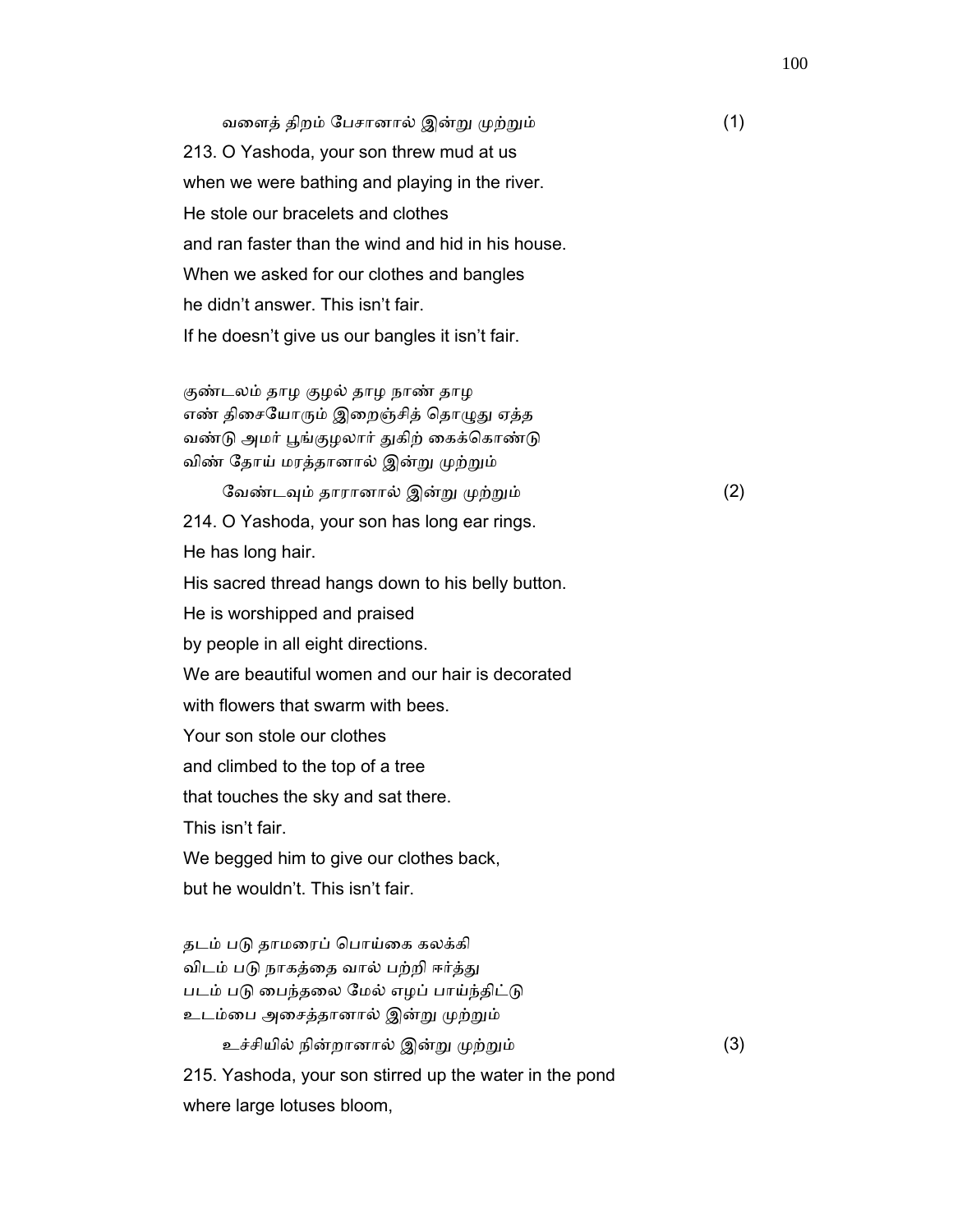grasped the tail of the poisonous snake Kalingan and climbed on its heads, dancing and shaking its whole body. We think that was good, but he stole our clothes, stays in the top of the tree and refuses to give them back. This isn't fair.

தேனுகன் ஆவி செகுத்துப் பனங்கனி தான் எறிந்திட்ட தடம் பெருந்தோளினால் வானவர் கோன் விட வந்த மழை தடுத்து ஆனிரை காத்தானால் இன்று முற்றும்

 அைவ உய்யக் ெகாண்டானால் இன்ᾠ ᾙற்ᾠம் (4) 216. Yashoda, your son killed the Asuran Thenuhan, threw his body at the tree, and made the fruits of the palmyra tree fall. When Indra made a heavy rain fall on the cattle, he carried Govardhana mountain in his big arms and protected the cows. We think that was good, but he stole our clothes, stays in the top of the tree, and refuses to give them back. This isn't fair.

ஆய்ச்சியர் சேரி அளை தயிர் பால் உண்டு பேர்த்து அவர் கண்டு பிடிக்கப் பிடியுண்டு வேய்த் தடந்தோளினார் வெண்ணெய் கோள் மாட்டாது அங்கு ஆப்புண்டு இருந்தானால் இன்று முற்றும்

அடியுண்டு அழுதானால் இன்று முற்றும் (5)

217. O Yashoda,

your son stole the milk and yogurt

in the cowherd village and ate them.

The cowherds saw him, caught him and tied him up.

Now he can't steal the butter

made by the cowherd women

who have round bamboo-like arms

because they tied him up and spanked him so he cried.

This isn't fair.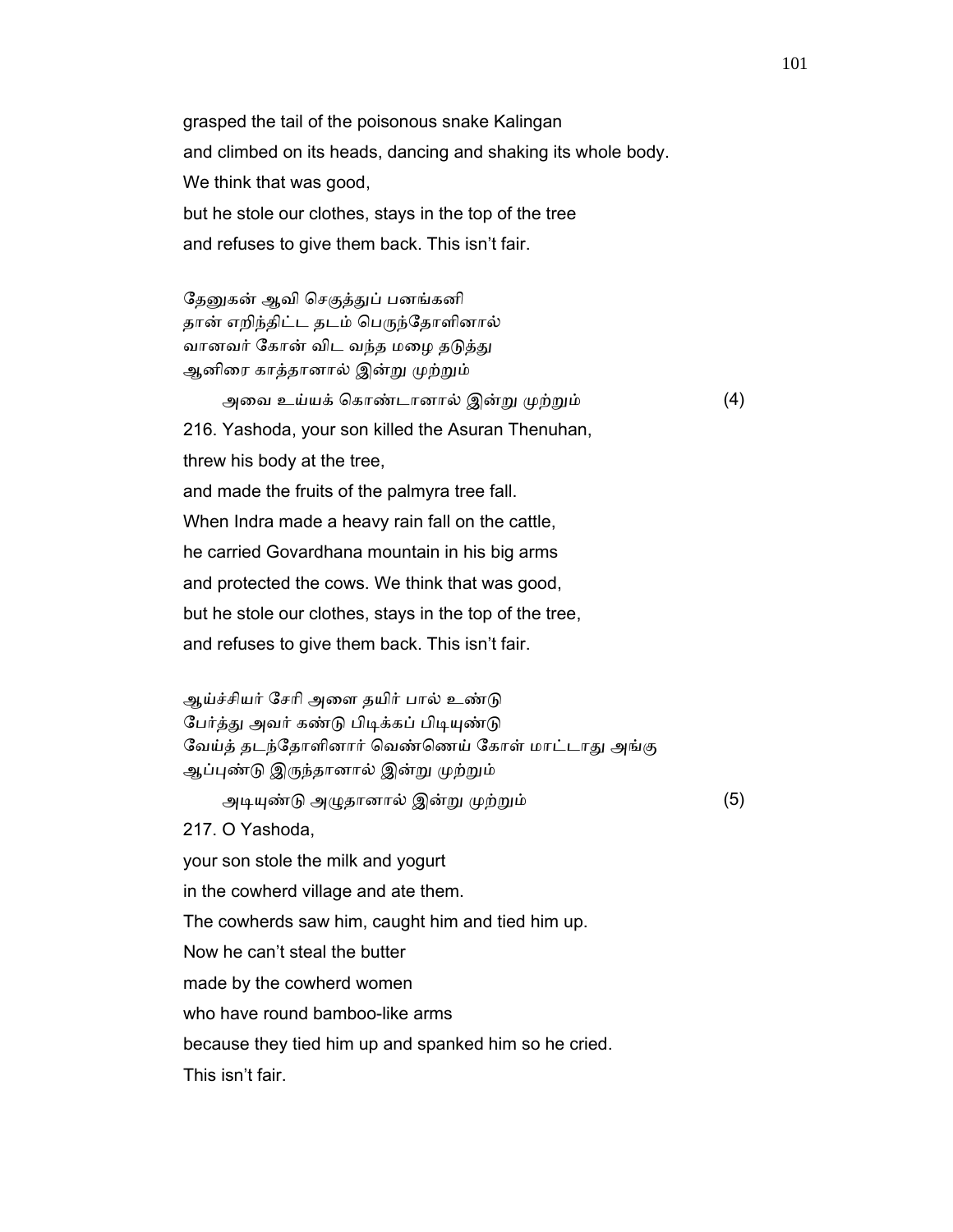தள்ளித் தளர் நைட யிட்ᾌ இளம் பிள்ைளயாய் உள்ளத்தின் உள்ேள அவைள உற ேநாக்கிக கள்ளத்தினால் வந்த பேய்ச்சி முலை உயிர் துள்ளச் சுவைத்தானால் இன்று முற்றும்

துவக்கு அற உண்டானால் இன்று முற்றும் (6)

218. O Yashoda, even when he was a baby

toddling with his tiny feet,

that young child knew in his mind

that the devil Puthana would come, cheat him and try to kill him.

When she came, he drank milk from her breasts and killed her.

We think that was good,

but he stole our clothes, stays in the top of the tree

and refuses to give them back. This isn't fair.

மாவலி வேள்வியில் மாண் உருவாய்ச் சென்று மூவடி தா என்று இரந்த இம் மண்ணினை ஒரடி இட்டு இரண்டாம் அடிதன்னிலே தாவடி இட்டானால் இன்று முற்றும்

தரணி அளந்தானால் இன்ᾠ ᾙற்ᾠம் (7)

219. O Yashoda, the god

went to the sacrifice of king Mahabali,

asked for three feet of land,

and measured this earth with one foot

and the sky with the other foot.

We think that was wonderful.

but he stole our clothes, stays in the top of the tree

and refuses to give them back. This isn't fair.

தாழை தண்-ஆம்பற் தடம் பெரும் பொய்கைவாய் வாழும் முதலை வலைப்பட்டு வாதிப்பு உண் வேழம் துயர் கெட விண்ணோர் பெருமானாய் ஆழி பணி கொண்டானால் இன்று முற்றும்

அதற்கு அருள் செய்தானால் இன்று முற்றும் (8) 220. O Yashoda, your son, the god of gods in the sky, came riding on his vehicle, the Garudazhvar and removed the sorrow of Gajendra the elephant

102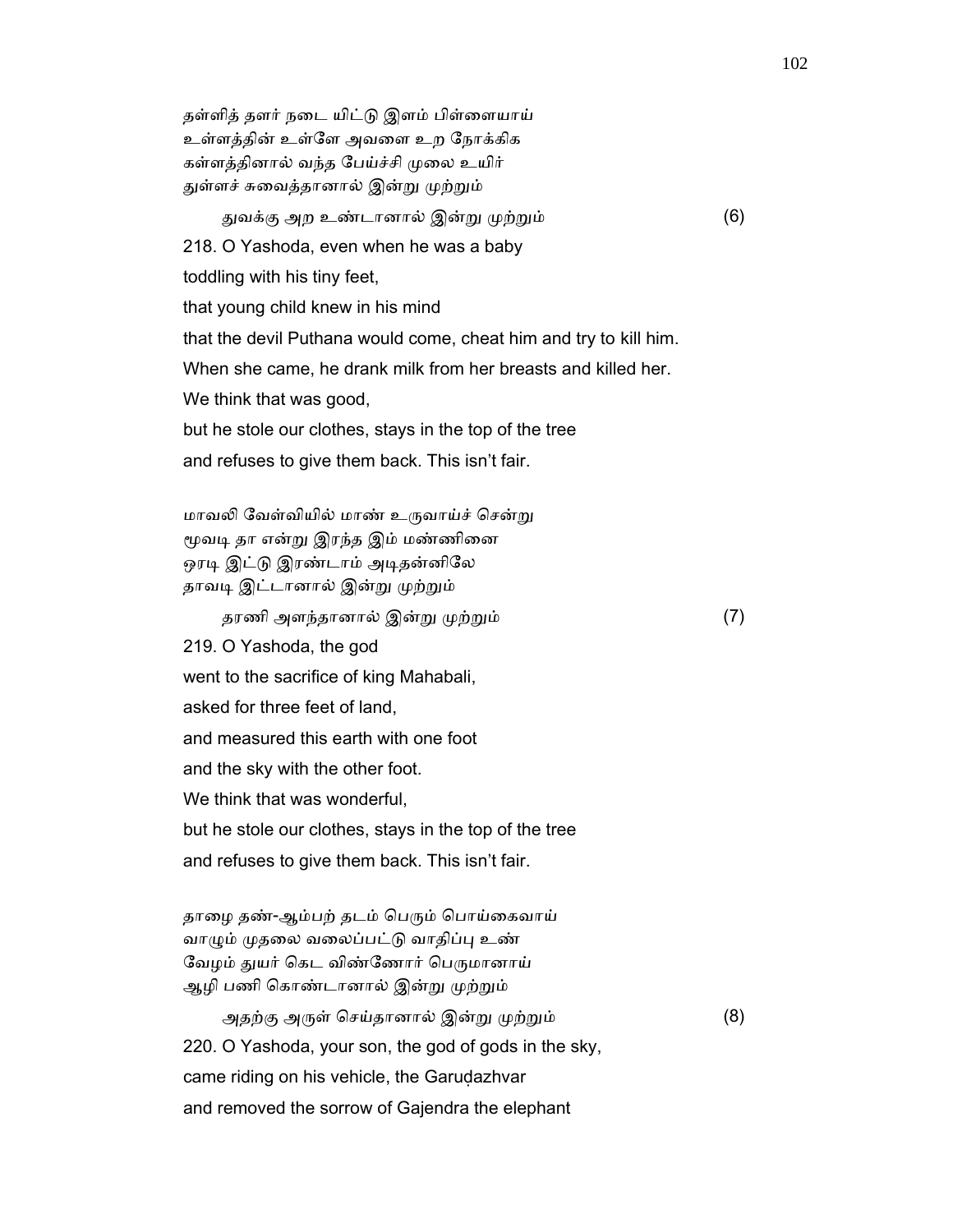when he was caught by a crocodile in the large pond blooming with cool screw pine plants, and ambal flowers. He killed the crocodile with his discus. We think that was wonderful. but he stole our clothes, stays in the top of the tree, and refuses to give them back. This isn't fair.

வானத்து எழுந்த மழை முகில் போல் எங்கும் கானத்து மேய்ந்து களித்து விளையாடி ஏனத்து உருவாய் இடந்த இம் மண்ணினைத் தானத்தே வைத்தானால் இன்று முற்றும்

தரணி இடந்தானால் இன்று முற்றும் (9) 221. O Yashoda, your son has the color of the cloud in the sky. He grazes the cows in the forest and plays happily. He took the form of a boar, went beneath the earth brought the earth stolen by an Asuran and put it back. We think that was wonderful, but he stole our clothes, stays in the top of the tree, and refuses to give them back. This isn't fair.

அங் கமலக் கண்ணன்தன்னை அசோதைக்கு மங்கை நல்லார்கள் தாம் வந்து முறைப்பட்ட அங்கு அவர் சொல்லைப் புதுவைக்கோன் பட்டன் சொல் இங்கு இவை வல்லவர்க்கு ஏதம் ஒன்று இல்லையே (10) 222. Paṭṭan, the chief of Puduvai, composed poems describing the complaints of the beautiful cowherd women to Yashoda about Kannan who has lotus-eyes. Devotees who recite those poems will not have any trouble in their life. ------------

#### பெரியாழ்வார் திருமொழி - அம்மம் தர மறுத்தல்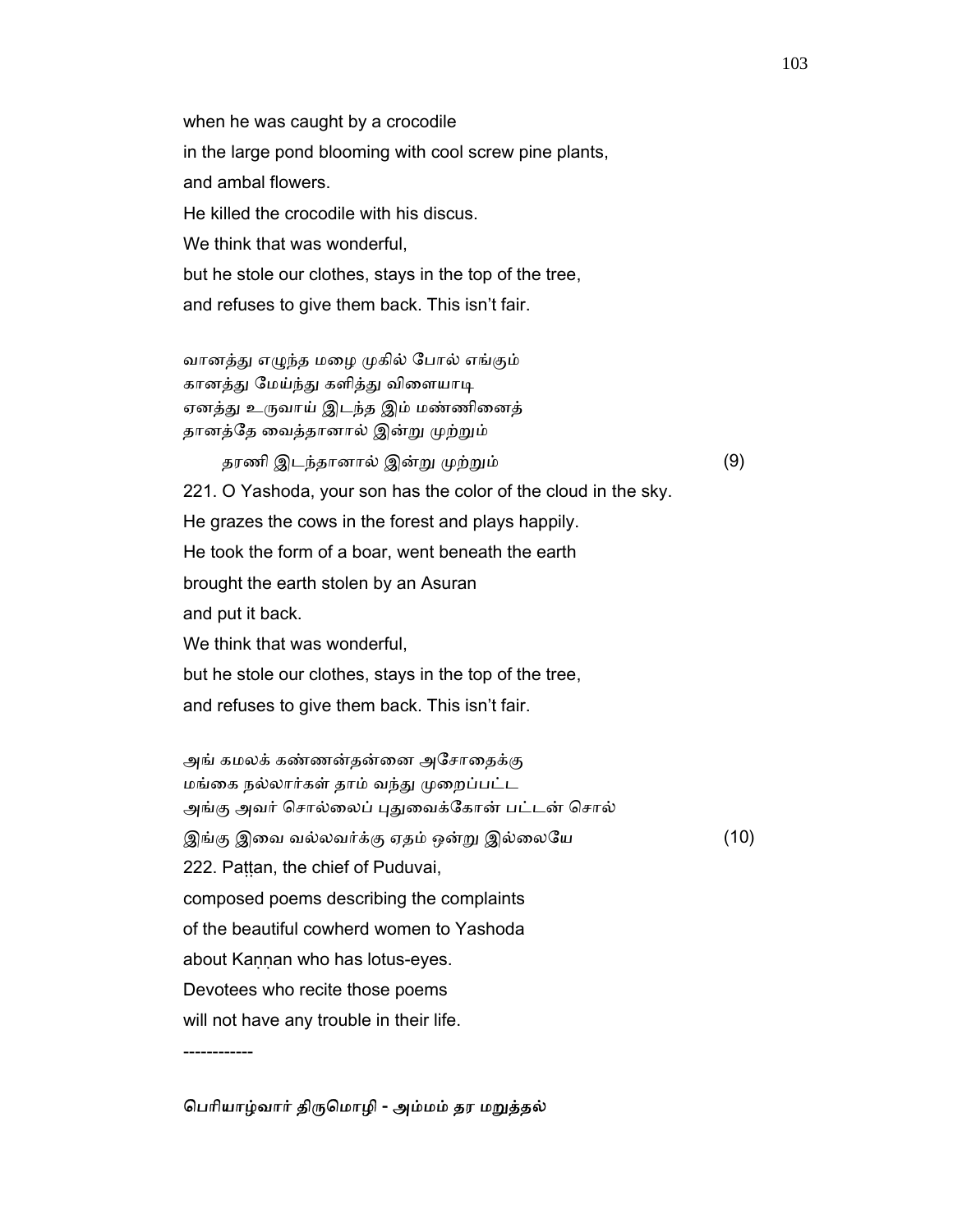#### Yashoda gives food to Kannan

Yashoda is afraid of feeding Kaṇṇan because she thinks he is the god.

தன்நேர் ஆயிரம் பிள்ளைகளோடு தளர்நடைஇட்டு வருவான் பொன் ஏய் நெய்யொடு பால் அமுது உண்டு ஒரு புள்ளுவன் பொய்யே தவழும் மின்நேர் நுண்ணிடை வஞ்சமகள் கொங்கை துஞ்ச வாய்வைத்த பிரானே அன்னே உன்னை அறிந்துகொண்டேன் உனக்கு அஞ்சுவன் அம்மம் தரேவ (1) 223. He toddles and comes to me just like thousands of other children. I give him butter precious as gold and milk. He drinks the milk and embraces me. He is the god who drank milk from the breasts of the cheating devil Puthana whose waist is thin as lightning and killed her. Dear child, I know who you are and I'm afraid to give you food.

பொன்போல் மஞ்சனம் ஆட்டி அமுது ஊட்டிப் போனேன் வருமளவு இப்பால் வன் பாரச் சகடம் இறச் சாடி வடக்கில் அகம் புக்கு இருந்து மின்போல் நுண்ணிடையாள் ஒரு கன்னியை வேற்றுருவம் செய்து வைத்த அன்பா உன்னை அறிந்துகொண்டேன்

 உனக்கு அஞ்சுவன் அம்மம் தரேவ (2) 224. I gave a bath to your sky-blue body and fed you food sweet as nectar and went out. Before I came back you killed the Asuran who had come in the form of a fully-laden cart and returned to stay quietly at home. You changed the mind of a young girl who has waist thin as lightning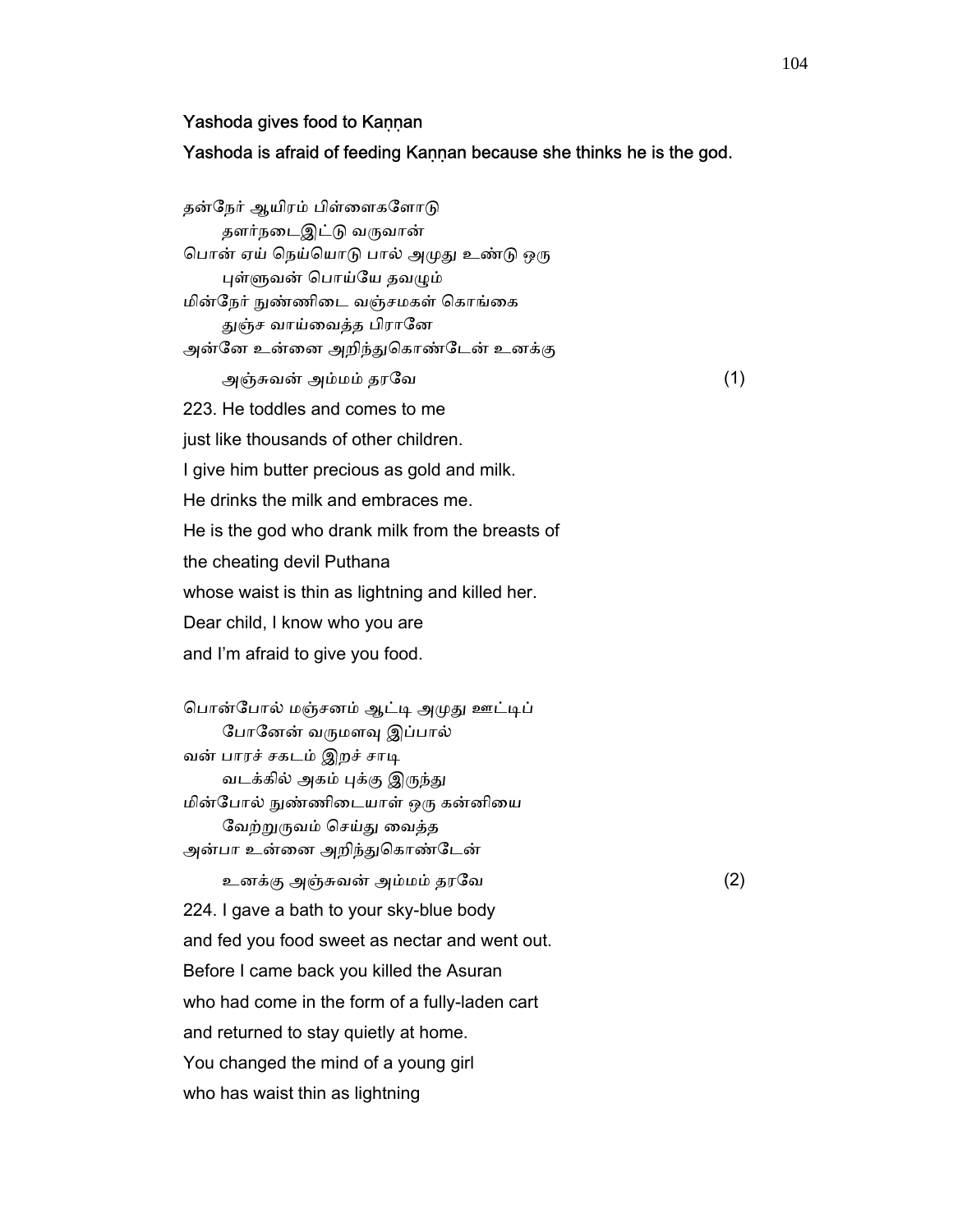and you made her love you. Dear child, I know who you are and I'm afraid to give you food.

கும்மாயத்தொடு வெண்ணெய் விழுங்கிக்

குடத் தயிர் சாய்த்துப் பருகி

பொய்ம் மாய மருது ஆன அசுரரைப் ெபான்ᾠவித்ᾐ இன்ᾠ நீ வந்தாய் இம் மாயம் வல்ல பிள்ளை- நம்பீ உன்னை

 என்மகேன என்பர் நின்றார் அம்மா உன்னை அறிந்துகொண்டேன் உனக்கு

அஞ்சுவன் அம்மம் தரேவ (3)

225. You swallowed all the butter and the lentils in the pots,

turned over the yogurt pot and ate all the yogurt.

Now, after killing the Asurans

who were disguised as marudam trees, you come.

O best among men!

You can do all these miraculous things.

People say you are my son,

but dear child, I know who you are

and I'm afraid to give you food.

 ைமஆர் கண் மட ஆய்ச்சியர் மக்கைள ைமயன்ைம ெசய்ᾐ அவர் பின்ேபாய் கொய் ஆர் பூந்துகில் பற்றித் தனி நின்று குற்றம் பல பல ெசய்தாய் ெபாய்யா உன்ைனப் ᾗறம் பல ேபசுவ

புத்தகத்துக்கு உள கேட்டேன் ஐயா உன்னை அறிந்துகொண்டேன் உனக்கு

அஞ்சுவன் அம்மம் தரேவ (4)

226. You fascinate the beautiful young cowherd girls

whose dark eyes are decorated with kohl.

You follow them holding onto their soft clothes,

and steal their clothes and stand alone

and do many mischievous things.

You tell lies and people are gossiping about you.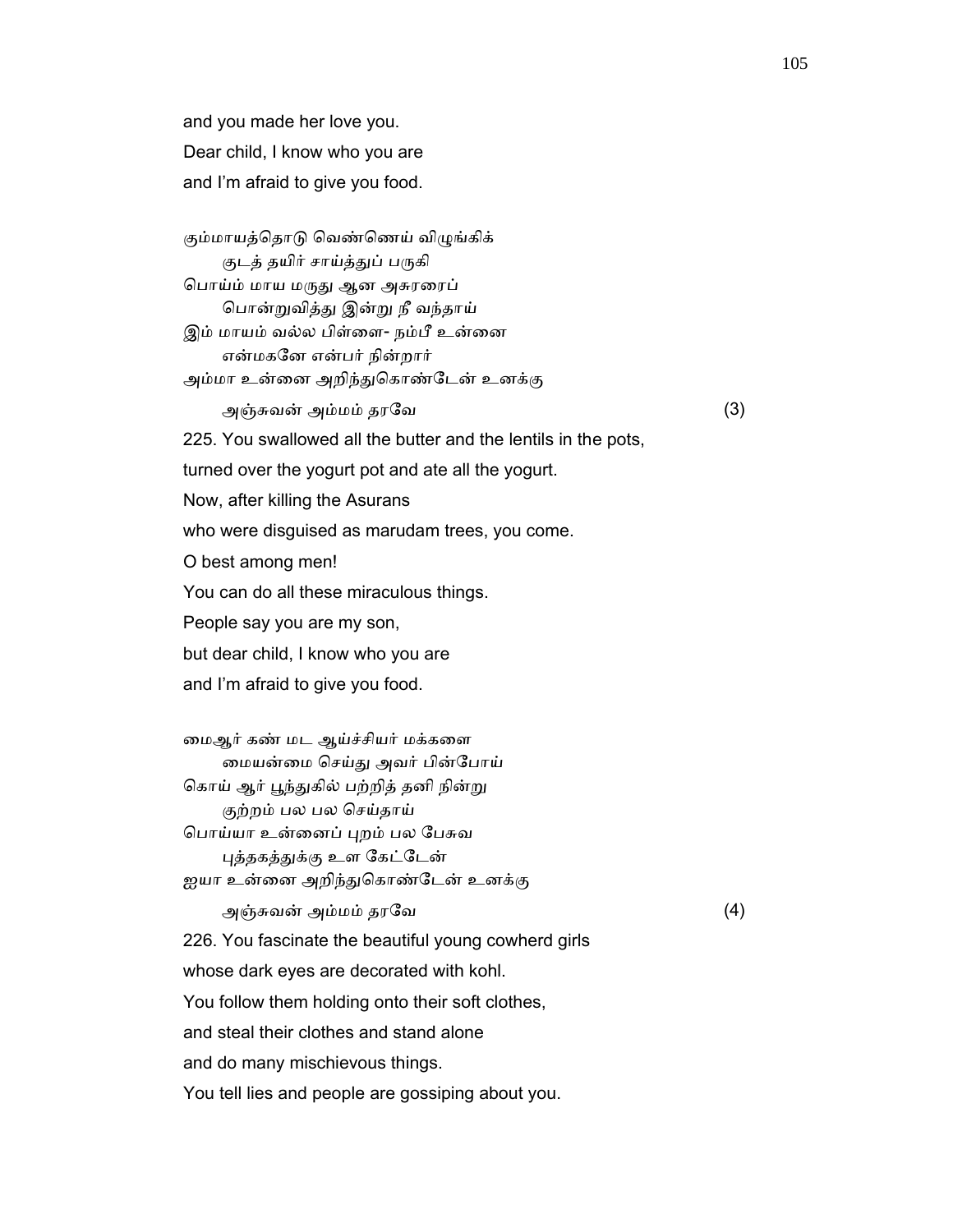I heard a lot about you near the pond. Dear child, I know who you are and I'm afraid to give you food.

முப்போதும் கடைந்து ஈண்டிய வெண்ணெயி னோடு தயிரும் விழுங்கி கப்பால் ஆயர்கள் காவிற் ெகாணர்ந்த கலத்தொடு சாய்த்துப் பருகி ெமய்ப்பால் உண்ᾌ அᾨ பிள்ைளகள் ேபால விம்மி விம்மி அᾨகின்ற அப்பா உன்னை அறிந்துகொண்டேன் உனக்கு

அஞ்சுவன் அம்மம் தரேவ (5)

227. You swallow the butter and the yogurt

that the cowherd women churn three times a day and keep.

You make the pots that the cowherds

carry on their shoulders fall and drink the yogurt.

You sob and sob like the children

who want to drink milk from their mothers.

Dear child, I know who you are

and I'm afraid to give you food.

கரும்பார் நீள் வயற் காய்கதிர்ச் செந்நெலைக் கற்றாநிைர மண்ᾊத் தின்ன விᾞம்பாக் கன்ᾠ ஒன்ᾠ ெகாண்ᾌ விளங்கனி வீழ எறிந்த பிரானே சுரும்பார் மென்குழற் கன்னி ஒருத்திக்குச் சூழ்வலை வைத்துத் திரியும் அரம்பா உன்னை அறிந்துகொண்டேன்

உனக்கு அஞ்சுவன் அம்மம் தரேவ (6)

228. When an Asuran came in the form of a calf

and refused to eat the good paddy

that all the other cows were eating happily

on the flourishing fields humming with bees,

you knew that it was not a calf.

You threw him up, made the vilam fruits fall and killed him.

O naughty one, you wander about and plot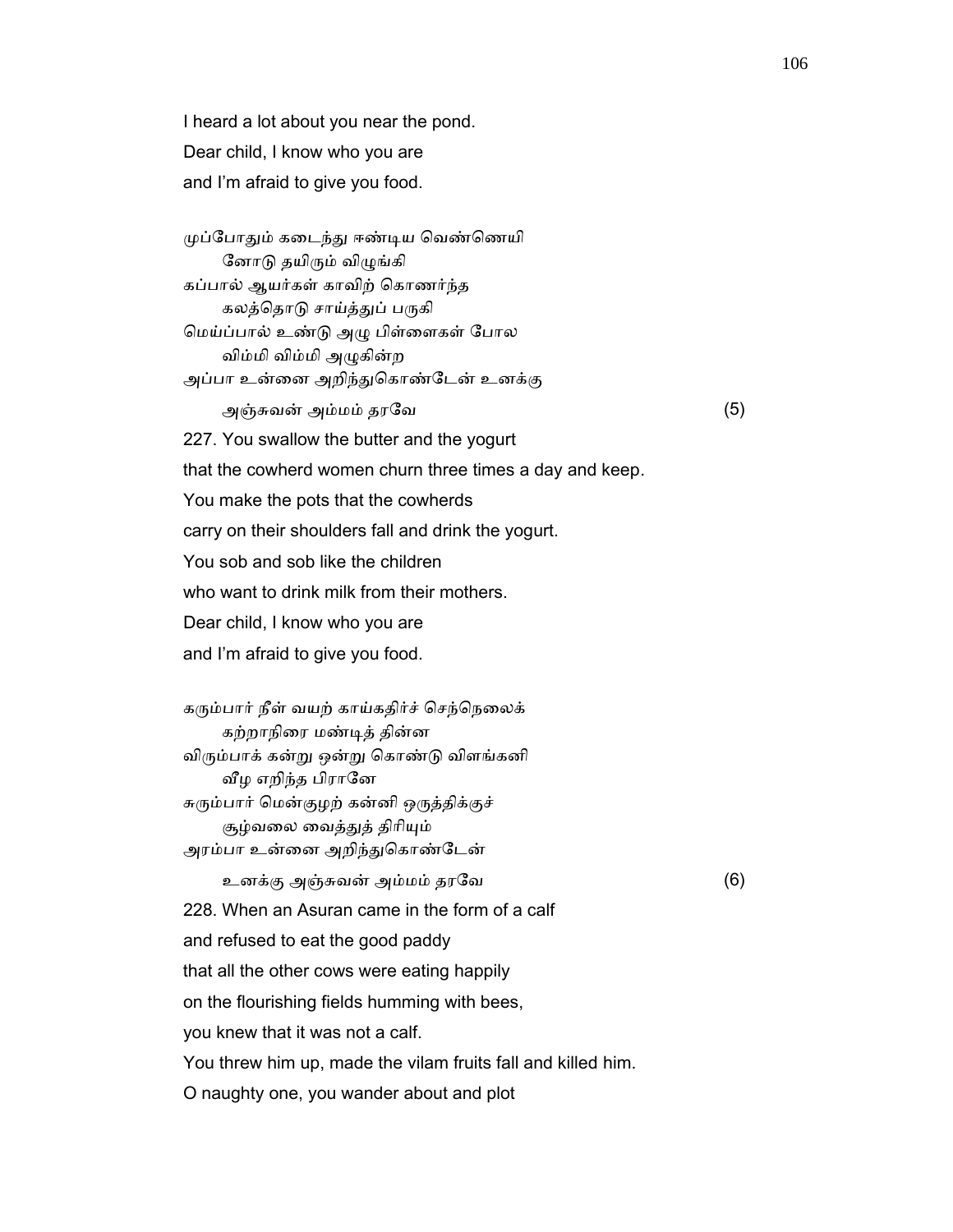to make a young girl whose soft curly hair is filled with bees fall in love with you.

 Dear child, I know who you are and I'm afraid to give you food.

 மᾞட்டார் ெமன்குழற் ெகாண்ᾌ ெபாழில் ᾗக்கு வாய்வைத்து அவ் ஆயர்தம் பாடி சுருட்டார் மென்குழற் கன்னியர் வந்து உன்னைச் சுற்ᾠம் ெதாழ நின்ற ேசாதி பொருள்- தாயம் இலேன் எம்பெருமான் உன்னைப் ெபற்ற குற்றம் அல்லால் மற்ᾠ இங்கு அரட்டா உன்னை அறிந்து கொண்டேன் உனக்கு அஞ்சுவன் அம்மம் தரேவ (7) 229. You are the light! You go into the grove and play soft music on your flute, enthralling everyone. The cowherd girls with soft curly hair come and surround you to listen to you playing music and worship you. O dear child, my only fault is that I have raised you. You are naughty and the cowherd women are always complaining about you, but I know who you are and I'm afraid to give you food.

 வாளா ஆகிᾤம் காணகில்லார் பிறர் மக்களை மையன்மை செய்து தோளால் இட்டு அவரோடு திளைத்து நீ ெசால்லப் படாதன ெசய்தாய் ேகளார் ஆயர் குலத்தவர் இப் பழி ெகட்ேடன் வாழ்வில்ைல நந்தன் காளாய் உன்னை அறிந்துகொண்டேன் உனக்கு அஞ்சுவன் அம்மம் தரேவ (8) 230. Even if you keep quiet without doing anything naughty,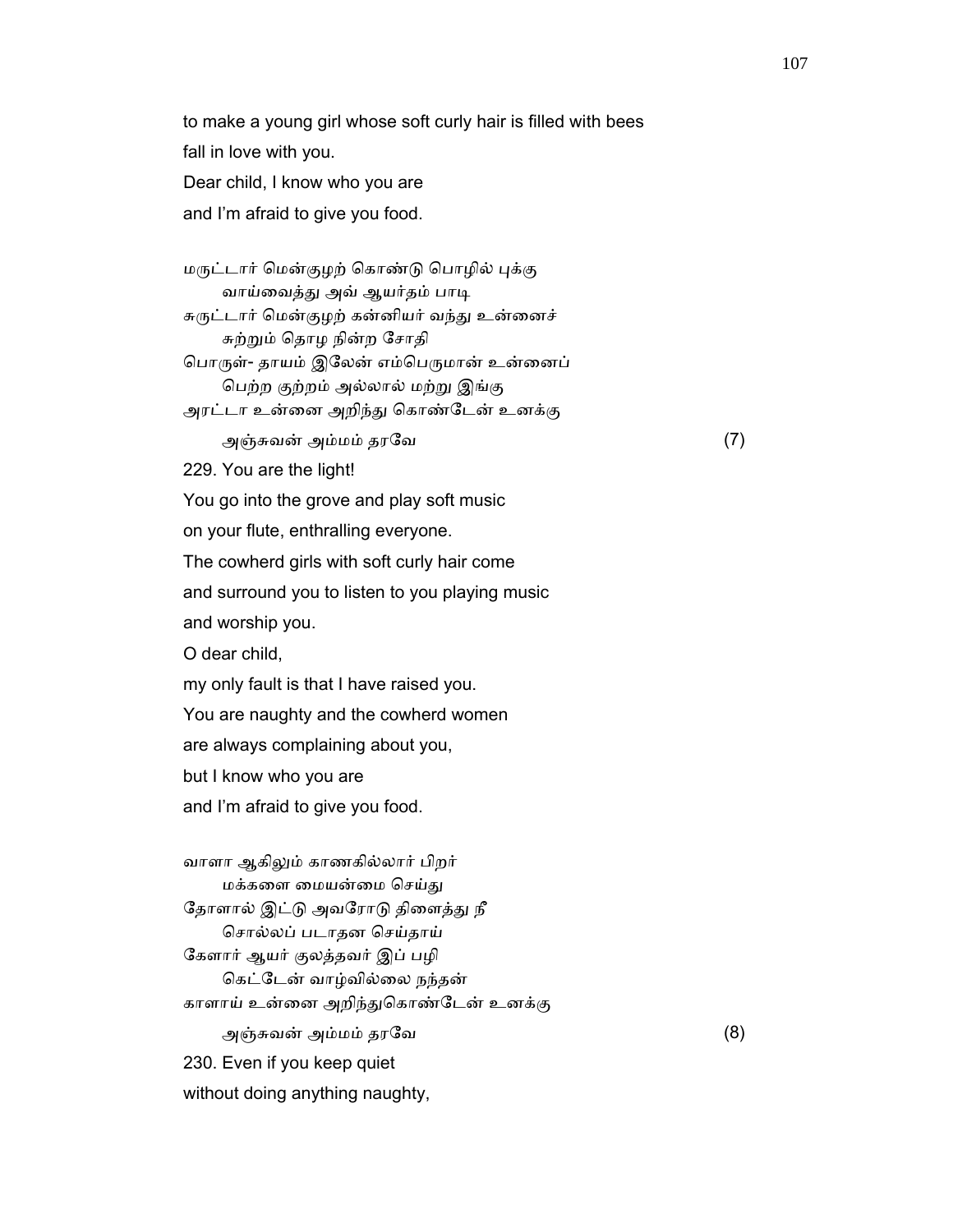people don't believe it.

You fascinate the beloved daughters of others,

embrace and enjoy them,

and do things one can't speak of.

No matter what I say about you,

the cowherd families don't listen.

They blame me because of you

until I can no longer listen to all their complaints.

You, son of Nandan, are like a bull.

I know who you are

and I'm afraid to give you food.

 தாய்மார் ேமார் விற்கப் ேபாவர் தமப்பன்மார் கற்றா நிைரப் பின்ᾗ ேபாவர் நீ ஆய்ப்பாடி இளங் கன்னிமார்களை ேநர்படேவ ெகாண்ᾌ ேபாதி காய்வார்க்கு என்றும் உகப்பனவே செய்து கண்டார் கழறத் திரியும் ஆயா உன்னை அறிந்துகொண்டேன் உனக்கு அஞ்சுவன் அம்மம் தரேவ (9)

231. Cowherd mothers go to sell buttermilk.

Cowherd fathers go behind the cows to graze them.

Fearless, you run behind the lovely cowherd village girls.

You wander around and everyone who sees you

says how naughty you are.

 You are the god who does things to please even those who don't like you.

You are my dear child.

I know who you are

and I'm afraid to give you food.

தொத்தார் பூங்குழற் கன்னி ஒருத்தியைச் சோலைத் தடம் கொண்டு புக்கு முத்தார் கொங்கை புணர்ந்து இரா நாழிகை மூவேழு சென்றபின் வந்தாய் ஒத்தார்க்கு ஒத்தன பேசுவர் உன்னை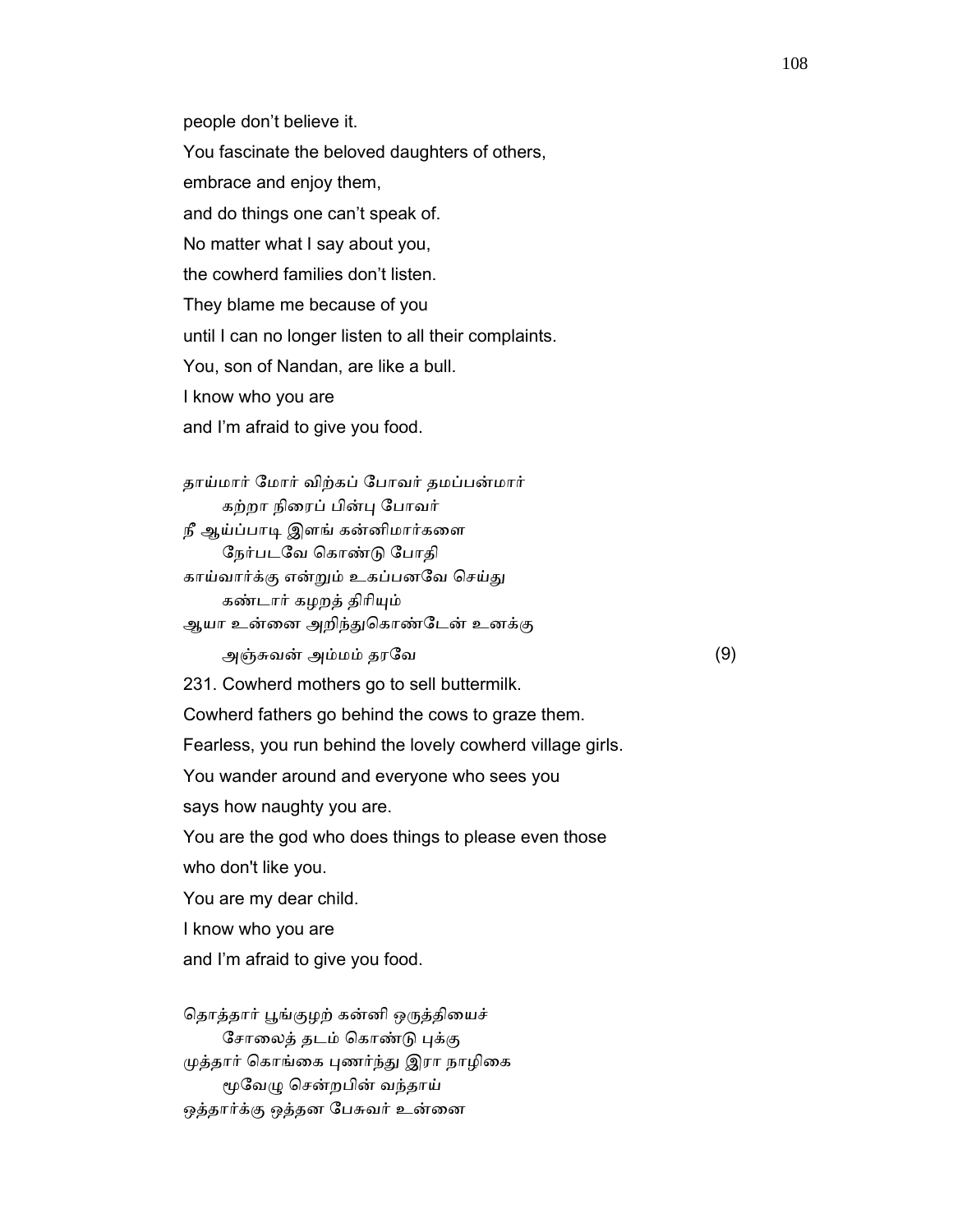உரப்பேவ நான் ஒன்ᾠம் மாட்ேடன் அத்தா உன்னை அறிந்துகொண்டேன் உனக்கு அஞ்சுவன் அம்மம் தரேவ (10) 232. You went into a blooming garden with a young girl whose hair is decorated with a flower bunch. embraced her breasts decorated with pearl chains, and stayed there with her all night. You only returned after the night was gone and came at dawn. Let the people who want to gossip about you say what they want. I won't shout at you. Dear child, I know who you are and I'm afraid to give you food. காரார் ேமனி நிறத்ᾐ எம்பிராைனக் கடிகமழ் பூங்குழல் ஆய்ச்சி ஆரா இன்னமுது உண்ணத் தருவன் நான் அம்மம் தாேரன் என்ற மாற்றம் பாரார் தொல்புகழான் புதுவை மன்னன் பட்டர்பிரான் ெசான்ன பாடல் ஏரார் இன்னிைச மாைலகள் வல்லார்  $\mathfrak{A}$ ருடிகேசன் அடியாரே பார்மையான (11) 233. Yashoda whose hair is decorated with fragrant flowers called the one who has a dark cloud-like color and told him that she will give him food sweet as nectar, not just any food. Pattarpiran, the chief of Puduvai, the famous poet who is praised by the whole earth, composed poems with Yashoda's words. Those who recite these poems will become the devotees of god Rishikesa. -----------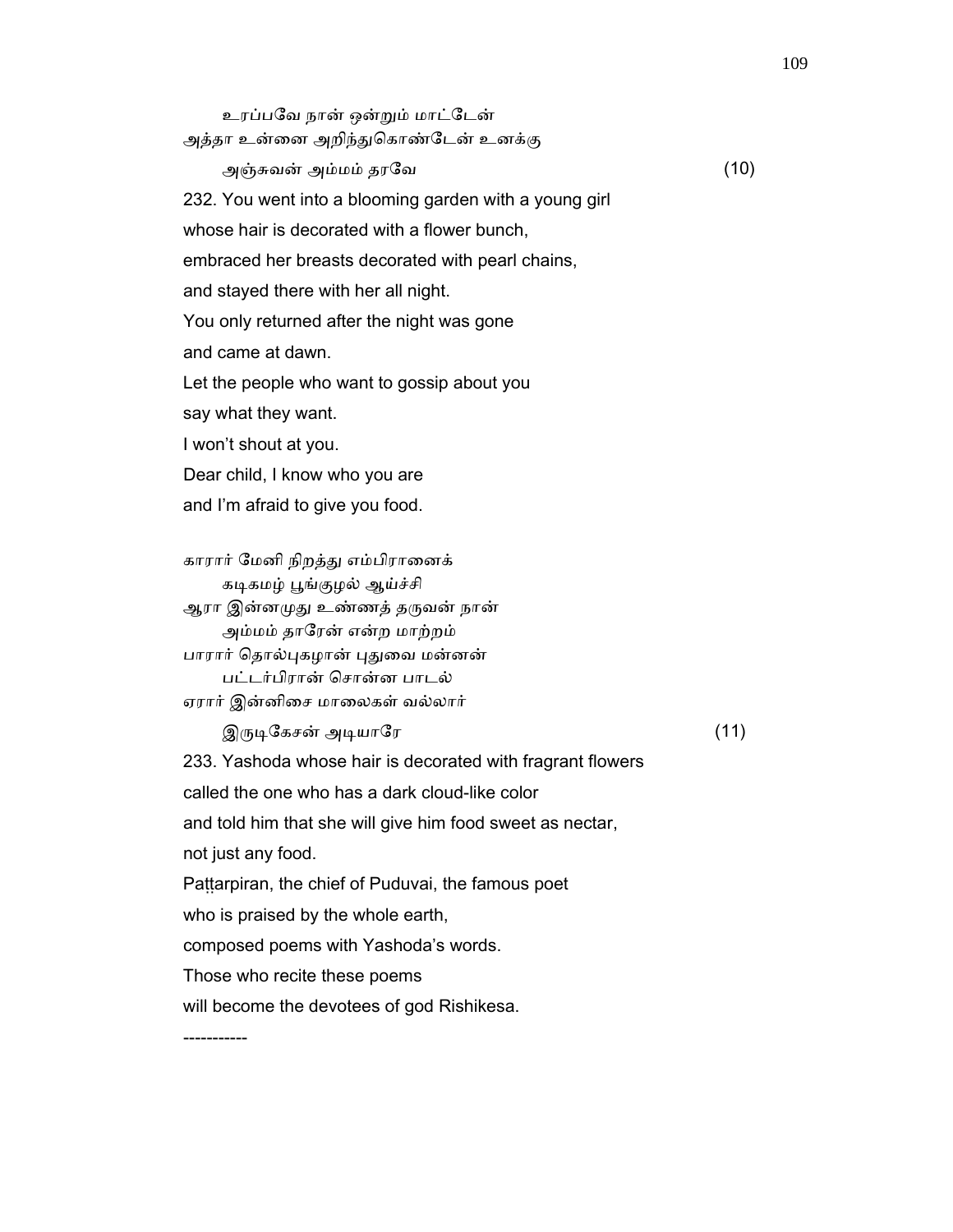# பெரியாழ்வார் திருமொழி - கண்ணனைக் கன்றின்பின் போக்கிய அன்னை இரங்குதல்

### Yashoda sends Kannan to graze the cows

அஞ்சன வண்ணனை ஆயர் கோலக் கொழுந்தினை மஞ்சனம் ஆட்டி மனைகள்தோறும் திரியாமே கஞ்சைனக் காய்ந்த கழல் அᾊ ேநாவக் கன்றின்பின் என்செயப் பிள்ளையைப் போக்கினேன்? எல்லே பாவமே (1) 234. I bathed the dear child of cowherd clan who has the color of kohl in turmeric water and sent him out to go behind the calves because I didn't want him wandering from house to house. But how could I send my child who fought Kamsan without worrying that his feet decorated with anklets would hurt as he went behind the calves? O god, what a terrible thing I have done!

பற்றுமஞ்சள் பூசிப் பாவைமாரொடு பாடியிற் சிற்றில் சிதைத்து எங்கும் தீமை செய்து திரியாமே கற்றுத் தூளியுடை வேடர் கானிடைக் கன்றின் பின் எற்றுக்கு என் பிள்ளையைப் போக்கினேன்? எல்லே பாவமே (2) 235. I don't want my son to go wandering around kicking and destroying the play houses of doll-like lovely girls who wear fragrant turmeric powder on their bodies. I don't want him going around doing naughty things. Why have I sent him behind the calves to the forest where hunters go with their axes? Why did I send my child behind the calves? O god, what a terrible thing I have done!

நன்மணி மேகலை நங்கைமாரொடு நாள்தொறும் பொன்மணி மேனி புழுதியாடித் திரியாமே கல்மணி நின்ᾠ அதிர் கான்- அதாிைடக் கன்றின்பின்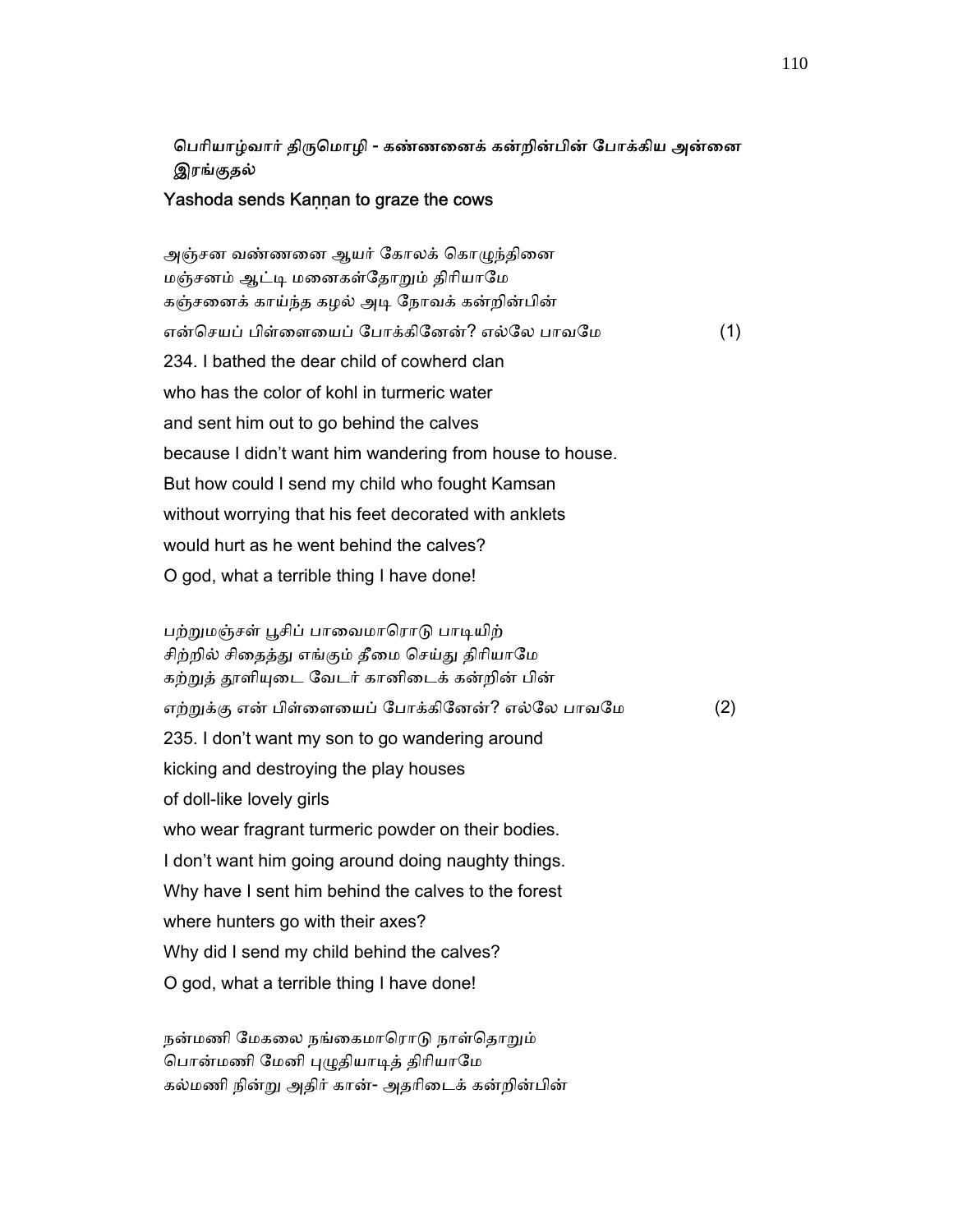என் மணிவண்ணனைப் போக்கினேன் எல்லே பாவமே (3) 236. I don't want my son wandering and playing every day with young girls decorated with beautiful maṇimegalai ornaments. I don't want him making his shining golden body dirty with mud. That's why I've sent my sapphire-colored son to go behind calves on the forest paths where the bells of the cattle ring out. O god, what a terrible thing I have done!

வண்ணக் கருங்குழல் மாதர் வந்து அலர் தூற்றிடப் பண்ணிப் பல செய்து இப் பாடி எங்கும் திரியாமே கண்ணுக்கு இனியானைக் கான் -அதரிடைக் கன்றின்பின் எண்ணற்கு அரியானைப் போக்கினேன் எல்லே பாவமே (4) 237. I don't want him wandering around in this cowherd village doing naughty things so the beautiful dark-haired women there come and gossip about him. He is sweet to the eyes. He is the god beyond all thought. I have sent him to the forest behind the calves to graze them. O god, what a terrible thing I have done!

அவ்வவ் இடம் புக்கு அவ் ஆயர் பெண்டிர்க்கு அணுக்கனாய்க் கொவ்வைக் கனிவாய் கொடுத்துக் கூழைமை செய்யாமே எவ்ᾫம் சிைல உைட ேவடர் கானிைடக் கன்றின் பின் தெய்வத் தலைவனைப் போக்கினேன் எல்லே பாவமே (5) 238. I don't want him wandering here and there in the cowherd village doing naughty things. I don't want him approaching the cowherd girls and kissing them with his lips that are like kovvai fruits. I've sent that divine one, the king of gods, behind the calves to the forest where hunters carry afflicting bows.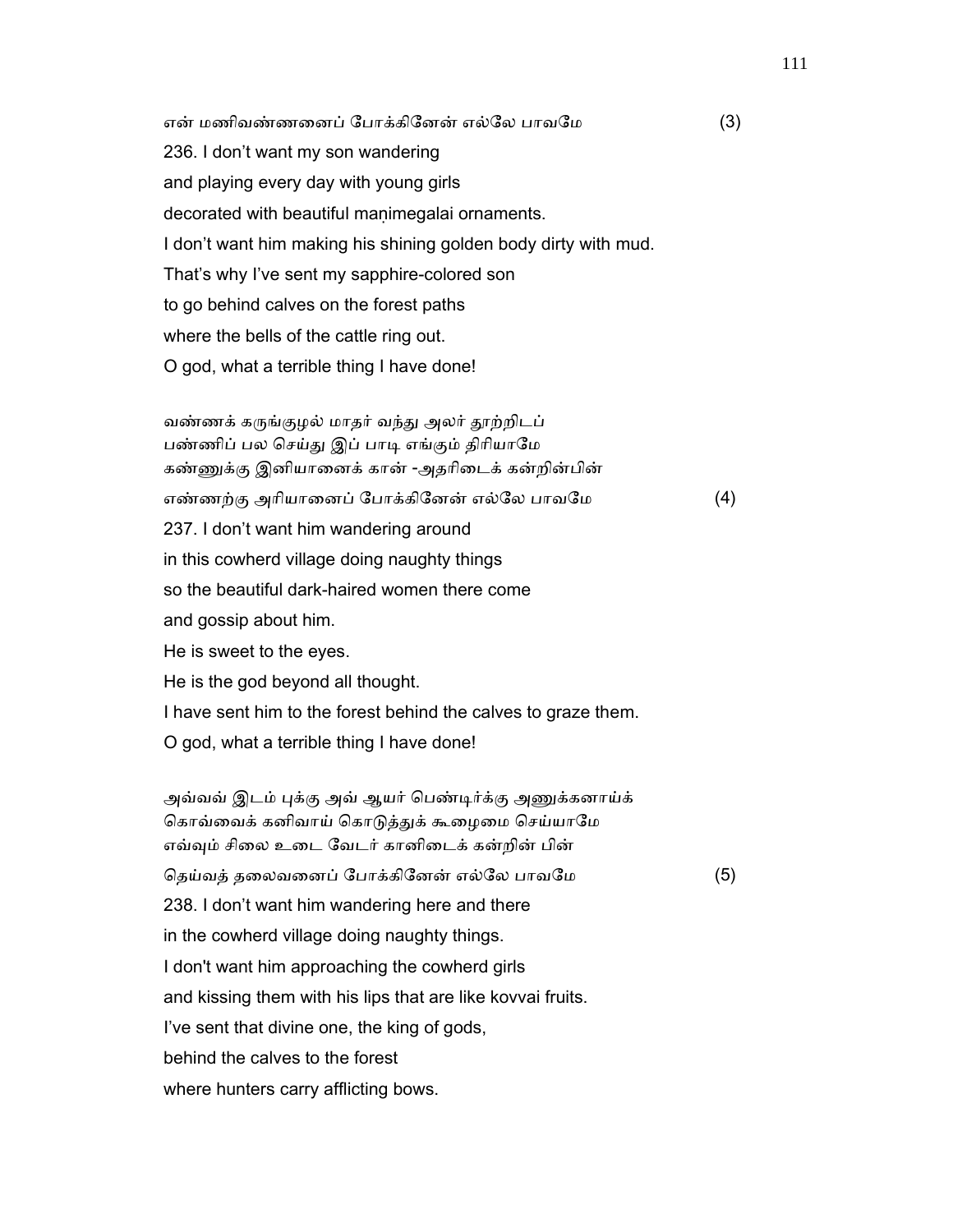#### O god, what a terrible thing I have done!

மிடறு மெழுமெழுத்து ஓட வெண்ணெய் விழுங்கிப் போய்ப் படிறு பல செய்து இப் பாடி எங்கும் திரியாமே கடிறு பல திரி கான் -அதரிடைக் கன்றின் பின் இடற என்பிள்ளையைப் போக்கினேன் எல்லே பாவமே (6) 239. I don't want him stealing butter and filling his mouth by swallowing it and doing many other naughty things as he wanders around in this cowherd village. I've sent him behind the calves to the forest paths where many elephants wander and people trip and stumble. O god, what a terrible thing I have done!

வள்ளி நுடங்கு-இடை மாதர் வந்து அலர் தூற்றிடத் துள்ளி விளையாடித் தோழரோடு திரியாமே கள்ளி உணங்கு ெவங்கான் -அதாிைடக் கன்றின் பின் ᾗள்ளின் தைலவைனப் ேபாக்கிேனன் எல்ேல பாவேம (7) 240. I don't want him jumping around, playing and wandering about with his friends as women with vine-like waists gossip about him. I've sent the lord of Garuḍa behind the calves to the hot forest paths where there are dry kaḷḷi plants. O god, what a terrible thing I have done!

 பன்னிᾞ திங்கள் வயிற்றிற் ெகாண்ட அப் பாங்கினால் என் இளங் கொங்கை அமுதம் ஊட்டி எடுத்து யான் பொன்னடி நோவப் புலரியே கானிற் கன்றின் பின் என் இளஞ் சிங்கத்தைப் போக்கினேன் எல்லே பாவமே (8) 241. I carried him on my lap for twelve months, and fed him nectar-like milk from my young breasts. Now I have sent my young lion-like son behind the calves to the dry forest where he will hurt his golden feet, O god, what a terrible thing I have done!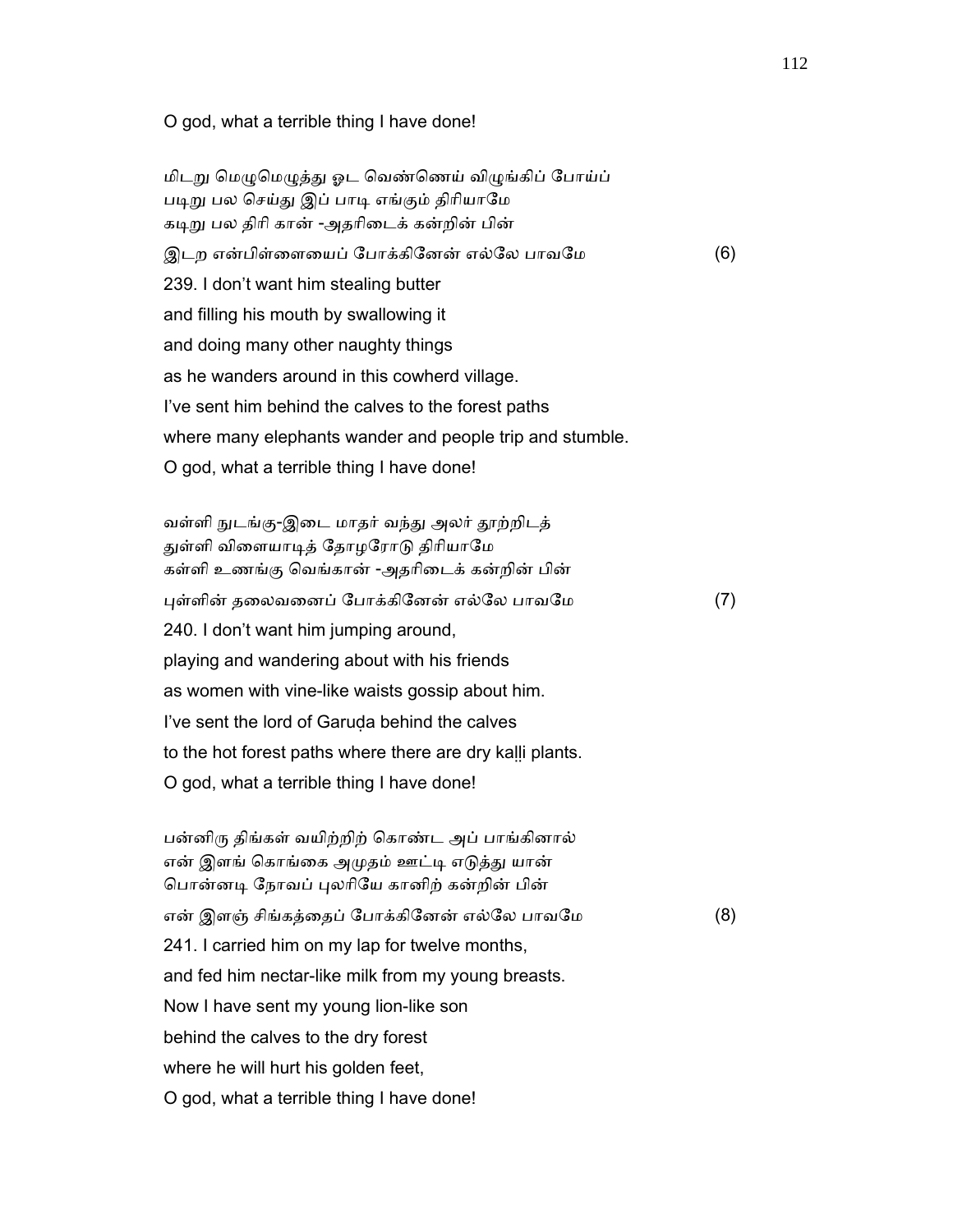குடையும் செருப்பும் கொடாதே தாமோதரனை நான் உடையும் கடியன ஊன்று வெம் பரற்கள் உடைக் கடிய வெங் கானிடைக் கால்- அடி நோவக் கன்றின் பின் கொடியென் என்பிள்ளையைப் போக்கினேன்:எல்லே பாவமே (9) 242. I have sent my son Damodaran behind the calves without giving him an umbrella and sandals to go in the terrible forest where broken, hard, rough stones will hurt his feet. Cruelly, I have sent my son to the forest. O god, what a terrible thing I have done!

 என்ᾠம் எனக்கு இனியாைன என் மணிவண்ணைனக் கன்றின் பின் ேபாக்கிேனன் என்ᾠ அேசாைத கழறிய பொன் திகழ் மாடப் புதுவையர்கோன் பட்டன் சொல் இன் தமிழ் மாலைகள் வல்லவர்க்கு இடர் இல்லையே (10) 243. Paṭṭan, the chief of Puduvai filled with palaces that shine like gold composed a garland of sweet Tamil poems that describe how Yashoda was worried when she sent her beautiful sapphire-colored son who was always sweet to her to graze the calves. Those who recite these poems will have no difficulties in their lives.

-----------

# பெரியாழ்வார் திருமொழி -- கண்ணன் மீண்டுவருங் கோலம் கண்டு அன்னை மகிழ்தல்

## Kaṇṇan returns after grazing the cows

சீலைக் குதம்பை ஒருகாது ஒருகாது செந்நிற மேற் தோன்றிப்பூ கோலப் பணைக் கச்சும் கூறை- உடையும் குளிர் முத்தின் கோடாலமும் காலிப் பின்னே வருகின்ற கடல்வண்ணன் வேடத்தை வந்து காணீர் ஞாலத்துப் புத்திரனைப் பெற்றார் நங்கைமீர்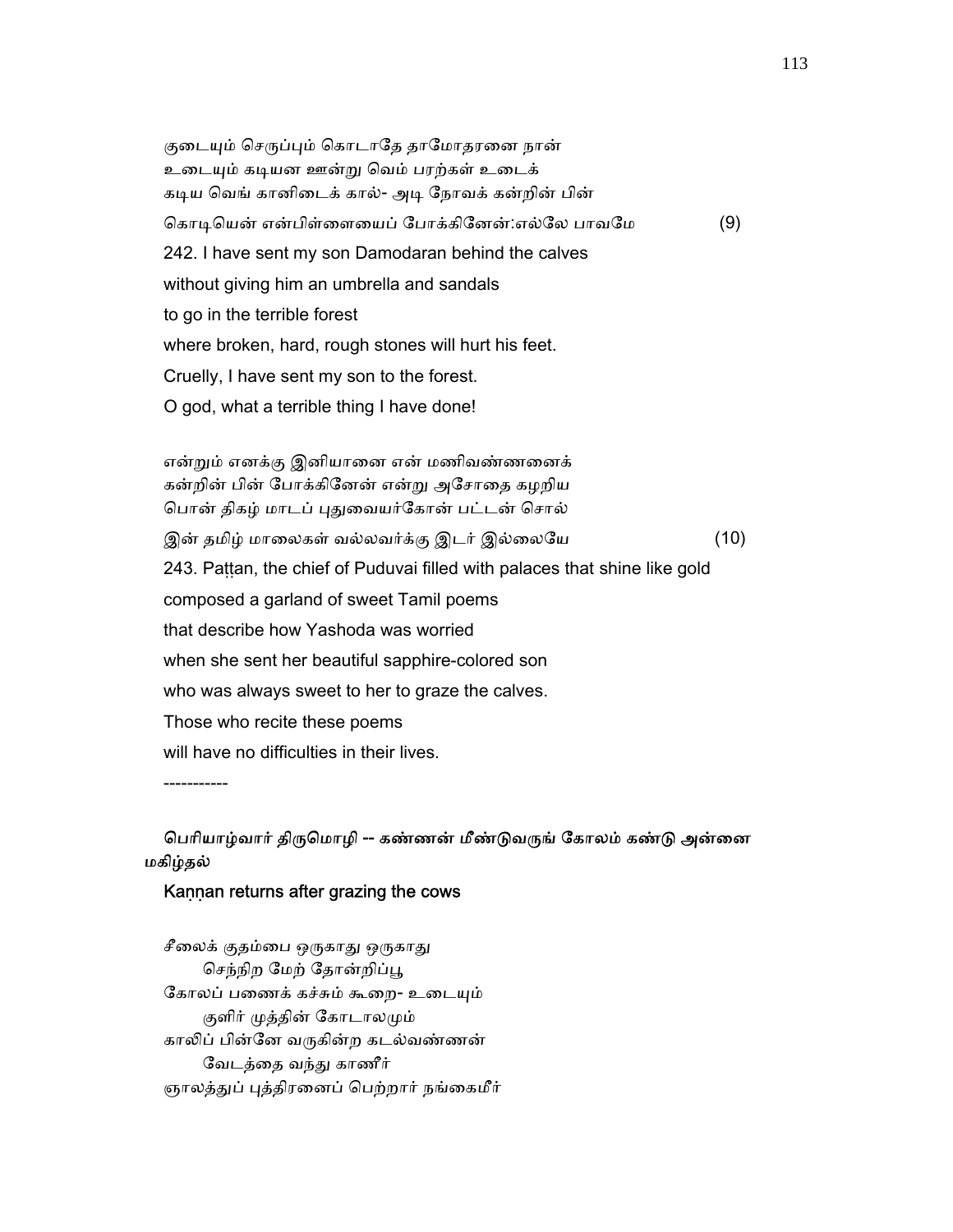## நானே மற்று ஆரும் இல்லை  $(1)$

 244. He wears kudambai flower for an earring on his one ear and a red thondri blossom on an other ear. He wears a lovely kachu on his waist and a checked dress on his body. He wears a precious pearl chain on his chest as he goes behind the cattle. Come and see the beautiful form of the ocean-colored one. O lovely women, I am the only one who has a precious son like him on this earth. There is no one like me.

கன்னி நன் மா மதில் சூழ்தரு பூம்பொழிற் காவிாித் ெதன்னரங்கம் மன்னிய சீர் மᾐசூதனா ேகசவா பாவியேன் வாழ்வு உகந்து உன்னை இளங்கன்று மேய்க்கச் சிறுகாலே ஊட்டி ஒருப்படுத்தேன் என்னின் மனம் வலியாள் ஒரு பெண் இல்லை

என்குட்டனே முத்தம் தா  $(2)$ 

 245. You are the eternal, famed Madhusudanan who stays in Srirangam surrounded with good strong walls where the Kaveri river flows and groves bloom. O Kesava, I have done wrong. I fed you a little food and heedlessly sent you on your tiny feet to graze the young calves because I thought it would be good for you. No woman has a harder heart than I. O small one, give me a kiss.

காடுகள் ஊடு போய்க் கன்றுகள் மேய்த்து மறியோடிக் கார்க்கோடற்பூச் சூடி வருகின்ற தாமோதரா கற்றுத் தூளி காண் உன் உடம்பு ேபைட மயிற் சாயற் பின்ைன மணாளா நீராட்டு அமைத்து வைத்தேன்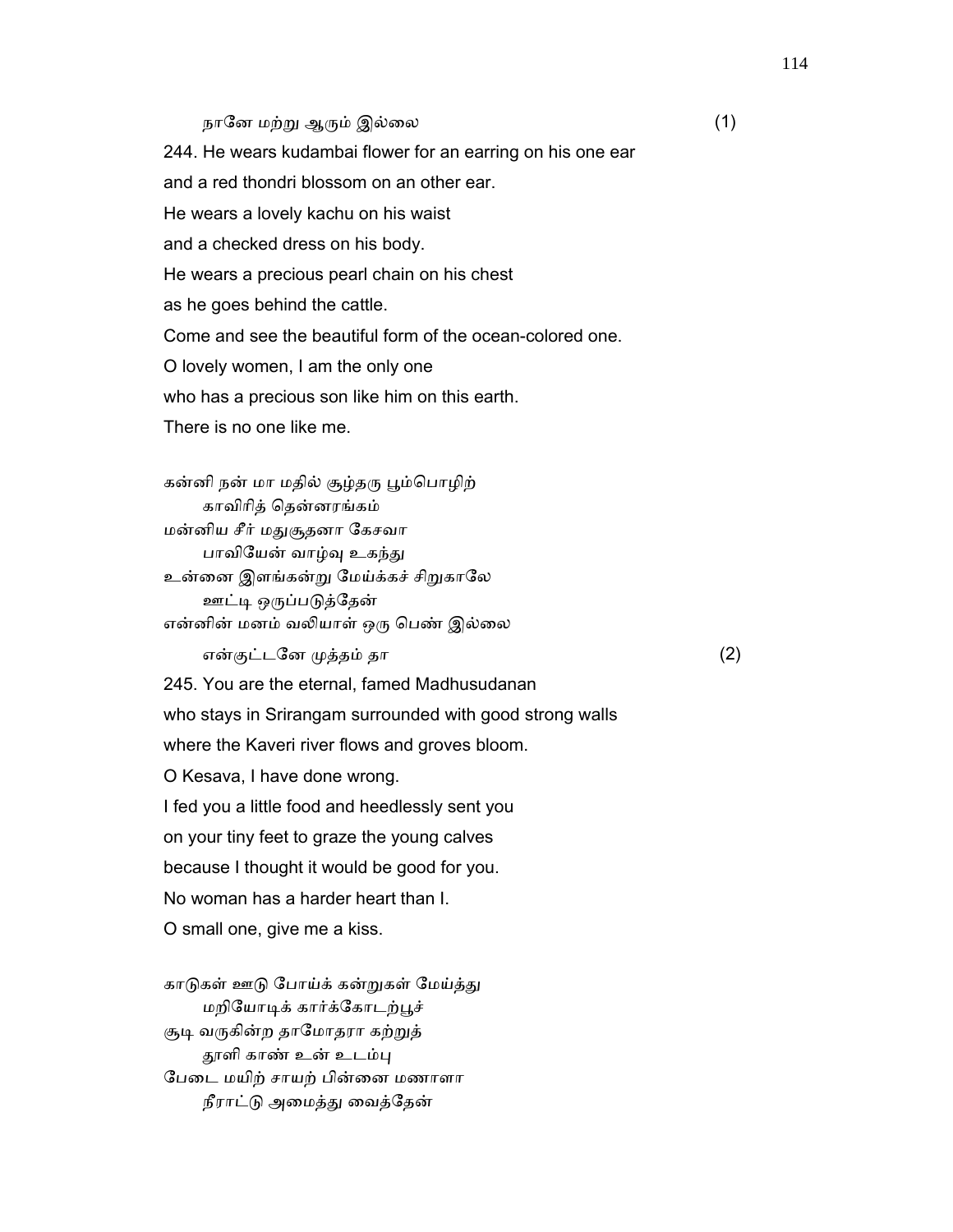ஆடி அமுதுசெய் அப்பனும் உண்டிலன்

உன்ேனாᾌ உடேன உண்பான் (3)

246. O Damodara, you go through the forest,

graze the calves, run behind them and return,

wearing koḍal flowers that bloom in the rainy season.

Now see, your body is covered with dirt.

You are the beloved of Nappinnai, lovely as a peacock.

I have made water ready for your bath.

Take a bath and come to eat.

Your father hasn't eaten yet. He will eat with you.

கடி ஆர் பொழில் அணி வேங்கடவா கரும் ேபாேரேற நீ உகக்கும்

குடையும் செருப்பும் குழலும் தருவிக்கக் கொள்ளாதே போனாய் மாலே

கடிய வெங் கானிடைக் கன்றின் பின் போன

சிறுக்குட்டச் செங் கமல-

அடியும் வெதும்பி உன்கண்கள் சிவந்தாய்

அைசந்திட்டாய் நீ எம்பிரான் (4)

247. You stay in the beautiful Thiruvenkatam hills

filled with fragrant groves!

You are a strong bull that fights in terrible battles.

O dear child, I brought you an umbrella, sandals and a flute

but you went without taking them

and your small red lotus-like feet

that went behind the calves have blistered.

Your eyes are red and you are tired, dear child!

பற்றார் நடுங்க முன் பாஞ்சசன்னியத்தை வாய்ைவத்த ேபாேரேற என் சிற்றாயர் சிங்கமே சீதை மணாளா சிறுக்குட்டச் செங்கண் மாலே சிற்றாடையும் சிறுப்பத்திரமும் இவை கட்டிலின் மேல் வைத்துப் போய் கற்றாயரோடு நீ கன்றுகள் மேய்த்துக் கலந்ᾐ உடன் வந்தாய் ேபாᾤம் (5)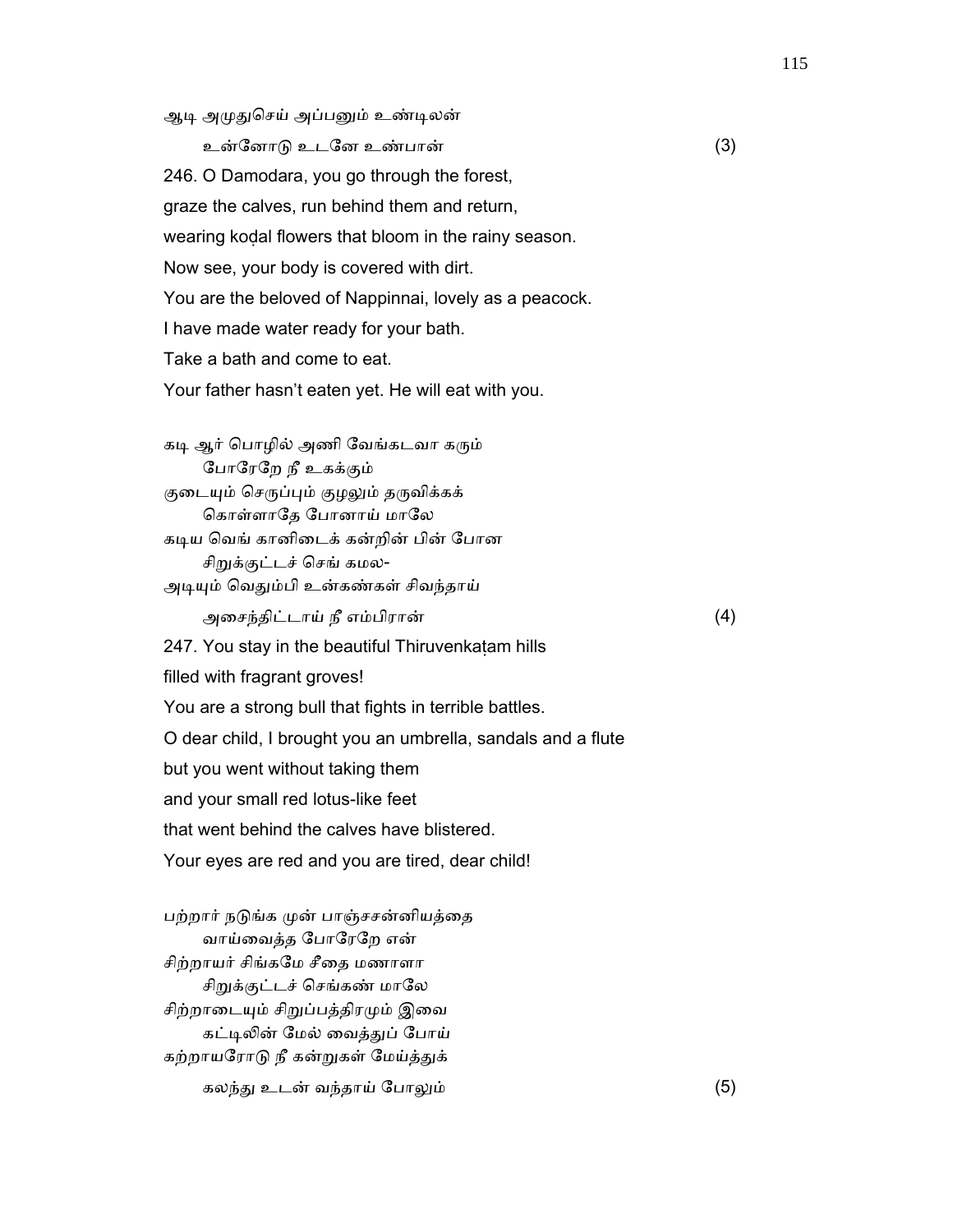248. You are a bull in the battle! When you blow the Panchajanyam conch on the battlefield, your enemies shiver. You are the little lion of the cowherd clan. You are the beloved of Sita. You are Maal, you are small and short and have lovely eyes. You left your clothes and a small sword on your bed and went to graze the cows with other cowherds. It seems you have returned with them.

அஞ்சுடர் ஆழி உன் கையகத்து ஏந்தும் அழகா நீ பொய்கை புக்கு நஞ்சு உமிழ் நாகத்தினோடு பிணங்கவும் நான் உயிர் வாழ்ந்திருந்தேன் என் செய்ய என்னை வயிறு மறுக்கினாய்? ஏதும் ஓர் அச்சம் இல்லை கஞ்சன் மனத்ᾐக்கு உகப்பனேவ ெசய்தாய் காயாம்ᾘ வண்ணம் ெகாண்டாய் (6) 249. You are beautiful! You hold a shining discus in your hand. I felt I might die when you entered the pond and fought with the snake that spat poison. What can I do? You made my stomach hurt. I am not worried. Everything you did made Kamsan happy, O you who have the dark color of a kayam flower.

பன்றியும் ஆமையும் மீனமும் ஆகிய பாற்கடல் வண்ணா உன்ேமல் கன்றின் உᾞவாகி ேமய்ᾗலத்ேத வந்த கள்ள அசுரர் தம்ைமச் சென்று பிடித்துச் சிறுக்கைகளாலே விளங்காய் எறிந்தாய் ேபாᾤம் என்ᾠம் என்பிள்ைளக்குத் தீைமகள் ெசய்வார்கள் அங்ஙனம் ஆவர்களே $(7)$ 

116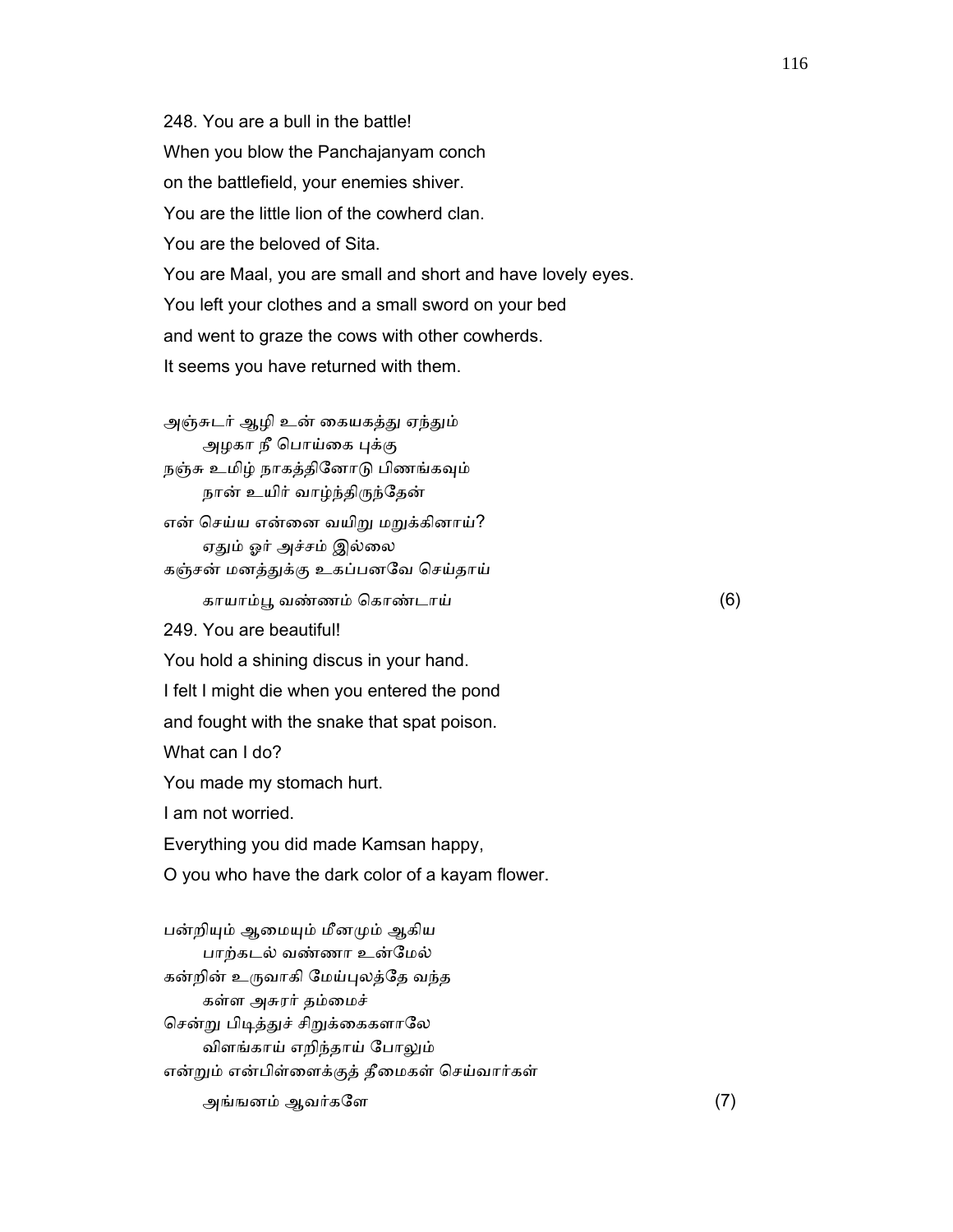250. You have the dark color of the ocean and you sleep on the milky ocean. You took the forms of a boar, a turtle and a fish. When the cunning Asuran came in the form of a calf to the field where cows were grazing, you took him in your small hands and threw him at the vilam fruit trees. Those Asurans always do only evil things to my son.

கேட்டு அறியாதன கேட்கின்றேன் கேசவா ேகாவலர் இந்திரற்குக் காட்டிய சோறும் கறியும் தயிரும் கலந்து உடன் உண்டாய் போலும் ஊட்ட முதல் இலேன் உன்தன்னைக் கொண்டு ஒருபோதும் எனக்கு அரிது வாட்டம் இலாப் புகழ் வாசுதேவா உன்னை அஞ்சுவன் இன்ᾠ ெதாட்ᾌம் (8) 251. I just heard something new to me! You ate the rice, curries and yogurt that the cowherds made and kept for Indra. It seems that you have mixed them up and eaten them all. I'm not good enough to feed you. I'll never be able to do it. O Vasudeva, your fame is faultless. From now on, I will be frightened of you.

திண் ஆர் வெண்சங்கு உடையாய் திருநாள் திரு வோணம் இன்று எழு நாள்;முன் பண்நேர் மொழியாரைக் கூவி முளை அட்டிப் பல்லாண்ᾌ கூᾠவித்ேதன் கண்ணாலம் செய்யக் கறியும் கலத்தது அரிசியும் ஆக்கி வைத்தேன் கண்ணா நீ நாளைத்தொட்டுக் கன்றின் பின் போகேல் கோலம் செய்து இங்கே இரு $(9)$  252. You carry a strong white conch in your hand. It is the auspicious Thiruvonam day, your birthday. I called some women whose words are like music,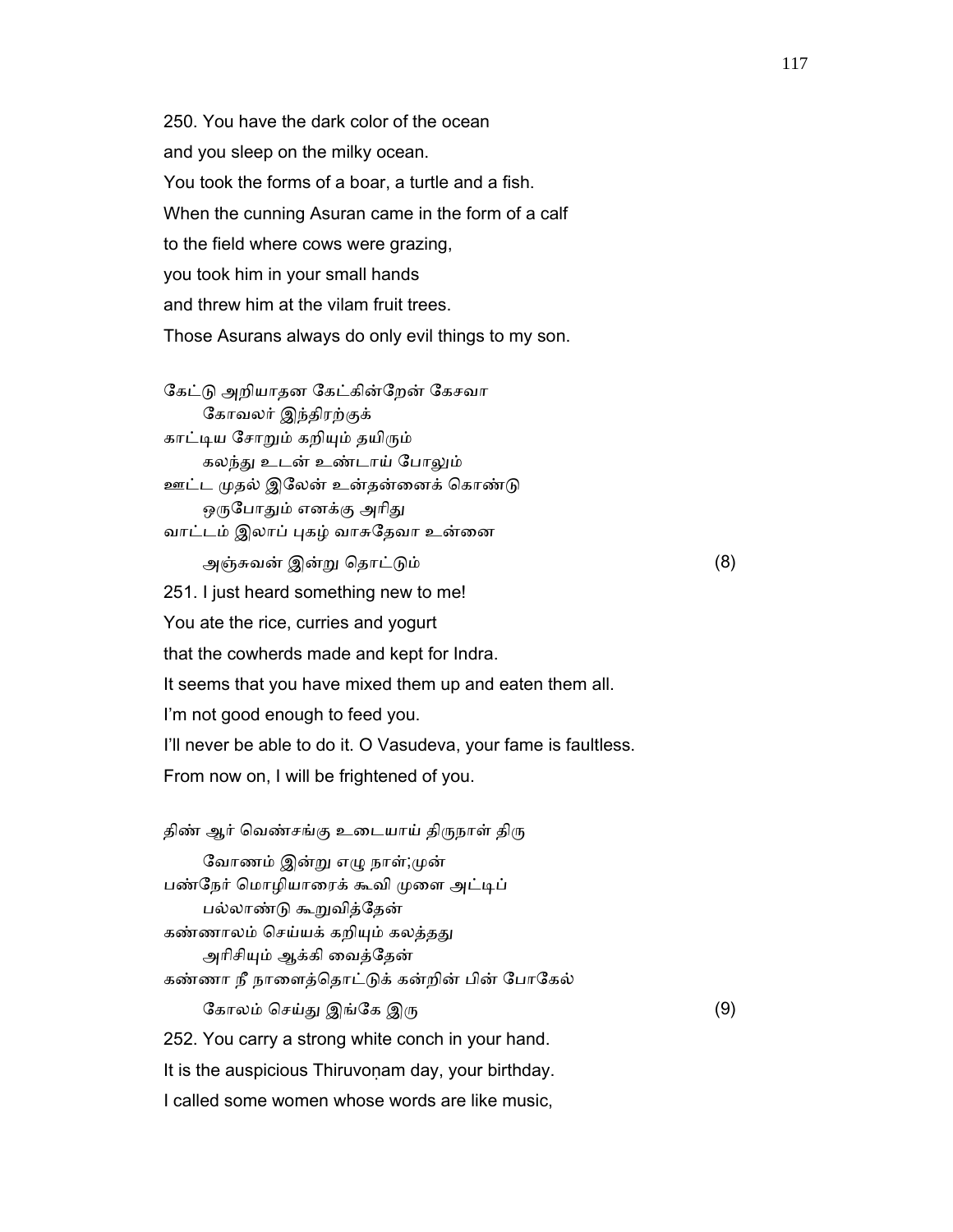planted bean seeds and blessed you asking that you should live for many years. I made curry and rice to celebrate your birthday. O dear child, don't go tomorrow to graze the calves. Dress and decorate yourself and stay here.

புற்றரவு அல்குல் அசோதை நல் ஆய்ச்சி தன் ᾗத்திரன் ேகாவிந்தைனக் கற்றினம் மேய்த்து வரக் கண்டு உகந்து அவள் கற்பித்த மாற்றம் எல்லாம் செற்றம் இலாதவர் வாழ்தரு தென்புது ைவ விட்ᾌசித்தன் ெசால் கற்ᾠ இைவ பாட வல்லார் கடல்வண்ணன் கழலிணை காண்பர்களே  $(10)$ 253. Vishnuchithan, the chief of Puduvai where faultless people live composed poems that describe how the cowherdess Yashoda saw her son coming after grazing the calves. Those who learn these poems and sing will approach the ankleted feet of the god who is dark as the ocean. ----------

## பெரியாழ்வார் திருமொழி - கண்ணன் மீண்டுவருங் கோலம் கண்டு கன்னியர் காமுறல்

#### The cowherd girls fall in love with Kannan

தழைகளும் தொங்கலும் ததும்பி எங்கும் தண்ணுமை எக்கம் மத்தளி தாழ்பீலி குழல்களும் கீதமும் ஆகி எங்கும் கோவிந்தன் வருகின்ற கூட்டம் கண்டு மழைகொலோ வருகின்றது என்று சொல்லி மங்ைகமார் சாலக வாசல் பற்றி ᾒைழவனர் நிற்பனர் ஆகி எங்கும் உள்ளம் விட்ᾌ ஊண் மறந்ᾐ ஒழிந்தனேர (1) 254. Cowherds come, decorated with fresh leaves and garlands.

The sounds of flutes and songs are heard everywhere.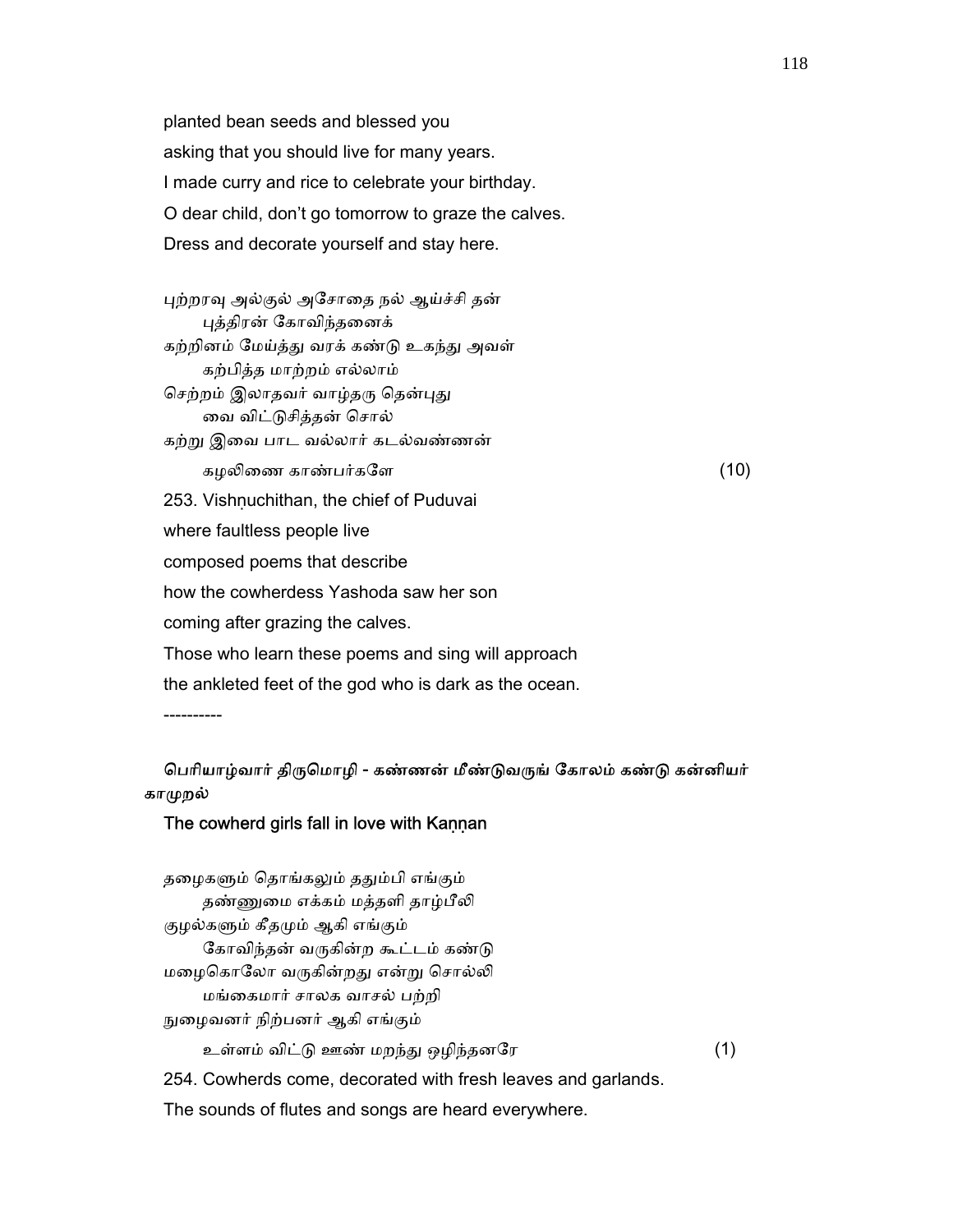Drums are beaten.

 Govindan, decorated with peacock feathers in his hair, comes with them. The young women come to their front doors,

see the cowherds and Kannan, stand at the doorsteps and say, "Is a cloud coming in the crowd?" They forget what they should do and stand there, forgetting even to eat.

வல்லி நுண் இதழ் அன்ன ஆடை கொண்டு வசை அறத் திருவரை விரித்து உடுத்து பல்ᾢ ᾒண் பற்றாக உைடவாள் சாத்தி பணைக்கச்சு உந்தி பல தழை நடுவே முல்லை நல் நறுமலர் வேங்கை மலர் அணிந்து பல் ஆயர் குழாம் நடுவே எல்லியம் போதாகப் பிள்ளை வரும்

எதிர்நின்ᾠ அங்கு இனவைள இழேவன்மிேன (2)

255. He wears a soft garment

that looks like the petals of flowers blooming on a vine.

He carries a small sword.

He is decorated with a garland made of fragrant mullai

and vengai blossoms mixed with fresh kachandi leaves.

He comes in the middle of a group of cowherds in the evening.

O girls, if you go in front of him,

you will lose your beautiful bangles.

சுரிகையும் தெறி-வில்லும் செண்டு-கோலும் மேலாடையும் தோழன்மார் கொண்டு ஓட ஒரு கையால் ஒருவன்தன் தோளை ஊன்றி ஆநிைரயினம் மீளக் குறித்த சங்கம் வருகையில் வாடிய பிள்ளை கண்ணன் மஞ்சᾦம் ேமனிᾜம் வᾊᾫம் கண்டாள் அருகே நின்றாள் என்பெண் நோக்கிக் கண்டாள் அது கண்டு இவ் ஊர் ஒன்று புணர்க்கின்றதே (3) 256. His young friends wearing silk garments run behind him carrying small swords, bows, chendus and sticks.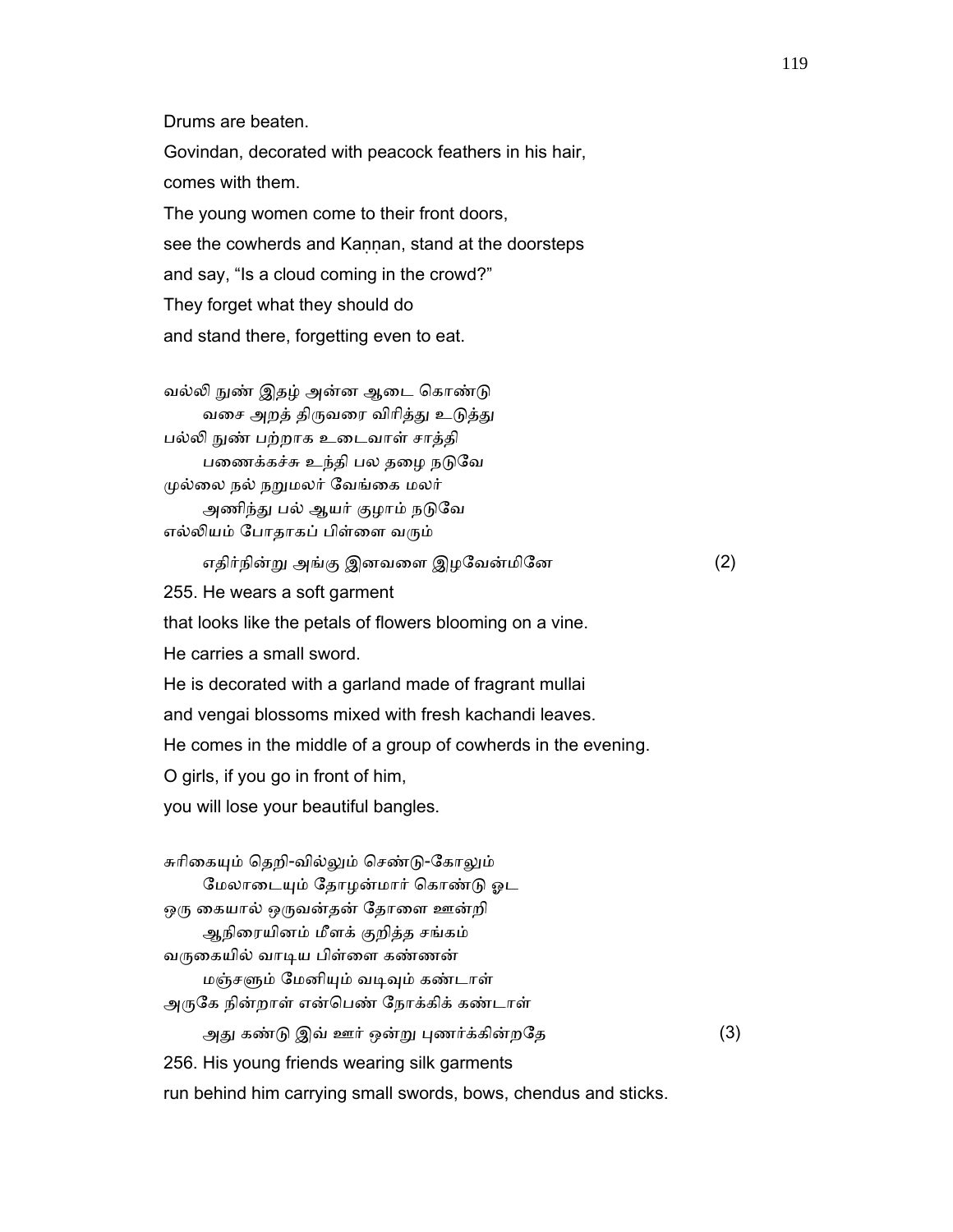One of them blows a conch so the cows will hear and return. Kannan, tired, comes with them. My daughter sees his beautiful body adorned with turmeric powder and approaches him. The people of the village see and gossip about her.

குன்று எடுத்து ஆநிரை காத்த பிரான் கோவலனாய்க் குழல் ஊதி ஊதிக் கன்றுகள் மேய்த்துத் தன் தோழரோடு கலந்து உடன் வருவானைத் தெருவிற் கண்டு என்ᾠம் இவைன ஒப்பாைர நங்காய் கண்டறியேன் ஏடி வந்து காணாய் ஒன்றும்நில்லா வளை கழன்று துகில் ஏந்து இள முலையும் என் வசம் அலவே $(4)$  257. He, my beloved god who carried Govardhana mountain and protected the cows when there was a big storm, now plays the music on his flute as a cowherd, grazes the calves and comes with his friends. O beautiful friend, I see him on the streets. I have not seen anyone like him before. O friend, come and see him. All my bangles are getting loose and my young breasts beneath their blouse are not under my control.

 சுற்றி நின்ᾠ ஆயர் தைழகள் இடச் சுருள்பங்கி நேத்திரத்தால் அணிந்து பற்றி நின்ᾠ ஆயர் கைடத்தைலேய பாடவும் ஆடக் கண்டேன் அன்றிப் பின் மற்று ஒருவர்க்கு என்னைப் பேசலொட்டேன் மாலிருஞ்சோலை எம் மாயற்கு அல்லால் ெகாற்றவᾔக்கு இவள் ஆம் என்ᾠ எண்ணிக்

கொடுமின்கள் கொடீராகிற் கோழம்பமே (5) 258. I saw the cowherds standing around him carrying umbrellas made of peacock feathers as Kannan decorated with beautiful peacock feathers in his hair sang and danced in front of their doorsteps.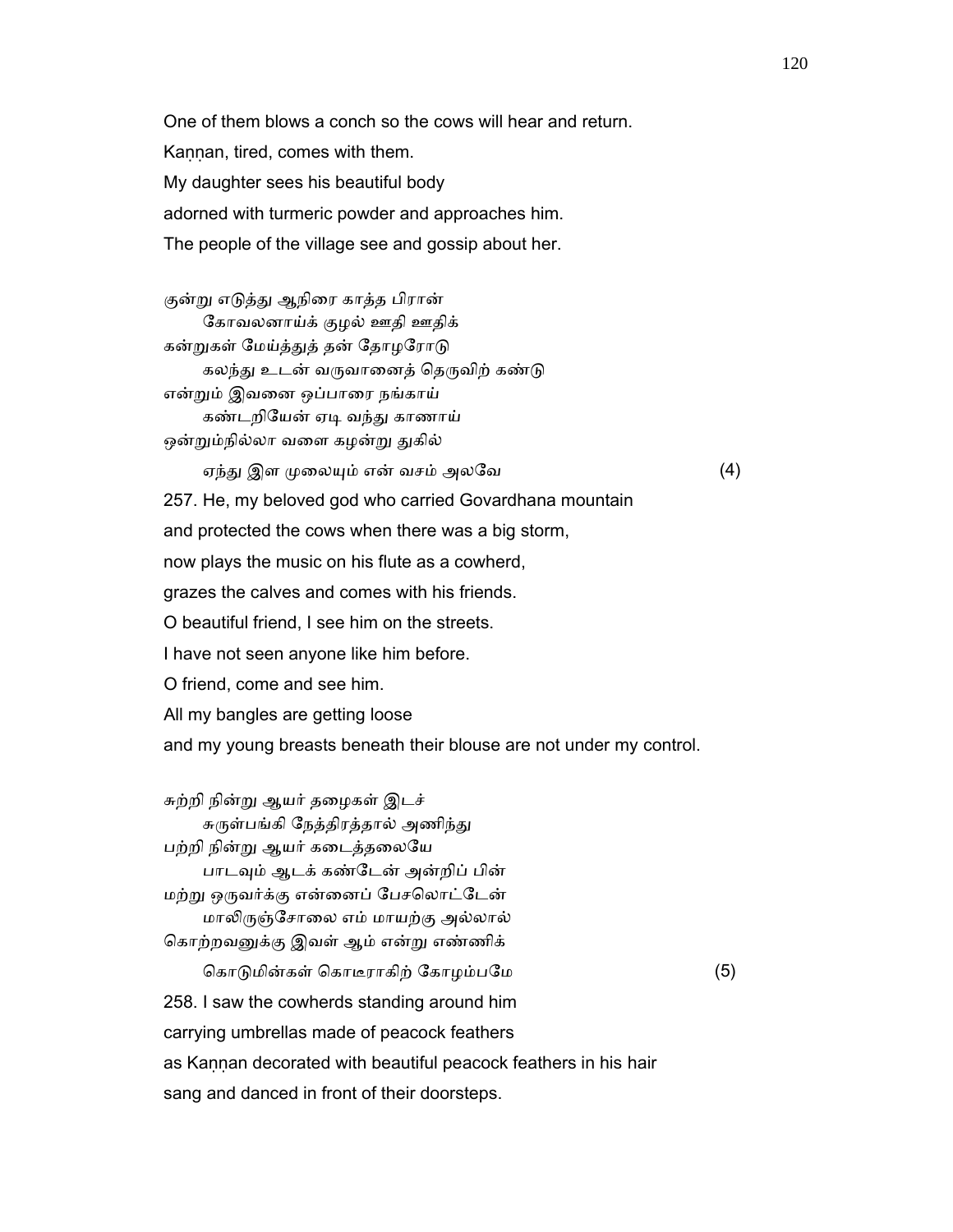I don't want you to give me in marriage to anyone except Maayan, the god of Thirumaalirunjolai. You should realize that I belong only to the victorious one and give me in marriage to him. If you don't do it, it will plunge into sorrow.

சிந்துரம் இலங்கத் தன் திருநெற்றிமேல் திருத்திய கோறம்பும் திருக்குழலும் அந்தரம் முழவத் தண் தழைக் காவின்கீழ் வரும் ஆயரோடு உடன் வளைகோல் வீச அந்தம் ஒன்று இல்லாத ஆயப் பிள்ளை அறிந்து அறிந்து இவ் வீதி போதுமாகில் பந்து கொண்டான் என்று வளைத்து வைத்துப் பவளவாய் முறுவலும் காண்போம் தோழீ (6)

 259. He will be decorated with shining sinduram and a perfect naamam on his divine forehead. The lovely music of flutes and the sound of drums will play. With the cowherds who carry their grazing sticks he will come into the flourishing grove. He is the cowherd child, the god who is eternal. He will walk on the street as if he knows everything. Let's stop him and tell him that he stole our ball and see the lovely smile on his coral mouth.

 சாலப் பல் நிைரப் பின்ேன தைழக் காவின்கீழ்த் தன் திருமேனிநின்று ஒளி திகழ நீல நல் நᾠங்குஞ்சி ேநத்திரத்தால் அணிந்து பல் ஆயர் குழாம் நடுவே ேகாலச் ெசந்தாமைரக் கண் மிளிரக் குழல் ஊதி இசைப் பாடிக் குனித்து ஆயரோடு ஆலித்து வருகின்ற ஆயப் பிள்ளை அழகு கண்டு என்மகள் அயர்க்கின்றதே  $(7)$  260. He goes behind good cows in a flourishing grove. His divine body shines bright.

His fragrant hair is decorated with peacock feathers.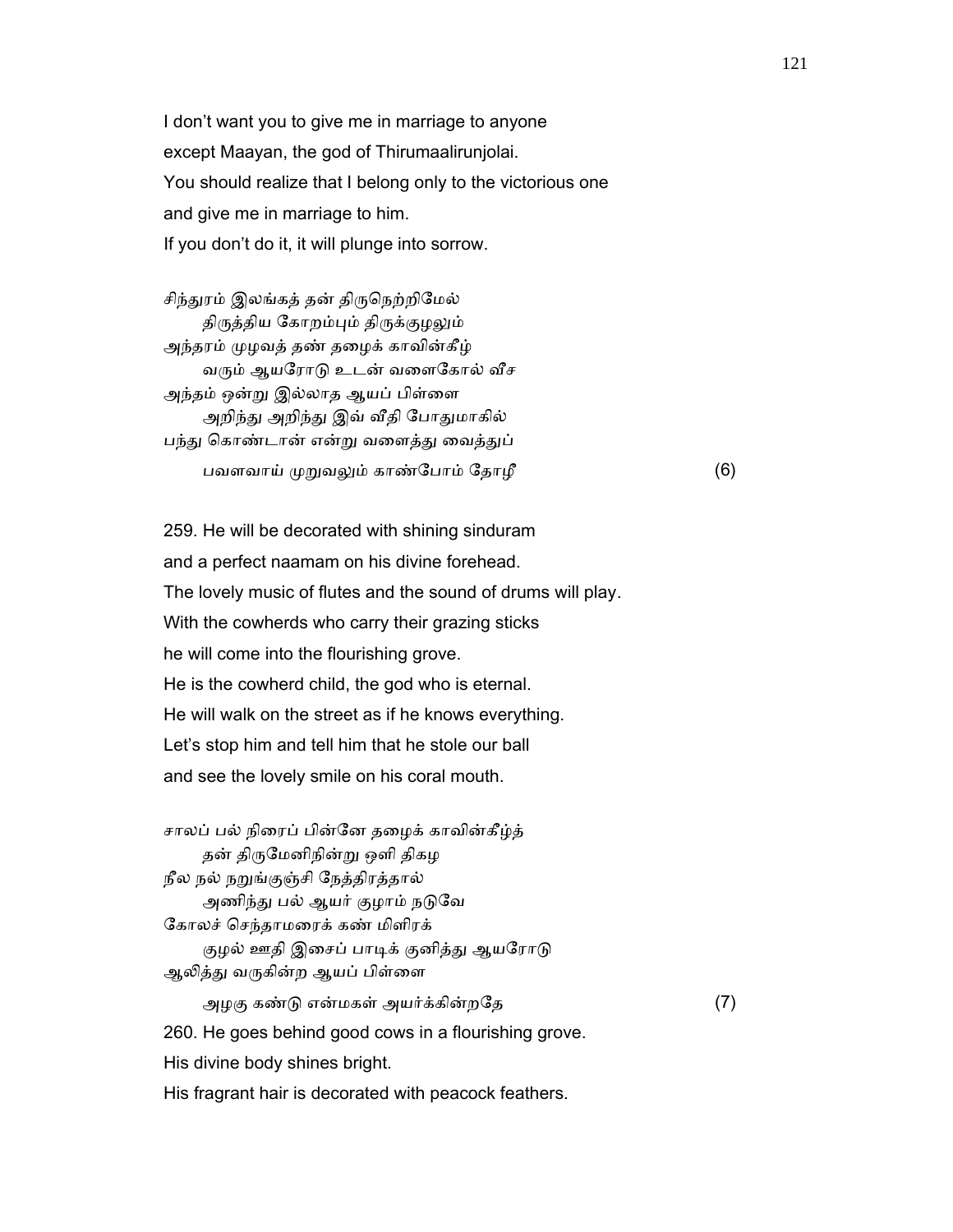His beautiful lotus eyes shine. He comes in the middle of a group of cowherd children and plays the flute, sings songs and dances. The cowherds come with him singing and dancing. My daughter is fascinated seeing the beauty of that cowherd child.

சிந்துரப்-பொடி கொண்டு சென்னி அப்பித் திருநாமம் இட்டு அங்கு ஓர் இலையந்தன்னால் அந்தரம் இன்றித் தன் நெறி பங்கியை அழகிய நேத்திரத்தால் அணிந்து இந்திரன் போல் வரும் ஆயப்பிள்ளை எதிர்நின்ᾠ அங்கு இனவைள இழேவல் என்ன சந்தியில் நின்ᾠ கண்டீர் நங்ைக தன் ᾐகிெலாᾌ சாிவைள கழல்கின்றேத (8) 261. He is decorated with a pottu made of red powder and a divine naamam on his forehead. His hair is decorated with beautiful peacock feathers. The cowherd child comes like Indra the god of gods. I told my daughter, "If you go in front of him, you will lose your bangles." My beautiful girl stands in front of him in the middle of the street. See, her bangles and clothes are becoming loose.

வலங் காதில் மேல்-தோன்றிப் பூ அணிந்து மல்ᾢைக வனமாைல ெமௗவல் மாைல சிலிங்காரத்தால் குழல் தாழ விட்டுத் தீங்குழல் வாய்மடுத்து ஊதி ஊதி அலங்காரத்தால் வரும் ஆயப் பிள்ளை அழகு கண்ᾌ என்மகள் விலங்கி நில்லாᾐ எதிர்நின்ᾠ கண்டீர்

வெள்வளை கழன்று மெய்ம் மெலிகின்றதே (9)

262. He wears on his left ear a lovely thondri flower.

His long hair is decorated with jasmine and forest mauval flowers.

My daughter sees the beauty of the cowherd child

who comes playing his flute.

She falls in love and stands in front of him without moving.

See, her lovely bangles become loose and she grows thin.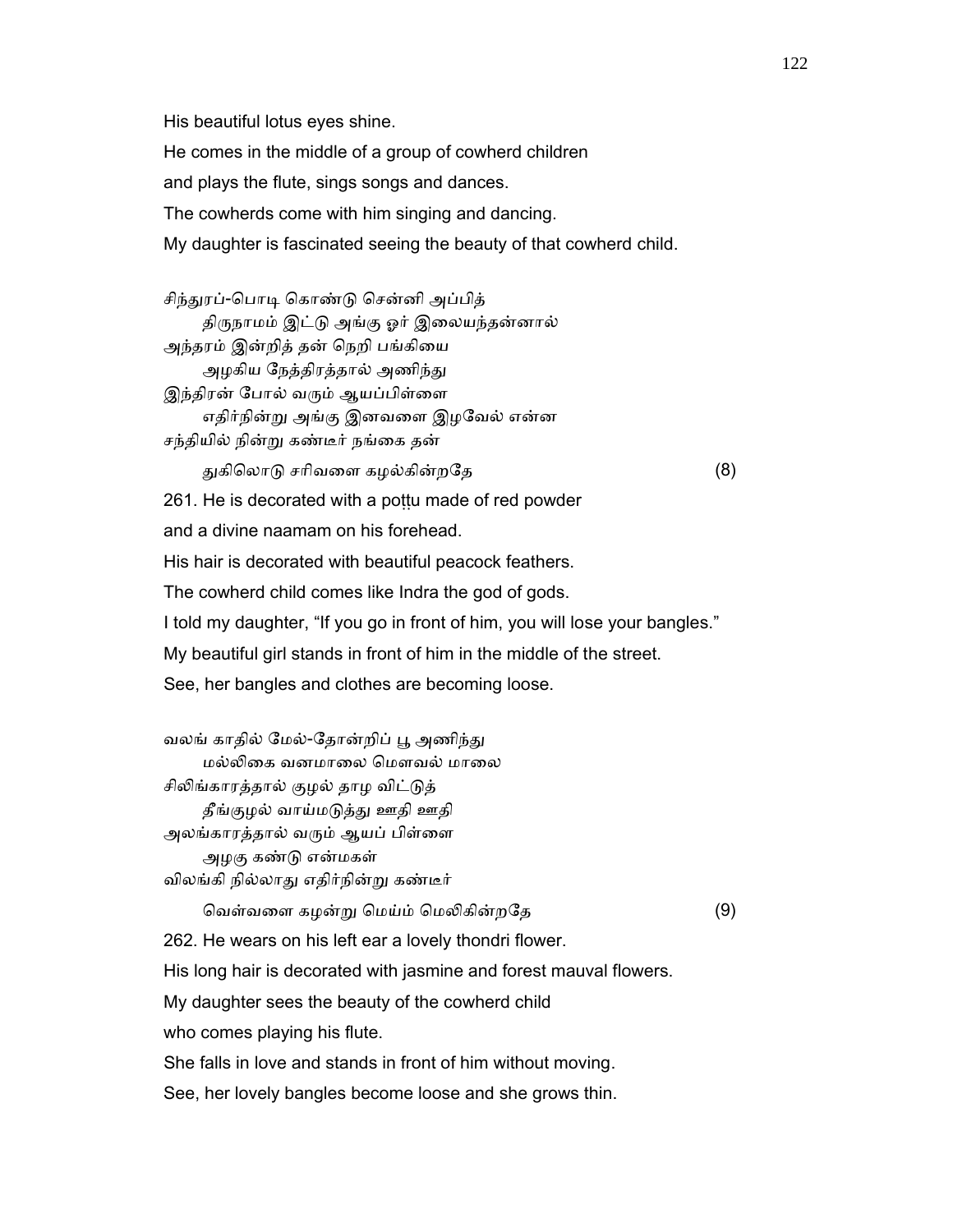விண்ணின்மீது அமரர்கள் விரும்பித் தொழ மிறைத்து ஆயர் பாடியில் வீதியூடே கண்ணன் காலிப் பின்னே எழுந்தருளக் கண்டு இளஆய்க் கன்னிமார் காமுற்ற வண்ணம் வண்டு அமர் பொழிற் புதுவையர்கோன் விட்டுசித்தன் சொன்ன மாலை பத்தும் பண் இன்பம் வரப் பாᾌம் பத்தர் உள்ளார் பரமான ைவகுந்தம் நண்ᾎவேர (10) 263. Vishnuchittan, the chief of Puduvai surrounded with lovely groves where bees swarm, composed ten poems about the love of cowherd girls who saw Kaṇṇan, the god of gods coming on the street of cowherd village surrounded by cows and cowherd children. The devotees who sing these songs happily will reach divine Vaikuntam. -----

# பெரியாழ்வார் திருமொழி - கோவர்த்தனகிரியைக் குடைகொண்டமை Govardhana mountain

Kannan carried Govardhana mountain and used it as an umbrella to protect the cows and the cowherds from the storm.

| அட்டுக் குவி சோற்றுப் பருப்பதமும்                        |     |
|----------------------------------------------------------|-----|
| தயிர்- வாவியும் நெய்- அளறும் அடங்கப்                     |     |
| பொட்டத் துற்றி மாரிப் பகை புணர்த்த                       |     |
| பொரு மா கடல்வண்ணன் பொறுத்த மலை                           |     |
| வட்டத் தடங்கண் மட மான் கன்றினை                           |     |
| வலைவாய்ப் பற்றிக் கொண்டு குறமகளிர்                       |     |
| கொட்டைத் தலைப் பால் கொடுத்து வளர்க்கும்                  |     |
| கோவர்த்தனம் என்னும் கொற்றக் குடையே                       | (1) |
| 264. The victorious umbrella-like mountain that the god  |     |
| who has the color of the ocean                           |     |
| with rolling waves that gives rain                       |     |
| and who ate a pile of rice with lentils, yogurt and ghee |     |
| carried to protect the cows-                             |     |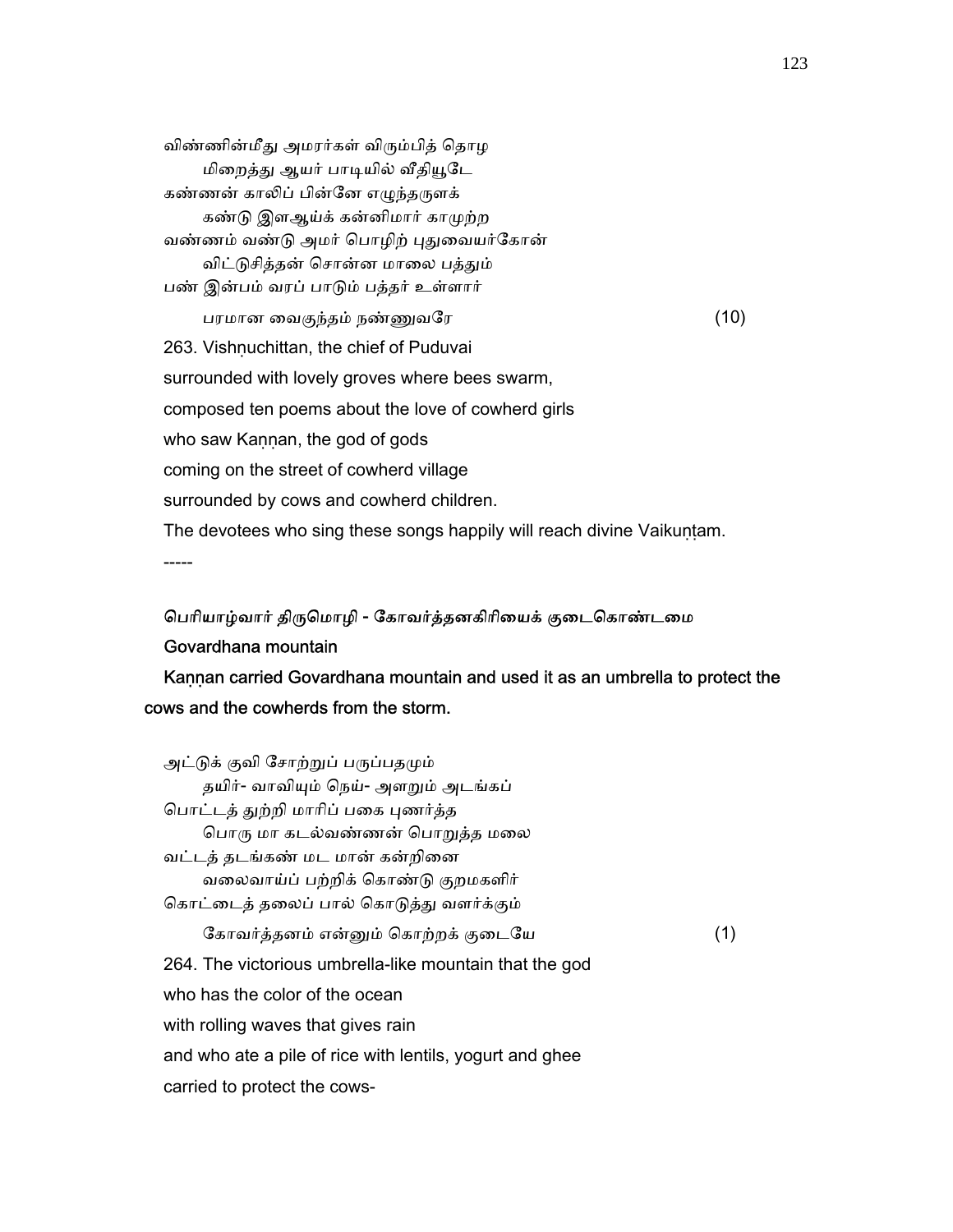is Govardhana where the gypsy girls

feed good milk and raise round-eyed innocent baby deer

that were caught by their husbands and given to them.

வழு ஒன்றும் இல்லாச் செய்கை வானவர்கோன் வலிப்பட்டு முனிந்து விடுக்கப்பட்ட மழை வந்து எழு நாள் பெய்து மாத் தடுப்ப மதுசூதன் எடுத்து மறித்த மலை இழவு தரியாதது ஓர் ஈற்றுப் பிடி இளஞ் சீயம் தொடர்ந்து முடுகுதலும் குழவி இடைக் கால் இட்டு எதிர்ந்து பொரும் ேகாவர்த்தனம் என்ᾔம் ெகாற்றக் குைடேய (2) 265. The victorious umbrella-like mountain that the god Madhusudhanan carried to stop the rain when Indra, the king of gods was angry and made it rain for seven days, hurting the innocent cows is Govardhana where a female elephant chased by a young lion, afraid her cub may be hurt and protecting it under her legs, opposes the lion and fights.

அம் மைத் தடங்கண் மட ஆய்ச்சியரும் ஆனாயரும் ஆநிரையும் அலறி எம்ைமச் சரண் ஏன்ᾠெகாள் என்ᾠ இரப்ப இலங்கு ஆழிக் கை எந்தை எடுத்த மலை தம்மைச் சரண் என்ற தம் பாவையரைப் புனமேய்கின்ற மானினம் காண்மின் என்று கொம்மைப் புயக் குன்றர் சிலை குனிக்கும் ேகாவர்த்தனம் என்ᾔம் ெகாற்றக் குைடேய (3) 266. The victorious umbrella-like mountain that the god carried when the cows, the large-eyed cowherd women and the cowherds screamed and asked for help saying, " Help us, you are our refuge!" is Govardhana where men who have strong mountain-like arms bend their bows when their lovely doll-like women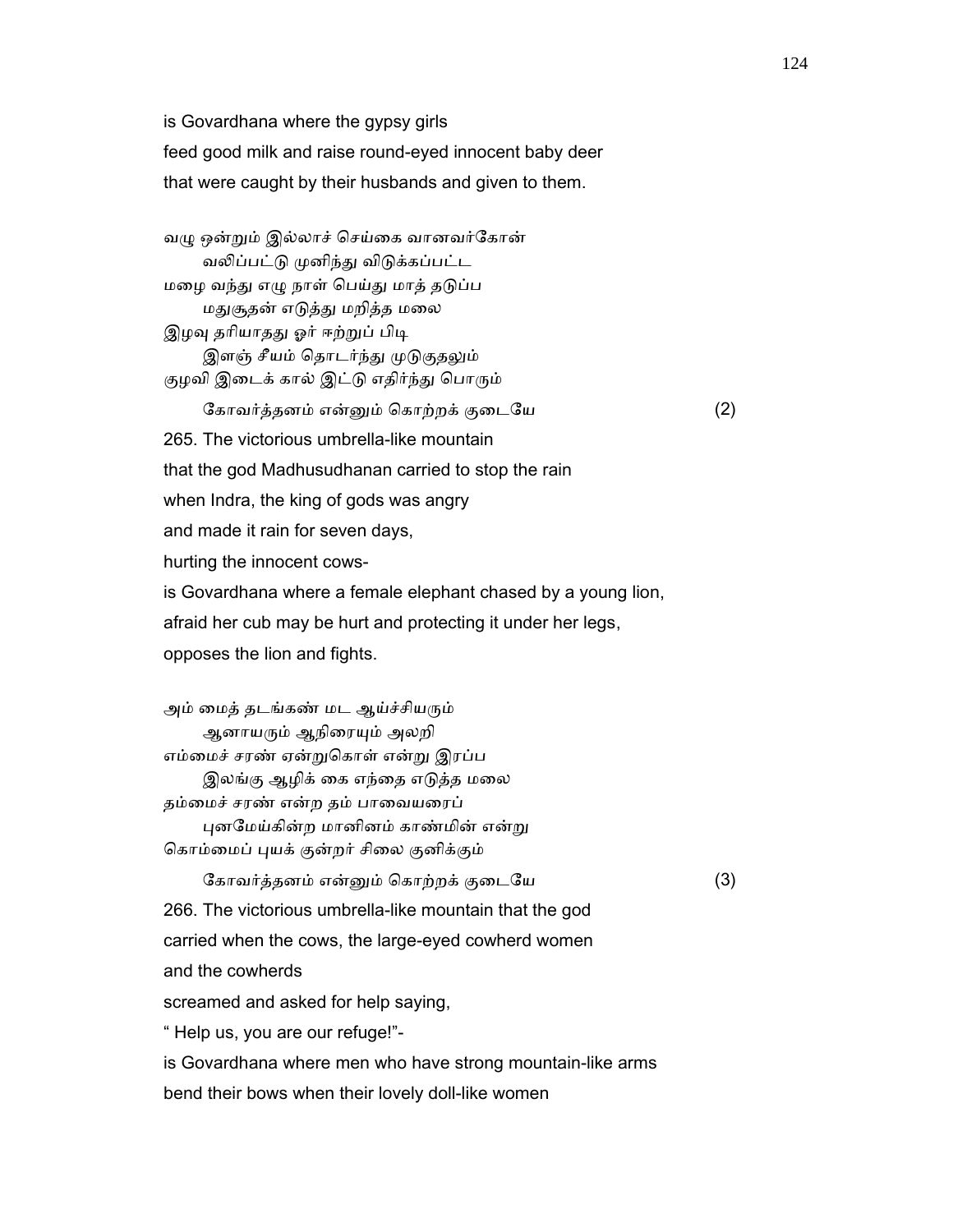ask them to catch deer saying,

"See, a group of deer are grazing on our millet."

கடு வாய்ச் சின வெங்கண் களிற்றினுக்குக் கவளம் எடுத்துக் கொடுப்பான் அவன் போல் அடிவாய் உறக் கையிட்டு எழப் பறித்திட்டு அமரர்பெருமான் கொண்டு நின்ற மலை கடல்வாய்ச் ெசன்ᾠ ேமகம் கவிழ்ந்ᾐ இறங்கிக் கதுவாய்ப் பட நீர்முகந்து ஏறி எங்கும் குடவாய்ப் பட நின்று மழை பொழியும் ேகாவர்த்தனம் என்ᾔம் ெகாற்றக் குைடேய (4) 267. The victorious umbrella-like mountain of the god of gods who, taking the form of a boar, dug and carried the earth with his tusks as if he were a mahout giving a ball of rice to a cruel-eyed elephant is Govardhana where the clouds gather after descending to the ocean, scooping up the water, rising to the sky in the east and pouring down rain. வானத்தில் உள்ளீர் வᾢயீர் உள்ளீேரல் அறையோ வந்து வாங்குமின் என்பவன் போல் ஏனத்து உரு ஆகிய ஈசன் எந்தை இடவன் எழ வாங்கி எடுத்த மலை கானக் களி-யானை தன் கொம்பு இழந்து கதுவாய் மதம் சோரத் தன் கை எடுத்துக் கூனற் பிைற ேவண்ᾊ அண்ணாந்ᾐ நிற்கும் ேகாவர்த்தனம் என்ᾔம் ெகாற்றக் குைடேய (5) 268. The victorious umbrella-like mountain that our father, the god who took the form of a boar, carried, digging it up and calling the gods, saying, "O gods in the sky! If anyone among you is strong enough, tell me, and come carry this with me!" is Govardhana where a happy forest elephant that has lost its tusks raises its trunk, worships the god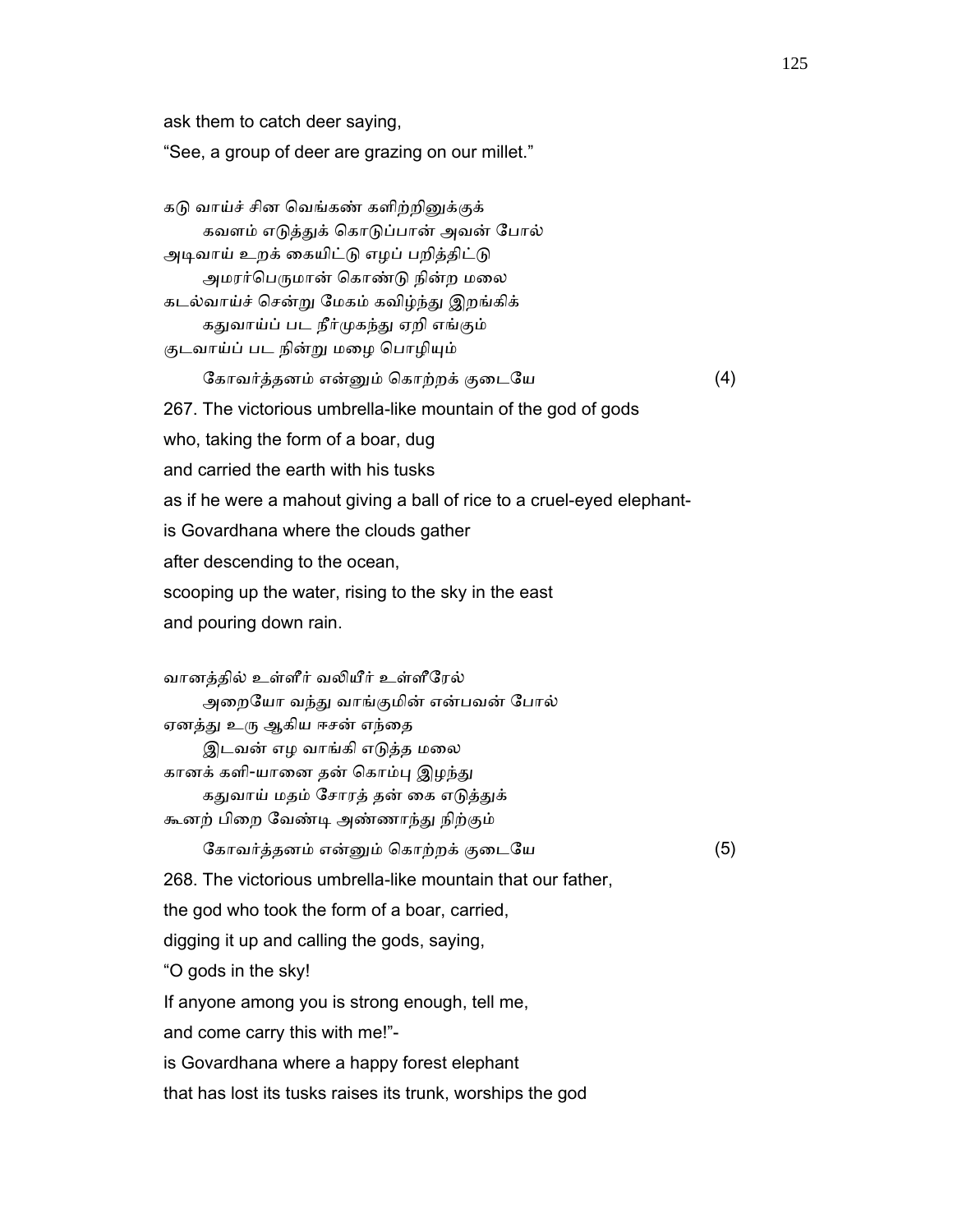and asks him to give the crescent moon for his tusk as the musth pours from his temples.

செப்பாடு உடைய திருமால் அவன் தன் செந்தாமரைக் கைவிரல் ஐந்தினையும் கப்பு ஆக மடுத்து மணி நெடுந்தோள் காம்பு ஆகக் கொடுத்துக் கவித்த மலை எப்பாடும் பரந்து இழி தெள் அருவி இலங்கு மணி முத்துவடம் பிறழக் குப்பாயம் என நின்று காட்சிதரும் கோவர்த்தனம் என்னும் கொற்றக் குடையே (6) 269. The victorious umbrella-like mountain that our wonderful god carried, putting all the five fingers of his lovely lotus hand at its base and lifting it with his large, beautiful arms is Govardhana where the water of the white waterfall flows everywhere as it carries lovely glistening beautiful pearls and makes the hill look like a treasure of pearl garlands. படங்கள் பலᾫம் உைடப் பாம்ᾗ- அைரயன் படர் ᾘமிையத் தாங்கிக் கிடப்பவன் ேபால் தடங்கை விரல் ஐந்தும் மலர வைத்துத் தாேமாதரன் தாங்கு தடவைரதான் அடங்கச் ெசன்ᾠ இலங்ைகைய ஈடழித்த அனுமன் புகழ் பாடித் தம் குட்டன்களைக் குடங்கைக் கொண்டு மந்திகள் கண்வளர்த்தும் ேகாவர்த்தனம் என்ᾔம் ெகாற்றக் குைடேய (7) 270. The victorious umbrella-like mountain that our god Damodaran carried using the five fingers of his wide hands just as the thousand-headed Adishesha carries the earth is Govardhana where the monkeys who live there put their small children to sleep holding them in their hands

and singing the fame of Hanuman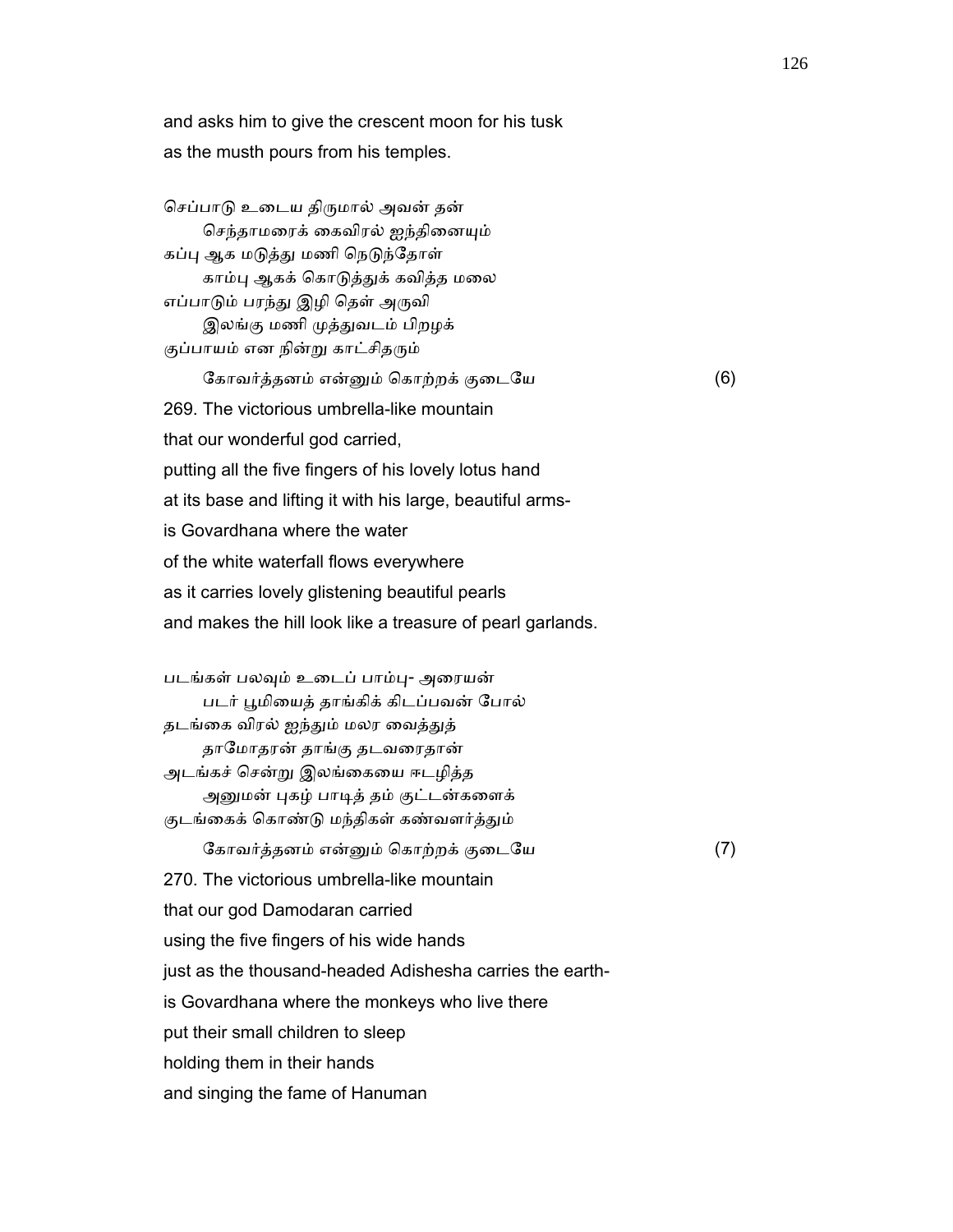who went to Lanka and destroyed its pride.

சல மா முகில் பல் கணப் போர்க்களத்துச் சர- மாரி பொழிந்து எங்கும் பூசலிட்டு நலிவான் உறக் கேடகம் கோப்பவன் போல் நாராயணன் முன் முகம் காத்த மலை இலை வேய் குரம்பைத் தவ மா முனிவர் இருந்தார் நடுவே சென்று அணார் சொறியக் ெகாைல வாய்ச் சின ேவங்ைககள் நின்ᾠ உறங்கும் ேகாவர்த்தனம் என்ᾔம் ெகாற்றக் குைடேய (8) 271. The victorious umbrella-like mountain that the god Narayanan carried to protect the cows when the strong rain fell like a warrior who uses his shield to stop the arrows coming at him like a heavy rain is Govardhana where pious rishis who practice tapas live in huts roofed with leaves, while angry murderous tigers go and sleep with them. வன் ேபய்ᾙைல உண்டᾐ ஓர் வாய் உைடயன் வன் தூண் என நின்றது ஓர் வன் பரத்தை தன் ேபர் இட்ᾌக் ெகாண்ᾌ தரணி தன்னிற் தாேமாதரன் தாங்கு தடவைர தான் ᾙன்ேப வழி காட்ட ᾙசுக் கணங்கள் முதுகிற் பெய்து தம் உடைக் குட்டன்களைக் கொம்பு ஏற்றி இருந்து குதி பயிற்றும் ேகாவர்த்தனம் என்ᾔம் ெகாற்றக் குைடேய (9) 272. The victorious umbrella-like mountain that the god Damodaran, who drank milk from the breasts of the terrible devil Puthana carried like a pillar is Govardhana that has the same name as the god Govardhanan, where monkeys carrying their babies on their backs climb on the branches of trees and teach them how to jump.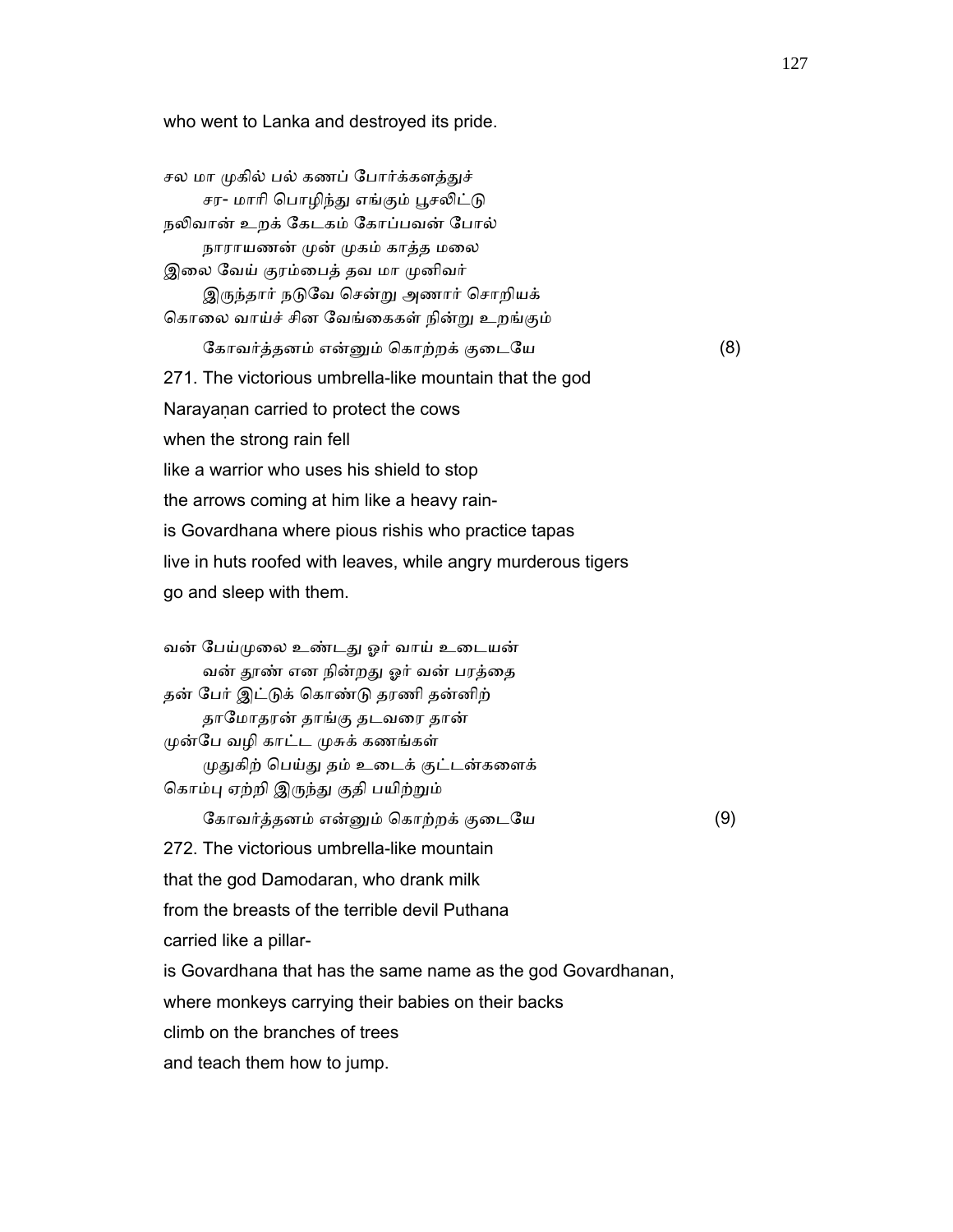கொடி ஏறு செந் தாமரைக் கைவிரல்கள் கோலமும் அழிந்தில வாடிற்று இல வடிவு ஏறு திருவுகிர் நொந்தும் இல மணிவண்ணன் மைலᾜம் ஓர் சம்பிரதம் முடி ஏறிய மா முகிற் பல் கணங்கள் ᾙன் ெநற்றி நைரத்தன ேபால எங்கும் குடி ஏறி இருந்து மழை பொழியும் ேகாவர்த்தனம் என்ᾔம் ெகாற்றக் குைடேய (10) 273. When the beautiful blue-colored one carried Govardhana mountain, the fingers of his lotus hands did not loose their beauty and his strong beautiful finger-nails did not hurt. He carried the mountain as if it were something he did every day. On victorious umbrella-like Govardhana mountain, a group of large clouds that rest on the top of the hills make the mountain look as if it has grey hair as they pour down rain everywhere. அரவிற் பள்ளிகொண்டு அரவம் துரந்திட்டு அரவப்-பைக ஊர்தி அவᾔைடய குரவிற் கொடி முல்லைகள் நின்று உறங்கும் ேகாவர்த்தனம் என்ᾔம் ெகாற்றக் குைடேமல்

திருவிற் பொலி மறைவாணர் புத்தூர்த்

திகழ் பட்டர்பிரான் சொன்ன மாலை பத்தும்

பரவு மனம் நன்கு உடைப் பத்தர் உள்ளார்

பரமான ைவகுந்தம் நண்ᾎவேர (11)

274. The famous Paṭṭarpiran Vishṇuchithan

where the Brahmins recite the divine Vedas

composed these ten poems on Govardhana mountain

where jasmine flowers bloom

on the branches of kuravam trees.

He describes how the hill is carried as an umbrella

by the god who sleeps on Adishesha

and rides on an eagle, the enemy of snake.

The devotees who recite those poems in their hearts

and worship god will reach divine Vaikuṇṭam.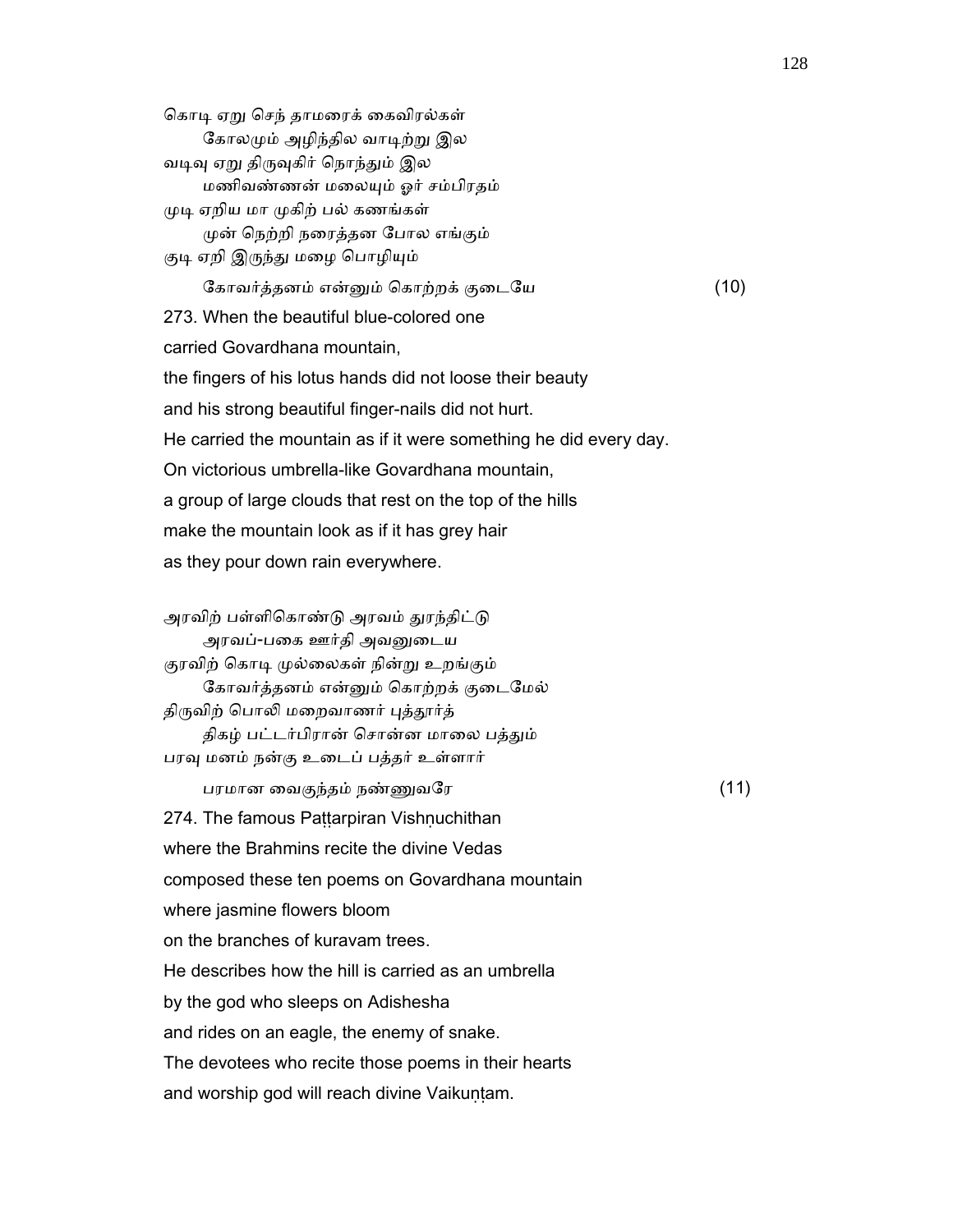# ெபாியாழ்வார் திᾞெமாழி - கண்ணன் குழல் ஊதல் Kaṇṇan plays the flute

------------

 நாவலம் ெபாிய தீவினில் வாᾨம் நங்கைமீர்கள் இது ஓர் அற்புதம் கேளீர் தூ வலம்புரி உடைய திருமால் ᾑய வாயிற் குழல்-ஓைச வழிேய கோவலர் சிறுமியர் இளங் கொங்கை குதுகலிப்ப உடல் உள்-அவிழ்ந்து எங்கும் காவலும் கடந்து கயிறுமாலை ஆகி வந்து கவிழ்ந்து நின்றனரே $(1)$  275. O beautiful girls who live in this wide world, listen to a wonderful thing! When Thirumaal who has a white valampuri conch in his hand plays the flute with his divine lips, the cowherd girls who have young breasts hear the sound of the flute, get excited shiver and run away from their houses where they are guarded, untying the ropes that they are tied with. Putting the ropes on their necks as if they are garlands, they come, shyly and surround him. இட அணரை இடத் தோளொடு சாய்த்து

இருகை கூடப் புருவம் நெரிந்து ஏறக் குடவயிறு பட வாய் கடைகூடக் கோவிந்தன் குழல்கொடு ஊதின போது மட மயில்கெளாᾌ மான்பிைண ேபாேல மங்ைகமார்கள் மலர்க் கூந்தல் அவிழ உடை நெகிழ ஓர்கையால் துகில் பற்றி ஒல்கி ஓடு அரிக்கண் ஒட நின்றனரே $(2)$ 276. When Govindan takes his flute in his hands,

bends his eyebrows, blows the air bending his stomach and plays,

the young girls who are beautiful as peacocks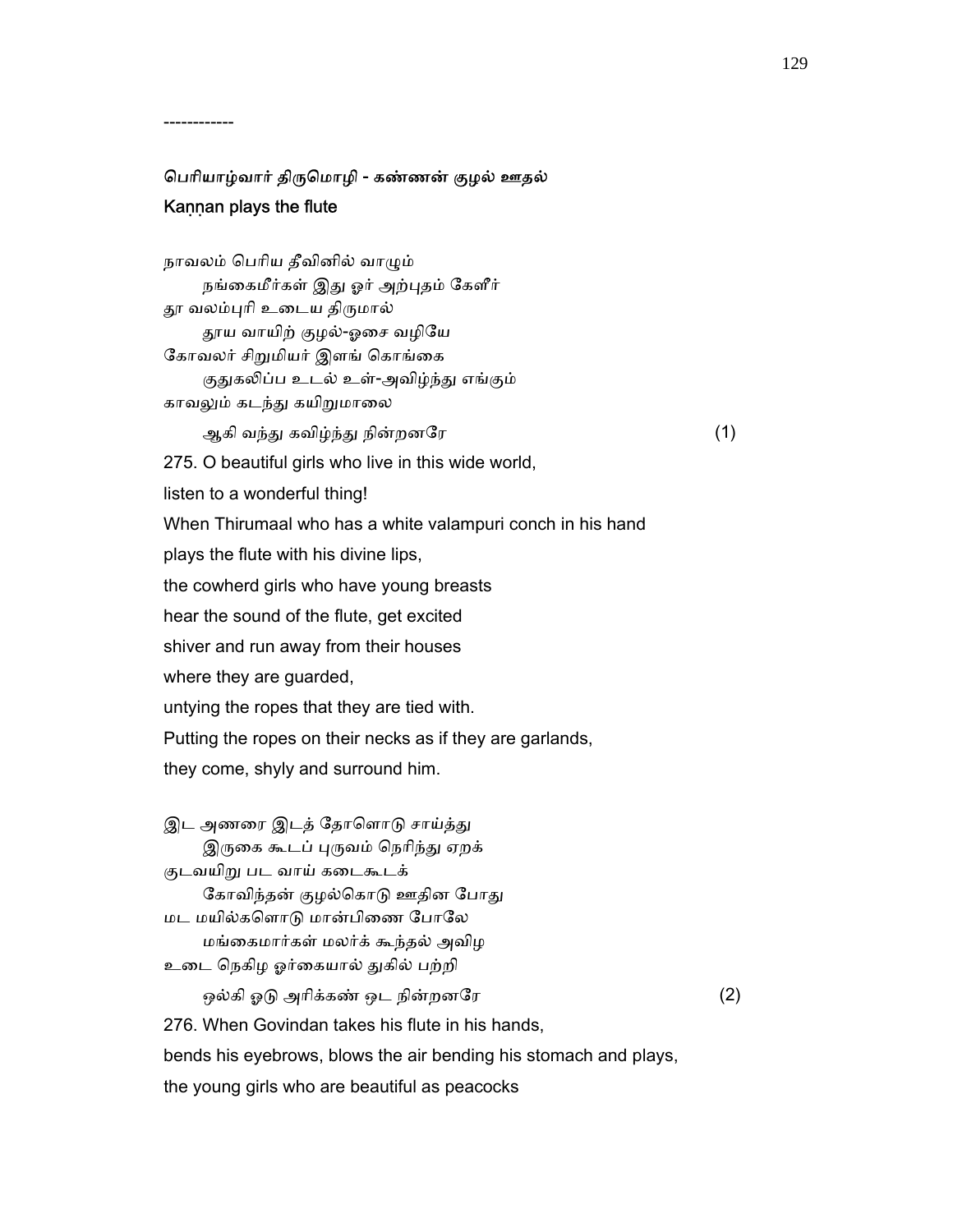and have doe-like eyes, listen. Their hair decorated with flowers becomes loose, their dresses become loose. Holding their falling dresses they stand looking at him out of corners of their eyes.

 வான் இளவரசு ைவகுந்தக் குட்டன் வாசுதேவன் மதுரைமன்னன் நந்த- ேகான் இளவரசு ேகாவலர் குட்டன் கோவிந்தன் குழல்கொடு ஊதின போது வான் இளம்படியர் வந்து வந்து ஈண்டி மனம் உᾞகி மலர்க்கண்கள் பனிப்பத் தேன் அளவு செறி கூந்தல் அவிழச் ெசன்னி ேவர்ப்பச் ெசவி ேசர்த்ᾐ நின்றனேர (3) 277. He is the prince of the sky. He is the little one of Vaikuntam. He is Vasudeva. He is the king of Madhura. He is the princely son of Nandagopan. He, Govindan, is the little child of the cowherds. When he plays his flute the young Apsarases come down from the sky and approach him. Their hearts melt and their flower-like eyes shed tears. Their hair swarming with bees becomes loose. Their foreheads sweat and they close their ears to everything else and hear only the music of his flute. தேனுகன் பிலம்பன் காளியன் என்னும் தீப்பப் பூடுகள் அடங்க உழக்கிக் கானகம் பᾊ உலாவி உலாவிக்

கருஞ்சிறுக்கன் குழல் ஊதின போது மேனகையொடு திலோத்தமை அரம்பை உருப்பசியர் அவர் வெள்கி மயங்கி வானகம் படியில் வாய் திறப்பு இன்றி ஆடல் பாடல் இைவ மாறினர் தாேம (4) 278. He fought, conquered and destroyed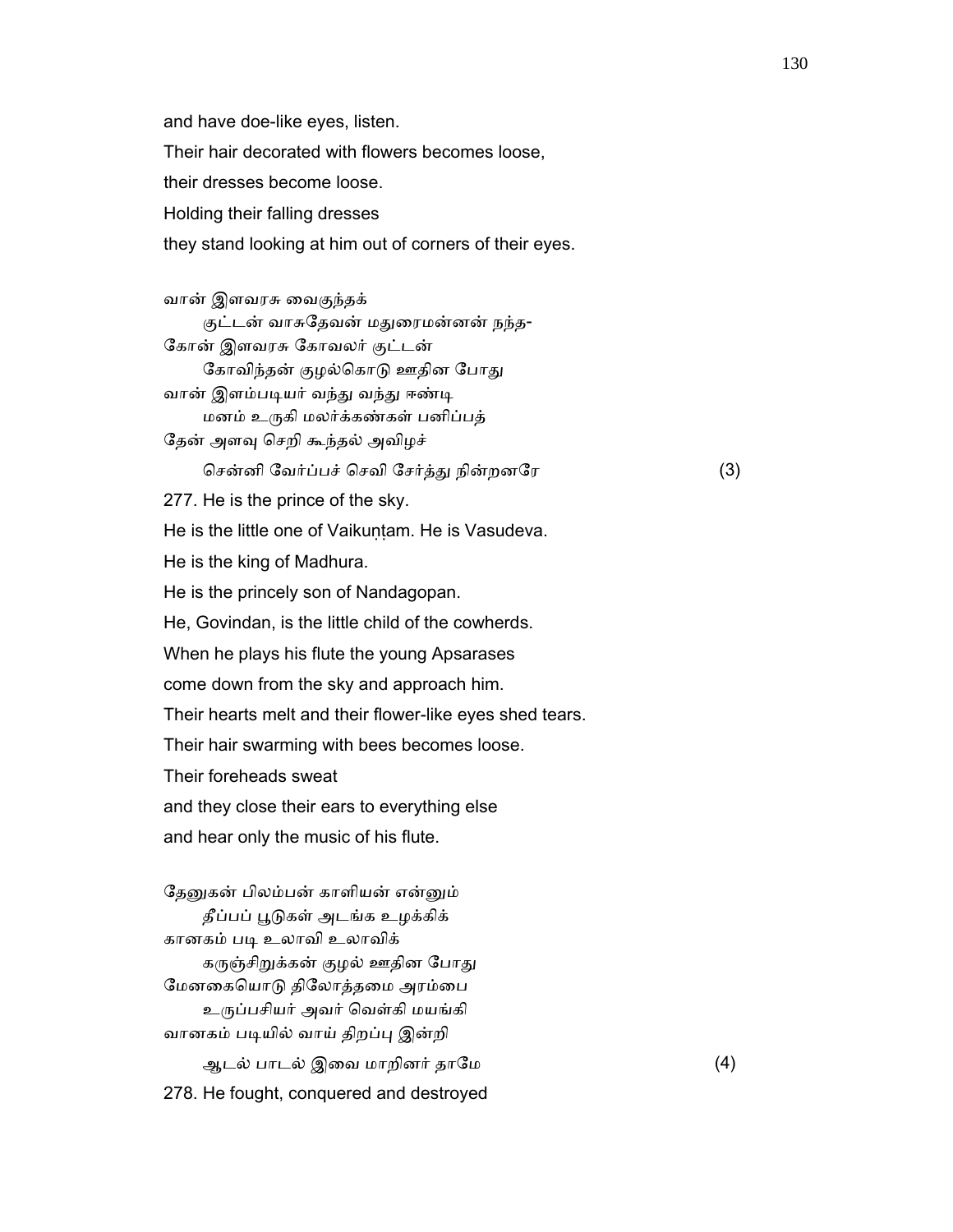the evil Asuras Thenuhan, Pilamban and Kaliyan. When that small dark child plays his flute wandering about in the forests, Menaga, Thilothama, Ramba, Urvasi and other heavenly Apsarases, fascinated as they hear his music, become speechless. They come down from the sky, dance, and sing with joy.

முன் நரசிங்கமது ஆகி அவுணன் முக்கியத்தை முடிப்பான் மூவுலகில் மன்னர் அஞ்சும் மᾐசூதனன் வாயிற் குழலின் ஓசை செவியைப் பற்றி வாங்க நன் நரம்பு உடைய தும்புருவோடு நாரதனும் தம் தம் வீணை மறந்து கின்னர மிதுனங்களும் தம் தம்

கின்னரம் ெதாᾌகிேலாம் என்றனேர (5)

 279. The kings of the three worlds are afraid of the god. He came in the form of a man-lion and killed Hiranyan. When Madhusudanan plays the flute, Narada who plays the Tumburu veena, those who play the kinnaram, the midunam and other string instruments, hear his music, forget their skills and say, "We won't touch our musical instruments because we can't compete with the lovely music of Madhusudanan." செம் பெருந் தடங்- கண்ணன் திரள் தோளன்

தேவகி சிறுவன் தேவர்கள் சிங்கம் நம் பரமன் இந்நாள் குழல் ஊதக் ேகட்டவர்கள் இடர் உற்றன ேகளீர் அம்பரம் திாிᾜம் காந்தப்பர் எல்லாம் அமுத கீத வலையால் சுருக்குண்டு நம் பரம் அன்ᾠ என்ᾠ நாணி மயங்கி நைந்து சோர்ந்து கைம்மறித்து நின்றனரே (6) 280. He is the small son of Devaki,

131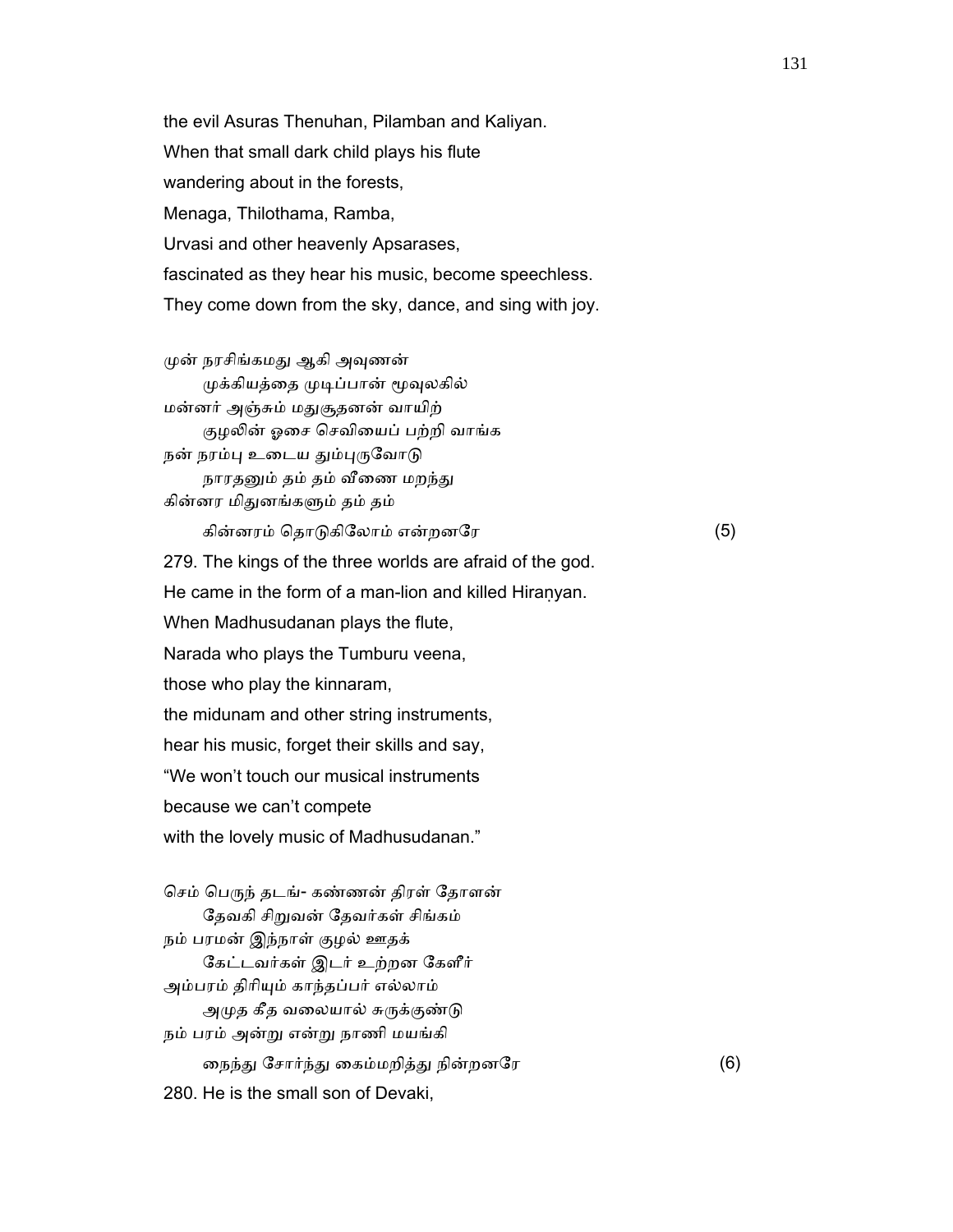who has large beautiful eyes and strong arms. He is our highest god and a lion among the gods. When he plays his flute, the Gandharvas who wander in the sky, fascinated by the nectar-like music, say, "He, our highest god, is playing the flute," and they feel ashamed because they can't play like him, and they stand folding their hands and worshipping him.

புவியுள் நான் கண்டது ஒர் அற்புதம் கேளீர் பூணி மேய்க்கும் இளங்கோவலர் கூட்டத்து அவையுள் நாகத்து- அணையான் குழல் ஊத அமரலோகத்து அளவும் சென்று இசைப்ப அவியுணா மறந்து வானவர் எல்லாம் ஆயர்-பாடி நிறையப் புகுந்து ஈண்டிச் செவி-உணாவின் சுவை கொண்டு மகிழ்ந்து

கோவிந்தனைத் தொடர்ந்து என்றும் விடாரே (7) 281. Listen to the wonders that I have seen on this earth. When the god who sleeps on Adishesha plays his flute in the middle of a crowd of young cowherds, the music is heard in the gods' world and all the sky dwellers forget to eat their sacrificial food and enter the cowherd village. Their ears are filled with the sweetness of the music and they follow happily wherever Govindan goes and do not leave him at all.

சிறுவிரல்கள் தடவிப் பரிமாறச் ெசங்கண் ேகாடச் ெசய்ய வாய் ெகாப்பளிப்பக குறுவெயர்ப் புருவம் குடிலிப்பக் கோவிந்தன் குழல்கொடு ஊதின போது பறவையின் கணங்கள் கூடு துறந்து வந்து சூழ்ந்து படுகாடு கிடப்பக் கறவையின் கணங்கள் கால் பரப்பிட்டுக் கவிழ்ந்து இறங்கிச் செவி ஆட்டகில்லாவே (8) 282. When Govindan plays the flute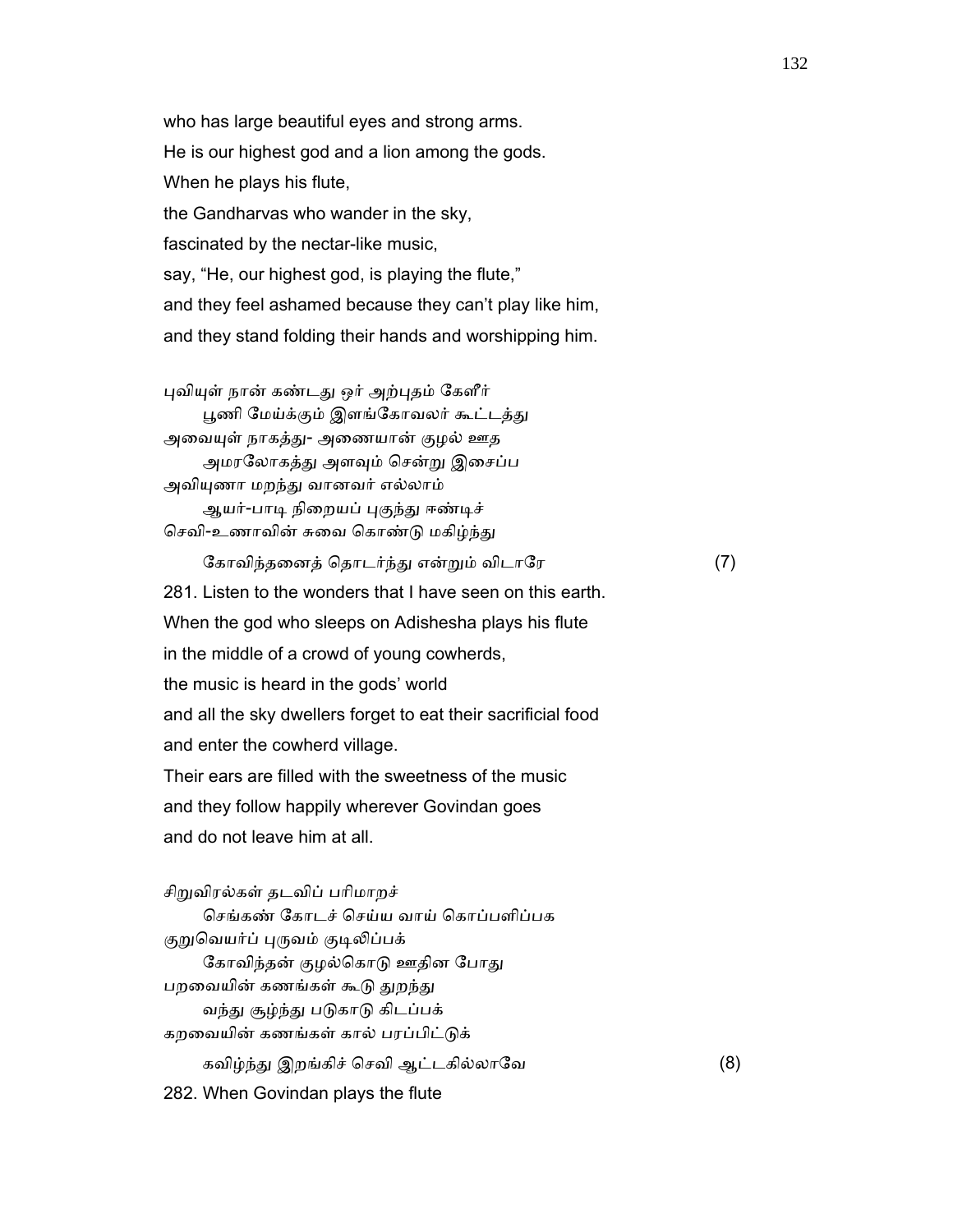holding it in his small fingers, his beautiful eyes close, his red cheeks puff out and his brow sweats with small drops of water. The flocks of birds leave their nests, come and surround him. The herds of cattle leave the forest where they graze, come near Govindan, and lie down holding their legs apart. They bend their heads, listening to the music of the flute and move their ears as if they are dancing.

திரண்டு எழு தழை மழைமுகில் வண்ணன் செங்கமல மலர் சூழ் வண்டினம் போலே சுருண்டு இருண்ட குழல் தாழ்ந்த முகத்தான் ஊᾐகின்ற குழல்-ஓைச வழிேய மருண்டு மான்-கணங்கள் மேய்கை மறந்து மேய்ந்த புல்லும் கடைவாய் வழி சோர இரண்டு பாடும் துலுங்காப் புடைபெயரா எழுது சித்திரங்கள் போல நின்றனவே $(9)$  283. His body is dark like a cluster of clouds, his face is beautiful like a red lotus, and his dark curly hair is the color of the bees. When he plays his flute, a herd of deer, fascinated with his music, forgets to graze. The grass that they have eaten hangs from their mouths and, unmoving from side to side, they stand motionless as if they were painted pictures. கருங்கண் தோகை மயிற் பீலி அணிந்து

கட்டி நன்கு உடுத்த பீதக ஆடை அருங்கல உருவின் ஆயர் பெருமான் அவனொருவன் குழல் ஊதின போது மரங்கள் நின்ᾠ மᾐ தாைரகள் பாᾜம் மலர்கள் ᾪᾨம் வளர் ெகாம்ᾗகள் தாᾨம் இரங்கும் கூம்பும் திருமால் நின்ற நின்ற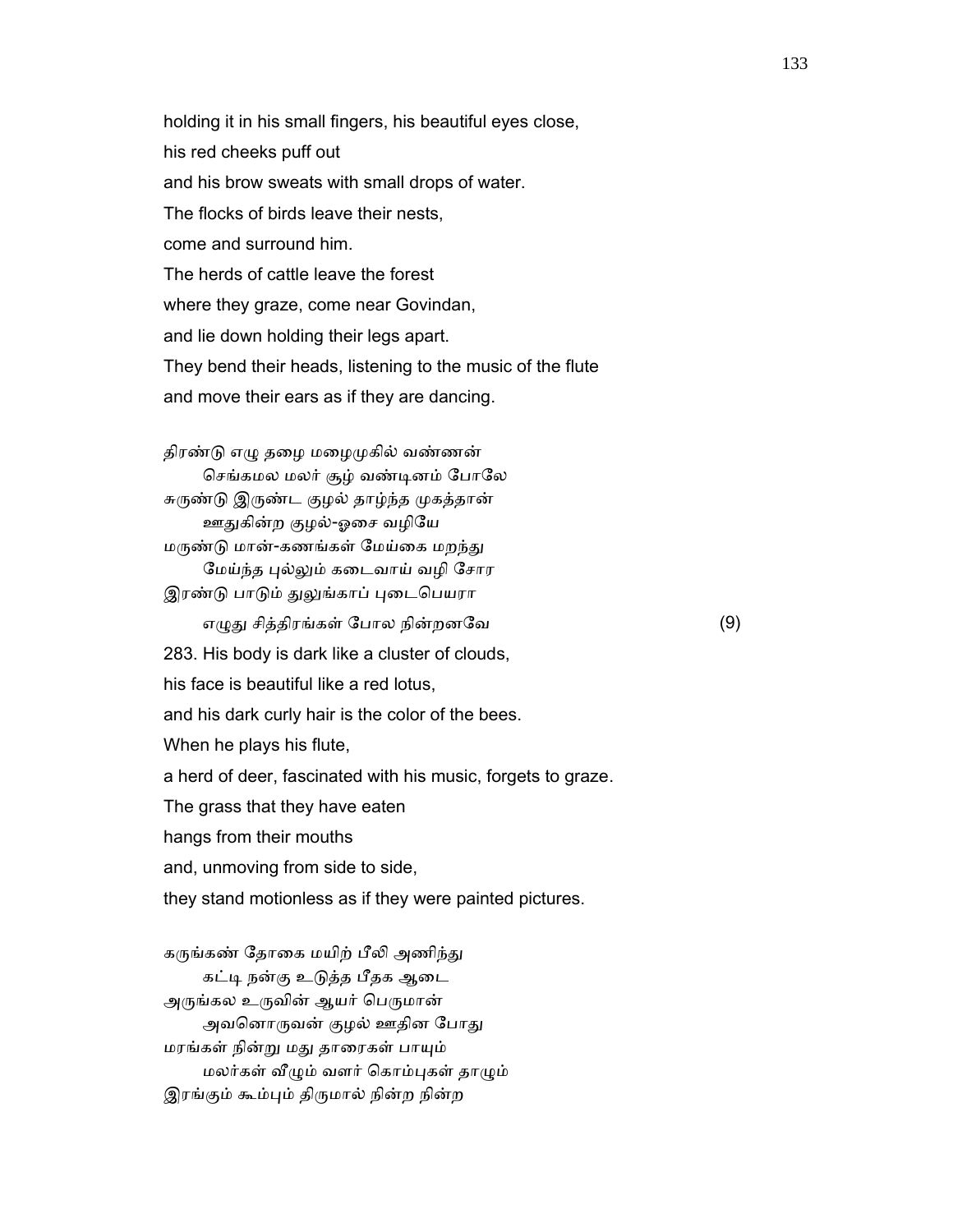பக்கம் ேநாக்கி அைவ ெசய்ᾜம் குணேம (10) 284. Our god, the matchless one, the chief of the cowherds decorated with dark-eyed peacock feathers and a silk garment tied tightly and beautifully on his handsome body plays the flute. The trees stand without moving, flowers pour honey-like rain as if to bow and worship him. Their straight branches bend to hear the music. They all turn towards wherever the beautiful god Thirumaal is because that is their nature.

குழல் இருண்டு சுருண்டு ஏறிய குஞ்சிக் கோவிந்தனுடைய கோமள வாயிற் குழல் முழைஞ்சுகளின் ஊடு குமிழ்த்துக் கொழித்து இழிந்த அமுதப் புனல்தன்னைக் குழல் முழவம் விளம்பும் புதுவைக்கோன் விட்ᾌசித்தன் விாித்த தமிழ் வல்லார் குழைல ெவன்ற குளிர் வாயினராகிச் சாᾐேகாட்ᾊᾜள் ெகாள்ளப் பᾌவாேர (11) 285. Vishnuchithan, the chief of Puduvai, composed poems about how the music flowed like a flood of nectar from the holes of the bamboo flute in the beautiful hands of Govindan who has curly hair and a tuft on his head. Those who know Tamil well and recite these poems of Vishnuchithan will be among the devotees of the god.

-------------

 ெபாியாழ்வார் திᾞெமாழி - நற்றாய் இரங்கல் The mother of a young girl worries about her daughter who falls in love with Kaṇṇan.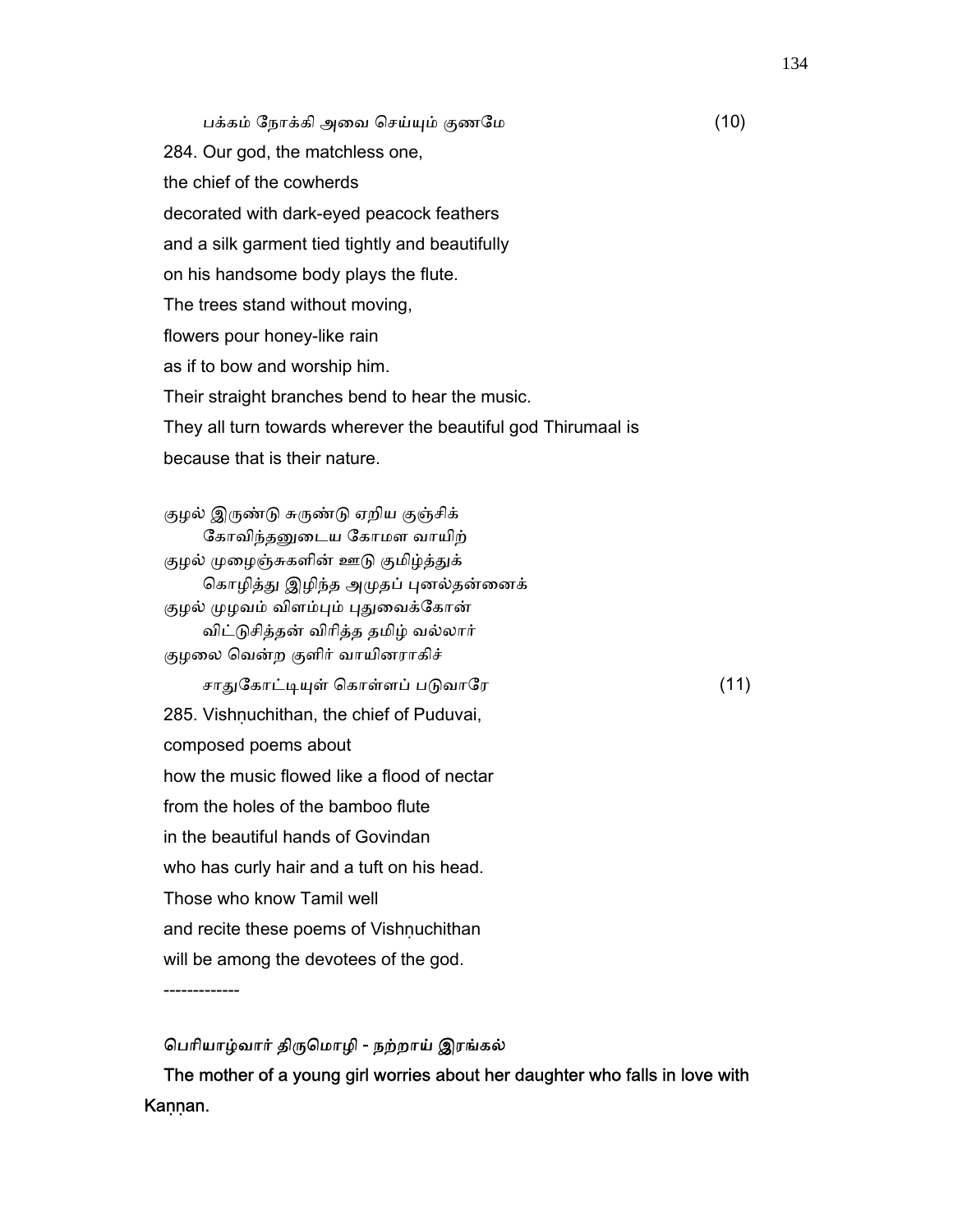ஐய புழுதி உடம்பு அளைந்து இவள் ேபச்சும் அலந்தைலயாய்ச் செய்ய நூலின் சிற்றாடை செப்பன் உடுக்கவும் வல்லள் அல்லள் கையினில் சிறுதூதை யோடு இவள் முற்றில் பிரிந்தும் இலள் பை அரவணைப் பள்ளியானொடு கைவைத்து இவள்வருமே மாவம் (1) 286. She plays on the sand and makes herself dirty. She speaks like a baby. She doesn't know how to wear her lovely dress made with fine threads. She has not gone out of our front yard yet with a small play pot in her hands, but holding the hands of the one who sleeps on the snake bed she comes home.

 வாயிற் பல்ᾤம் எᾨந்தில மயி ரும் முடி கூடிற்றில சாய்வு இலாத குறுந்தலைச் சில பிள்ைளகேளாᾌ இணங்கி தீ இணக்கு இணங்கு ஆடி வந்து இவள் தன் அன்ன செம்மை சொல்லி மாயன் மா மணிவண்ணன்ேமல் இவள்

 $\ln \omega$  உறுகின்றாளே கூடியமான (2)

287. Her teeth have not grown out yet.

Her hair is not yet thick.

She plays with sparse-haired slow-witted children.

She made friends with naughty girls

but she says that they are good children like her.

She falls in love with Maayan

who has a beautiful sapphire color.

பொங்கு வெண்மணல் கொண்டு சிற்றிலும் ᾙற்றத்ᾐ இைழக்கᾤறில் சங்கு சக்கரம் தண்ᾌ வாள் வில்ᾤம்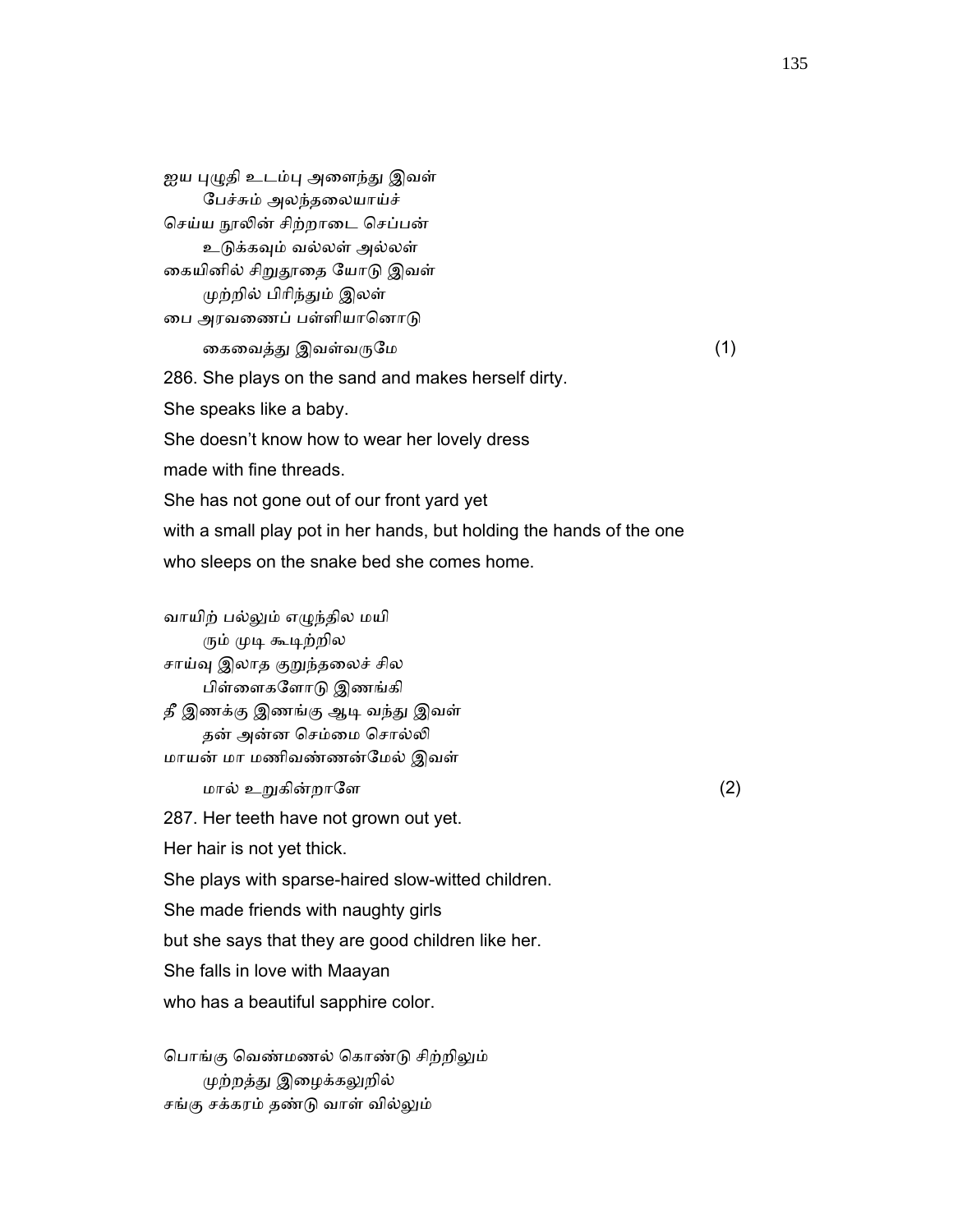அல்லது இழைக்கலுறாள் கொங்கை இன்னம் குவிந்து எழுந்தில ேகாவிந்தேனாᾌ இவைளச் சங்கை யாகி என் உள்ளம் நாள்தொறும்

தட்டுளுப்பு ஆகின்றதே (3) 288. Even when she tries to make a play house on the white sand in the front yard of her house, she cannot make it without drawing pictures of a conch, a wheel, a club, a sword and a bow. Her breasts have not grown out yet. My heart worries every day because she is in love with Govindan.

ஏழை பேதை ஓர் பாலகன் வந்து என் ெபண்மகைள எள்கி ேதாழிமார் பலர் ெகாண்ᾌேபாய்ச் ெசய்த சூழ்ச்சியை யார்க்கு உரைக்கேன் ஆழியான் என்ᾔம் ஆழ ேமாைழயில் பாய்ச்சி அகப்பᾌத்தி மூழை உப்பு அறியாது என்னும் மூதுரையும் இலளே (4) 289. Who can I tell about the tricks that this young Kannan does? He gets together with my young, innocent daughter's friends and cheats her and makes fun of her. She doesn't know the old saying that the spoon that scoops the porridge doesn't know how much salt is in the porridge. Just like that she does not know whether the one who holds the discus loves her as much as she loves him.

நாடும் ஊரும் அறியவே போய் நல்ல ᾐழாய் அலங்கல் சூடி நாரணன் போம் இடம் எல்லாம்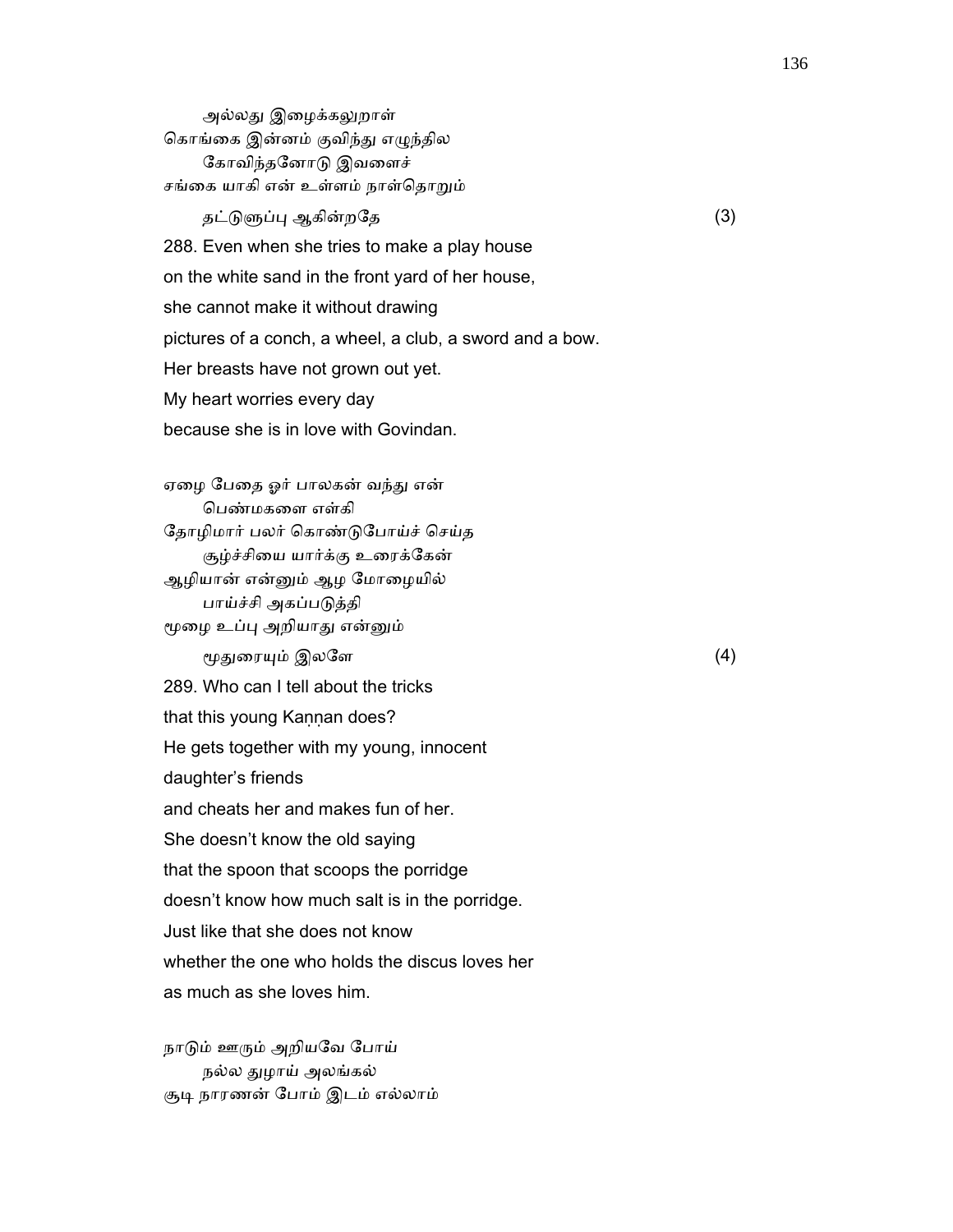சோதித்து உழிதர்கின்றாள் கேடு வேண்டுகின்றார் பலர் உளர் ேகசவேனாᾌ இவைளப் பாடிகாவல் இடுமின் என்று என்று  $\Box$ பார் தடுமாறினதே (5) 290. She wears fragrant Thulasi garlands and goes to all the cities and lands where Narayaṇan stays and searches for him. Many can't understand her and want to hurt her. Confused, they say, "Put her in a guarded place with Kesavan." Why is the world like this? பட்டம் கட்ᾊப் ெபாற்ேறாᾌ ெபய்ᾐ இவள் பாடகமும் சிலம்பும் இட்ட மாக வளர்த்து எடுத்தேனுக்கு என்னோடு இருக்கலுறாள் பொட்டப் போய்ப் புறப்பட்டு நின்று இவள் ᾘைவப் ᾘவண்ணா என்ᾔம் வட்ட வார் குழல் மங்ைகமீர் இவள்  $\ln \omega$  உறுகின்றாளே பான்று மால் (6) 291. I decorated her with a forehead ornament, golden ear rings, a paḍagam ornament and anklets and raised her with love. She doesn't want to stay with me now. She left me and just keeps saying, "Puvai puvanna!" O girls with long thick hair, see, she is falling in love with him. பேசவும் தரியாத பெண்மையின் பேதையேன் பேதை இவள் கூசமின்றி நின்றார்கள் தம் எதிர்

137

 $\ln \omega$  உறுகின்றாளே (7)

292. I am an innocent mother and she is my innocent daughter.

ேகால் கழிந்தான் ᾚைழயாய்

கேசவா என்றும் கேடிலீ என்றும் கிஞ்சுக வாய் ெமாழியாள் வாச வார்குழல் மங்ைகமீர் இவள்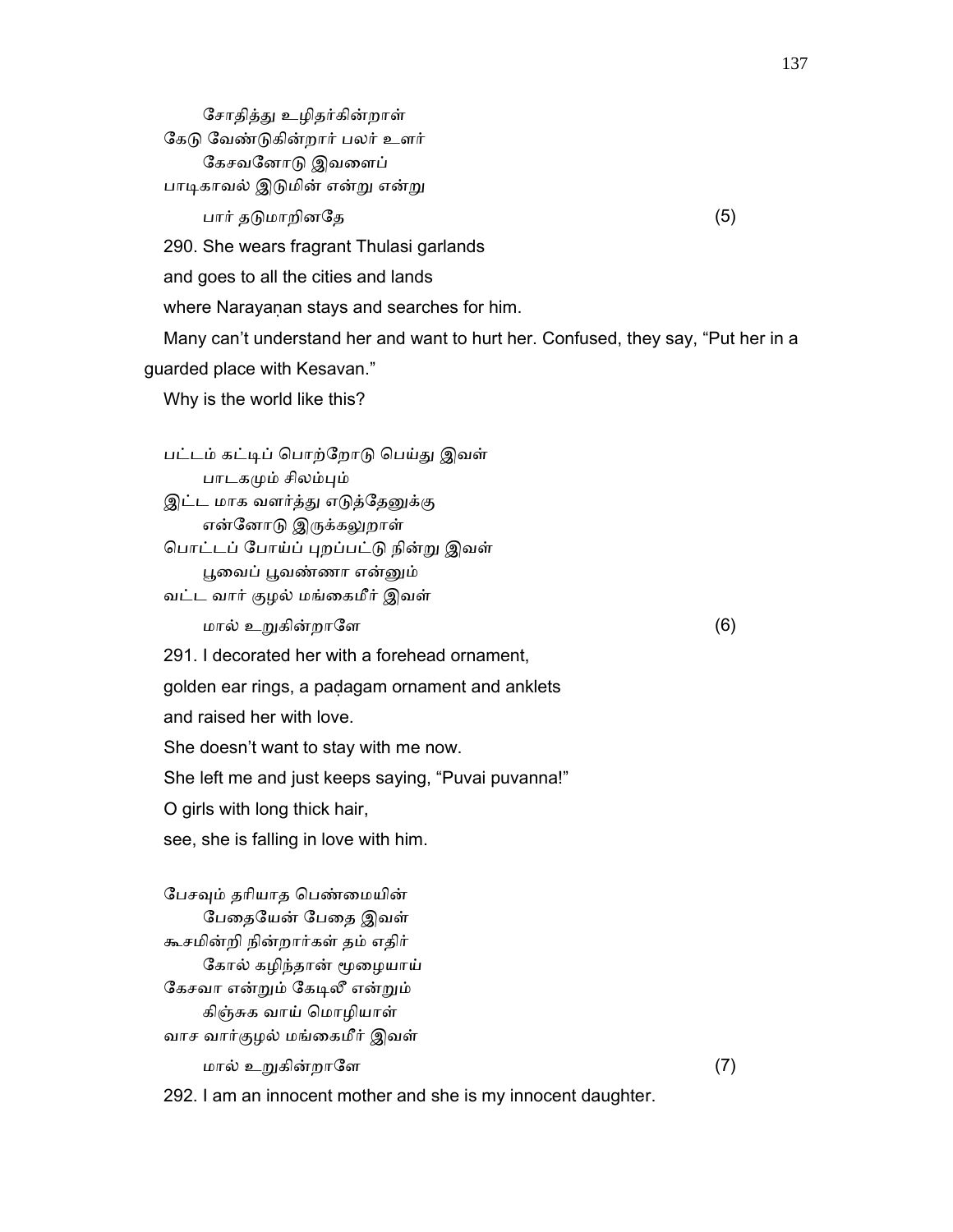She stands in front of the girls who are obedient to their mothers. She is like a spoon that gets loose from its stem and spills food everywhere without knowing what it is doing. Shameless, she mutters like a parrot and says, "Kesava, you are faultless!" O girls with long fragrant hair, she is fascinated with him and has fallen in love.

காறை பூணும் கண்ணாடி காணும் தன் கையில் வளை குலுக்கும் கூைற உᾌக்கும் அயர்க்கும் தன் கொவ்வைச் செவ்வாய் திருத்தும் ேதறித் ேதறி நின்ᾠ ஆயிரம் ேபர்த் ேதவன் திறம் பிதற்ᾠம் மாறில் மா மணிவண்ணன்ேமல் இவள்

 $\ln \omega$  உறுகின்றாளே பான்று மால் (8)

293. She wears pretty dresses

and looks at herself in the mirror.

She makes the bangles on her arms jingle.

She wears a new sari and sighs.

She decorates her red mouth as sweet as a kovvai fruit.

She does the same thing again and again.

She raves about the power of the god who has a thousand names.

She falls in love with the sapphire-colored god.

who has no hatred for anyone.

கைத்தலத்து உள்ள மாடு அழியக் கண்ணாலங்கள் ெசய்ᾐ இவைள- வைத்து வைத்துக்கொண்டு என்ன வாணிபம்? நம்மை வடுப்படுத்தும்- ெசய்த்தைல எᾨ நாற்ᾠப் ேபால் அவன் செய்வன செய்துகொள்ள ைமத் தடᾙகில் வண்ணன் பக்கல் வளர விடுமின்களே  $(9)$  294. What is the use if I save abundant wealth and wish to spend it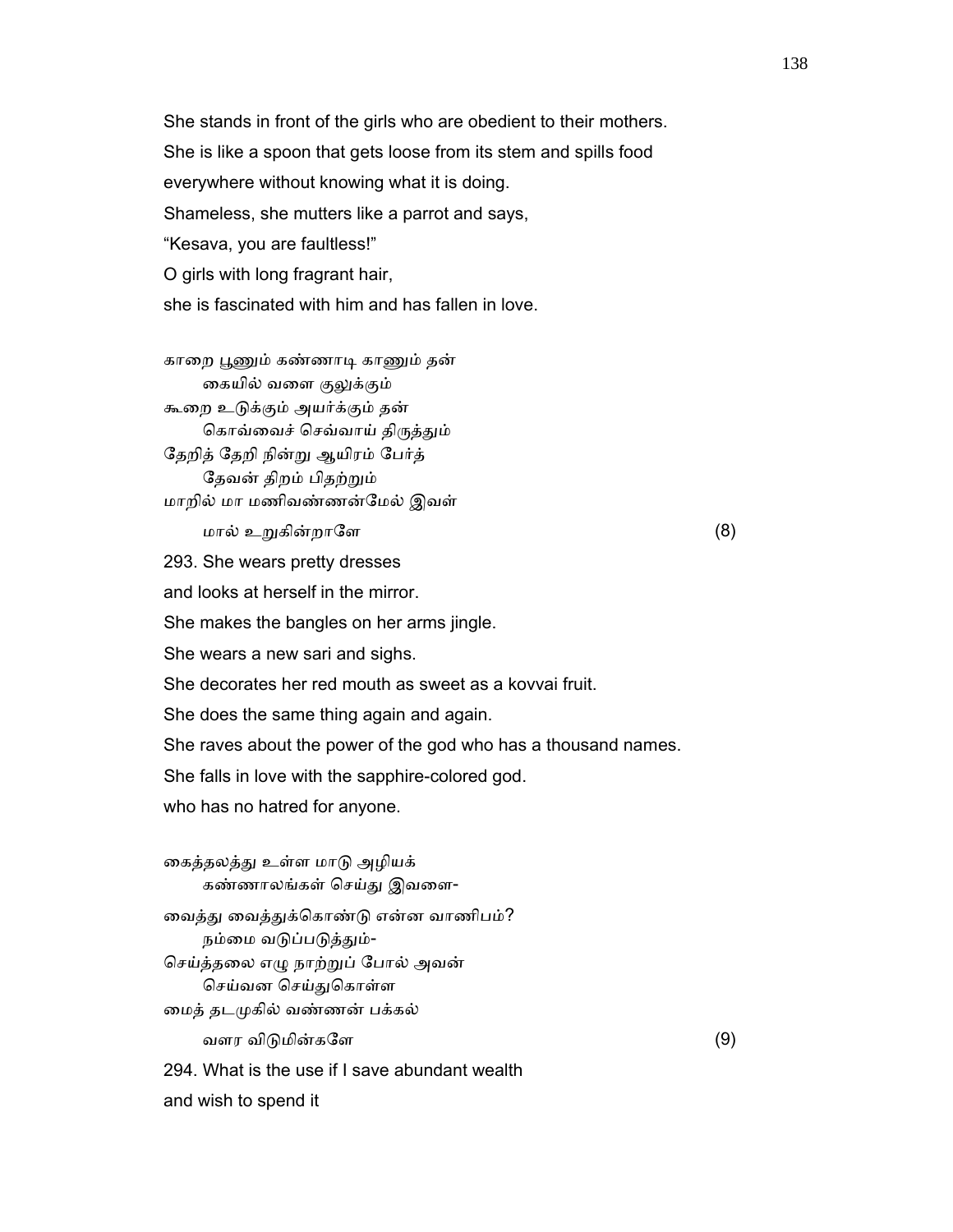to do the auspicious ceremonies for her? It only hurts me. She is like a tender shoot that grows on a field and he is like the one who owns the land. He can do whatever he wants with her. Take her to the place of the beautiful one who has the color of a dark cloud and leave her there.

பெருப் பெருத்த கண்ணாலங்கள் செய்து பேணி நம் இல்லத்துள்ளே இருத்துவான் எண்ணி நாம் இருக்க இவளும் ஒன்று எண்ணுகின்றாள் மᾞத்ᾐவப் பதம் நீங்கினாள் என்ᾔம் வார்த்தை படுவதன்முன் ஒருப்படுத்து இடுமின் இவளை

 உலகளந்தான் இைடக்ேக (10) 295. We did all the auspicious ceremonies that we needed to do for her and kept her in our home thinking that she will stay here. But she wants to do something else and worries how she can leave home. Before others know that she is in love with him and is leaving home because her parents have not arranged marriage for her, we must take her to him who went to Mahabali as a dwarf and measured the world.

ஞாலம் முற்றும் உண்டு ஆலிலைத் துயில் நாராயணᾔக்கு இவள் மாலதாகி மகிழ்ந்தனள் என்ᾠ தாய் உரை செய்ததனை கோலம் ஆர் பொழில் சூழ் புதுவையர்கோன் விட்ᾌசித்தன் ெசான்ன மாைல பத்ᾐம் வல்லவர்கட்கு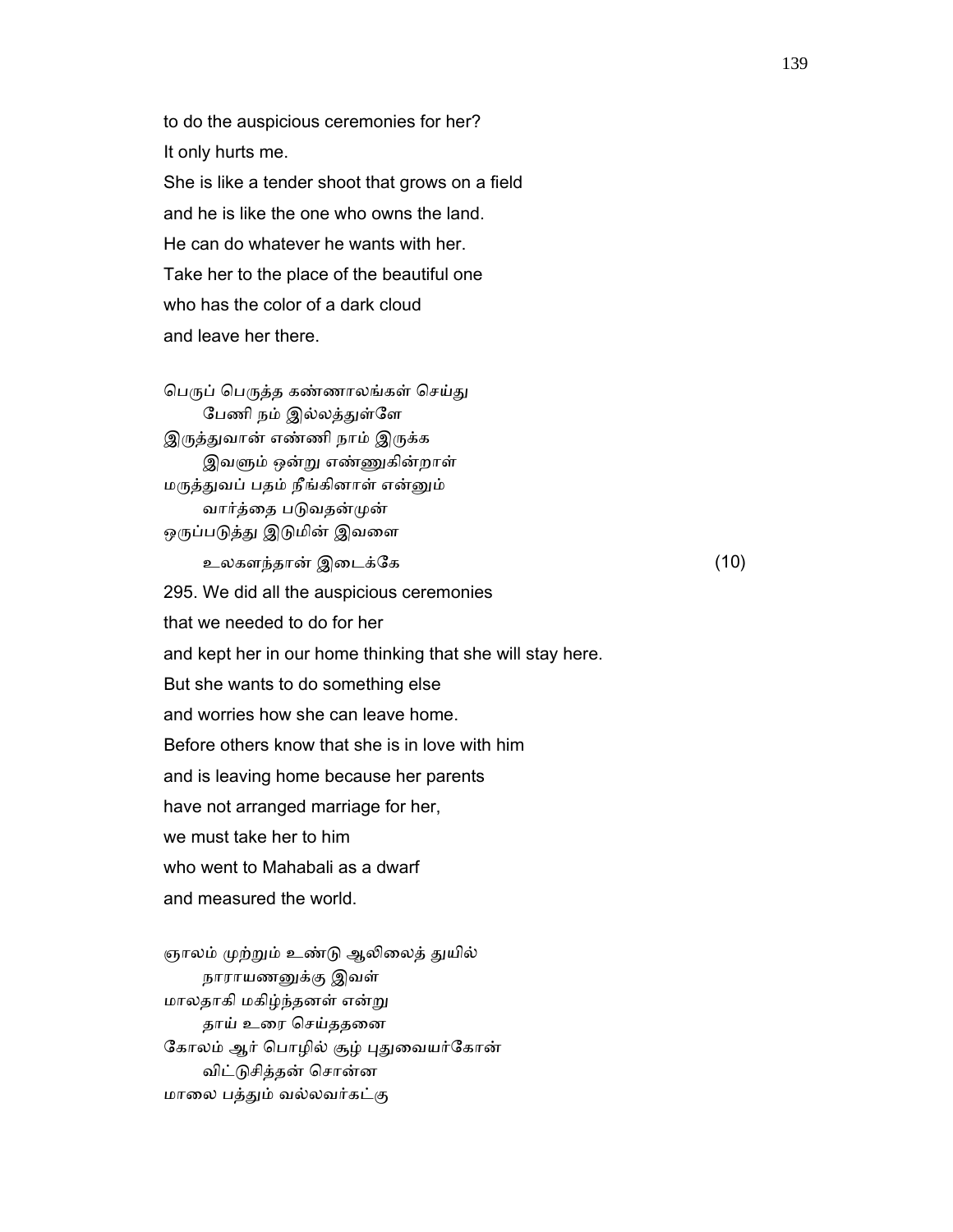## இல்லை வரு துயரே  $(11)$

296. Vishṇuchithan, the chief of Puduvai surrounded with beautiful flower gardens composed a garland of ten poems about how a mother describes her daughter who fell in love with Narayanan, the god who swallowed the whole earth and sleeps on a banyan leaf. Those who recite these poems will not have any trouble in their lives.

-------------

# பெரியாழ்வார் திருமொழி - தலைவன்பின் சென்ற மகளைக்குறித்துத் தாய் பலபடி உன்னி ஏங்குதல்

#### A Mother's worry. Mother says.

நல்லது ஓர் தாமரைப் பொய்கை நாண்மலர் ேமல் பனி ேசார அல்லியும் தாதும் உதிர்ந்திட்டு அழகழிந்தால் ஒத்ததாலோ இல்லம் வெறியோடிற்றாலோ என்மகைள எங்கும் காேணன் மல்லைர அட்டவன் பின்ேபாய்  $\omega$ துரைப் புறம் புக்காள் கொல்லோ? (1) 297. " I haven't seen my daughter anywhere. My house is empty. It is like a pond that has lost its beauty and its fresh lotuses have shed their petals when the dew has fallen on them and the alli blossoms have shed their pollen. Did she go towards Madurai city following him who destroyed the Asurans when they came disguised as wrestlers?

ஒன்றும் அறிவு ஒன்று இல்லாத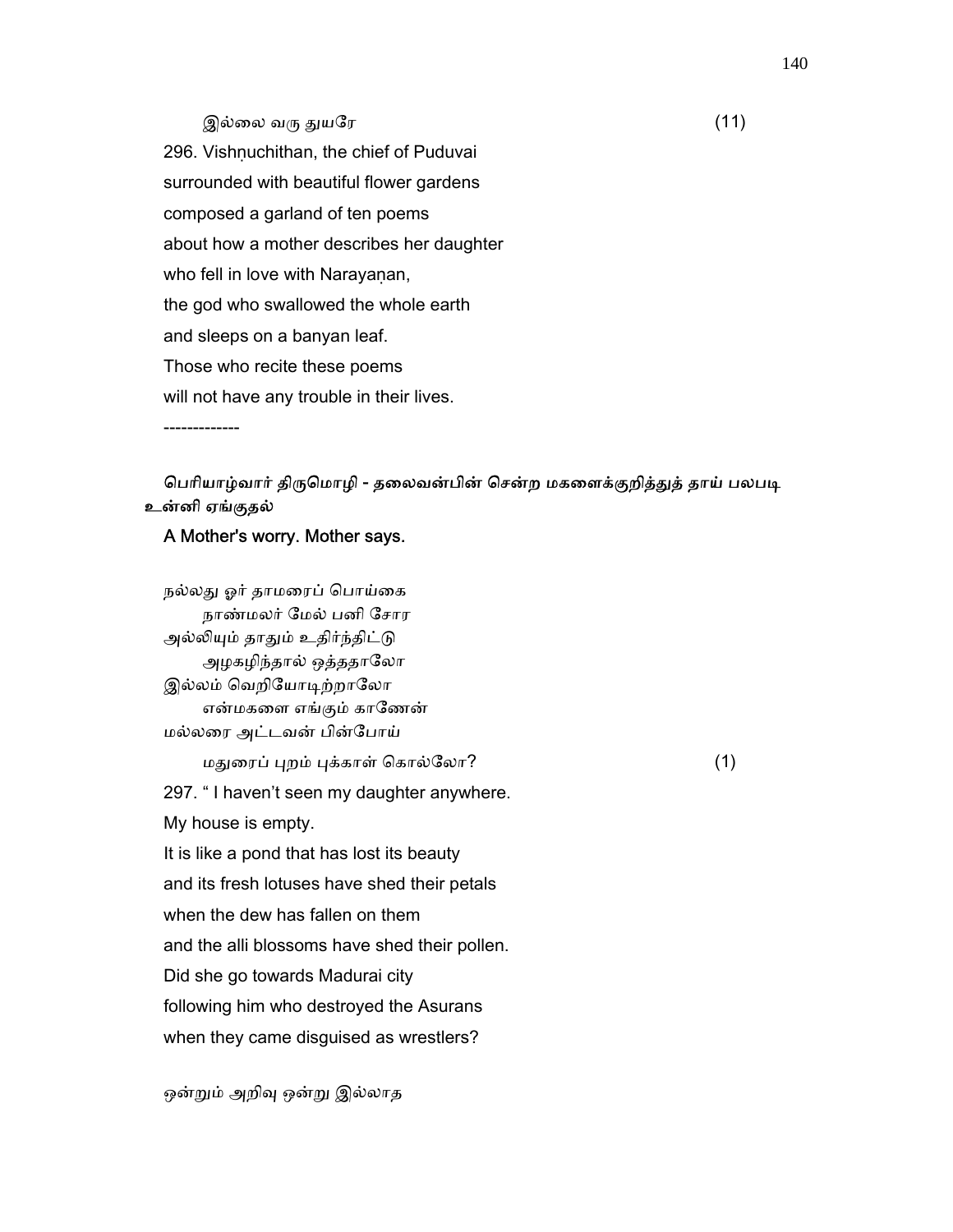உᾞவைறக் ேகாபாலர் தங்கள் கன்று கால் மாறுமா போலே கன்னி இருந்தாளைக் கொண்டு நன்ᾠம் கிறி ெசய்ᾐ ேபானான் நாராயணன் செய்த தீமை என்றும் எமர்கள் குடிக்கு ஓர் ஏச்சுக்கொல்? ஆயிடுங் கொல்லோ?  $(2)$ 298. Narayanan made my virgin daughter play with him and took her with him like the ignorant cowherds who steal calves. Won't this terrible thing that Narayanan did be a disgrace for our family?

குமரி மணம் செய்து கொண்டு கோலம் செய்து இல்லத்து இருத்தி தமரும் பிறரும் அறியத் தாேமாதரற்கு என்ᾠ சாற்றி அமரர் பதிᾜைடத் ேதவி அரசாணியை வழிபட்டு துமிலம் எழப் பறை கொட்டித்

ேதாரணம் நாட்டிடுங் கொல்லோ?  $(3)$ 

 299. We made arrangements for my daughter's wedding, decorated her beautifully and kept her at home. We announced to our relatives that we are giving her in marriage to Damodaran. Will the people beat the sounding drums, worship the queen of Indra the king of gods and decorate this village with beautiful garlands?

ஒரு மகள் தன்னை உடையேன் உலகம் நிறைந்த புகழால் திருமகள் போல வளர்த்தேன் ெசங்கண் மால் தான் ெகாண்ᾌ ேபானான் பெரு மகளாய்க் குடி வாழ்ந்து பெரும்பிள்ளை பெற்ற அசோதை மருமகளைக் கண்டு உகந்து மணாட்ᾌப் ᾗறம்ெசய்ᾜங் ெகால்ேலா? (4) 300. I have only one daughter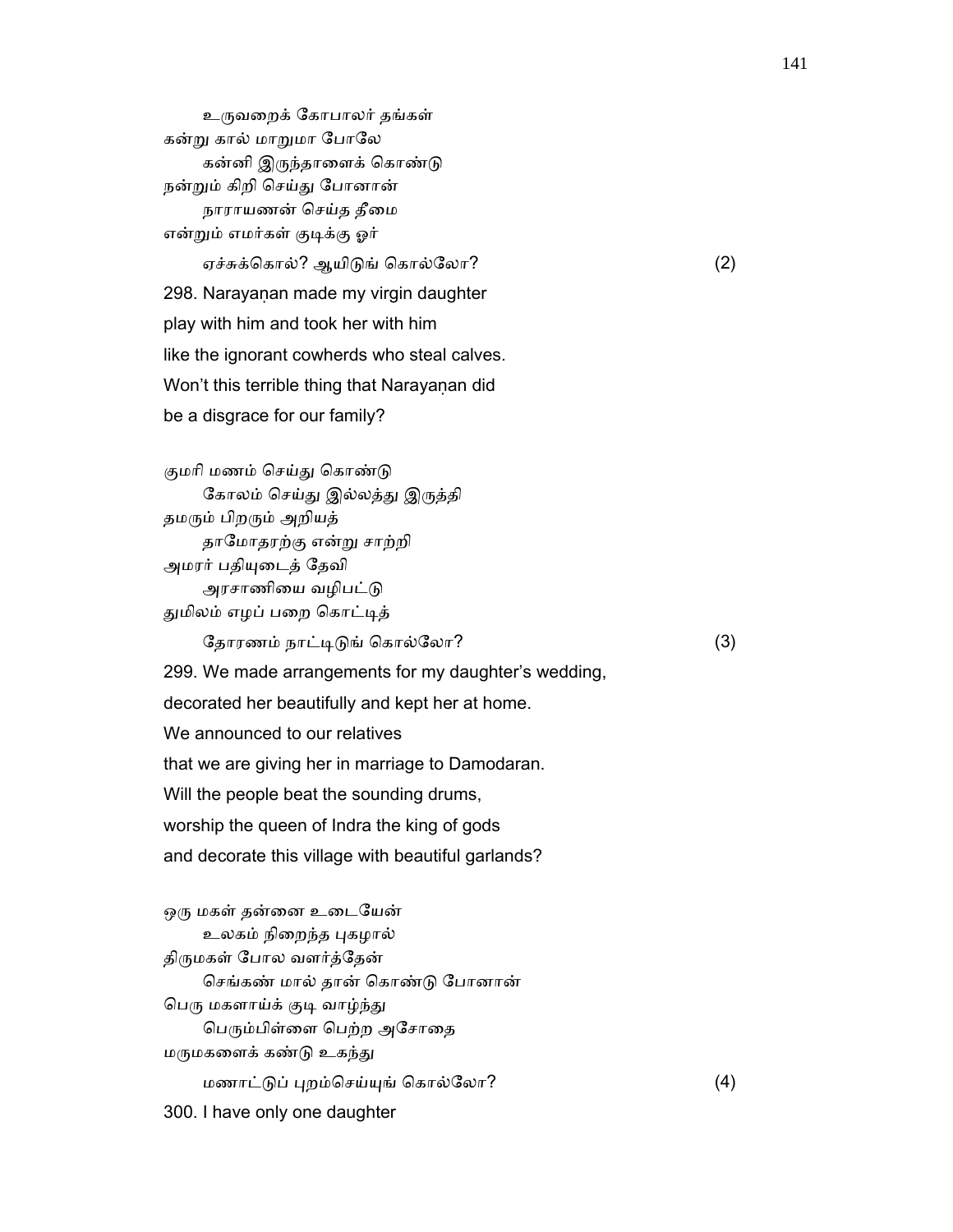and I raised her like Lakshmi, the beautiful goddess. The world praises me as a good mother. Lovely-eyed Maal has taken her with him. Will Yashoda who lives in a respectable family and gave birth to a wonderful son feel happy seeing her daughter-in-law and perform the post-marriage ceremonies for her well? Will I see that?

 தம் மாமன் நந்தேகாபாலன் தழீஇக் கொண்டு என் மகள் தன்னைச் செம்மாந்திரே என்று சொல்லி செழுங் கயற் கண்ணும் செவ்வாயும் கொம்மை முலையும் இடையும் கொழும்பணைத் தோள்களும் கண்டிட்டு இம் மகைளப் ெபற்ற தாயர்

இனித் தரியார் என்னுங் கொல்லோ? (5) 301. Will Nandagopan, the father-in-law of my daughter, embrace her and say, "I am proud to have you as my daughter-in-law?" Seeing her lovely fish eyes, red mouth, round breasts, waist and beautiful arms, will he say, "How can the mother who gave birth to one like you be able live apart from her?"

 ேவடர் மறக்குலம் ேபாேல வேண்டிற்றுச் செய்து என்மகளைக் கூᾊய கூட்டேம யாகக் கொண்டு குடி வாழுங் கொல்லோ? நாᾌம் நகᾞம் அறிய நல்லது ஓர் கண்ணாலம் செய்து சாடு இறப் பாய்ந்த பெருமான் தக்கவா கைப்பற்றுங் கொல்லோ?  $(6)$ 302. Will the family of her in-laws join together,

perform all the requisite ceremonies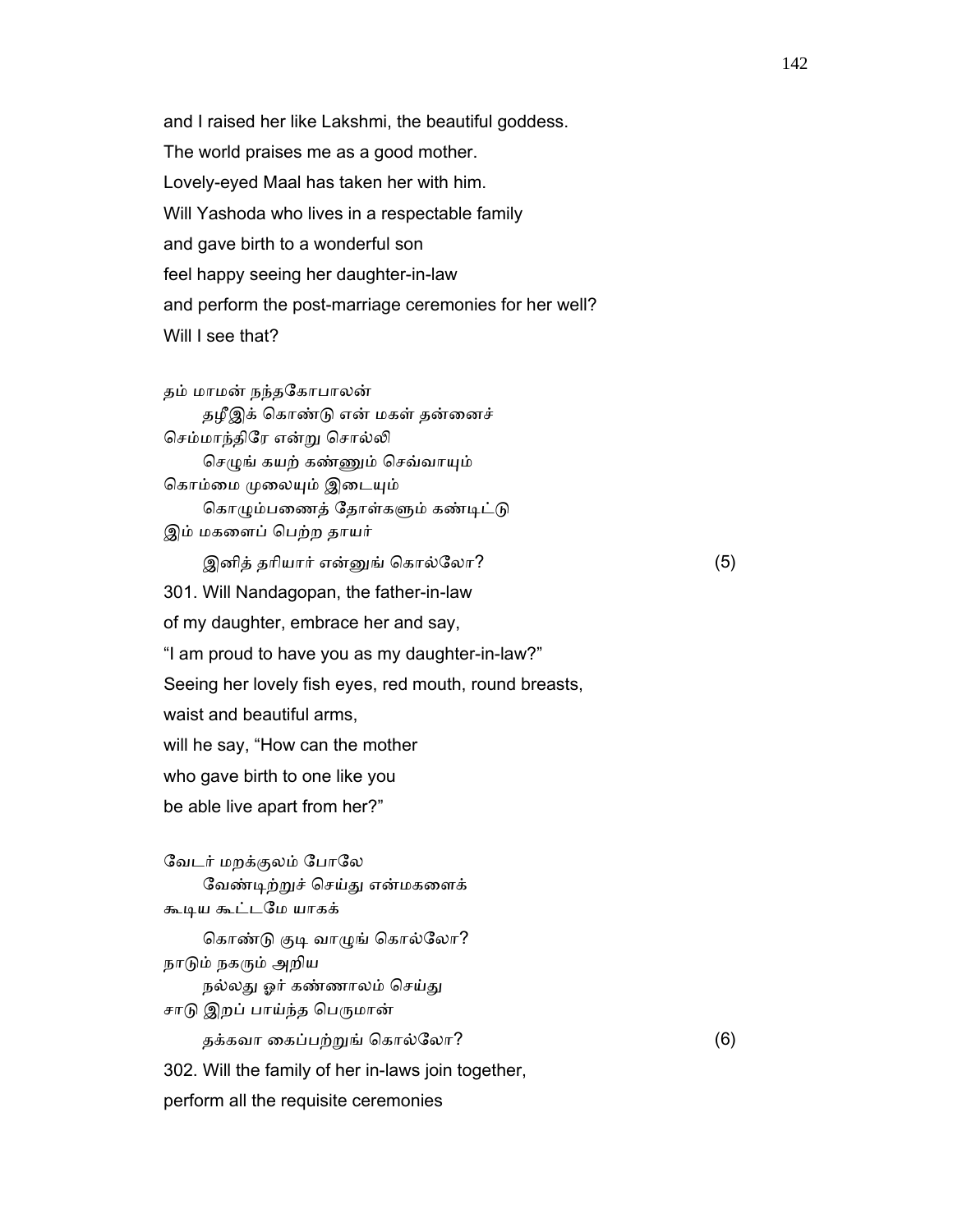and make her happy? Will her beloved who destroyed the Asuran that came in the form of a cart be able to live happily with my daughter whom he married as the whole city and the country looked on?

அண்டத்து அமரர் பெருமான் ஆழியான் இன்ᾠ என்மகைளப் பண்டப் பழிப்புக்கள் சொல்லிப்

பரிசு அற ஆண்டிடுங் கொல்லோ? கொண்டு குடி- வாழ்க்கை வாழ்ந்து கோவலப் பட்டம் கவித்துப் பண்டை மணாட்டிமார் முன்னே

பாதுகாவல் வைக்குங் கொல்லோ?  $(7)$ 

303. Will the chief of the gods in the sky

who carries a discus

live with my daughter without blaming her for anything?

Will he live with her in the family,

give her the name of belonging to a cowherd family

so that all the other housewives

will know and protect her?

குடியிற் பிறந்தவர் செய்யும் குணம் ஒன்றும் செய்திலன் அந்தோ நைட ஒன்ᾠம் ெசய்திலன் நங்காய் நந்தேகாபன் மகன் கண்ணன் இடை இருபாலும் வணங்க இளைத்து இளைத்து என்மகள் ஏங்கிக் கைடகயிேற பற்றி வாங்கிக் கை தழும்பு ஏறிடுங் கொல்லோ?  $(8)$  304. O beautiful girl! The son of Nandagopan doesn't do any of the things that people born in good families do! He doesn't follow our customs. O my god!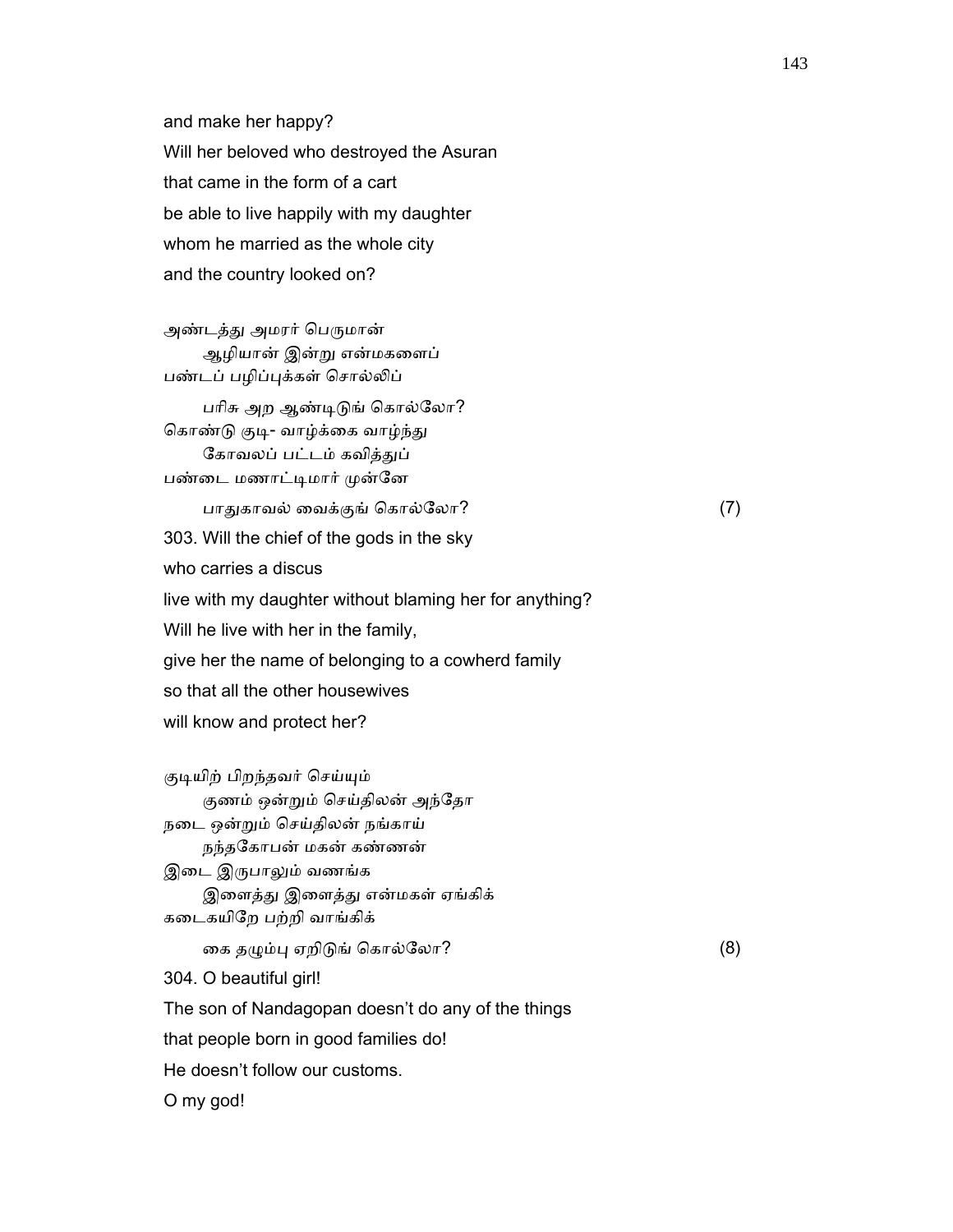My daughter's waist is becoming thin and she is longing for a better life. Will her hands become rough always churning buttermilk and holding the churning rope?

வெண்ணிறத் தோய் தயிர் தன்னை வெள்வரைப்பின் முன் எழுந்து கண் உறங்காதே இருந்து கடையவும் தான்வல்லள் கொல்லோ? ஒண்ணிறத் தாமைரச் ெசங்கண் உலகளந்தான் என்மகைளப் பண் அறையாப் பணிகொண்டு பாிசு அற ஆண்ᾊᾌங் ெகால்ேலா? (9) 305. Without sleeping well, can my daughter wake up before dawn and churn the white yogurt? Will the god who has shining beautiful lotus eyes, who measured the world, make her do hard work or will he keep her happy? மாயவன் பின்வழி சென்று வழியிடை மாற்றங்கள் கேட்டு ஆயர்கள் சேரியிலும் புக்கு அங்குத்தை மாற்றமும் எல்லாம் தாயவள் சொல்லிய சொல்லைப் தண் புதுவைப் பட்டன் சொன்ன ்தூய தமிழ் பத்தும் வல்லார் தூ மணிவண்ணனுக்கு ஆளரே (10) 306. The chief of flourishing Puduvai composed ten poems describing how a good mother went to a cowherd village searching for her daughter who went away with Maayavan and how she worried whether her daughter could live as a daughter-in-law in the cowherd village. Those who recite the poems of Vishnuchithan will become devotees of the god who has a beautiful sapphire-colored body. ------

### ெபாியாழ்வார் திᾞெமாழி - உந்தி பறத்தல்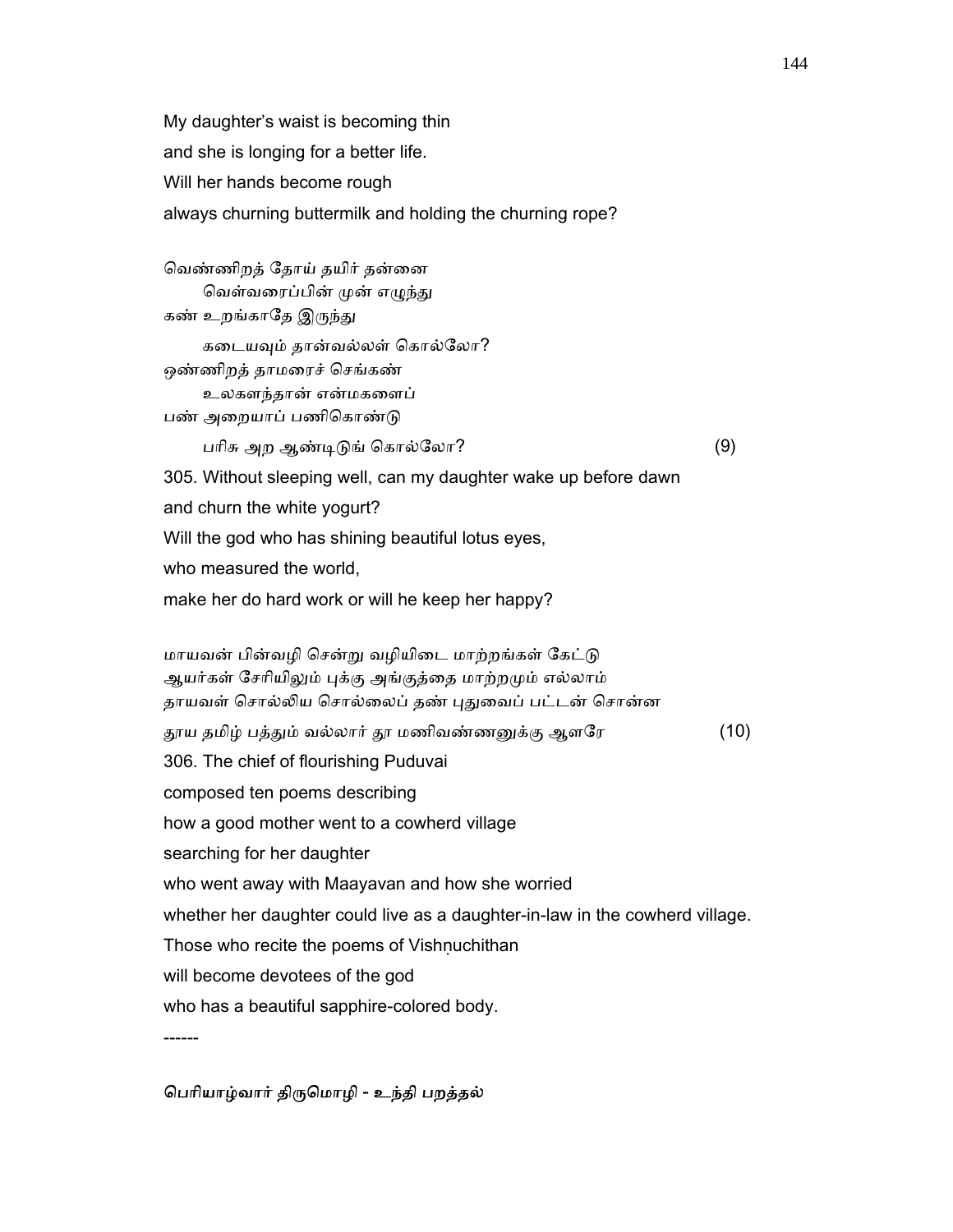#### Playing balls - undi paṛathal.

என் நாதன் தேவிக்கு அன்று இன்பப்பூ ஈயாதாள் தன் நாதன் காணவே தண்பூ மரத்தினை வன் நாதப் புள்ளால் வலியப் பறித்திட்ட என் நாதன் வன்மையைப் பாடிப் பற

 எம்பிரான் வன்ைமையப் பாᾊப் பற. (1) 307. O undi, fly and sing the strength of my god who pulled a beautiful Parijatha flower tree from Indra's world with the help of strong Garuda when Indrani did not give the flowers to Sathyabama. Praise and sing the strength of my beloved and fly. Praise and sing the strength of my god and fly.

 என் வில் வᾢ கண்ᾌ ேபா என்ᾠ எதிர்வந்தான் தன் வில்ᾢேனாᾌம் தவத்ைத எதிர்வாங்கி முன் வில் வலித்து முதுபெண் உயிருண்டான் தன் வில்லின் வன்மையைப் பாடிப் பற

தாசரதி தன்ைமையப் பாᾊப் பற (2)

 308. O undi, fly and sing the power of the bow of the god who took away the power of Balaraman's tapas when he came in front of him and said, "See the power of my bow and leave!" He bent his bow and took the life of Thadagai. Sing and praise the strength of the son of Dasharatha.

Fly and sing the power of his bow.

உருப்பிணி நங்கையைத் தேர் ஏற்றிக் கொண்டு விருப்புற்று அங்கு ஏக விரைந்து எதிர் வந்து செருக்கு உற்றான் வீரம் சிதையத் தலையைச் சிரைத்திட்டான் வன்மையைப் பாடிப் பற

ேதவகி சிங்கத்தைப் பாடிப் பற  $(3)$ 309. O undi, when the god brought Rukmani on his chariot, Rukman, her proud brother, came there angrily and opposed him. Kannan destroyed his heroism and cut off his head. O undi, fly and sing the praise of the god.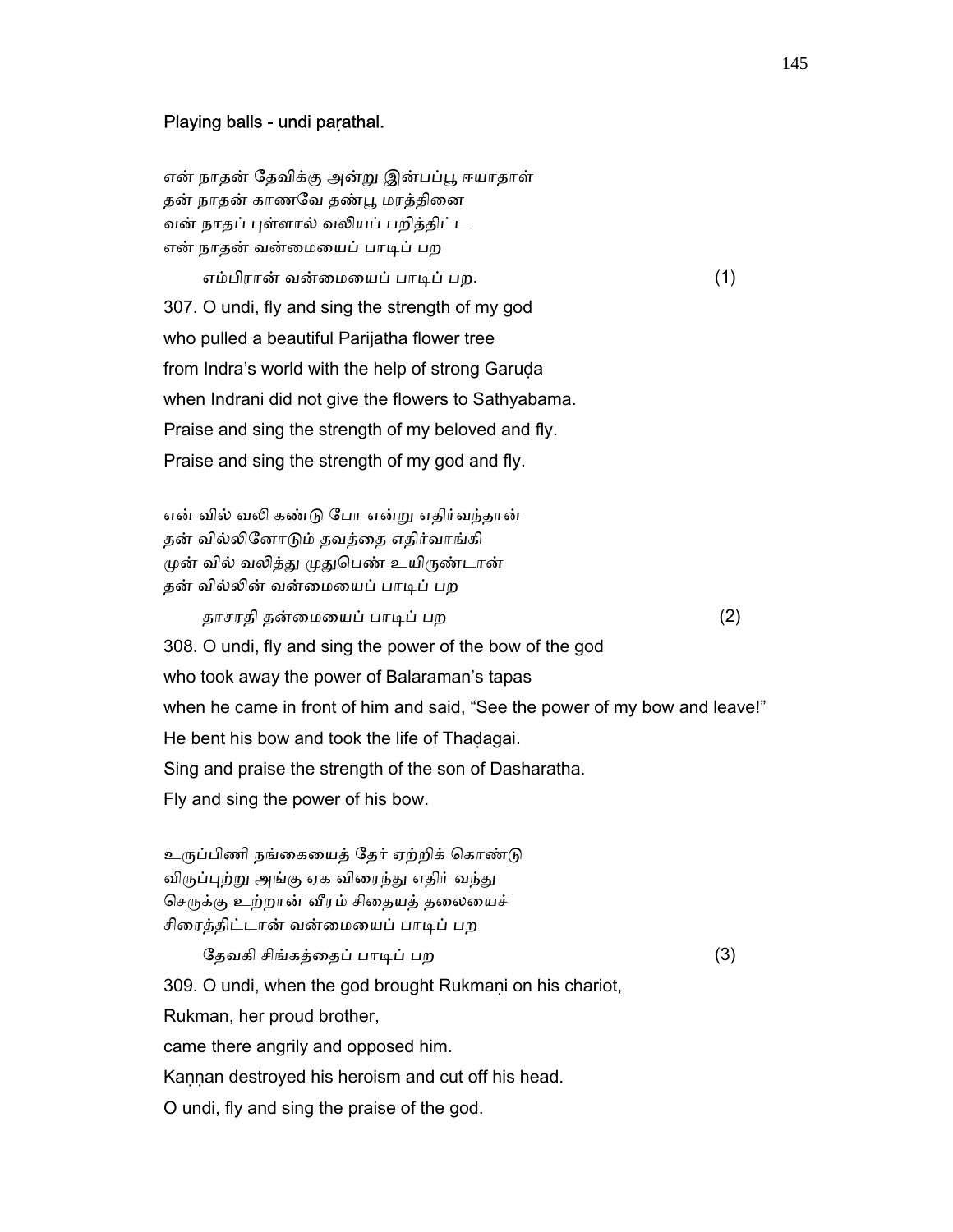Praise the lion-like son of Devaki and fly.

 மாற்ᾠத்தாய் ெசன்ᾠ வனம்ேபாேக என்றிட ஈற்றுத்தாய் பின்தொடர்ந்து எம்பிரான் என்று அழ கூற்ᾠத் தாய் ெசால்லக் ெகாᾊய வனம் ேபான சீற்றம் இலாதானைப் பாடிப் பற

 $\hat{\mathcal{F}}$ தை மணாளனைப் பாடிப் பற  $(4)$  310. O undi, fly singing the strength of the god who went to the terrible forest without getting angry when his step-mother who is like Yama told him, "Go to the forest!" and as the mother who gave birth to him followed him crying, "My dear son!" Sing the praise of Rama the beloved of Sita.

பஞ்சவர் தூதனாய்ப் பாரதம் கைசெய்து நஞ்சு உமிழ் நாகம் கிடந்த நற் பொய்கை புக்கு அஞ்சப் பணத்தின்மேல் பாய்ந்திட்டு அருள்செய்த அஞ்சன வண்ணைனப் பாᾊப் பற

அேசாைததன் சிங்கத்ைதப் பாᾊப் பற (5)

 311. O undi, fly and sing the praise of the dark kohl-colored god who went to Duryodhana as a messenger for the Pandavas and helped them fight the Bharatha war. He jumped into the pond and danced on the heads of the snake Kalingan and then gave his grace to it. Sing the praise of the lion-like son of Yashoda and fly.

முடி ஒன்றி மூவுலகங்களும் ஆண்டு உன் அடியேற்கு அருள் என்று அவன்பின் தொடர்ந்த படியில் குணத்துப் பரத நம்பிக்கு அன்று அடிநிலை ஈந்தானைப் பாடிப் பற

 அேயாத்தியர் ேகாமாைனப் பாᾊப் பற (6) 312. O undi, fly and sing the praise of Rama who gave his padukas to his faultless brother Bharatha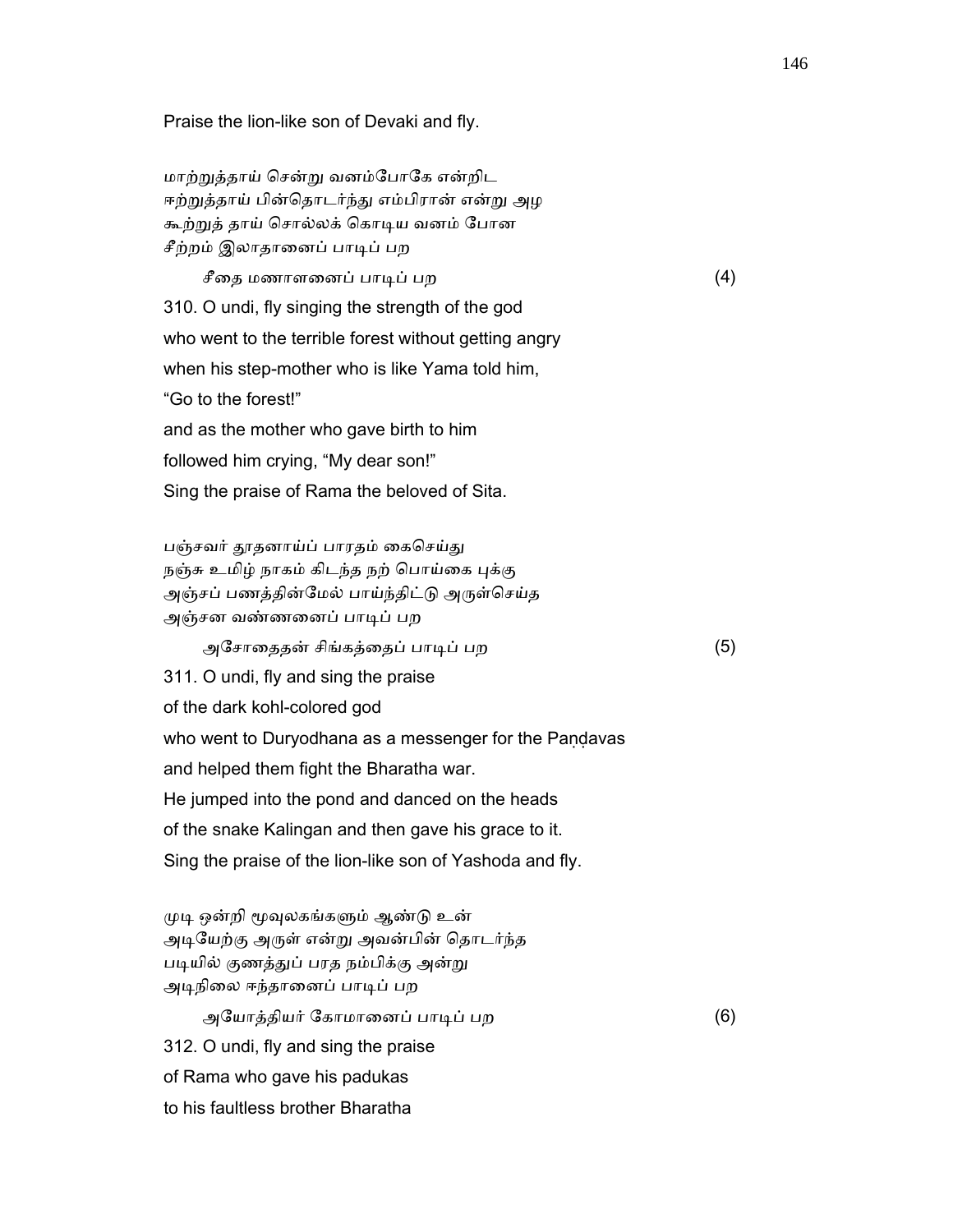who followed him and asked him to come back to rule all the three worlds and be the king and show him his grace. Sing the praise of the king of Ayodhya and fly.

 காளியன் ெபாய்ைக கலங்கப் பாய்ந்திட்ᾌ அவன் நீள்முடி ஐந்திலும் நின்று நடம்செய்து மீள அவᾔக்கு அᾞள்ெசய்த வித்தகன் தோள்-வலி வீரமே பாடிப் பற

 ᾑ மணிவண்ணைனப் பாᾊப் பற (7) 313. O undi, fly and sing the praise of the strength of the heroic arms of the clever god who jumped into the pond, stirred it up and danced on the five wide heads of Kalingan and then gave his grace to him. Praise the pure sapphire-colored god and fly.

 தார்க்கு இளந்தம்பிக்கு அரசு ஈந்ᾐ தண்டகம் நூற்றவள் சொற்கொண்டு போகி நுடங்கு- இடைச் சூர்ப்பணகாவைச் செவியொடு மூக்கு அவள் ஆர்க்க அரிந்தானைப் பாடிப் பற

 அேயாத்திக்கு அரசைனப் பாᾊப் பற (8) 314. O undi, fly and sing the praise of the god who gave the kingdom to his younger brother and went to the forest obeying the order of his step-mother Kaikeyi. In the forest Rama cut off the ears and nose of thin-waisted Surpanakha as she screamed.

Sing and praise the king of Ayodhya and fly.

மாயச் சகடம் உதைத்து மருது இறுத்து ஆயர்களோடு போய் ஆநிரை காத்து அணி ேவயின் குழல் ஊதி வித்தகனாய் நின்ற ஆயர்கள் ஏற்றினைப் பாடிப் பற

 ஆநிைர ேமய்த்தாைனப் பாᾊப் பற (9) 315. O undi, fly and sing the praise of the god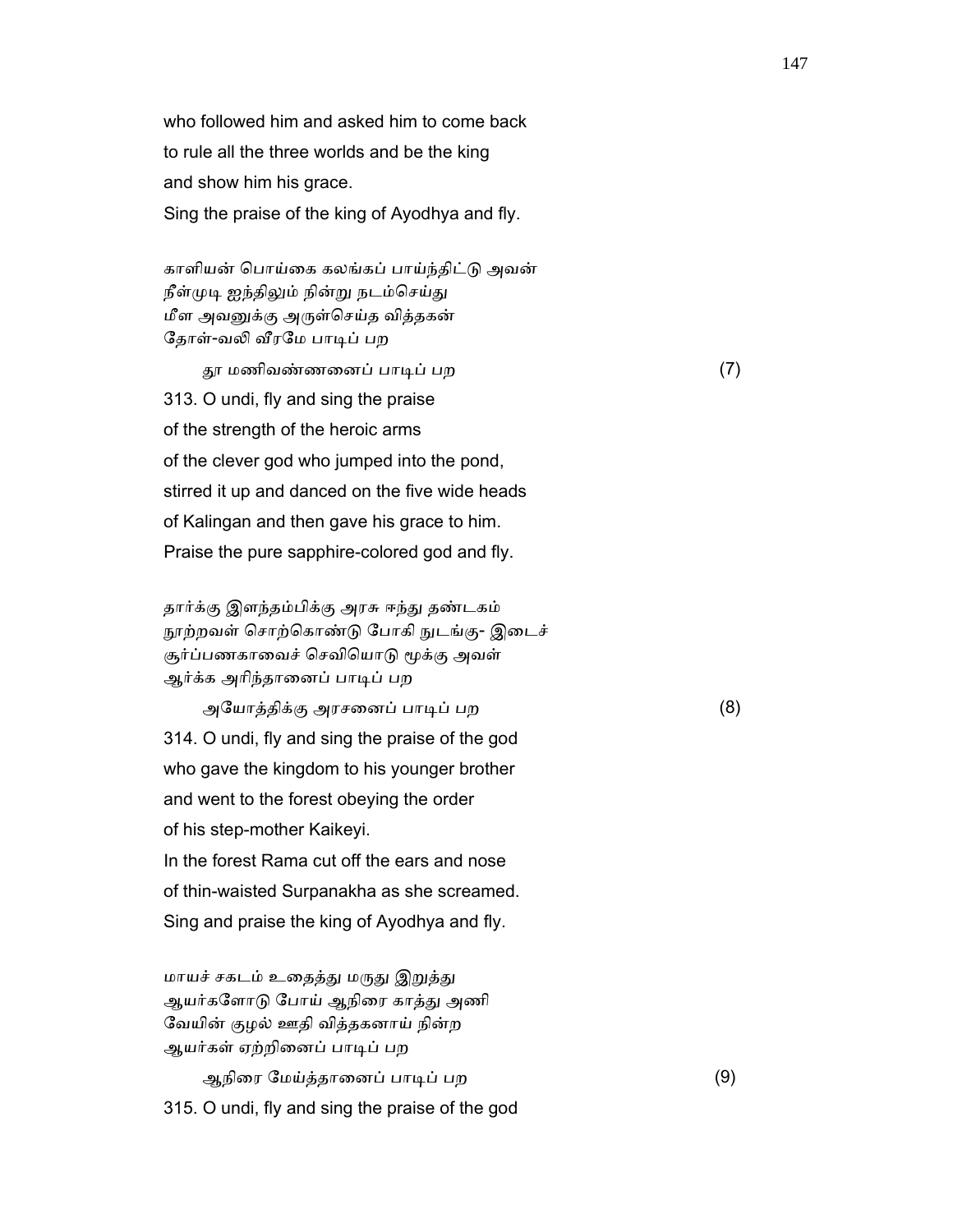who kicked and destroyed the Asuran when he came in the form of a deceiving cart. He killed the Asuran brothers who stood in the form of marudam trees. He is a clever god who goes with the cowherds, protects the cattle and plays the flute wonderfully. O undi, fly and sing the praise of the bull-like son of the cowherds. Fly and sing the praise of the god who grazed the cows.

காரார் கடலை அடைத்திட்டு இலங்கை புக்கு ஓராதான் பொன்முடி ஒன்பதோடு ஒன்றையும் ேநரா அவன்தம்பிக்ேக நீள் அரசு ஈந்த ஆராவᾙதைனப் பாᾊப் பற

----------

 அேயாத்தியர் ேவந்தைனப் பாᾊப் பற (10) 316. O undi, fly and sing the praise of the god who crossed the ocean, entered Lanka, killed his enemy Ravaṇan, the ten-headed king, and gave his kingdom to Vibhisana, Ravanan's good brother. O undi, fly and sing the praise of the nectar-like sweet god, fly and sing the praise of the king of Ayodhya.

நந்தன் மதலையைக் காகுத்த னைநவின்று உந்தி பறந்த ஒளியிைழ யார்கள்ெசால் செந்தமிழ்த் தென்புது வைவிட்டு சித்தன்சொல் ஐந்தினோடு ஐந்தும்வல் லார்க்குஅல்லல் இல்லையே (11) 317. Vishnuchithan, the chief of southern Puduvai where ornamented Tamil flourishes composed ten poems describing how the women decorated with shining ornaments asked the undi to praise and sing the heroic deeds of Kahustan, the son of Nandan. Those devotees who learn and sing these ten poems of Vishnuchittan will not have any trouble in life.

148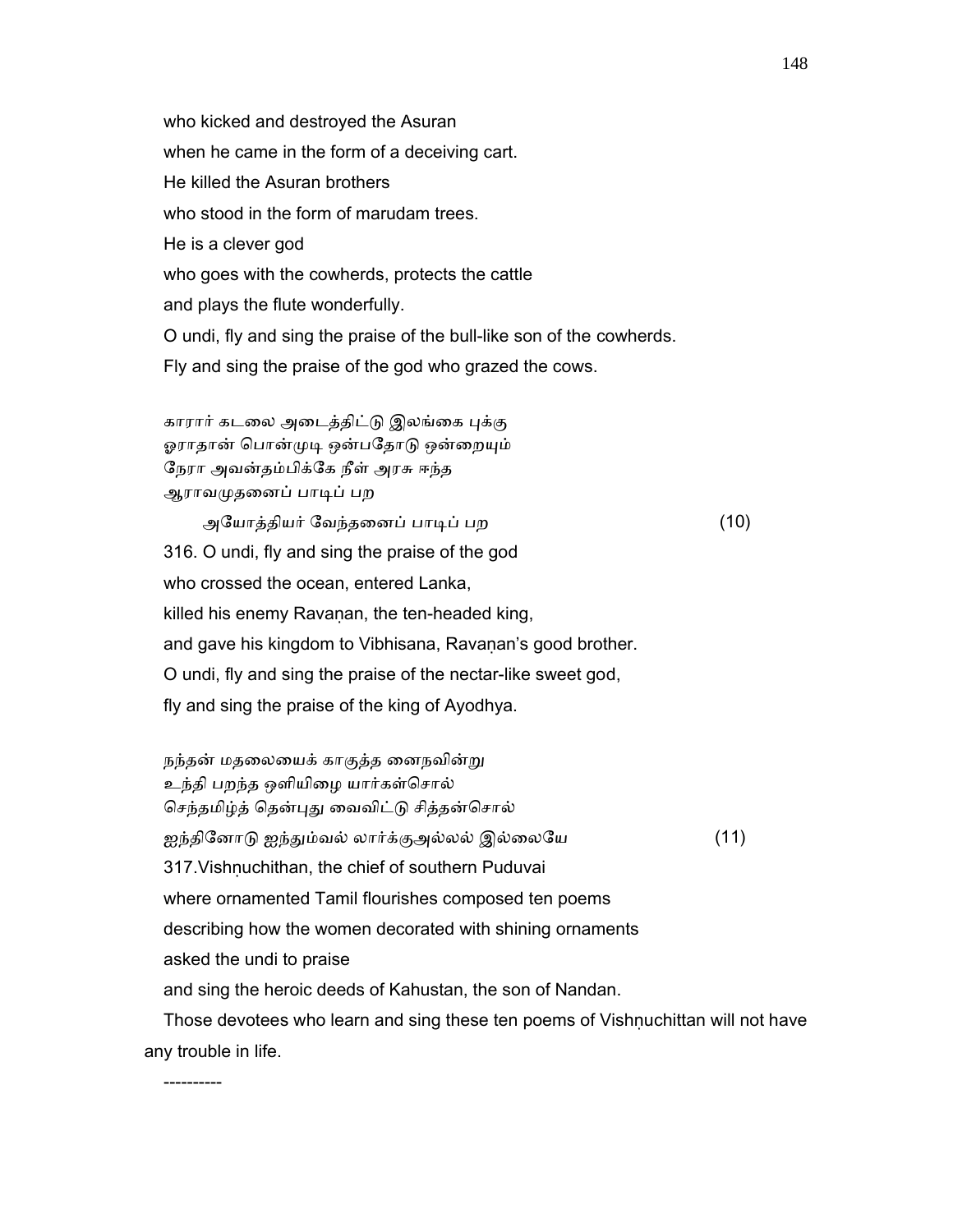### பெரியாழ்வார் திருமொழி - அனுமன் சீதைக்குக் கூறிய அடையாளம் Hanuman sees Sita. Story of Rama.

 These poems describes how Hanuman went to Lanka, saw Sita, told her things that only she would know to show that he was a messenger from Rama and gave her the ring of Rama.

நெறிந்த கருங்குழல் மடவாய் நின் அடியேன் விண்ணப்பம் செறிந்த மணி முடிச் சனகன் சிலை இறுத்து நினைக் கொணர்ந்தது அறிந்து அரசு களைகட்ட அருந்தவத்தோன் இடை விலங்கச் செறிந்த சிலைகொடு தவத்தைச் சிதைத்ததும் ஓர் அடையாளம் (1) 318. Hanuman sees Sita in Asokavanam in Ravaṇan's palace and says, "O Beautiful goddess with dark thick hair! I am your slave. This is my request. Rama broke the bow of king Janakan who wore a shining crown studded with diamonds and married you. When Balaraman, who did much tapas, stopped him on the way to Ayodhya after your marriage, Rama broke his bow and destroyed his powerful tapas. This tells you I am a messenger from Rama.

 அல்ᾢயம்ᾘ மலர்க்ேகாதாய் அᾊபணிந்ேதன் விண்ணப்பம் சொல்லுகேன் கேட்டருளாய் துணைமலர்க் கண் மடமானே எல்லியம் போது இனிதிருத்தல் இருந்தது ஓர் இட வகையில் மல்லிகை மா மாலைகொண்டு அங்கு ஆர்த்ததும் ஓர் அடையாளம் (2) 319. "Your hair is decorated with lovely alli blossoms. I bow to your feet. This is my request. Give me your grace and listen. You are beautiful like a deer and your two eyes are like blooming flowers. One day when you were with your beloved husband, he brought you a jasmine garland and you were very happy to see it. This tells you I am a messenger from Rama.

கலக்கிய மா மனத்தனளாய்க் ைகேகசி வரம் ேவண்ட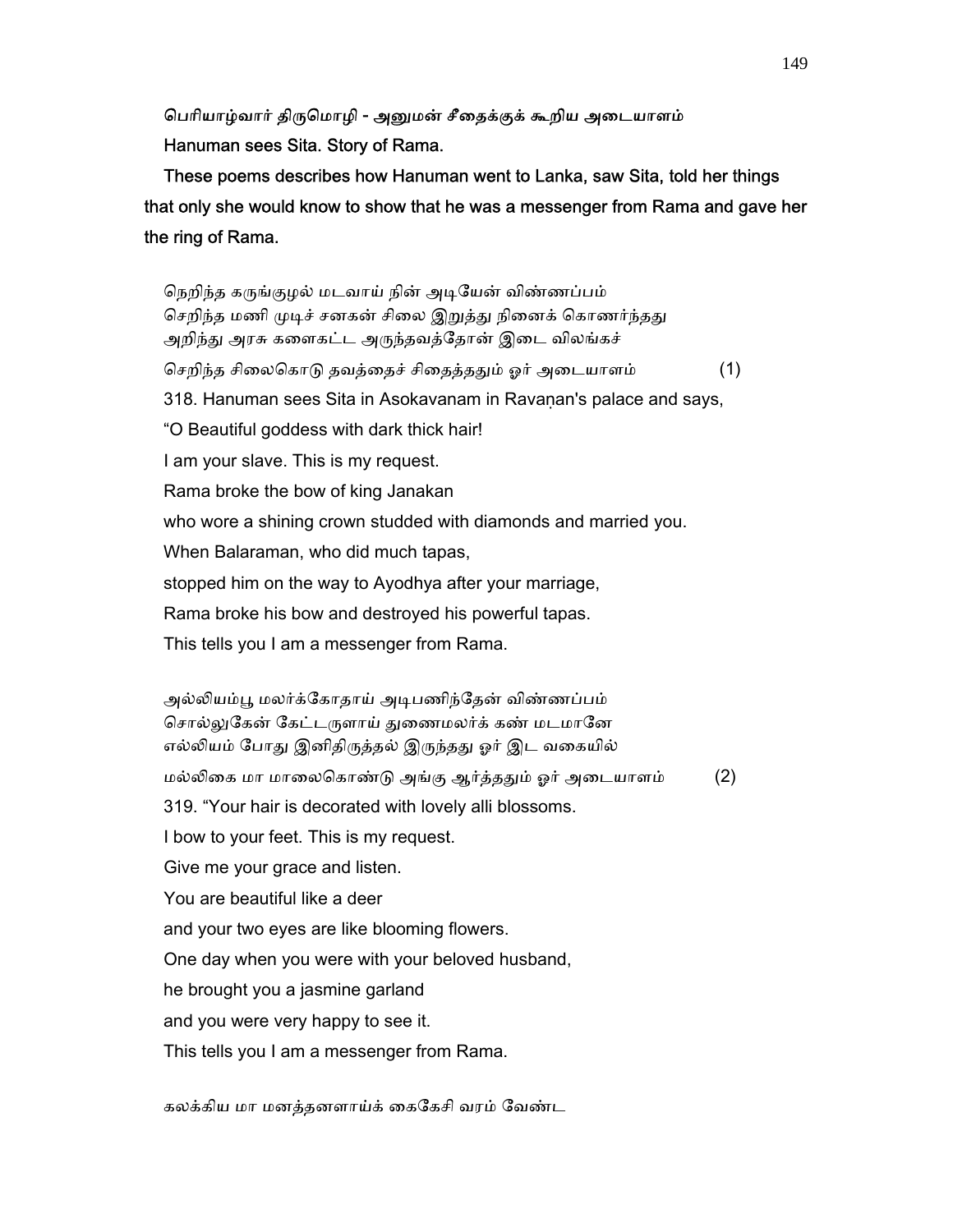மலக்கிய மா மனத்தனனாய் மன்னவᾔம் மறாᾐ ஒழியக் குலக்குமரா காடு உறையப் போ என்று விடை கொடுப்ப இலக்குமணன் தன்னொடும் அங்கு ஏகியது ஓர் அடையாளம் (3) 320. "Kaikeyi, the queen of Dasharatha, confused in her mind, asked for two boons from Dasharatha and the king with a sorrowful mind was unable to refuse and granted the boons. He sent Rama away saying, 'O dear son of our family! Go and stay in the forest!' And Rama went with his brother Lakshmana. This tells you I am a messenger from Rama. வார் அணிந்த முலை மடவாய் வைதேவீ விண்ணப்பம் தேர் அணிந்த அயோத்தியர்கோன் பெருந்தேவீ கேட்டருளாய் கூர் அணிந்த ேவல் வலவன் குகேனாᾌம் கங்ைகதன்னிற் சீர் அணிந்த தோழமை கொண்டதும் ஓர் அடையாளம்  $(4)$  321. "O Vaidehi, you are beautiful and your breasts are decorated with a band. This is my request. You are the royal queen of the king of Ayodhya who has a beautiful chariot.

Give me your grace and hear me.

He became a good friend of Guhan

who is proficient in using a sharp spear

and who lives on the bank of Ganges.

This tells you I am a messenger from Rama.

மான் அமரும் மென்நோக்கி வைதேவீ விண்ணப்பம் கான் அமரும் கல்-அதர் போய்க் காடு உறைந்த காலத்துத் தேன் அமரும் பொழிற் சாரல் சித்திரகூடத்து இருப்பப் பால்மொழியாய் பரதநம்பி பணிந்ததும் ஓர் அடையாளம் (5) 322. "O Vaidehi, your look is soft like a deer, your words are as sweet as milk! This is my request.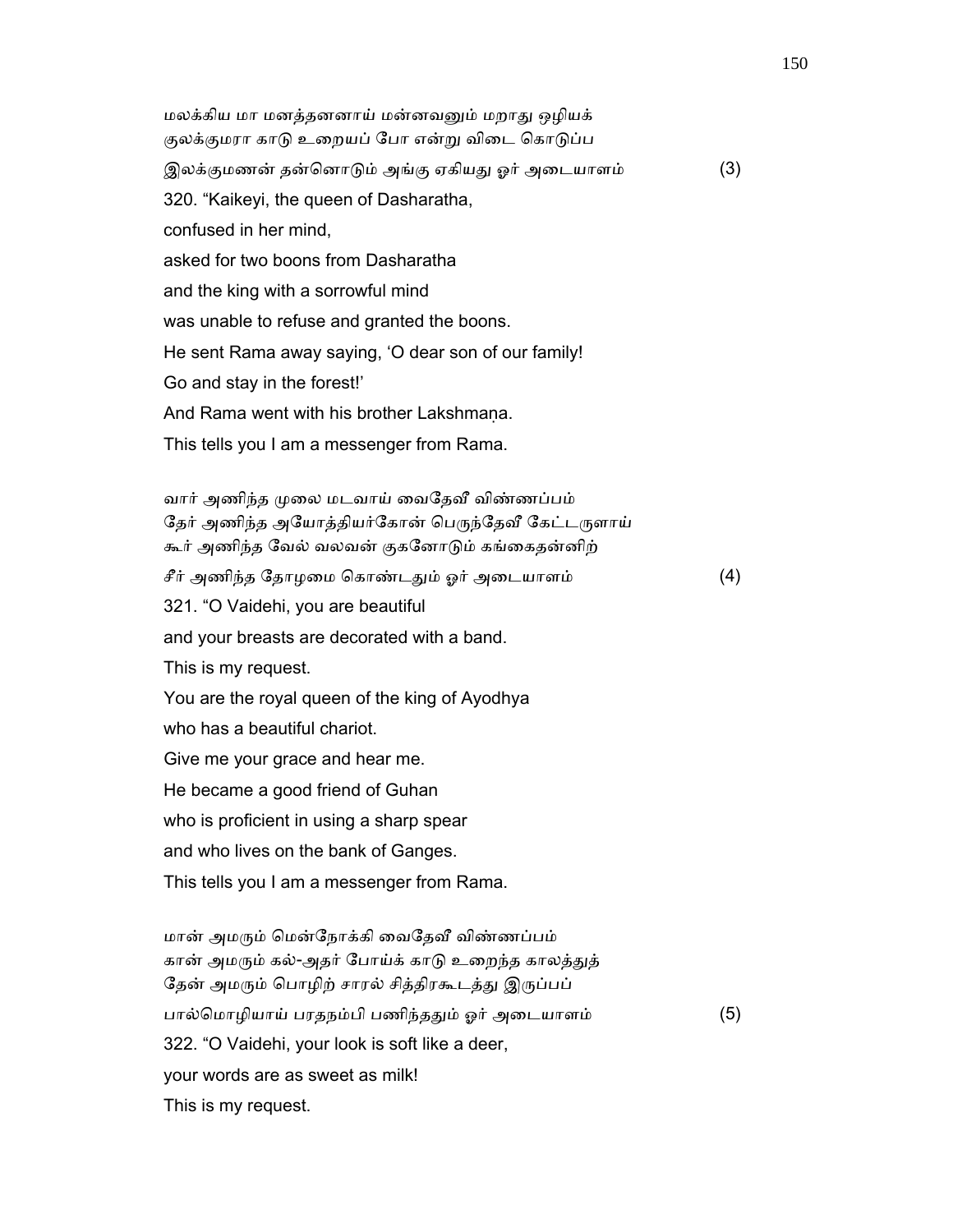When you and Rama went to the forest filled with stony paths and stayed in Chithrakuḍam where the mountain slopes are filled with groves and flowers drip honey Bharatha came and worshipped you. This tells you I am a messenger from Rama.

சித்திரகூடத்து இருப்பச் சிறுகாக்கை முலை தீண்ட அத்திரமே கொண்டு எறிய அனைத்து உலகும் திரிந்து ஓடி வித்தகேன இராமாேவா நின் அபயம் என்ᾠ அைழப்ப அத்திரமே அதன்கண்ணை அறுத்ததும் ஓர் அடையாளம் (6) 323. "When you were in Chithrakudam, a small crow came and touched your breast. You were frightened when Rama shot an arrow at the crow and the crow, frightened, flew all over the world. You called Rama, saying, 'O Rama, you are a clever one. Come, you are my refuge.' At once Rama came and made the crow blind in one eye. This tells you that I am a messenger from Rama.

மின் ஒத்த நுண்- இடையாய் மெய்- அடியேன் விண்ணப்பம் பொன் ஒத்த மான் ஒன்று புகுந்து இனிது விளையாட நின் அன்பின் வழிநின்று சிலை பிடித்து எம்பிரான் ஏகப் பின்னே அங்கு இலக்குமணன் பிரிந்ததும் ஓர் அடையாளம் (7) 324. "Your waist is as thin as lightning! This is the request of your true slave. Hear me. When a golden deer came in the forest and played sweetly, you asked your beloved husband to bring it to you. He took his bow and went to catch it. Laksmana who was quarding you left and searched for Rama because he heard Rama calling him and thought that Rama was in trouble. This tells you I am a messenger from Rama.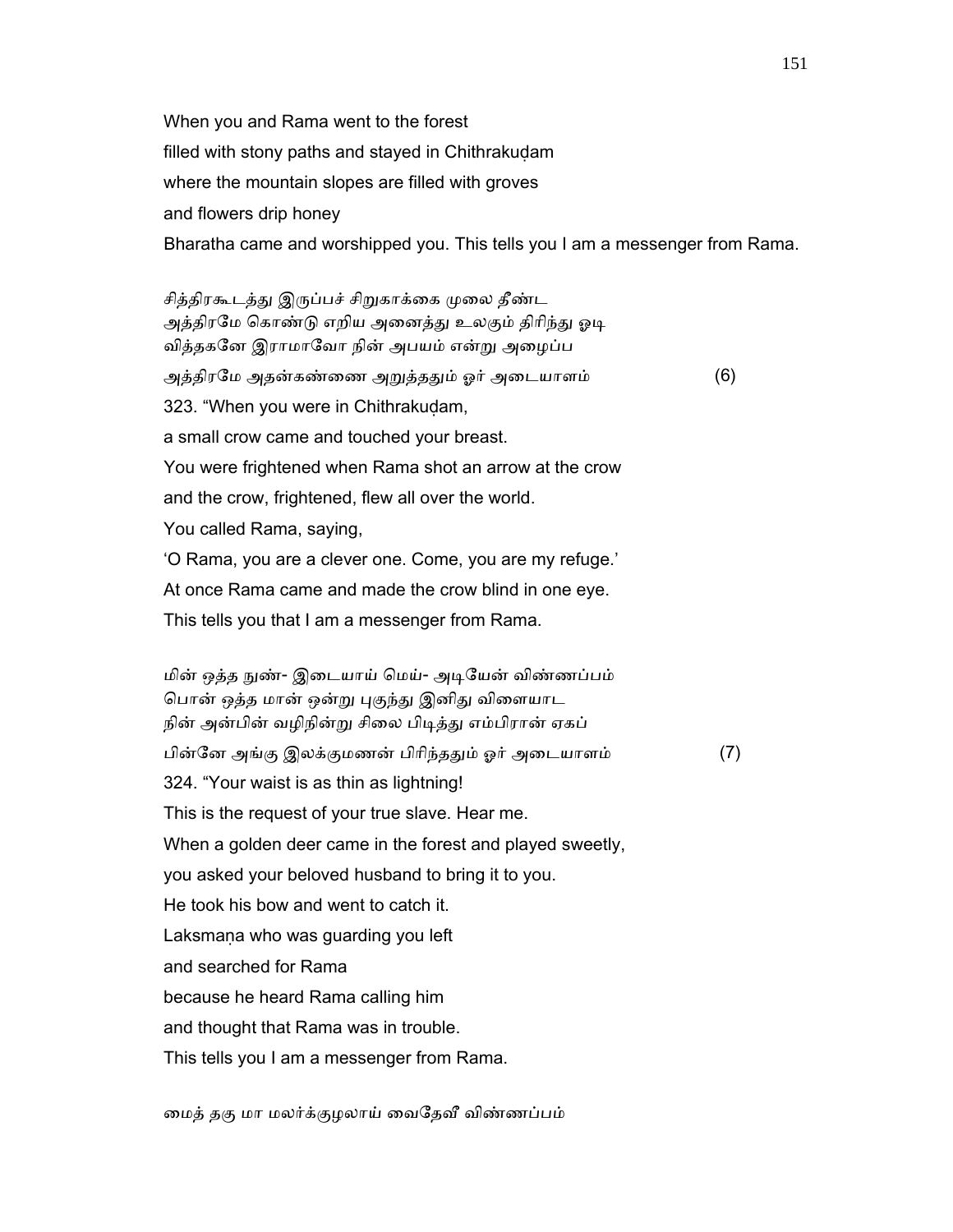ஒத்த புகழ் வானரக்கோன் உடன் இருந்து நினைத் தேட அத்தகு சீர் அயோத்தியர்கோன் அடையாளம் இவை மொழிந்தான் இத் தகையால் அடையாளம் ஈது அவன் கைம் மோதிரமே (8) 325. "O Vaidehi, your kohl-like dark hair is decorated with beautiful flowers. This is my request. I am a chief of the monkeys. The great king of Ayodhya told all these things to me so that I could search for you. This is a ring from his hand and this is the best sign that I am his messenger." திக்கு நிறை புகழாளன் தீ வேள்விச் சென்ற நாள் மிக்க பெரும் சபை நடுவே வில் இறுத்தான் மோதிரம் கண்டு ஒக்குமால் அடையாளம் அனுமான் என்று உச்சிமேல் வைத்துக்கொண்டு உகந்தனளால் மலர்க்குழலாள் சீதையுமே (9) 326. Sita saw the ring of Rama who is praised in all directions, and thought of the day when Rama came to Janaka's palace, broke the bow in the middle of a large assembly of kings and married her. Sita, decorated with flowers on her hair, said, "O Hanuman, this is a marvelous sign!" and joyfully put the ring on the top of her head. வார் ஆரும் முலை மடவாள் வைதேவி தனைக் கண்டு சீர் ஆரும் திறல் அனுமன் தெரிந்து உரைத்த அடையாளம் பார் ஆரும் புகழ்ப் புதுவைப் பட்டர்பிரான் பாடல் வல்லார் ஏர் ஆரும் வைகுந்தத்து இமையவரோடு இருப்பாரே (10) 327. The Paṭṭarpiran of Puduvai who is praised by all the world composed in poems the signs by which the famous Hanuman convinced Vaidehi

when he saw her, the beautiful one

whose breasts are bound with a band.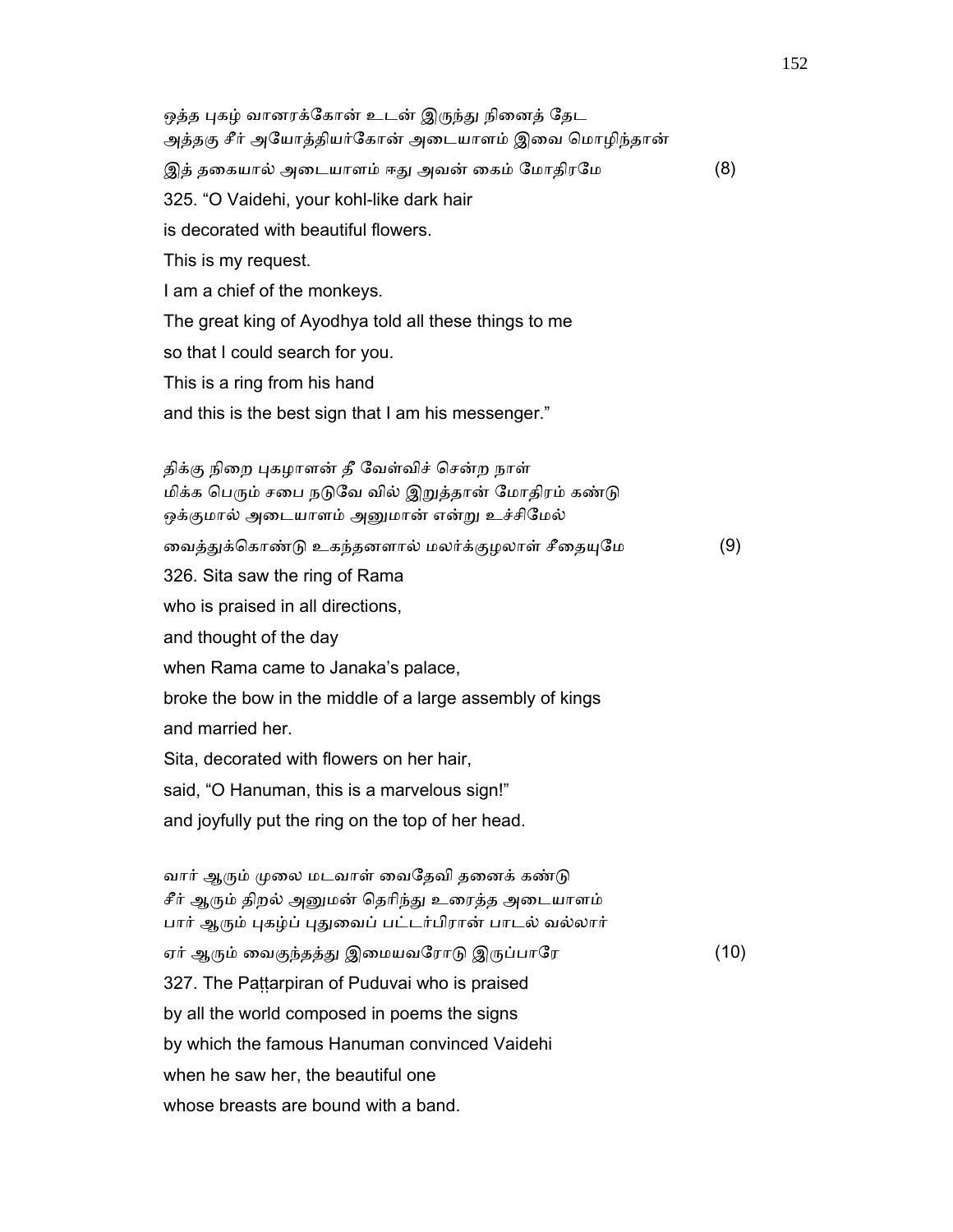Devotees who recite these poems will stay with the god in divine Vaikuṇṭam.

----------

# பெரியாழ்வார் திருமொழி - திருமாலைக் கண்ட சுவடு உரைத்தல் Devotees search for the God (Rama and Kannan) These poems describe devotees who search for Rama and the other devotees who guide them to the places where Rama is.

கதிர் ஆயிரம் இரவி கலந்து எறித்தால் ஒத்த நீள்முடியன் எதிர் இல் பெருமை இராமனை இருக்கும் இடம் நாடுதிரேல் அதிரும் கழற் பொரு தோள் இரணியன் ஆகம் பிளந்து அரியாய் உதிரம் அைளந்த ைகேயாᾌ இᾞந்தாைன உள்ளவா கண்டார் உளர் (1) 328. If you want to find Rama who has matchless fame whose bright crown shines like the rays of thousands of suns joined together, go to the people who saw him with his fingers bloodied after he split open the chest of heroic Hiraṇyan whose strong arms were decorated with bracelets.

நாந்தகம் சங்கு தண்டு நாண் ஒலிச் சார்ங்கம் திருச்சக்கரம் ஏந்து பெருமை இராமனை இருக்கும் இடம் நாடுதிரேல் காந்தள் முகிழ் விரற் சீதைக்கு ஆகிக் கடுஞ்சிலை சென்று இறுக்க ேவந்தர் தைலவன் சனகராசன்தன் ேவள்வியிற் கண்டார் உளர் (2) 329. If you want to find the famous Rama who carries a sword, conch, club, a bow that twangs loudly as it shoots arrows, and a divine discus, go to the people who saw him at Sita's suyavaram in the palace of Janaka, the king of kings, where Rama broke the strong bow for Sita whose beautiful fingers are like blooming kandal flowers.

கொலையானைக் கொம்பு பறித்துக் கூடலர் சேனை பொருது அழியச்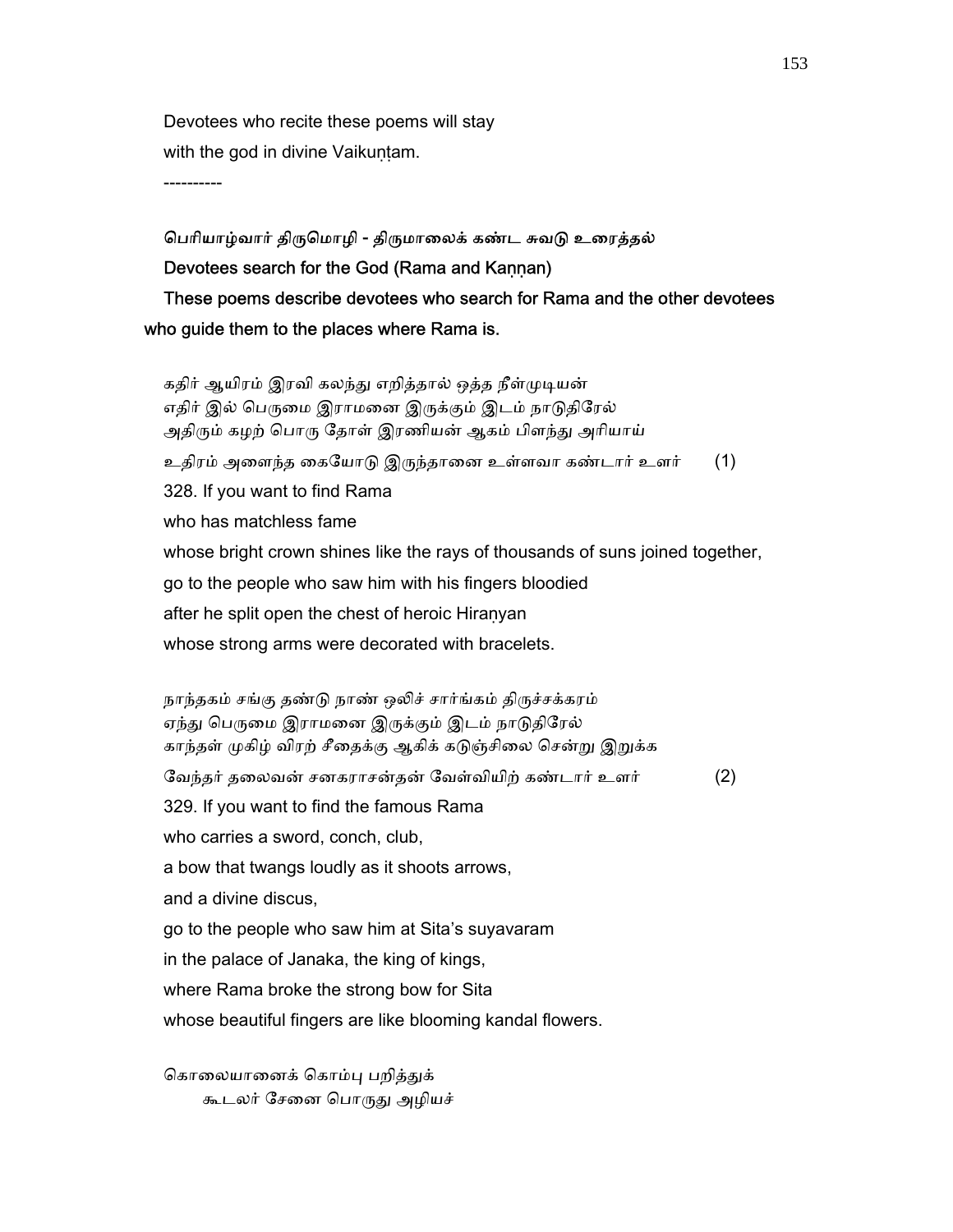சிைலயால் மராமரம் எய்த ேதவைனச் சிக்கென நாடுதிரேல் தலையால் குரக்கினம் தாங்கிச் சென்று தடவைர ெகாண்ᾌ அைடப்ப அலை ஆர் கடற்கரை வீற்றிருந்தானை அங்குத்ைதக் கண்டார் உளர் (3) 330. If you are searching anxiously for the god who broke the tusks of the murderous elephant, who killed the Kauravas fighting in the Bharatha war, and who destroyed the mara trees with his bow, go to the people who saw him on the seashore with rolling waves, when the monkey clan carried large stones and made a bridge on the ocean with rolling waves.

தோயம் பரந்த நடுவு சூழலிற் தொல்லை வடிவு கொண்ட மாயக் குழவி யதனை நாடுறில் வம்மின் சுவடு உரைக்கேன் ஆயர் மடமகள் பின்னைக்கு ஆகி அடல் விடை ஏழினையும் வீயப் பொருது வியர்த்து நின்றானை மெய்ம்மையே கண்டார் உளர் (4) 331. If you are searching for the magical child, the ancient god who sleeps in the middle of the ocean, come, I will tell you the way. Go to people who were there and actually saw him when he sweated and fought the seven strong bulls and killed them for the love of the beautiful cowherd girl Nappinnai.

நீர் ஏறு செஞ்சடை நீலகண்டனும் நான்முகனும் முறையால் சீர் ஏறு வாசகஞ் செய்ய நின்ற திருமாலை நாடுதிரேல் வார் ஏறு கொங்கை உருப்பிணியை வலியப் பிடித்துக்கொண்டு தேர் ஏற்றிச் சேனை நடுவு போர் செய்யச் சிக்கெனக் கண்டார் உளர் (5) 332. If you are searching for the divine Thirumaal who is praised by Nanmuhan and Shiva who has red jata where the Ganges flows, go to the people who were there and saw him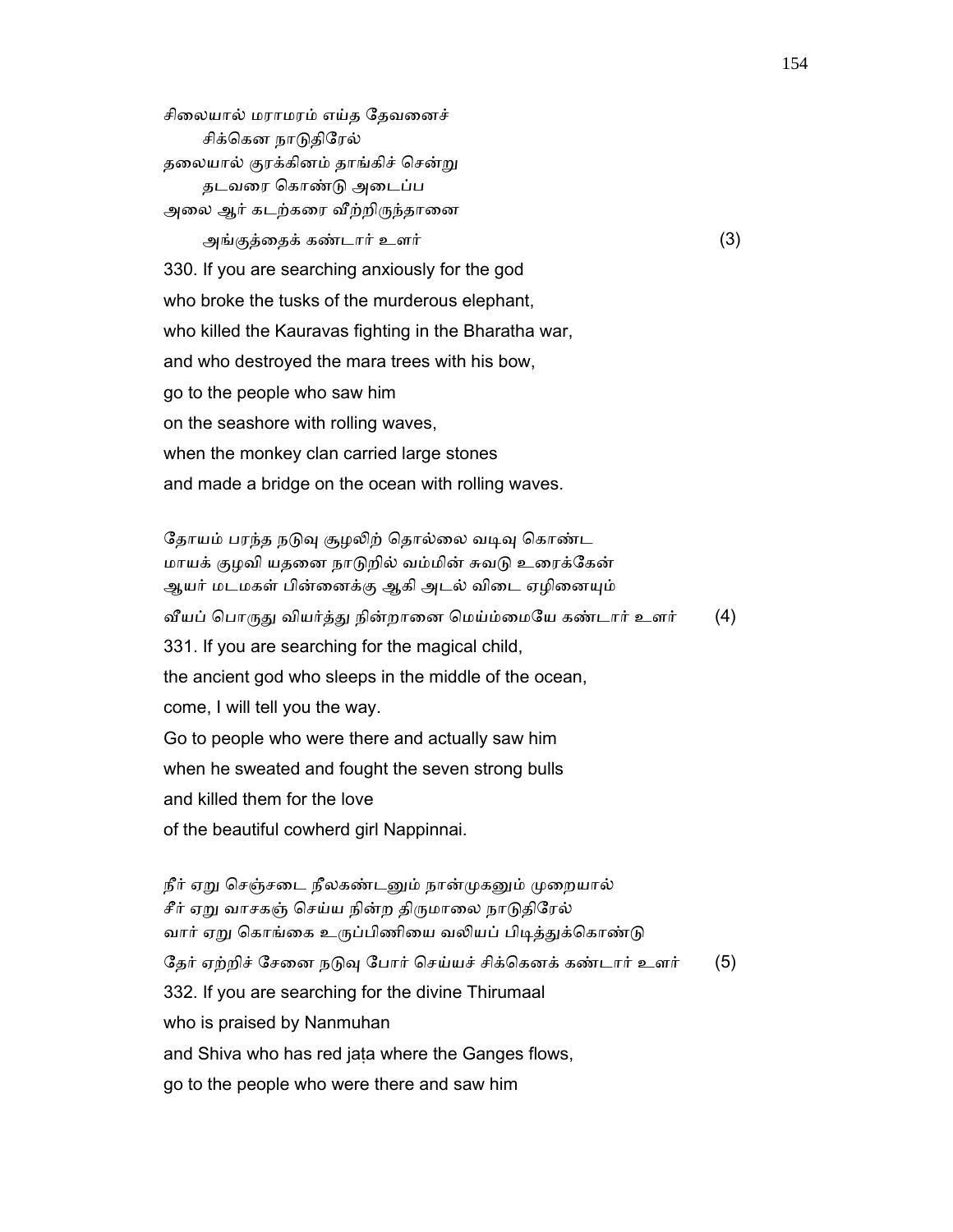when he took Rukmani whose breasts are decorated with a band on his chariot and her brother, Rukman came to oppose him on the way.

பொல்லா வடிவு உடைப் பேய்ச்சி துஞ்சப் புணர்முலை வாய்மடுக்க வல்லானை மா மணிவண்ணனை மருவும் இடம் நாடுதிரேல் பல்லாயிரம் பெருந் தேவிமாரொடு பௌவம் எறி துவரை எல்லாரும் சூழச் சிங்காசனத்தே இருந்தானைக் கண்டார் உளர் (6) 333. If you are searching for the place of the handsome dark sapphire-colored god, the heroic one who drank milk from the breasts of the ugly devil Puthana and killed her, go to the people who saw him seated on a throne surrounded by thousands of queens in famous Dvarapuri.

வெள்ளை விளிசங்கு வெஞ்சுடர்த் திருச்சக்கரம் ஏந்து கையன் உள்ள இடம் வினவில் உமக்கு இறை வம்மின் சுவடு உரைக்கேன் வெள்ளைப் புரவிக் குரக்கு வெல்கொடித் தேர்மிசை முன்புநின்று கள்ளப் படைத்துணை ஆகிப் பாரதம் கைசெய்யக் கண்டார் உளர் (7) 334. If you want to know the place of your god who carries in his hands a sounding white conch and a divine shining discus, come, I will tell you. Go to the people who have seen him driving a chariot yoked to white horses and decorated with victorious monkey flags in the Bharatha war where he used his tricks to help Arjuna.

நாழிகை கூறு இட்டுக் காத்து நின்ற அரசர்கள்தம் முகப்பே நாழிகை போகப் படை பொருதவன் தேவகி தன் சிறுவன் ஆழிகொண்டு அன்று இரவி மறைப்பச் சயத்திரதன் தலையைப் பாழில் உருளப் படை பொருதவன் பக்கமே கண்டார் உளர் (8) 335. If you want to see the young son of Devaki who hid the light of the sun with his discus for thirty nalihais and made enemy kings wait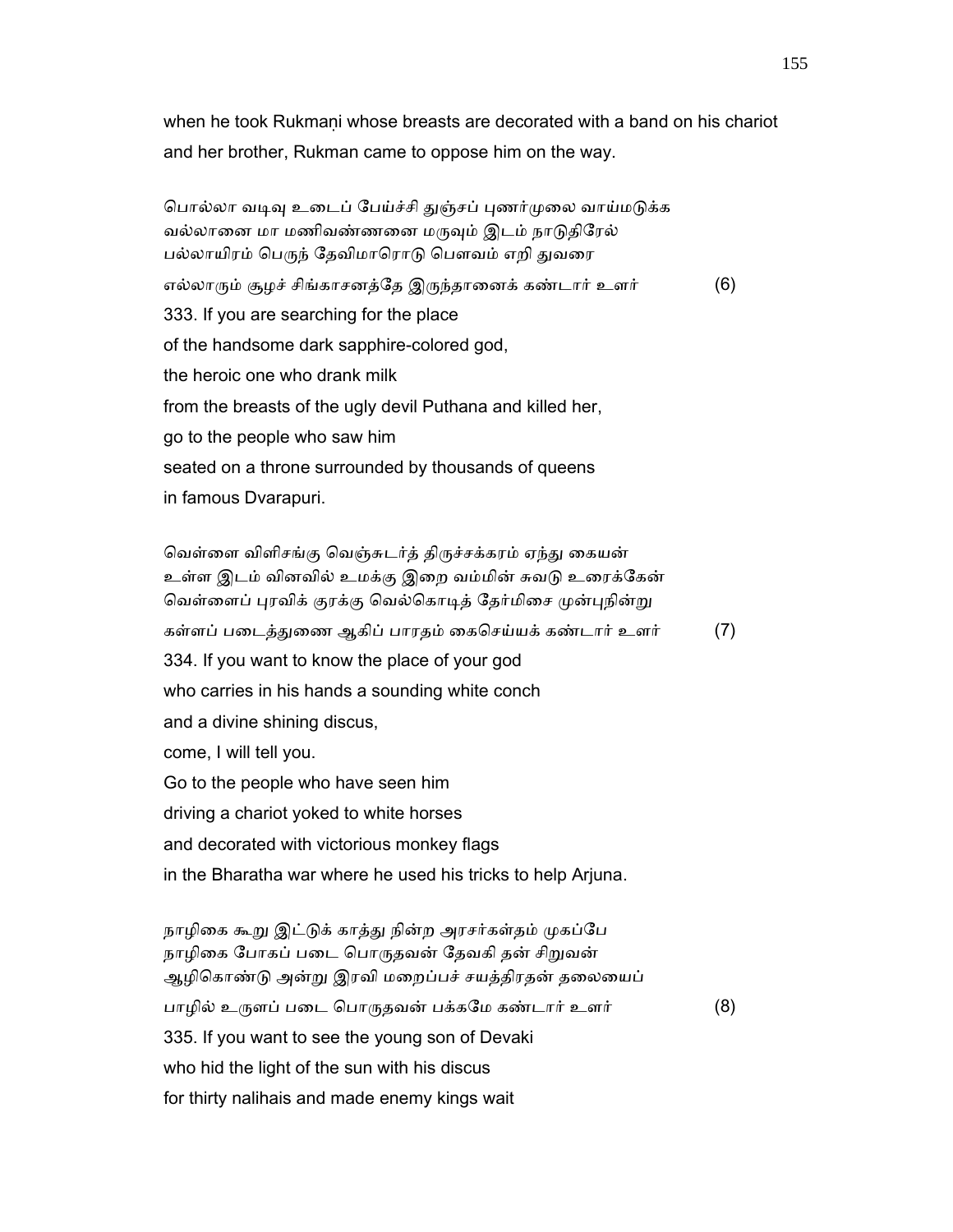and then conquered them, go to the people who saw him drive the chariot for Arjuna who fought and killed Jayathratha in the Bharatha war.

மண்ணும் மலையும் மறிகடல்களும் மற்றும் யாவும் எல்லாம் திண்ணம் விழுங்கி உமிழ்ந்த தேவனைச் சிக்கென நாடுதிரேல் எண்ணற்கு அரியது ஓர் ஏனம் ஆகி இருநிலம் புக்கு இடந்து வண்ணக் கருங்குழல் மாதரோடு மணந்தானைக் கண்டார் உளர்  $(9)$  336. If you are searching anxiously for the god who swallowed the earth, mountains, wavy oceans and everything else and then spat them out, go to the people who saw him when he became a boar that no one can imagine, dug the ground and brought the earth from the underworld and married the earth goddess with lovely dark hair.

கரிய முகில் புரை மேனி மாயனைக் கண்ட சுவடு உரைத்துப் புரவி முகம்செய்து செந்நெல் ஓங்கி விளை கழனிப் புதுவைத் திருவிற் பொலி மறைவாணன் பட்டர்பிரான் சொன்ன மாலை பத்தும் பரவும் மனம் உடைப் பத்தர் உள்ளார் பரமன் அடி சேர்வர்களே (10) 337. The Paṭṭarpiran of Puduvai where good paddy grows in the fertile fields described in poems the places where the devotees who search for the dark cloud-colored god can find him. Those who recite these ten poems and praise god in their minds will reach the feet of the highest god.

---------

# பெரியாழ்வார் திருமொழி - திருமாலிருஞ்சோலை-1 The beauty of Thirumaalirunjolai

அலம்பா வெருட்டாக் கொன்று திரியும் அரக்கரைக்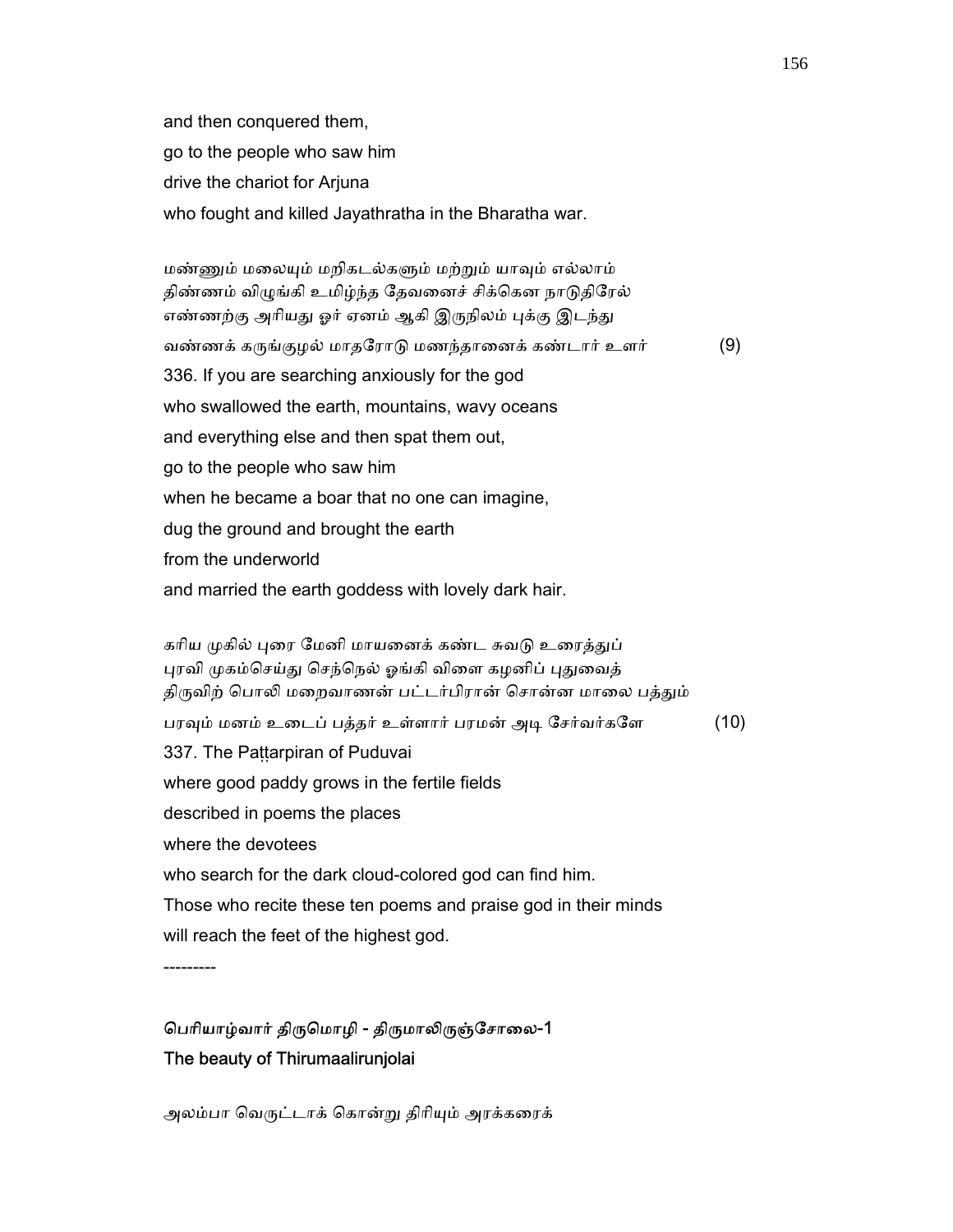குலம் பாழ் படுத்துக் குலவிளக்காய் நின்ற கோன் மலை சிலம்பு ஆர்க்க வந்து தெய்வ- மகளிர்கள் ஆடும் சீர்ச் சிலம்பாறு பாயும் தென் திருமாலிருஞ் சோலையே (1) 338. The mountain of the god, the king, the light of the family of the cowherds who destroyed the clan of the Rakshasas who wandered about and scared and destroyed people is the southern Thirumaalirunjolai where the divine Apsarases come and wander as their anklets jingle and where the river Silambaaru flows.

வல்லாளன் தோளும் வாள் அரக்கன் முடியும் தங்கை பொல்லாத மூக்கும் போக்குவித்தான் பொருந்தும் மலை எல்லா இடத்திலும் எங்கும் பரந்து பல்லாண்டு ஒலி செல்லா நிற்கும் சீர்த் தென் திருமாலிருஞ் சோலையே (2) 339. The mountain of the great god who cut off the thousand arms of his strong enemy Baṇasuran, and the ten heads of Ravanan who carried a strong sword, and his sister Surpanakha's nose is the lovely southern Thirumaalirunjolai, whose fame is spread in all places and has remained and will remain for many ages.

 தக்கார் மிக்கார்கைளச் சஞ்சலம் ெசய்ᾜம் சலவைரத் தெக்கு ஆம் நெறியே போக்குவிக்கும் செல்வன் பொன்மலை எக் காலமும் சென்று சேவித்திருக்கும் அடியரை அக் கான் நெறியை மாற்றும் தண் மாலிருஞ் சோலையே (3) 340. The golden mountain of the glorious god who leads the noble, the great and the evil on the right paths is cool Thirumaalirunjolai that will change the lives of the devotees who go there always and worship the god.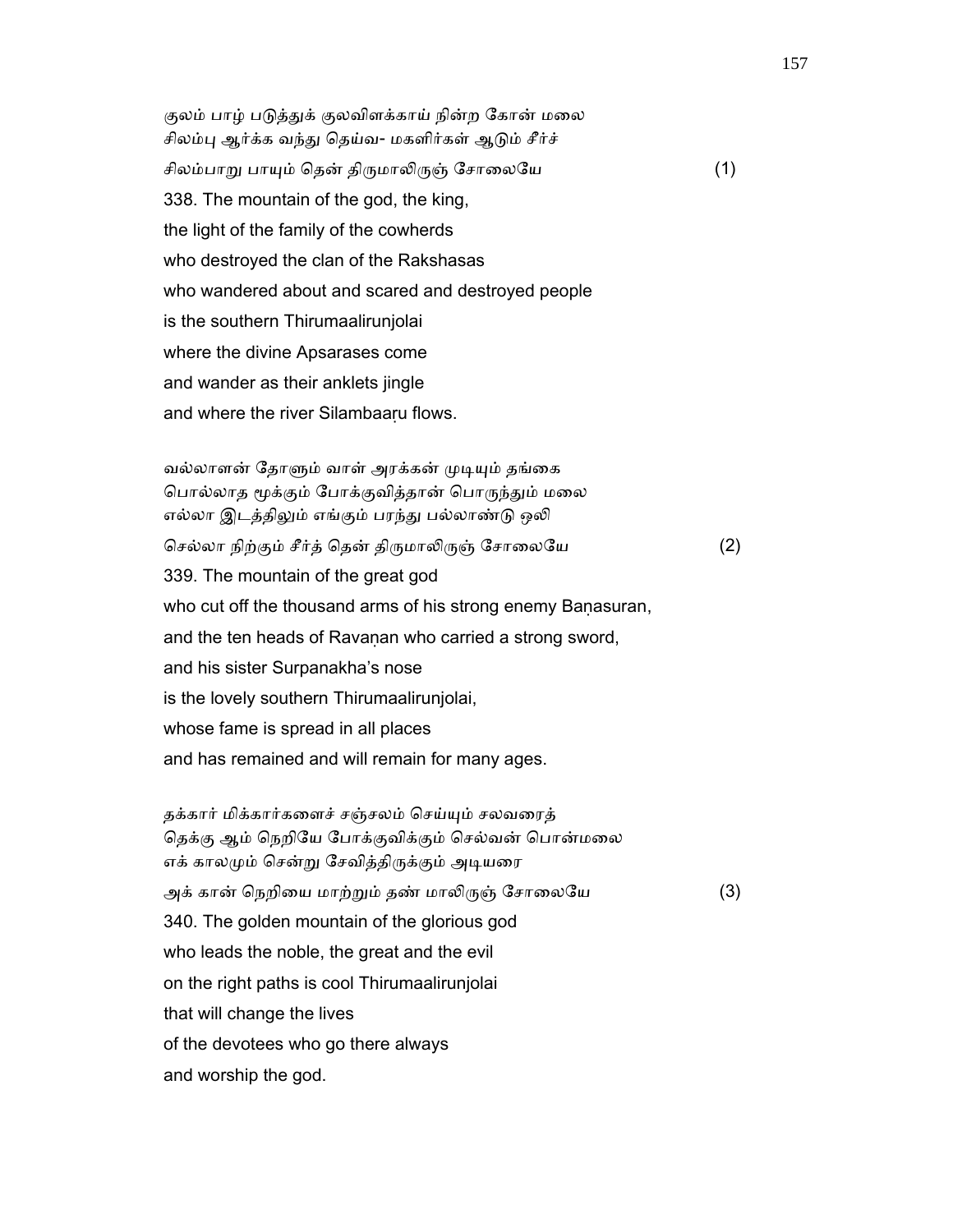ஆனாயர் கூᾊ அைமத்த விழைவ அமரர்தம் கோனார்க்கு ஒழியக் கோவர்த்தனத்துச் செய்தான் மலை வான் நாட்டினின்று மாமலர்க் கற்பகத் தொத்து இழி தேன் ஆறு பாயும் தென் திருமாலிருஞ் சோலையே (4) 341. The mountain of the god who carried Govardhana mountain to save the cows and the family of the cowherds when Indra, the king of the gods, tried to destroy their festival with a storm is the southern Thirumaalirunjolai where a river of honey flows just like the river that flows in the Karpaga garden blooming with lovely flowers.

ஒரு வாரணம் பணி கொண்டவன் பொய்கையில் கஞ்சன்தன் ஒரு வாரணம் உயிர் உண்டவன் சென்று உறையும் மலை கரு வாரணம் தன் பிடி துறந்து ஓடக் கடல்வண்ணன் திருவாணை கூறத் திரியும் தண் மாலிருஞ் சோலையே  $(5)$  342. The mountain of the god who saved Gajendra when a crocodile caught him in a pond and who destroyed Kamsan, strong as an elephant, is fertile Thirumaalirunjolai, where the strong male elephant searched for his mate that was angry and had left him, and when he could not find her, he promised on the dark ocean-colored god that he would behave when she returned.

 ஏவிற்ᾠச் ெசய்வான் ஏன்ᾠ எதிர்ந்ᾐ வந்த மல்லைரச் சாவத் தகர்த்த சாந்து அணி தோள் சதுரன் மலை ஆவத்-தனம் என்று அமரர்களும் நன் முனிவரும் சேவித்திருக்கும் தென் திருமாலிருஞ் சோலையே (6) 343. The mountain of the clever god who has lovely arms smeared with sandal paste and who killed the wrestlers who were sent by his uncle Kamsan to oppose him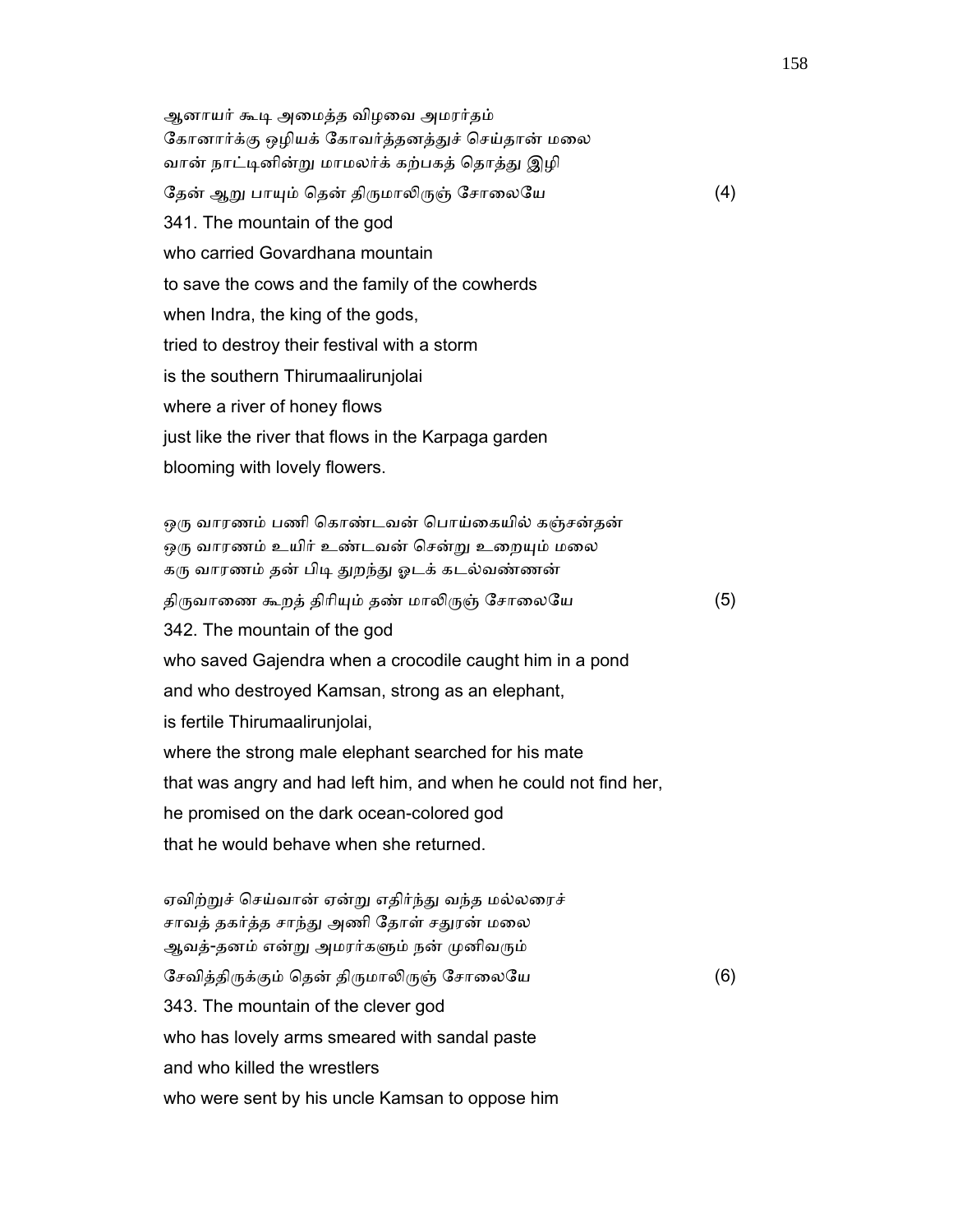is southern Thirumaalirunjolai where the gods and the good sages worship him, saying that he is their refuge.

மன்னர் மறுக மைத்துனன்மார்க்கு ஒரு தேரின்மேல் முன் அங்கு நின்று மோழை எழுவித்தவன் மலை கொல் நவில் கூர்வேற் கோன் நெடுமாறன் தென்கூடற் கோன் தென்னன் கொண்டாடும் தென் திருமாலிருஞ் சோலையே (7) 344. The mountain of the god who gave water to the horses and caused a flood and who drove the chariot in the battle for his brothers-in-law to help them conquer the Kauravas is southern Thirumaalirunjolai, praised by the Pandiyan king Neḍumaran of Kuḍal city in the south who carried a sharp spear and a bent bow. குறுகாத மன்னரைக் கூடு கலக்கி வெங் கானிடைச் சிறுகால் நெறியே போக்குவிக்கும் செல்வன் பொன்மலை அறுகால் வரி வண்டுகள் ஆயிர நாமம் சொல்லிச் சிறுகாலைப் பாடும் தென் திருமாலிருஞ் சோலையே (8) 345. The golden mountain of the precious god who destroys the countries of enemy kings who do not approach him and who makes them walk on small paths in cruel forests is golden southern Thirumaalirunjolai where in the dawn thousands of bees that have six legs and lines on their bodies

sing the thousand names of the god.

சிந்தப் புடைத்துச் செங்குருதி கொண்டு பூதங்கள் அந்திப் பலி கொடுத்து ஆவத்-தனம் செய் அப்பன் மலை இந்திர-கோபங்கள் எம்பெருமான் கனி- வாய் ஒப்பான் சிந்தும் புறவிற் தென் திருமாலிருஞ் சோலையே (9) 346. The mountain of the dear god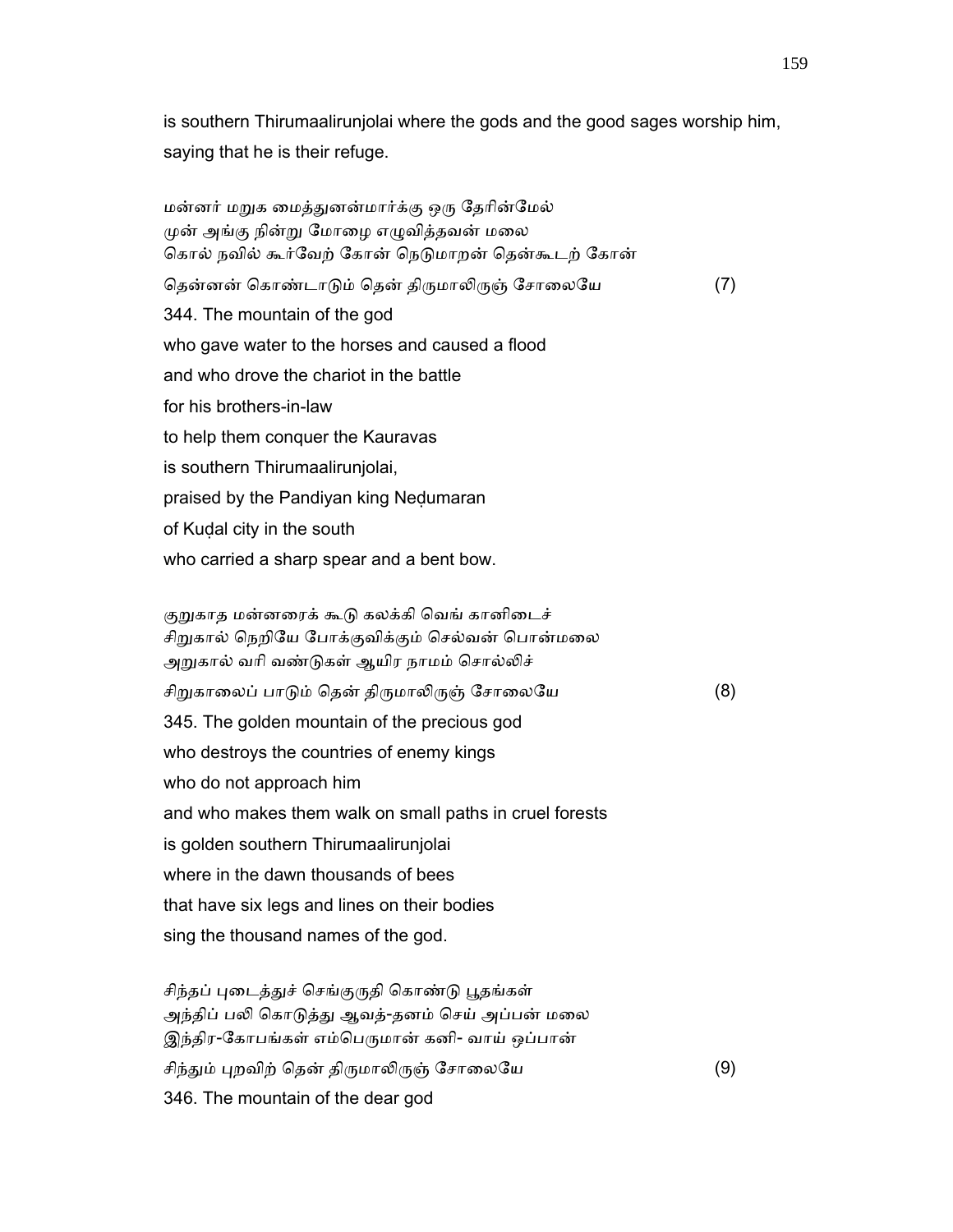where Bhudams offer copious food with red blood and give sacrifices in the evening and worship the god is southern Thirumaalirunjolai where the velvet mites whose bodies are red like the sweet lips of our god fly around in groves where honey drips,

எட்டுத் திசையும் எண்- இறந்த பெருந் தேவிமார் விட்டு விளங்க வீற்றிருந்த விமலன் மலை பட்டிப் பிடிகள் பகடு உரிஞ்சிச் சென்று மாலைவாய்த் தெட்டித் திளைக்கும் தென் திருமாலிருஞ் சோலையே (10) 347. The mountain of the faultless god who stays in majesty surrounded by his many beautiful queens who shine in all the eight directions is southern Thirumaalirunjolai where village cows play with their bulls and in the evening go back and think of the happiness that they enjoyed together.

மருதப் பொழில் அணி மாலிருஞ் சோலை மலைதன்னைக் கருதி உறைகின்ற கார்க்கடல் வண்ணன் அம்மான்தன்னை விரதம் கொண்டு ஏத்தும் வில்லிபுத்தூர் விட்டுசித்தன் சொல் கருதி உரைப்பவர் கண்ணன் கழலிணை காண்பரே $(11)$ 348. Vishnuchittan of Villiputhur who worships always with devotion the god who has the color of the dark ocean composed poems about the beautiful Thirumaalirunjolai hills surrounded with fields and groves. Those who recite Vishṇuchithan's poems and worship the god will reach Kannan's feet decorated with anklets.

-----------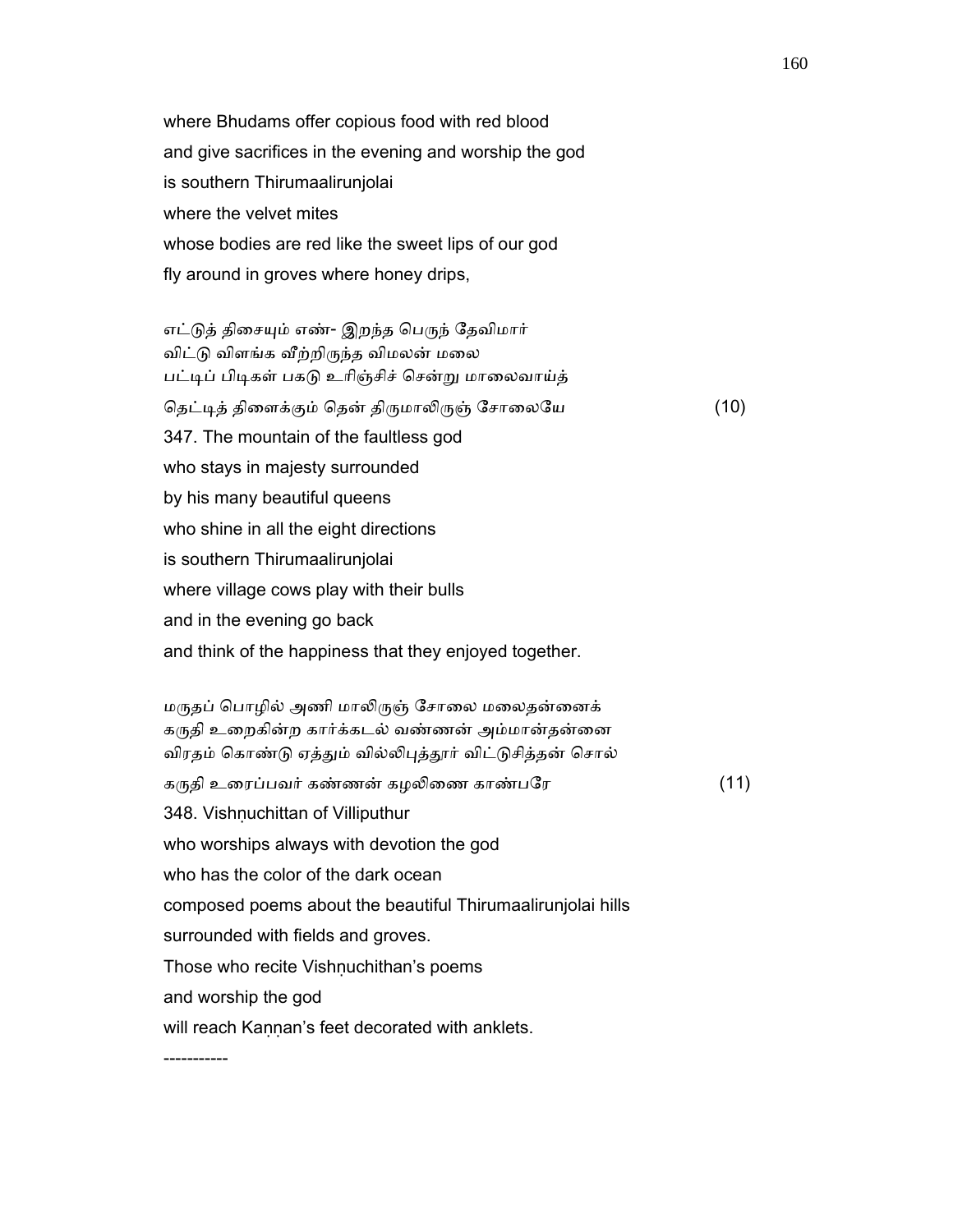# பெரியாழ்வார் திருமொழி - திருமாலிருஞ்சோலை-2 (திருமாலிருஞ்சோலைமலையின் சிறப்பு) Praising the mountain Thirumaalirunjolai

உருப்பிணி நங்கைதன்னை மீட்பான் தொடர்ந்து ஓடிச் சென்ற உருப்பனை ஓட்டிக் கொண்டிட்டு உறைத்திட்ட உறைப்பன் மலை பொருப்பிடைக் கொன்றை நின்று முறி ஆழியும் காசும் கொண்டு விருப்பொடு பொன் வழங்கும் வியன் மாலிருஞ் சோலையதே (1) 349. The mountain of the heroic god who tied on his chariot Rukman when he came to take his sister back after Kannan took Rukmani with him is majestic Thirumaalirunjolai where the kondrai trees on the hills shower golden flowers that look like wheels and coins as if they were generous and lovingly gave coins to the poor.

கஞ்சனும் காளியனும் களிறும் மருதும் எருதும் வஞ்சனையில் மடிய வளர்ந்த மணிவண்ணன் மலை நஞ்சு உமிழ் நாகம் எழுந்து அணவி நளிர் மா மதியைச் செஞ்சுடர் நா வளைக்கும் திருமாலிருஞ் சோலையதே  $(2)$  350. The mountain of the sapphire-colored god who destroyed Kamsan, Kalingan, the elephant Kuvalayabeeḍam, the marudu trees and the seven bulls when he was growing up, is Thirumaalirunjolai where a poisonous snake comes and hides the cool beautiful moon with his shining tongue thinking he can swallow it.

மன்னு நரகன்தன்னைச் சூழ் போகி வளைத்து எறிந்து கன்னி மகளிர்தம்ைமக் கவர்ந்த கடல்வண்ணன் மைல புன்னை செருந்தியொடு புன வேங்கையும் கோங்கும் நின்று பொன்அரி மாலைகள் சூழ் பொழில் மாலிருஞ் சோலையதே (3)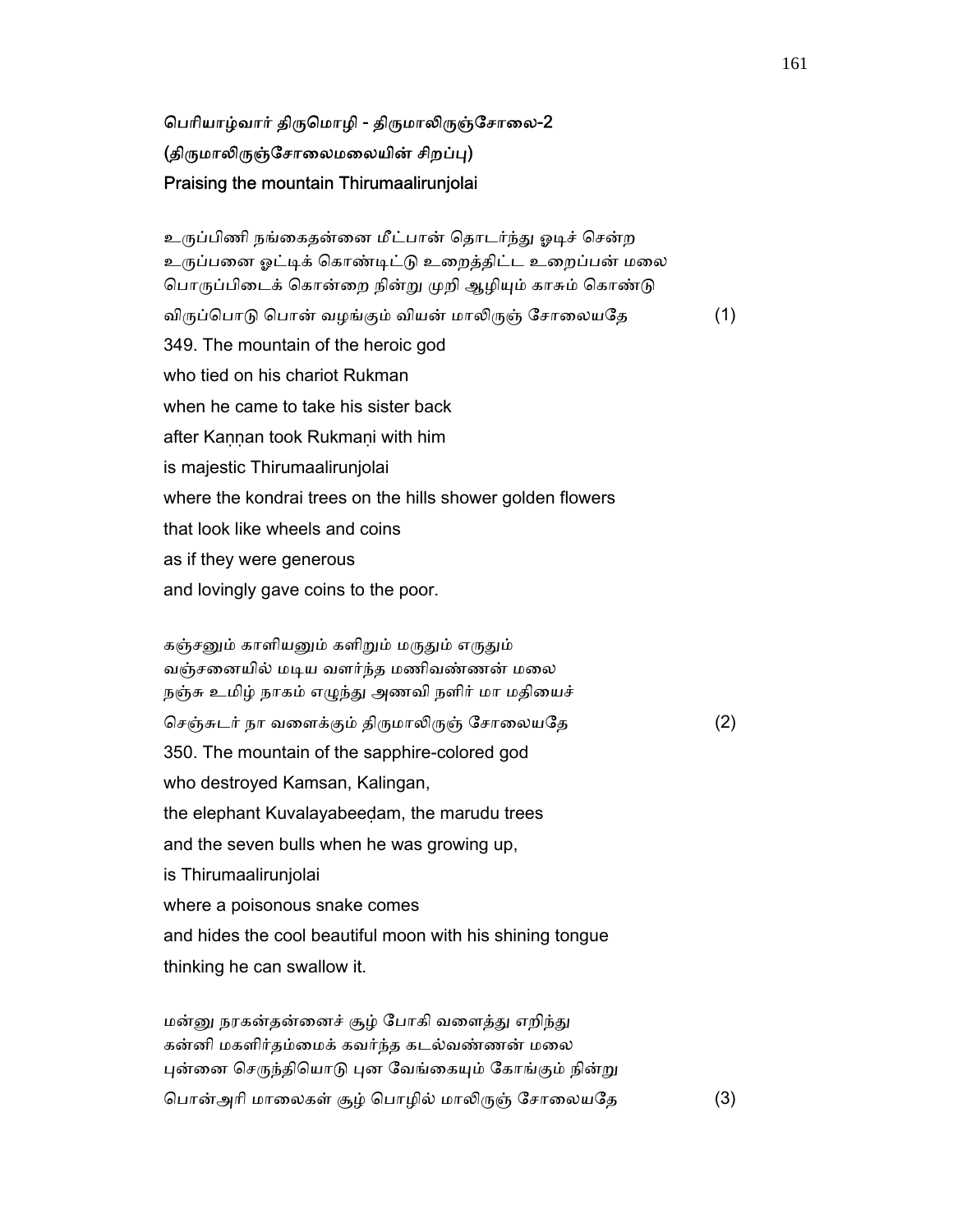351. The mountain of the dark ocean-colored god who destroyed Narahasuran with his craftiness and attracted and married his young daughters is Thirumaalirunjolai surrounded with beautiful groves

 where the flowers of blooming punnai, cherundi, punavengai and kongu trees look like golden garlands.

மாவலி தன்னுடைய மகன் வாணன் மகள் இருந்த காவலைக் கட்டழித்த தனிக் காளை கருதும் மலை ேகாவலர் ேகாவிந்தைனக் குற மாதர்கள் பண் குறிஞ்சிப் பா ஒலி பாடி நடம் பயில் மாலிருஞ் சோலையதே (4) 352. The mountain of the matchless god, strong as a bull, who released Anirudhan from Vanan's prison and arranged the marriage of Anirudhan with Ushai is Thirumaalirunjolai where gypsy women with lovely voices dance and sing kuṛinji songs and praise Govindan the beloved child of the cowherds.

பல பல நாழம் சொல்லிப் பழித்த சிசுபாலன்தன்னை அைலவைலைம தவிர்த்த அழகன் அலங்காரன் மைல குல மலை கோல மலை குளிர் மா மலை கொற்ற மலை நில மலை நீண்ட மலை திருமாலிருஞ் சோலையதே  $(5)$  353. The mountain of the handsome god decorated with jewels who relieved Sisupalan of his troubles even though he blamed Kannan for some small tricks he did is Thirumaalirunjolai. It is a great mountain. It is a beautiful mountain. It is a flourishing, victorious mountain. It is the greatest hill on the earth and the highest mountain.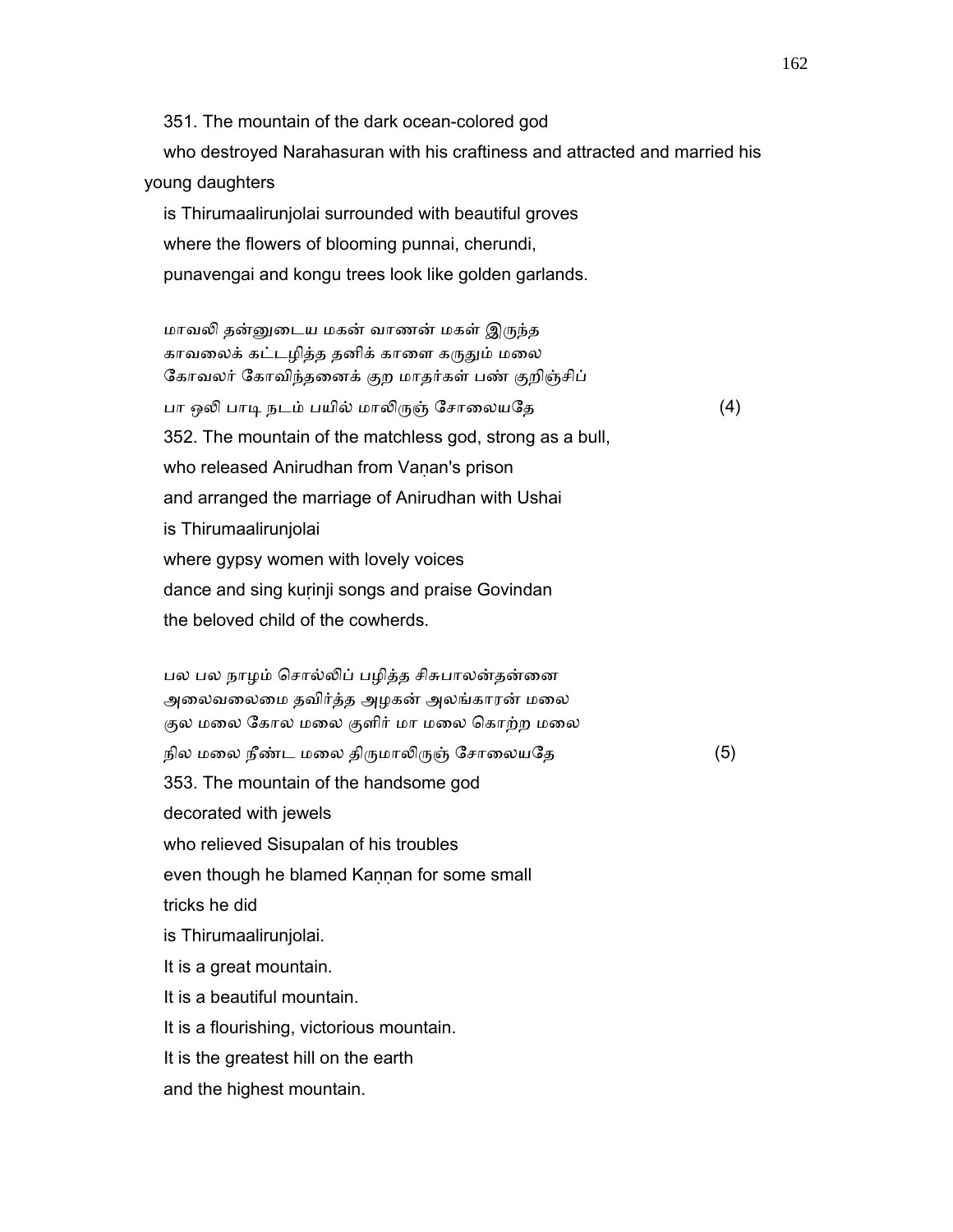பாண்டவர் தம்முடைய பாஞ்சாலி மறுக்கம் எல்லாம் ஆண்டு அங்கு நூற்றுவர்தம் பெண்டிர் மேல் வைத்த அப்பன் மலை பாண் தகு வண்டினங்கள் பண்கள் பாடி மதுப் பருகத் தோண்டல் உடைய மலை தொல்லை மாலிருஞ் சோலையதே (6) 354. The mountain of our dear god who made the hundred wives of the Kauravas suffer like Panchali, the wife of the five Pandavas, when she was oppressed by the Kauravas, is the ancient southern Thirumaalirunjolai, the hill of the great god where a swarm of beautiful bees sings lovely songs and drinks honey.

கனங்குழையாள் பொருட்டாக் கணை பாரித்து அரக்கர் தங்கள் இனம் கழு ஏற்றுவித்த ஏழிற் தோள் எம் இராமன் மலை கனம் கொழி தெள் அருவி வந்து சூழ்ந்து அகல் ஞாலம் எல்லாம் இனம் குழு ஆடும் மலை எழில் மாலிருஞ் சோலையதே (7) 355. The mountain of our god who has handsome arms and who as Rama destroyed the Rakshasa's clan for the sake of his wife Sita who has thick hair is the great and beautiful Thirumaalirunjolai where a clear waterfalls descends bringing gold as it flows and all people join together and bathe.

எரி சிதறும் சரத்தால் இலங்கையினைத் தன்னுடைய வரி சிலை வாயிற் பெய்து வாய்க் கோட்டம் தவிர்த்து உகந்த அரையன் அமரும் மலை அமரரொடு கோனும் சென்று திரிசுடர் சூழும் மலை திரு மாலிருஞ் சோலையதே (8) 356. The mountain of the god who destroyed Lanka with his fiery arrows, bending his bow heroically, is Thirumaalirunjolai where all the gods and Indra the king of gods go and worship him and where the bright sun, moon and the stars surrounding it shine.

163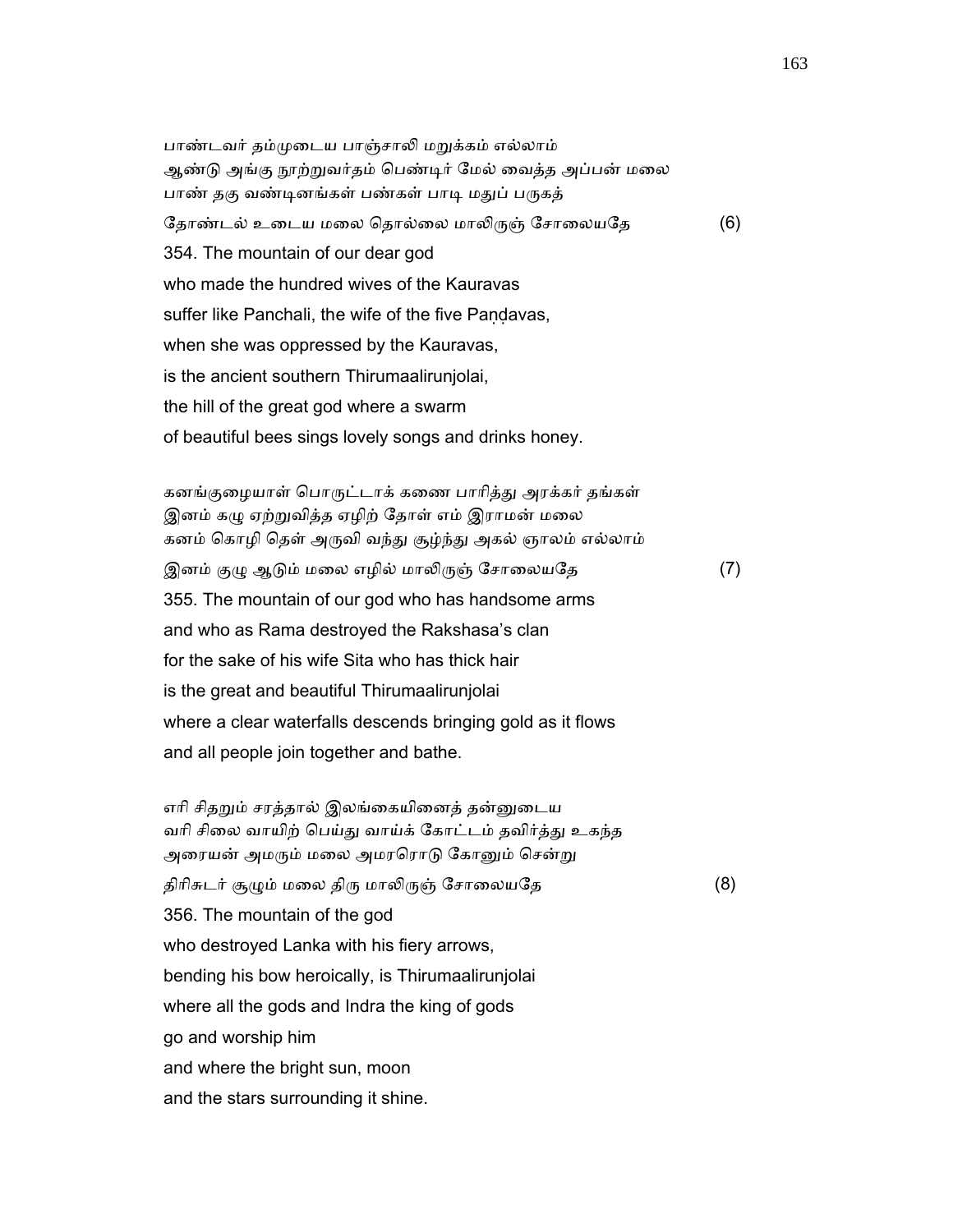கோட்டுமண் கொண்டு இடந்து குடங்கையில் மண் கொண்டு அளந்து மீட்டும் அது உண்டு உமிழ்ந்து விளையாடும் விமலன் மலை ஈட்டிய பல் பொருள்கள் எம்பிரானுக்கு அடியுறை என்று ஓட்டரும் தண் சிலம்பாறு உடை மாலிருஞ் சோலையதே (9) 357. The mountain of the faultless god who playfully dug up the earth with his tusk as a boar and who measured the earth in the form of Vamana and swallowed it as small Kannan is Thirumaalirunjolai where the cool river Silampaaru collects and brings many things and places them at the feet of the god as offerings and worships him.

ஆயிரம் தோள் பரப்பி முடி ஆயிரம் மின் இலக ஆயிரம் பைந்தலைய அனந்த சயனன் ஆளும் மலை ஆயிரம் ஆறுகளும் சுனைகள் பல ஆயிரமும் ஆயிரம் பூம் பொழிலும் உடை மாலிருஞ் சோலையதே (10) 358. The mountain of the god who sleeps on Adishesha who has a thousand heads, a thousand shining crowns and a thousand arms is beautiful Thirumaalirunjolai where there are a thousand rivers, a thousand springs and a thousand blooming groves, all ruled by the god Maal.

மாலிருஞ்சோலை என்னும் மலையை உடைய மலையை நாலிரு மூர்த்திதன்னை நால் வேதக்-கடல் அமுதை மேல் இருங் கற்பகத்தை வேதாந்த விழுப் பொருளின் ேமல் இᾞந்த விளக்ைக விட்ᾌசித்தன் விாித்தனேன (11) 359. Vishnuchithan described and praised the god of the great mountain Thirumaalirunjolai, who is the ocean of nectar, the creator of the four Vedas, the generous Karpaga tree in heaven,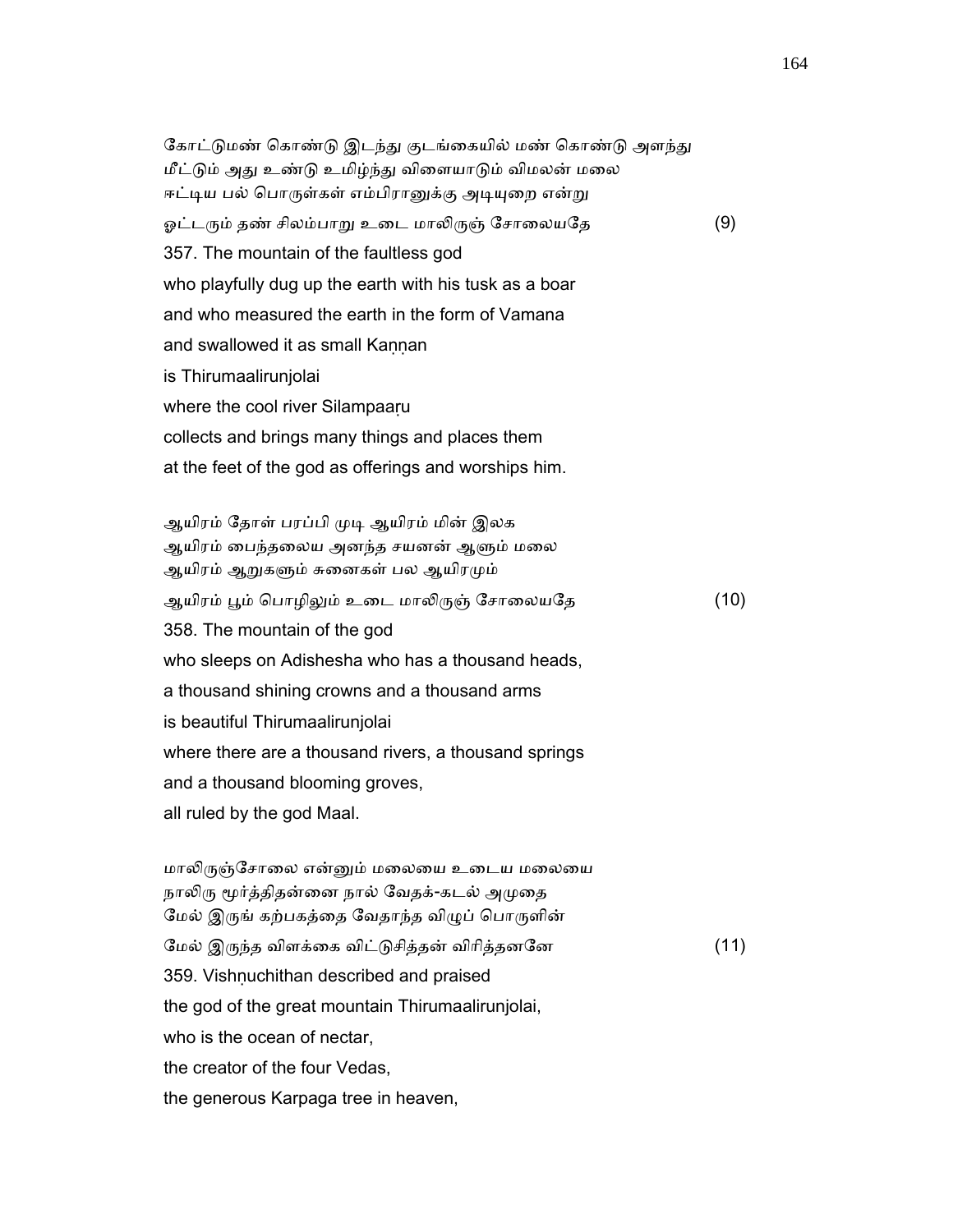the deep meaning of Vedantha and the highest light, and who shines in all eight directions.

-----------

### பெரியாழ்வார் திருமொழி - திருக்கோட்டியூர்

## Praising the Devotees of Thirumaal in Thirukkoṭṭiyur and blaming those who are not Vaishnavaites

 நா அகாாியம் ெசால் இலாதவர் நாள்தொறும் விருந்து ஓம்புவார் தேவ காரியம் செய்து வேதம் பயின்று வாழ் திருக்கோட்டியூர் மூவர்காரியமும் திருத்தும் ᾙதல்வைனச் சிந்தியாத அப் பாவகாாிகைளப் பைடத்தவன் எங்ஙனம் படைத்தான் கொலோ  $(1)$  360. Thirukkoṭṭiyur is where devotees live who never say wrong things, feed guests every day, serve the god, and learn and recite the Vedas. How could the creator have created sinful people in Thirukoṭṭiyur who do not think of the ancient god who helps the actions of the three gods, Nanmuhan, Shiva and Indra? குற்றம் இன்றிக் குணம் பெருக்கிக் குருக்களுக்கு அனுகூலராய்ச் ெசற்றம் ஒன்ᾠம் இலாத வண்ைகயி னார்கள் வாழ் திருக்கோட்டியூர்த் துற்றி ஏழ் உலகு உண்ட தூ மணி வண்ணன் தன்ைனத் ெதாழாதவர் பெற்ற தாயர் வயிற்றினைப் பெரு ேநாய்ெசய்வான் பிறந்தார்கேள (2) 361. Thirukkoṭṭiyur is where faultless devotees live who do only good deeds, do service to their gurus,

never get angry, and are generous.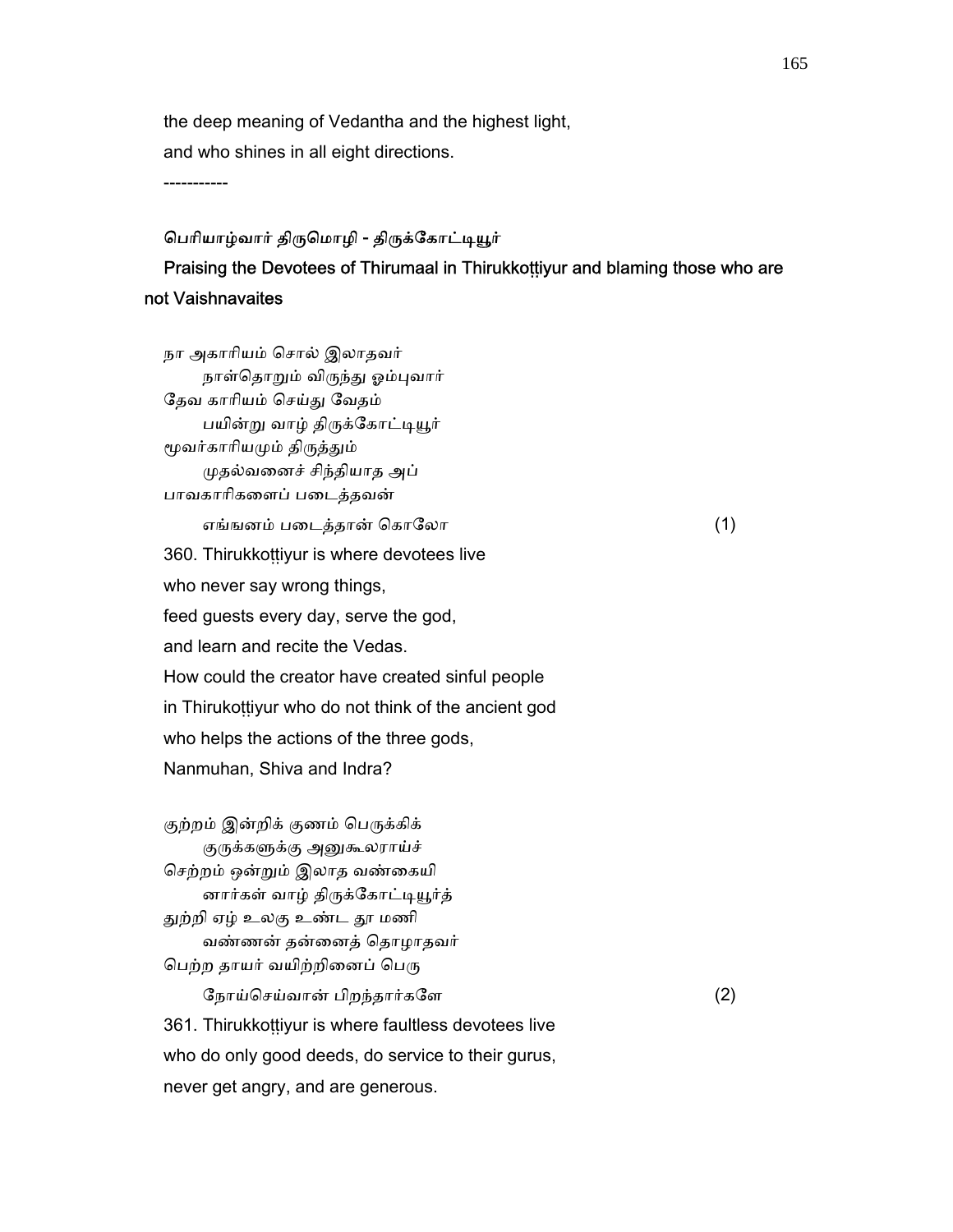How could those who do not worship the god who has the color of pure sapphire and swallowed all the seven worlds have been born there to give terrible pain to their mothers?

 வண்ண நல் மணிᾜம் மரகதᾙம் அழுத்தி நிழல் எழும் திண்ணை சூழ் திருக்கோட்டியூர்த் திரு மாலவன் திᾞநாமங்கள் எண்ணக் கண்ட விரல்களால் இைறப் போதும் எண்ணகிலாது போய் உண்ணக் கண்ட தம் ஊத்ைத வாய்க்குக் கவளம் உந்துகின்றார்களே  $(3)$  362. Thirukoṭṭiyur is filled with porches studded with beautiful precious diamonds and emeralds and filled with cool shadow where the devotees live who count with their fingers the divine names of the auspicious god Thirumaavaḷavan. How can people live there who do not think of the god even for a moment, do not count the names of the god with their fingers, and merely swallow food with their dirty mouths.

உரக மெல் அணையான் கையில் உறை சங்கம் ேபால் மட அன்னங்கள் நிரைகணம் பரந்து ஏறும் செங் கமல வயற் திருக்கோட்டியூர் நரகநாசைன நாவிற் ெகாண்ᾌ அைழ யாத மானிட சாதியர் பருகு நீரும் உடுக்குங் கூறையும் பாவம் ெசய்தன தாம் ெகாேலா (4) 363. Thirukoṭṭiyur is surrounded with fields filled with beautiful lotuses and flocks of white swans that are like the white conches in the hands of the god who sleeps on the soft snake bed.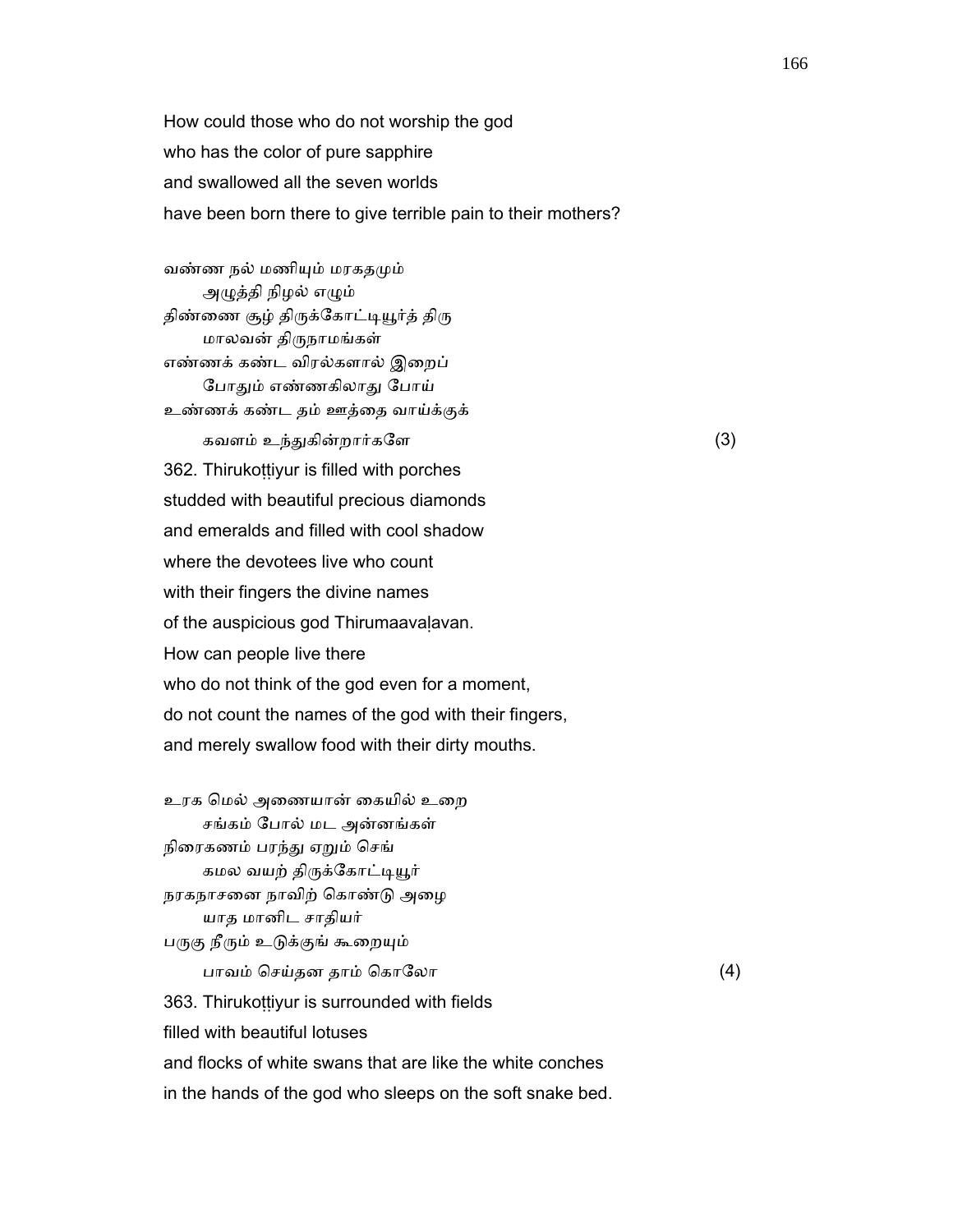What sins would the water people there drink and the clothes they wear have to commit to make them fail to recite with their tongues the names of the god who destroys hell for them?

ஆமையின் முதுகத்திடைக் குதி கொண்டு தூ மலர் சாடிப் போய்த் தீமை செய்து இளவாளைகள் விளை யாடு நீர்த் திருக்கோட்டியூர் ேநமி ேசர் தடங்ைகயினாைன நினைப்பு இலா வலி நெஞ்சு உடைப் பூமி-பாரங்கள் உண்ணும் சோற்றினை வாங்கிப் புல்லைத் திணிமினே (5) 364. In Thirukkoṭṭiyur young valai fish jump over the backs of turtles, knock over lovely flowers and play in the water mischievously. The hard-hearted ones who live there and do not think of the god who carries a discus in his strong hand should eat grass instead of rice. They are a burden to the earth.

பூதம் ஐந்தொடு வேள்வி ஐந்து ᾗலன்கள் ஐந்ᾐ ெபாறிகளால் ஏதம் ஒன்ᾠம் இலாத வண்ைகயி னார்கள் வாழ் திருக்கோட்டியூர் நாதனை நரசிங்கனை நவின்று ஏத்துவார்கள் உழக்கிய பாத தூளி படுதலால் இவ்

 உலகம் பாக்கியம் ெசய்தேத (6) 365. Thirukottiyur is where devotees live who are not disturbed by water, sky, lands, wind or fire or the five sacrifices or the five senses and who praise their god Narasimhan.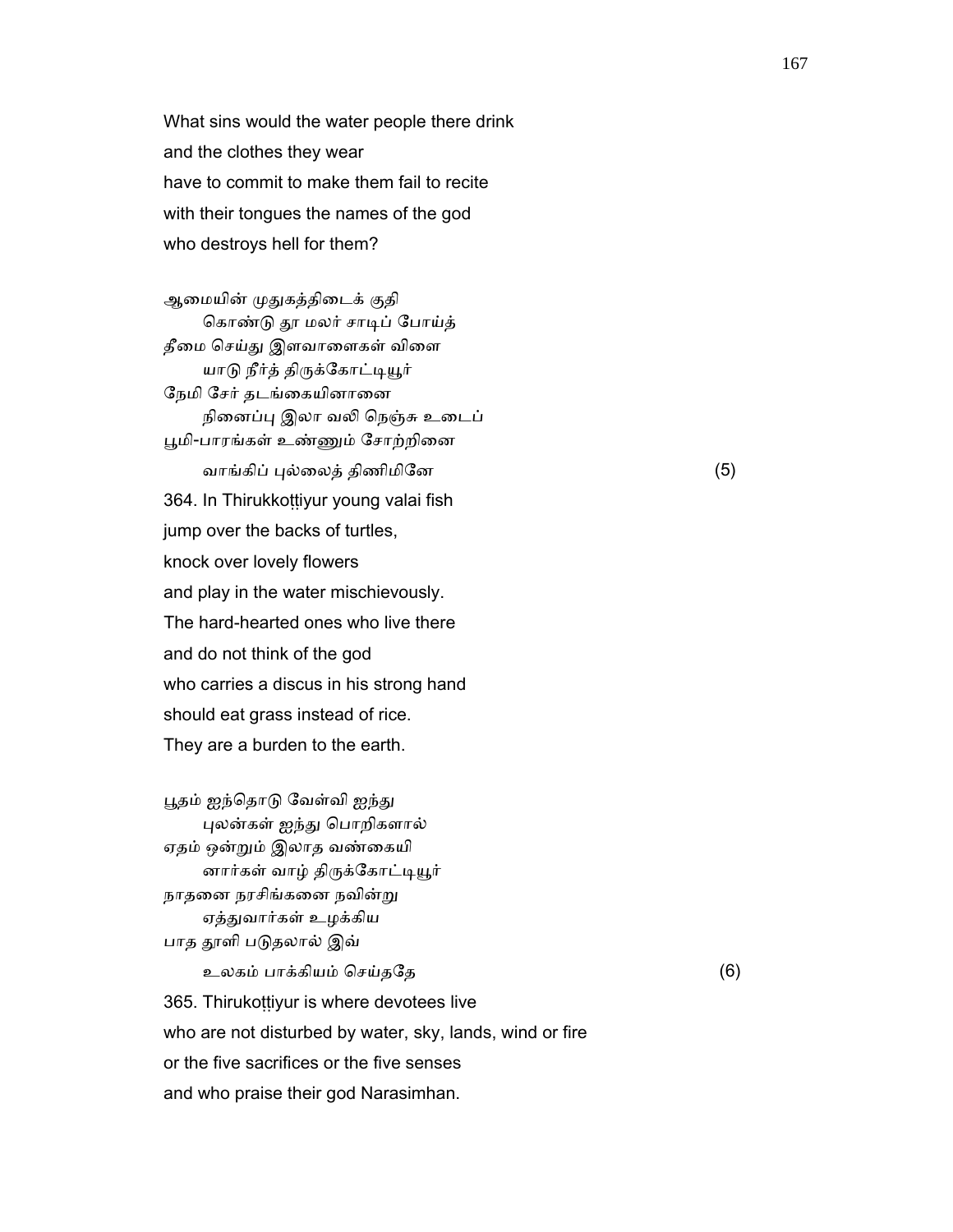The world is fortunate because dust falls on the ground from the feet of those generous devotees.

குருந்தம் ஒன்று ஒசித்தானொடும் சென்று கூடி ஆடி விழாச் செய்து திருந்து நான்மறையோர் இராப்பகல் ஏத்தி வாழ் திருக்கோட்டியூர்க் கᾞந் தடᾙகில் வண்ணைனக் கைடக் கொண்டு கைதொழும் பத்தர்கள் இருந்த ஊரில் இருக்கும் மானிடர் எத்தவங்கள் செய்தார் கொலோ  $(7)$  366. In Thirukoṭṭiyur how much tapas must have been done by those who live there, where Brahmins recite the four Vedas night and day and cowherds play with their cattle with sticks from kurundam trees and celebrate many festivals and devotees who fold their hands

worship the dark cloud-like god.

 நளிர்ந்த சீலன் நயாசலன் அபி மான துங்கனை நாள்தொறும் ெதளிந்த ெசல்வைனச் ேசவகங் ெகாண்ட செங்கண் மால் திருக்கோட்டியூர்க் குளிர்ந்து உறைகின்ற கோவிந்தன் குணம் பாடுவார் உள்ள நாட்டினுள் விைளந்த தானியᾙம் இராக்கதர்

மீது கொள்ளகிலார்களே $(8)$ 

 367. Thirukkoṭṭiyur is where the lovely-eyed god Maal made the good king Abhimanadungan his devotee so that he praised and worshipped god every day. Rakshasas will never be able to take the grain that grows in that land where devotees sing the greatness of Govindan who stays in the temple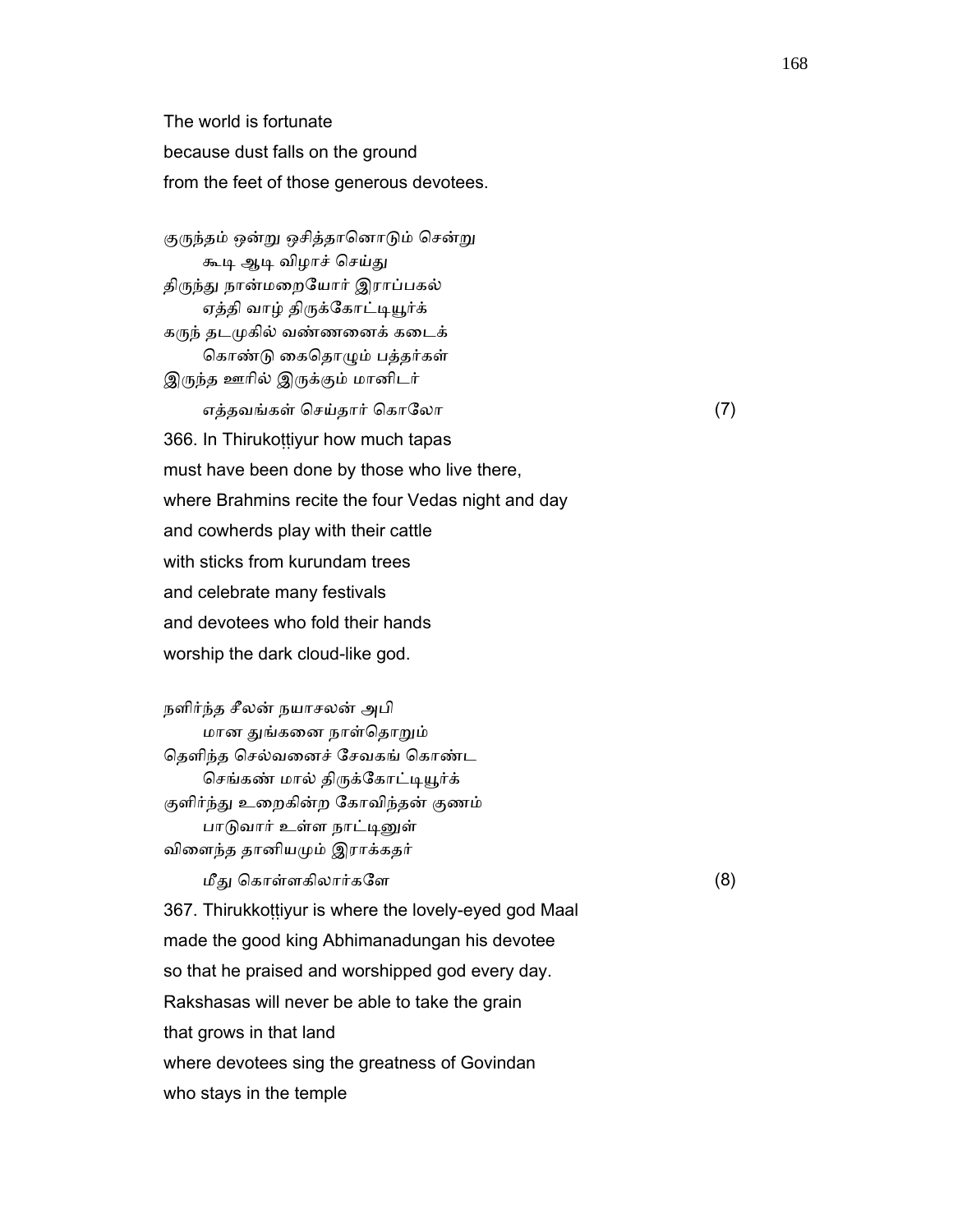that is on the cool waterfront.

கொம்பின் ஆர் பொழில்வாய்க் குயிலினம் ேகாவிந்தன் குணம் பாᾌ சீர்ச் செம்பொன் ஆர் மதில் சூழ் செழுங் கழ னி உடைத் திருக்கோட்டியூர் நம்பனை நரசிங்கனை நவின்று ஏத்துவார்களைக் கண்டக்கால் எம்பிரான் தன சின்னங்கள் இவர் இவர் என்ᾠ ஆைசகள் தீர்வேன (9) 368. Thirukkottiyur is filled with flourishing fields and surrounded with beautiful walls that are like pure gold. The cuckoo birds that live on the branches of the groves there sing the fame of the god Govindan. When I see the devotees who praise our dear god, Narasimhan, I want to live like them so my worldly desires go away. காசின் வாய்க் கரம் விற்கிᾤம் கர வாது மாற்று இலி சோறு இட்டுத் ேதச வார்த்ைத பைடக்கும் வண்ைகயி னார்கள் வாழ் திருக்கோட்டியூர்க் கேசவா புருடோத்தமா கிளர் ேசாதியாய் குறளா என்ᾠ பேசுவார் அடியார்கள் எம்தம்மை விற்கவும் பெறுவார்களே பாலை மாலை (10) 369. Thirukoṭṭiyur is where generous people live who give food to others without hiding it even if they need to sell whatever is in their hands

for some money.

They praise the god, saying,

"You are Kesavan, you are the Purshothaman,

you are a shining light, you are the dwarf."

They would even sell themselves to do good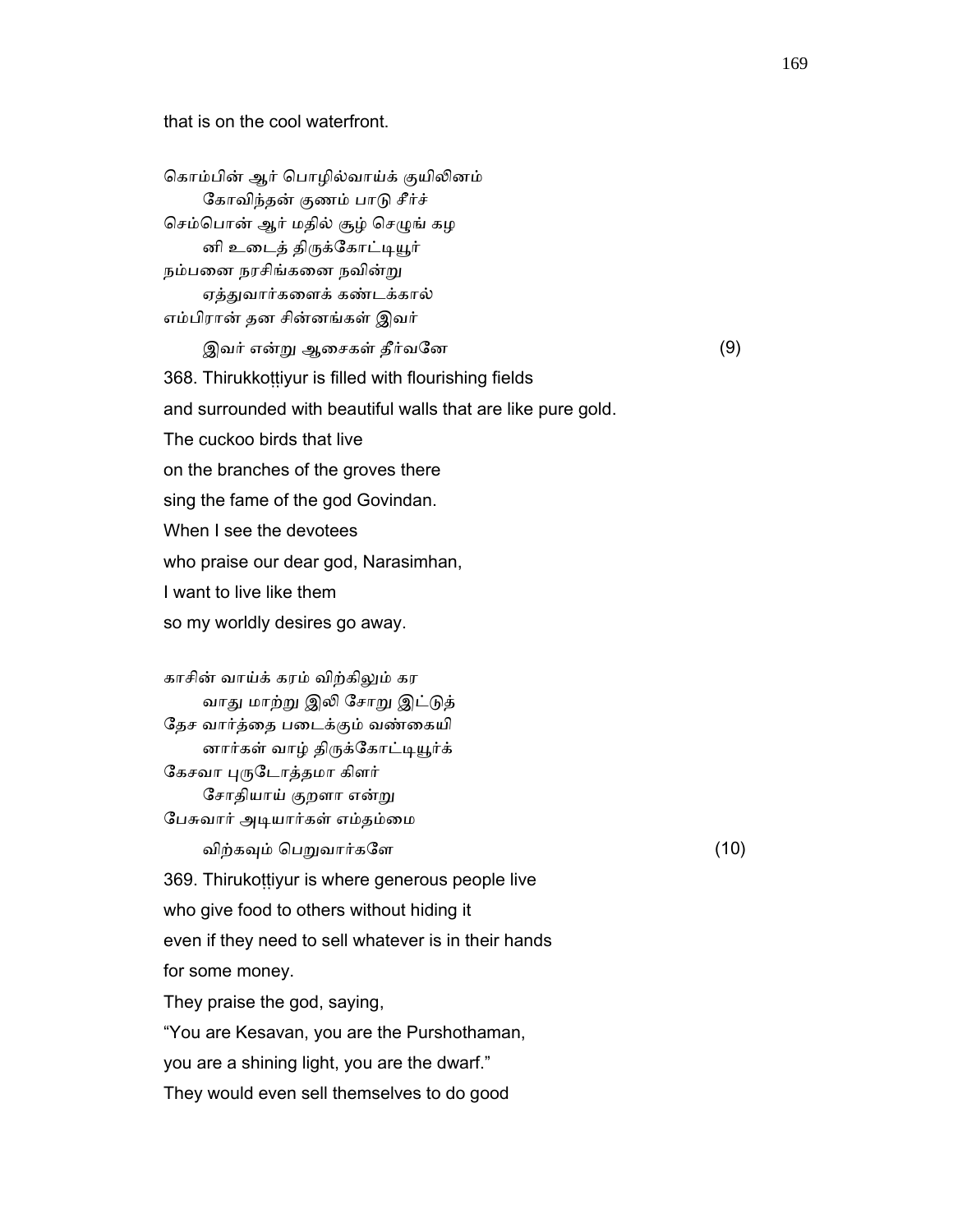for the devotees of god.

சீத நீர் புடை சூழ் செழுங் கழனி உடைத் திருக்கோட்டியூர் ஆதியான் அடியாரையும் அடிமையின்றித் திரிவாரையும் கோதில் பட்டர்பிரான் குளிர் புதுவைமன் விட்டுசித்தன் சொல் ஏதம் இன்றி உரைப்பவர் இருடீகேசனுக்கு ஆளரே (11) 370. If those who wander without serving as slaves to the ancient god in Thirukkoṭṭiyur surrounded by fertile fields and flourishing water, recite without mistakes the poems of the faultless Paṭṭarpiran Vishṇuchithan of beautiful Puduvai, they will become the devotees of Rishikesa. ------------

# பெரியாழ்வார் திருமொழி - பத்தராய் இறப்பார் பெறும் பேறு Advising the people to worship god before the time of their death

| ஆசைவாய்ச் சென்ற சிந்தையர் ஆகி   |  |
|---------------------------------|--|
| அன்னை அத்தன் என் புத்திரர் பூமி |  |
| வாச வார் குழலாள் என்று மயங்கி   |  |
| மாளும் எல்லைக்கண் வாய் திறவாதே  |  |
| கேசவா புருடோத்தமா என்றும்       |  |
| கேழல் ஆகிய கேடிலீ என்றும்       |  |
| பேசுவார் அவர் எய்தும் பெருமை    |  |
| பேசுவான் புகில் நம் பரம் அன்றே  |  |

371. If, at the time of death,

 those who have only thought of their mothers, fathers, children, and wives who have fragrant hair,

close their eyes and praise the god and say,

"Kesava, Purushothama,

you became a boar and you are faultless,"

they are my dear friends,

and there are no words for me to praise them.

சீயினால் செறிந்து ஏறிய புண்மேல்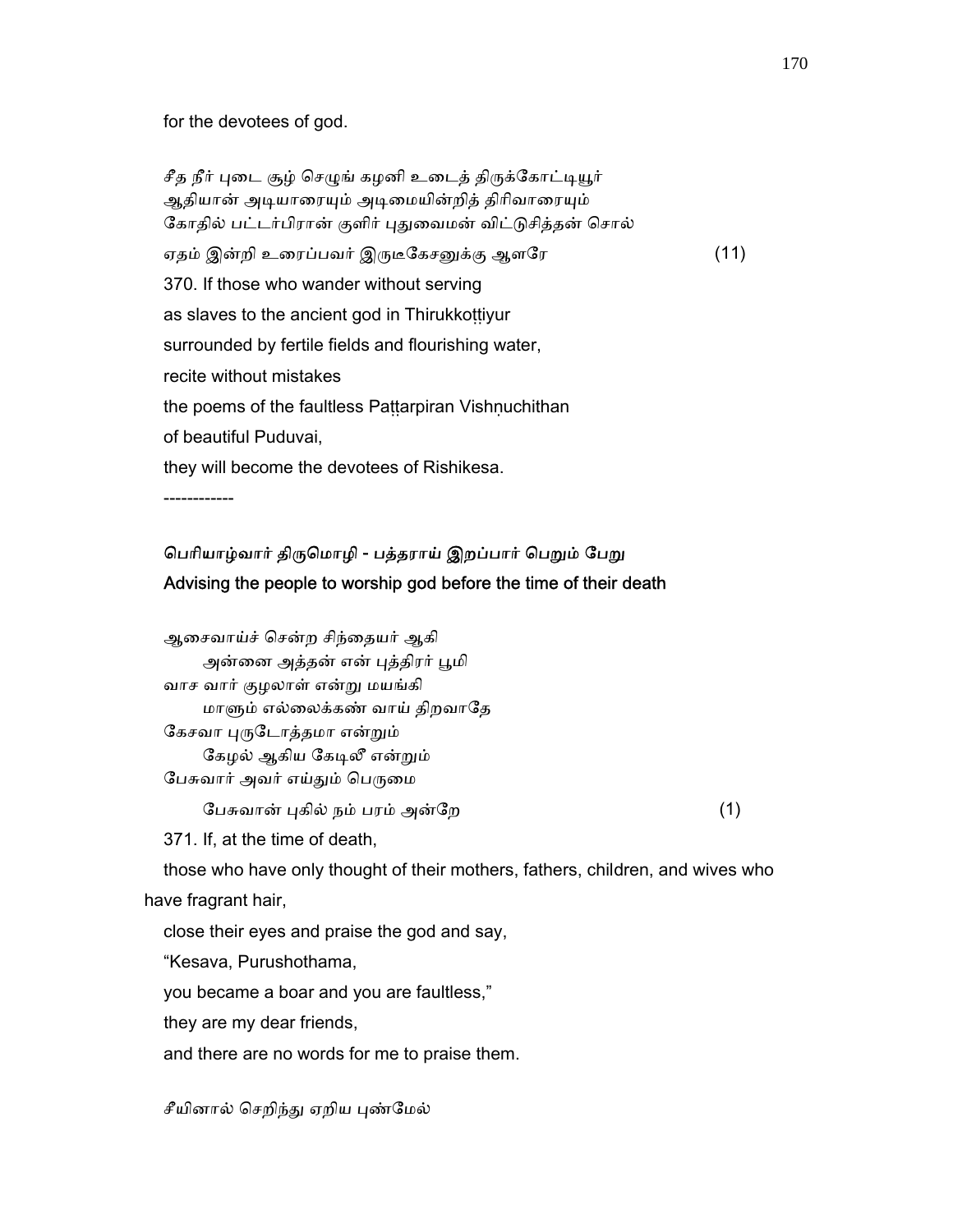செற்றல் ஏறிக் குழம்பு இருந்து எங்கும் ஈயினால் அரிப்பு உண்டு மயங்கி எல்லைவாய்ச் சென்று சேர்வதன் முன்னம் வாயினால் நேமா நாரணா என்ᾠ மத்தகத்திைடக் ைககைளக் கூப்பிப் ேபாயினால் பின்ைன இத் திைசக்கு என்ᾠம் பிைண ெகாᾌக்கிᾤம் ேபாக ஒட்டாேர (2) 372. If those who were never the devotees of Narayanan are wounded and their wounds become bad and swarm with flies, and if, fainting and coming to the end of their lives, they fold their hands and worship the god, saying "Namo Narayana," they will never again go near people who are not the devotees of Narayanan. சோர்வினால் பொருள் வைத்தது உண்டாகில் சொல்லு சொல் என்று சுற்றும் இருந்து ஆர் வினவிலும் வாய் திறவாதே அந்த காலம் அடைவதன் முன்னம் மார்வம் என்பது ஓர் கோயில் அமைத்து மாதவன் என்னும் தெய்வத்தை நாட்டி ஆர்வம் என்பது ஓர் பூ இட வல்லார்க்கு அரவ தண்டத்தில் உய்யᾤம் ஆேம (3) 373. If the relatives of someone who has collected and saved wealth come to him before his death and ask greedily, "Tell us where you keep your wealth! Tell us where you keep it!" If he, without saying anything, makes his heart a temple of Madhavan, places the god there and sprinkles his love as flowers, he will be saved even if a snake comes to bite him.

மேல் எழுந்தது ஓர் வாயுக் கிளர்ந்து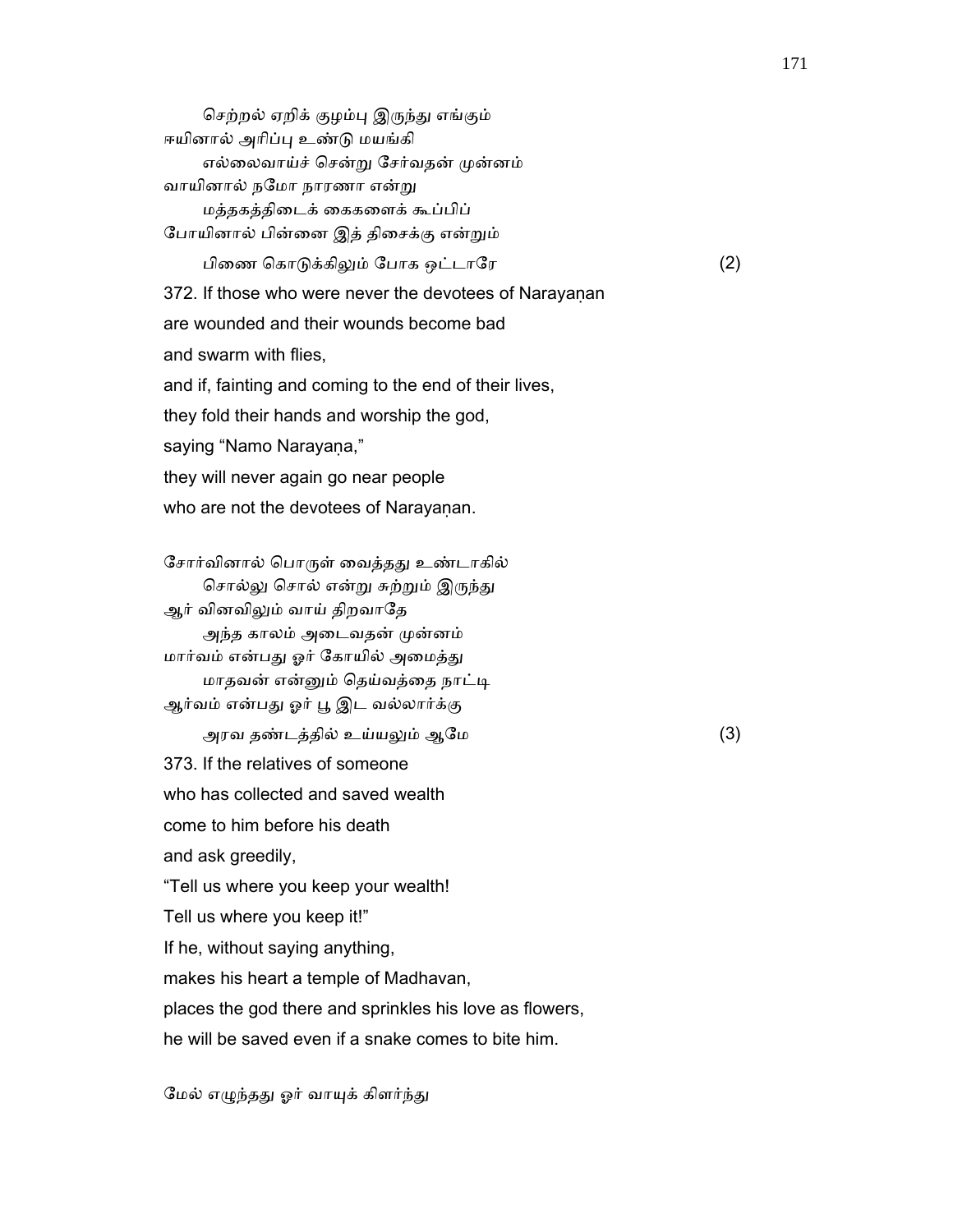ேமல் மிடற்றிைன உள் எழ வாங்கிக் காலும் கையும் விதிர் விதிர்த்து ஏறிக் கண் உறக்கமது ஆவதன் முன்னம் மூலம் ஆகிய ஒற்றை எழுத்தை ᾚன்ᾠ மாத்திைர உள் எழ வாங்கி வேலை வண்ணனை மேவுதிர் ஆகில் விண்ணகத்தினில் ேமவᾤம் ஆேம (4) 374. When someone is old, his breathing may become thin. His neck will be swelling with air. His legs and hands will be shaking. If he says the mantra of one sound before he closes his eyes and thinks of the god, he will go to heaven.

மடி வழி வந்து நீர் புலன்சோர வாயில் அட்டிய கஞ்சியும் மீண்டே கைடவழி வாரக் கண்டம் அைடப்பக் கண் உறக்கமது ஆவதன் முன்னம் ெதாைட வழி உம்ைம நாய்கள் கவரா சூலத்தால் உம்ைமப் பாய்வᾐம் ெசய்யார் இடைவழியில் நீர் கூறையும் இழவீர்  $\mathfrak{A}$ ருடீகேசன் என்று ஏத்த வல்லீரே  $(5)$ 

 375. Before someone comes to the time of his death and the water he has drunk is spit out and the food that he ate is vomited and his eyes close, if he praises god saying, "Rishikesa!" on his way, the dogs will not come. No one will hurt him with their spears.

He will not lose his wealth any time.

 அங்கம் விட்ᾌ அைவ ஐந்ᾐம் அகற்றி ஆவி மூக்கினிற் சோதித்த பின்னைச் சங்கம் விட்டு அவர் கையை மறித்துப் ைபயேவ தைல சாய்ப்பதன் ᾙன்னம் வங்கம் விட்ᾌ உலᾫம் கடற் பள்ளி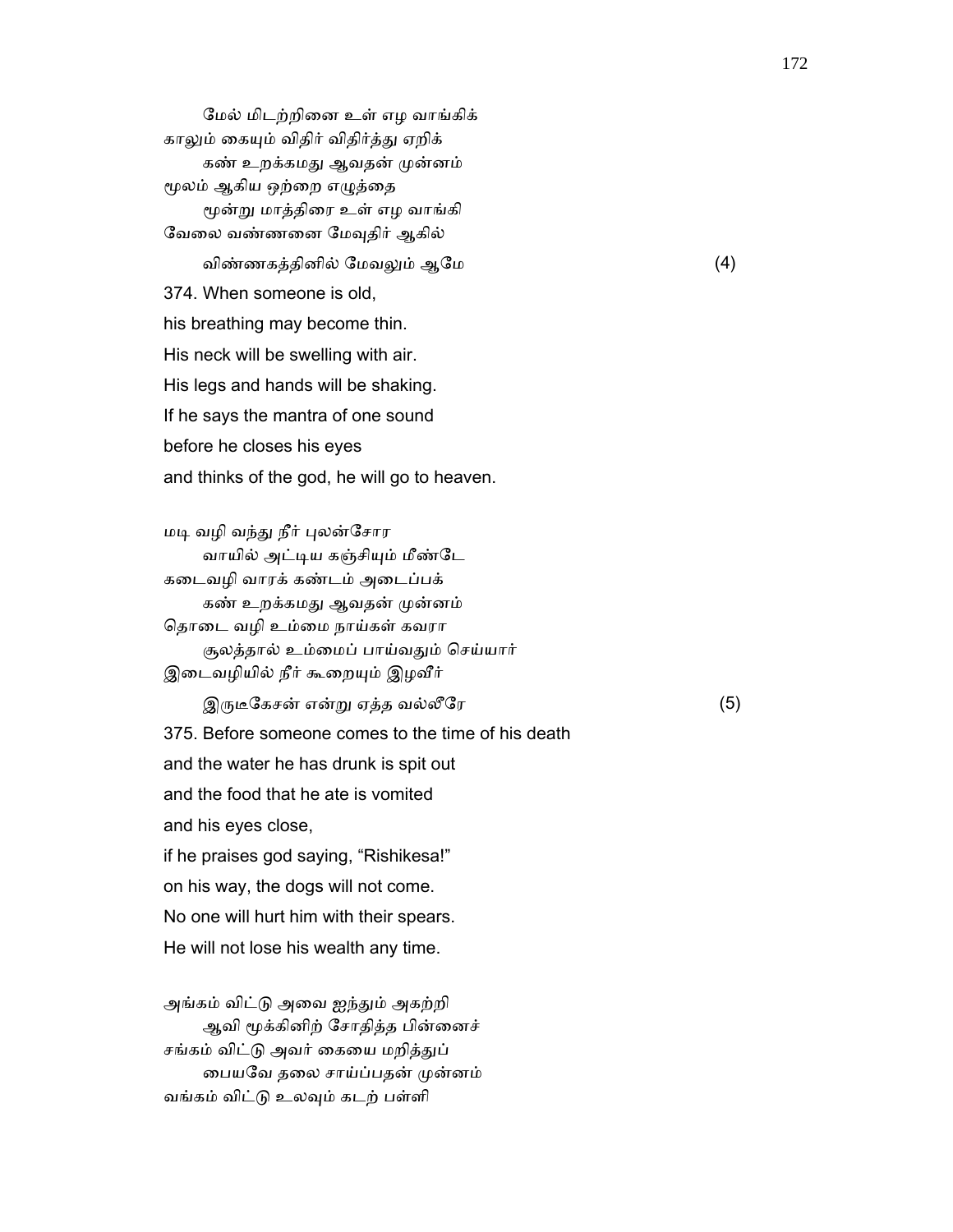மாயனை மதுசூதனை மார்பில் தங்க விட்டுவைத்து ஆவது ஓர் கருமம் சாதிப்பார்க்கு என்ᾠம் சாதிக்கலாேம (6) 376. Before someone loses the sense of his eyes, nose, mouth, ears and touch, and before his breath ceases, and before he can no longer swallow the water given to him from a conch, and before his head sags to the side, if he thinks in his heart of Madhusudhanan, the Maayan who sleeps on the ocean, abundant with water, there is nothing that he cannot achieve.

 ெதன்னவன் தமர் ெசப்பம் இலாதார் சே அதக்குவார் போலப் புகுந்து பின்னும் வன் கயிற்றால் பிணித்து எற்றிப் பின் முன் ஆக இழுப்பதன் முன்னம் இன்னவன் இனையான் என்று சொல்லி எண்ணி உள்ளத்து இருள் அற நோக்கி மன்னவன் மᾐசூதனன் என்பார் வானகத்ᾐ மன்றாᾊகள் தாேம (7) 377. Before the heartless messengers of Yama enter into someone's home like kidnappers, tie him with strong ropes and pull him away, if he worships in his heart faultlessly and says "O Madhusudana,

 you are my king, I am your slave!" he will reach heaven.

கூடிக் கூடி உற்றார்கள் இருந்து குற்றம் நிற்க நற்றங்கள் பறைந்து பாடிப் பாடி ஓர் பாடையில் இட்டு நரிப் படைக்கு ஒரு பாகுடம் போலே கோடி மூடி எடுப்பதன் முன்னம் கௌத்துவம் உடைக் கோவிந்தனோடு கூᾊ ஆᾊய உள்ளத்தர் ஆனால் குறிப்பிடம் கடந்து உய்யலும் ஆமே (8)

173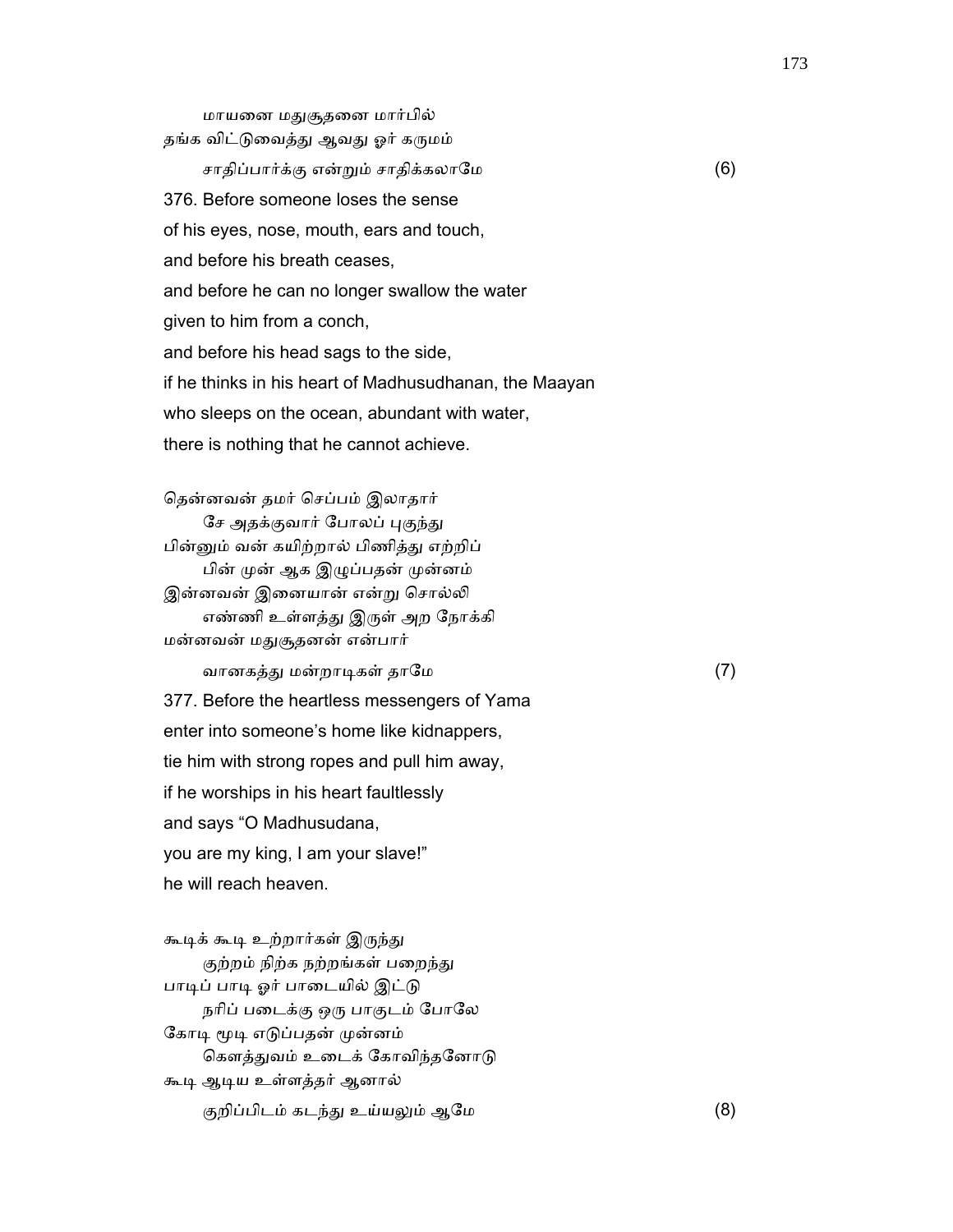378. Before someone's relatives gather together, speak only of his good qualities and not his faults, sing and sing, and put him on a bier and take him to the burning ground and leave him there in the forest after putting new clothes on him, if he sings, dances and worships the god Govindan, decorated with the Kausthubham ornament, he will escape from Yama and join the god.

 வாய் ஒᾞ பக்கம் வாங்கி வᾢப்ப வார்ந்த நீர்க் குழிக் கண்கள் மிழற்றத் தாய் ஒரு பக்கம் தந்தை ஒரு பக்கம் தாரᾙம் ஒᾞ பக்கம் அலற்ற தீ ஒᾞ பக்கம் ேசர்வதன் ᾙன்னம் செங்கண் மாலொடும் சிக்கெனச் சுற்றம் ஆய் ஒᾞ பக்கம் நிற்க வல்லார்க்கு அரவ தண்டத்தில் உய்யᾤம் ஆேம (9) 379. Before someone cannot speak and his weakening eyes shed water and his mother, father and wife weep, and before fire takes hold of his body, if he worships god and thinks of himself as the devotee of the lovely-eyed Maal, and if he thinks of the god as his relative, he will escape from Yama's messengers.

செத்துப் போவதோர் போது நினைந்து ெசய்ᾜம் ெசய்ைககள் ேதவபிரான்ேமல் பத்தராய் இறந்தார் பெறும் பேற்றைப் பாழித் தோள் விட்டுசித்தன் புத்தூர்க்கோன் சித்தம் நன்கு ஒருங்கித் திருமாலைச் செய்த மாலை இவை பத்தும் வல்லார் சித்தம் நன்கு ஒᾞங்கித் திᾞமால் ேமல் ெசன்ற சிந்ைத ெபᾠவர்கள் தாேம (10) 380. Vishṇuchithan, the chief of Villiputhur,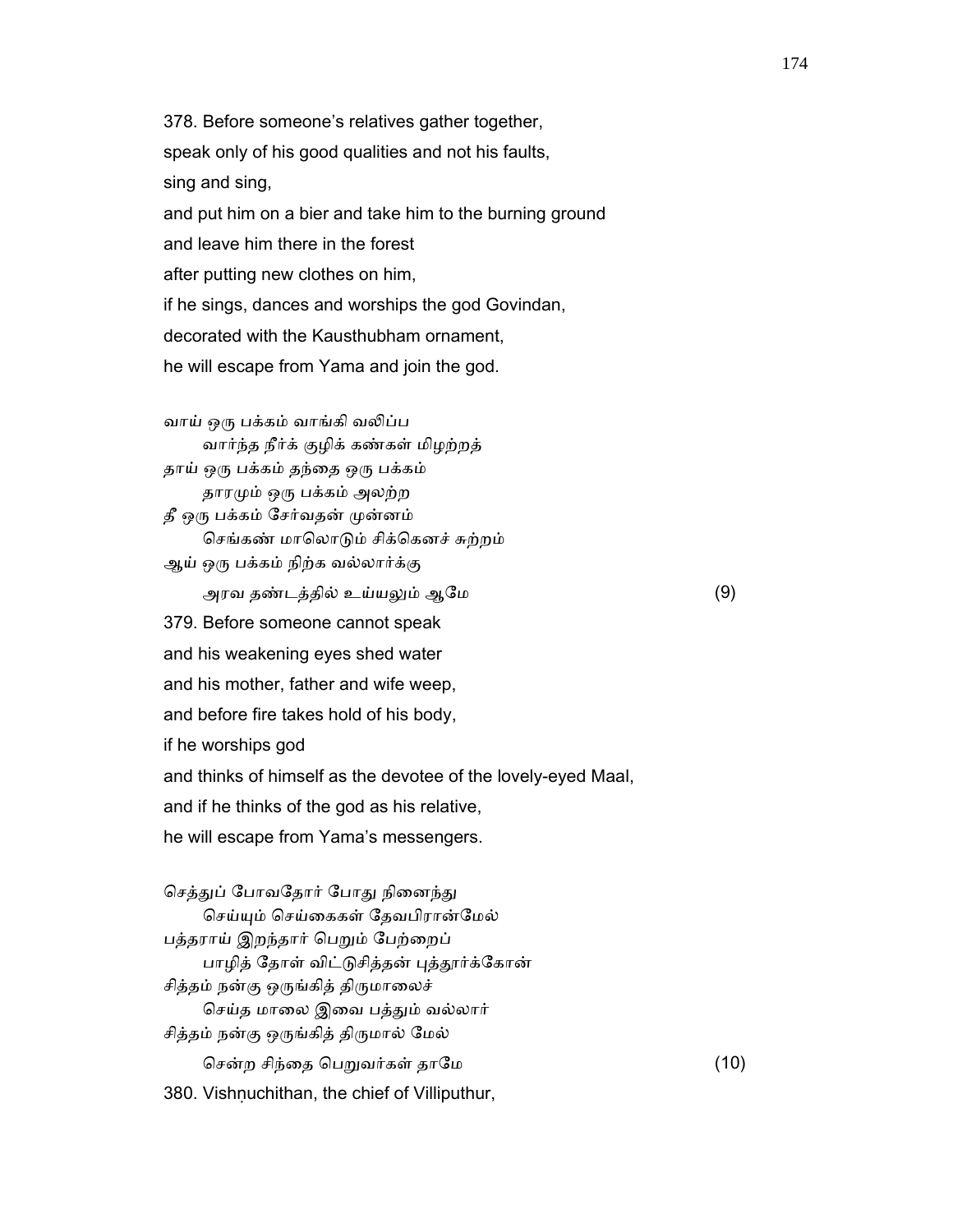composed ten poems which say that if people worship the god and ask for his refuge and become his devotees before Yama's messengers come and take them they will be able to reach god. Those who learn and recite these poems will become devotees who think only of the god.

---------------

# பெரியாழ்வார் திருமொழி – திருமாலின் நாமம் இடுதல் Naming children with the names of god Advising those who do not give the names of the divine god to their children.

 காசும் கைற உைடக் கூைறக்கும் அங்கு ஓர் கற்ைறக்கும் ஆைசயினால் அங்கு அவத்தப் ேபர் இᾌம் ஆதர்காள் கேசவன் பேர் இட்டு நீங்கள் தேனித்து இருமினோ நாயகன் நாரணன் தம் அன்னை நரகம் புகாள் (1) 381. O poor ones! You gave your children mean names of the rich because you wanted to get money, clothes with decorations and other things from them. If you give the name of Kesavan and live worshipping him, the god Naranan will not send the mothers of your children to hell. அங்கு ஒᾞ கூைற அைரக்கு உᾌப்பதன் ஆைசயால் மங்கிய மானிட சாதியின் ேபர் இᾌம் ஆதர்காள் செங்கண் நெடுமால் சிரீதரா என்று அழைத்தக்கால் நங்ைககாள் நாரணன் தம் அன்ைன நரகம் ᾗகாள் (2)

382. O poor ones!

You name your children the names of people

even if they are not good,

because you wish them to give you some clothes.

If you call your children,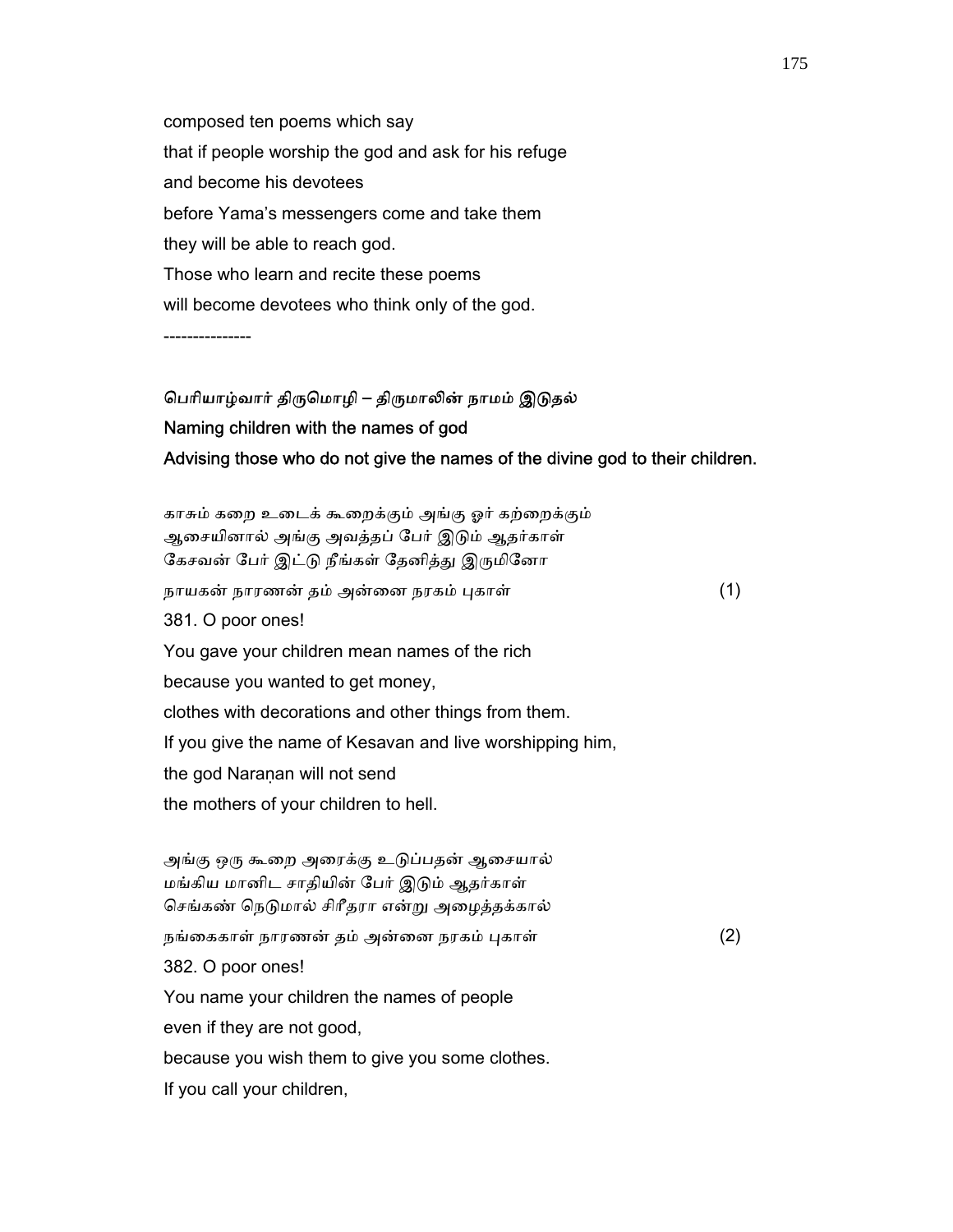"O lovely-eyed Neḍumaal, O Sridhara," Naranan will not send the mothers of your children to hell.

உச்சியில் எண்ணெயும் சுட்டியும் வளையும் உகந்து எச்சம் ெபாᾢந்தீர்காள் என் ெசய்வான் பிறர் ேபர் இட்டீர்? பிச்சை புக்கு ஆகிலும் எம்பிரான் திருநாமமே நச்சுமின் நாரணன் தம் அன்னை நரகம் புகாள் (3) 383. Why did you name your children with the names of those who give you oil to put on your children's hair, and give ornaments and bracelets to decorate them? Even if you have to live by begging, you should give your children the divine name of our god Naranan. If you do, Naranan will not send the mothers of your children to hell.

 மானிட சாதியில் ேதான்றிற்ᾠ ஓர் மானிட சாதிைய மானிட சாதியின் பேர் இட்டால் மறுமைக்கு இல்லை வான் உைட மாதவா ேகாவிந்தா என்ᾠ அைழத்தக்கால் நான் உடை நாரணன் தம் அன்னை நரகம் புகாள் (4) 384. You will not be blessed in your next birth if you give birth to a child and give that child the name of another person. If you call your child, "O Madhava, king of heaven, Govinda," Naranan who is in all hearts will not send the mothers of your children to hell.

மலம் உடை ஊத்தையில் தோன்றிற்று ஓர் மல ஊத்தையை மலம் உடை ஊத்தையின் பேர் இட்டால் மறுமைக்கு இல்லை குலம் உைடக் ேகாவிந்தா ேகாவிந்தா என்ᾠ அைழத்தக்கால் நலம் உடை நாரணன் தம் அன்னை நரகம் புகாள் (5) 385. You will not be blessed in your next birth if you give the name of another human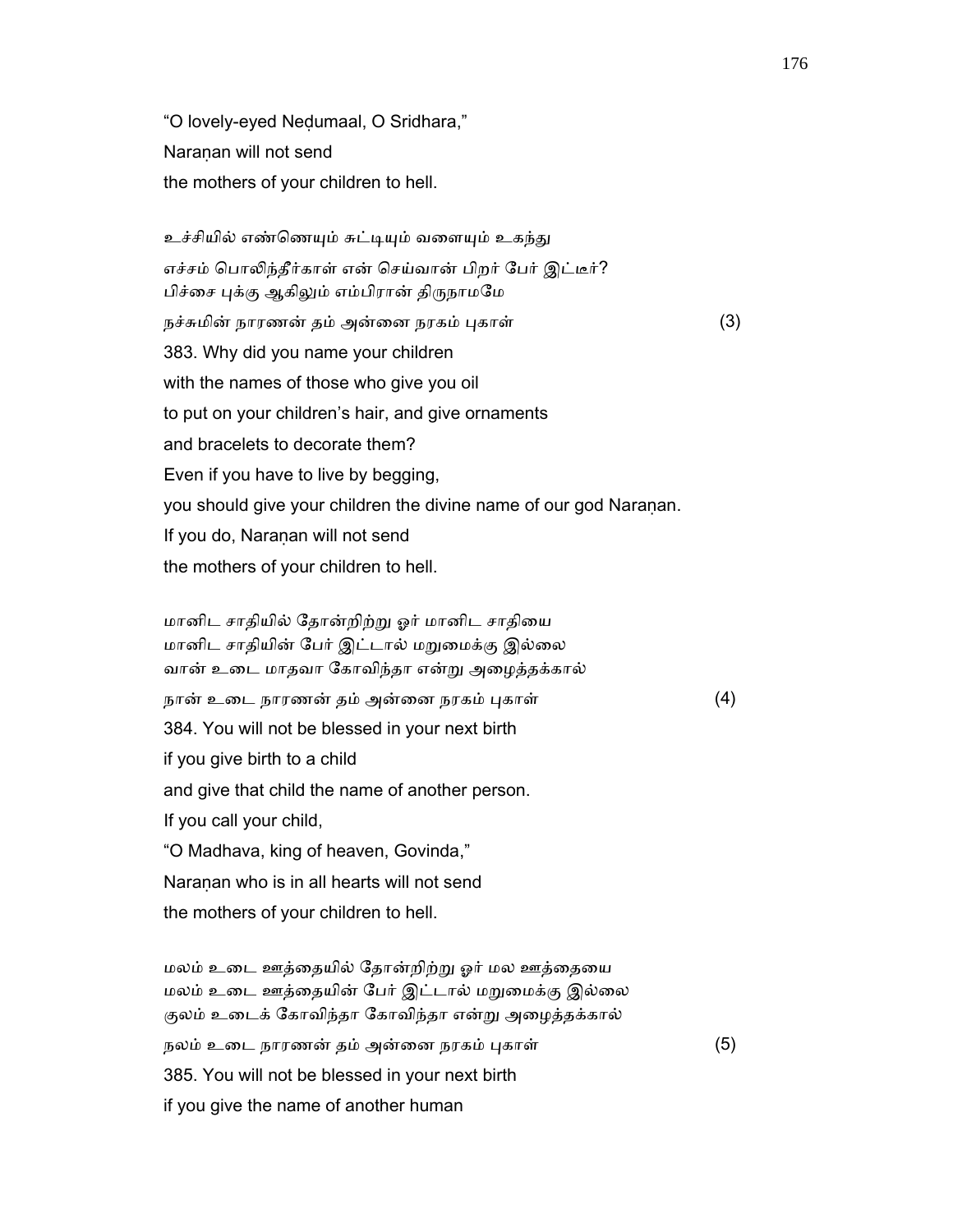who was born from an unclean womb. If you call him, saying, "O Govinda, Govinda! You have been born in a good family!" Naraṇan who does only good things for all will not send the mothers of your children to hell.

நாடும் நகரும் அறிய மானிடப் பேர் இட்டுக் கூடி அழுங்கிக் குழியில் வீழ்ந்து வழுக்காதே சாடு இறப் பாய்ந்த தலைவா தாமோதரா என்று நாடுமின் நாரணன் தம் அன்னை நரகம் புகாள் (6) 386. Do not give human names to your children like others who join with the people of your country and town and celebrate with them the name ceremony for their children. Do not fall in the ditch like them. If you approach the god and worship him saying, "O Naraṇa, you destroyed the Asura who came in the form of a cart. You are our chief, O Damodara!" he will not send the mothers of your children to hell.

 மண்ணிற் பிறந்ᾐ மண் ஆகும் மானிடப் ேபர் இட்ᾌ அங்கு எண்ணம் ஒன்று இன்றி இருக்கும் ஏழை மனிசர்காள் கண்ணுக்கு இனிய கருமுகில் வண்ணன் நாமமே நண்ᾎமின் நாரணன் தம் அன்ைன நரகம் ᾗகாள் (7) 387. O, ignorant ones! Your children are human and they were born from unclean bodies and will return to the earth. You gave them the name of people and do not realize what you have done is not good. Think of giving the name of the one who has the color of a dark cloud and is sweet to the eyes. Approach the god Naranan. He will not send the mothers of your children to hell.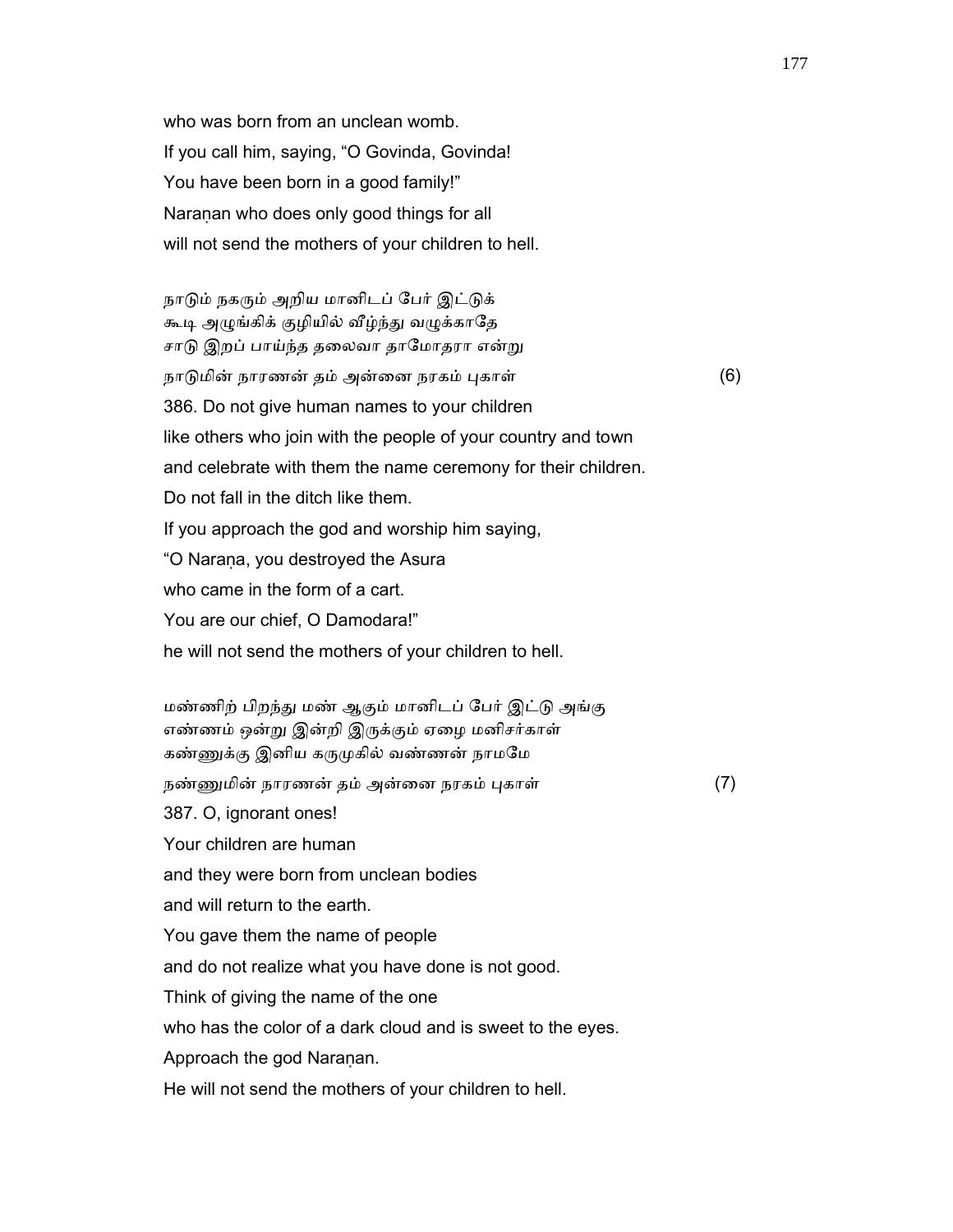நம்பி பிம்பி என்ᾠ நாட்ᾌ மானிடப் ேபர் இட்டால் நம்பும் பிம்பும் எல்லாம் நாலு நாளில் அழுங்கிப் போம் செம்பெருந் தாமரைக் கண்ணன் பேர் இட்டு அழைத்தக்கால் நம்பிகாள் நாரணன் தம் அன்னை நரகம் புகாள் (8) 388. If you give your children the names of village people such as "nambi, pimbi" those "manbu, pimbu" will be forgotten in a few days. If you give them the name of the god who has lovely lotus eyes, O friends, Naranan will not send the mothers of your children to hell.

ஊத்தைக் குழியில் அமுதம் பாய்வது போல் உங்கள் மூத்திரப் பிள்ளையை என் முகில் வண்ணன் பேர் இட்டு கோத்துக் குழைத்துக் குணாலம் ஆடித் திரிமினோ நாத் தகு நாரணன் தம் அன்னை நரகம் புகாள் (9) 389. Giving the name of the dark cloud-colored god to your children who are born in an unclean body is like pouring nectar into a dirty ditch. But if you wear the naamam and dance and sing the praise of the god Naraṇan who is never false to his promises,

he will not send the mothers of your children to hell.

-------------

சீர் அணி மால் திருநாமமே இடத் தேற்றிய வீர் அணி தொல்புகழ் விட்டுசித்தன் விரித்த சொல் ஓர் அணி ஒண் தமிழ் ஒன்பதோடு ஒன்றும் வல்லவர் ேபர் அணி ைவகுந்தத்ᾐ என்ᾠம் ேபணி இᾞப்பேர (10) 390. Vishnuchithan from the ancient village of Veeranai, who is praised by all, always, and who worshipped the divine name of Maal composed ten beautiful Tamil poems about how people should name their children with the names of the god. Those who recite these ten beautiful poems will go to the divine splendid Vaikuntam and stay there happily forever.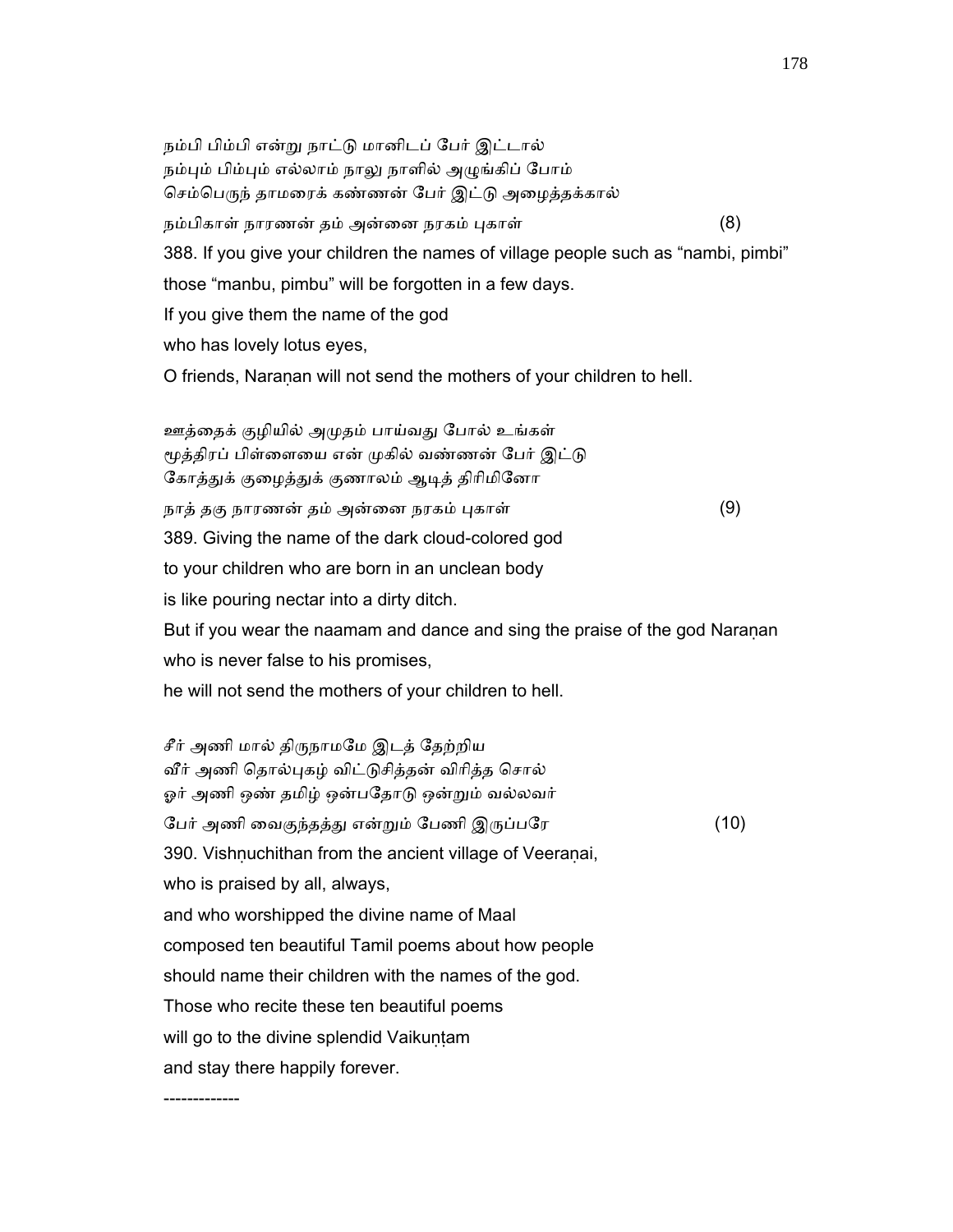### பெரியாழ்வார் திருமொழி - கண்டம் என்னும் திருப்பதி The praise of Kaṇḍa Thirupadi

தங்கையை மூக்கும் தமையனைத் தலையும் தடிந்த எம் தாசரதி போய் எங்கும் தன் புகழா இருந்து அரசாண்ட எம் புருடோத்தமன் இருக்கை கங்கை கங்கை என்ற வாசகத்தாலே கடு வினை களைந்திடுகிற்கும் கங்ைகயின் கைரேமல் ைகெதாழ நின்ற கண்டம் என்னும் கடிநகரே  $(1)$  391. Kaṇḍam is where Dasharatha's son, our god who cut off the heads of Ravanan and the nose of his sister Surpanakha, stayed and ruled as his fame spread everywhere. If a devotee goes there where our god Purushothaman stays and merely says, "Ganges, Ganges!" his bad karma will disappear and he will receive the virtue of joining his hands to worship the god on the banks of the Ganges.

 சலம் ெபாதி உடம்பின் தழல் உமிழ் ேபழ்வாய்ச் சந்திரன் ெவங்கதிர் அஞ்ச மலர்ந்து எழுந்து அணவும் மணிவண்ண உருவின் மால் புருடோத்தமன் வாழ்வு நலம் திகழ் சடையான் முடிக்கொன்றை மலரும் நாரணன் பாதத் துழாயும் கலந்து இழி புனலால் புகர் படு கங்கைக் கண்டம் என்ᾔம் கᾊநகேர (2) 392. Divine Kandam, the Thirupadi where the water of the southern Ganges flows mixed with kondrai blossoms that decorate the jaṭa of Shiva who shines with goodness and the Thulasi that adorns the feet of Naranan is where Maal Purushothaman stays,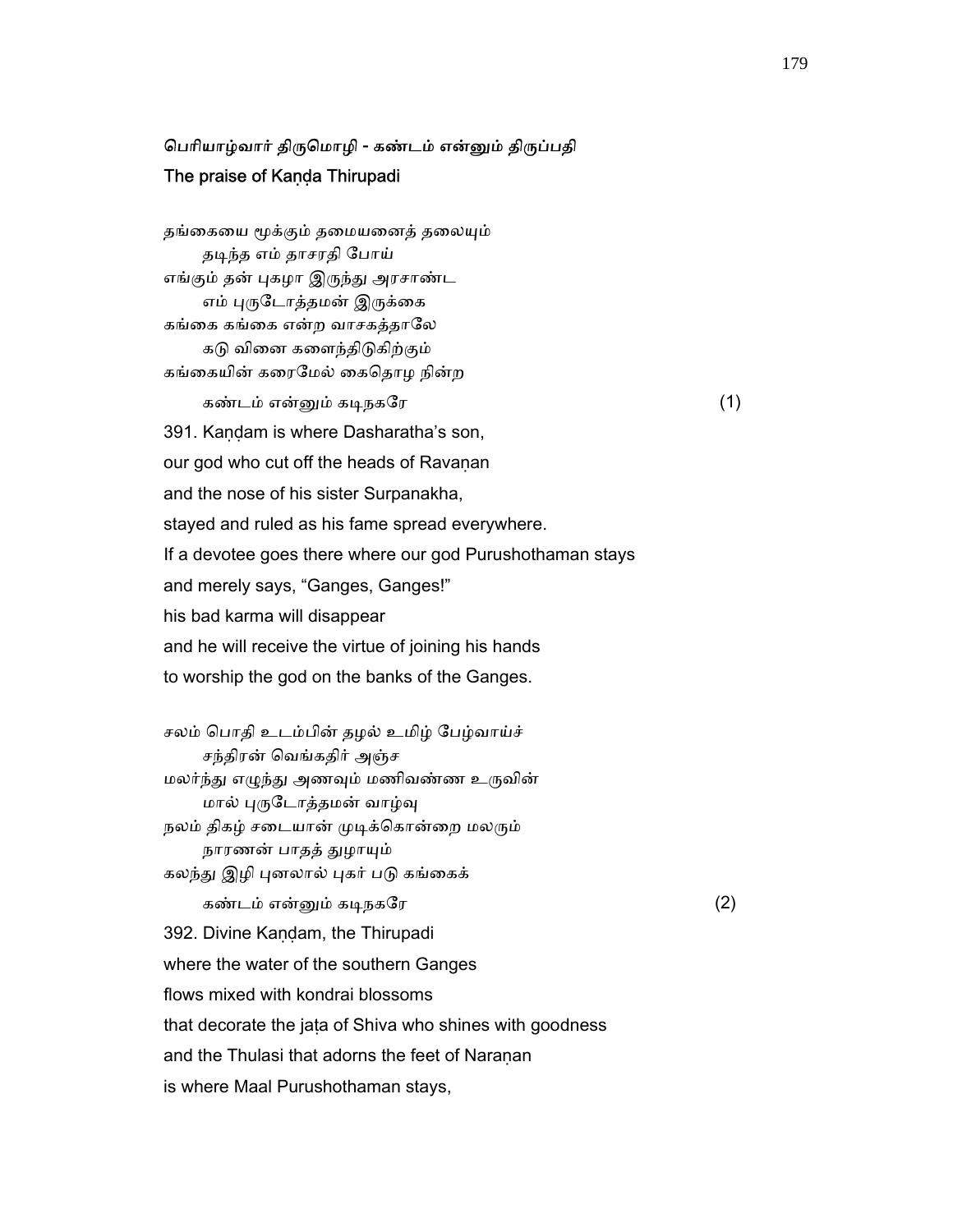the dark sapphire-colored one who grew to the sky and measured it for Mahabali, frightening the cool moon and the hot sun.

அதிர் முகம் உடைய வலம்புரி குமிழ்த்தி அழல் உமிழ் ஆழிகொண்டு எறிந்து அங்கு எதிர் முக அசுரர் தலைகளை இடறும் எம் புருடோத்தமன் இருக்கை சதுமுகன் கையிற் சதுப்புயன் தாளிற் சங்கரன் சைடயினிற் தங்கிக் கதிர் முகம் மணிகொண்டு இழி புனற் கங்கைக் கண்டம் என்னும் கடிநகரே  $(3)$  393. Divine Kaṇḍam is where the Ganges flows carrying shining diamonds from the hand of the four-headed Nanmuhan onto the feet of the four-armed god to stay in the jaṭa of Sankaran. It is the Thirupadi where our god Purushothaman stays who blows the roaring valamburi conch and who cuts off the heads of his enemies with his discus that emits fire.

இமையவர் இறுமாந்து இருந்து அரசாள ஏற்று வந்து எதிர் பொரு சேனை நமபுரம் நணுக நாந்தகம் விசிறும் நம் புருடோத்தமன் நகர்தான் இமவந்தம் தொடங்கி இருங்கடல் அளவும் இரு கரை உலகு இரைத்து ஆடக் கமை உடைப் பெருமைக் கங்கையின் கரைமேல் கண்டம் என்னும் கடிநகரே கூட மாவை (4) 394. Divine Kandam is on the banks of the famous Ganges that descends from the Himalaya mountain and flows to the shore of the great sea, shaking the mountains with its roaring that spreads all over the earth. It is in that Thirupadi that the god Purushothaman stays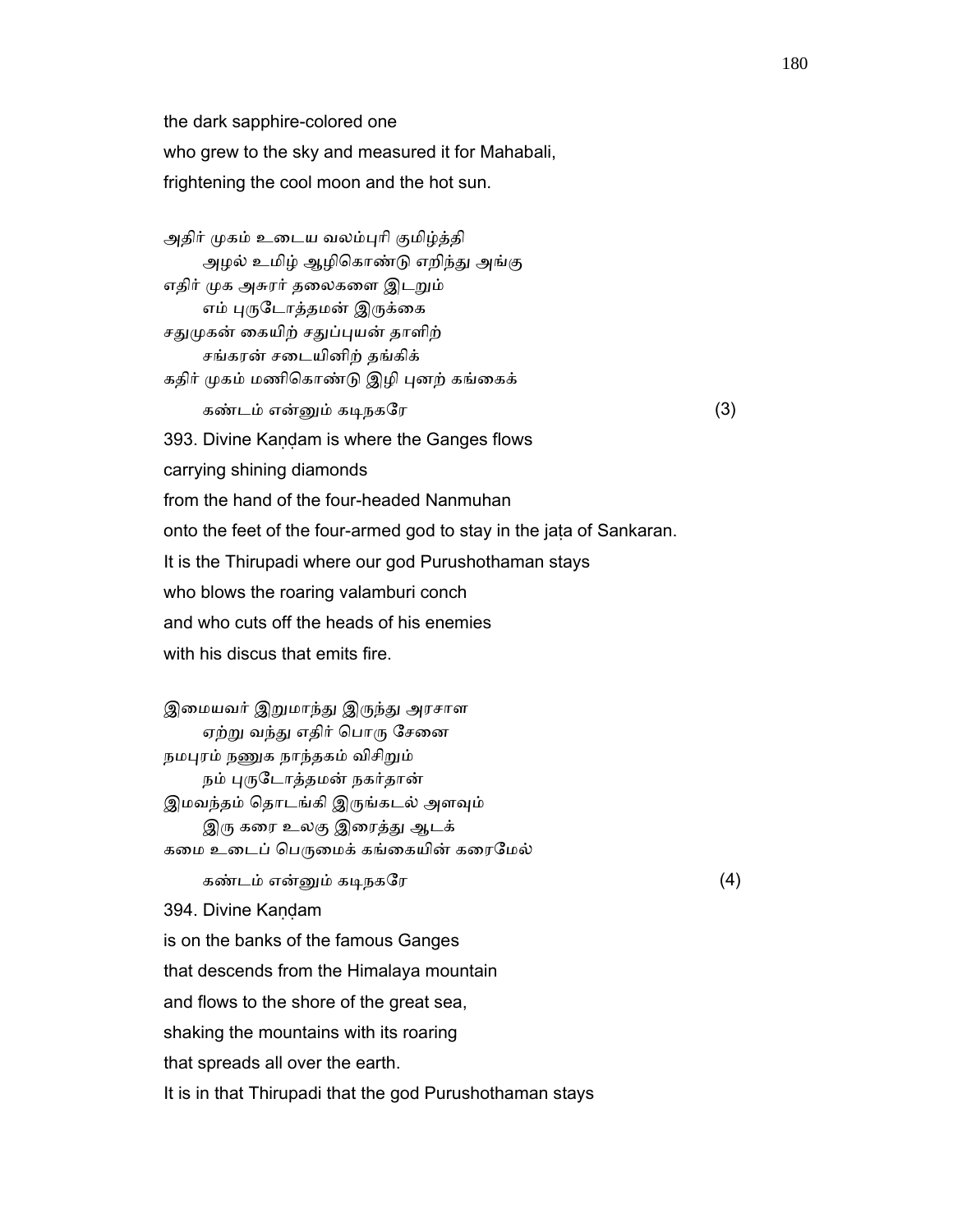who, with his Nandaham sword, sent his enemies' army to the land of Yama and helped the gods rule their lands.

உழுவது ஓர் படையும் உலக்கையும் வில்லும் ஒண் சுடர் ஆழியும் சங்கும் மᾨெவாᾌ வாᾦம் பைடக்கலம் உைடய மால் புருடோத்தமன் வாழ்வு எழுமையும் கூடி ஈண்டிய பாவம் இறைப் பொழுது அளவினில் எல்லாம் கழுவிடும் பெருமைக் கங்கையின் கரைமேல் கண்டம் என்னும் கடிநகரே கூட கண்டம் (5)

395. Divine Kandam

is on the banks of the Ganges

and has the power to take away

the sins of seven births in one moment.

It is in that Thirupadi that Maal Purushothaman stays

who carries a plough, pestle, bow,

shining discus, conch, mazhu and sword.

தலைபெய்து குமுறிச் சலம் பொதி மேகம் சலசல ெபாழிந்திடக் கண்ᾌ மலைப் பெரும் குடையால் மறைத்தவன் மதுரை மால் புருடோத்தமன் வாழ்வு அலைப்பு உடைத் திரைவாய் அருந்தவ முனிவர் அவபிரதம் குடைந்து ஆடக் கலப்பைகள் கொழிக்கும் கங்கையின் கரைமேல்

கண்டம் என்னும் கடிநகரே  $(6)$ 

396. Divine Kaṇḍam is on the banks

of the Ganges with rolling waves

where paddy fields flourish

and rishis who do powerful tapas bathe.

It is in that Thirupadi that the god Maal Purushothaman,

the king of Mathura, stays,

who stopped the rain with Govardhana mountain

using it as an umbrella when the thick clouds poured rain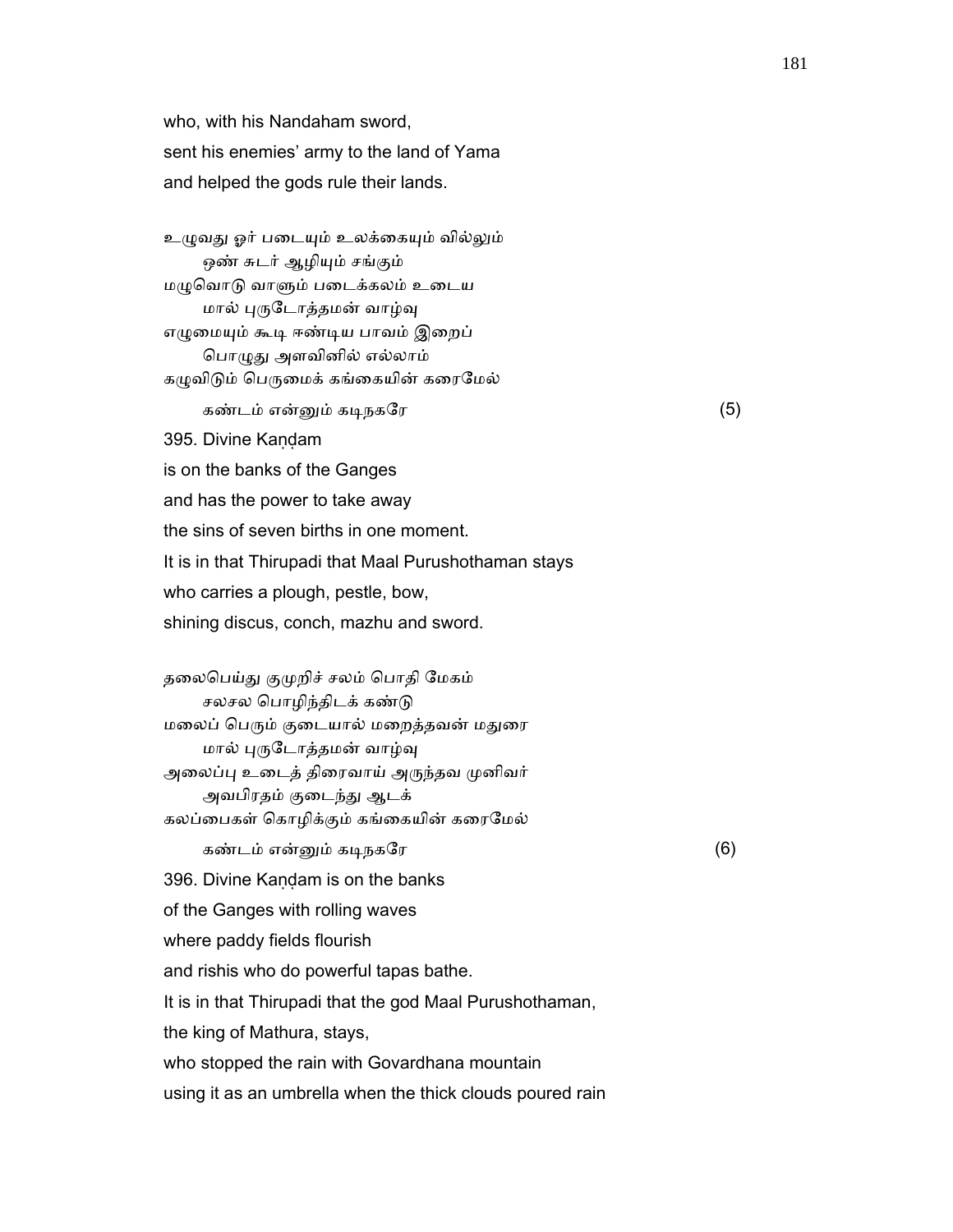with the sound "chala, chala" and thundered.

விற் பிடித்து இறுத்து வேழத்தை முறுக்கி மேல் இருந்தவன் தலை சாடி மற் பொருது எழப் பாய்ந்து அரையனை உதைத்த மால் புருடோத்தமன் வாழ்வு அற்புதம் உடைய ஐராவத மதமும் அவர் இளம்படியர் ஒண் சாந்தும் கற்பக மலரும் கலந்து இழி கங்கைக் கண்டம் என்ᾔம் கᾊநகேர (7) 397. Beautiful Kaṇḍam is on the bank of the Ganges whose fragrant water flows mixed with Karpaga flowers, the sweet-smelling sandal paste of young girls who bathe in it and the fragrant musth of the Indra's wonderful elephant Airavadam. It is in that Thirupadi that Maal Purushothaman stays who, holding a bow, controlled the elephant Kuvalayabeedam and who, fighting with the king Kamsan, kicked and killed him. திரை பொரு கடல் சூழ் திண்மதிற் துவரை வேந்து தன் மைத்துனன்மார்க்காய் அரசினை அவிய அரசினை அருளும் அரி புருடோத்தமன் அமர்வு நிரை நிரையாக நெடியன யூபம் நிரந்தரம் ஒழுக்குவிட்டு இரண்டு கரை புரை வேள்விப் புகை கமழ் கங்கைக் கண்டம் என்னும் கடிநகரே  $(8)$  398. Beautiful Kaṇḍam is on the banks of the Ganges where the fragrance of sacrifices spreads on both shores and their smoke continually rises in long streams. It is in that Thirupadi that our god Hari Purushothaman lives who is the king of Dvaraga that is surrounded by the roaring ocean and strong walls, who took the land of Duryodhana and gave it to his brothers-in-law.

182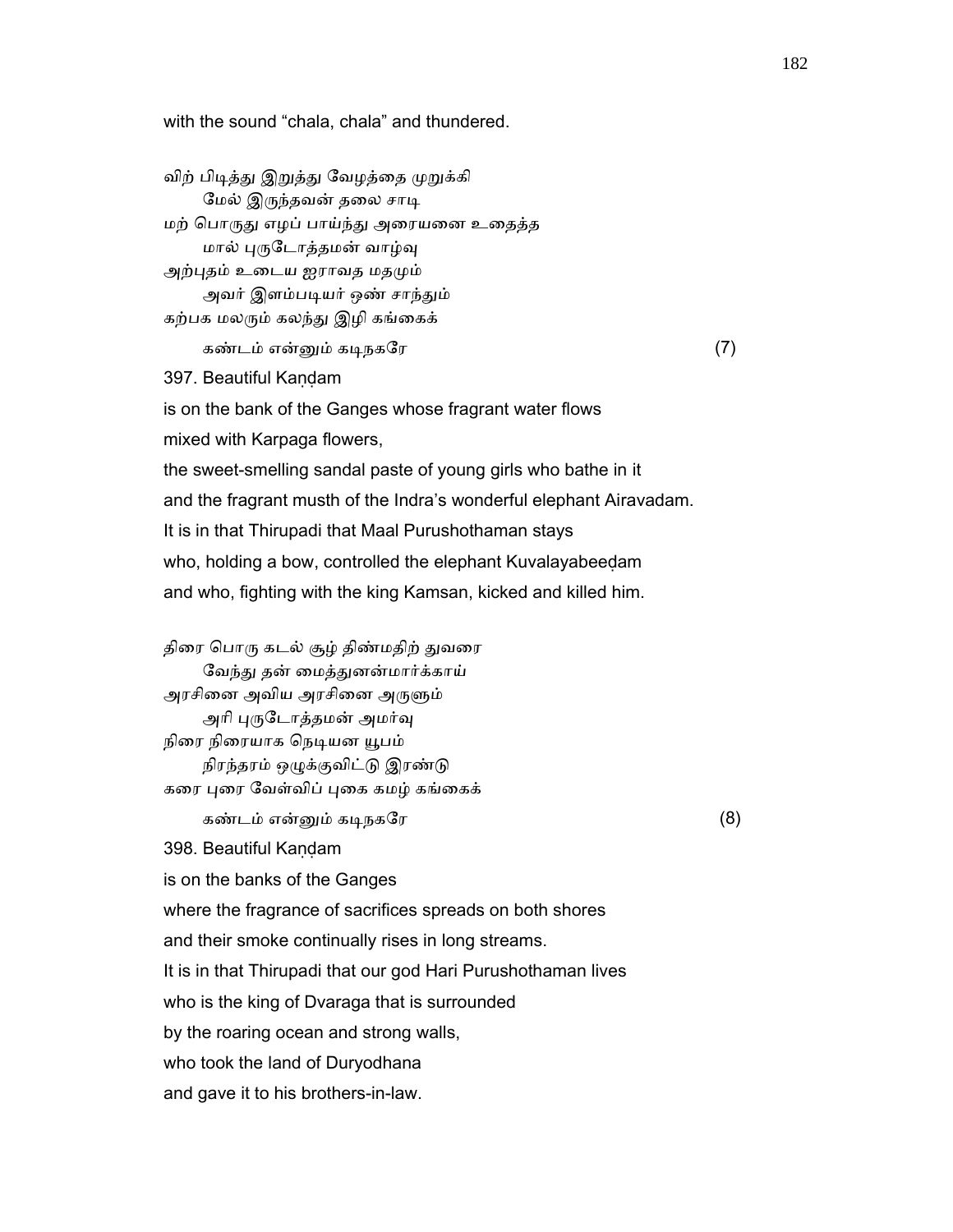வட திைச மᾐைர சாளக்கிராமம் ைவகுந்தம் ᾐவைர அேயாத்தி இடம் உைட வதாி இடவைக உைடய எம் புருடோத்தமன் இருக்கை தடவரை அதிரத் தரணி விண்டு இடியத் தலைப்பற்றிக் கரை மரம் சாடிக் கடலினைக் கலங்கக் கடுத்து இழி கங்கைக் கண்டம் என்ᾔம் கᾊநகேர (9) 399. In divine Kaṇḍam the flood of the Ganges flows shaking the mountains with sound, and undermining the earth. The roaring river makes the trees on the banks fall and then joins the ocean stirring up its water. It is in that Thirupadi that our god Purshothaman stays who is the god of northern Madhura, of Saalakkiramam, Vaikuntam, Dwaraga, Ayodhya and Adari. மூன்று எழுத்து அதனை மூன்று எழுத்து அதனால் மூன்று எழுத்து ஆக்கி மூன்று எழுத்தை ஏன்று கொண்டு இருப்பார்க்கு இரக்கம் நன்கு உடைய எம் புருடோத்தமன் இருக்கை மூன்று அடி நிமிர்த்து மூன்றினிற் தோன்றி மூன்றினில் மூன்று உரு ஆனான் கான் தடம்பொழில் சூழ் கங்கையின் கரைமேல் கண்டம் என்னும் கடிநகரே $(10)$  400. Divine Kaṇḍam on the bank of the Ganges surrounded by flourishing groves is where the god stays who himself is all three gods, Shiva, Nanmuhan and Vishnu. He measured the world with three footsteps. He, the god Purushothaman, gives his grace to the devotees who love him. பொங்கு ஒலி கங்கைக் கரை மலி கண்டத்து

உறை புருடோத்தமன் அடிமேல்

183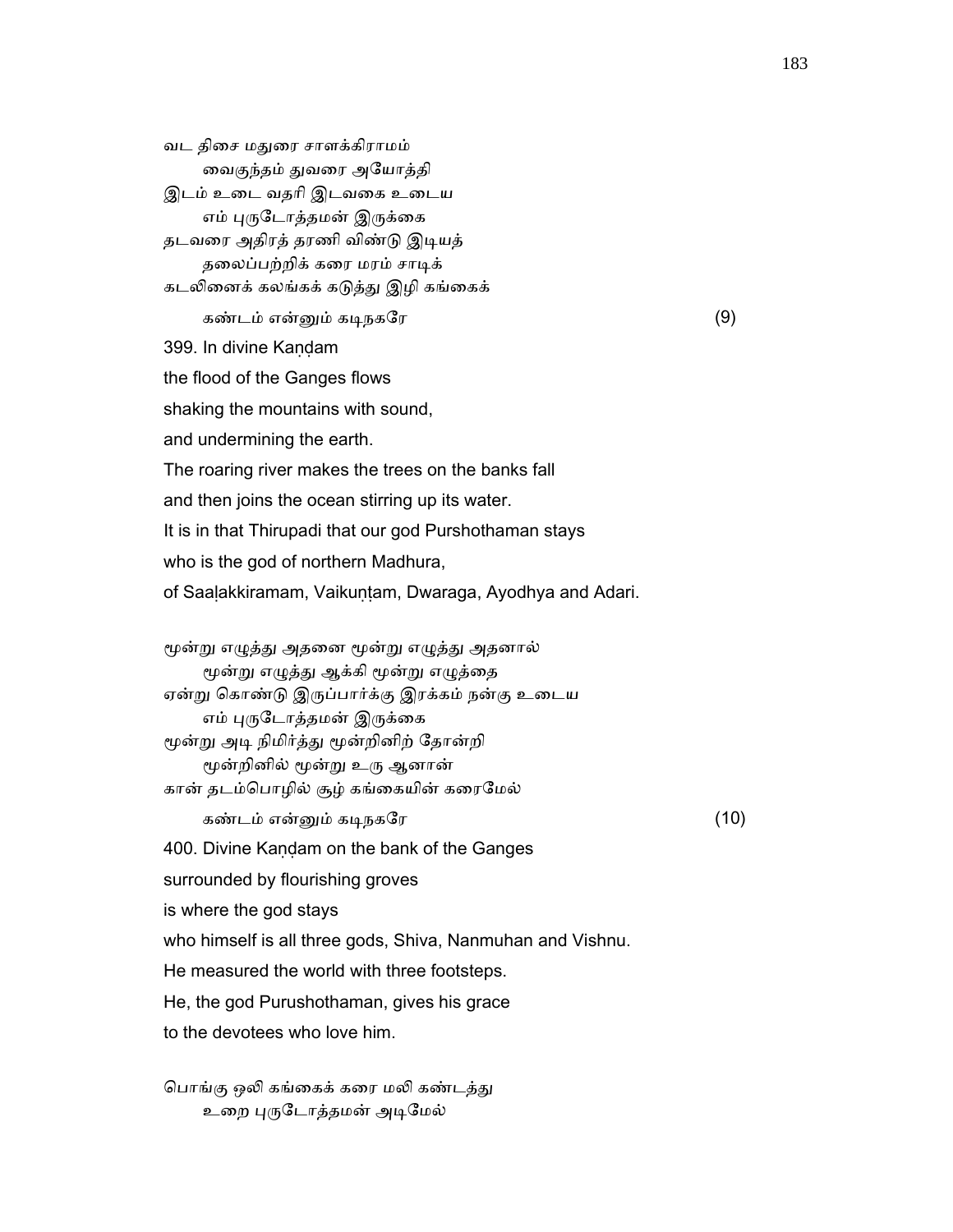வெங்கலி நலியா வில்லிபுத்தூர்க் கோன் விட்ᾌசித்தன் விᾞப்ᾗ உற்ᾠத் தங்கிய அன்பால் செய் தமிழ்- மாலை தங்கிய நா உைடயார்க்குக் கங்கையிற் திருமால் கழலிணைக் கீழே குளித்திருந்த கணக்கு ஆமே  $(11)$ 401. Vishnuchithan, the chief of Villiputhur who has no troubles in his life composed with devotion ten Tamil songs on Purushothaman, the god who stays in Kaṇḍam where the Ganges flows with flourishing, gurgling water. Those who recite these poems will go to Vaikuntam and stay beneath Thirumaal's feet decorated with anklets.

--------------

# ெபாியாழ்வார் திᾞெமாழி - திᾞவரங்கம் (1) Srirangam, the divine Thirupadi

 மா தவத்ேதான் ᾗத்திரன் ேபாய் மறிகடல்வாய் மாண்டானை ஓதுவித்த தக்கணையா உருவுருவே கொடுத்தான் ஊர் தோதவத்தித் தூய் மறையோர் துறைபடியத் துளும்பி எங்கும் ேபாதில் ைவத்த ேதன் ெசாாிᾜம்  $\Box$ புனல் அரங்கம் என்பதுவே  $\Box$  402. Srirangam surrounded with water where honey drips from blossoms and water dashes on the banks of the Kaveri river where pure Brahmins who know the Vedas bathe, wash and dry their clothes, is the Thirupadi of the god who gave life to the great rishi Shantipini's son who died in the wave-filled ocean as an offering for the guru who taught him.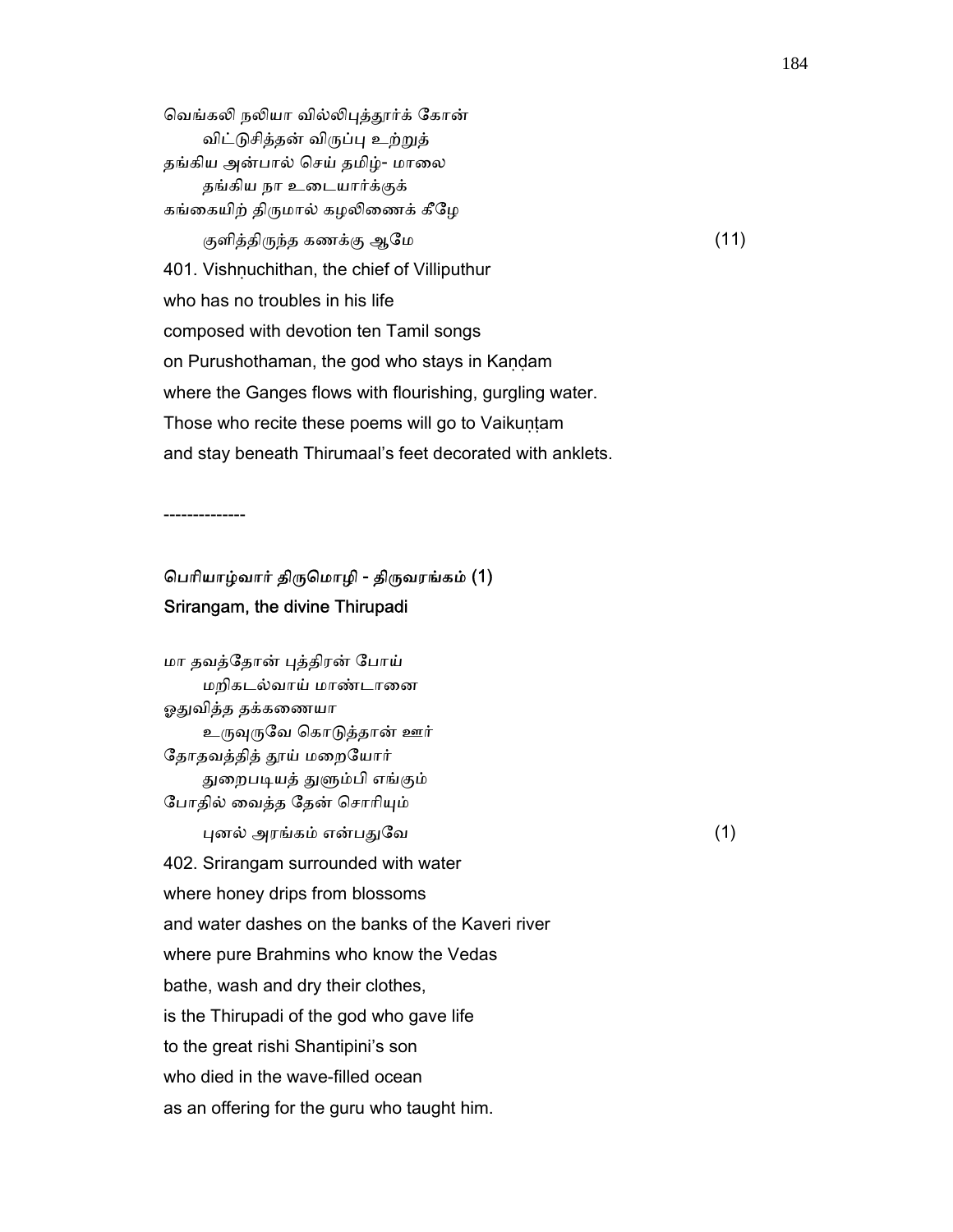பிறப்ᾗ அகத்ேத மாண்ᾌ ஒழிந்த பிள்ளைகளை நால்வரையும் இறைப் பொழுதில் கொணர்ந்து கொடுத்து ஒருப்படுத்த உறைப்பன் ஊர் மறைப் பெருந் தீ வளர்த்திருப்பார் வருவிருந்தை அளித்திருப்பார் சிறப்பு உடைய மறையவர் வாழ் திருவரங்கம் என்பதுவே $(2)$  403. Srirangam where good Brahmins who know the Vedas live, make sacrifices with fire and receive guests happily is the Thirupadi of the god who at once brought four children back to life when they died as soon as they were born.

 மᾞமகன் தன் சந்ததிைய உயிர்மீட்ᾌ ைமத்ᾐனன்மார் உருமகத்தே வீழாமே குருமுகமாய்க் காத்தான் ஊர் திருமுகமாய்ச் செங்கமலம் திருநிறமாய்க் கருங்குவளை பொரு முகமாய் நின்று அலரும்  $\Box$ புனல் அரங்கம் என்பதுவே பார்மை (3) 404. Srirangam surrounded with water where lotuses as red as the god's face and kuvalai flowers as dark as the god's body bloom beautifully everywhere is the Thirupadi of the god who protected the clan of his son-in-law and gave life to all his in-laws so that they would not be defeated in the Bharatha war.

 கூன் ெதாᾨத்ைத சிதகு உைரப்பக் கொடியவள் வாய்க் கடியசொற்கேட்டு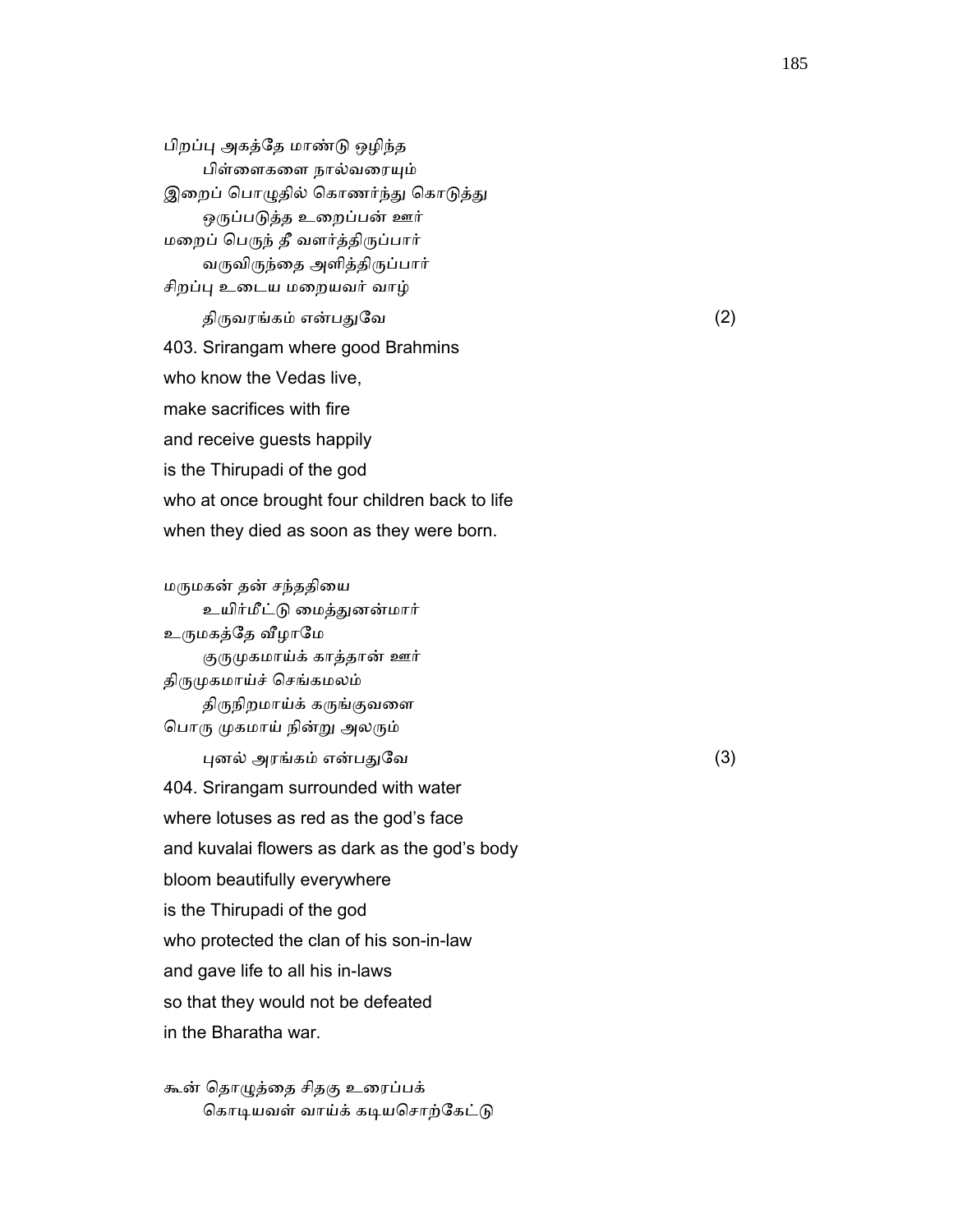ஈன்று எடுத்த தாயரையும் இராச்சியᾙம் ஆங்கு ஒழிய கான் ெதாᾌத்த ெநறி ேபாகிக் கண்டகைரக் கைளந்தான் ஊர் தேன்தொடுத்த மலர்ச் சோலைத்

திருவரங்கம் என்பதுவே $(4)$ 

405. Srirangam where groves bloom with flowers

and drip with honey

is the Thirupadi of the god who gave up his kingdom

and left the mother who gave him birth

and went to the forest and destroyed the Rakshasas,

because his step-mother

listened to the cruel words of her servant Manthara.

பெருவரங்கள் அவைபற்றிப் பிழக்கு உைடய இராவணைன உரு அரங்கப் பொருது அழித்து இவ் உலகினைக் கண்பெறுத்தான் ஊர் குரவு அரும்பக் கோங்கு அலரக் குயில் கூவும் குளிர் பொழில் சூழ் திருவரங்கம் என்பதுவே என் திᾞமால் ேசர்விடேம (5) 406. Srirangam surrounded with flourishing groves where cuckoo birds sing

and kongu buds open and blossom

is the Thirupadi of Thirumaal who protected this world,

fighting with his enemy the proud Ravanan

who had great strength and who received many boons.

 கீழ் உலகில் அசுரர்கைளக் கிழங்கிருந்து கிளராமே ஆழி விடுத்து அவருடைய கரு அழித்த அழிப்பன் ஊர் தாைழ- மடல் ஊᾌ உாிஞ்சித் தவள வண்ணப் பொடி அணிந்து யாழின் இசை வண்டினங்கள் ஆளம் ைவக்கும் அரங்கேம (6)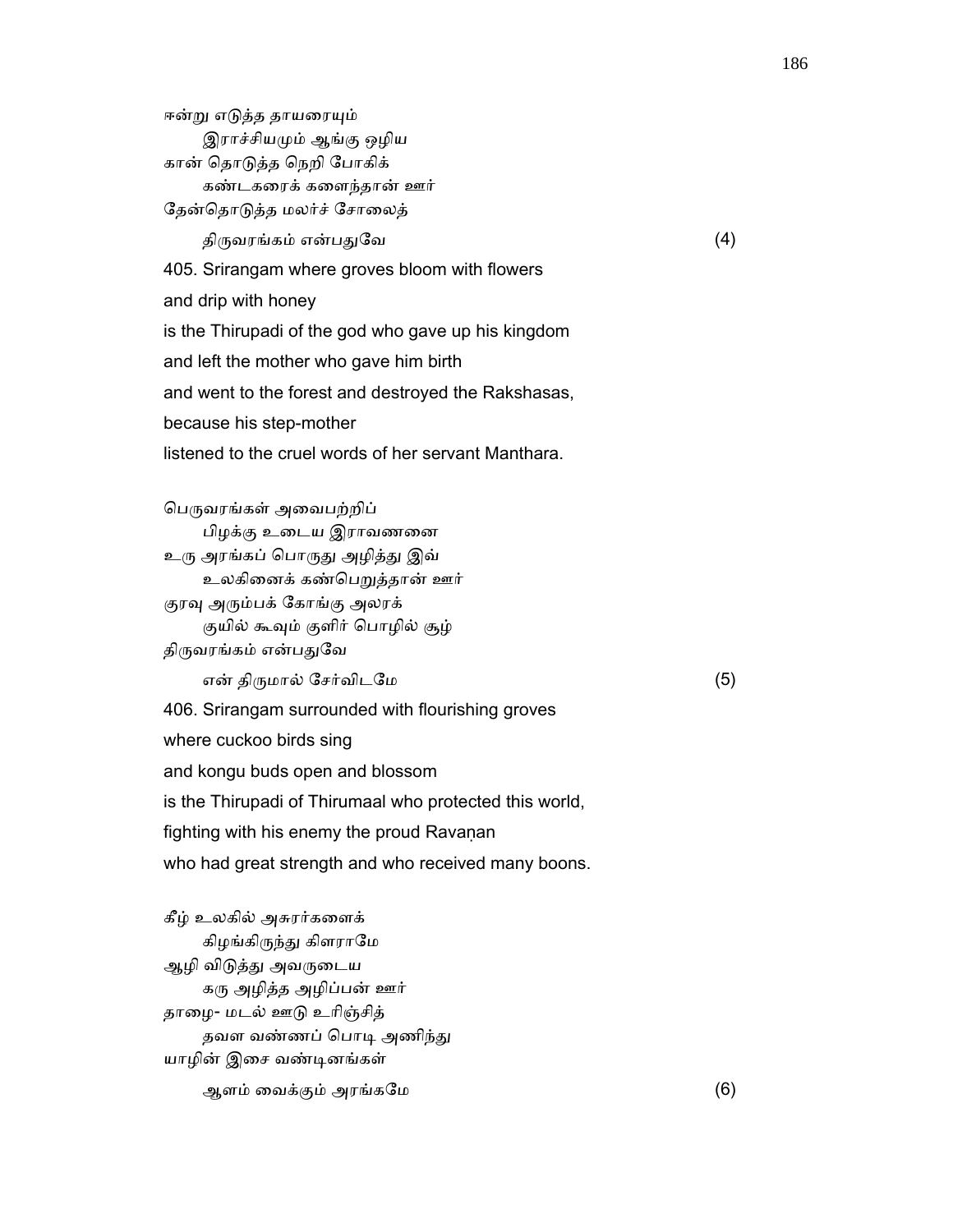407. Srirangam, where bees buzz like lutes and drink pollen from the petals of screw pine flowers that shower lovely coral-like pollen is the Thirupadi of the god who went to the underworld. threw his discus and utterly destroyed the Asurans so that their dynasty would not continue on the earth.

```
கொழுப்பு உடைய செழுங்குருதி
    கொழித்து இழிந்து குமிழ்த்து எறியப்
 பிழக்கு உைடய அசுரர்கைளப் 
    பிணம் படுத்த பெருமான் ஊர்
தழுப்பு அரிய சந்தனங்கள்
    தடவரைவாய் ஈர்த்துக்கொண்டு
தெழிப்பு உடைய காவிரி வந்து
```
அடிதொழும் சீர் அரங்கமே  $(7)$ 

 408. Srirangam where the Kaveri that flows with abundant water and uproots and brings fragrant sandalwood trees from the large mountains and places them at the feet of the dear lord to worship him is the Thirupadi of the highest god who fought and destroyed all the Asurans as their red blood bubbled and flowed out along with their fat.

வல் எயிற்றுக் கேழலுமாய் வாள்எயிற்றுச் சீயமுமாய் எல்லை இல்லாத் தரணியையும் அவுணனையும் இடந்தான் ஊர் எல்லியம் போது இருஞ்சிறை வண்டு எம்பெருமான் குணம் பாடி மல்லிகை வெண்சங்கு ஊதும் மதில் அரங்கம் என்பதுவே (8) 409. Srirangam, surrounded by walls where the bees that have dark wings swarm around the jasmine flowers and sing the fame of our god, buzzing like the sound of the white conches is the Thirupadi of the god who took the forms of a boar with strong teeth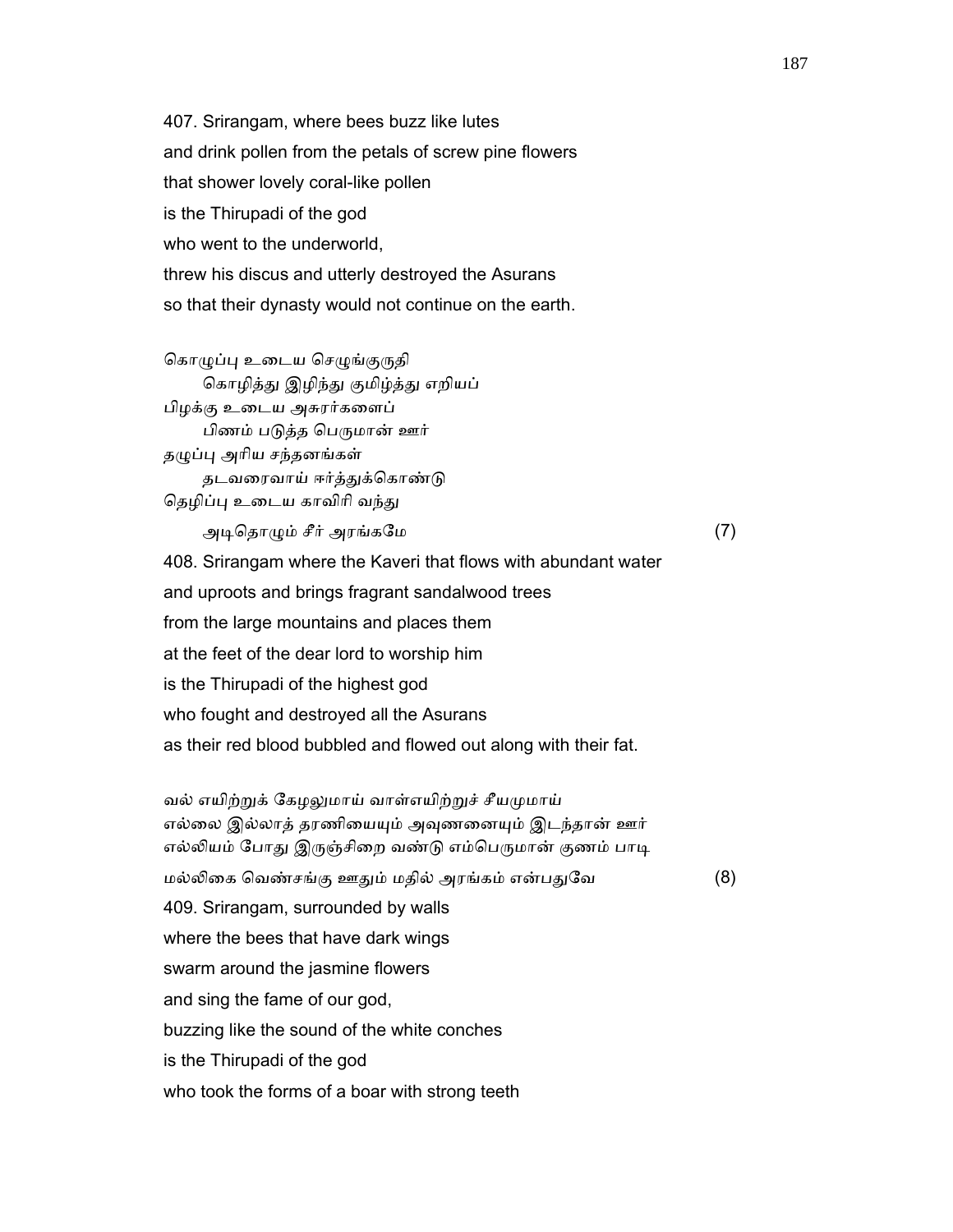to dig up the immeasurable earth and of a lion with shining teeth to split open the body of the Rakshasa Hiranyan.

குன்று ஆடு கொழு முகில் போல் குவைளகள் ேபால் குைரகடல் ேபால் நின்ᾠ ஆᾌ கணமயில் ேபால் நிறம் உடைய நெடுமால் ஊர் குன்று ஊடு பொழில் நுழைந்து கொடி இடையார் முலை அணவி மன்ᾠ ஊᾌ ெதன்றல் உலாம்

 $\Box$ மதில் அரங்கம் என்பதுவே  $(9)$ 

410. Srirangam, surrounded by walls

where the breeze blows through the yards

and touches the breasts of women

with vine-like waists

and enters into the groves that grow thick on the hills

is the Thirupadi of the tall god Neḍumaal,

who has the lovely color of a beautiful dancing peacock,

the blue color of the sounding ocean

and the color of dark kuvalai blossoms

and of the thick clouds that move above the high hills.

பரு வரங்கள் அவைபற்றிப் படை ஆலித்து எழுந்தானைச் செரு அரங்கப் பொருது அழித்த திருவாளன் திருப்பதிமேல் திருவரங்கத் தமிழ்-மாலை விட்டுசித்தன் விரித்தன கொண்டு

இருவர் அங்கம் எரித்தானை ஏத்த வல்லார் அடியோமே (10)

 411. Vishṇuchithan composed a garland of ten Tamil poems describing the divine Srirangam,

the Thirupadi of the auspicious god

who fought and destroyed Ravana

who, with many great boons,

came with a large army and opposed the god.

Those who sing the poems of Vishnuchithan

and praise the god who burned the body of the two Rakshasas,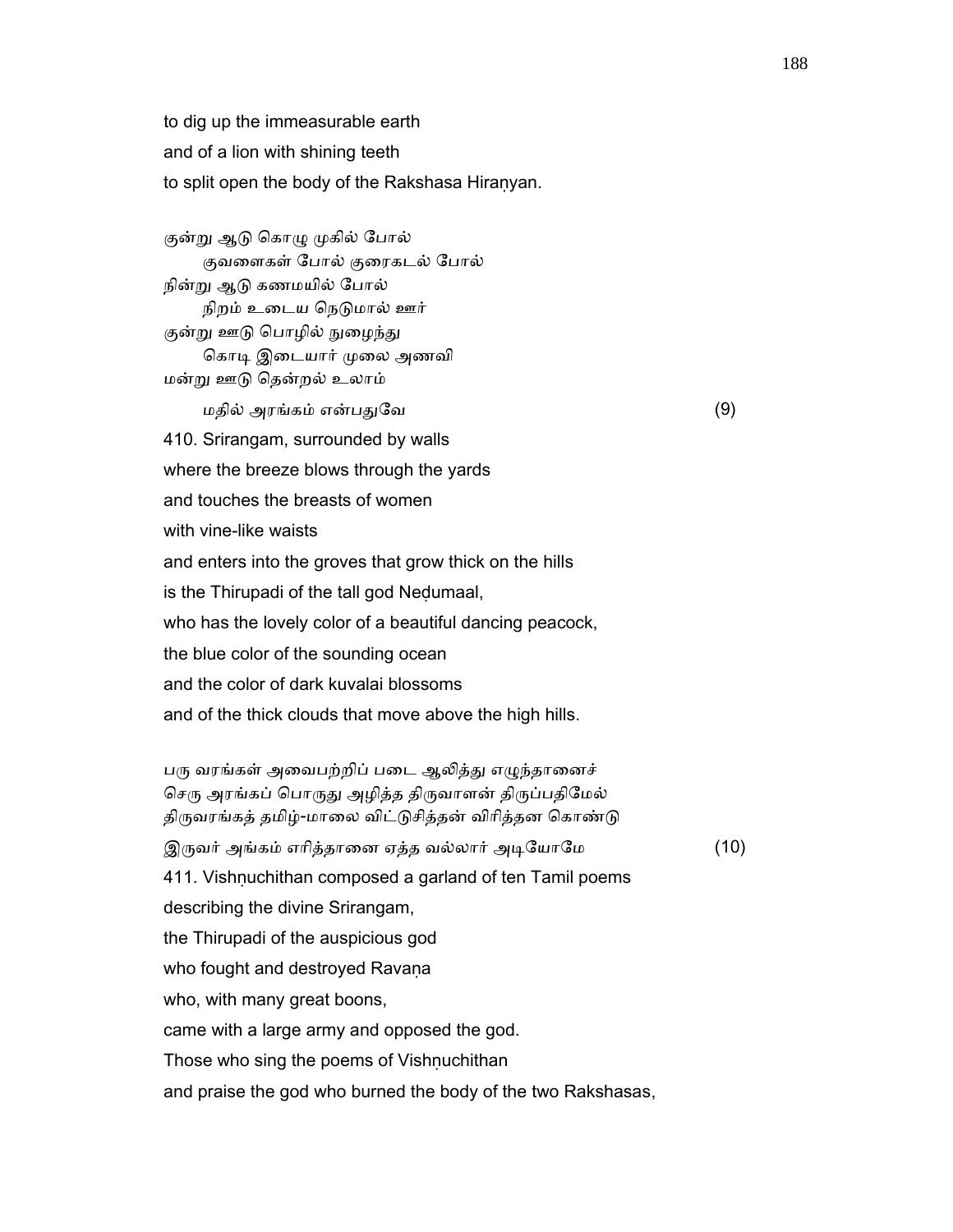Madhu and Kaiṭapa, will be devotees of the god.

---------

## ெபாியாழ்வார் திᾞெமாழி - திᾞவரங்கம் (2) The greatness of Srirangam

மரவடியைத் தம்பிக்கு வான்பணையம் வைத்துப்போய் வாேனார் வாழச் செரு உடைய திசைக்கருமம் திருத்திவந்து உலகாண்ட திருமால் கோயில் திருவடிதன் திருஉருவும் திருமங்கை மலர்க்கண்ணும் காட்டி நின்று உரு உடைய மலர்நீலம் காற்று ஆட்ட ஒலிசலிக்கும் ஒளி அரங்கமே  $(1)$  412. The Thirupadi of the divine god Thirumaal who gave his kingdom to his brother Bharathan, went to the forest, lived as a sage and destroyed the arrogant southern king Ravana to remove the troubles of the gods in the sky and came back to rule his kingdom, is the lustrous Srirangam where beautiful neelam flowers swaying in the breeze have the color of the divine feet of the god and of the lovely lotus-like eyes of beautiful Lakshmi. தன் அடியார் திறத்தகத்துத் தாமரையாள் ஆகிலும் சிதகு உரைக்குமேல் என் அடியார் அது செய்யார் செய்தாரேல் நன்று செய்தார் என்பர் போலும் மன் உைடய விபீடணற்கா மதில் இலங்ைகத் திைசேநாக்கி மலர்க்கண் ைவத்த என்னுடைய திருவரங்கற்கு அன்றியும் மற்று ஒருவர்க்கு ஆள் ஆவேர? (2) 413. Even if Lakshmi who stays on the lotus complains to her beloved that his devotees do things that are wrong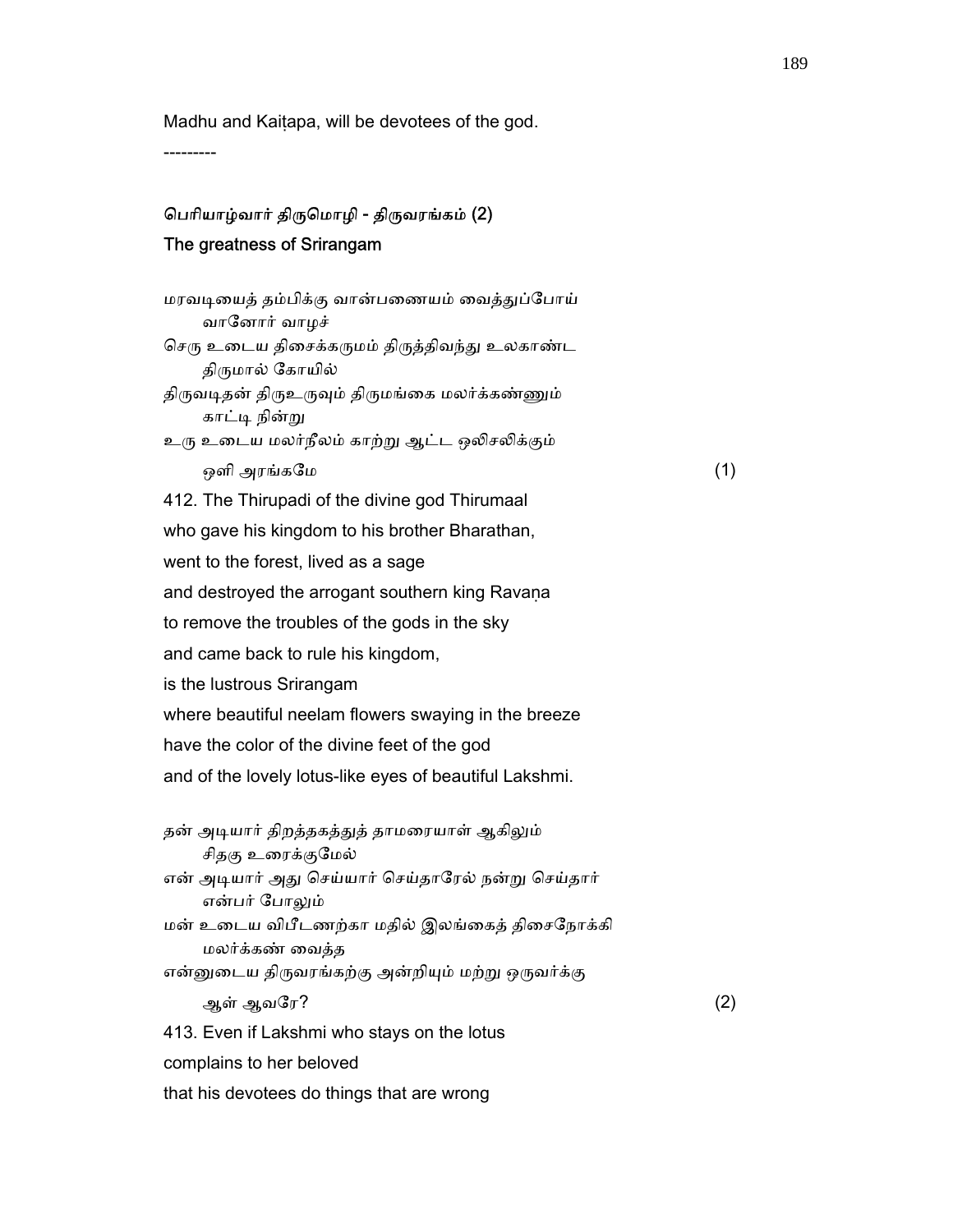the god answers her, "My devotees will not do wrong, and even if they do, it is for good reason." How can the devotees whom the god praises like this become the devotees of other gods? He is my god of Srirangam who gave his grace to Vibhishana and made him the king of Lanka surrounded by strong walls.

கருள் உடைய பொழில் மருதும் கதக் களிறும் பிலம்பனையும் கடிய மாவும்

உருள் உடைய சகடரையும் மல்லரையும் உடைய விட்டு ஓைச ேகட்டான்

இருள் அகற்றும் எறி கதிரோன் மண்டலத்தூடு ஏற்றி வைத்து ஏணி வாங்கி

அருள் கொடுத்திட்டு அடியவரை ஆட்கொள்வான் அமரும் ஊர்

அணி அரங்கேம (3)

414. Beautiful Srirangam where our god

makes the bright sun rise in the sky

and removes the darkness of the earth

giving his grace to his devotees,

is the Thirupadi of our god.

He destroyed the Asurans

who came as marudu trees in the dark groves,

the rutting elephant Kuvalayabeeḍam, the Asuran Pilamban,

the Rakshasa Kesi who came as a wild horse,

Sahatasuran who came in the form of a cart.

and the wrestlers.

The devotees praise him in Srirangam

and he gives his grace to them.

 பதினாறாம் ஆயிரவர் ேதவிமார் பணிெசய்யத் துவரை என்னும் மதில் நாயகராகி ᾪற்றிᾞந்த மணவாளர் மன்ᾔ ேகாயில் புது நாள்மலர்க் கமலம் எம்பெருமான் பொன் வயிற்றிற்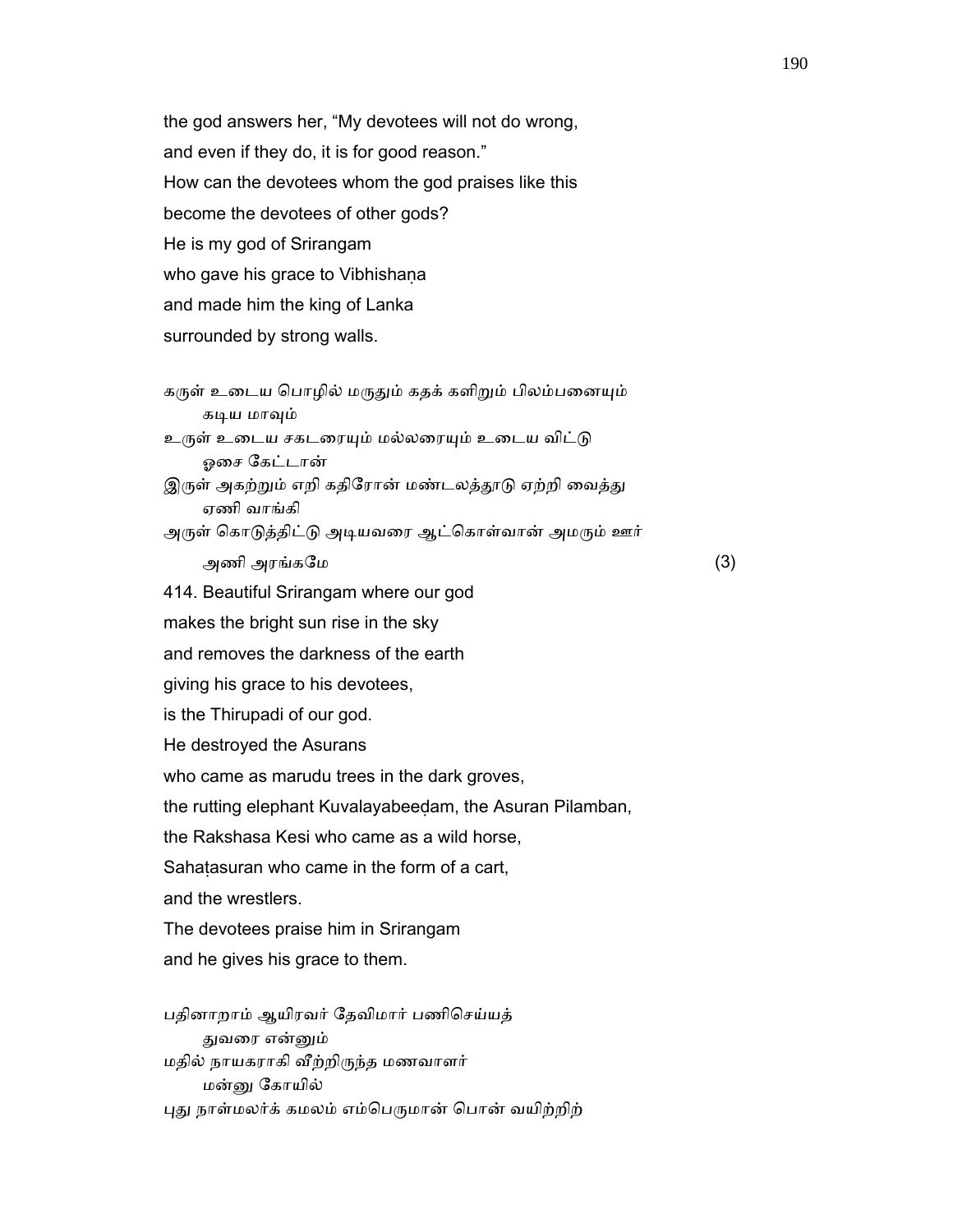ᾘேவ ேபால்வான் பொது-நாயகம் பாவித்து இறுமாந்து பொன் சாய்க்கும்  $\Box$ புனல் அரங்கமே (4) 415. Lovely Srirangam surrounded by water precious as gold where the fresh lotuses bloom and shine like the lotus on the golden navel of our god is the divine Thirupadi where our god Manavalar stays who lives in Dwaraga with his sixteen thousand wives. ஆைமயாய்க் கங்ைகயாய் ஆழ் கடலாய் அவனியாய் அரு வரைகளாய் நான்ᾙகனாய் நான்மைறயாய் ேவள்வியாய்த் தக்கைணயாய்த் தானும் ஆனான் சேமம் உடை நாரதனார் சென்று சென்று துதித்து இறைஞ்சக் கிடந்தான் ேகாயில் பூ மருவிப் புள் இனங்கள் புள் அரையன் புகழ் குழறும் ᾗனல் அரங்கேம (5) 416. Srirangam, surrounded by rippling water where all the birds embrace flowers and praise the name of the god who rides on the bird Garuda is the Thirupadi where our matchless god stays who took the form of a turtle and who is the Ganges, the deep ocean, earth, great mountains, Nanmuhan, the four Vedas and both sacrifice and offering. Naradar who gives goodness to all often goes there and worships him with love. மைத்துனன்மார் காதலியை மயிர் முடிப்பித்து

 அவர்கைளேய மன்னர் ஆக்கி உத்தைரதன் சிᾠவைனᾜம் உயக்ெகாண்ட உயிராளன் உறையும் கோயில் பத்தர்களும் பகவர்களும் பழமொழிவாய் ᾙனிவர்கᾦம் பரந்த நாᾌம் சித்தர்களும் தொழுது இறைஞ்சத் திசை-விளக்காய்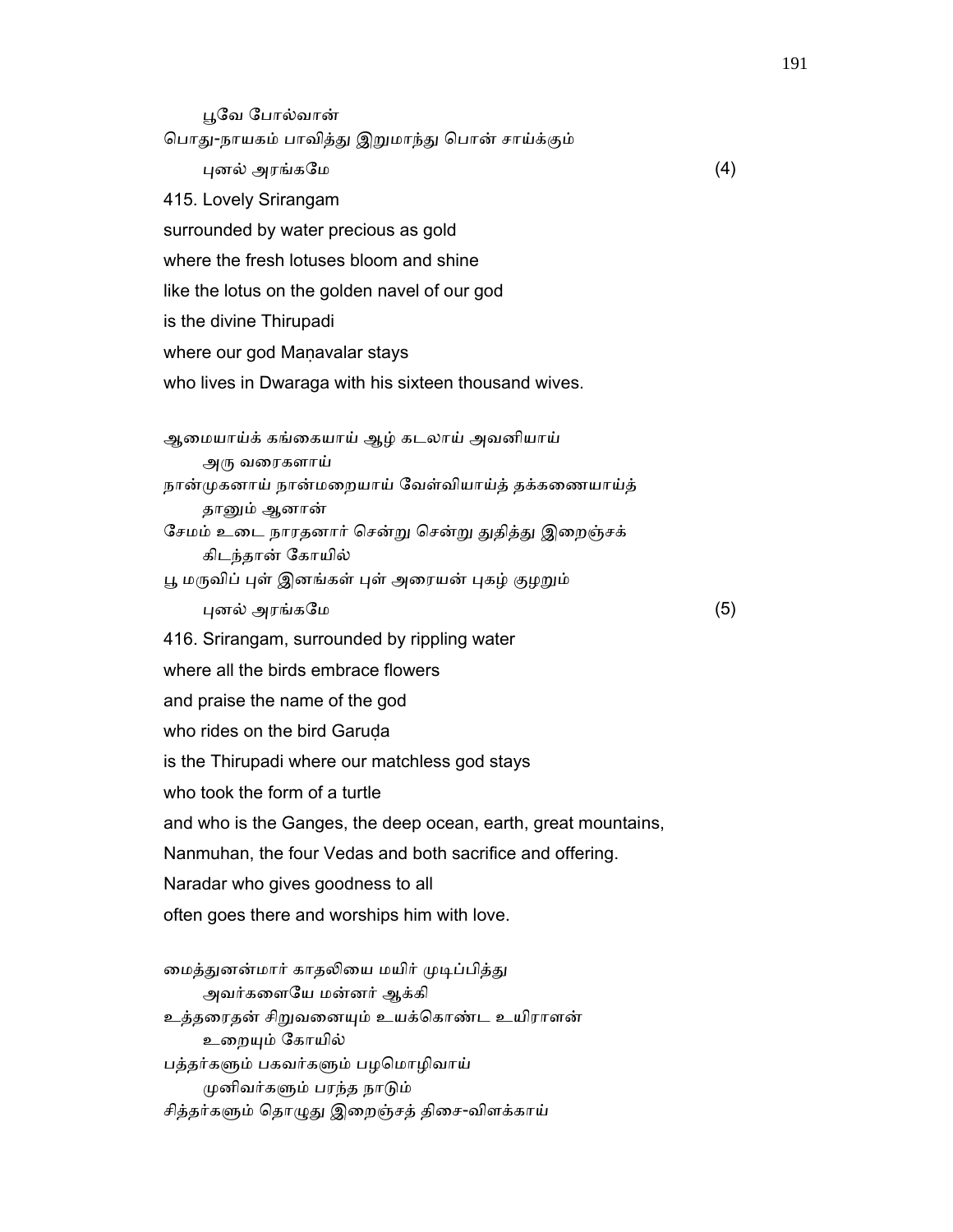### நிற்கின்ற திருவரங்கமே  $(6)$

 417. Srirangam that brightens all the directions where devotees, sages, the wise rishis, the people of the world and the siddhas worship the god with love, is the Thirupadi of the god who gives life to all, who made his brothers-in-law kings, made Draupadi tie up her loosened hair and gave life to the son of Uthara.

குறள் பிரமசாரியாய் மாவலியைக் குறும்பு அதக்கி அரசுவாங்கி இறைப்பொழுதில் பாதாளம் கலவிருக்கை கொடுத்து உகந்த எம்மான் ேகாயில் எறிப்பு உடைய மணிவரைமேல் இளஞாயிறு எழுந்தாற்போல் அரவு-அணையின் சிறப்பு உடைய பணங்கள்மிசைச் செழுமணிகள் விட்டு எறிக்கும் திருவரங்கமே  $(7)$  418. Srirangam where our god sleeps on Adishesha, the snake that spits from its mouth precious diamonds as bright as the morning sun rising from a lovely shining hill, is the Thirupadi of our god who took the form of a dwarf, tricking king Mahabali, took his kingdom and then at once happily granted him a kingdom in the underworld. உரம் பற்றி இரணியனை உகிர்-நுதியால் ஒள்ளிய மார்வு உைறக்க ஊன்றிச் சிரம் பற்றி முடி இடியக் கண் பிதுங்க வாய் அலறத் ெதழித்தான் ேகாயில் உரம் பெற்ற மலர்க்கமலம் உலகு அளந்த சேவடி போல் உயர்ந்ᾐ காட்ட

வரம்பு உற்ற கதிர்ச்செந்நெல் தாள்சாய்த்துத் தலைவணக்கும்

தண் அரங்கமே  $(8)$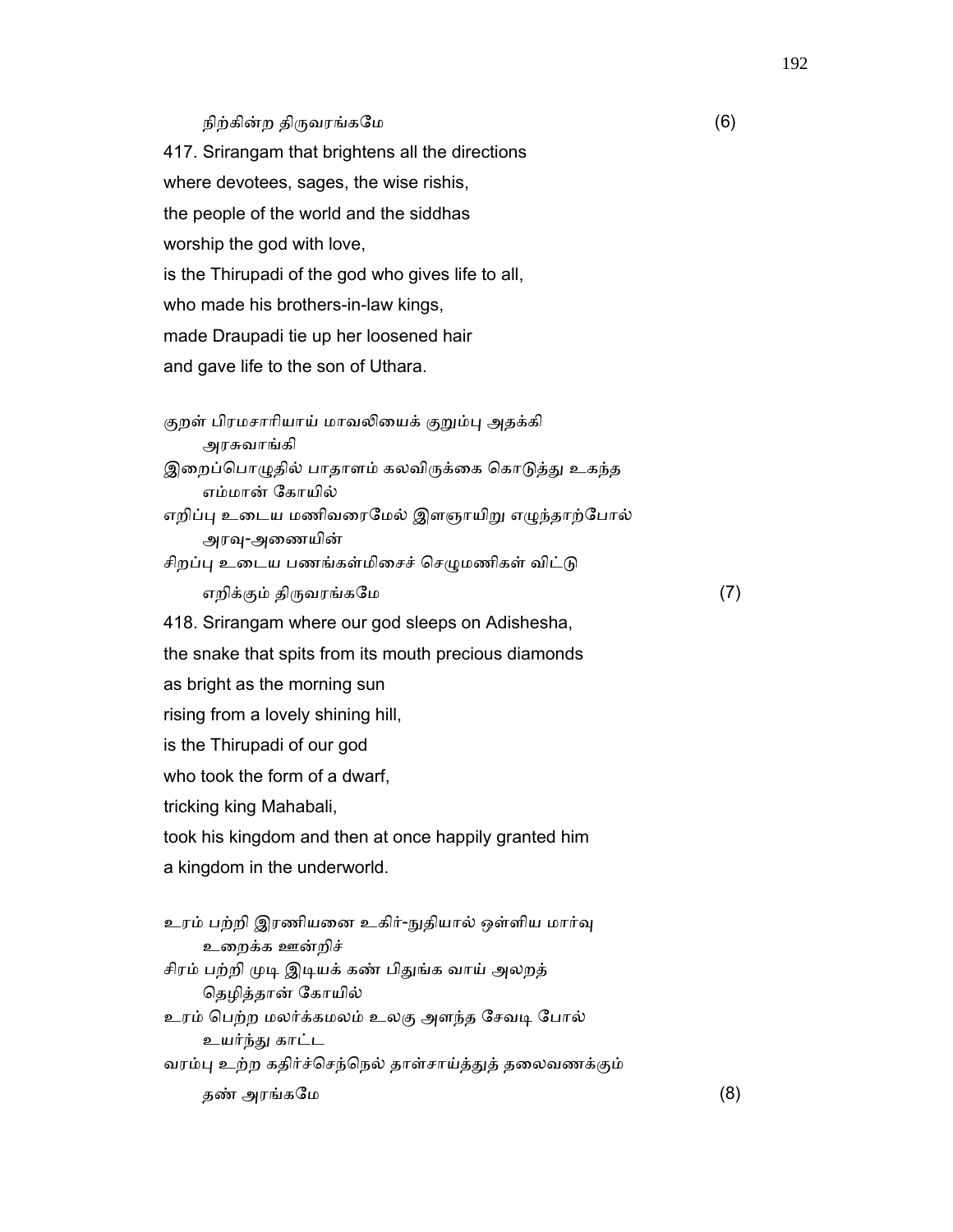419. Srirangam where flourishing lotus plants grow to the sky like the divine feet of the god who measured the sky and good paddy plants bend their heads worshipping his feet is the Thirupadi of our god who grasped the chest of Hiranyan split it open with his sharp nails, pulled his hair, gouged out his eyes and made him scream.

தேவு உடைய மீனமாய் ஆமையாய் ஏனமரி குறளும் ஆகி ᾚ-உᾞவில் இராமனாய்க் கண்ணனாய்க் கற்கியாய் முடிப்பான் கோயில் ேசவெலாᾌ ெபைட அன்னம் ெசங்கமல மலர் ஏறி ஊசல் ஆᾊப் பூ-அணைமேல் துதைந்து எழு செம்பொடி ஆடி  $\omega$ விளையாடும் புனல் அரங்கமே  $(9)$  420. Srirangam surrounded with rippling water, where a male swan with its mate climbs on a lovely lotus, swings on it and then jumps on a flower bed, plunging into it and playing with the beautiful pollen, is the divine Thirupadi of the god who takes the forms of a shining fish, turtle, boar, lion. dwarf, Parasuraman, Balaraman, Rama, Kaṇṇan and Kalki, the form that will end the world.

செரு ஆளும் புள்ளாளன் மண்ணாளன் செருச்செயும் நாந்தம் என்னும் ஒரு வாளன் மறையாளன் ஓடாத படையாளன் விழுக்கை யாளன் இரவு ஆளன் பகலாளன் எனையாளன் ஏழு உலகப் பெரும் பேராளன் திருவாளன் இனிதாகத் திருக்கண்கள் வளர்கின்ற திருவரங்கமே  $(10)$  421. The noble generous god rides on an eagle, defeats his enemies and rules the world. He is bright as the sun, carries the sword Nandaham, creates the Vedas and protects the world. He has the goddess Lakshmi on his chest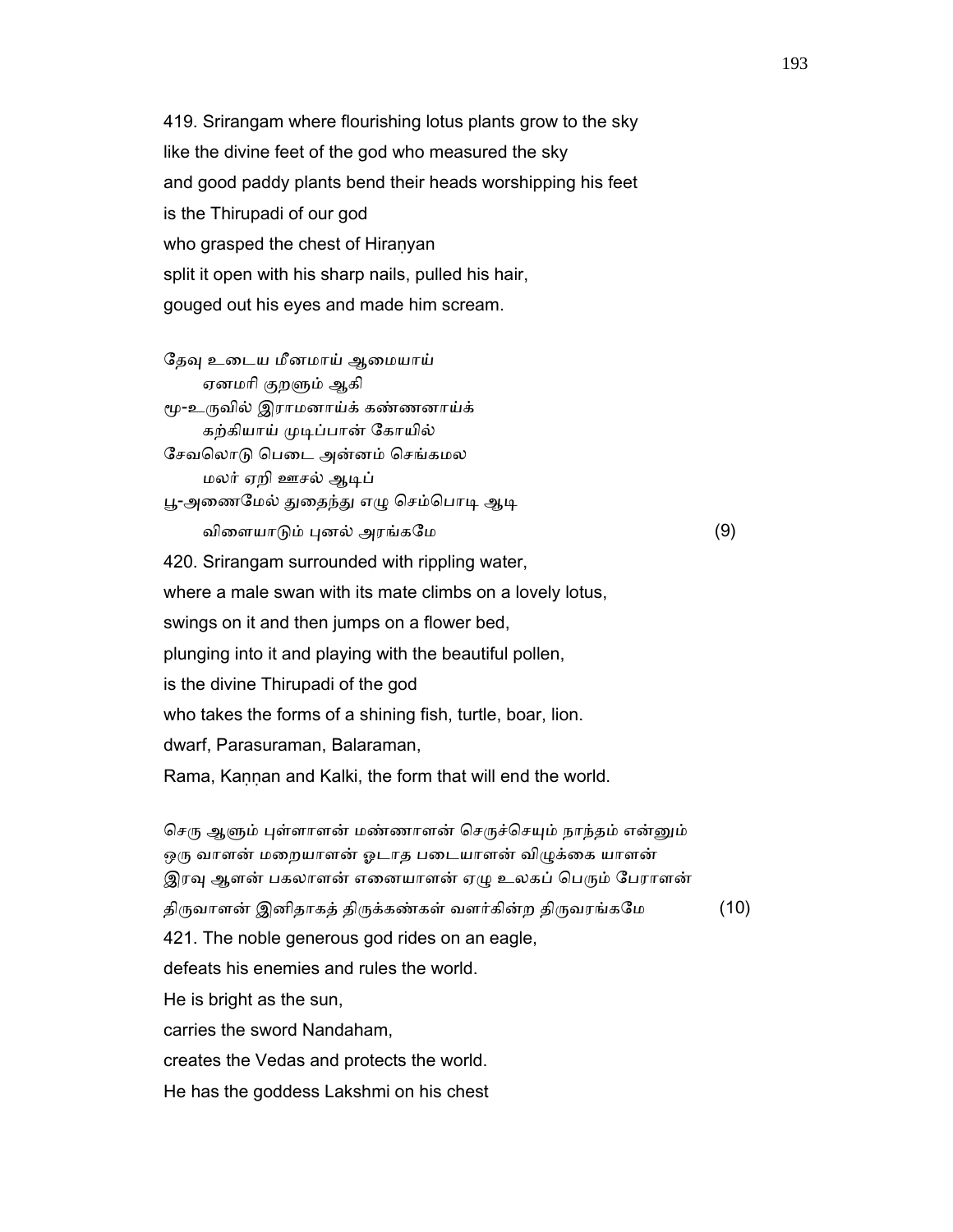and sleeps sweetly on the ocean in Srirangam, his Thirupadi.

கைந்நாகத்து இடர் கடிந்த கனல் ஆழிப் படை உடையான் கருதும் கோயில் தென்நாடும் வடநாடும் தொழநின்ற திருவரங்கத் திருப்பதியின் மேல் ெமய்ந்நாவன் ெமய் அᾊயான் விட்ᾌசித்தன் விாித்த தமிழ் உைரக்க வல்லார் எஞ்ஞான்றும் எம்பெருமான் இணையடிக்கீழ் இணை பிரியாது  $\mathfrak{A}$ ருப்பர் தாமே (11) 422. Vishnuchithan, the true devotee who only speaks the truth, composed ten Tamil poems on divine Srirangam that is worshipped by southern and northern lands, where the god stays who carries a fire-like discus and who removed the suffering of Gajendra. Those who recite these ten Tamil poems will abide under the two feet of our god always. -----------

## பெரியாழ்வார் திருமொழி - எமபயம் நீக்கென அரங்கத்தரவணையானை ேவண்ᾌதல்

### Requesting the god to come and help when Yama's messengers come.

துப்புடையாரை அடைவது எல்லாம் சோர்விடத்துத் துணை ஆவர் என்றே ஒப்பிலேன் ஆகிலும் நின் அடைந்தேன் ஆனைக்கு நீ அருள் செய்தமையால் எய்ப்பு என்னை வந்து நலியும்போது அங்கு ஏதும் நான் உன்னை நினைக்கமாட்டேன் அப்ேபாைதக்கு இப்ேபாேத ெசால்ᾢ ைவத்ேதன் அரங்கத்ᾐ அரவைணப் பள்ளியாேன (1) 423. When they are old, people go to others who are strong because they believe that they will help them. Even though I am not worthy to approach you, I come to you for refuge because you saved the elephant Gajendra from the crocodile when it seized him.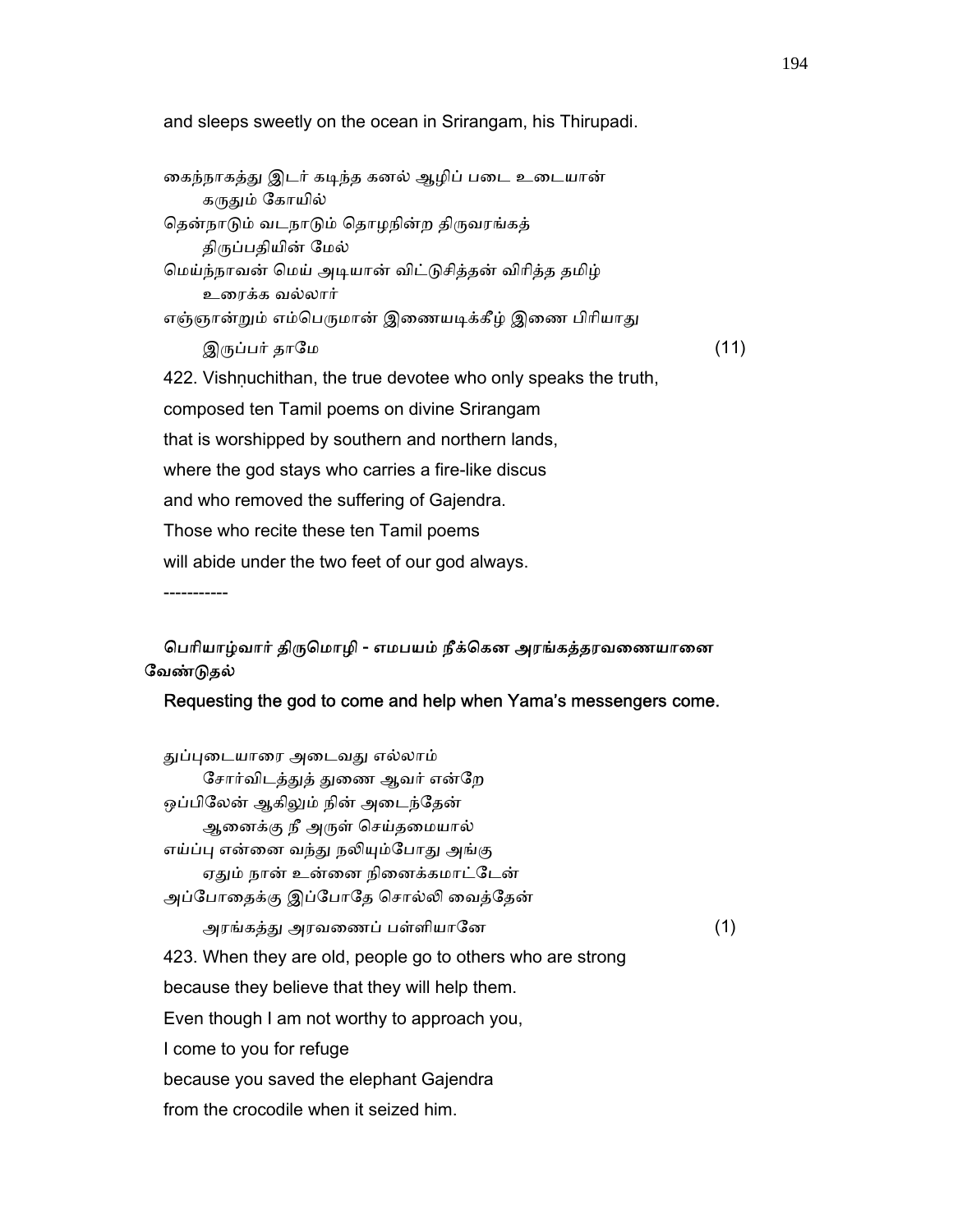When I become old and my time comes to an end and I am suffering, I may not be able even to think of you. Now I have told you what my state will be then. O God, you sleep on the snake bed on the ocean in Srirangam.

சாம் இடத்து என்னைக் குறிக்கொள் கண்டாய் சங்கொடு சக்கரம் ஏந்தினானே நா மடித்து என்னை அனேக தண்டம்

ெசய்வதா நிற்பர் நமன்தமர்கள்

போம் இடத்து உன்திறத்து எத்தனையும் புகாவண்ணம் நிற்பதோர் மாயை வல்லை

ஆம் இடத்ேத உன்ைனச் ெசால்ᾢ ைவத்ேதன்

அரங்கத்ᾐ அரவைணப் பள்ளியாேன (2)

424. Look, you need to come and help me

when my time comes to an end.

O god, you hold a conch and discus in your hands.

The Kingarar who are the messengers of Yama

will come to take me and bring me terrible pain.

I worship you always.

Wherever you go, with your miracles you can prevent

any suffering that comes to anyone.

I am telling you right now while I can.

O God, you sleep on the snake bed on the ocean in Srirangam.

எல்லையில் வாசல் குறுகச் சென்றால் எற்றி நமன்-தமர் பற்றும்போது நில்லுமின் என்னும் உபாயம் இல்லை நேமியும் சங்கமும் ஏந்தினானே ெசால்லலாம் ேபாேத உன் நாமம் எல்லாம் ெசால்ᾢேனன் என்ைனக் குறிக்ெகாண்ᾌ என்ᾠம் அல்லற் படாவண்ணம் காக்க ேவண்ᾌம் அரங்கத்ᾐ அரவைணப் பள்ளியாேன (3) 425. When the Kingarars, the messengers of Yama, come to take me,

even if I run to the front door of my house

and beg them, saying, "Stop here" they will not do it.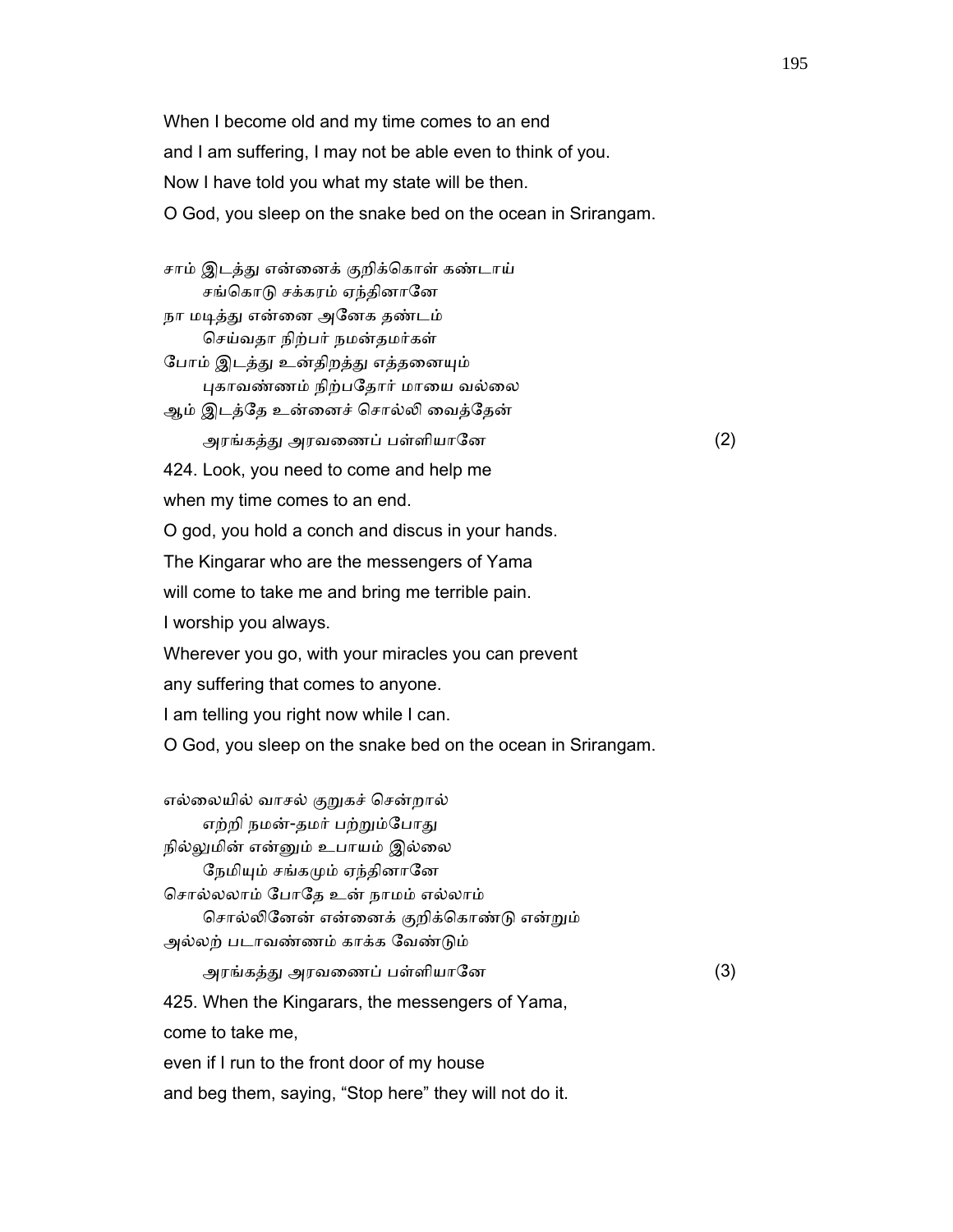O god, you carry a discus and conch in your hands. Whenever I can I worship you and praise you, saying all your names. You should protect me from all trouble and take care of me. O God, you sleep on a snake bed on the ocean in Srirangam.

ஒற்றை விடையனும் நான்முகனும் உன்னை அறியாப் பெருமையோனே ᾙற்ற உலகு எல்லாம் நீேய ஆகி மூன்று எழுத்து ஆய முதல்வனே!ஓ அற்றது வாழ்நாள் இவற்கு என்று எண்ணி அஞ்ச நமன்தமர் பற்றல் உற்ற அற்ைறக்கு நீ என்ைனக் காக்கேவண்ᾌம் அரங்கத்ᾐ அரவைணப் பள்ளியாேன (4) 426. You are the great god. Shiva who rides on a bull and Nanmuhan could not find your head or feet. You are the whole world. You are the ancient god praised with the syllable "Om." When the messengers of Yama come terrifying me because they think my time is up, you must come and protect me. O god, you sleep on a snake bed on the ocean in Srirangam. டை அரவின் அணைப் பாற்கடலுள் பள்ளி ெகாள்கின்ற பரம ᾙர்த்தி உய்ய உலகு படைக்க வேண்டி உந்தியிற் தோற்றினாய் நான்முகனை ைவய மனிசைரப் ெபாய் என்ᾠ எண்ணிக் காலைனᾜம் உடேன பைடத்தாய் ஐய இனி என்னைக் காக்கவேண்டும் அரங்கத்ᾐ அரவைணப் பள்ளியாேன (5) 427. You are the highest one! You sleep on Adishesha, the snake on the milky ocean. You made Nanmuhan on your navel so that he could create all the creatures of the world. You also made Yama because you thought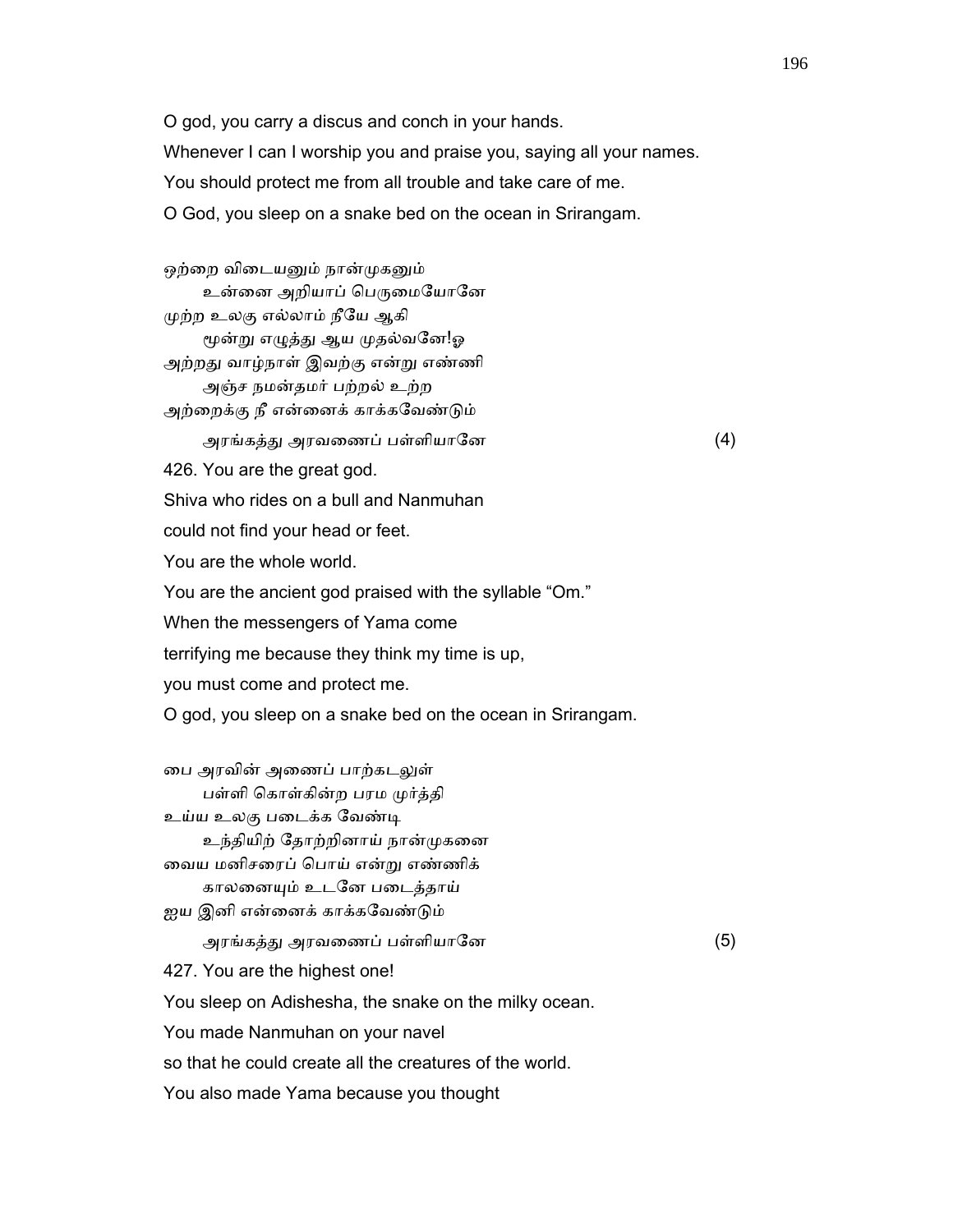that the lives of people in this world should not be unlimited.

O dear lord! You should protect me now.

O god, you sleep on a snake bed on the ocean in Srirangam.

 தண்ணனᾫ இல்ைல நமன்தமர்கள் சாலக் ெகாᾌைமகள் ெசய்யாநிற்பர் மண்ெணாᾌ நீᾞம் எாிᾜம் காᾤம் மற்ᾠம் ஆகாசᾙம் ஆகி நின்றாய் எண்ணலாம் ேபாேத உன் நாமம் எல்லாம் எண்ணிேனன் என்ைனக் குறிக்ெகாண்ᾌ என்ᾠம் அண்ணலே நீ என்னைக் காக்கவேண்டும் அரங்கத்ᾐ அரவைணப் பள்ளியாேன (6) 428. O god, you are the earth, ocean, fire, wind and the sky! The Kingarars, the messengers of Yama are not kind. They come and cruelly take people's lives. Whenever I have thought of you I have recited all your names and worshipped you. O my lord, think of me always and protect me. O god, you sleep on a snake bed on the ocean in Srirangam. செஞ்சொல் மறைப்பொருள் ஆகி நின்ற தேவர்கள் நாயகனே எம்மானே

எஞ்சலில் என்னுடை இன் அமுதே

ஏழ் உலகும் உைடயாய் என் அப்பா

வஞ்ச உருவின் நமன்தமர்கள்

வலிந்து நலிந்து என்னைப் பற்றும்போது அஞ்சைல என்ᾠ என்ைனக் காக்கேவண்ᾌம்

அரங்கத்ᾐ அரவைணப் பள்ளியாேன (7)

429. O my father, you are the god of gods.

You are the meaning of the Vedas whose words are pure.

You are my sweet faultless nectar.

You are the lord of all the seven worlds.

You are my father,

When the Kingarars, the messengers of Yama, come

with their cunning forms, make me suffer and take me,

you must come to protect me and say, "Do not be afraid!"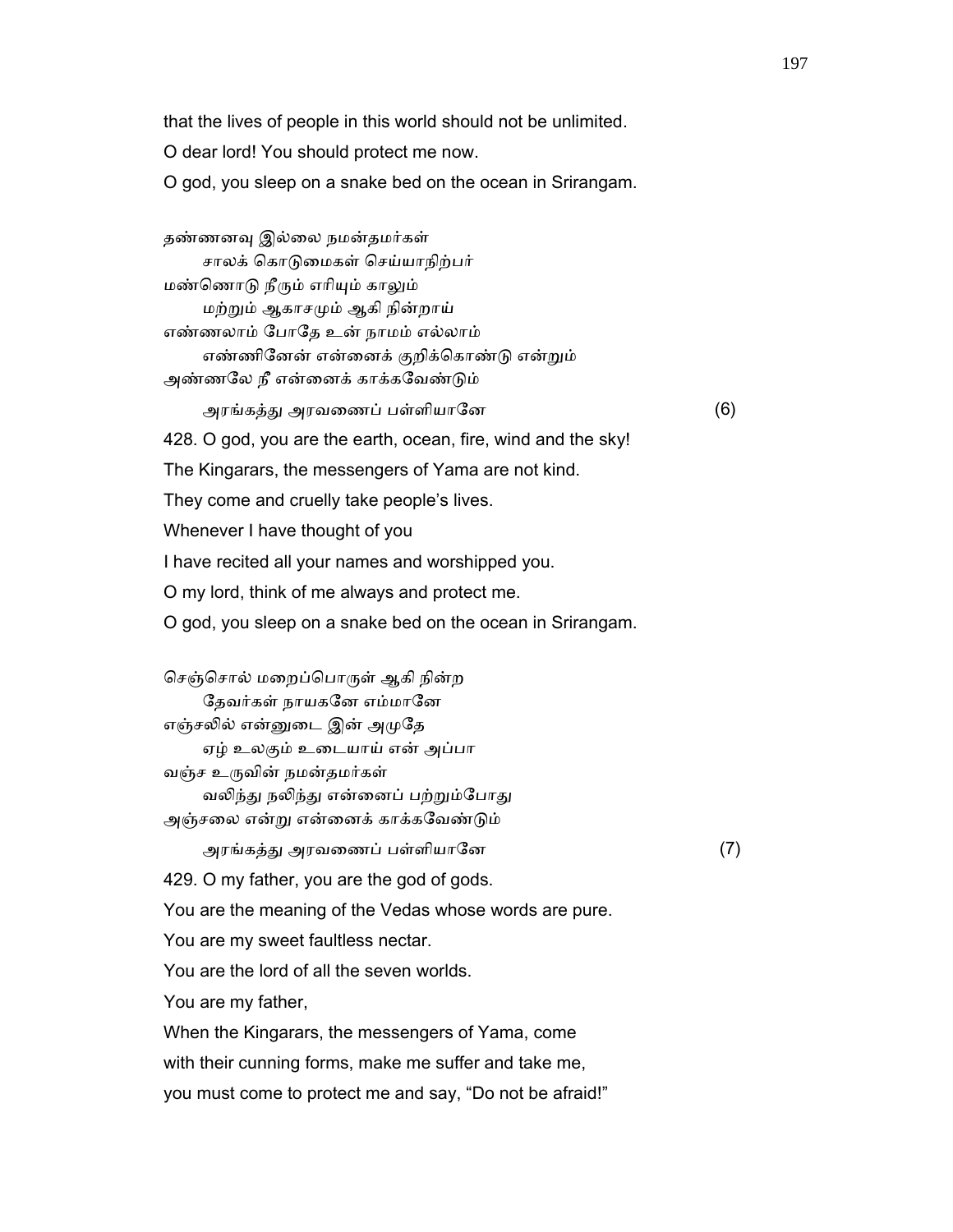O god, you sleep on a snake bed on the ocean in Srirangam.

| நான் ஏதும் உன் மாயம் ஒன்று அறியேன்<br>நமன்தமர் பற்றி நலிந்திட்டு இந்த               |     |
|-------------------------------------------------------------------------------------|-----|
| ஊனே புகே என்று மோதும்போது அங்கு                                                     |     |
| உன்னை நான் ஒன்றும் நினைக்கமாட்டேன்                                                  |     |
| வான் ஏய வானவர் தங்கள் ஈசா                                                           |     |
| மதுரைப் பிறந்த மா மாயனே என்                                                         |     |
| ஆனாய் நீ என்னைக் காக்கவேண்டும்                                                      |     |
| அரங்கத்து அரவணைப் பள்ளியானே                                                         | (8) |
| 430. I do not know any of the magic you do.                                         |     |
| When Kingarars, the messengers of Yama, come,                                       |     |
| make me suffer and take me to Yama's world,                                         |     |
| I may not be able to think of you.                                                  |     |
| You are the god of the gods in the sky.                                             |     |
| O Maaya! You were born in Madhura.                                                  |     |
| My soul is yours. You should protect me.                                            |     |
| O god, you sleep on a snake bed on the ocean in Srirangam.                          |     |
|                                                                                     |     |
| குன்று எடுத்து ஆநிரை காத்த ஆயா                                                      |     |
| கோநிரை மேய்த்தவனே எம்மானே                                                           |     |
| அன்று முதல் இன்று அறுதியாக ஆதி அஞ் சோதி மறந்து அறியேன்<br>நன்றும் கொடிய நமன்தமர்கள் |     |
| நலிந்து வலிந்து என்னைப் பற்றும்போது                                                 |     |
| அன்று அங்கு நீ என்னைக் காக்கவேண்டும்                                                |     |
| அரங்கத்து அரவணைப் பள்ளியானே                                                         | (9) |
| 431. You are the cowherd who carried                                                |     |
| Govardhana mountain and protected the cows                                          |     |
| You grazed the cows. You are my lord.                                               |     |
| O god, you are the ancient light.                                                   |     |
| From the day I was born until today I have never forgotten you.                     |     |
| When the Kingarars, the cruel messengers of Yama,                                   |     |
| come, make me suffer and take hold of me,                                           |     |
| you should come and protect me.                                                     |     |
| O god, you sleep on a snake bed on the ocean in Srirangam.                          |     |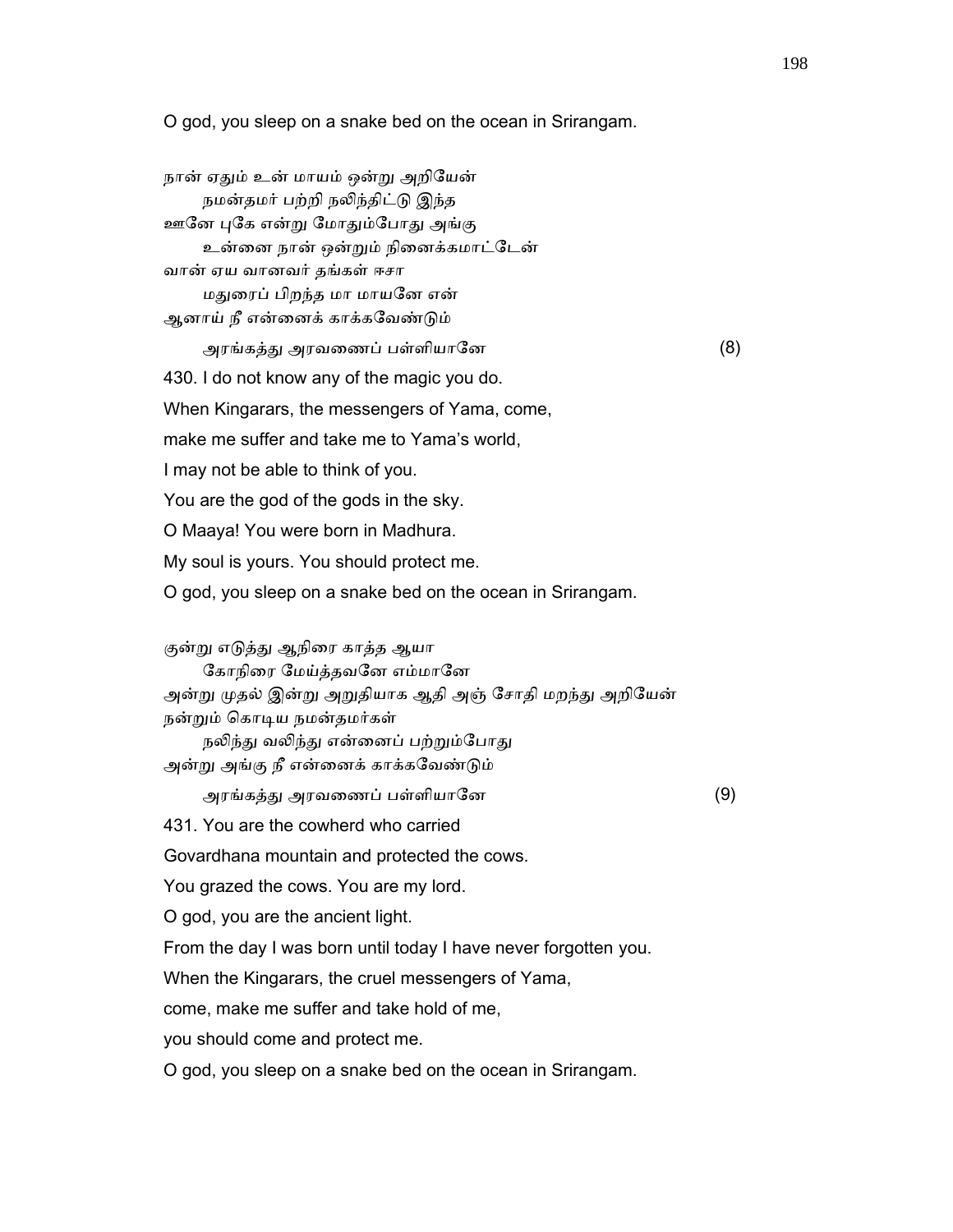அரங்கத்து அரவணைப் பள்ளியானை வேயர் புகழ் வில்லிபுத்தூர் மன் விட்டுசித்தன் சொன்ன மாலை பத்தும் ᾑய மனத்தினர் ஆகி வல்லார் ᾑ மணிவண்ணᾔக்கு ஆளர் தாேம (10) 432. The chief of the Veyar, Vishnuchittan of Villiputhur, composed ten Tamil poems on the god called Maayavan, Madhusudanan, Madhavan, and Achudan who sleeps on a snake bed. Those who recite these ten poems will become pure-minded and will be the devotees of the sapphire-colored god.

-----------

மாயவனை மதுசூதனனை

ஆயர்கள் ஏற்றினை அச்சுதனை

மாதவைன மைறேயார்கள் ஏத்ᾐம்

## ெபாியாழ்வார் திᾞெமாழி - தன் தகவின்ைமைய அறிவித்தல் The poet's request

வாக்குத் தூய்மை இலாமையினாலே மாதவா உன்ைன வாய்க்ெகாள்ள மாட்ேடன் நாக்கு நின்னை அல்லால் அறியாது நான் அது அஞ்சுவன் என்வசம் அன்று மூர்க்குப் பேசுகின்றான் இவன் என்று முனிவாயேலும் என் நாவினுக்கு ஆற்றேன் காக்கை வாயிலும் கட்டுரை கொள்வர் காரணா கᾞளக் ெகாᾊயாேன (1) 433. O Madhava, because I do not know how to say anything that is good I do not praise you but still my tongue says nothing but your names. I am afraid, nothing is under my control. You may be angry with me because you think I speak as someone ignorant, but I cannot stop my tongue. Great ones find meaningful things even in the calling of crows.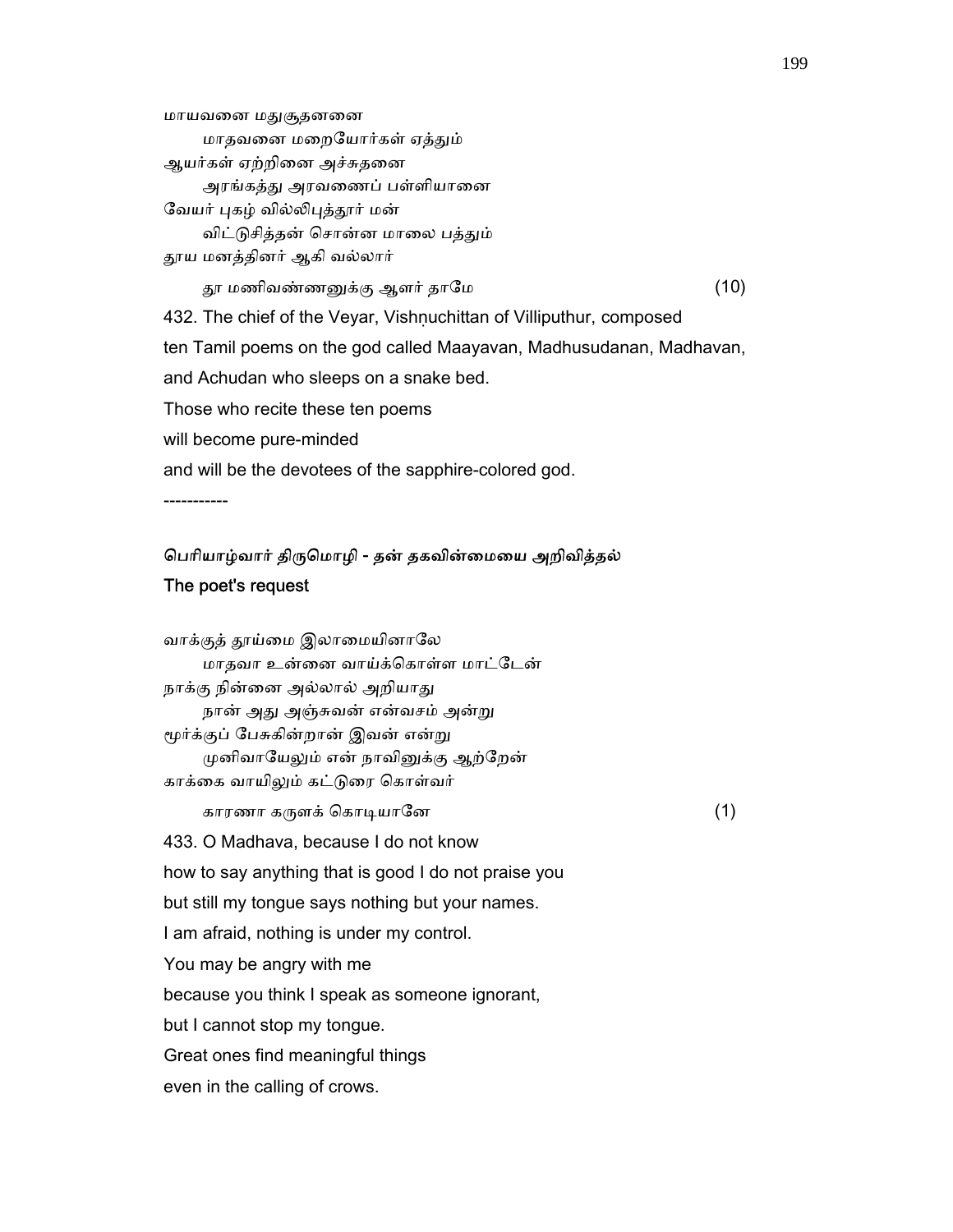You are the reason for everything.

O god, you carry an eagle banner.

சழக்கு நாக்கொடு புன்கவி சொன்னேன் சங்கு சக்கரம் ஏந்து கையானே பிைழப்பர் ஆகிᾤம் தம் அᾊயார் ெசால் பொறுப்பது பெரியோர் கடன் அன்றே விழிக்கும் கண்ணிேலன் நின் கண் மற்றல்லால் வேறு ஒருவரோடு என் மனம் பற்றாது உைழக்கு ஓர் ᾗள்ளி மிைக அன்ᾠ கண்டாய் ஊழி ஏழ் உலகு உண்ᾌ உமிழ்ந்தாேன (2) 434. I compose worthless poems with my useless tongue. O god, you carry a conch and a discus in your hands. Is it not the duty of the great ones to forgive the mistakes their devotees make when they speak? My eyes can only see through your eyes. My mind will not think of any other god except you. I am like a deer one more dot on its coat does not spoil its loveliness. See, it is not too much for you to accept my mistakes. O god, you swallowed all the seven worlds and spit them out. நன்ைம தீைமகள் ஒன்ᾠம் அறிேயன் நாரணா என்ᾔம் இத்தைன அல்லால் புன்மையால் உன்னைப் புள்ளுவம் பேசிப் புகழ்வான் அன்று கண்டாய் திருமாலே உன்ᾔமாᾠ உன்ைன ஒன்ᾠம் அறிேயன் ஓவாதே நமோ நாரணா என்பன் வன்மை ஆவது உன் கோயிலில் வாழும் ைவட்டணவன் என்ᾔம் வன்ைம கண்டாேய (3) 435. I do not know what is good or what is bad. All I know is to say, "Narana." Before, I said unworthy things about you but now I only praise you. See, O Thirumaal! I do not even know how to think of you.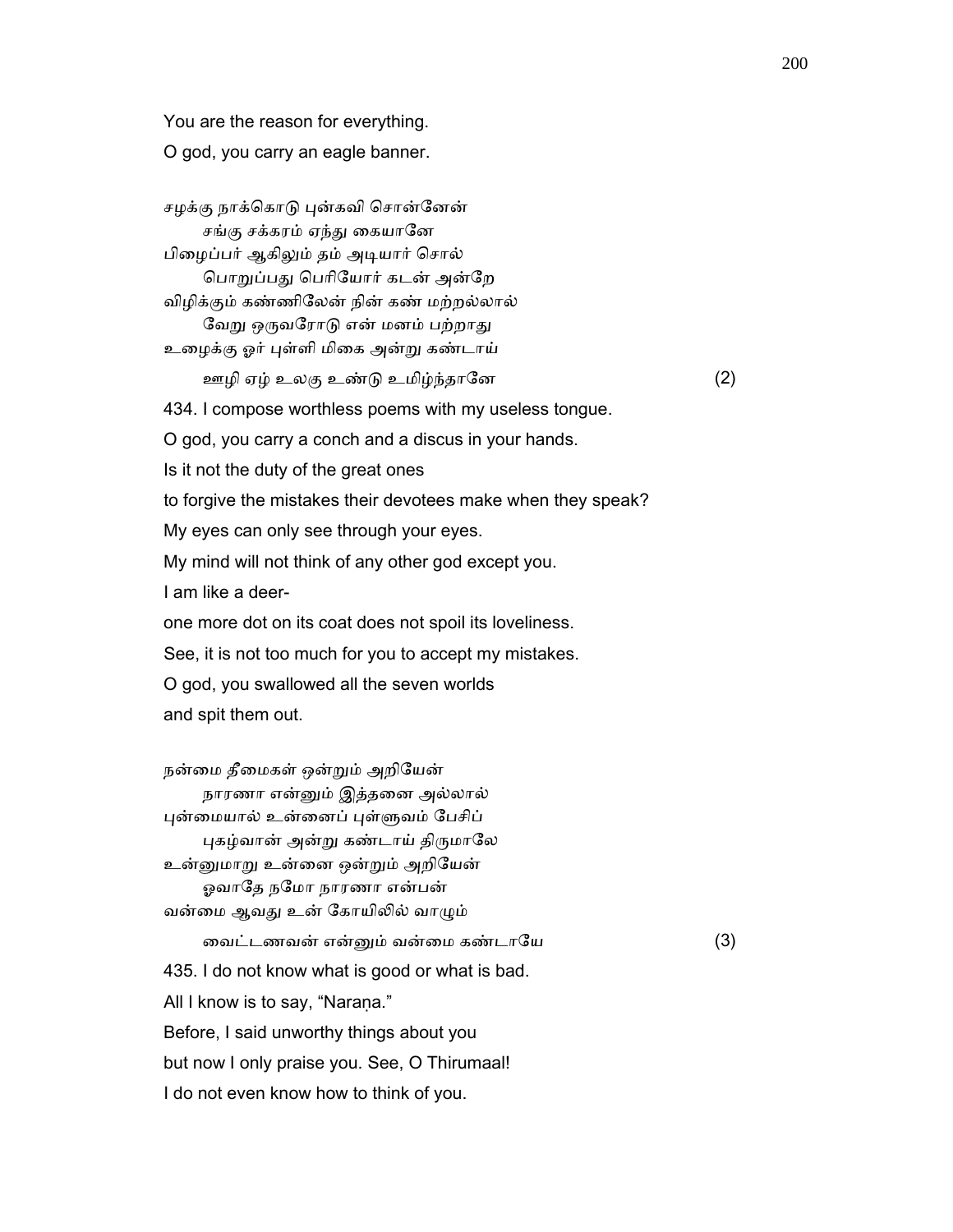Always I say, 'Namo Naraṇa, Namo Naraṇa." My only strength is that I am a Vaishaṇavan and I live in your temple.

நெடுமையால் உலகேழும் அளந்தாய் நின்மலா நெடியாய் அடியேனைக் குடிமை கொள்வதற்கு ஐயுற வேண்டா கூறை சோறு இவை வேண்டுவதில்லை அடிமை என்னும் அக் கோயின்மையாலே அங்கங்கே அவை போதரும் கண்டாய் கொடுமைக் கஞ்சனைக் கொன்று நின் தாதை ேகாத்த வன் தைள ேகாள் விᾌத்தாேன (4) 436. You measured this world with your tall body. You are the pure one, you are the tall god. Do not hesitate to make me your slave. I do not want any clothes or food. See, I have not became your slave and I am wandering here and there. You killed the cruel Kamsan and cut the chains of Vasudevan who was in prison and released him, your father.

 ேதாட்டம் இல்லவள் ஆத் ெதாᾨ ஓைட ᾐடைவᾜம் கிணᾠம் இைவ எல்லாம் வாட்டம் இன்றி உன் ெபான்னᾊக் கீேழ வளைப்பு-அகம் வகுத்துக்கொண்டு இருந்தேன் நாட்டு மானிடத்தோடு எனக்கு அரிது நச்சுவார் பலர் ேகழல் ஒன்ᾠ ஆகிக் கோட்டு மண் கொண்ட கொள்கையினானே குஞ்சரம் விழக் ெகாம்ᾗ ஒசித்தாேன (5) 437. I have placed all my property, wife, cattle, canals, lands and wells and anything that I have under your golden feet without any worry. It is hard for me to deal with my villagers because they are jealous that I own so much. O god, you took the form of a boar and dug up the earth.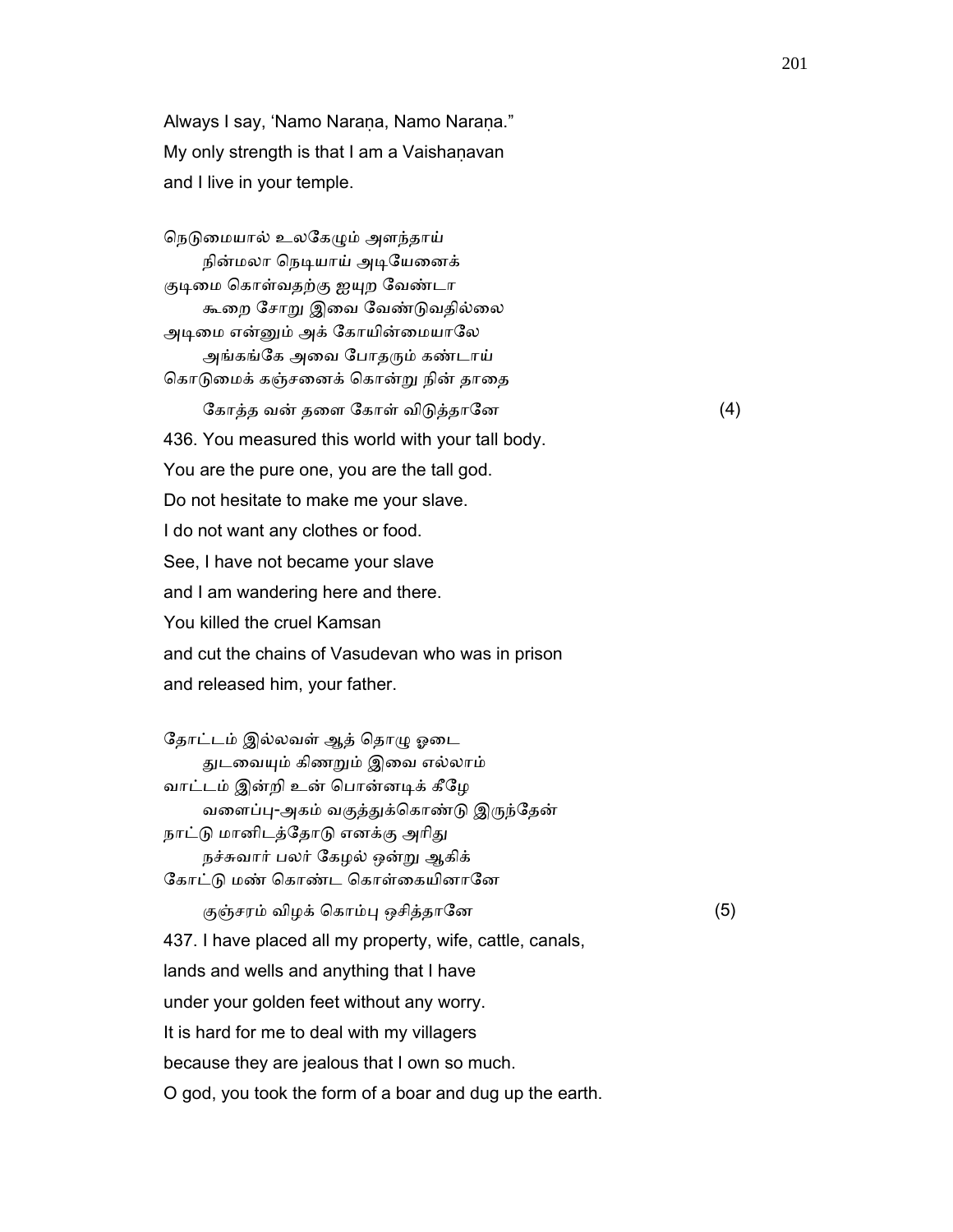You broke the tusk of an elephant and killed it. I need your help.

கண்ணா நான்முகனைப் படைத்தானே காரணா காியாய் அᾊேயன் நான் உண்ணா நாள் பசி ஆவᾐ ஒன்ᾠ இல்ைல ஓவாதே நமோ நாரணா என்று எண்ணா நாᾦம் இᾞக்கு எசுச் சாம ேவத நாள்மலர் ெகாண்ᾌ உன பாதம் நண்ணா நாள் அவை தத்துறுமாகில் அன்ᾠ எனக்கு அைவ பட்ᾊனி நாேள (6) 438. O dear god, you created the four-headed Nanmuhan. You are the reason for everything. Your body is dark. I am your devotee. Even if I do not eat, I do not get hungry because worshipping you takes my hunger away. If there is a day when I do not think of you, and do not always say, "Namo Naraṇa" and do not recite Rig and Sama Vedas and do not place fresh flowers on your feet, that will be the day I starve. வெள்ளை வெள்ளத்தின் மேல் ஒரு பாம்பை ெமத்ைதயாக விாித்ᾐ அதன் ேமேல கள்ள நித்திைர ெகாள்கின்ற மார்க்கம் காணலாங்ெகால் என்ᾠ ஆைசயினாேல உள்ளம் ேசார உகந்ᾐ எதிர் விம்மி உேராம கூபங்களாய்க் கண்ண நீர்கள் துள்ளம் சோரத் துயில் அணை கொள்ளேன் ெசால்லாய் யான் உன்ைனத் தத்ᾐᾠமாேற (7) 439. O dear god, you pretend to sleep on the white flood of ocean on a snake bed. When I want to see you sleeping on the snake bed, my heart becomes weak and I sob with happiness, my hair stands on end, my eyes shed tears and I cannot sleep at all.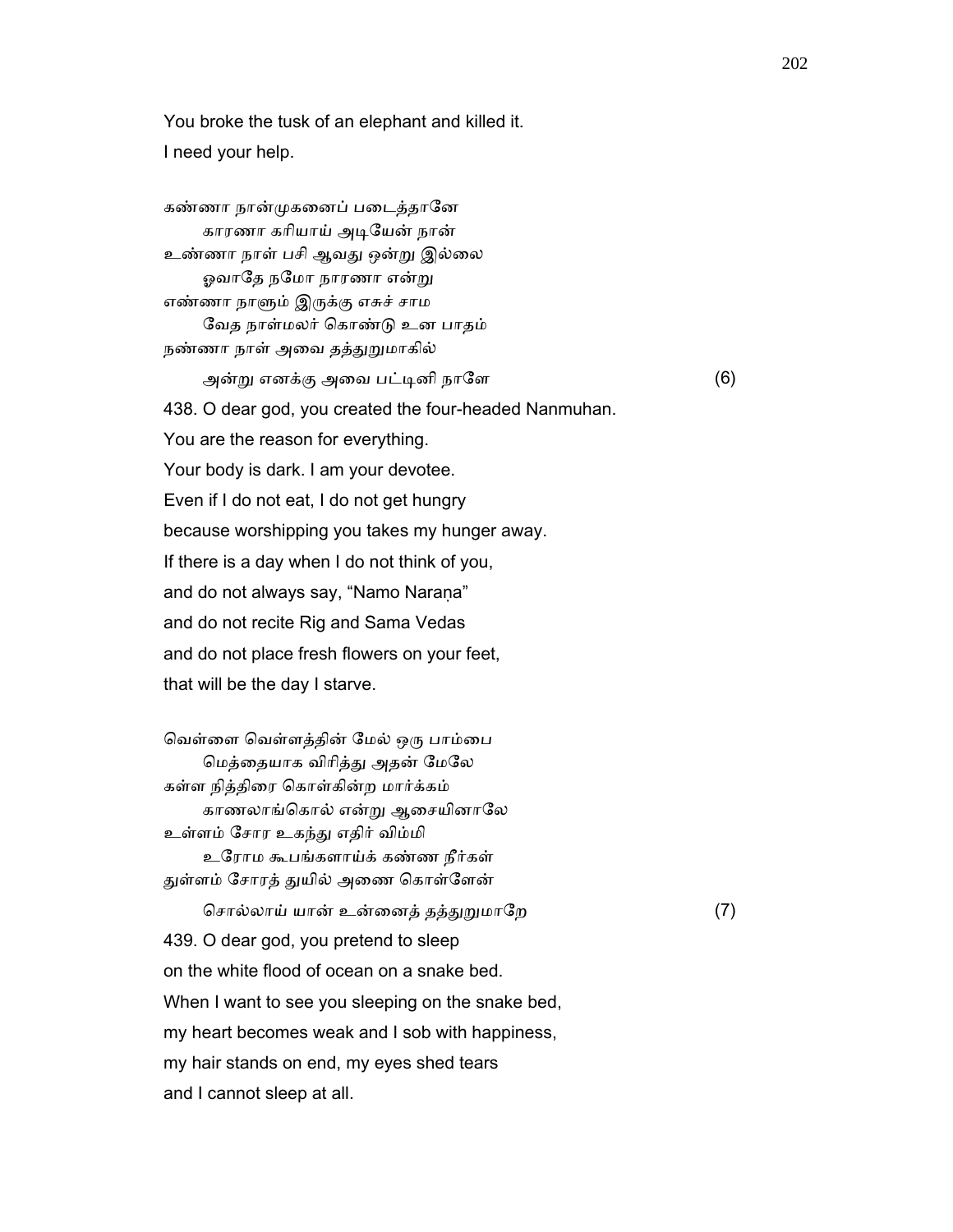O tell me how I can reach you.

 வண்ண மால் வைரேய குைடயாக மாரி காத்தவனே மதுசூதா கண்ணனே கரி கோள் விடுத்தானே காரணா களிᾠ அட்ட பிராேன எண்ᾎவார் இடைரக் கைளவாேன ஏத்தரும் பெருங் கீர்த்தியினானே நண்ணி நான் உன்னை நாள்தொறும் ஏத்தும் நன்மையே அருள்செய் எம்பிரானே (8) 440. You carried the huge beautiful Govardhana mountain, used it as an umbrella and protected the cowherds and the cows from the storm. O Madhusudanan, O Kaṇṇa, you released Gajendra the elephant from his suffering. You are the reason for everything. You killed the elephant Kuvalayabeeḍam. You remove the troubles of those who worship you. You are so famous that I do not have enough words to praise you. O my dear god, give me your grace so that I may approach you and worship you every day. நம்பேன நவின்ᾠ ஏத்த வல்லார்கள் நாதேன நரசிங்கமᾐ ஆனாய் உம்பர்ேகான் உலகு ஏᾨம் அளந்தாய் ஊழி ஆயினாய் ஆழி முன் ஏந்திக் கம்ப மா கரி கோள் விடுத்தானே காரணா கடலைக் கடைந்தானே எம்பிரான் என்னை ஆள் உடைத் தேனே ஏைழேயன் இடைரக் கைளயாேய (9) 441. You are my friend! You are the god of those who praise you with love. O lord, you took the form of a man-lion. You are the god of the gods in the sky. You measured all the seven worlds.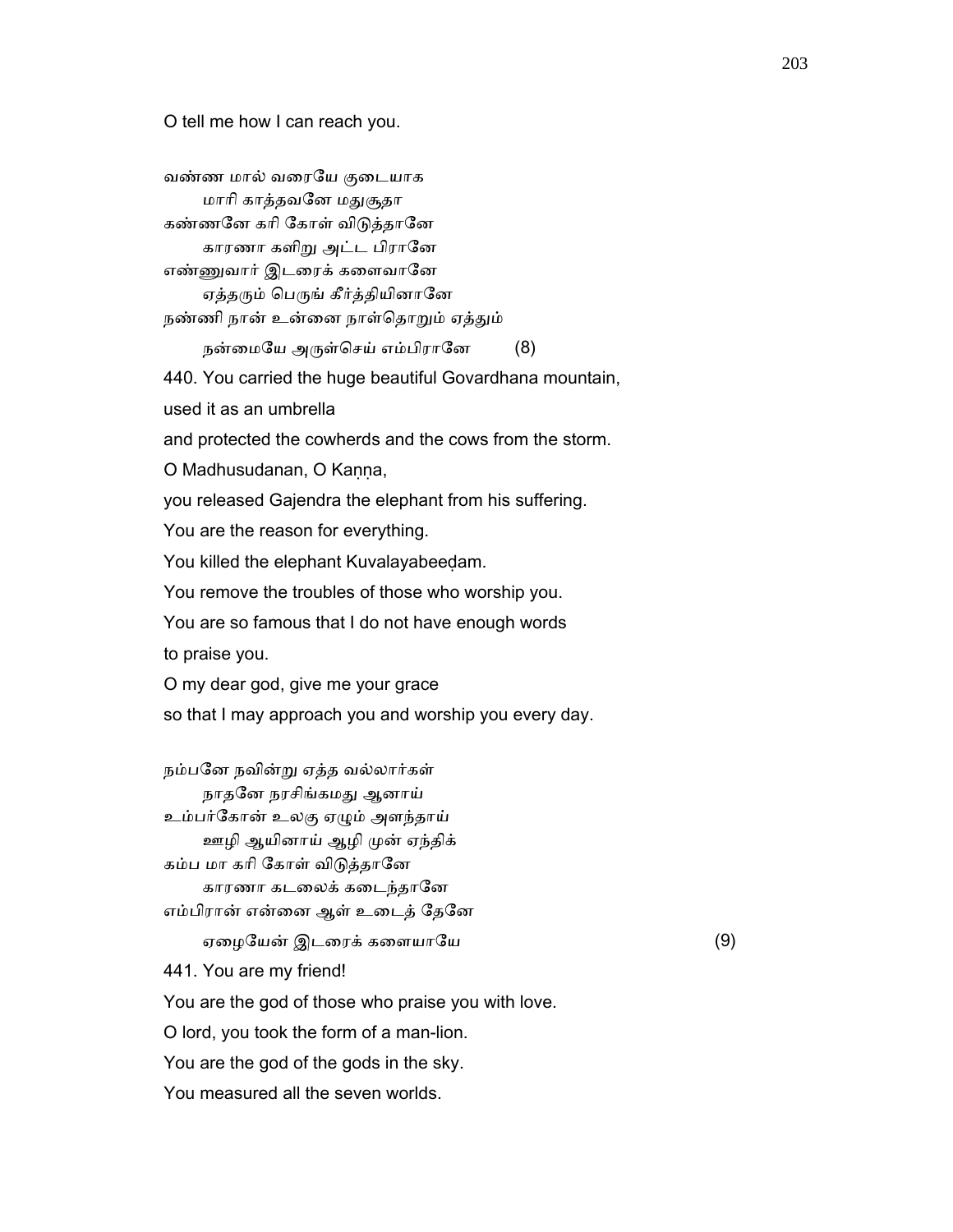You are the apocalypse. You removed the suffering of the elephant Gajendra when he was caught by a crocodile. You are the reason for everything. You churned the milky ocean with the gods. You are my honey. Make me your devotee and protect me. I am weak! Remove my suffering.

 காமர் தாைத கᾞதலர் சிங்கம் காண இனிய கருங்குழற் குட்டன் வாமனன் என் மரகத வண்ணன் மாதவன் மதுசூதனன் தன்னைச் சேம நன்கு அமரும் புதுவையர் கோன் விட்டுசித்தன் வியன் தமிழ் பத்தும் நாமம் என்ᾠ நவின்ᾠ உைரப்பார்கள்

நண்ணுவார் ஒல்லை நாரணன் உலகே $(10)$  442. He is the father of Kama. He is a lion for those who oppose him. He took the form of a dwarf with dark hair and he was sweet to see. His body is as beautiful as emerald. He is Madhavan. He is Madhusudanan. Vishnuchithan the chief of Puduvai that flourishes with goodness composed ten wonderful Tamil poems on the god. Those who recite these poems will reach the world of Naraṇan soon.

--------------

பெரியாழ்வார் திருமொழி - பண்டன்று பட்டினம் காப்பே Paṭṭinam kaappu - Asking diseases to go away because the god will protect the Azhvar and his devotees.

ெநய்க் குடத்ைதப் பற்றி ஏᾠம்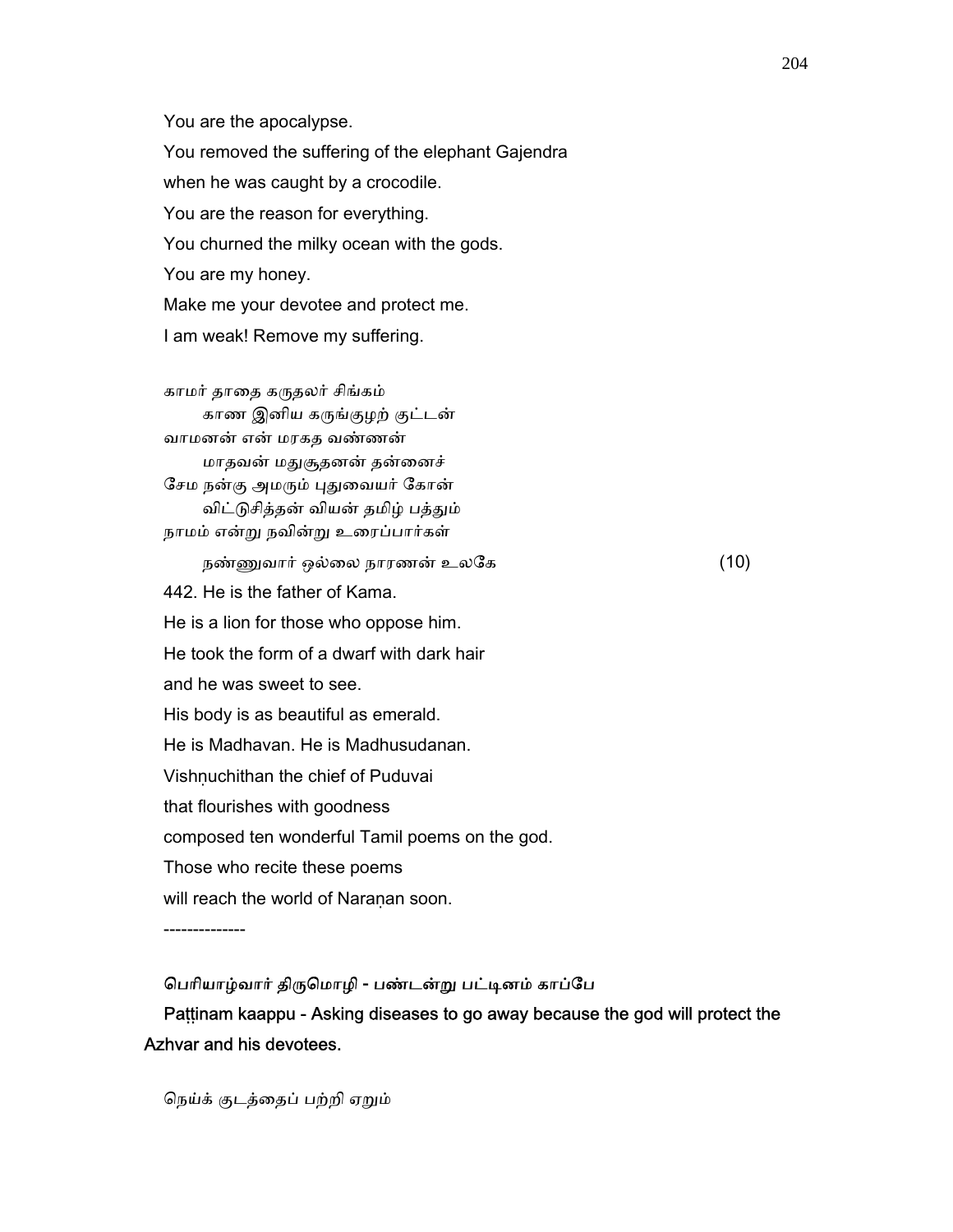எறும்புகள் போல் நிரந்து எங்கும் ைகக் ெகாண்ᾌ நிற்கின்ற ேநாய்காள் காலம் ெபற உய்யப் ேபாமின் மெய்க் கொண்டு வந்து புகுந்து ேவதப் பிரானார் கிடந்தார் ைபக் ெகாண்ட பாம்ᾗ- அைணேயாᾌம் பண்ᾌ அன்ᾠ பட்ᾊனம் காப்ேப (1) 443. O diseases that stay and spread on our bodies like the ants that swarm around the ghee pot and climb on it, you go away and we want to become well. The god of the Vedas entered into my body and stays there lying on the snake bed. It is not my old body. God is there now and he protects it.

 சித்திரகுத்தன் எᾨத்தால் தென்புலக் கோன் பொறி ஒற்றி வைத்த இலச்சினை மாற்றித் தூதுவர் ஓடி ஒளித்தார் ᾙத்ᾐத் திைரக் கடற் ேசர்ப்பன் ᾚதறிவாளர் ᾙதல்வன் பத்தர்க்கு அᾙதன் அᾊேயன்

பண்ᾌ அன்ᾠ பட்ᾊனம் காப்ேப (2)

 444. The plan that Chitragupthan wrote by the order of Yama the king of the southern direction is canceled and the messengers of Yama have run and hidden themselves, leaving me alone because I am a slave of the devotees of the ancient god, the all-knowing one who sleeps on the ocean and who is the lord of the wise and nectar for his devotees. My body is not the same as it was. God is in it now and he protects me.

வயிற்றிற் தொழுவைப் பிரித்து வன்ᾗலச் ேசைவ அதக்கிக் கயிற்றும் அக்கு ஆணி கழித்துக் காலிடைப் பாசம் கழற்றி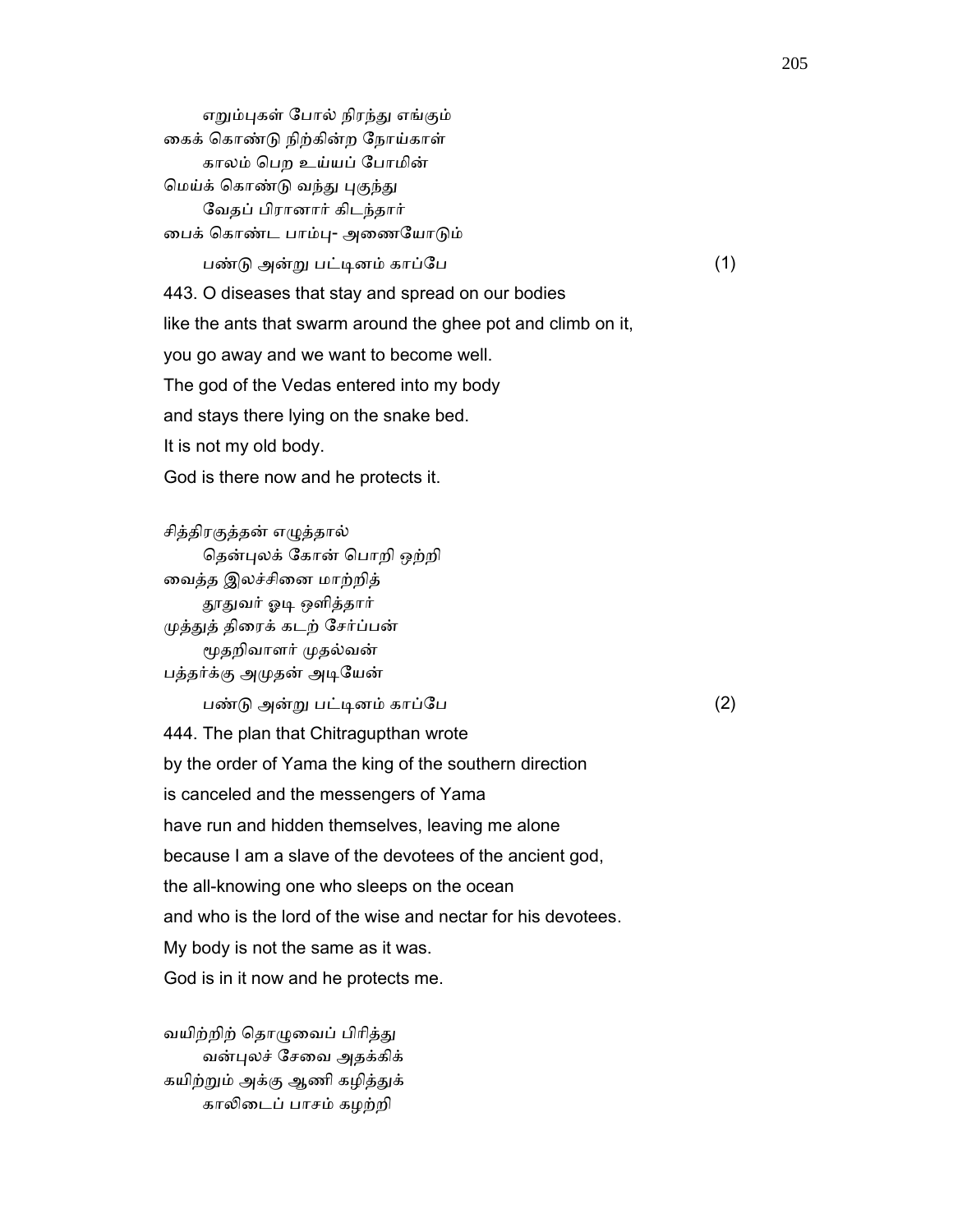எயிற்றிடை மண்கொண்ட எந்தை இராப்பகல் ஓதுவித்து என்னைப் பயிற்றிப் பணிெசய்யக் ெகாண்டான்  $\Box$ ண்டு அன்று பட்டினம் காப்பே $(3)$  445. My god brought me out of my mother's womb. He helped me control the desires of my five senses. He helped me remove the desires of this body made of nerves and flesh. He kept the messengers of Yama from binding me with ropes and taking me away. My god who took the form of a boar, taught me to become his devotee night and day and serve him. My body is not the same as it was. God is in it now and he protects me.

 மங்கிய வல்விைன ேநாய்காள் உமக்கும் ஓர் வல்விைன கண்டீர் இங்குப் புகேன்மின் புகேன்மின் எளிது அன்று கண்டீர் புகேன்மின் சிங்கப் பிரான் அவன் எம்மான் சேரும் திருக்கோயில் கண்டீர் பங்கப்படாᾐ உய்யப் ேபாமின் பண்ᾌ அன்ᾠ பட்ᾊனம் காப்ேப (4) 446. O diseases, you give pain to people because of their bad karma, but see, there is also bad karma for you. Do not enter my body, do not enter it. Do you see how it is not easy to enter my body? Look, my body is the divine temple where the god who took the form of a man-lion stays. Go away or you will be in trouble. My body is not the same as it was. God is in it now and he protects me.

மாணிக் குறள் உரு ஆய மாயனை என் மனத்துள்ளே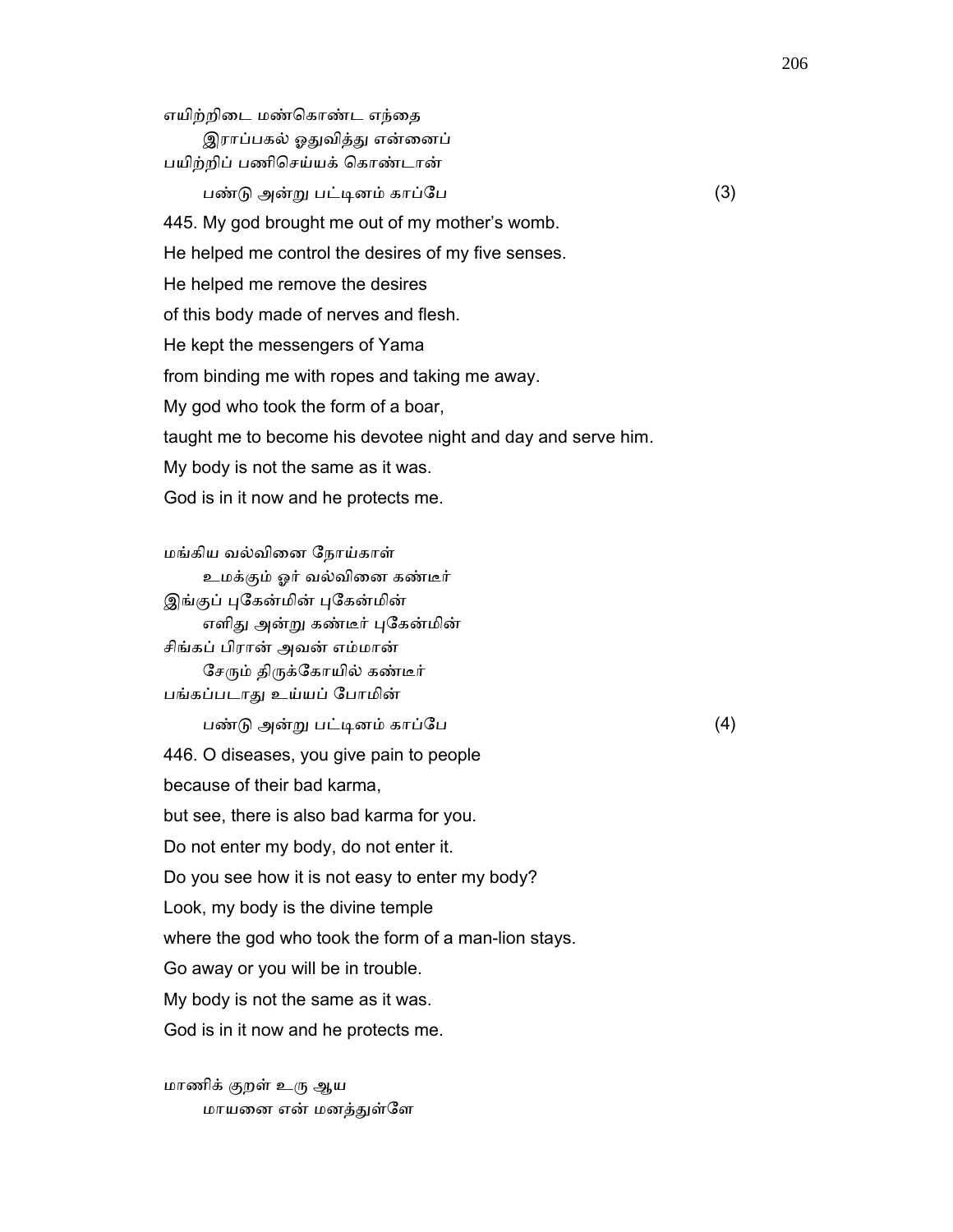பேணிக் கொணர்ந்து புகுத வைத்துக் கொண்டேன் பிறிது இன்றி மாணிக்கப் பண்டாரம் கண்டீர் வலி வன் குறும்பர்கள் உள்ளீர் பாணிக்க ேவண்டா நடமின் பண்ᾌ அன்ᾠ பட்ᾊனம் காப்ேப (5) 447. O diseases, I made Maayan who took the form of a dwarf enter my mind and I kept him there with love. I have nothing else in my mind. See, my mind is a precious treasure that keeps a diamond. He is strong and he is mischievous. Do not hesitate. Go away. My body is not the same as it was. God is in it now and he protects me.

 உற்ற உᾠபிணி ேநாய்காள் உமக்கு ஒன்ᾠ ெசால்ᾤேகன் ேகண்மின் ெபற்றங்கள் ேமய்க்கும் பிரானார் பேணும் திருக்கோயில் கண்டீர் அற்றம் உரைக்கின்றேன் இன்னம் ஆழ்விைனகாள் உமக்கு இங்கு ஓர் பற்றில்ைல கண்டீர் நடமின் பண்ᾌ அன்ᾠ பட்ᾊனம் காப்ேப (6) 448. O diseases, you bring suffering to people. I will tell you something, listen. See, my body is the divine temple of the god who grazed cows. Be careful or you will get bad karma. There is nothing you can have here. You should go away. My body is not the same as it was. God is in it now and he protects me.

 ெகாங்ைகச் சிᾠ வைர என்ᾔம் பொதும்பினில் வீழ்ந்து வழுக்கி அங்கு ஓர் முழையினில் புக்கிட்டு அழுந்திக் கிடந்து உழல்வேனை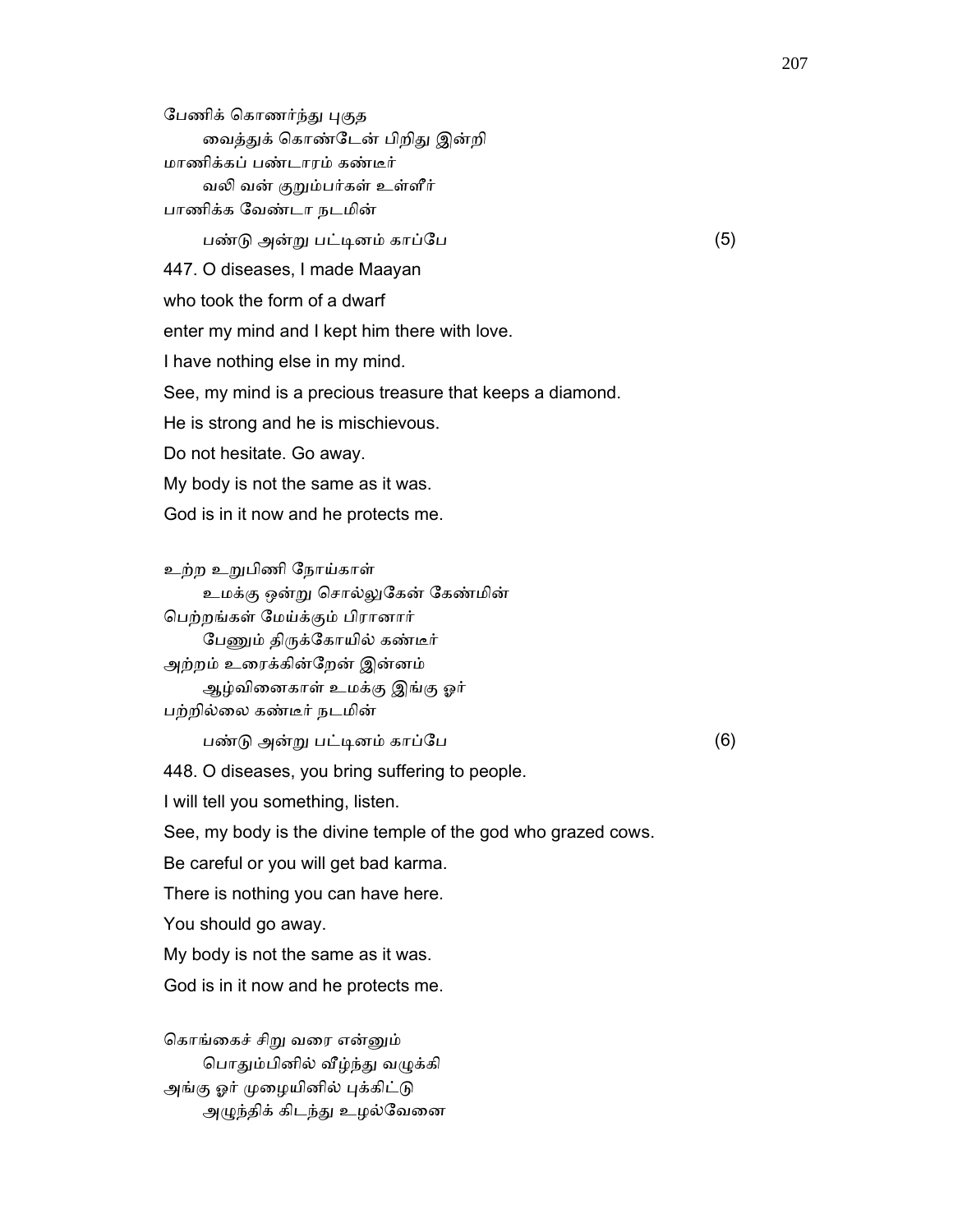வங்கக் கடல் வண்ணன் அம்மான் வல்விைன ஆயின மாற்றிப் பங்கப் படாவண்ணம் ெசய்தான்  $\Box$ ண்டு அன்று பட்டினம் காப்பே  $(7)$  449. I was attracted, slipped and fell into the small cave that is called a woman's breast. I plunged into it and could not get out. My dear god who has the shining color of the ocean removed my bad karma and saved me from my troubles. My body is not the same as it was. God is in it now and he protects me.

 ஏதங்கள் ஆயின எல்லாம் இறங்கல் இடுவித்து என்னுள்ளே பீதக வாைடப் பிரனார் பிரம குருவாகி வந்து ேபாதில் கமல வன் ெநஞ்சம் புகுந்து என் சென்னித் திடரிற் பாத இலச்சினை வைத்தார் பண்ᾌ அன்ᾠ பட்ᾊனம் காப்ேப (8) 450. The god who is decorated with fine silk came to me as a divine guru, saved me from all my troubles, entered into my heart that is like a blooming lotus and marked me with his foot on my neck behind my head. My body is not the same as it was. God is in it now and he protects me.

 உறகல் உறகல் உறகல் ஒண்சுடர் ஆழியே சங்கே அற எறி நாந்தக வாளே அழகிய சார்ங்கேம தண்ேட இறவு படாமல் இருந்த எண்மர் உேலாகபாலீர்காள் பறைவ அைரயா உறகல் பள்ளியைற குறிக்ெகாண்மின் (9)

451. Do not sleep, do not sleep, do not sleep,

208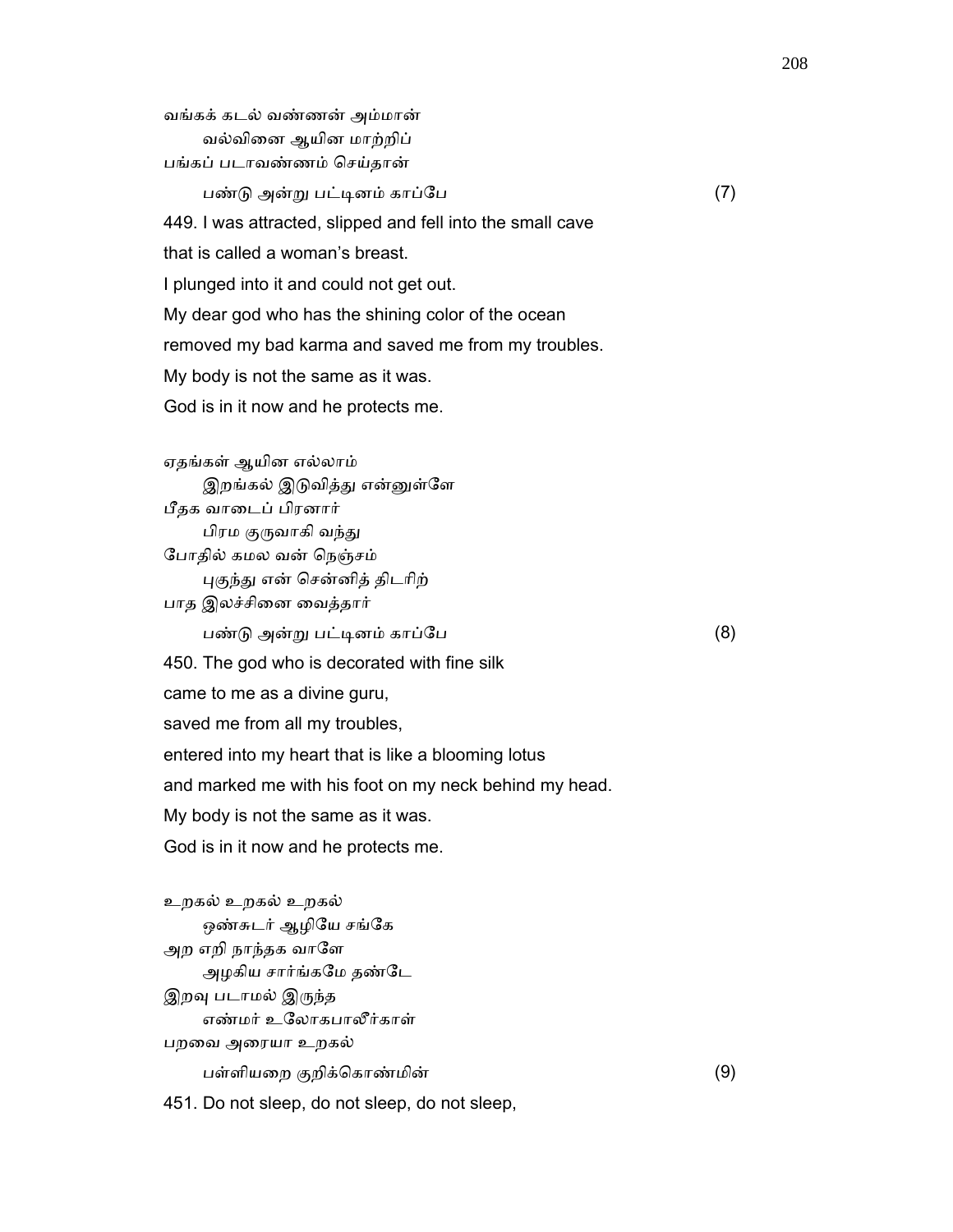O bright shining discus, do not sleep.

O conch, do not sleep.

O Nanthaka sword that follows the path of dharma,

do not sleep.

O beautiful Sarngam bow, do not sleep.

O mace, do not sleep.

O eight guards of the world

who do not fail in your work, do not sleep.

O Garuḍa king of birds, do not sleep.

Watch my room when I rest, do not sleep.

My body is not the same as it was.

God is in it now and he protects me.

அரவத்து அமளியினோடும் அழகிய பாற்கடலோடும் அரவிந்தப் பாவையும் தானும் அகம்படி வந்து புகுந்து பரைவத் திைர பல ேமாதப் பள்ளி கொள்கின்ற பிரானைப் பரவுகின்றான் விட்டுசித்தன்  $\overline{u}$ ட்டினம் காவற் பொருட்டே  $(10)$ 452. I, Vishnuchithan praise the god who came and entered my heart lying on his snake bed on the beautiful milky ocean that has roaring waves

with Lakshmi whose form is like a statue

and who abides on a lotus.

I worship god who sleeps on the ocean

so he will help me compose the poems on pattinam kaappu.

------------

பெரியாழ்வார் திருமொழி - திருமாலிருஞ்சோலைப் பெருமானைப் ேபாகவிேடன் எனல்

Requesting the god of Thirumaalirunjolai not to leave the devotee's heart.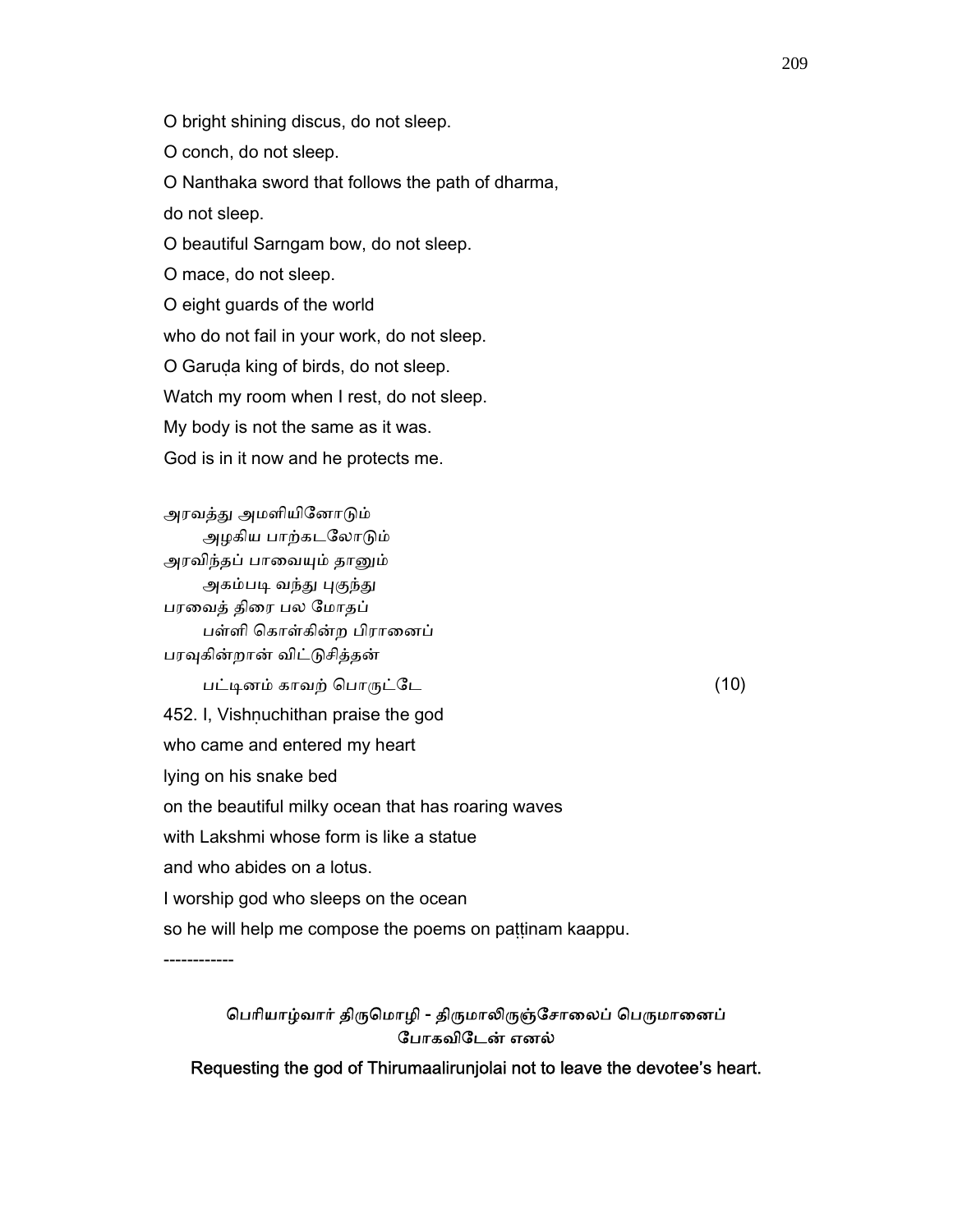துக்கச் சுழலையைச் சூழ்ந்து கிடந்த வலையை அறப் பறித்துப் புக்கினிற் புக்கு உன்னைக் கண்டு கொண்டேன் இனிப் போக விடுவதுண்டே? மக்கள் அᾠவைரக் கல்ᾢைட ேமாத இழந்தவள் தன்வயிற்றிற் சிக்கென வந்து பிறந்து நின்றாய்!திரு மாலிருஞ் சோலை எந்தாய்  $(1)$  453. O father, god of Thirumaalirunjolai, I released myself from the sufferings of this world, became your devotee and saw you. I will not allow you to leave my heart. You came to this world and were born from the womb of Devaki as her seventh child after she had lost six children.

 வைளத்ᾐ ைவத்ேதன் இனிப் ேபாகெலாட்ேடன் உன் தன் இந்திர-ஞாலங்களால் ஒளித்திடில் நின் திருவாணை கண்டாய் நீ ஒருவர்க்கும் மெய்யன் அல்லை அளித்து எங்கும் நாடும் நகரமும் தம்முடைத் தீவிைன தீர்க்கல் உற்ᾠத் தெளித்து வலஞ்செய்யும் தீர்த்தம் உடைத் திரு மாலிருஞ் சோலை எந்தாய்  $(2)$  454. I embraced you and kept you in my heart. I will not allow you to leave me. If you hide yourself with your magical tricks I swear by you that what you do is not right.

You are my father, the god of Thirumaalirunjolai

that is surrounded with pure water

that removes the bad karma

of the people of all lands and all cities.

 உனக்குப் பணி ெசய்திᾞக்கும் தவம் உைட யேன் இனிப் போய் ஒருவன் தனக்குப் பணிந்ᾐ கைடத்தைல நிற்ைக நின் சாைய அழிᾫ கண்டாய்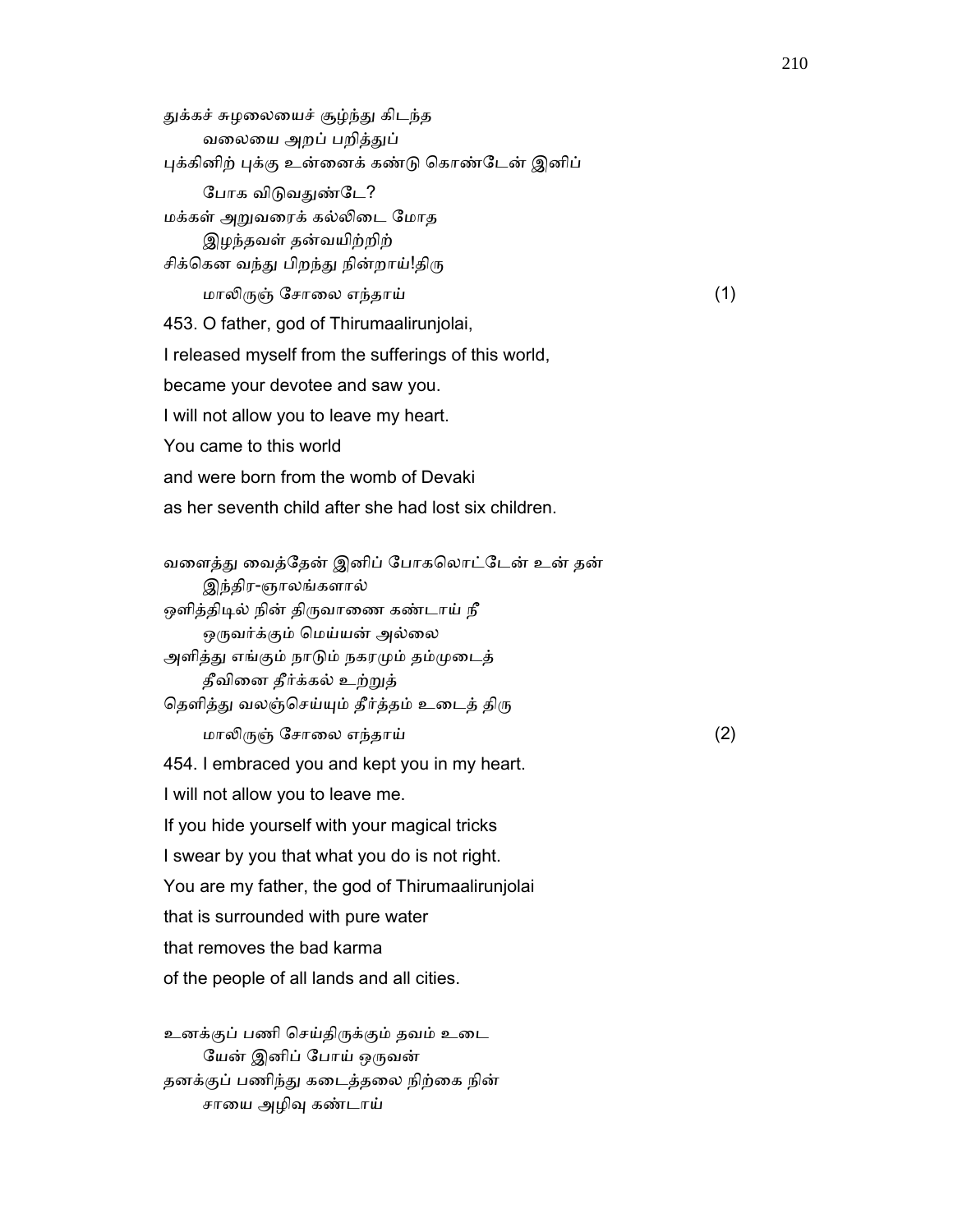புனத்தினைக் கிள்ளிப் புது அவி காட்டி உன் பொன்னடி வாழ்க என்று இனத்துக் குறவர் புதியது உண்ணும் எழில் மாலிருஞ் சோலை எந்தாய்  $(3)$  455. I have done much tapas to serve you. If I go to another god and serve him, it will destroy your pride. You are the god of beautiful Thirumaalirunjolai where the gypsy tribe plants grain in the earth, grows new crops, worships you and says, "We worship your golden feet and eat the new grain."

காதம் பலவும் திரிந்து உழன்றேற்கு அங்கு ஓர் நிழல் இல்ைல நீர் இல்ைல உன் பாத நிழல் அல்லால் மற்ேறார் உயிர்ப்பிடம் நான் எங்கும் காண்கின்றிேலன் தூது சென்றாய் குரு பாண்டவர்க்காய் அங்கு ஓர் ெபாய்ச்சுற்றம் ேபசிச் ெசன்ᾠ

பேதம் செய்து எங்கும் பிணம்படுத்தாய் திரு மாலிருஞ் சோலை எந்தாய்  $(4)$ 

456. O father, you are the god of Thirimaalirunjolai.

I suffered wandering many miles in this life.

There is no shade for me here.

There is no water for me here.

I see no refuge that would let me survive

except the shade beneath your feet.

You went as a messenger for the Paṇḍavas,

told lies to the Kauravas and made them your enemies.

You are the cause of the deaths of all those

who died on the battlefield in Kurukshetra.

காலும் எழா கண்ண நீரும் நில்லா உடல் சோர்ந்து நடுங்கிக் குரல் மேலும் எழா மயிர்க் கூச்சும் அறா என தோள்களும் வீழ்வு ஒழியா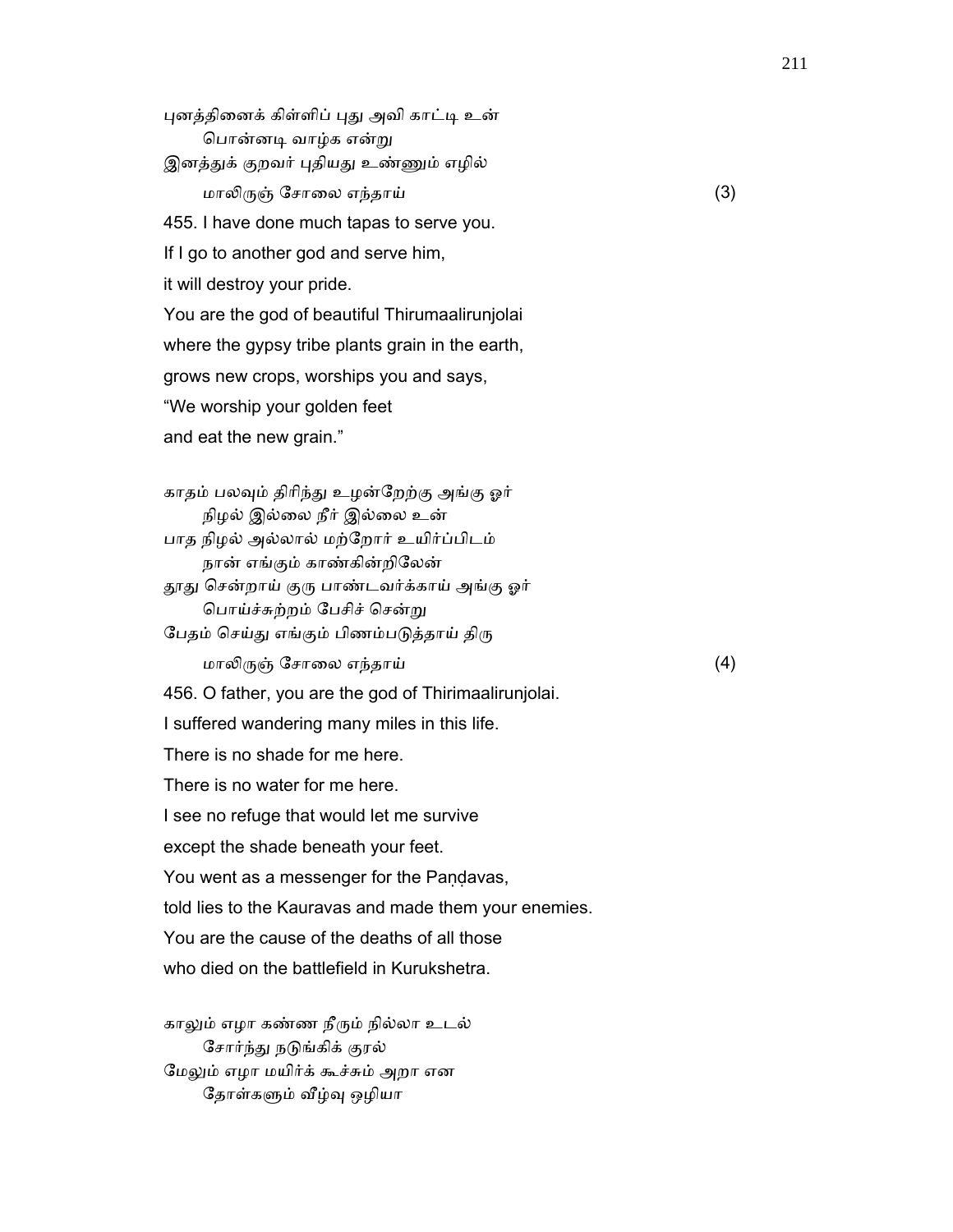மால் உகளாநிற்கும் என் மனேன உன்ைன வாழத் தலைப்பெய்திட்டேன் சேல் உகளாநிற்கும் நீள் சுனை சூழ் திரு மாலிருஞ் சோலை எந்தாய்  $(5)$  457. My feet do not have the strength to walk. The tears from my eyes do not stop. My body becomes weak and trembles. I cannot speak. I shiver. My arms twist up and I can't make them straight. My mind is fascinated by you and thinks only of you. I begin to praise you and live. O my father, god of Thirumaalirunjolai surrounded by springs where fish frolic.

எருத்துக் கொடி உடையானும் பிரமனும் இந்திரனும் மற்றும் ஒருத்தரும் இப் பிறவி என்னும் நோய்க்கு மருந்து அறிவாரும் இல்லை மᾞத்ᾐவனாய் நின்ற மா மணிவண்ணா மᾠ பிறவி தவிரத் திருத்தி உன் கோயிற் கடைப் புகப் பெய் திரு மாலிருஞ் சோலை எந்தாய்  $(6)$  458. Shiva who possesses the bull banner, Nanmuhan, Indra and all others do not know the cure for the sickness that is this birth. You are beautiful like shining sapphire. You are the doctor who can cure the sickness that is birth. O my father, god of Thirumaalirunjolai, give me your grace so I may enter your world and not be born again.

அக்கரை என்னும் அனத்தக் கடலுள் அᾨந்தி உன் ேபர் அᾞளால் இக்கரை ஏறி இளைத்திருந்தேனை அஞ் ேசல் என்ᾠ ைக கவியாய் சக்கரமும் தடக்கைகளும் கண்களும் பீதக ஆடையொடும்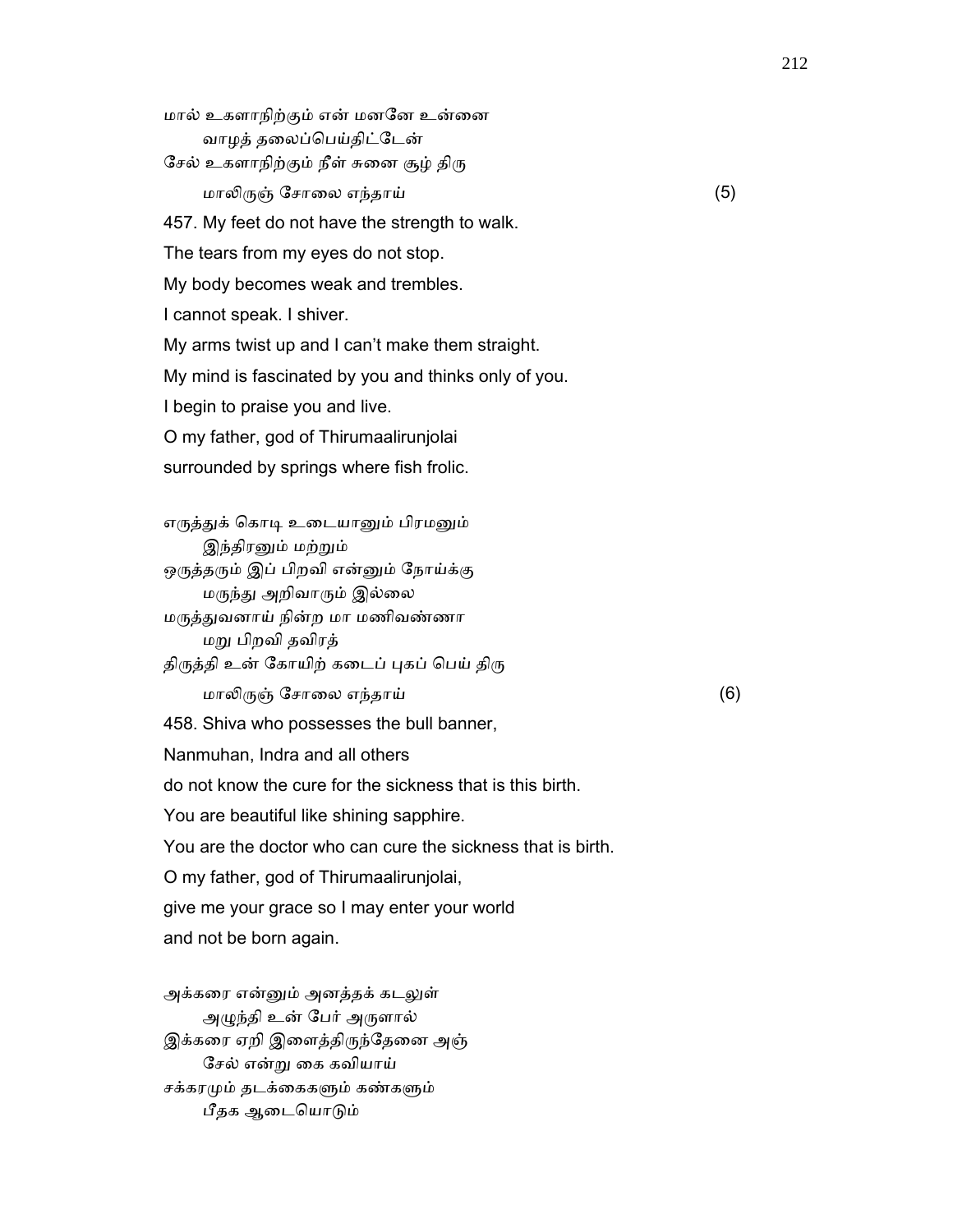செக்கர் நிறத்துச் சிவப்புடையாய் திரு மாலிருஞ் சோலை எந்தாய்  $(7)$  459. I was plunged in the sufferings of this world and now by your wonderful grace I am released from them. I am tired. Please give me your grace and say to me, "Don't be afraid." O god of Thirumaalirunjolai, you carry the shining discus, your hands are strong, your eyes are lovely, you wear silk garments, and your body has the color of the red evening sky. எத்தனை காலமும் எத்தனை ஊழியும் இன்றொடு நாளை என்றே இத்தனை காலமும் போய்க் கிறிப்பட்டேன் இனி உன்னைப் போகலொட்டேன் மைத்துனன்மார்களை வாழ்வித்து மாற்றலர் நூற்றுவரைக் கெடுத்தாய் சித்தம் நின்பாலது அறிதி அன்றே திரு மாலிருஞ் சோலை எந்தாய்  $(8)$  460. I thought I could see you today or tomorrow. I suffered, longing to see you, for many ages and many eons. Now I will not leave you. You destroyed all the hundred Kauravas, and you gave life to their enemies the Pandavas who were your brothers-in-law. Don't you know that my heart is with you, O my father, god of Thirumaalirunjolai? அன்று வயிற்றிற் கிடந்திருந்தே அடி

 ைம ெசய்யல் உற்றிᾞப்பன் இன்று வந்து இங்கு உன்னைக் கண்டுகொண்டேன் இனிப் போக விடுவதுண்டே? சென்று அங்கு வாணனை ஆயிரம் தோளும் திருச் சக்கரம் அதனால் தென்றித் திசை திசை வீழச் செற்றாய் திரு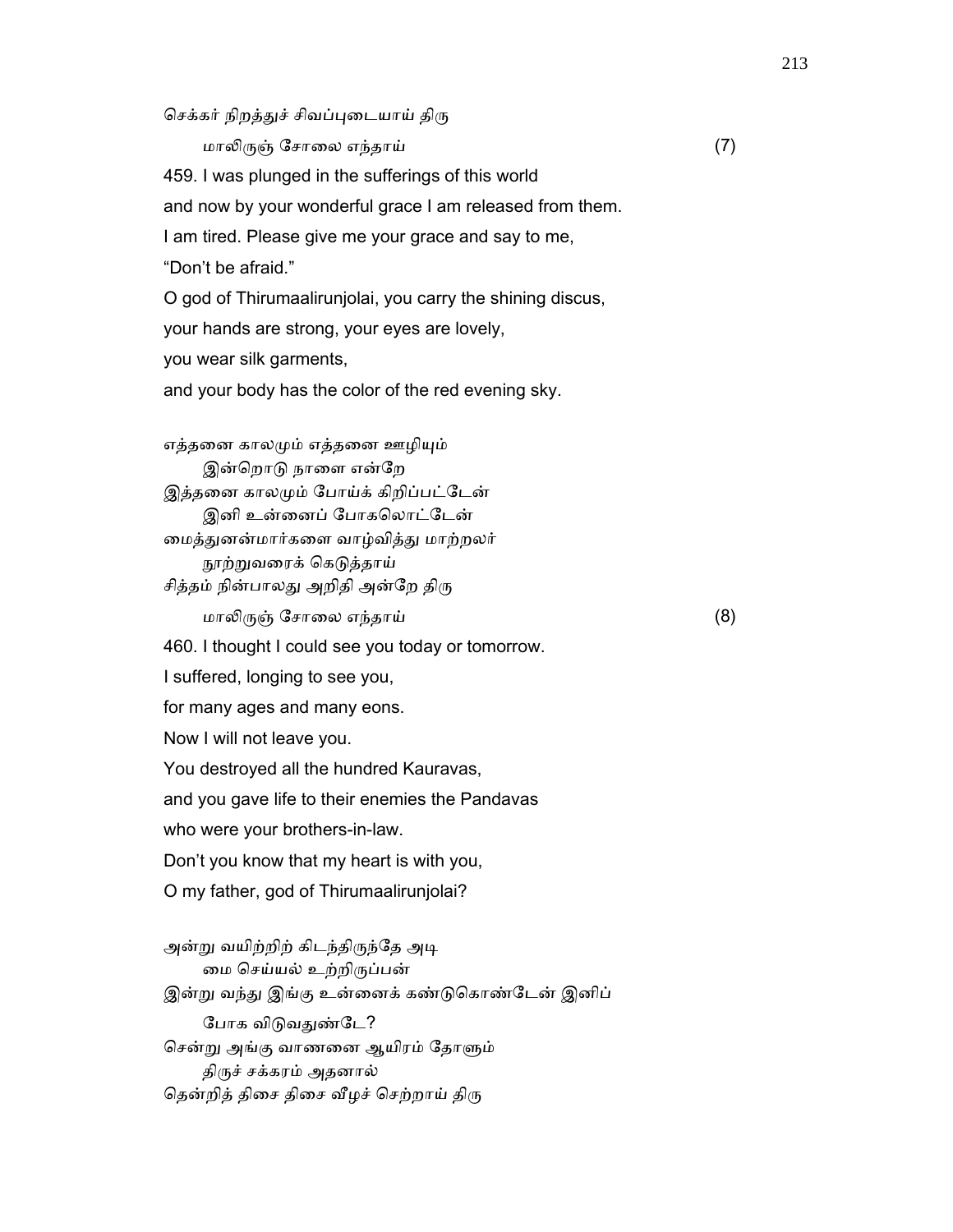### மாலிருஞ் சோலை எந்தாய்  $(9)$

 461. Even when I was in my mother's womb I wanted to serve you as a slave. I was born in this world and I found you. How could I leave you? You fought with Banasuran and with your discus you cut off his thousand arms and made them scatter in all the directions, O my father, god of Thirumaalirunjolai.

சென்று உலகம் குடைந்தாடும் சுனைத் திரு மாலிருஞ் சோலை தன்னுள் நின்ற பிரான் அடிமேல் அடிமைத் திறம் ேநர்பட விண்ணப்பஞ் ெசய் பொன் திகழ் மாடம் பொலிந்து தோன்றும் புது ைவக்ேகான் விட்ᾌசித்தன் ஒன்றினோடு ஒன்பதும் பாட வல்லார் உல கம் அளந்தான் தமரே $(10)$ 462. Vishnuchittan the chief of Puduvai that is filled with golden shining palaces, composed poems about the god of Thirumaalirunjolai where people of the world go and play in the spring water. Those who recite these ten poems will become devotees of the god who measured the world.

பெரியாழ்வார் திருமொழி - அடிமைப்பட்டுத் தாம் பெற்ற நன்மைகளை நினைத்துக் களித்தல்

 The Azhvar describes the benefits he has received because god has entered into his heart

சென்னி ஓங்கு தண் திருவேங் கடம் உைடயாய் உலகு தன்ைன வாழ நின்ற நம்பீ தாேமாதரா சதிரா என்ைனᾜம் என் உைடைமையᾜம் உன்

-------------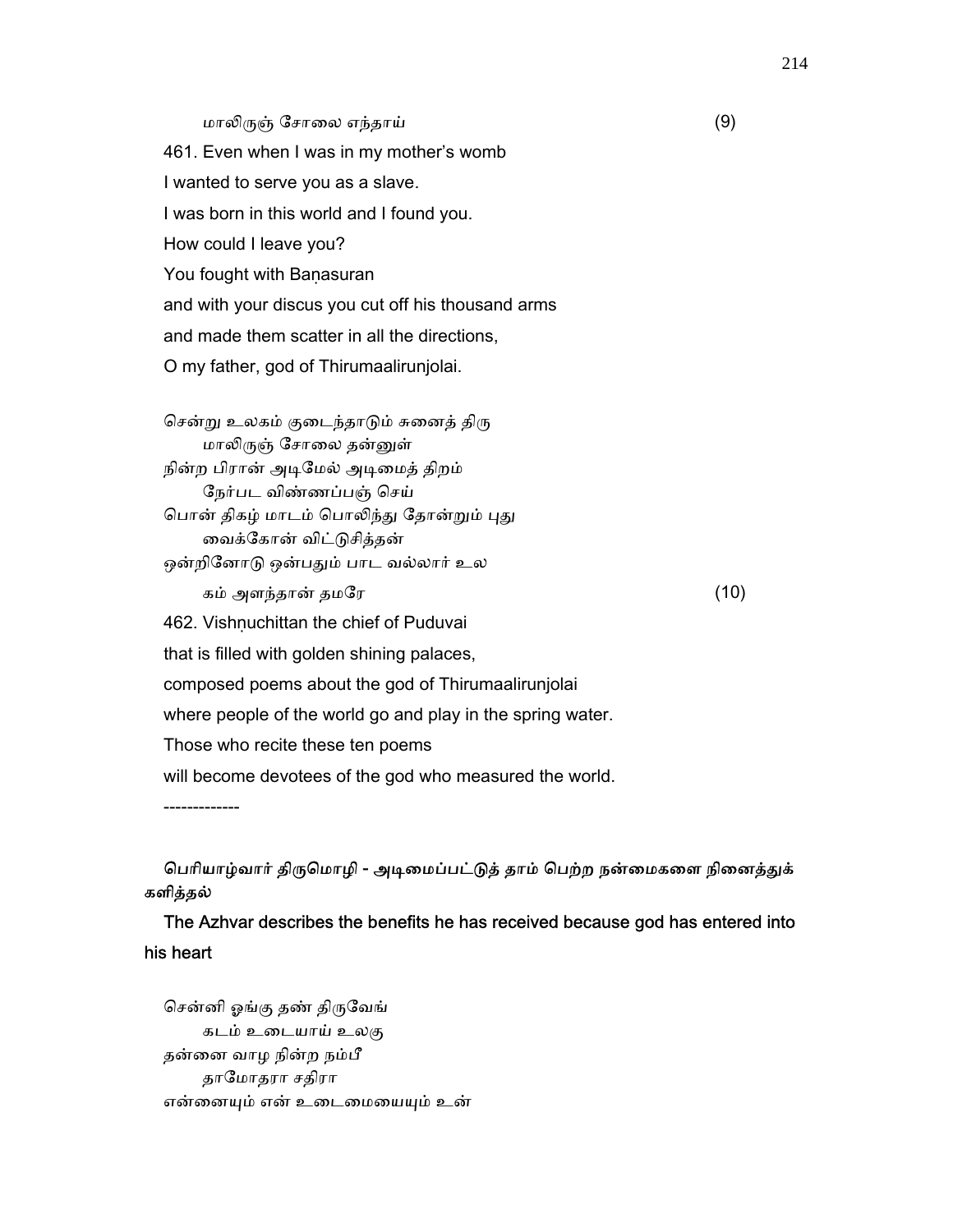சக்கரப் பொறி ஒற்றிக்கொண்டு நின் அருளே புரிந்திருந்தேன்  $\textcircled{a}$ னி என் திருக்குறிப்பே? (1) 463. You are god of the rich, lofty Thiruvenkaṭam hills. You flourish and protect the world. You are Damodaran. You are a clever god. I put the mark of your discus on myself and on all my possessions. I live because of your grace. What do you want me to do now? பறவை ஏறு பரமபுருடா நீ என்ைனக் ைகக்ெகாண்டபின் பிறவி என்ᾔம் கடᾤம் வற்றிப் பெரும்பதம் ஆகின்றதால் இறவு செய்யும் பாவக் காடு தீக்ெகாளீஇ ேவகின்றதால்

அறிவை என்னும் அமுத-ஆறு

தைலப்பற்றி வாய்க்ெகாண்டேத (2)

464. You are the highest god

who rides on the eagle Garuda.

After you possessed me

the ocean of my births dried up. I have reached the highest place.

My sins have burned up as if in a forest fire

and I have plunged into the river of nectar of knowledge.

எம்மனா என் குலதெய்வமே என்னுடைய நாயகனே நின்னுளேனாய்ப் பெற்ற நன்மை இவ் உலகினில் ஆர் பெறுவார்? நம்மன் போலே வீழ்த்து அமுக்கும் நாட்ᾊல் உள்ள பாவம் எல்லாம் சும்மெனாதே கைவிட்டு ஓடித் ᾑᾠகள் பாய்ந்தனேவ (3) 465. You are our lord. You are the god of my family. You are my master.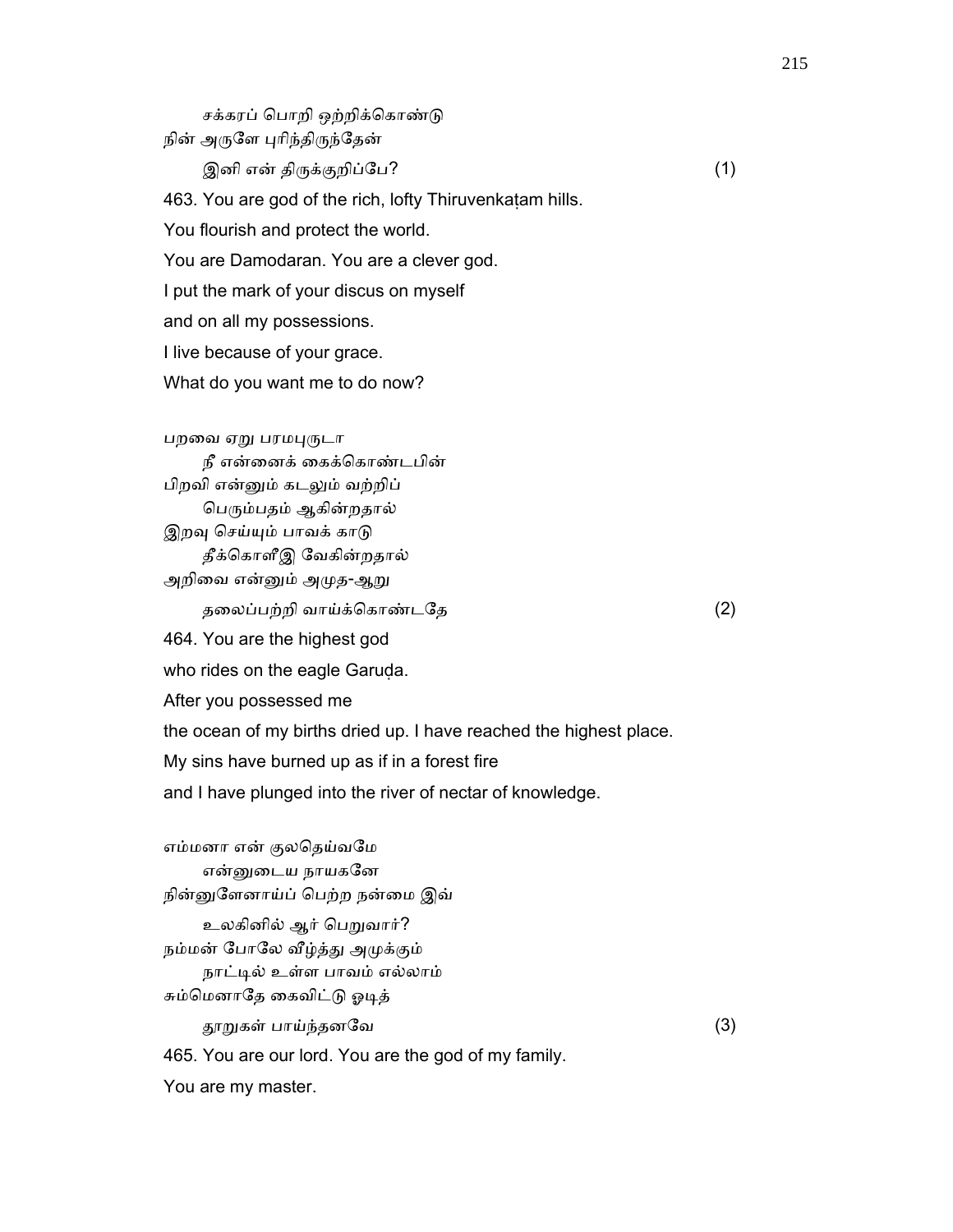You entered into my heart.

Who could ever get the goodness I have received?

All the sins of the world that made me suffer

have run away and hidden in the bushes.

கடல் கடைந்து அமுதம் கொண்டு கலசத்தை நிறைத்தாற்போல் உடல் உருகி வாய் திறந்து மடுத்து உன்னை நிறைத்துக்கொண்டேன் கொடுமை செய்யும் கூற்றமும் என் கோல்-ஆடி குறுகப் பெறா தட வைரத் ேதாள் சக்கரபாணீ சார்ங்க விற் சேவகனே  $(4)$  466. Like the gods who churned the ocean of milk and filled a pot with nectar, I opened my mouth and filled my body with you. My heart melted. Even cruel Yama will not be able to come near my feet with his club. O god, your arms are as strong as mountains. You carry the discus in your hand.

You carry the bow Sarngam

and you are the servant of your devotees.

 ெபான்ைனக் ெகாண்ᾌ உைரகல் மீேத நிறம் எழ உைரத்தாற் ேபால் உன்ைனக் ெகாண்ᾌ என் நாவகம்பால் மாற்றின்றி உரைத்துக்கொண்டேன் உன்ைனக் ெகாண்ᾌ என்ᾔள் ைவத்ேதன் என்ைனᾜம் உன்னில் இட்ேடன் என் அப்பா என் இருடீகேசா

என் உயிர்க் காவலனே $(5)$ 

467. Like someone who brightens gold

by rubbing it on a touchstone,

I kept you faultlessly and praised you with my tongue.

I kept you in my heart through your grace.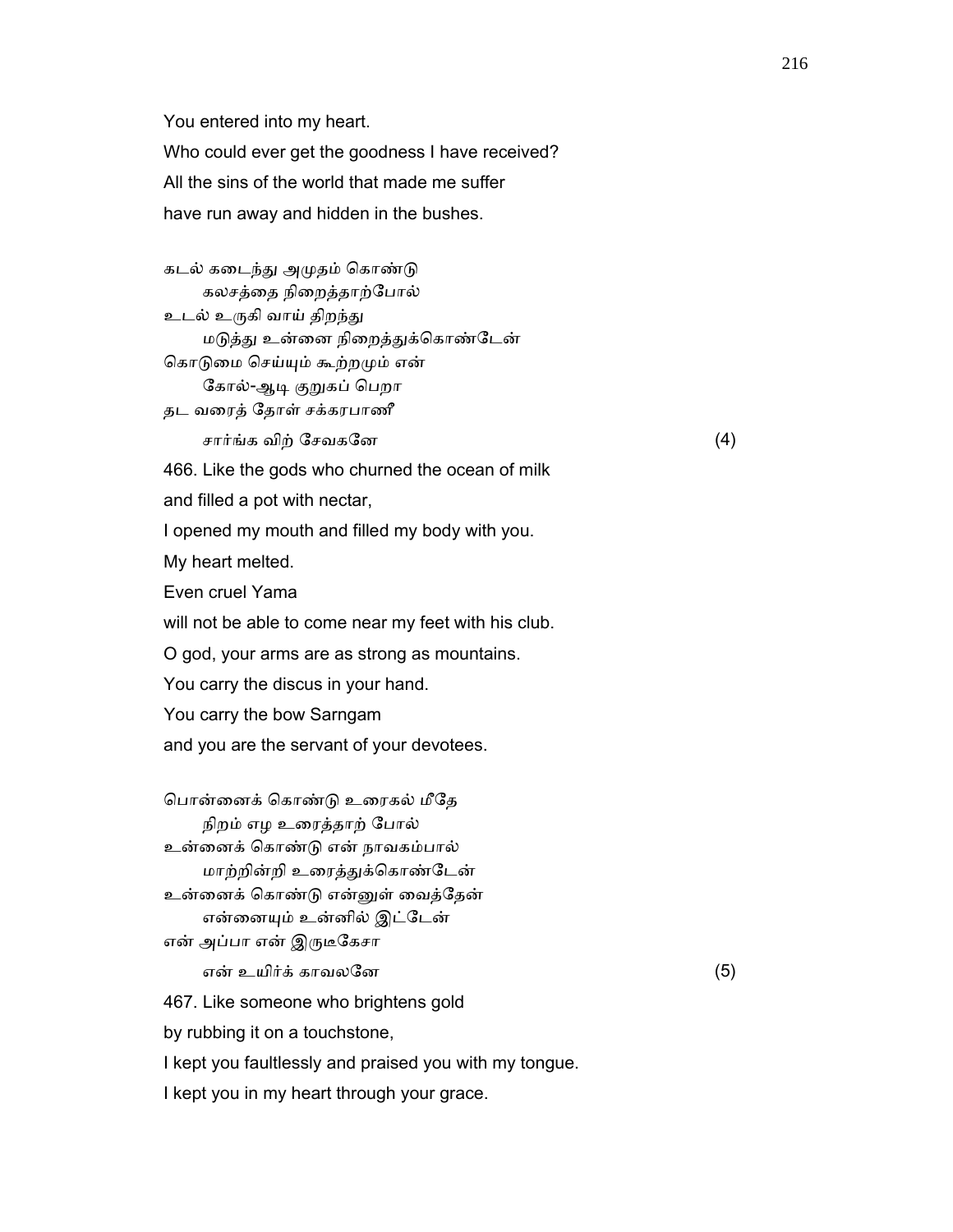You are my father, you are my Rishikeshan, you are the protector of my life.

 உன்ᾔைடய விக்கிரமம் ஒன்ᾠ ஒழியாமல் எல்லாம் என்ᾔைடய ெநஞ்சகம்பால் சுவர்வழி எழுதிக்கொண்டேன் மன் அடங்க மᾨ வலங்ைகக் ெகாண்ட இராம நம்பீ என்னிடை வந்து எம்பெருமான்  $\mathfrak{A}$ னி எங்குப் போகின்றதே? (6) 468. As if I were drawing on a wall, I drew your form in my heart perfectly. You are Rama and the best among men. You carried an axe in your left hand when you came to the earth in the form of Balarama to rule the world. You came to me, O my god. Don't go anywhere leaving me.

பருப்பதத்துக் கயல் பொறித்த பாண்ᾊயர் குலபதி ேபால் திருப் பொலிந்த சேவடி என் ெசன்னியின் ேமல் ெபாறித்தாய் மᾞப்ᾗ ஒசித்தாய் மல் அடர்த்தாய் என்ᾠ என்ᾠ உன் வாசகேம உருப் பொலிந்த நாவினேனை

உனக்கு உாித்ᾐ ஆக்கிைனேய (7)

469. Like the king of the Pandya country

who placed his mark on the mountains,

you placed your bright, divine feet on my head.

You broke the tusks of the elephant Kuvalayabeedam.

You fought and defeated the wrestlers.

I have always praised your name with my good tongue.

You made me your own.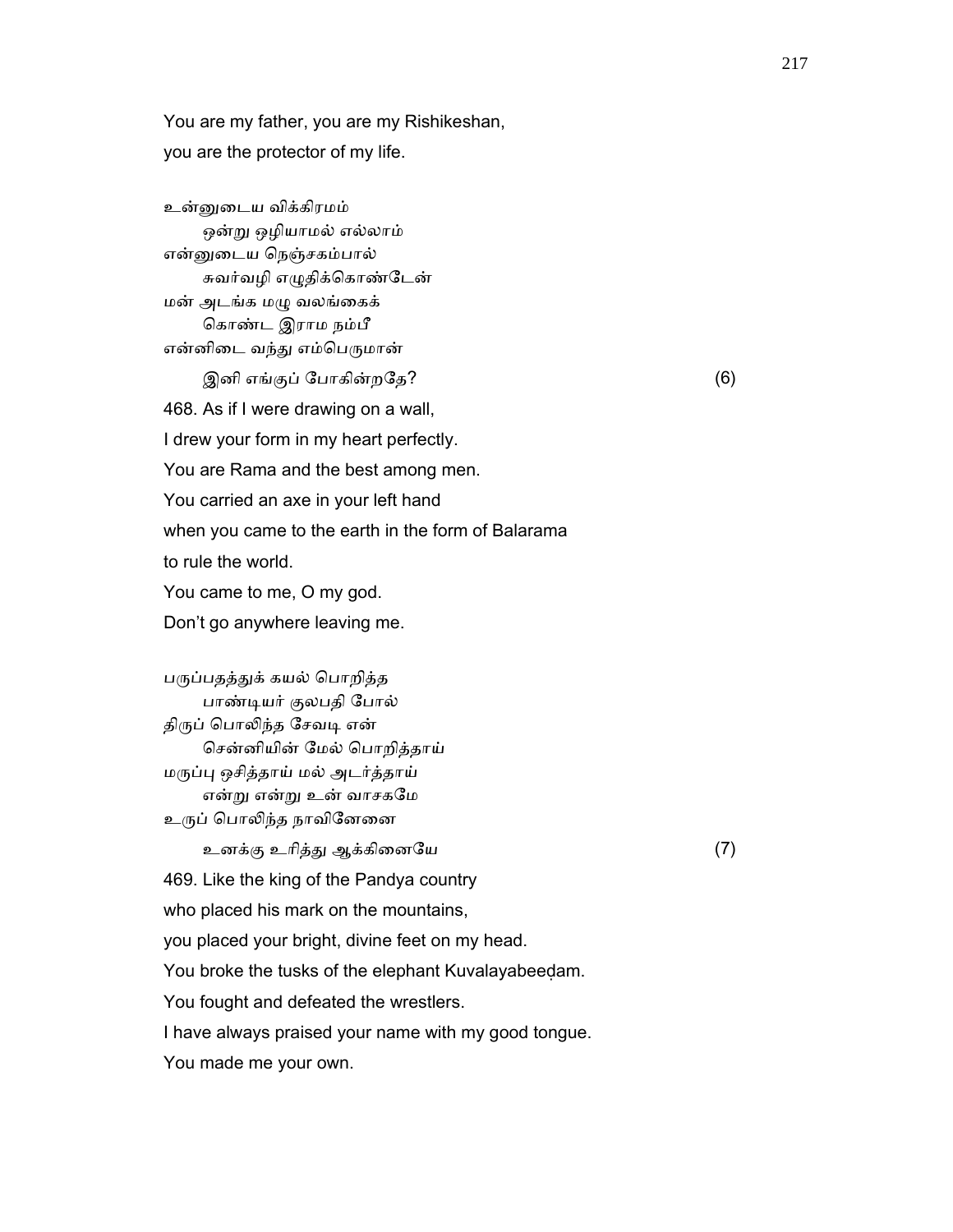அனந்தன்பாலும் கருடன்பாலும் ஐது நொய்தாக வைத்து என் மனந்தனுள்ளே வந்து வைகி வாழச் ெசய்தாய் எம்பிரான் நினைந்து என்னுள்ளே நின்று நெக்குக் கண்கள் அசும்பு ஒழுக நினைந்திருந்தே சிரமம் தீர்ந்தேன்

ேநமி நெடியவனே  $(8)$  470. O my god, you came into my mind along with Adishesha and Garudazhvar, stayed there and made me live. My heart melts when I think how you stay there. Tears fill my eyes and flow down. O tall god who carry a discus, I need only to think of you for my sorrows to go away.

 பனிக் கடᾢல் பள்ளி- ேகாைளப் பழகவிட்டு ஓடிவந்து என் மனக் கடᾢல் வாழ வல்ல மாய மணாள நம்பீ தனிக் கடேல தனிச் சுடேர தனி உலகே என்று என்று உனக்கு இடமாய் இருக்க என்னை உனக்கு உாித்ᾐ ஆக்கிைனேய (9)

471. You left your bed on the cool ocean,

came running to me,

and now you stay in the ocean of my heart.

You are my magical and beloved god.

You are the best of men and the Maayan.

You are the beloved of Nappinnai.

You are a matchless ocean.

You are a precious light. You are a unique world.

You made my heart your abode and you own me.

 தட வைரவாய் மிளிர்ந்ᾐ மின்ᾔம் தவள நெடுங்கொடி போல் சுடர்- ஒளியாய் ெநஞ்சின் உள்ேள